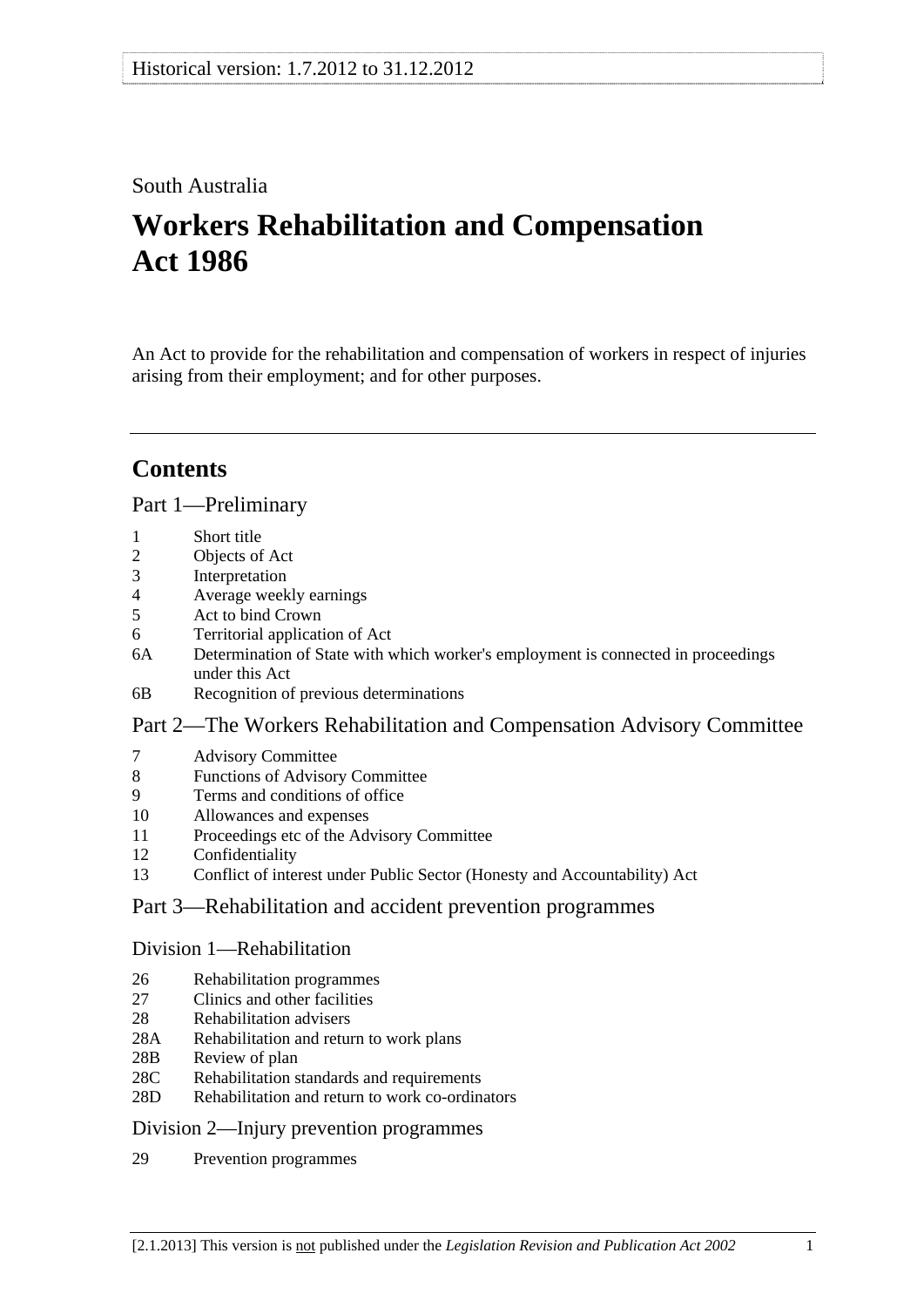### [Part 4—Compensation](#page-36-0)

#### [Division 1—Conditions under which injury is compensable](#page-36-0)

- [30 Compensability of injuries](#page-36-0)
- [30A Psychiatric injuries](#page-37-0)
- [30B Effect of misconduct etc](#page-37-0)
- [31 Evidentiary provision](#page-38-0)

#### [Division 2—Compensation for medical expenses etc](#page-38-0)

- [32 Compensation for medical expenses](#page-38-0)
- [32A Special provisions for payment of medical expenses after initial notification of injury](#page-41-0)
- [33 Transportation for initial treatment](#page-42-0)

#### [Division 3—Compensation for property damage](#page-42-0)

[34 Compensation for property damage](#page-42-0) 

#### [Division 4—Compensation by way of income maintenance](#page-42-0)

- [35 Preliminary](#page-42-0)
- [35A Weekly payments over designated periods](#page-44-0)
- [35B Weekly payments after expiry of designated periods—no work capacity](#page-45-0)
- [35C Weekly payments after expiry of designated periods—current work capacity](#page-46-0)
- [36 Discontinuance of weekly payments](#page-47-0)
- [37 Adjustments due to change from original arrangements](#page-53-0)
- [38 Review of weekly payments](#page-54-0)
- [39 Economic adjustments to weekly payments](#page-54-0)
- [40 Weekly payments and leave entitlements](#page-55-0)
- [41 Absence of worker from Australia](#page-56-0)

[Division 4A—Redemption](#page-56-0)

[42 Redemption of liabilities](#page-56-0)

#### [Division 5—Compensation for non-economic loss](#page-58-0)

- [43 Lump sum compensation](#page-58-0)
- [43A Assessment of impairment](#page-59-0)
- [43B No disadvantage—compensation table](#page-60-0)

#### [Division 6—Compensation payable on death](#page-61-0)

- [44 Compensation payable on death—weekly payments](#page-61-0)
- [45 Review of weekly payments](#page-63-0)
- [45A Compensation payable on death—lump sums](#page-64-0)
- [45B Funeral benefit](#page-66-0)
- [45C Counselling services](#page-67-0)

#### [Division 7—Liability to pay compensation](#page-67-0)

- [46 Incidence of liability](#page-67-0)
- [47 Augmentation of weekly payment in consequence of delay](#page-69-0)
- [48 Payments by Corporation on behalf of defaulting employer](#page-69-0)
- [49 Corporation may undertake employer's liability to make weekly payments](#page-69-0)
- [50 Corporation as insurer of last resort](#page-69-0)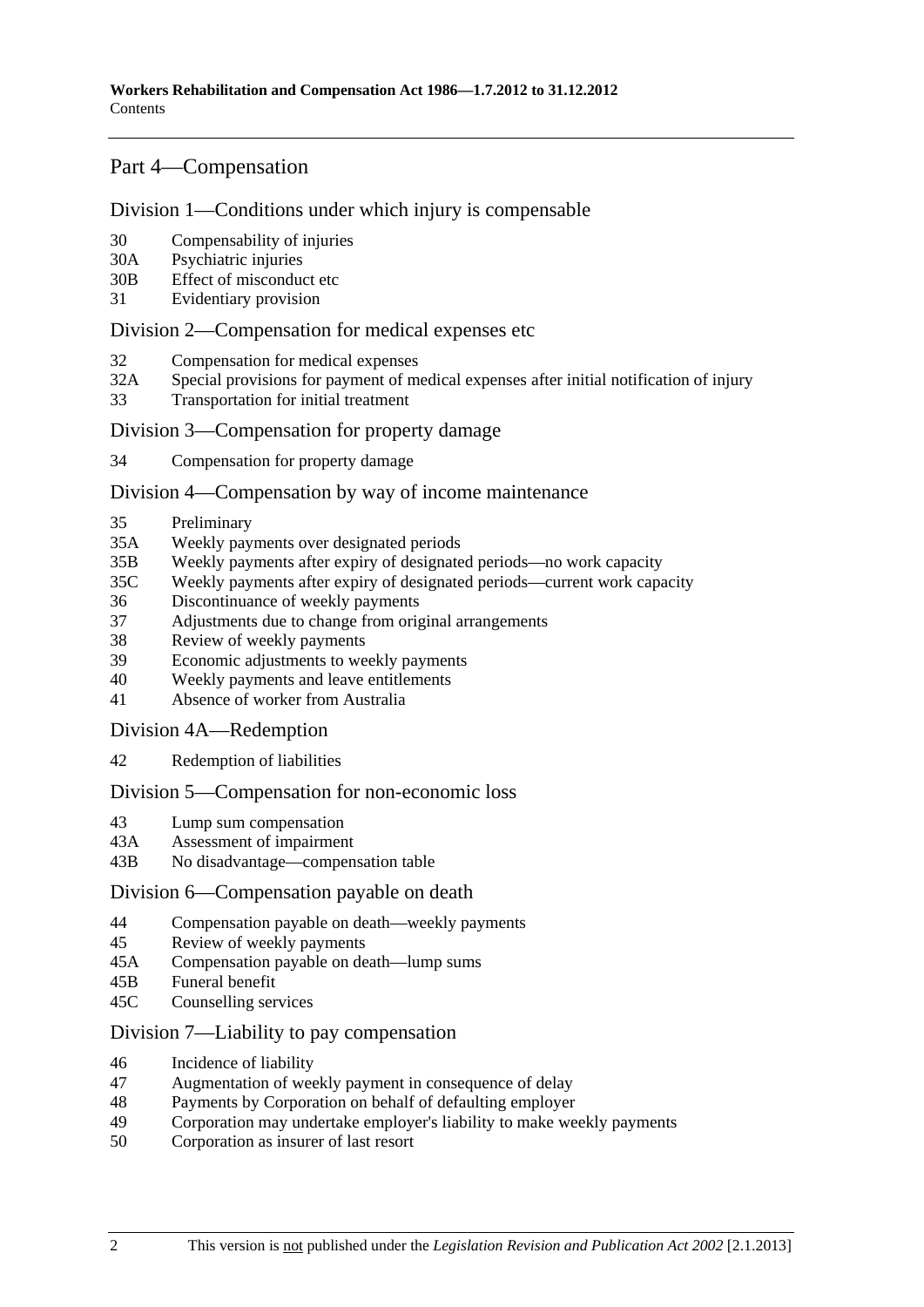[Division 7A—Special provisions for commencement of weekly payments after](#page-70-0)  [initial notification of injury](#page-70-0)

- [50A Interpretation](#page-70-0)
- [50B Commencement of weekly payments following initial notification of injury](#page-70-0)
- [50C Status of payments](#page-70-0)
- [50D Worker to be notified if weekly payments are not commenced](#page-71-0)
- [50E Notice of commencement of weekly payments](#page-71-0)
- [50F Obligations of worker](#page-71-0)
- [50G Liability to make weekly payments not affected by making of claim](#page-71-0)
- [50H Set-offs and rights of recovery](#page-71-0)
- [50I Status of decisions](#page-72-0)

#### [Division 8—Notices of injuries and claims for compensation](#page-72-0)

- [51 Duty to give notice of injury](#page-72-0)
- [52 Claim for compensation](#page-73-0)
- [53 Determination of claim](#page-75-0)

#### [Division 9—Miscellaneous](#page-76-0)

[Subdivision 1—Limitations on liability](#page-76-0)

- [54 Limitation of employer's liability](#page-76-0)
- [55 Prohibition of double recovery of compensation](#page-79-0)
- [57 Compensation payable in respect of injuries arising from employment on ships](#page-80-0)
- [58 Certain sporting injuries not to be compensable](#page-80-0)

#### [Subdivision 2—Choice of law](#page-81-0)

- [58AA The applicable substantive law for work injury claims](#page-81-0)
- [58AB Claims to which Subdivision applies](#page-81-0)
- [58AC What constitutes injury and employment](#page-82-0)
- [58AD Claim in respect of death included](#page-82-0)
- [58AE Meaning of substantive law](#page-82-0)
- [58AF Availability of action in another State not relevant](#page-83-0)

#### [Subdivision 3—Other matters](#page-83-0)

- [58A Reports of return to work etc](#page-83-0)
- [58B Employer's duty to provide work or pay wages](#page-84-0)
- [58C Notice of termination of employment to be given in certain cases](#page-84-0)

#### [Part 5—Registration and funding](#page-86-0)

#### [Division 1—Registration of employers](#page-86-0)

- [59 Registration of employers](#page-86-0)
- [60 Self-insured employers](#page-86-0)
- [61 The Crown and certain agencies to be self-insured employers](#page-89-0)
- [62 Applications and changes in details for registration](#page-89-0)
- [62A Ministerial appeal on decisions relating to self-insured employers](#page-90-0)

#### [Division 2—Delegation to self-insured employers](#page-90-0)

[63 Delegation to self-insured employer](#page-90-0)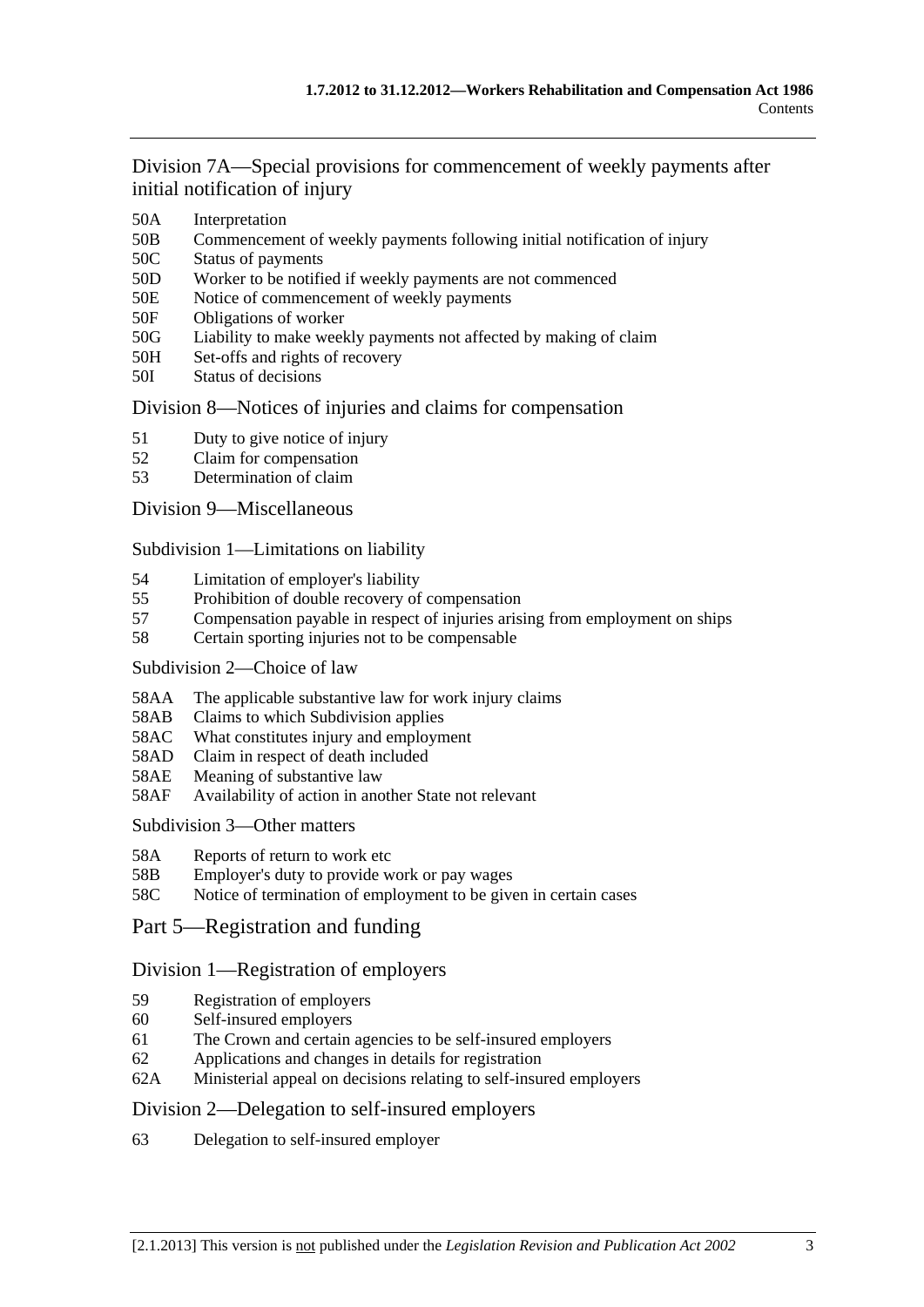#### [Division 3—The Compensation Fund](#page-92-0)

[64 Compensation Fund](#page-92-0) 

#### [Division 4—WorkCover premium requirements](#page-94-0)

[Subdivision 1—Preliminary](#page-94-0) 

[65 Preliminary](#page-94-0) 

[Subdivision 2—Premiums \(terms and conditions\)](#page-94-0) 

[66 Premiums \(terms and conditions\)](#page-94-0)

[Subdivision 3—Premiums \(general principles\)](#page-94-0) 

- [67 Liability to pay premiums](#page-94-0)
- [68 Employer categories](#page-95-0)
- [69 Classes of industry](#page-95-0)
- [70 Industry rates and base premiums](#page-96-0)

#### [Subdivision 4—Premiums \(calculation and application\)](#page-97-0)

- [71 Premiums](#page-97-0)
- [72 Premium stages](#page-99-0)
- [72A Grouping provisions](#page-100-0)

#### [Division 5—Self-insured employers—fees](#page-101-0)

[72B Self-insured employers—fees](#page-101-0) 

#### [Division 6—Remissions and supplementary payments](#page-101-0)

[72C Remissions and supplementary payments](#page-101-0)

#### [Division 7—Administration of premiums/fees scheme](#page-103-0)

- [72D Interpretation](#page-103-0)
- [72E Provision of information \(initial calculations\)](#page-103-0)
- [72F Provision of information \(on-going requirements\)](#page-104-0)
- [72G Revised estimates or determinations](#page-104-0)
- [72H Further adjustments](#page-104-0)
- [72I Deferred payment](#page-105-0)
- [72J Recovery on default](#page-105-0)
- [72K Penalty for late payment](#page-106-0)
- [72L Exercise of adjustment powers](#page-106-0)
- [72M Review](#page-107-0)
- [72N Payments to be made to Corporation](#page-108-0)
- [72O GST](#page-108-0)
- [72P Transfer of business](#page-108-0)
- [72Q Reasonable mistake about application of Act](#page-108-0)

#### [Division 8—Miscellaneous](#page-109-0)

- [73 Separate accounts](#page-109-0)
- [74 Liability to keep accounts](#page-109-0)
- [75 Person ceasing to be an employer](#page-109-0)
- [76 Certificate of registration](#page-110-0)
- [76AA Discontinuance fee](#page-110-0)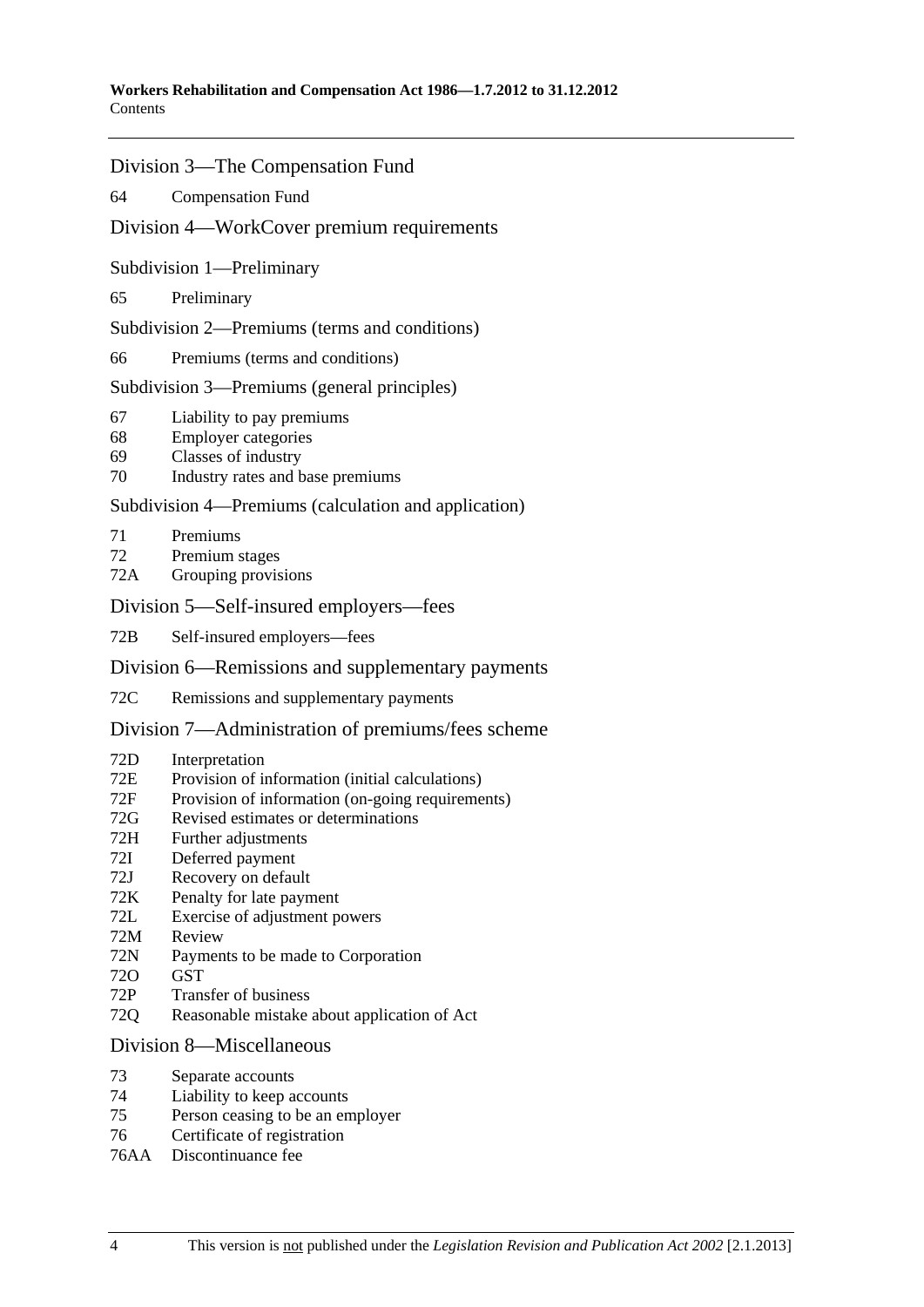### [Part 6—Workers Compensation Tribunal](#page-112-0)

#### [Division 1—Establishment of Tribunal](#page-112-0)

- [77 Establishment of Tribunal](#page-112-0)
- [77A Seal](#page-112-0)

#### [Division 2—Constitution of the Tribunal](#page-112-0)

- [78 Constitution of Tribunal](#page-112-0)
- [78A Full Bench](#page-112-0)
- [78B Exercise of Tribunal's powers by the Registrar](#page-112-0)

#### [Division 3—Jurisdiction of the Tribunal](#page-112-0)

[79 Jurisdiction](#page-112-0)

#### [Division 4—The presidential members](#page-112-0)

- [80 The President](#page-112-0)
- [80A The Deputy Presidents](#page-113-0)

#### [Division 5—Conciliation officers](#page-114-0)

- [81 Appointment of conciliation officers](#page-114-0)
- [81A Conditions of appointment](#page-114-0)
- [81B Administrative responsibilities of conciliation officers](#page-115-0)

#### [Division 6—Administrative and ancillary staff](#page-115-0)

- [82 Administrative and ancillary staff](#page-115-0)
- [82A Appointment etc of the Registrar](#page-115-0)
- [82B Responsibilities of administrative and ancillary staff](#page-115-0)

#### [Division 7—Sittings and distribution of business](#page-115-0)

- [83 Time and place of sittings](#page-115-0)
- [83A Adjournment from time to time and from place to place](#page-116-0)

#### [Division 8—Evidence](#page-116-0)

- [84 Tribunal not to be bound by evidentiary rules](#page-116-0)
- [84A Power to require attendance of witnesses and production of evidentiary material](#page-116-0)
- [84B Power to compel the giving of evidence](#page-116-0)
- [84C Entry and inspection of property](#page-116-0)
- [84D Issue of evidentiary summonses](#page-117-0)

#### [Division 9—General principles and rules](#page-117-0)

- [85 Principles of equity and good conscience](#page-117-0)
- [85A Hearings to be in public](#page-117-0)
- [85B Representation](#page-117-0)

#### [Division 10—Appeals and references of questions of law](#page-118-0)

- [86 Appeal on question of law](#page-118-0)
- [86A Reference of question of law and final appeal to Supreme Court](#page-118-0)

#### [Division 11—Enforcement of judgments](#page-118-0)

[87 Certified copy of judgment or order](#page-118-0)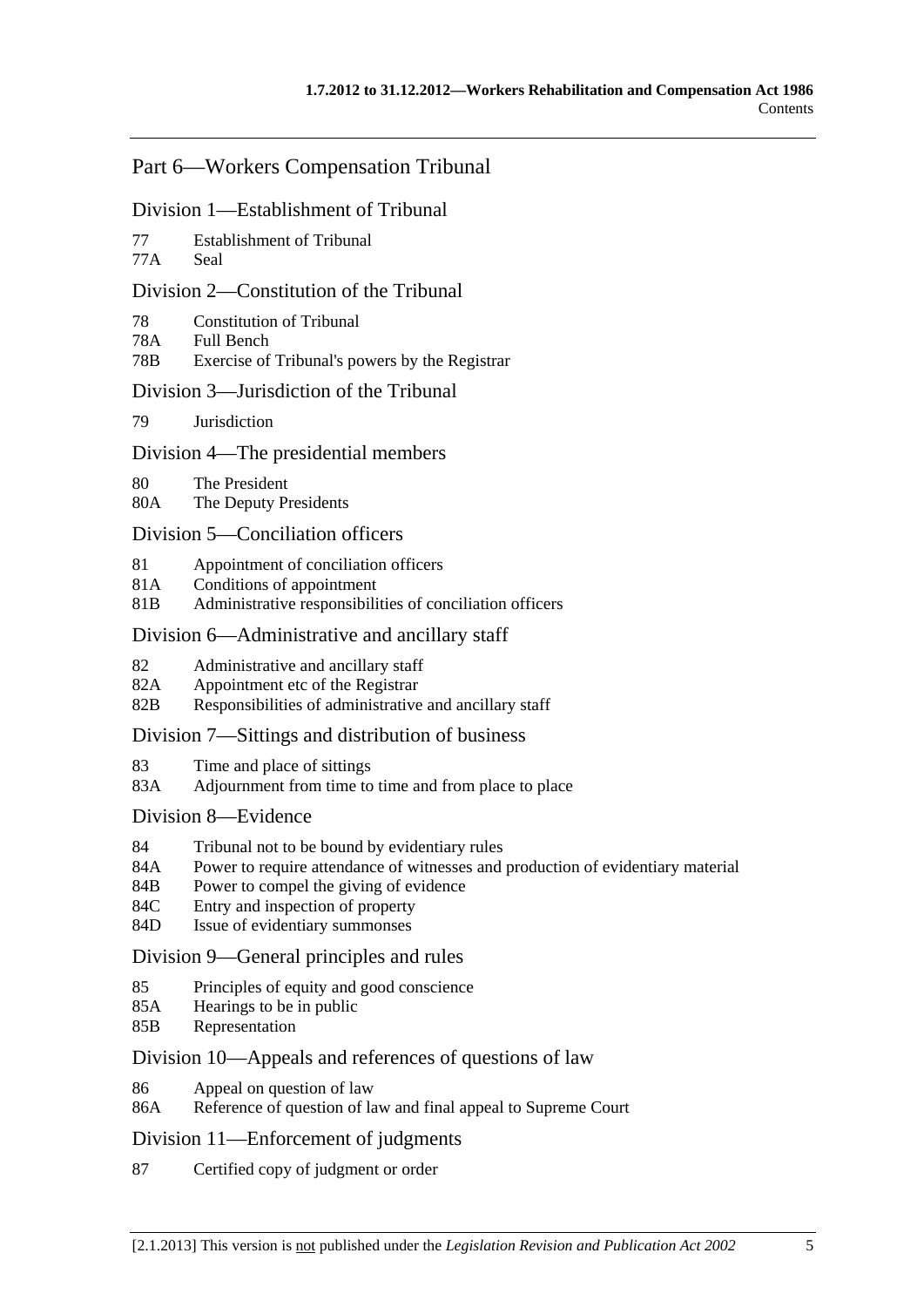#### [87A Enforcement of judgments and orders](#page-118-0)

#### [Division 12—Miscellaneous](#page-118-0)

- [88 Immunities](#page-118-0)
- [88A Contempts of Tribunal](#page-119-0)
- [88B Punishment of contempts](#page-119-0)
- [88C Miscellaneous provisions about legal process](#page-119-0)
- [88D Service](#page-119-0)
- [88DA Power to enlarge scope of proceedings](#page-119-0)
- [88E Rules](#page-120-0)
- [88F Costs of proceedings](#page-120-0)
- [88G Recovery of costs of representation](#page-120-0)
- [88H Power to set aside judgments or orders](#page-120-0)
- [88I Finality of the Tribunal's decisions](#page-121-0)

#### [Part 6A—Dispute resolution](#page-122-0)

#### [Division 1—Preliminary](#page-122-0)

[89 Interpretation](#page-122-0) 

[89A Reviewable decisions](#page-122-0)

#### [Division 2—Notice of dispute](#page-123-0)

- [90 Notice of dispute](#page-123-0)
- [90A Time for lodging notice of dispute](#page-123-0)
- [90B Notice to be given by Registrar](#page-123-0)

#### [Division 3—Initial reconsideration](#page-123-0)

- [91 Initial reconsideration](#page-123-0)
- [91A Reference of disputes to conciliation](#page-124-0)

#### [Division 4—Conciliation proceedings](#page-125-0)

- [92 Assignment of presidential member or conciliation officer to preside at conciliation](#page-125-0)  [proceedings](#page-125-0)
- [92A Obligation of conciliator](#page-125-0)
- [92B Calling of conciliation conference](#page-125-0)
- [92C Procedure in conciliation proceedings](#page-125-0)
- [92D Reference of dispute into Tribunal](#page-126-0)

#### [Division 6—Judicial determination of dispute](#page-126-0)

- [94A Constitution of Tribunal](#page-126-0)
- [94B Pre-hearing conference](#page-126-0)
- [94C Determination of dispute](#page-126-0)

#### [Division 7—Costs](#page-127-0)

- [95 Costs](#page-127-0)
- [95A Costs liability of representatives](#page-127-0)

#### [Division 8—Ministerial intervention](#page-128-0)

[96 Ministerial intervention](#page-128-0)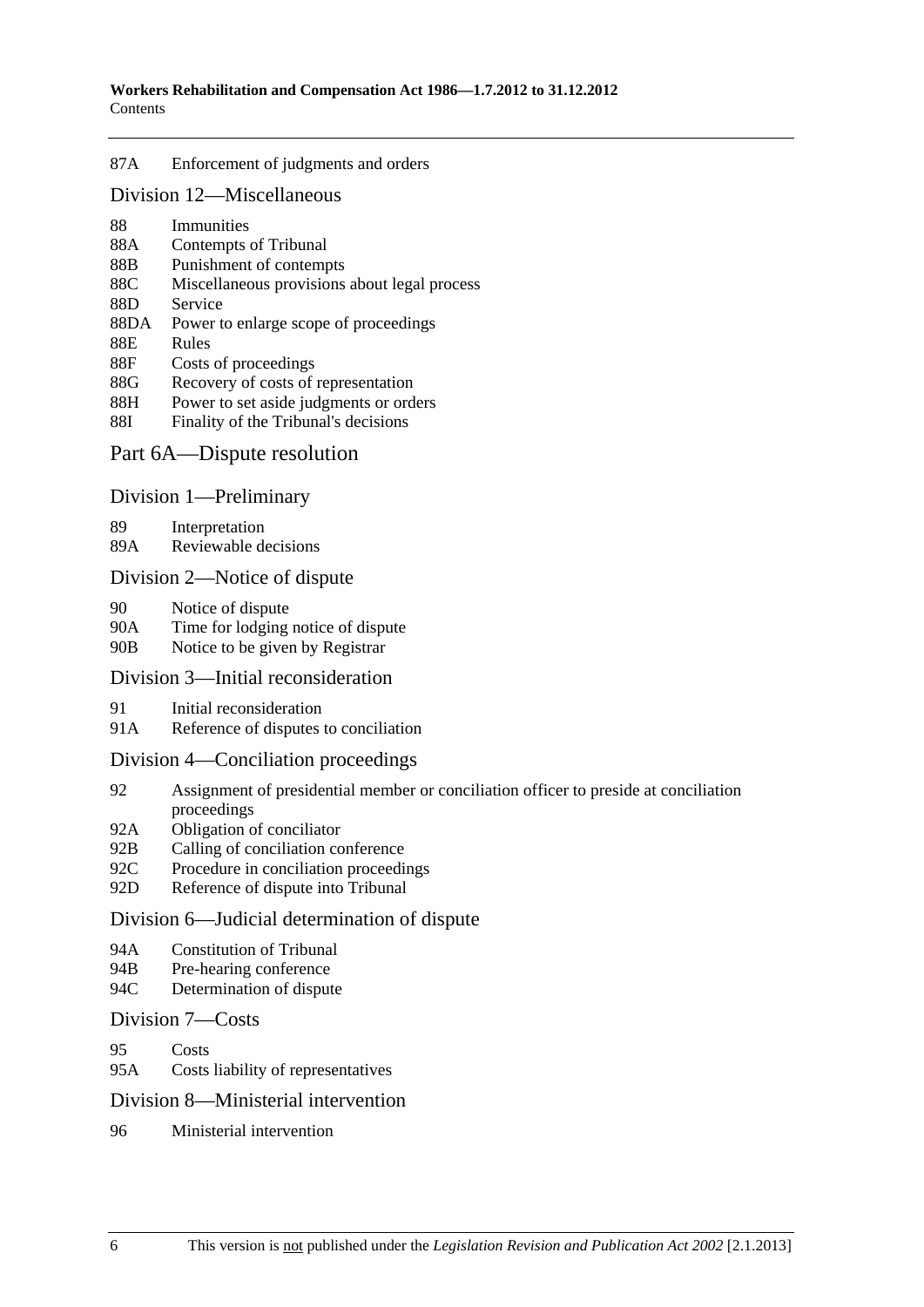### [Part 6B—Special jurisdiction to expedite decisions](#page-130-0)

- [97 Special jurisdiction](#page-130-0)
- [97A Constitution of Tribunal for proceedings under this Part](#page-130-0)
- [97B Powers of Tribunal on application](#page-130-0)
- [97C Costs](#page-130-0)

## [Part 6C—Medical Panels](#page-132-0)

#### [Division 1—Establishment and constitution](#page-132-0)

- [98 Establishment](#page-132-0)
- [98A Constitution](#page-133-0)
- [98B Procedures](#page-133-0)
- [98C Validity of acts](#page-133-0)
- [98D Immunity of members](#page-134-0)

#### [Division 2—Functions and powers](#page-134-0)

- [98E Interpretation](#page-134-0)
- [98F Functions](#page-135-0)
- [98G Powers and procedures on a referral](#page-135-0)
- [98H Opinions](#page-136-0)

#### [Division 3—Related matters](#page-137-0)

[98I Admissibility](#page-137-0) 

[98J Support staff](#page-137-0) 

## [Part 6D—WorkCover Ombudsman](#page-138-0)

#### [Division 1—Appointment and conditions of office](#page-138-0)

- [99 Appointment](#page-138-0)
- [99A Term of office and conditions of appointment](#page-138-0)
- [99B Remuneration](#page-139-0)
- [99C Temporary appointments](#page-139-0)

#### [Division 2—Functions and powers](#page-139-0)

- [99D Functions](#page-139-0)
- [99E Powers—general](#page-141-0)
- [99F Obtaining information](#page-141-0)
- [99G Power to examine witnesses etc](#page-141-0)

#### [Division 3—Other matters](#page-142-0)

- [99H Independence](#page-142-0)
- [99I Staff](#page-142-0)
- [99J Funding](#page-142-0)
- [99K Delegation](#page-142-0)
- [99L Annual report](#page-143-0)
- [99M Other reports](#page-143-0)

#### [Part 7—Miscellaneous](#page-144-0)

- [103 Extension of the application of this Act to self-employed persons](#page-144-0)
- [103A Special provision for prescribed classes of volunteers](#page-144-0)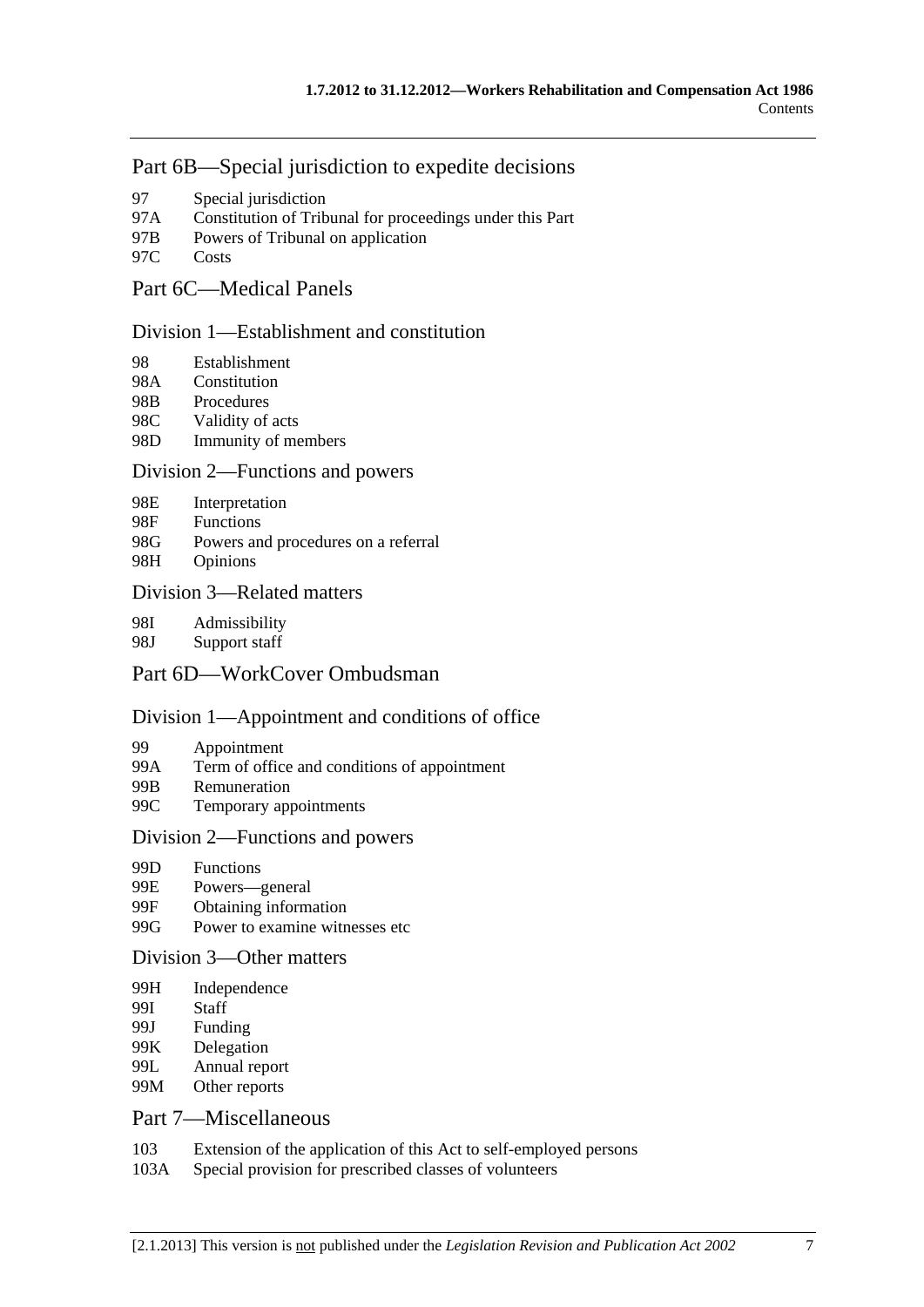- [105 Insurance of registered employers against other liabilities](#page-145-0)
- [106 Payment of interim benefits](#page-145-0)
- [106A Payment not to constitute an admission of liability](#page-145-0)
- [107 Employer may request progress report](#page-145-0)
- [107A Copies of medical reports](#page-146-0)
- [107B Worker's right of access to claims file](#page-146-0)
- [108 Medical examination at request of employer](#page-146-0)
- [109 Worker to be supplied with copy of medical report](#page-147-0)
- [110 Powers of entry and inspection](#page-147-0)
- 111 Inspection of place of employment by rehabilitation adviser
- [112 Confidentiality to be maintained](#page-149-0)
- [112AA Confidentiality—employers](#page-150-0)
- [112A Employer information](#page-151-0)
- [113 Injuries that develop gradually](#page-151-0)
- [114 Certain payments not to affect benefits under this Act](#page-152-0)
- [115 No contribution from workers](#page-152-0)
- [116 Payment of compensation where worker in prison](#page-153-0)
- [117 Service of documents](#page-153-0)
- [118 Service of documents on the Corporation](#page-153-0)
- [119 Contract to avoid Act](#page-153-0)
- [120 Dishonesty](#page-154-0)
- [120A Evidence](#page-154-0)
- [122 Offences](#page-155-0)
- [122A Expiation fees](#page-155-0)
- [123A Right of intervention](#page-155-0)
- [123B Code of Claimants' Rights](#page-156-0)
- [124 Regulations](#page-156-0)

#### [Schedule 1—Transitional provisions](#page-158-0)

- [1 Interpretation](#page-158-0)
- [2 Application of repealed Act](#page-158-0)
- [3 Exempt employers](#page-159-0)
- [4 Mining and Quarrying Industries Fund](#page-160-0)
- [5 Statutory Reserve Fund](#page-161-0)
- [5A Insurance Assistance Fund](#page-162-0)
- [5B Investment of, and dealings with, the Funds](#page-162-0)
- [5C Entitlement to documents](#page-162-0)
- [5D Compensation payable to domestic partner on death of worker](#page-163-0)
- [5E Additional transitional provisions](#page-163-0)
- [6 Acts Interpretation Act](#page-163-0)

#### [Schedule 2—Injuries presumed to arise from employment](#page-163-0)

[Schedule 3—Minimum amounts of compensation according to degree of](#page-165-0)  [impairment under regulations](#page-165-0) 

### [Schedule 3A—No disadvantage—non-economic loss compensation](#page-165-0)

[Schedule 4—Adjacent areas](#page-166-0) 

- [1 Interpretation](#page-166-0)
- [2 Adjacent areas](#page-167-0)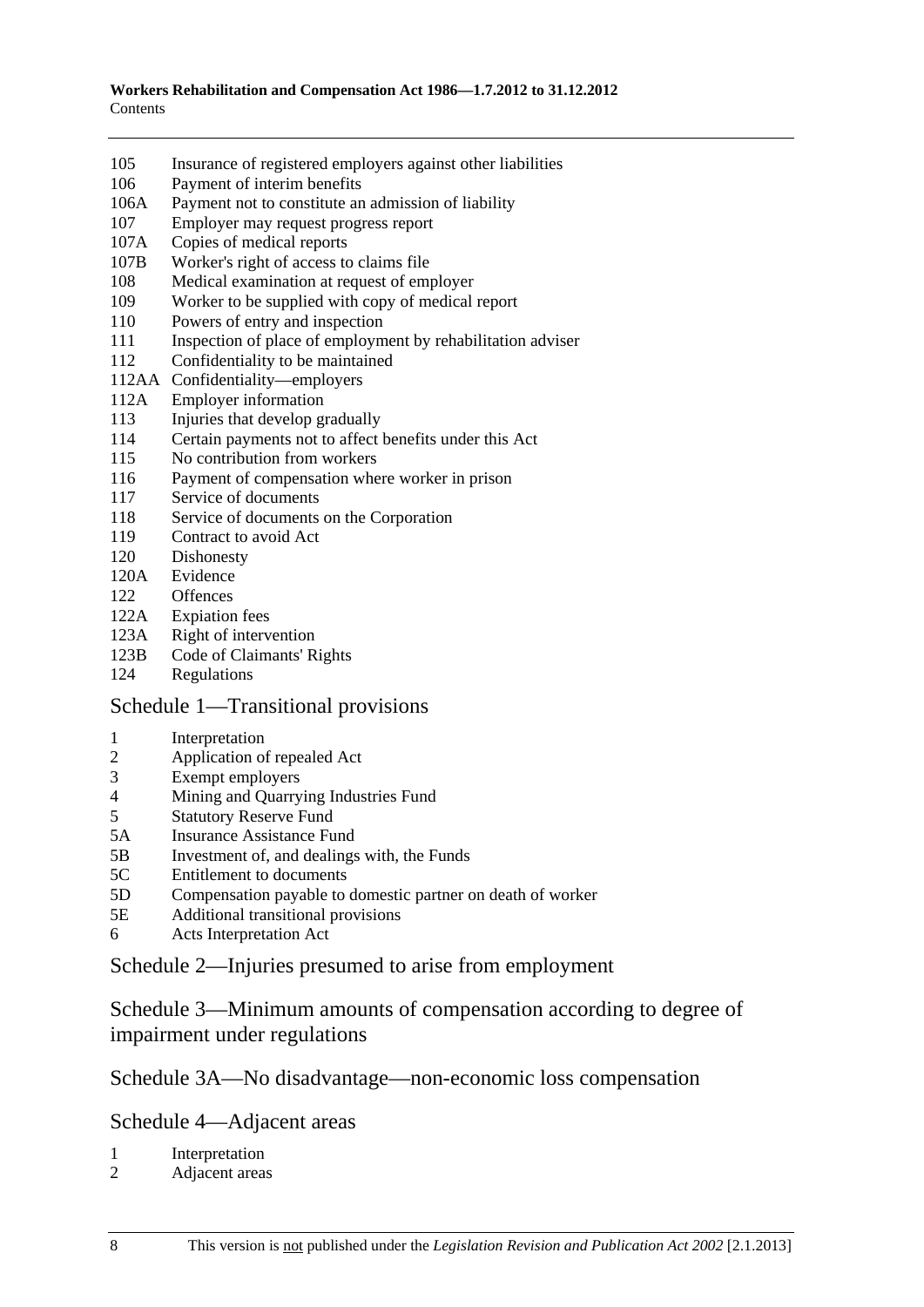[Legislative history](#page-168-0)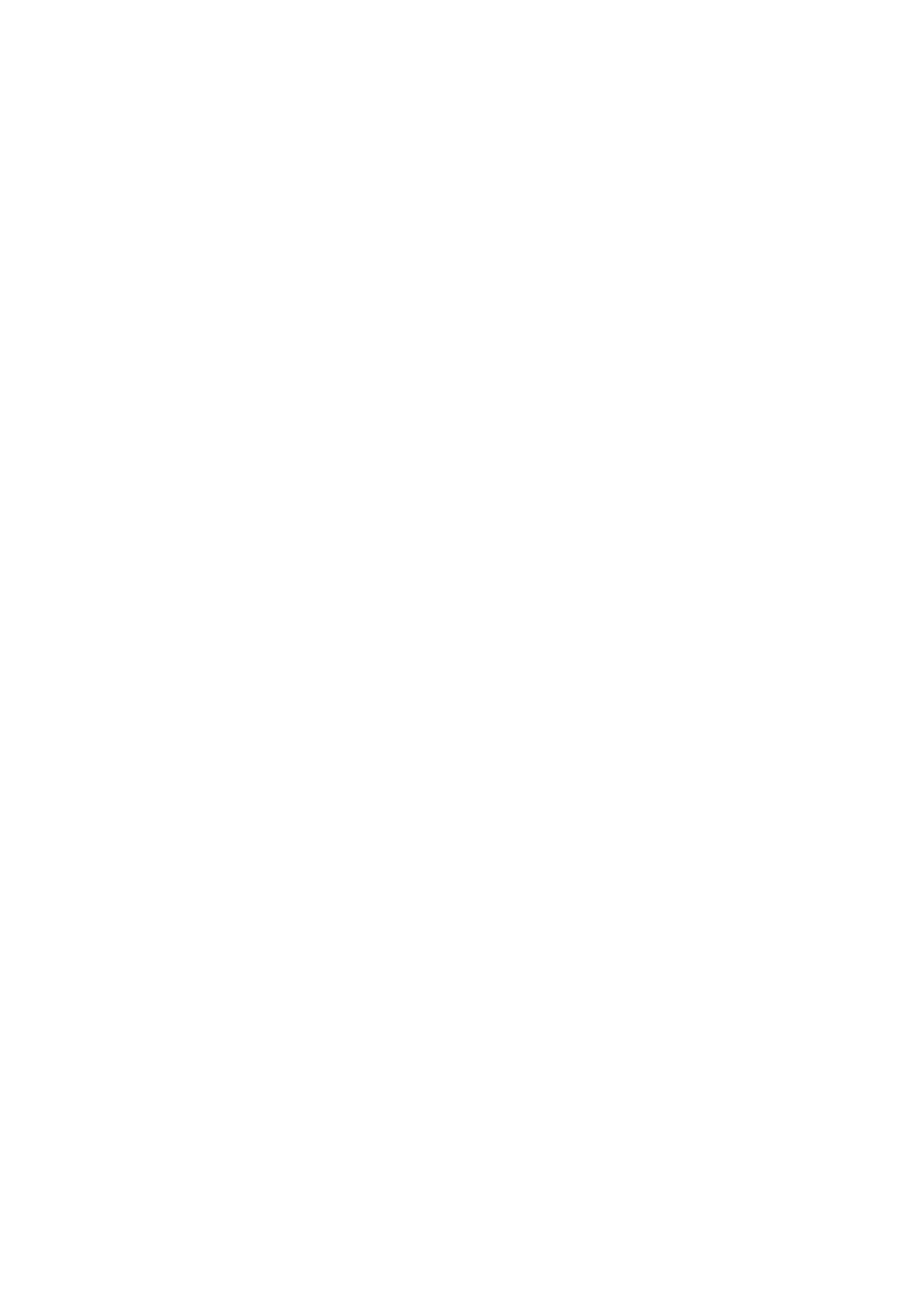### <span id="page-10-0"></span>**The Parliament of South Australia enacts as follows:**

## **Part 1—Preliminary**

#### **1—Short title**

This Act may be cited as the *Workers Rehabilitation and Compensation Act 1986*.

#### **2—Objects of Act**

- (1) The objects of this Act are—
	- (a) to establish a workers rehabilitation and compensation scheme—
		- (i) that achieves a reasonable balance between the interests of employers and the interests of workers; and
		- (ii) that provides for the effective rehabilitation of injured workers and their early return to work; and
		- (iii) that provides fair compensation for employment-related injuries; and
		- (iv) that reduces the overall social and economic cost to the community of employment-related injuries; and
		- (v) that ensures that employers' costs are contained within reasonable limits so that the impact of employment-related injuries on South Australian businesses is minimised; and
	- (b) to provide for the efficient and effective administration of the scheme; and
	- (c) to establish incentives to encourage efficiency and discourage abuses; and
	- (d) to ensure that the scheme is fully funded on a fair basis; and
	- (e) to reduce the incidence of employment-related accidents and injuries; and
	- (f) to reduce litigation and adversarial contests to the greatest possible extent.
- (2) A person exercising judicial, quasi-judicial or administrative powers must interpret this Act in the light of its objects without bias towards the interests of employers on the one hand, or workers on the other.
- (3) The Corporation, and the employer from whose employment a compensable injury arises, must seek to achieve an injured worker's return to work (taking into account the objects and requirements of this Act).

#### **3—Interpretation**

(1) In this Act, unless the contrary intention appears—

*actuary* means a Fellow or Accredited Member of the Institute of Actuaries of Australia;

*Advisory Committee* means the Workers Rehabilitation and Compensation Advisory Committee established under [Part 2](#page-26-0);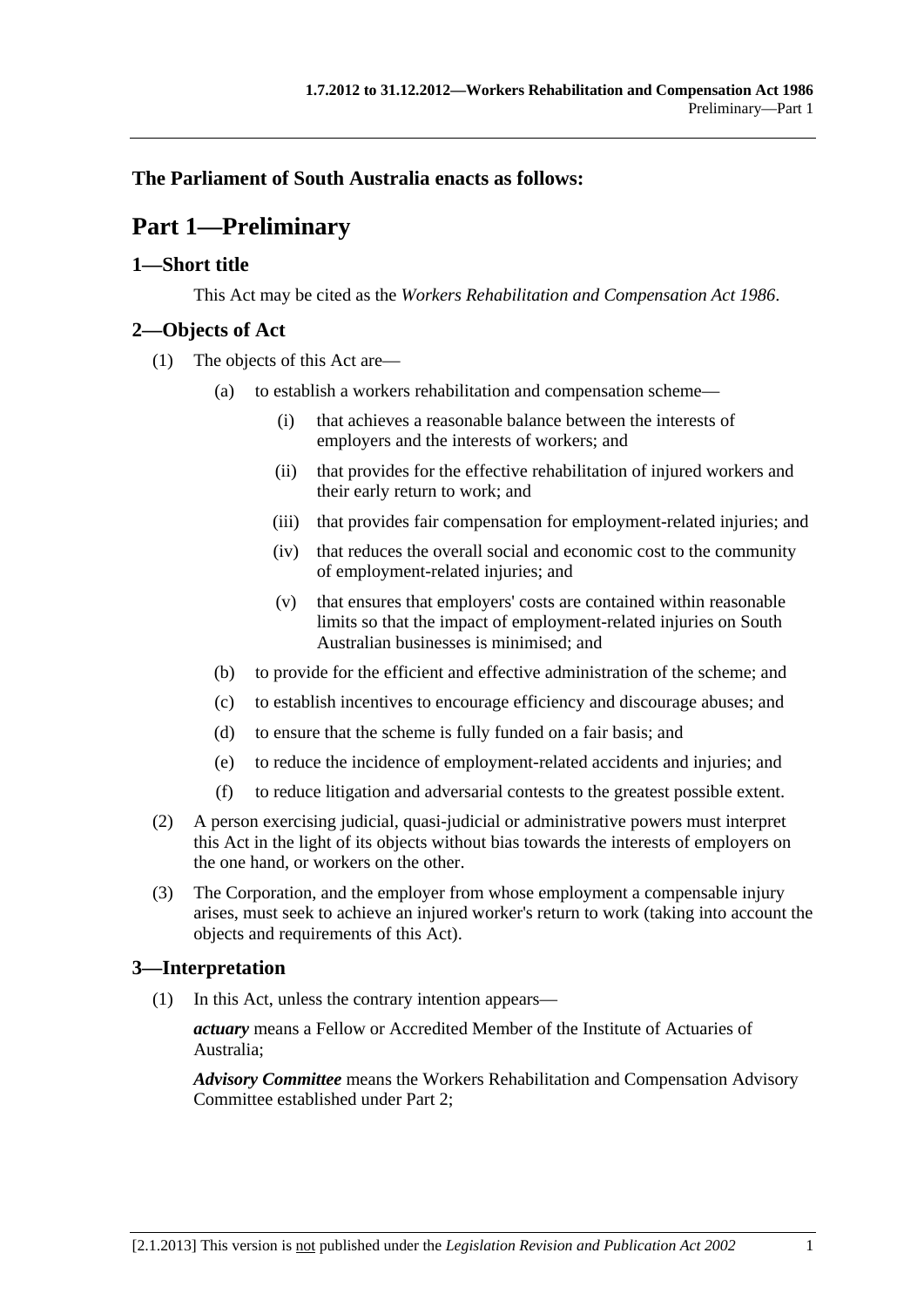<span id="page-11-0"></span>*apprentice* includes—

- (a) a person undertaking training as a trainee in a trade, declared vocation or other occupation under a contract of training under the *[Training and Skills](http://www.legislation.sa.gov.au/index.aspx?action=legref&type=act&legtitle=Training%20and%20Skills%20Development%20Act%202003)  [Development Act 2003](http://www.legislation.sa.gov.au/index.aspx?action=legref&type=act&legtitle=Training%20and%20Skills%20Development%20Act%202003)*;
- (b) a person undertaking training in a scheme approved by the Corporation for the purposes of this definition,

and *apprenticeship* has a corresponding meaning;

*authorised officer* means a person who is authorised by the Corporation to exercise the powers of an authorised officer under this Act;

*average minimum award rate* means the amount published by the Commonwealth Statistician as the weighted average minimum weekly award rate for adult persons (wage and salary earners) in South Australia;

*average weekly earnings*, in relation to a worker, means the worker's average weekly earnings determined in accordance with [section 4;](#page-19-0)

*the board* means the board of management of the Corporation;

*business day* means any day except Saturday, Sunday or a public holiday;

*child*, in relation to a deceased worker, includes a person in relation to whom the worker stood, at the date of death, *in loco parentis*;

*close personal relationship* means the relationship between 2 adult persons (whether or not related by family and irrespective of their gender) who live together as a couple on a genuine domestic basis, but does not include—

- (a) the relationship between a legally married couple; or
- (b) a relationship where 1 of the persons provides the other with domestic support or personal care (or both) for fee or reward, or on behalf of some other person or an organisation of whatever kind;

**Note—** 

Two persons may live together as a couple on a genuine domestic basis whether or not a sexual relationship exists, or has ever existed, between them.

*compensable injury* means an injury that is compensable by virtue of [section 30;](#page-36-0)

*compensation* includes any monetary benefit payable under this Act;

*conciliation officer*—see [section 81](#page-114-0);

*conciliator* means a presidential member of the Tribunal or a conciliation officer assigned to preside at conciliation proceedings—see [section 92\(1\)\(a\)](#page-125-0);

*Consumer Price Index* means the Consumer Price Index (All groups index for Adelaide) published by the Australian Bureau of Statistics;

*contract of service* means—

- (a) a contract under which one person (the worker) is employed by another (the employer);
- (b) a contract, arrangement or understanding under which one person (the worker) works for another in prescribed work or work of a prescribed class;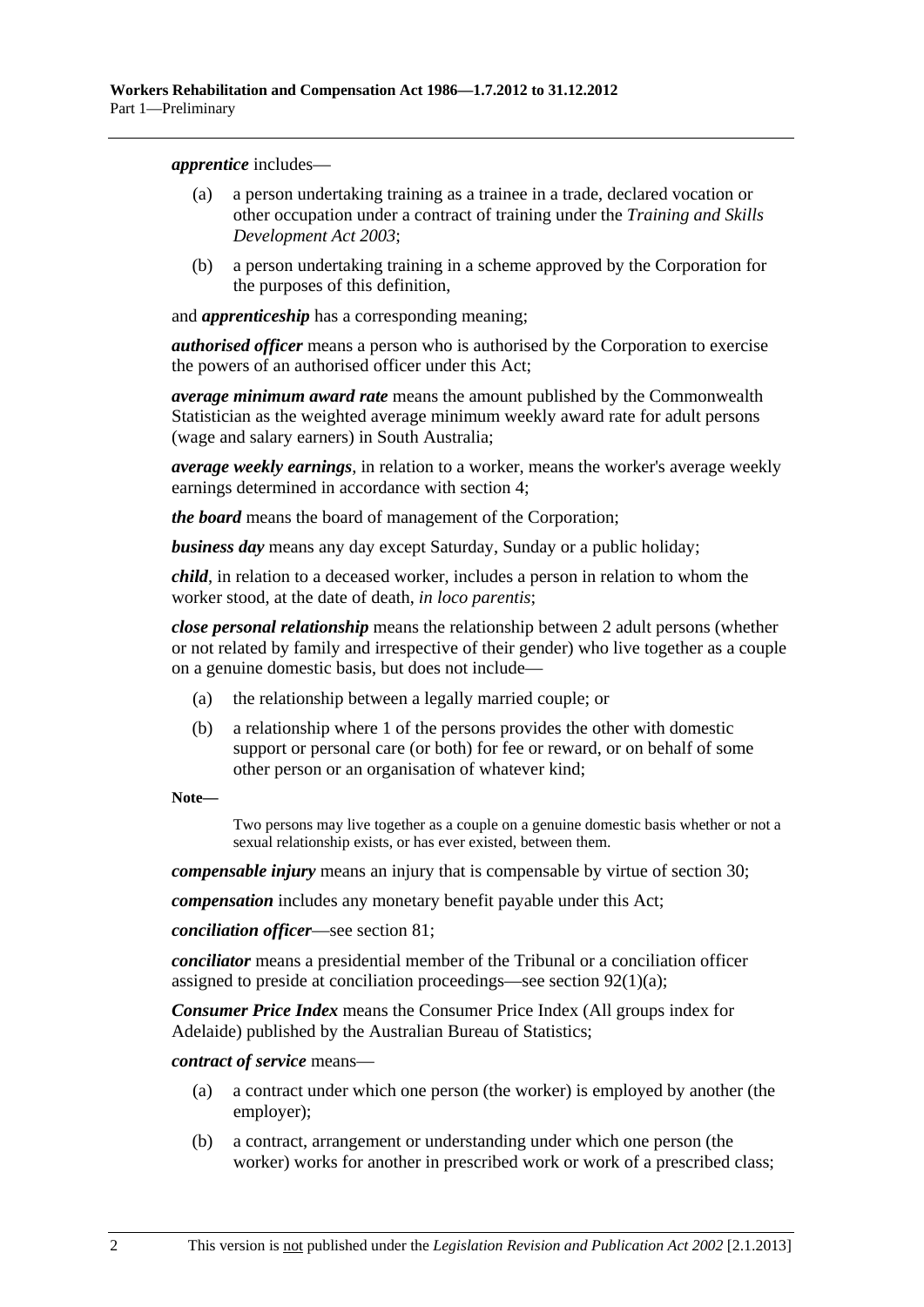- <span id="page-12-0"></span>(c) a contract of apprenticeship;
- (d) a contract, arrangement or understanding under which a person (the worker)—
	- (i) receives on-the-job training in a trade or vocation from another (the employer); and
	- (ii) is during the period of that training remunerated by the employer;

*Corporation* means the *WorkCover Corporation of South Australia*;

*corresponding law* means a law—

- (a) of the Commonwealth; or
- (b) of a State (other than this State) or a Territory of the Commonwealth; or
- (c) of another country,

that provides for compensation for injuries arising from employment;

*current work capacity*, in relation to a worker, means a present inability arising from a compensable injury such that the worker is not able to return to his or her employment at the time of the occurrence of the injury but is able to return to work in suitable employment;

*dependant*, in relation to a deceased worker, means a relative of the worker who, at the time of the worker's death—

- (a) was wholly or partially dependent for the ordinary necessities of life on earnings of the worker; or
- (b) would, but for the worker's injury, have been so dependent,

and includes a posthumous child of the worker; and *dependent* has a corresponding meaning;

*disease* includes—

- (a) any physical or mental ailment, disorder, defect or morbid condition, whether of sudden or gradual development; and
- (b) any injury to which [section 31](#page-38-0) applies;

*domestic partner*—a person is the domestic partner of a worker if he or she lives with the worker in a close personal relationship and—

- (a) the person—
	- (i) has been so living with the worker continuously for the preceding period of 3 years; or
	- (ii) has during the preceding period of 4 years so lived with the worker for periods aggregating not less than 3 years; or
	- (iii) has been living with the worker for a substantial part of a period referred to in [subparagraph \(i\)](#page-12-0) or [\(ii\)](#page-12-0) and the Corporation considers that it is fair and reasonable that the person be regarded as the domestic partner of the worker for the purposes of this Act; or
- (b) a child, of whom the worker and the person are the parents, has been born (whether or not the child is still living);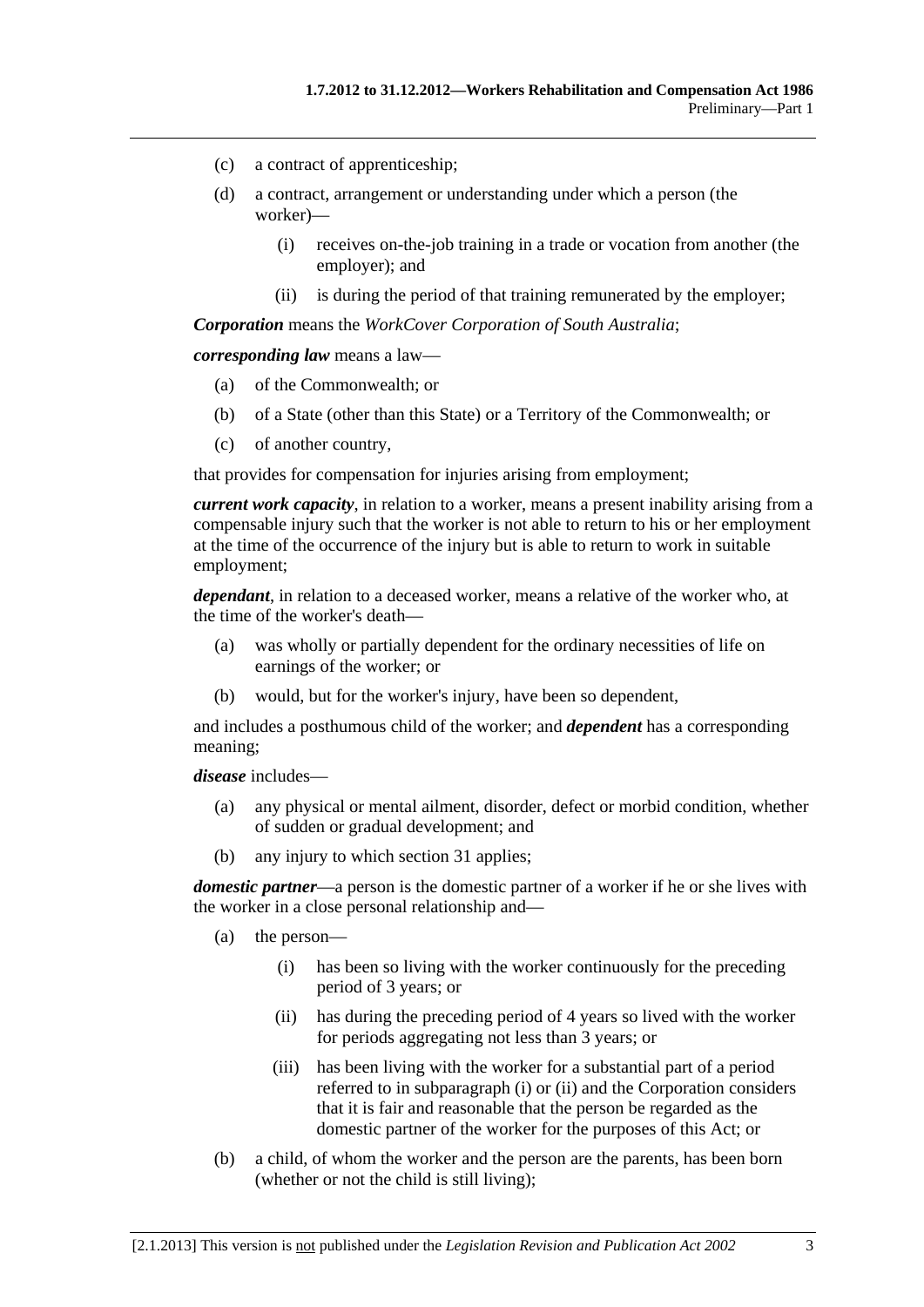#### *educational institution* means—

- (a) a secondary school; or
- (b) a trade or technical school; or
- (c) a college of advanced education, university or other institution at which tertiary education is provided; or
- (d) any other educational or training institution approved by the Corporation for the purposes of this definition;

*employer* means—

- (a) a person by whom a worker is employed under a contract of service, or for whom work is done by a worker under a contract of service (subject to any exclusion under [subsection \(9\)](#page-18-0));
- (b) in relation to persons of whom the Crown is, under [section 103A,](#page-144-0) the presumptive employer—the Crown;
- (c) in relation to persons of whom any other person is, by virtue of a provision of this Act, the presumptive employer—that other person,

and includes a former employer and the legal personal representative of a deceased employer;

#### *employment* includes—

- (a) work done under a contract of service;
- (b) the work of a self-employed person to whom the Corporation has extended the protection of this Act;
- (c) the work of persons of whom the Crown is, under [section 103A,](#page-144-0) the presumptive employer;
- (d) attendance by a worker at a place of pick-up;

*evidentiary material* means any document, object or substance of evidentiary value in proceedings before the Tribunal and includes any document, object or substance that should, in the opinion of the Tribunal, be produced for the purpose of enabling the Tribunal to determine whether or not it has evidentiary value;

*foreign law* means any law except a law of this State;

#### *industrial association* means—

- (a) an association registered under the *[Fair Work Act 1994](http://www.legislation.sa.gov.au/index.aspx?action=legref&type=act&legtitle=Fair%20Work%20Act%201994)*; or
- (b) an organisation registered under the *Fair Work (Registered Organisations) Act 2009* of the Commonwealth; or
- (c) the United Trades and Labor Council; or
- (d) the Australian Mines and Metals Association; or
- (e) Self Insurers of South Australia Inc; or
- (ea) South Australian Employers' Chamber of Commerce and Industry Inc (trading as Business SA); or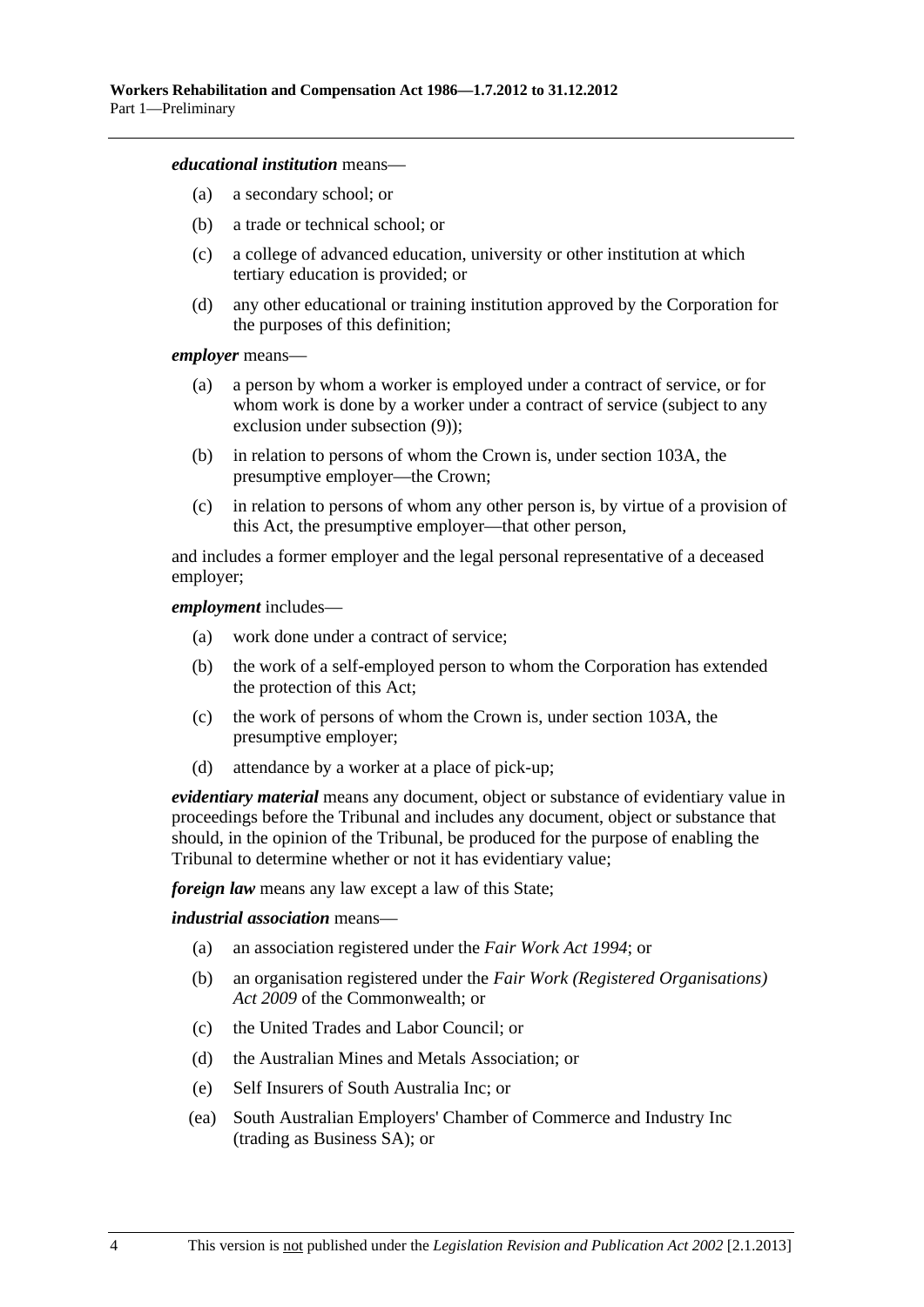(f) an association, society or body formed to represent, protect or further the interests of employers or employees;

*the Industrial Court* means the Industrial Court of South Australia;

*industry* includes any business or activity in which workers are employed;

*injured worker*—an injured worker is any worker who has suffered an injury (or, where the context admits, has died);

*injury*, in relation to a worker, means—

- (a) any physical or mental injury including—
	- (i) loss, deterioration or impairment of a limb, organ or part of the body, or of a physical, mental or sensory faculty; or
	- (ii) a disease; or
	- (iii) disfigurement; or
- (b) where the context admits—the death of the worker,

and includes a secondary injury;

*legal personal representative*—see [subsection \(11\);](#page-18-0)

#### *local government corporation* means—

- (a) a council under the *[Local Government Act 1999](http://www.legislation.sa.gov.au/index.aspx?action=legref&type=act&legtitle=Local%20Government%20Act%201999)*; or
- (b) the Local Government Association of South Australia; or
- (c) any other body—
	- (i) established for local government purposes; and
	- (ii) prescribed for the purposes of this definition;

#### *medical expert* means—

- (a) a legally qualified medical practitioner;
- (b) a registered dentist;
- (c) a registered psychologist;
- (d) a registered optician;
- (e) a registered physiotherapist;
- (f) a registered chiropractor;
- (g) a registered podiatrist;
- (h) a registered occupational therapist;
- (i) a registered speech pathologist;
- (j) a registered osteopath;

#### *medical services* means—

 (a) attendance, examination or treatment by a medical expert (including the obtaining from a medical expert of a certificate or report); or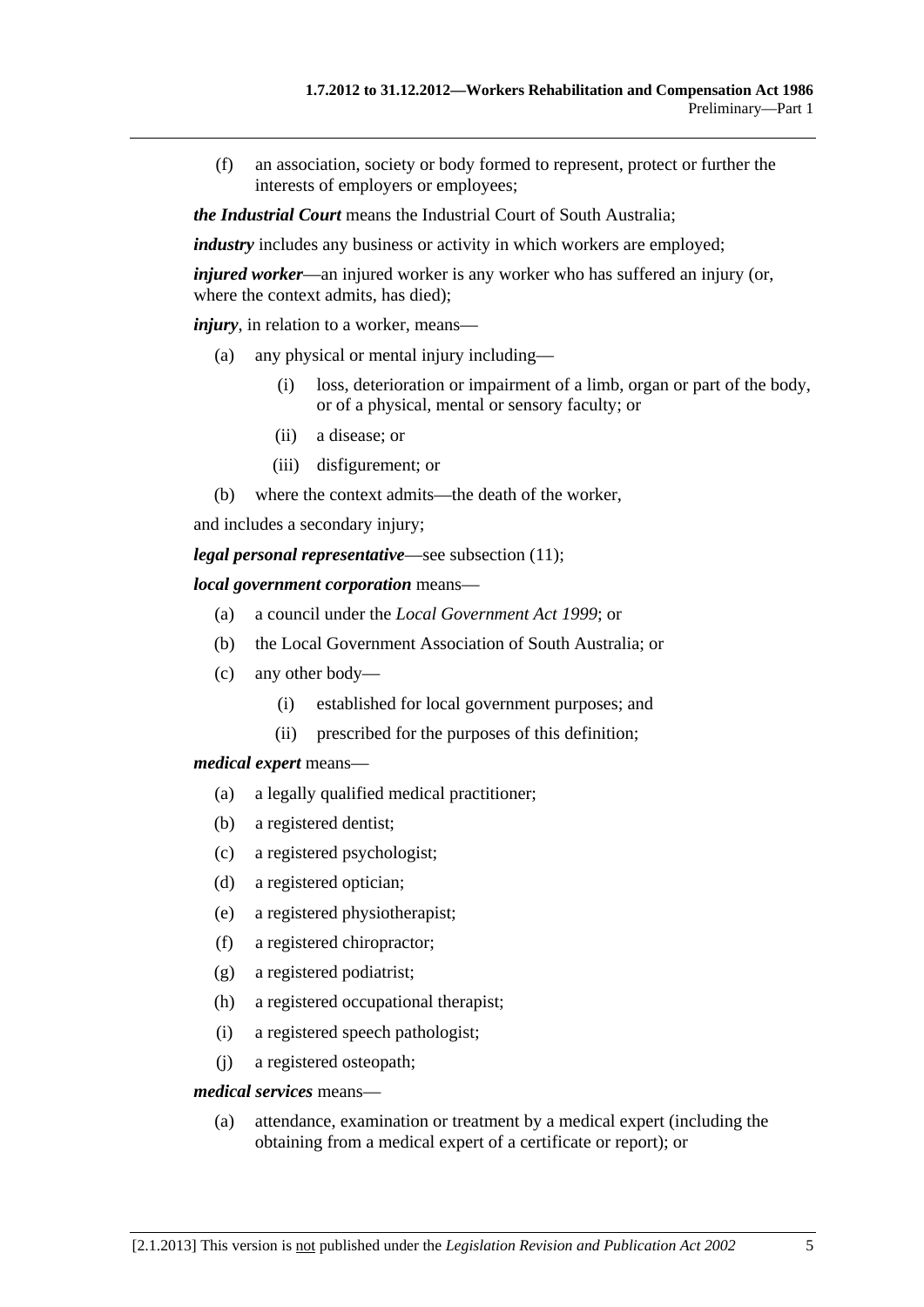(b) any diagnostic examination or test required for the purposes of treatment by a medical expert;

*no current work capacity*, in relation to a worker, means a present inability arising from a compensable injury such that a worker is not able to return to work, either in his or her employment at the time of the occurrence of the injury or in suitable employment;

*non-economic loss* means—

- (a) pain and suffering;
- (b) loss of amenities of life;
- (c) loss of expectation of life;
- (d) any other loss or detriment of a non-economic nature;

*notional weekly earnings* in relation to a worker means—

- (a) the worker's average weekly earnings; or
- (b) where an adjustment has been made under this Act to take account of changes in levels of earnings, the value of money or remuneration (including under [section 37](#page-53-0)) or other relevant factors (or 1 or more of these)—the worker's average weekly earnings as so adjusted;

*officer* of the Corporation includes an employee of the Corporation:

*orphan child* means a child whose natural or a adoptive parents are dead and includes a child, one of whose natural or adoptive parents is dead and who has no reasonable prospect of being supported by the surviving natural or adoptive parent;

*parent*, in relation to a deceased worker, includes a person who stood *in loco parentis* to the worker at the time of the worker's death;

*place of employment* means a place where a worker is required to carry out duties of employment and, if the place is a building, includes land within the external boundaries of the land on which the building is situated;

*premises* means—

- (a) a building, structure or place (including an aircraft, ship or vehicle); or
- (b) a part of premises;

*prescribed allowance*, in relation to the earnings of a worker, means any amount received by the worker from an employer by way of an allowance or benefit prescribed for the purposes of this definition;

*presidential member* of the Tribunal means the President or a Deputy President of the Tribunal;

*recognised medical expert* means—

- (a) a legally qualified medical practitioner; or
- (b) in relation to injuries of a particular kind—a medical expert who is recognised by the Corporation as having specialised knowledge of, and experience in the treatment of, injuries of that kind;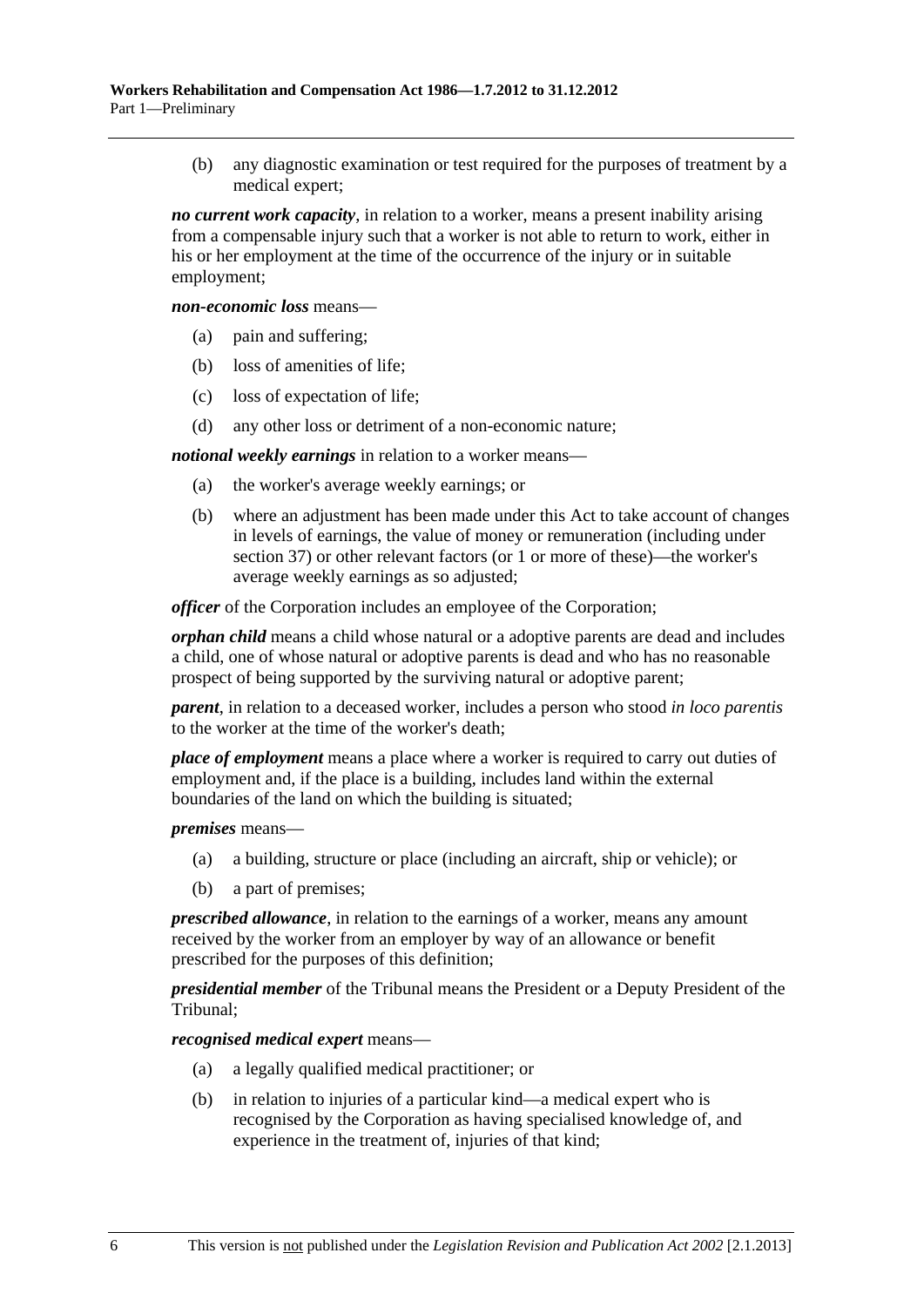*relative*, in relation to a deceased worker, means a spouse, domestic partner, parent, grandparent, step-parent, child, grandchild, stepchild, brother, sister, stepbrother, stepsister, half-brother or half-sister of the worker;

*the repealed Act* means the *[Workers Compensation Act 1971](http://www.legislation.sa.gov.au/index.aspx?action=legref&type=act&legtitle=Workers%20Compensation%20Act%201971)* repealed by this Act;

*residence* in relation to a worker includes a place—

- (a) at which the worker resides in pursuance of the terms of the worker's employment or at the request of the employer; or
- (b) at which it is necessary or convenient for the worker to reside temporarily for the purposes of employment;

*review authority* means—

- (a) a person or body conducting a review under [section 72M;](#page-107-0) or
- (b) the Tribunal;

*reviewable decision*—see [section 89A;](#page-122-0)

*secondary injury* means an injury that is, or results from, the aggravation, acceleration, exacerbation, deterioration or recurrence of a prior injury;

*self-employed worker* means a person to whom the Corporation has extended the protection of this Act pursuant to [section 103;](#page-144-0)

*self-insured employer* means an employer who is registered by the Corporation as a self-insured employer under [Part 5 Division 1;](#page-86-0)

*ship* includes a boat, vessel or craft;

*South Australian ship* means a ship—

- (a) that is registered in the State; or
- (b) that is owned or under charter by the Crown; or
- (c) that is owned or under charter by a body corporate or other person—
	- (i) whose principal office or place of business is in the State; or
	- (ii) whose principal office or place of business with respect to the control or management of the ship is in the State;

*spouse*—a person is the spouse of another if they are legally married;

*the State* includes the territorial waters of the State;

*suitable employment*, in relation to a worker, means employment in work for which the worker is currently suited, whether or not the work is available, having regard to the following:

- (a) the nature of the worker's incapacity and previous employment;
- (b) the worker's age, education, skills and work experience;
- (c) the worker's place of residence;
- (d) medical information relating to the worker that is reasonably available, including in any medical certificate or report;
- (e) if any rehabilitation programs are being provided to or for the worker;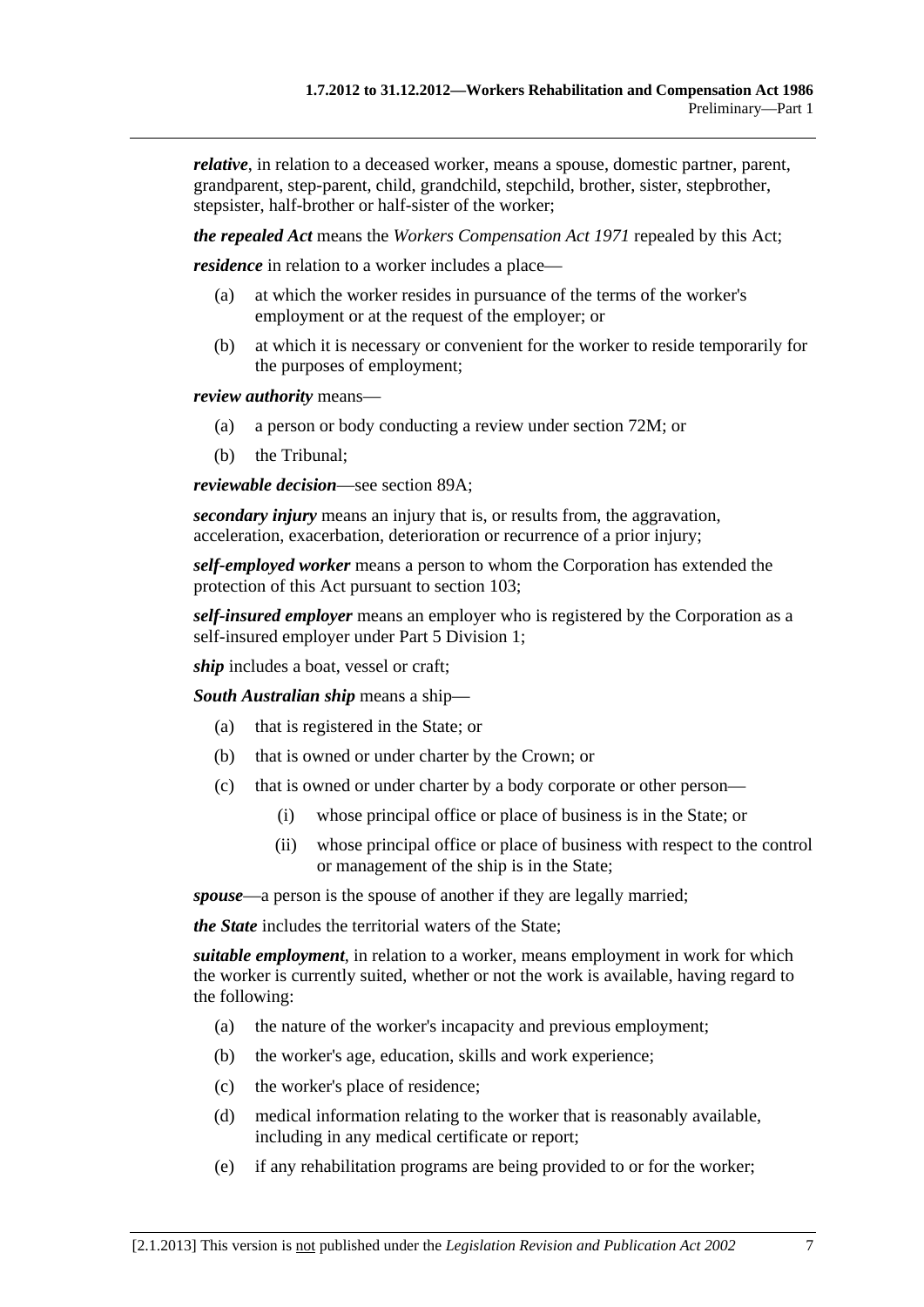<span id="page-17-0"></span>(f) the worker's rehabilitation and return to work plan, if any;

#### *therapeutic appliance* means—

- (a) spectacles or contact lenses; or
- (b) a hearing aid; or
- (c) false teeth; or
- (d) a prosthesis; or
- (e) a crutch or wheelchair; or
- (f) any other appliance or aid for reducing the extent of an injury or enabling a person to overcome in whole or part the effects of an injury;

*trauma* means an event, or series of events, out of which a compensable injury arises;

*Tribunal* means the *Workers Compensation Tribunal*;

*unrepresentative injury* means an injury arising from an attendance mentioned in [section 30\(3\)](#page-36-0) or a journey mentioned in [section 30\(5\)\(b\)](#page-36-0);

*WorkCover premium order* means a WorkCover premium order under [section 71;](#page-97-0)

*WorkCover premium provisions*—see [section 66\(1\)](#page-94-0);

*worker* means—

- (a) a person by whom work is done under a contract of service (whether or not as an employee);
- (b) a person who is a worker by virtue of [section 103A](#page-144-0);
- (c) a self-employed worker,

and includes a former worker and the legal personal representative of a deceased worker;

*working day* in relation to a worker means a day on which the worker works or would, if not incapacitated for work, be normally required to work in the course of employment.

- (3) A member of the crew of a fishing boat who is remunerated by a share in profits or gross receipts obtained by working the boat is not a worker for the purposes of this Act.
- (5) Where a worker has no fixed place of employment, the worker's place of employment on a particular working day is the place at which, or the area in which, the worker works or is required to work on that working day.
- (6) Where in a prescribed industry or in prescribed circumstances a person (the *principal*) contracts with another person (the *contractor*) for the performance by the contractor of work undertaken by the principal, the principal shall, for the purposes of this Act, be deemed to be the employer of workers employed by the contractor.
- (7) The regulations may exclude (either absolutely or subject to limitations or conditions stated in the regulations) specified classes of workers wholly or partially from the application of this Act.
- (8) A regulation under [subsection \(7\)](#page-17-0) may only be made after consultation with the Advisory Committee.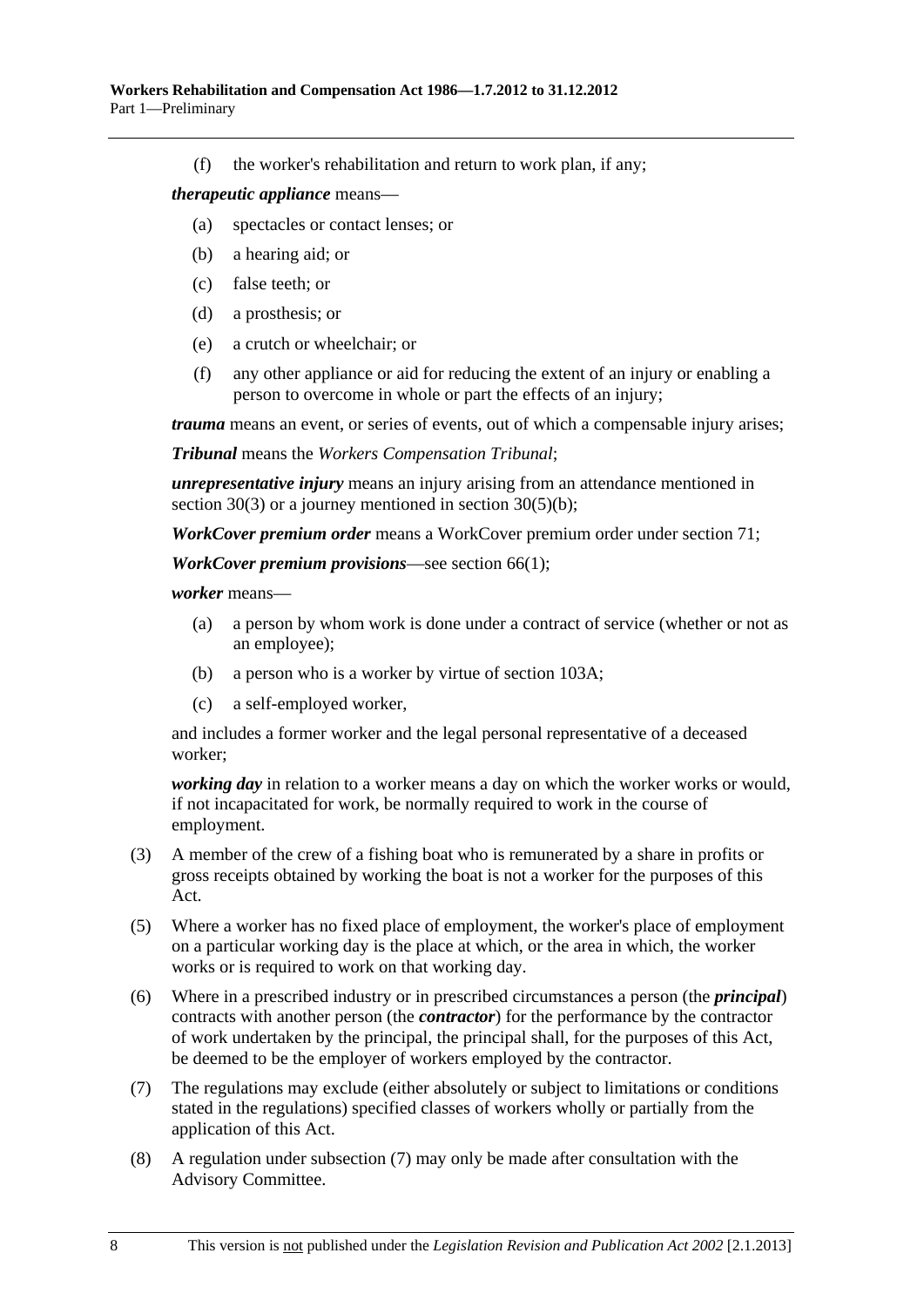- <span id="page-18-0"></span> (9) The regulations may, in prescribing work or work of a specified class for the purposes of [paragraph \(b\)](#page-11-0) of the definition of *contract of service* in [subsection \(1\)](#page-10-0)—
	- (a) designate a person, or persons of a specified class, as the presumptive employer of a worker who is within the ambit of the relevant prescription;
	- (b) exclude a person who would otherwise be the employer of such a worker from the definition of *employer* in [subsection \(1\).](#page-10-0)
- (10) For the purposes of this Act—
	- (a) *total incapacity* for work is the incapacity for work that is represented by a worker having no current work capacity within the meaning of this Act; and
	- (b) *partial incapacity* for work is the incapacity for work that is represented by a worker having a current work capacity within the meaning of this Act.
- (11) For the purposes of this Act, a person is the legal personal representative of a deceased worker if the person is—
	- (a) a person who is entitled at law to administer the estate of the deceased worker; or
	- (b) a person who is authorised by the Tribunal (on application made under this subsection) to act under this Act as a legal personal representative of the deceased worker.
- (11a) For the purposes of this Act, 2 or more workplaces in close proximity may, if the Corporation so determines, be regarded as a single workplace.
- (12) A reference in this Act to suitable employment provided or offered by a worker's employer includes—
	- (a) employment in respect of which—
		- (i) the number of hours each day or week that the worker performs work; or
		- (ii) the range of duties the worker performs,

is suitably increased in stages (in accordance with a rehabilitation and return to work plan or otherwise); and

- (b) if the employer does not provide employment involving the performance of work duties—suitable training or vocational re-education provided—
	- (i) by the employer at the workplace or elsewhere; or
	- (ii) by any other person or body under arrangements approved by the employer,

but only if the employer pays an appropriate wage or salary to the worker in respect of the time the worker attends the suitable training or vocational re-education.

 (13) A reference in a provision of this Act to a designated form is a reference to a form designated for the purposes of that provision by the Corporation from time to time by notice in the Gazette (and for the purposes of this Act the Corporation may specify information that may be provided in a specified form, not being in the nature of a written or printed form, which will satisfy a requirement as to the provision of information in a designated form).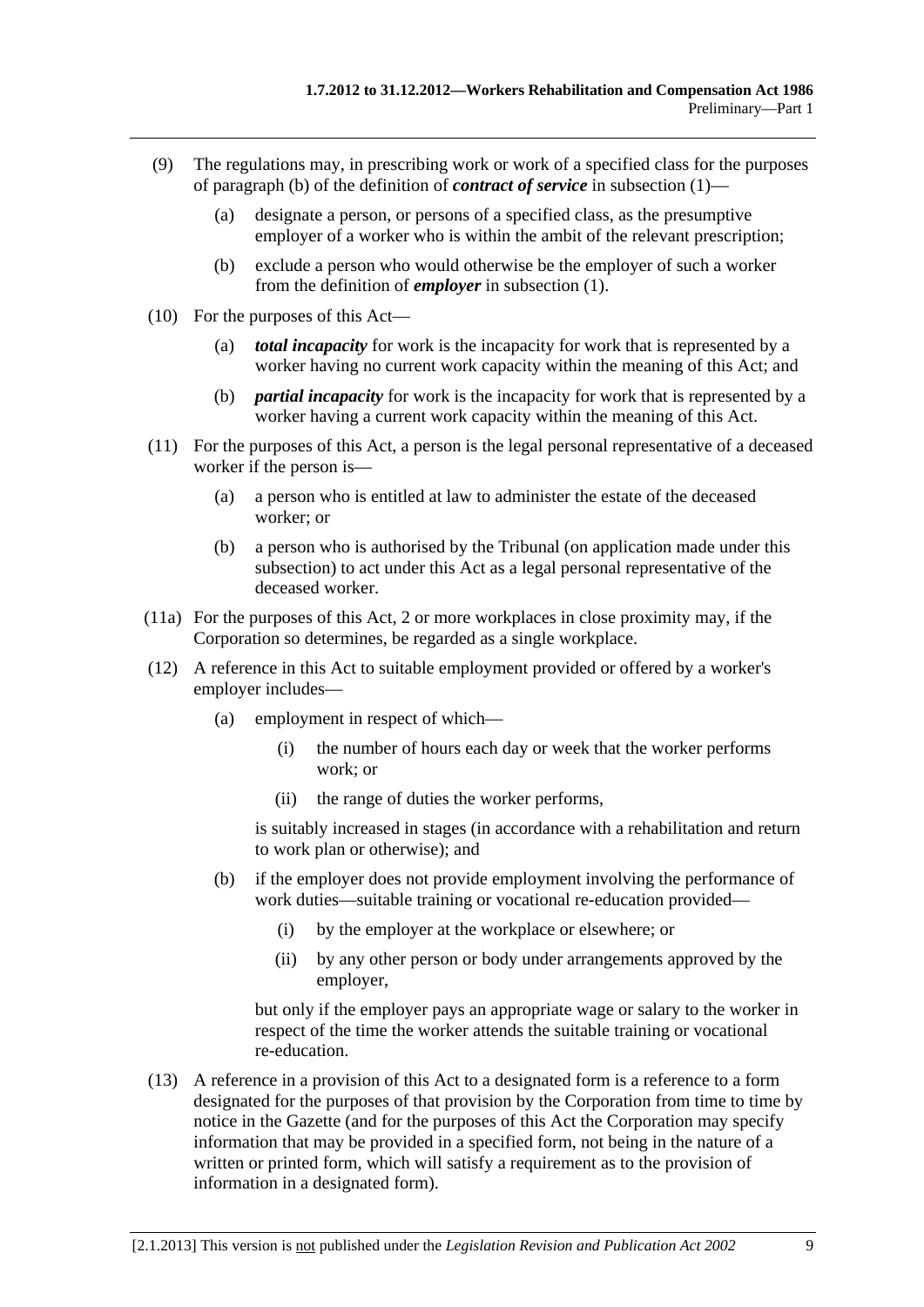- <span id="page-19-0"></span> (14) A reference in a provision of this Act to a designated manner is a reference to a manner designated for the purposes of that provision by the Corporation from time to time by notice in the Gazette.
- (15) If a monetary sum is followed by the word (*indexed*), the amount is to be adjusted on 1 January of each year by multiplying the stated amount by a proportion obtained by dividing the Consumer Price Index for the September quarter of the immediately preceding year by the Consumer Price Index for the September quarter, 2007 (with the amount so adjusted being rounded up in accordance with the regulations).

#### **4—Average weekly earnings**

- (1) Subject to this section, the average weekly earnings of an injured worker is the average weekly amount that the worker earned during the period of 12 months preceding the relevant date in relevant employment.
- (2) For the purposes of [subsection \(1\)](#page-19-0), relevant employment is constituted by—
	- (a) employment with the employer from whose employment the injury arose; and
	- (b) if the worker was, at the time of the occurrence of the injury, in the employment of 2 or more employers, employment with each such employer.
- (3) For the purposes of this section, any amount paid while a worker was on annual, sick or other leave will be taken to be earnings.
- (4) If during the period of 12 months before the relevant date the worker had changed the circumstances of his or her employment from working casually or seasonally to working in permanent employment (whether on a full-time or part-time basis) and the worker was in that permanent employment on the relevant date, the worker's average weekly earnings may be determined by reference to the average weekly amount that the worker earned during the period of that permanent employment rather than during the period of 12 months preceding the relevant date, unless to do so would disadvantage the worker.
- (5) If a worker voluntarily (otherwise than by reason of an incapacity resulting from a compensable injury)—
	- (a) reduces the normal number of hours worked; or
	- (b) alters the nature of the work performed with the result that a reduction occurs in the worker's weekly earnings,

any period before the reduction or alteration takes effect will be disregarded for the purposes of determining average weekly earnings.

 (6) In addition, if by reason of the shortness of time during which the worker has been in employment, the terms of the worker's employment or for any other reason, it is not possible to arrive at a fair average, the worker's average weekly earnings may be determined by reference to the average weekly amount being earned by other persons in the same employment with the same employer who perform similar work at the same grade as the worker or, if there is no person so employed, by other persons in the same class of employment who perform similar work at the same grade as the worker.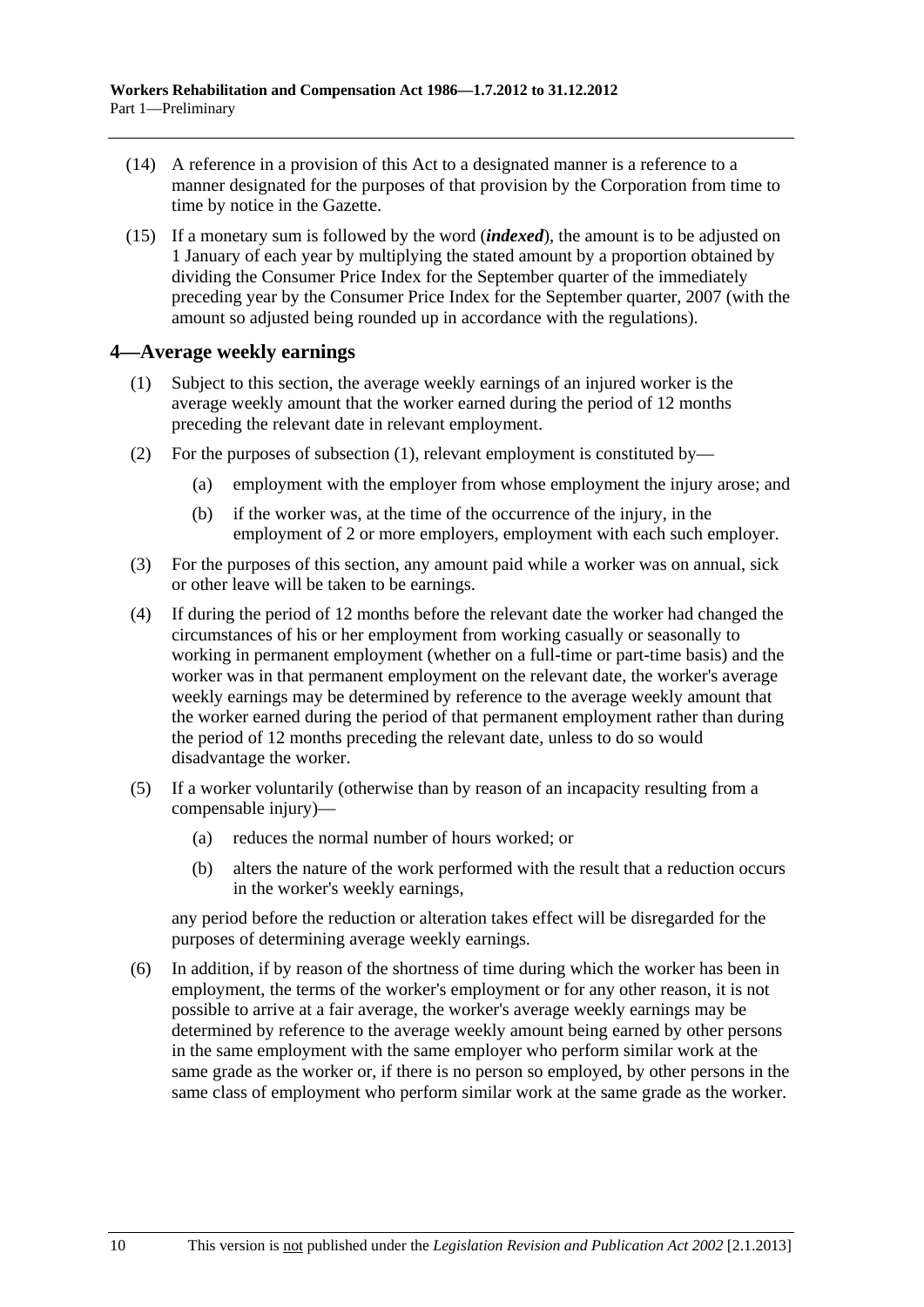- (7) If a worker is a contractor rather than an employee, the worker's average weekly earnings will be determined by reference to the rate of pay that the worker would have received if the worker had been working as an employee and, if there is an award or industrial agreement applicable to the class and grade of work in which the worker was engaged, the worker's average weekly earnings will be determined by reference to that award or industrial agreement.
- *(8) If—* 
	- *(a) an employer is a body corporate; and*
	- *(b) the worker is a director as well as an employee of the employer,*

*the worker's average weekly earnings will be determined by reference to the remuneration (calculated on a weekly basis) last reported in a return from the employer to the Corporation under Part 5 Division 6 (unless the Corporation determines that there is good cause not to apply this subsection in the circumstances of the particular case).* 

*Note—* 

*Subsection (8) had not come into operation at the date of the publication of this version.* 

- (9) If because of the gradual onset of a compensable injury it appears that the level of earnings of an injured worker prior to the relevant date were affected by the injury, the average weekly earnings of the worker must be set at an amount that fairly represents the weekly amount that the worker would have been earning if the level of earnings had not been so affected.
- (10) The average weekly earnings of an injured worker who—
	- (a) was not a full-time worker immediately before the relevant date; and
	- (b) immediately before the relevant date had been seeking full-time employment; and
	- (c) had been predominantly during the preceding 18 months a full-time worker,

will be taken to be the average weekly earnings of the worker while employed in full-time employment during the period of 18 months preceding the relevant date.

- (11) If a worker who suffers a permanent incapacity (whether total or partial) is under the age of 21 years, the average weekly earnings of the worker must be determined by applying the rate of pay that would have been payable to the worker had the worker been 21 years old and if a worker who suffers a permanent incapacity (whether total or partial) is an apprentice, the average weekly earnings of the worker must be determined by applying the rate of pay that would have been payable to the worker had the worker completed the apprenticeship (and this determination may have effect (if not before) when it is determined that a worker has a permanent incapacity under a redetermination under [section 53\)](#page-75-0).
- (12) For the purposes of determining the average weekly earnings of a worker—
	- (a) any component of the worker's earnings attributable to overtime will be disregarded if, at the relevant date, the worker had no reasonable expectation to work overtime within the foreseeable future because of a change in employment arrangements or work practices, or other relevant factors, announced, introduced or occurring on or before the relevant date, but otherwise payments attributable to overtime will be taken into account; and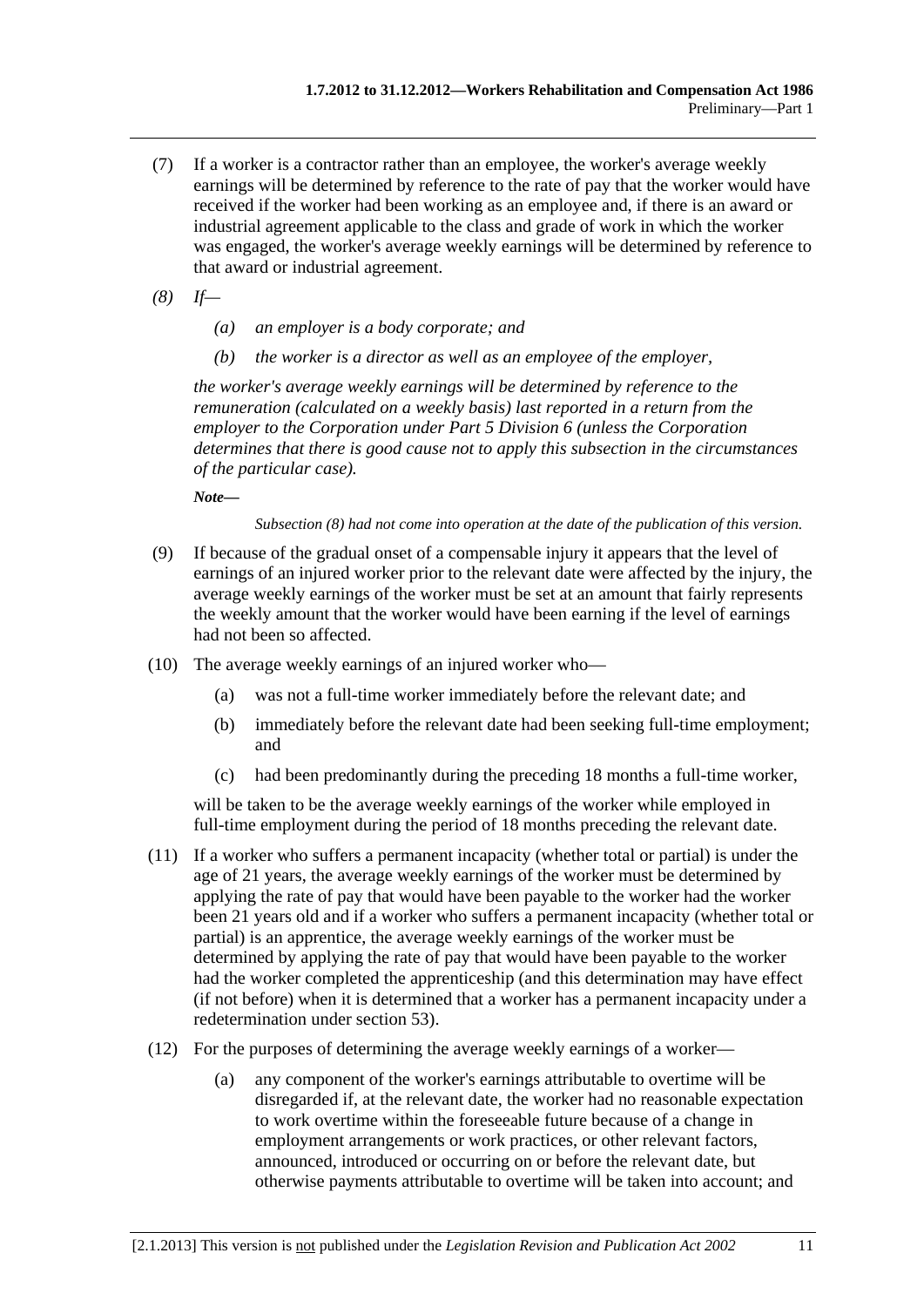(b) to the extent that a worker has worked overtime that is to be taken into account, the component for overtime will be an amount calculated as follows:

$$
C = \frac{A}{B}
$$

Where

*C* is the amount of the component

*A* is the total of the amounts paid or payable to the worker for overtime during the period used to calculate the average weekly earnings of the worker under a preceding subsection (the *relevant period*)

*B* is the number of weeks in the relevant period during which the worker worked or was on annual, sick or other paid leave.

- (13) For the purposes of determining the average weekly earnings of a worker—
	- (a) any amount otherwise payable to the worker that has been the subject of a voluntary salary sacrifice for superannuation purposes by the worker will be taken into account as earnings; and
	- (b) any non-cash benefit of a prescribed class provided to the worker by an employer—
		- (i) will be taken into account if the worker does not retain the benefit of the non-cash benefit (and valued after taking into account any principles specified by this Act or prescribed by the regulations); and
		- (ii) will not be taken into account if the worker retains the benefit of the non-cash benefit.
- (14) Despite a preceding subsection, the following will be disregarded for the purposes of determining the average weekly earnings of a worker:
	- (a) any contribution paid or payable by an employer to a superannuation scheme for the benefit of the worker;
	- (b) any prescribed allowances.
- (15) Despite a preceding subsection—
	- (a) if an injured worker's remuneration was, at the relevant date, covered by an award or industrial agreement, the worker's average weekly earnings will not be less than the weekly wage to which the worker was then entitled under the award or industrial agreement;
	- (b) if, but for this paragraph, the average weekly earnings of a worker (not being a self-employed worker) would be less than the prescribed amount, the average weekly earnings will be fixed at the prescribed amount;
	- (c) the average weekly earnings of a worker will in no case be fixed at more than twice State average weekly earnings.
- (16) In this section—
	- (a) a reference to the relevant date is a reference to the date on which the relevant injury occurs; and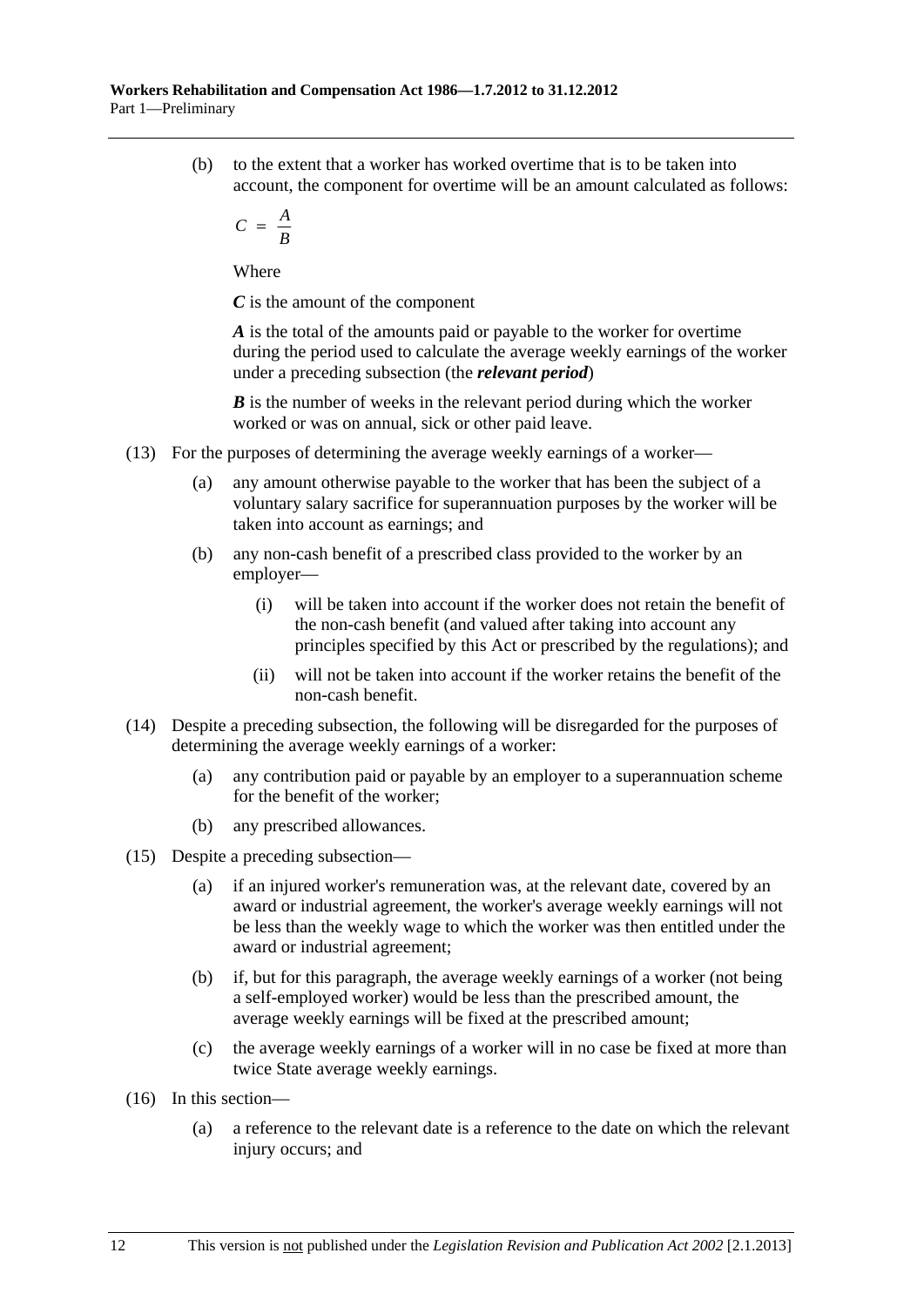<span id="page-22-0"></span> (b) a reference to State average weekly earnings is a reference to the amount last published before the relevant date by the Australian Bureau of Statistics as an estimate of Average Weekly Earnings for Ordinary Hours of Work for each Full-time Employed Adult Male Unit in this State.

### **5—Act to bind Crown**

This Act binds the Crown in right of the State and also, so far as the legislative power of the State extends, in all its other capacities.

#### **6—Territorial application of Act**

- (1) This Act applies to a worker's employment if (and only if) that employment is connected with this State.
- (2) The fact that a worker is outside this State when an injury occurs does not prevent an entitlement to compensation arising under this Act in respect of employment that is connected with this State.
- (3) A worker's employment is connected with—
	- (a) the State in which the worker usually works in that employment; or
	- (b) if no State or no one State is identified by [paragraph \(a\)](#page-22-0), the State in which the worker is usually based for the purposes of that employment; or
	- (c) if no State or no one State is identified by [paragraph \(a\)](#page-22-0) or [\(b\),](#page-22-0) the State in which the employer's principal place of business in Australia is located.
- (4) In the case of a worker working on a ship, if no State or no one State is identified by [subsection \(3\),](#page-22-0) a worker's employment is, while working on a ship, connected with the State in which the ship is registered or (if the ship is registered in more than 1 State) the State in which the ship most recently became registered.
- (5) If no State is identified by [subsection \(3\)](#page-22-0) or (if applicable) [\(4\),](#page-22-0) a worker's employment is connected with this State if—
	- (a) a worker is in this State when the injury occurs; and
	- (b) there is no place outside Australia under the legislation of which the worker may be entitled to compensation for the same matter.
- (6) In deciding whether a worker usually works in a State—
	- (a) regard must be had to the worker's work history with the employer over the preceding 12 months and the intentions of the worker and employer; but
	- (b) regard must not be had to any temporary arrangement under which the worker works in a State for a period of not longer than 6 months.
- (7) Subject to [subsection \(6\),](#page-22-0) in determining whether a worker usually works in a State or is usually based in a State for the purposes of employment, regard must be had to any period during which a worker works in a State or is in a State for the purposes of employment whether or not under the statutory workers compensation scheme of that State the person is regarded as a worker or as working or employed in that State.
- (8) Compensation under this Act does not apply in respect of the employment of a worker on a ship if the *Seafarers Rehabilitation and Compensation Act 1992* of the Commonwealth applies to the worker's employment.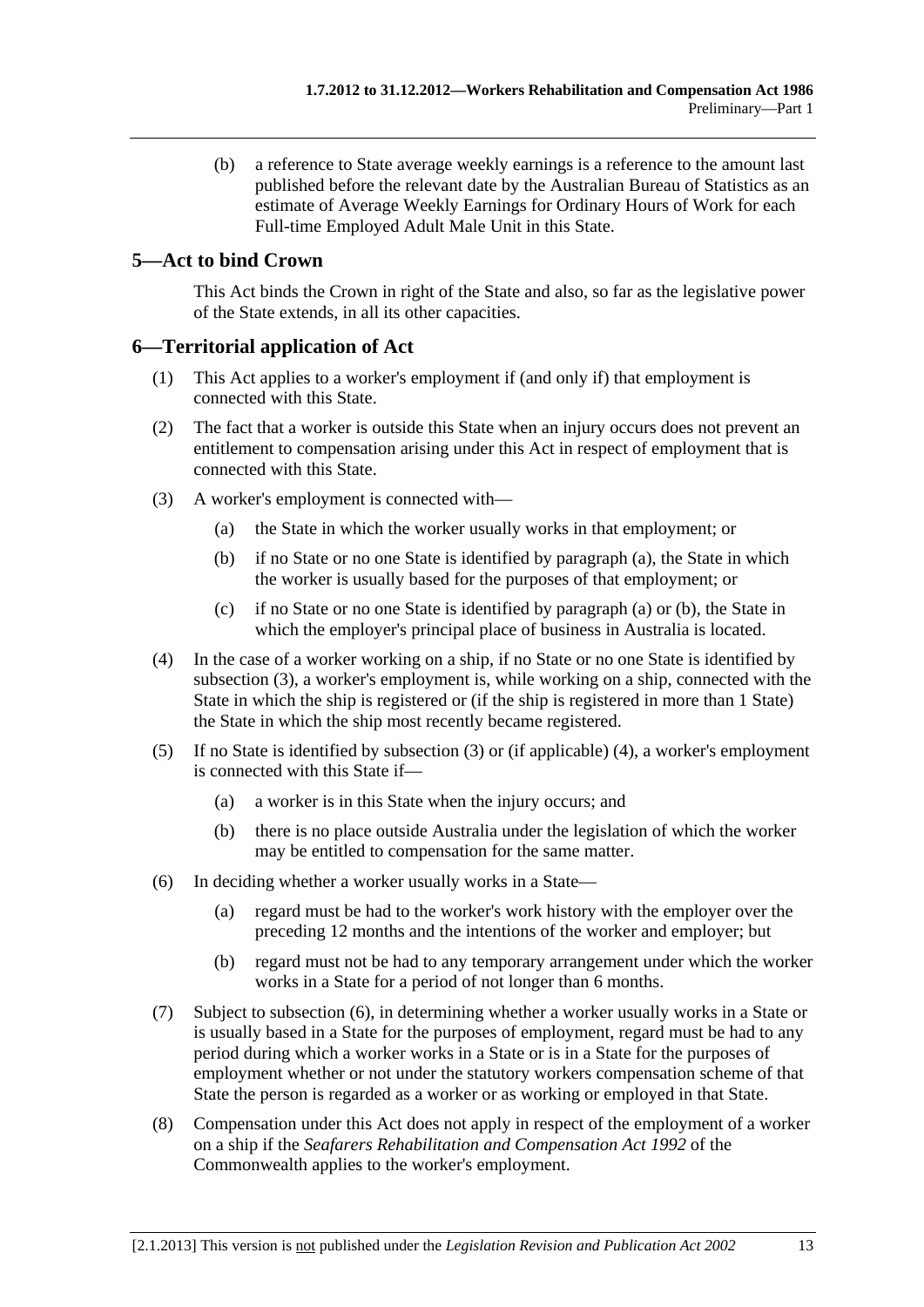<span id="page-23-0"></span>(9) In this section—

*ship* means any kind of vessel used in navigation by water, however propelled or moved, and includes—

- (a) a barge, lighter, or other floating vessel; and
- (b) an air-cushion vehicle, or other similar craft,

used wholly or primarily in navigation by water;

*State* includes a Territory and, in a geographical sense, a State's or Territory's relevant adjacent area as described in [Schedule 4.](#page-166-0)

#### **6A—Determination of State with which worker's employment is connected in proceedings under this Act**

- (1) If the question of whether this State is connected with a worker's employment arises in proceedings in the Tribunal or a court in relation to a claim for compensation under this Act, the Tribunal or court must—
	- (a) determine the State with which the worker's employment is connected in accordance with [section 6](#page-22-0); and
	- (b) cause that determination to be entered in its records.
- (2) The Tribunal must, in determining a question under [subsection \(1\)](#page-23-0), be constituted of 1 or more presidential members and if the question arises in proceedings that are not before a presidential member (or presidential members) then the question is to be referred, on an interlocutory basis, to a presidential member of the Tribunal.
- (3) [Subsection \(1\)](#page-23-0) does not apply if there is a determination that is to be recognised under [section 6B.](#page-23-0)

#### **6B—Recognition of previous determinations**

- (1) If a determination of the State with which a worker's employment is connected has been made—
	- (a) by the Tribunal or a court under [section 6A;](#page-23-0) or
	- (b) by a designated court under a provision of a law that corresponds with [section 6A,](#page-23-0) or under another provision of a law prescribed by the regulations for the purposes of this provision; or
	- (c) by a court of this State or another State in the course of proceedings that are relevant to the application of this Act or a corresponding law, or that relate to a claim for compensation or damages,

the State so determined is to be recognised for the purposes of this Act as the State with which the worker's employment is connected.

- (2) This section does not prevent any appeal relating to any such determination and if the determination is altered on appeal, the altered determination is to be recognised under subsection  $(1)$ .
- (3) In this section—

*designated court* means—

(a) the Supreme Court of a State in which a corresponding law is in force; or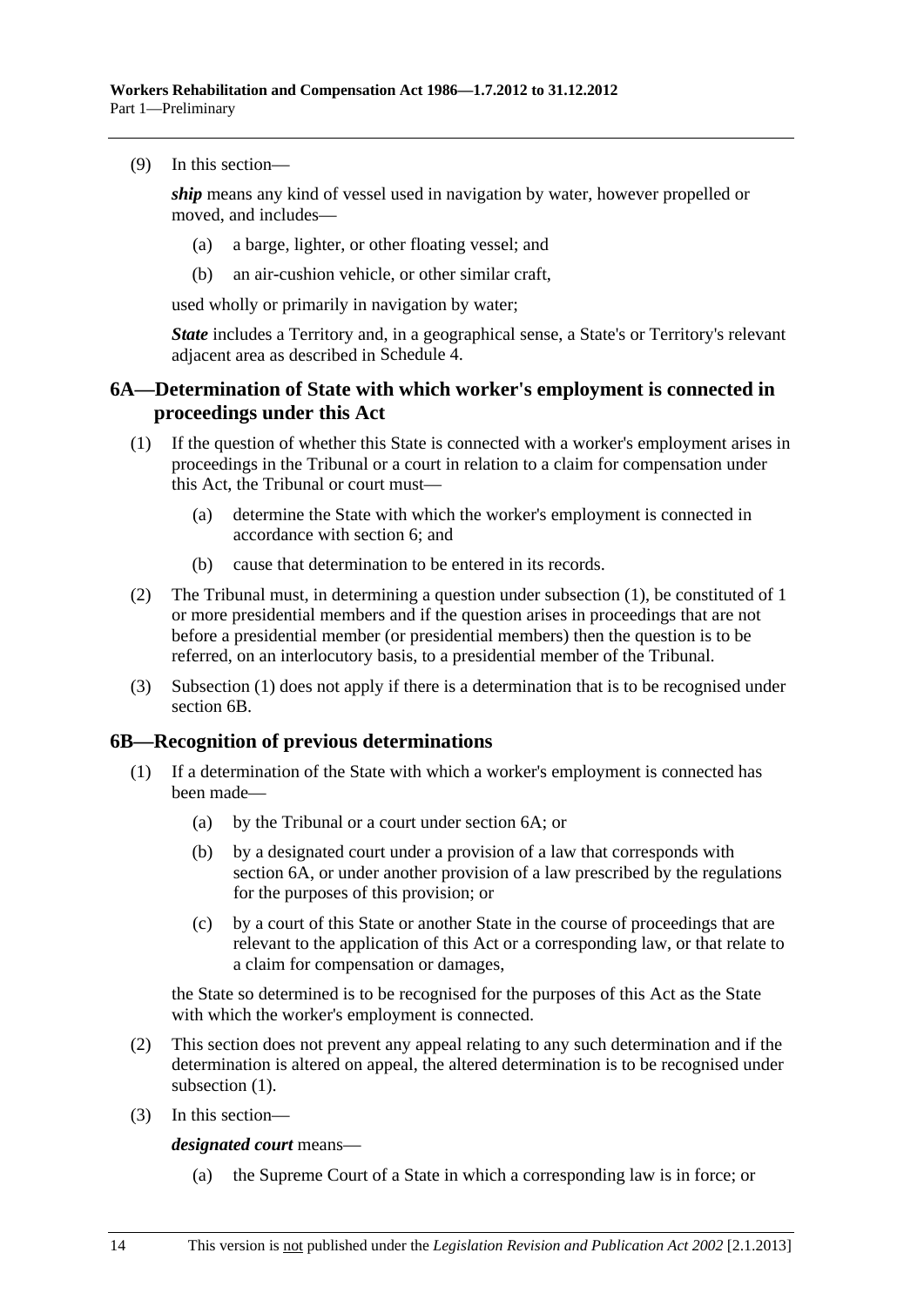(b) a court, tribunal or other decision-making body of a State in which a corresponding law is in force that is declared by the regulations to be a designated court for the purposes of this section;

*State* includes a Territory.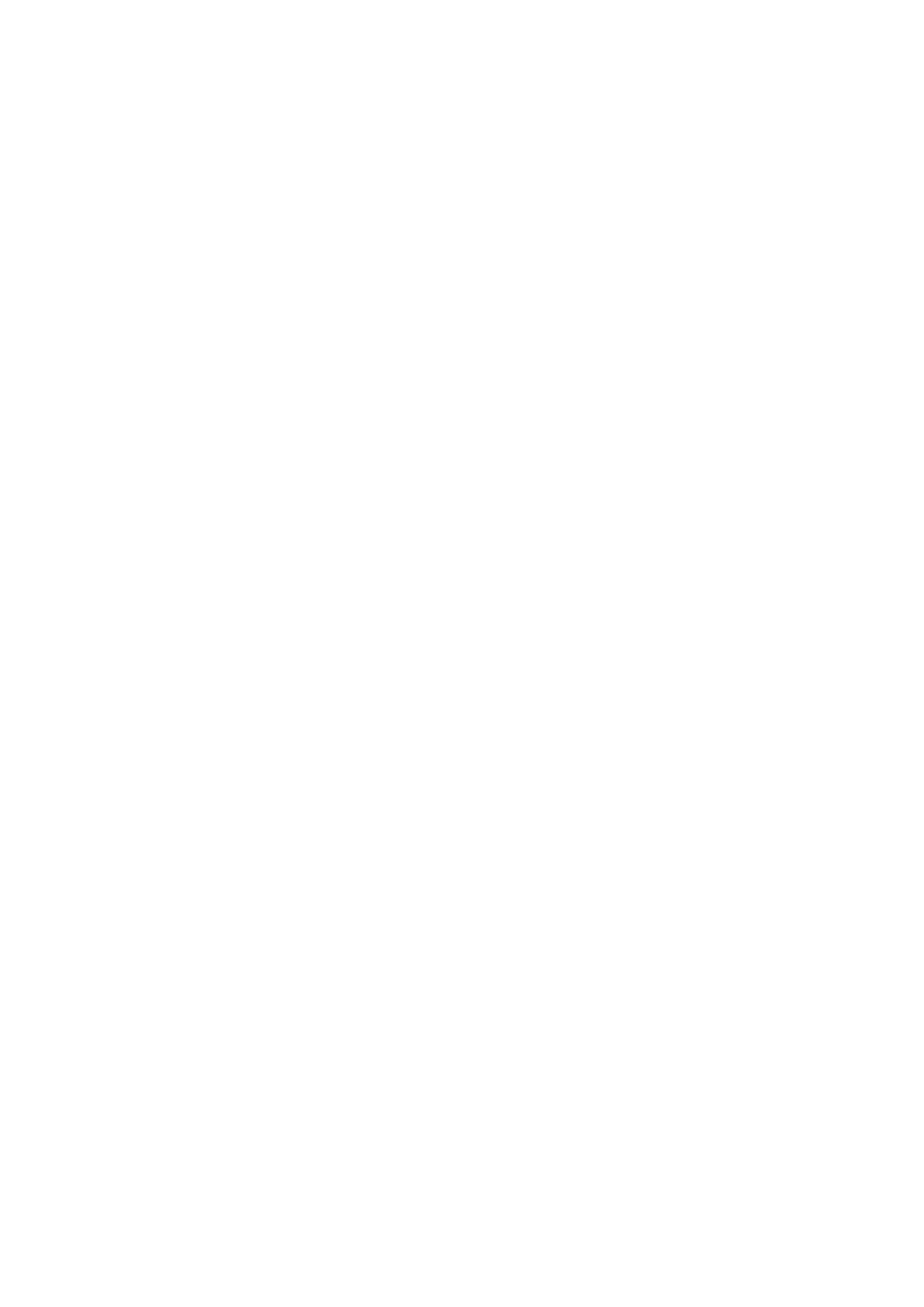## <span id="page-26-0"></span>**Part 2—The Workers Rehabilitation and Compensation Advisory Committee**

#### **7—Advisory Committee**

- (1) The *Workers Rehabilitation and Compensation Advisory Committee* is established.
- (2) The Advisory Committee consists of nine members appointed by the Governor of whom—
	- (a) three (who must include an expert in rehabilitation) will be appointed on the Minister's nomination made after consulting with associations representing employers and with associations representing employees (including the UTLC); and
	- (b) three (who must include at least one suitable representative of registered employers and at least one suitable representative of self-insured employers) will be appointed on the Minister's nomination made after consulting with associations representing employers; and
	- (c) three will be appointed on the Minister's nomination made after consultation with associations representing employees, including the UTLC.
- (3) One member of the Committee must be appointed by the Governor to preside at meetings of the Committee.

The member is referred to in this Act as the *presiding member* of the Committee.

The appointment must be made from among the members appointed under subsection  $(2)(a)$ .

#### **8—Functions of Advisory Committee**

- (1) The functions of the Advisory Committee are—
	- (a) to advise the Minister on the formulation and implementation of policies relating to workers rehabilitation and compensation; and
	- (b) to advise the Minister (on its own initiative or at the request of the Minister) on—
		- (i) proposals to make amendments to this Act, or to make regulations under this Act; and
		- (ii) other legislative proposals that may affect the operation of this Act; and
	- (c) to investigate work-related injury and disease; and
	- (d) to report to the Minister (on its own initiative or at the request of the Minister) on any other matter relating to workers rehabilitation or compensation; and
	- (e) to carry out other functions assigned to the Advisory Committee by the Minister.
- (2) The Advisory Committee may conduct public meetings and discussions and may, with the approval of the Minister, conduct inquiries, on questions arising before the Advisory Committee.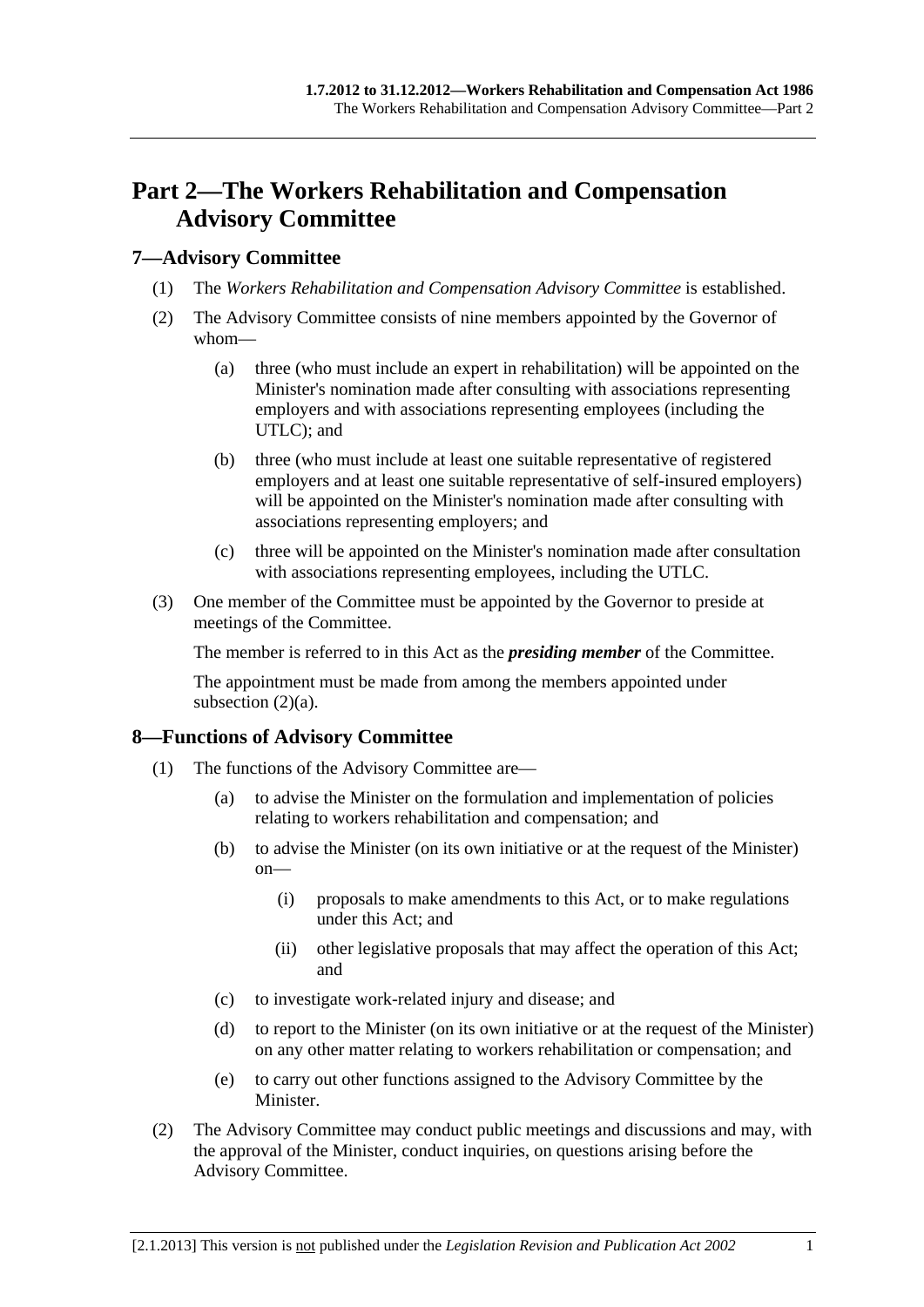- <span id="page-27-0"></span> (3) The Advisory Committee may on its own initiative, and must at the direction of the Minister, consult and co-operate with the Corporation, other government authorities at a State or national level, representatives of industrial associations and other persons or bodies.
- (4) The Advisory Committee may, with the approval of the Minister, establish subcommittees to assist the Committee.
- (5) A subcommittee may, but need not, consist of, or include, members of the Advisory Committee.

#### **9—Terms and conditions of office**

- (1) A member of the Advisory Committee will be appointed on conditions, and for a term (not exceeding three years), determined by the Governor and, on the expiration of a term of appointment, is eligible for re-appointment.
- (2) The Governor may remove a member from office for—
	- (a) breach of, or non-compliance with, a condition of appointment; or
	- (b) mental or physical incapacity to carry out duties of office satisfactorily; or
	- (c) neglect of duty; or
	- (d) dishonourable conduct.
- (3) The office of a member becomes vacant if the member—
	- (a) dies; or
	- (b) completes a term of office and is not re-appointed; or
	- (c) resigns by written notice addressed to the Minister; or
	- (e) is removed from office by the Governor under [subsection \(2\)](#page-27-0).
- (4) On the office of a member of the Advisory Committee becoming vacant, a person must be appointed, in accordance with this Act, to the vacant office.

#### **10—Allowances and expenses**

- (1) A member of the Advisory Committee is entitled to fees, allowances and expenses approved by the Governor.
- (2) The fees, allowances and expenses are payable out of the Compensation Fund.

#### **11—Proceedings etc of the Advisory Committee**

- (1) Meetings of the Advisory Committee must be held at times and places appointed by the Committee, but there must be at least six meetings per year.
- (2) Six members of the Advisory Committee constitute a quorum of the Committee.
- (3) The presiding member of the Advisory Committee will, if present at a meeting of the Committee, preside at the meeting and, in the absence of the presiding member, a member chosen by the members present will preside.
- (4) A decision carried by a majority of the votes of the members present at a meeting of the Advisory Committee is a decision of the Committee.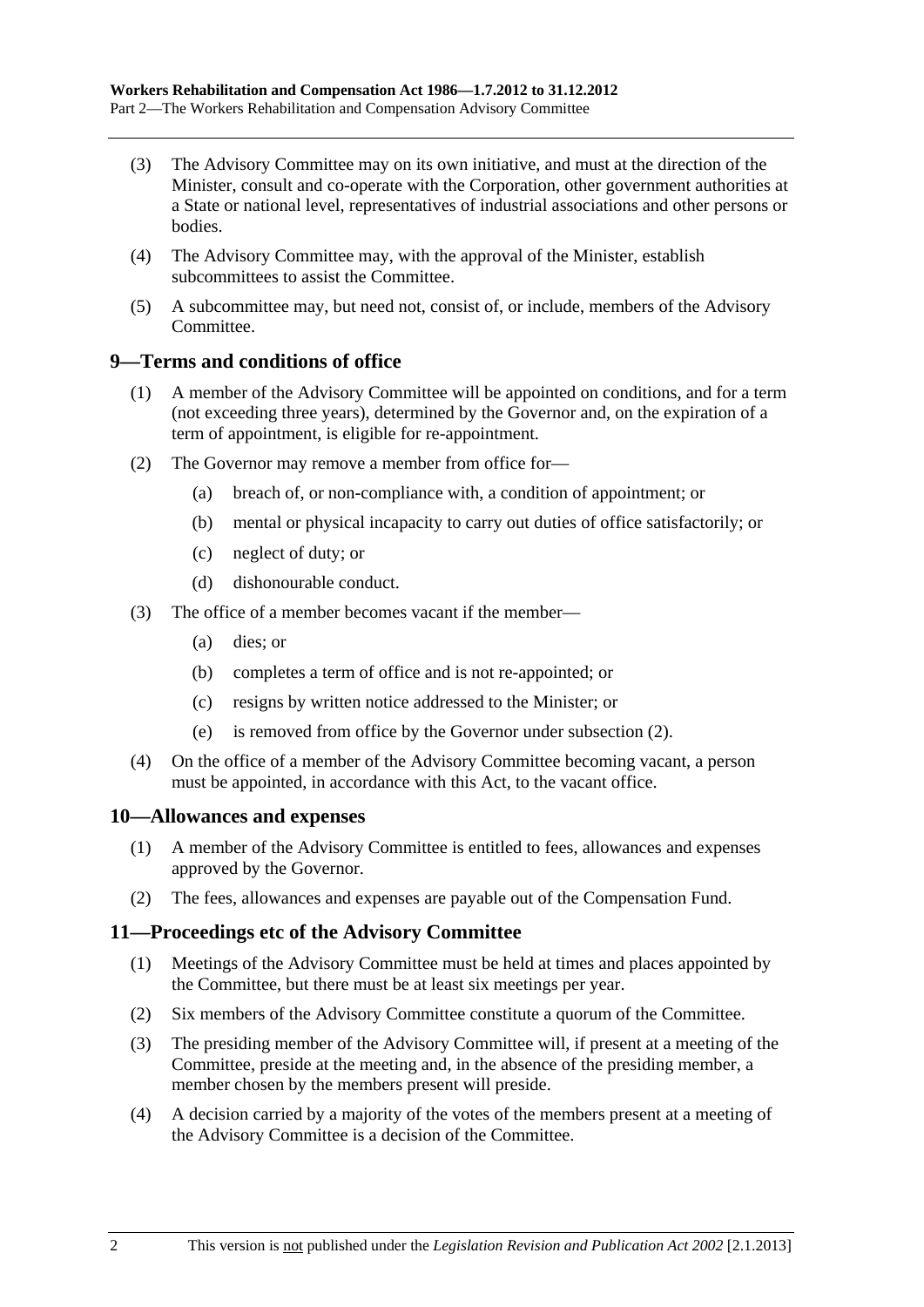- <span id="page-28-0"></span> (5) Each member present at a meeting of the Advisory Committee is entitled to one vote on a matter arising for decision by the Committee, and, if the votes are equal, the person presiding at the meeting has a second or casting vote.
- (6) The Advisory Committee must ensure that accurate minutes are kept of its proceedings.
- (7) The Advisory Committee may open its proceedings to the public unless the proceedings relate to commercially sensitive matters or to matters of a private confidential nature.
- (8) Subject to this Act, the proceedings of the Advisory Committee will be conducted as the Committee determines.

### **12—Confidentiality**

A member of the Advisory Committee who, as a member of the Committee, acquires information that—

- (a) the member knows to be of a commercially sensitive nature, or of a private confidential nature; or
- (b) the Committee classifies as confidential information,

must not divulge the information without the approval of the Committee. Maximum penalty: \$1 000.

### **13—Conflict of interest under Public Sector (Honesty and Accountability) Act**

A member of the Advisory Committee will not be taken to have a direct or indirect interest in a matter for the purposes of the *[Public Sector \(Honesty and Accountability\)](http://www.legislation.sa.gov.au/index.aspx?action=legref&type=act&legtitle=Public%20Sector%20(Honesty%20and%20Accountability)%20Act%201995)  [Act 1995](http://www.legislation.sa.gov.au/index.aspx?action=legref&type=act&legtitle=Public%20Sector%20(Honesty%20and%20Accountability)%20Act%201995)* by reason only of the fact that the member has an interest in a matter that is shared in common with employers generally or employees generally, or a substantial section of employers or employees.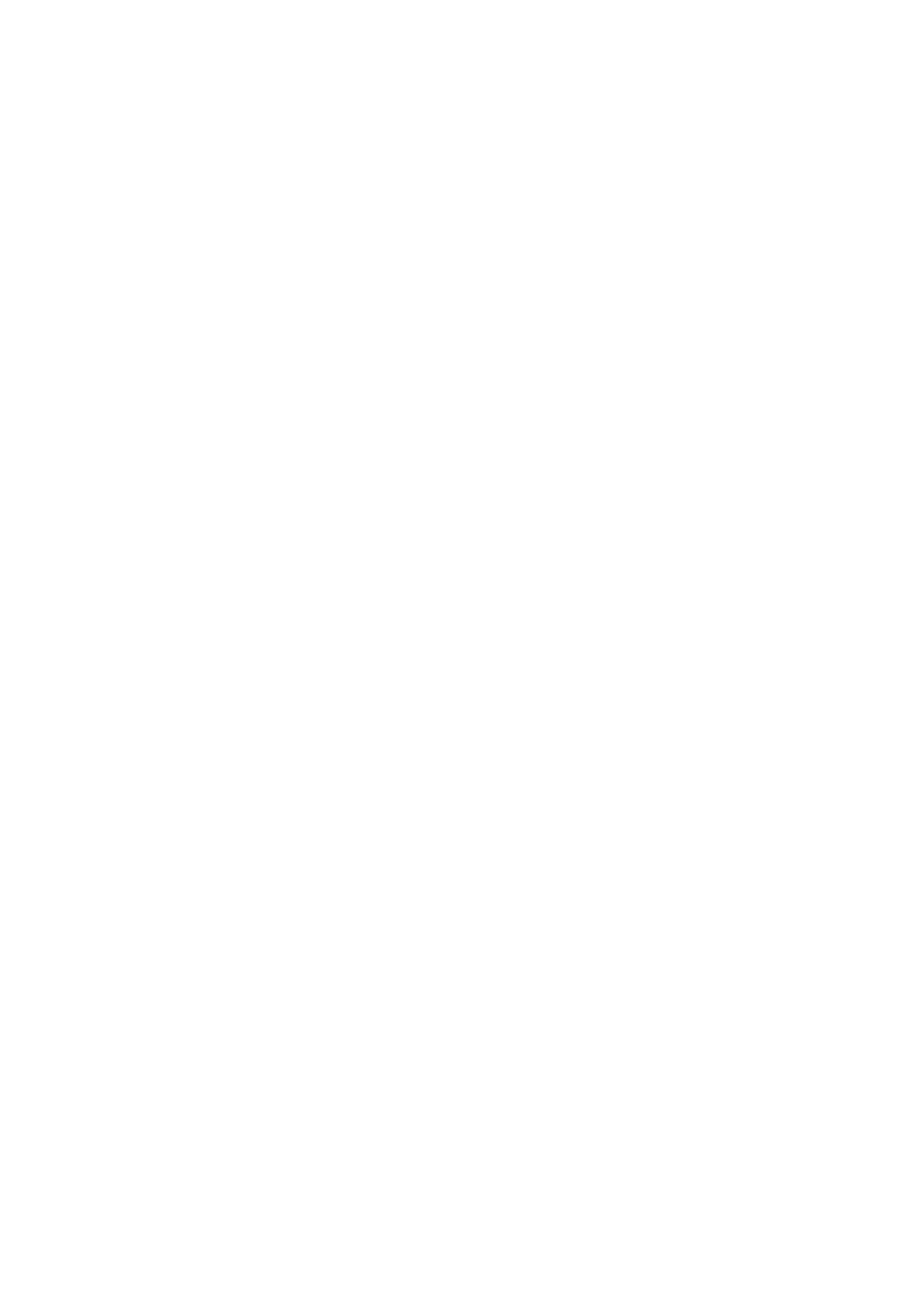## <span id="page-30-0"></span>**Part 3—Rehabilitation and accident prevention programmes**

## **Division 1—Rehabilitation**

## **26—Rehabilitation programmes**

- (1) The Corporation shall establish or approve rehabilitation programmes with the object of ensuring that workers suffering from compensable injuries—
	- (a) achieve the best practicable levels of physical and mental recovery; and
	- (b) are, where possible, restored to the workforce and the community.
- (2) A rehabilitation programme may be established by the Corporation in relation to—
	- (a) a particular worker;
	- (b) workers of a particular class;
	- (c) workers suffering from injuries of a particular class.
- (3) For the purposes, or in the course, of a rehabilitation programme the Corporation may—
	- (a) provide for the physical, mental or vocational assessment of workers;
	- (b) provide advisory services to workers, members of the families of workers, employers and others;
	- (c) assist workers in seeking, obtaining or retaining employment;
	- (d) assist in the training or retraining of workers;
	- (e) assist workers to find appropriate accommodation;
	- (f) provide for the necessary and reasonable costs (including costs of travel, accommodation and child care) incurred by workers in order to participate in rehabilitation programmes;
	- (g) provide equipment, facilities and services to assist workers to cope with their injuries at home or in the workplace;
	- (h) provide assistance to persons who may be in a position to help workers to overcome or cope with their injuries;
	- (i) disseminate information that relates to work related injuries;
	- (j) conduct, participate in or subsidise research into any aspect of rehabilitation;
	- (k) encourage and support the work of organisations that provide assistance to workers suffering from compensable injuries;
	- (l) do anything else that may assist in the rehabilitation of workers.
- (4) The Corporation may admit an injured worker to a rehabilitation programme notwithstanding that it has not been finally established that the worker's injury is compensable.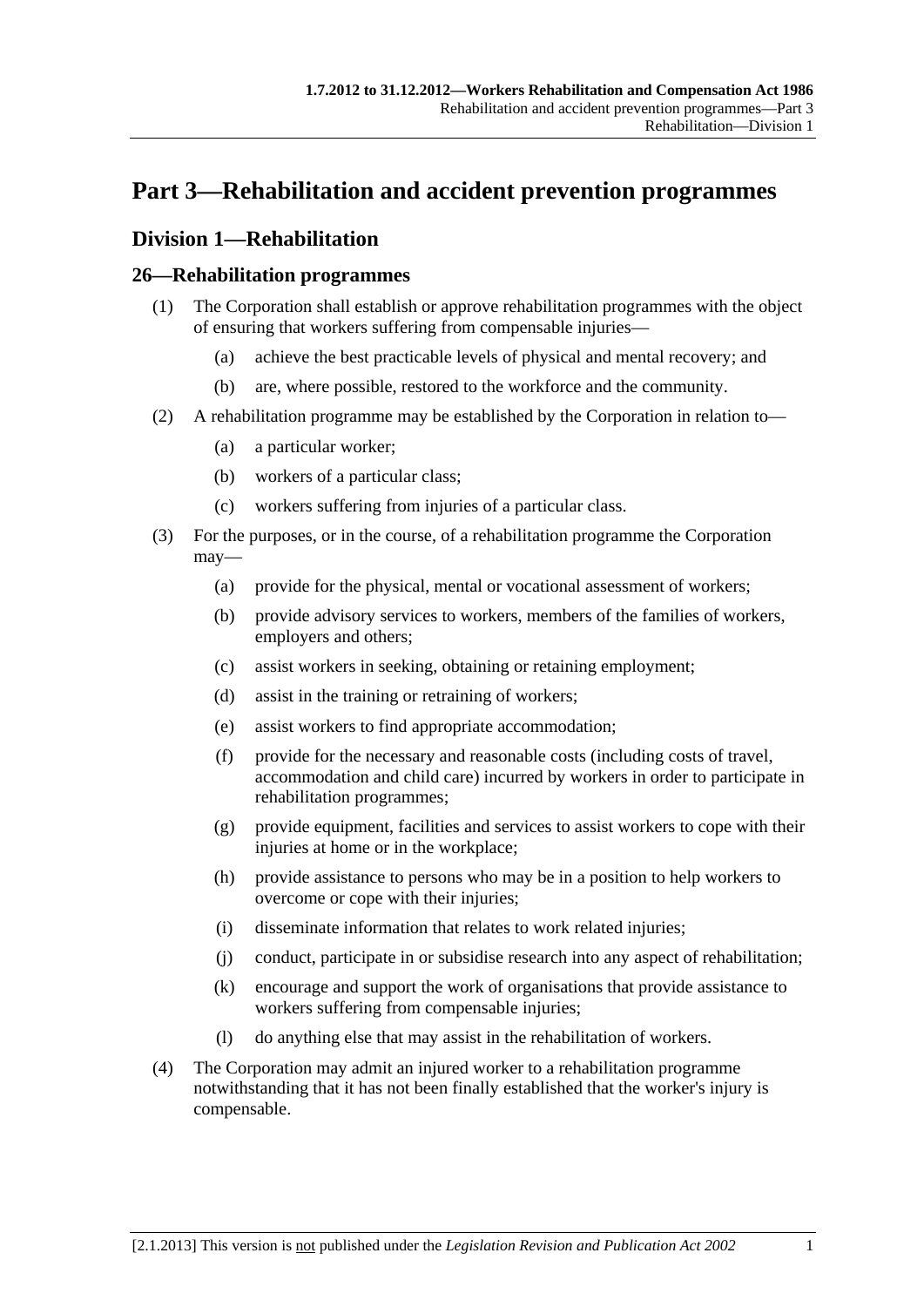#### <span id="page-31-0"></span>**27—Clinics and other facilities**

- (1) In the exercise of its powers under this Division, the Corporation should seek to utilise rehabilitation facilities and services provided by the employer of an injured worker.
- (2) In the exercise of its powers under this Division, the Corporation should give encouragement and assistance to the establishment and provision of rehabilitation facilities and services in the private sector.
- (3) The Corporation may—
	- (a) enter into arrangements with any government agency or other body under which medical services or rehabilitation facilities and services will be provided for injured workers; and
	- (b) with the approval of the Minister, establish clinics and other facilities for the assessment, treatment or rehabilitation of injured workers; and
	- (c) establish and maintain a register of persons and organisations that are, in the opinion of the Corporation, properly qualified and equipped to provide rehabilitation services.

#### **28—Rehabilitation advisers**

- (1) The Corporation shall appoint such rehabilitation advisers as are necessary for the purposes of this Act.
- (2) A rehabilitation adviser—
	- (a) shall assist in devising and co-ordinating rehabilitation programmes for injured workers; and
	- (b) shall be responsible to the Corporation for monitoring the progress of injured workers who are involved in rehabilitation programmes; and
	- (c) may, subject to monetary limitations set by the Corporation, expend money of the Corporation in obtaining for an injured worker services and equipment that may assist towards rehabilitation; and
	- (d) shall consult with employers with a view to expediting the return to work of injured workers.
- (3) A statement made by or to a rehabilitation adviser about a worker who is participating in a rehabilitation program must not be disclosed in proceedings under this Act unless—
	- (a) the rehabilitation adviser and the worker consent to the disclosure; or
	- (b) the statement is relevant to an allegation of fraud or dishonesty in criminal proceedings against the worker.

#### **28A—Rehabilitation and return to work plans**

- (1) The Corporation may establish a rehabilitation and return to work plan for a worker who is incapacitated for work by a compensable injury.
- (2) If a worker—
	- (a) is receiving compensation by way of income maintenance; and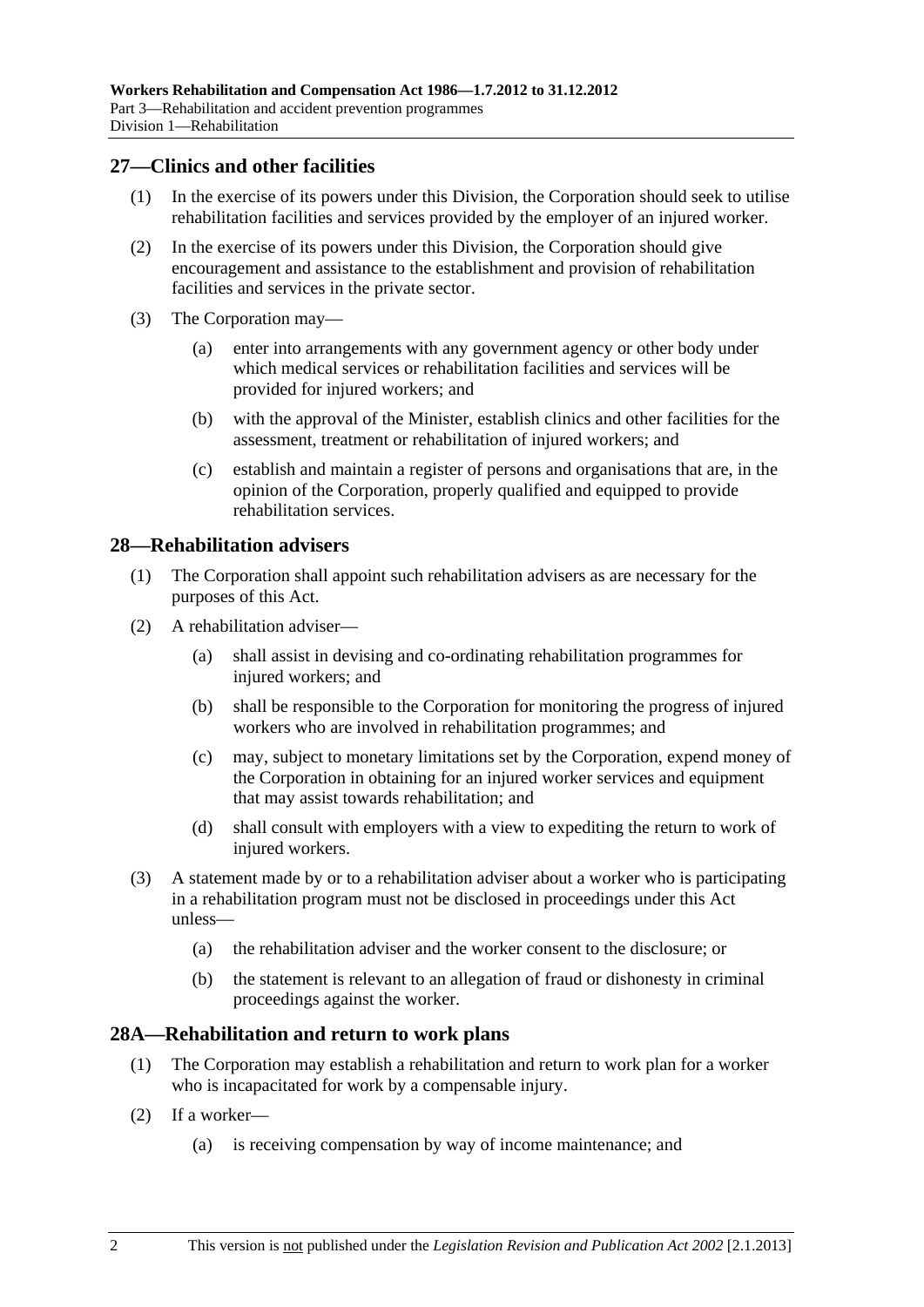<span id="page-32-0"></span> (b) is (or is likely to be) incapacitated for work by a compensable injury for more than 13 weeks (but has some prospect of returning to work),

the Corporation must prepare a rehabilitation and return to work plan for the worker.

- (3) In preparing the plan, the Corporation—
	- (a) must consult with the worker and the employer out of whose employment the injury arose; and
	- (ab) must consult with the relevant rehabilitation and return to work co-ordinator under [section 28D](#page-33-0) (if appointed); and
	- (b) should if practicable—
		- (i) review medical records relevant to the worker's condition; or
		- (ii) consult with any medical expert who is treating the worker for the compensable injury.
- (4) A rehabilitation and return to work plan may impose obligations on the worker and on the employer.
- (5) The Corporation must give the worker and the employer a copy of the rehabilitation and return to work plan.
- (6) The plan is binding on the worker and the employer.

#### **28B—Review of plan**

- (1) A worker or employer may apply for review of—
	- (a) a decision to establish or not to establish a rehabilitation and return to work plan; or
	- (b) a provision of a rehabilitation and return to work plan,

on the ground that the decision or the provision is unreasonable.

- (2) On review of a rehabilitation and return to work plan (or in consequent appellate proceedings), the plan may be modified to the extent necessary to ensure that the plan does not impose unreasonable obligations on the worker or the employer.
- (3) Proceedings on a review under this section (or consequent appellate proceedings) do not suspend obligations imposed by a rehabilitation and return to work plan.

#### **28C—Rehabilitation standards and requirements**

- (1) Rehabilitation programs, and rehabilitation and return to work plans, must comply with standards and requirements imposed by regulation.
- (2) Before the publication of regulations imposing standards and requirements for rehabilitation programs or rehabilitation and return to work plans, the Corporation must consult on the proposed regulations with—
	- (a) professional associations representing the providers of rehabilitation services of the relevant kinds; and
	- (b) the Self-Insurers Association of South Australia Incorporated and associations representing self-managed employers; and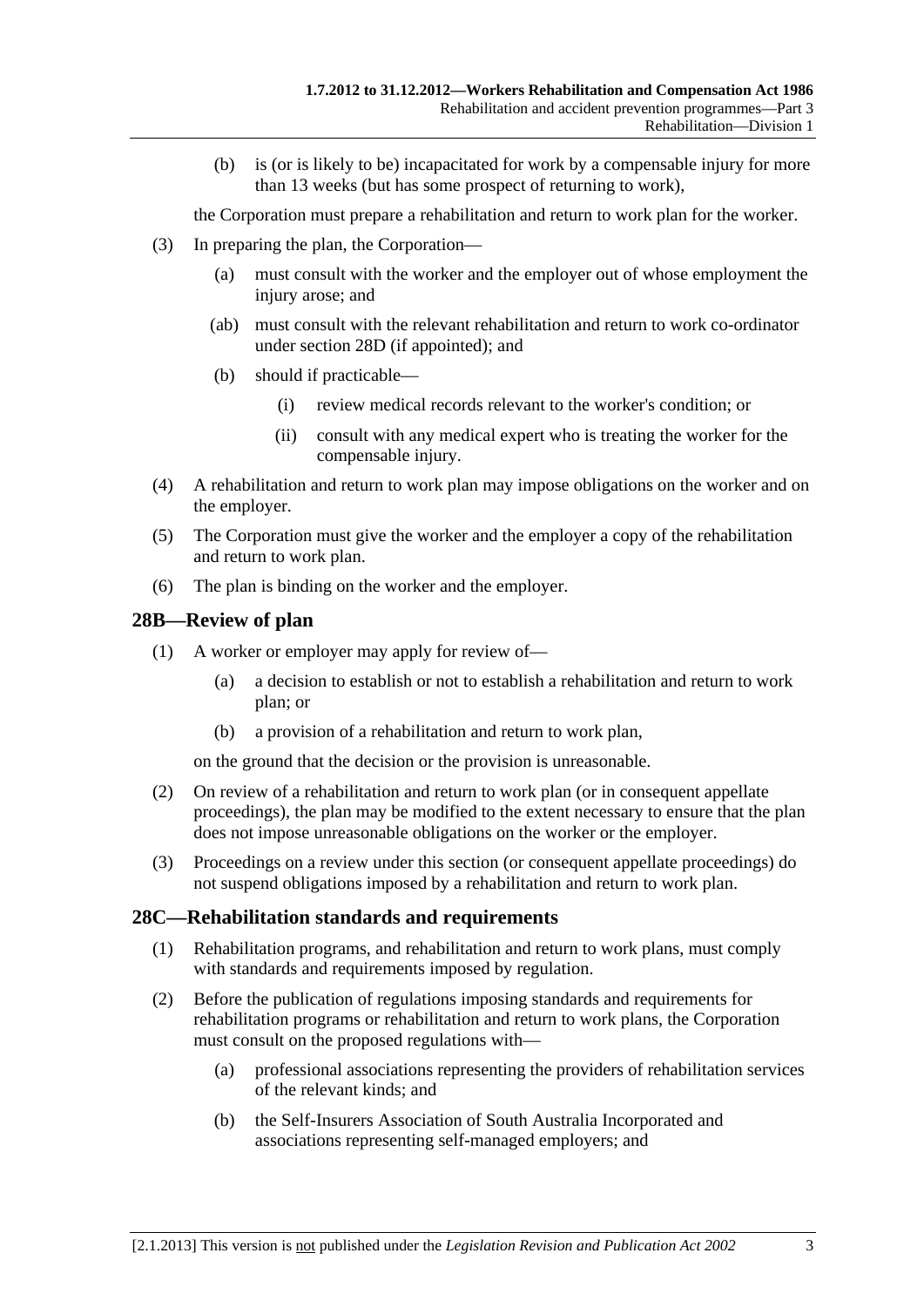- <span id="page-33-0"></span> (c) associations representing employers (including the South Australian Employers Chamber of Commerce and Industry); and
- (d) associations representing employees (including the United Trades and Labor Council).

#### **28D—Rehabilitation and return to work co-ordinators**

- (1) Subject to this section, an employer must appoint a rehabilitation and return to work co-ordinator (referred to in this section as a *co-ordinator*).
- (2) A co-ordinator—
	- (a) must be an employee of the employer; and
	- (b) must be based in South Australia.
- (3) The employer must appoint the co-ordinator—
	- (a) within 6 months after the requirement to be registered under [Part 5](#page-86-0) first arises (disregarding any exemption that may be available under that Part); or
	- (b) within a later period approved by the Corporation.

Maximum penalty: \$10 000.

- (4) A co-ordinator has the following functions:
	- (a) to assist workers suffering from compensable injuries, where prudent and practicable, to remain at or return to work as soon as possible after the occurrence of the injury;
	- (b) to assist with liaising with the Corporation in the preparation and implementation of a rehabilitation and return to work plan for an injured worker;
	- (c) to liaise with any persons involved in the rehabilitation of, or the provision of medical services to, workers;
	- (d) to monitor the progress of an injured worker's capacity to return to work;
	- (e) to take steps to, as far as practicable, prevent the occurrence of a secondary injury when a worker returns to work:
	- (f) to perform other functions prescribed by the regulations.
- (5) An employer must—
	- (a) provide such facilities and assistance as are reasonably necessary to enable a co-ordinator to perform his or her functions under this section; and
	- (b) comply with any training or operational guidelines published by the Corporation from time to time for the purposes of this section.
- (6) If a vacancy occurs in the office of a co-ordinator under this section, the employer must make a new appointment to the office within the prescribed period. Maximum penalty: \$10 000.
- (7) The regulations may exempt an employer, or employers of a prescribed class, from a requirement under this section.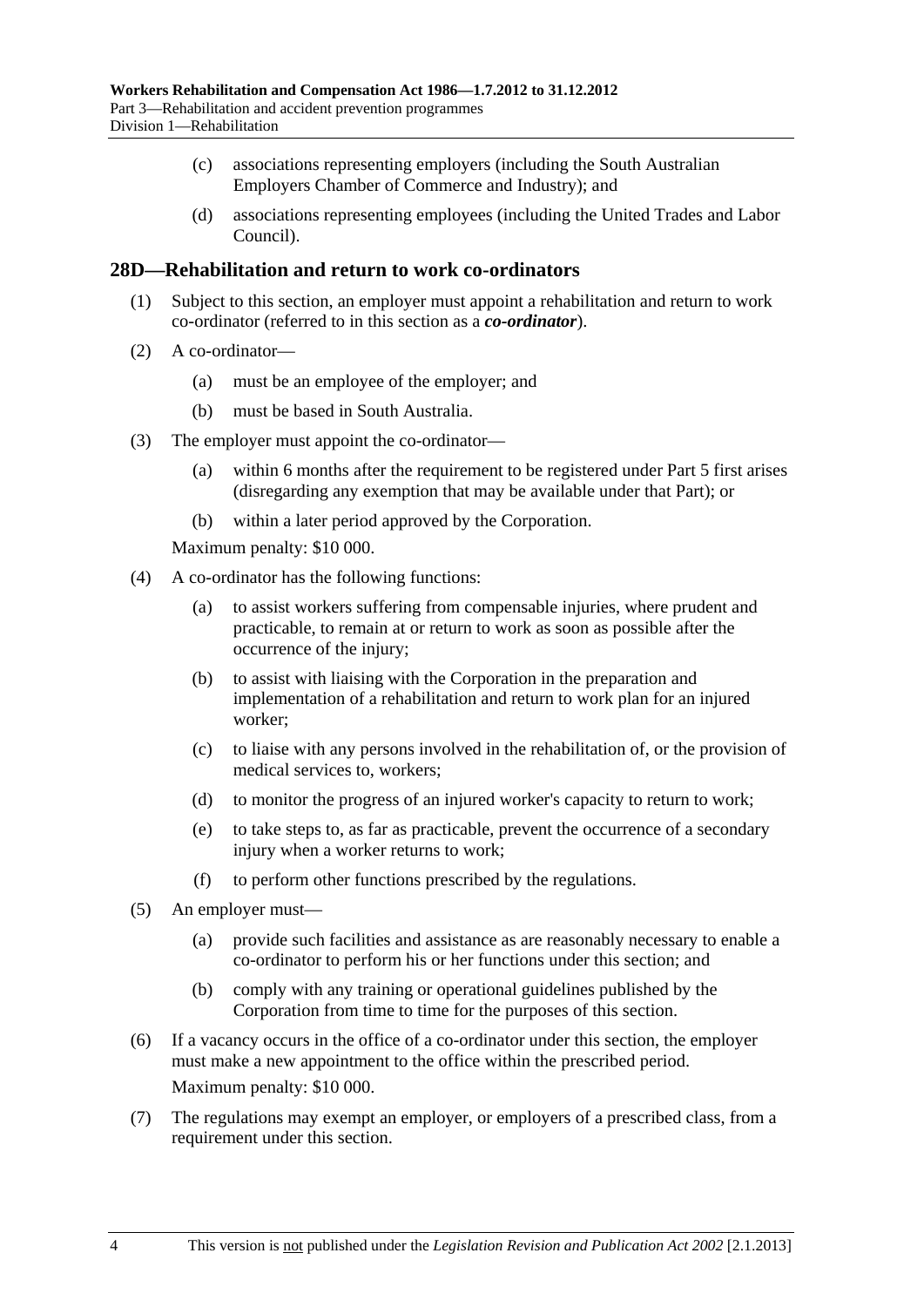## <span id="page-34-0"></span>**Division 2—Injury prevention programmes**

## **29—Prevention programmes**

The Corporation may assist employers to establish or maintain programmes that are designed to prevent or reduce the incidence of compensable injuries.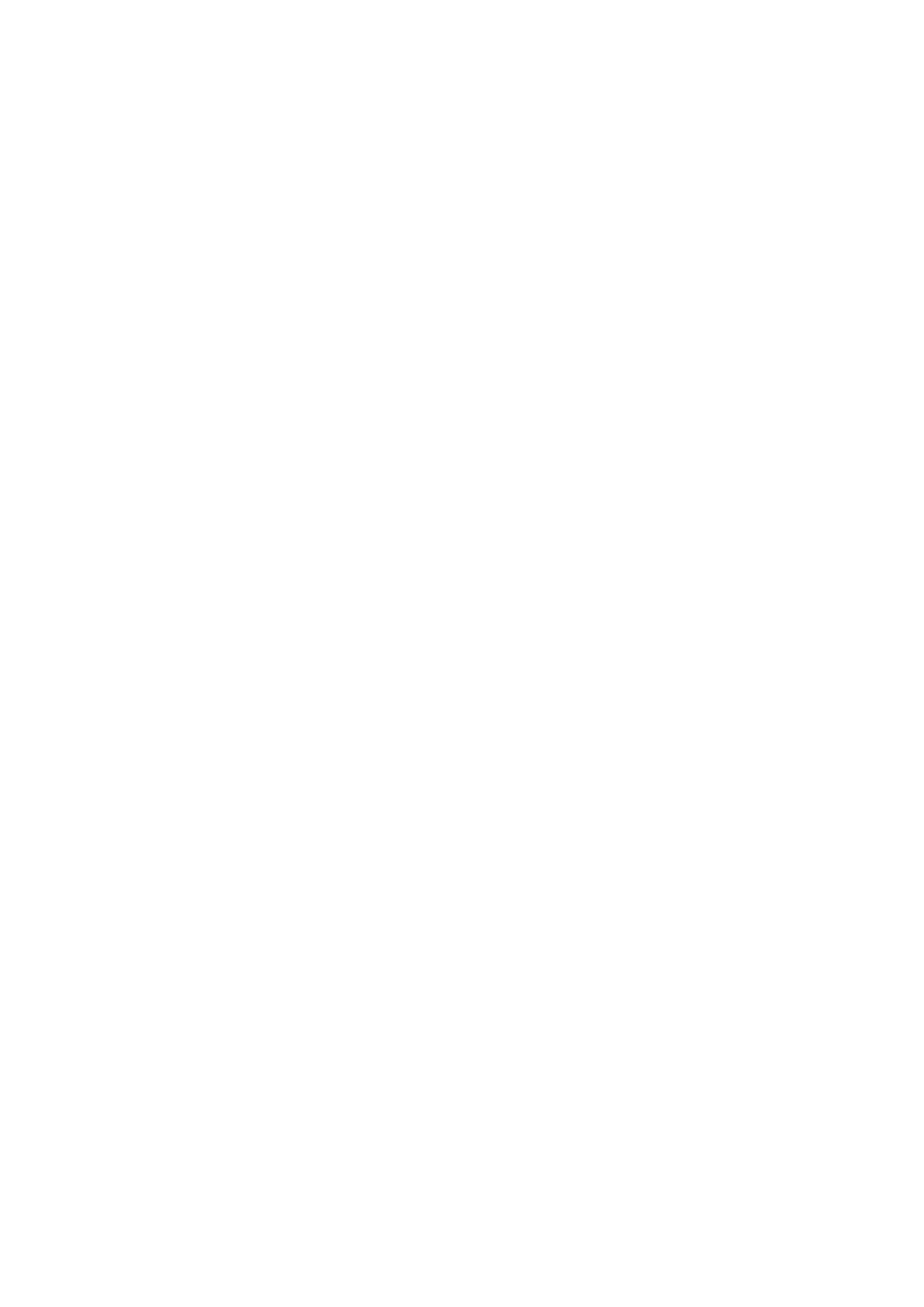# <span id="page-36-0"></span>**Part 4—Compensation**

## **Division 1—Conditions under which injury is compensable**

### **30—Compensability of injuries**

- (1) Subject to this Act, an injury is compensable if it arises from employment.
- (2) Subject to this section, an injury arises from employment if—
	- (a) in the case of an injury that is not a secondary injury or a disease—it arises out of or in the course of employment; or
	- (b) in the case of an injury that is a secondary injury or a disease—
		- (i) the injury arises out of employment; or
		- (ii) the injury arises in the course of employment and the employment contributed to the injury.
- (3) A worker's employment includes—
	- (a) attendance at the worker's place of employment on a working day but before the day's work begins in order to prepare, or be ready, for work; and
	- (b) attendance at the worker's place of employment during an authorised break from work; and
	- (c) attendance at the worker's place of employment but after work ends for the day while the worker is preparing to leave, or in the process of leaving, the place; and
	- (d) attendance at an educational institution under the terms of an apprenticeship or other legal obligation, or at the employer's request or with the employer's approval; and
	- (e) attendance at a place to receive a medical service, to obtain a medical report or certificate (or to be examined for the purpose), to participate in a rehabilitation program or for the purposes of a rehabilitation and return to work plan, or to apply for, or receive, compensation for a compensable injury.
- (4) However, an injury does not arise from employment if it arises out of, or in the course of, the worker's involvement in a social or sporting activity, except where the activity forms part of the worker's employment or is undertaken at the direction or request of the employer.
- (5) An injury that arises out of, or in the course of, a journey arises from employment only if—
	- (a) the journey is undertaken in the course of carrying out duties of employment; or
	- (b) the journey is between—
		- (i) the worker's place of residence and place of employment; or
		- (ii) the worker's place of residence or place of employment and—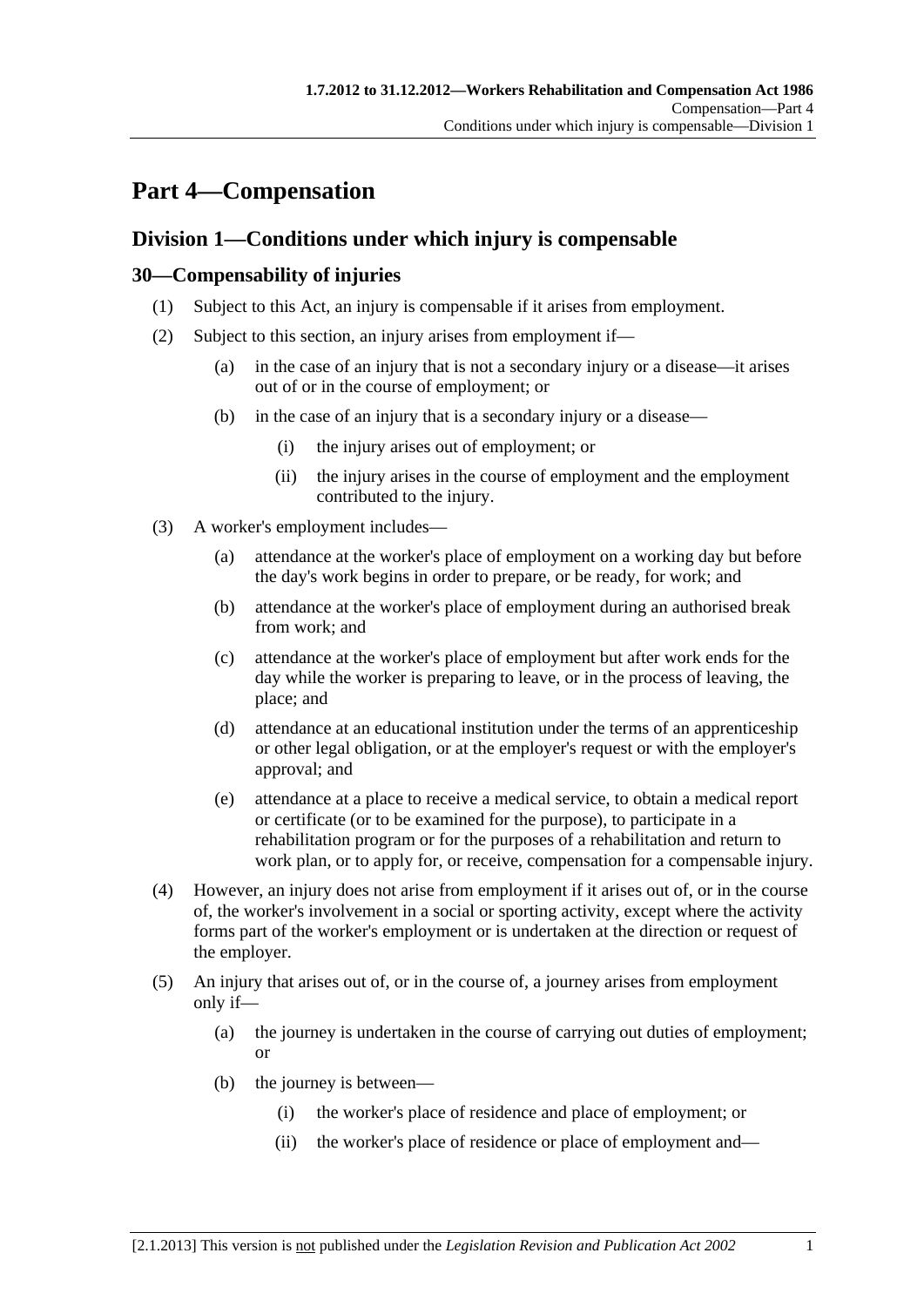- (A) an educational institution the worker attends under the terms of an apprenticeship or other legal obligation, or at the employer's request or with the employer's approval; or
- (B) a place the worker attends to receive a medical service, to obtain a medical report or certificate (or to be examined for that purpose), to participate in a rehabilitation program, or to apply for, or receive, compensation for a compensable injury,

and there is a real and substantial connection between the employment and the accident out of which the injury arises.

- (6) However, the fact that a worker has an accident in the course of a journey to or from work does not in itself establish a sufficient connection between the accident and the employment for the purposes of [subsection \(5\)\(b\).](#page-36-0)
- (7) The journey between places mentioned in [subsection \(5\)\(b\)](#page-36-0) must be a journey by a reasonably direct route but may include an interruption or deviation if it is not, in the circumstances of the case, substantial, and does not materially increase the risk of injury to the worker.

### **30A—Psychiatric injuries**

An injury consisting of an illness or disorder of the mind is compensable if and only if—

- (a) the employment was a substantial cause of the injury; and
- (b) the injury did not arise wholly or predominantly from—
	- (i) reasonable action taken in a reasonable manner by the employer to transfer, demote, discipline, counsel, retrench or dismiss the worker; or
	- (ii) a decision of the employer, based on reasonable grounds, not to award or provide a promotion, transfer, or benefit in connection with the worker's employment; or
	- (iii) reasonable administrative action taken in a reasonable manner by the employer in connection with the worker's employment; or
	- (iv) reasonable action taken in a reasonable manner under this Act affecting the worker.

#### **30B—Effect of misconduct etc**

- (1) A worker who is acting in connection with, and for the purposes of, the employer's trade or business is presumed to be acting in the course of employment despite the fact that—
	- (a) the worker is acting in contravention of a statutory or other regulation applicable to the employment; or
	- (b) the worker is acting without, or in contravention of, instructions from the employer.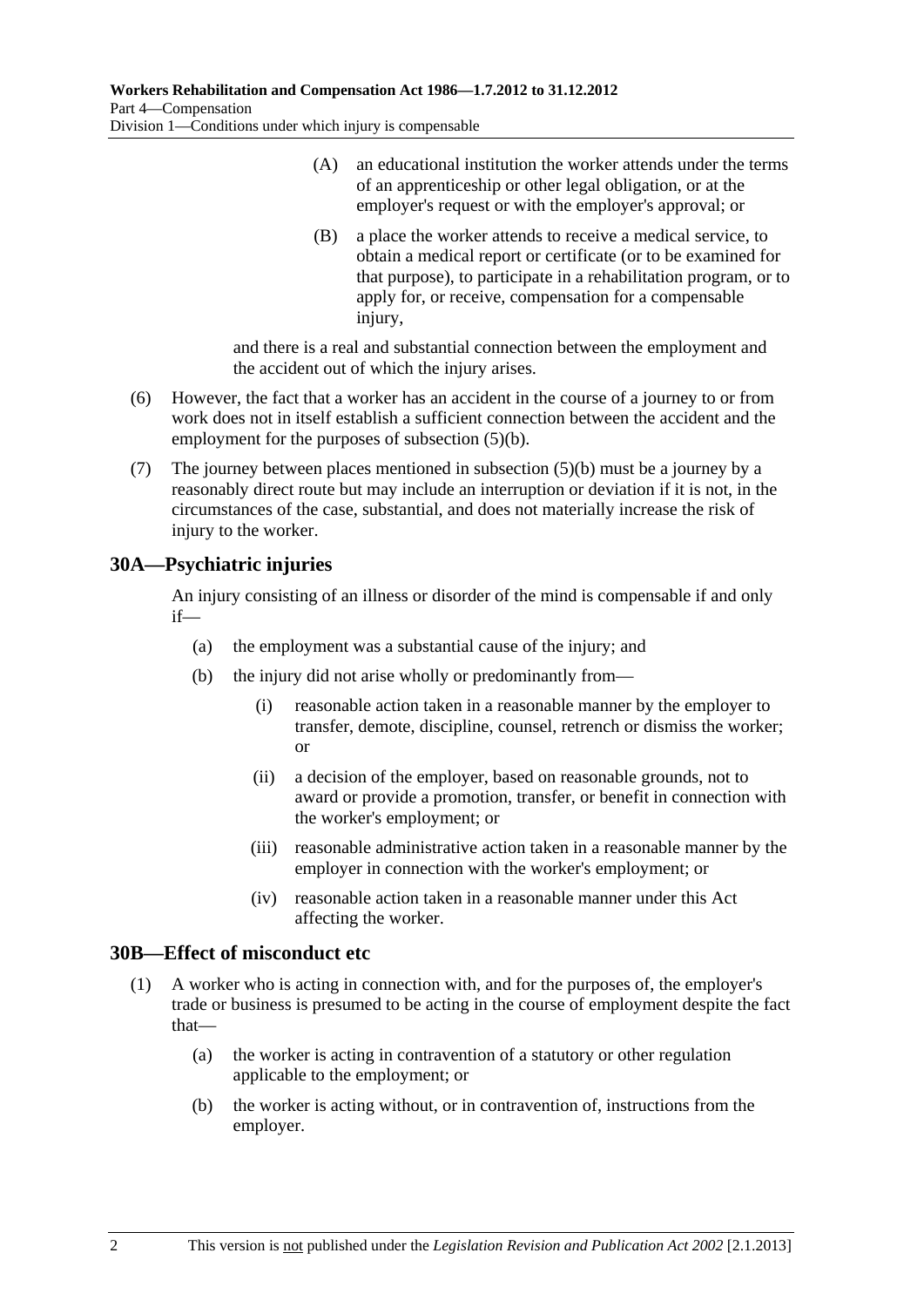- <span id="page-38-0"></span> (2) However—
	- (a) a worker will not be presumed to be acting in the course of employment if the worker is guilty of misconduct or acts in contravention of instructions from the employer during the course of an attendance under [section 30\(3\)](#page-36-0); and
	- (b) an injury is not compensable if it is established on the balance of probabilities that the injury is wholly or predominantly attributable to—
		- (i) serious and wilful misconduct on the part of the worker; or
		- (ii) the influence of alcohol or a drug voluntarily consumed by the worker (other than a drug lawfully obtained and consumed in a reasonable quantity by the worker).
- (3) [Subsection \(2\)\(a\)](#page-38-0) does not apply in a case of death or permanent total incapacity for work and [subsection \(2\)\(b\)](#page-38-0) does not apply in a case of death or serious and permanent injury.

### **31—Evidentiary provision**

- (1) An injury is not compensable unless it is established on the balance of probabilities that it arises from employment.
- (2) However, if a worker suffers an injury of a kind referred to in the first column of [Schedule 2](#page-163-0) and has been employed in work of a type referred to in the second column of [Schedule 2](#page-163-0) opposite the injury, the worker's injury is presumed, in the absence of proof to the contrary, to have arisen from that employment.
- (3) A regulation made on the recommendation, or with the approval, of the Corporation or the Advisory Committee may extend the operation of [subsection \(2\)](#page-38-0) to injuries and types of work prescribed in the regulation.
- (4) Where a worker retires or is retired from employment on account of age or ill-health and the worker makes a claim for noise induced hearing loss after the expiration of two years from the date of the retirement, [subsection \(2\)](#page-38-0) does not apply in relation to that claim.
- (5) Where—
	- (a) a worker's injury consists of the aggravation, acceleration, exacerbation, deterioration or recurrence of a pre-existing coronary heart disease; and
	- (b) the injury arises in the course of employment,

it will be presumed, in the absence of proof to the contrary, that the employment contributed to the injury.

### **Division 2—Compensation for medical expenses etc**

#### **32—Compensation for medical expenses**

- (1) Subject to this section, a worker is entitled to be compensated for costs of a kind described in [subsection \(2\)](#page-39-0) reasonably incurred by the worker in consequences of having suffered a compensable injury—
	- (a) in accordance with a scale published by the Minister under this section; or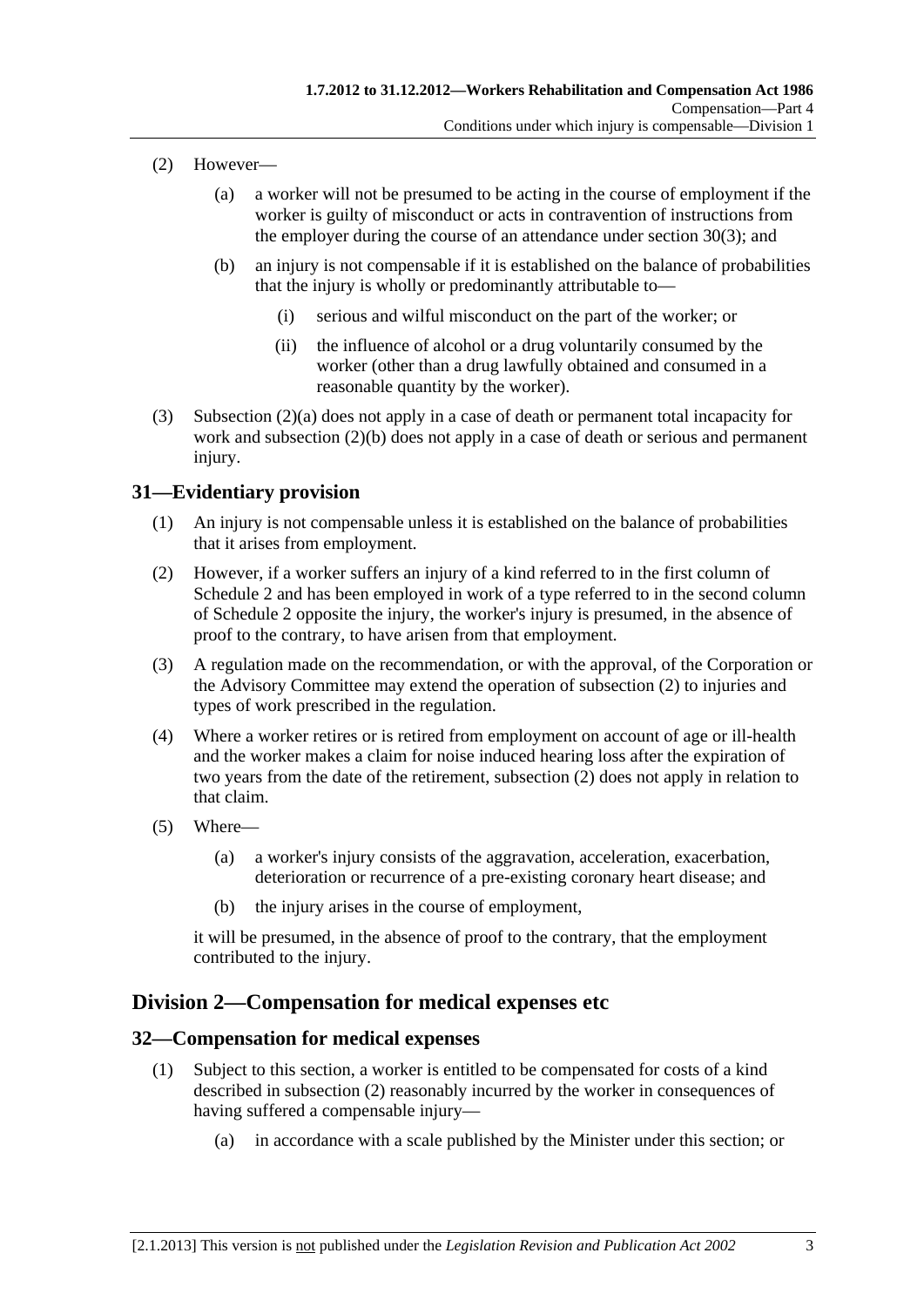- (b) if the relevant service is not covered by a scale under this section—to the extent of a reasonable amount for the provision of the service.
- <span id="page-39-0"></span> (2) The costs referred to in [subsection \(1\)](#page-38-0) are as follows:
	- (a) the cost of medical services;
	- (b) the cost of hospitalisation and all associated medical, surgical and nursing services;
	- (c) the cost of approved rehabilitation;
	- (d) the cost of travelling, or being transported, to and from any place for the purpose of receiving medical services, hospitalisation or approved rehabilitation (but not where the worker travels in a private vehicle);
	- (e) where it is necessary for the worker to be accommodated away from home for the purpose of receiving medical services or approved rehabilitation—the cost of such accommodation (but not exceeding limits prescribed by regulation);
	- (f) the cost of attendance by a registered or enrolled nurse, or by some other person approved by the Corporation or of a class approved by the Corporation, where the injury is such that the worker must have nursing or personal attendance;
	- (g) the cost of the provision, maintenance, replacement or repair of therapeutic appliances;
	- (h) the cost of medicines and other material purchased on the prescription or recommendation of a medical expert;
	- (i) any other costs (or classes of costs) authorised by the Corporation.
- (3) Compensation in respect of costs to which this section applies may be paid—
	- (a) to the worker; or
	- (b) directly to the person to whom the worker is liable for those costs.
- (4) Where a worker has been charged more than the amount that the worker is entitled to claim for the provision of a service in respect of which compensation is payable under this section, the Corporation may reduce the charge by the amount of the excess.
- (4a) A decision of the Corporation under [subsection \(4\)](#page-39-0) is not reviewable.
- (5) Where—
	- (a) services of a kind to which this section applies were provided to a worker in relation to a compensable injury; and
	- (b) the Corporation considers that the services were, in the circumstances of the case, inappropriate or unnecessary,

the Corporation may disallow charges for the services.

- (6) Where the Corporation disallows or reduces a charge under this section—
	- (a) it must give to the provider of the service a notice setting out—
		- (i) the basis of the Corporation's decision to disallow or reduce the charge; and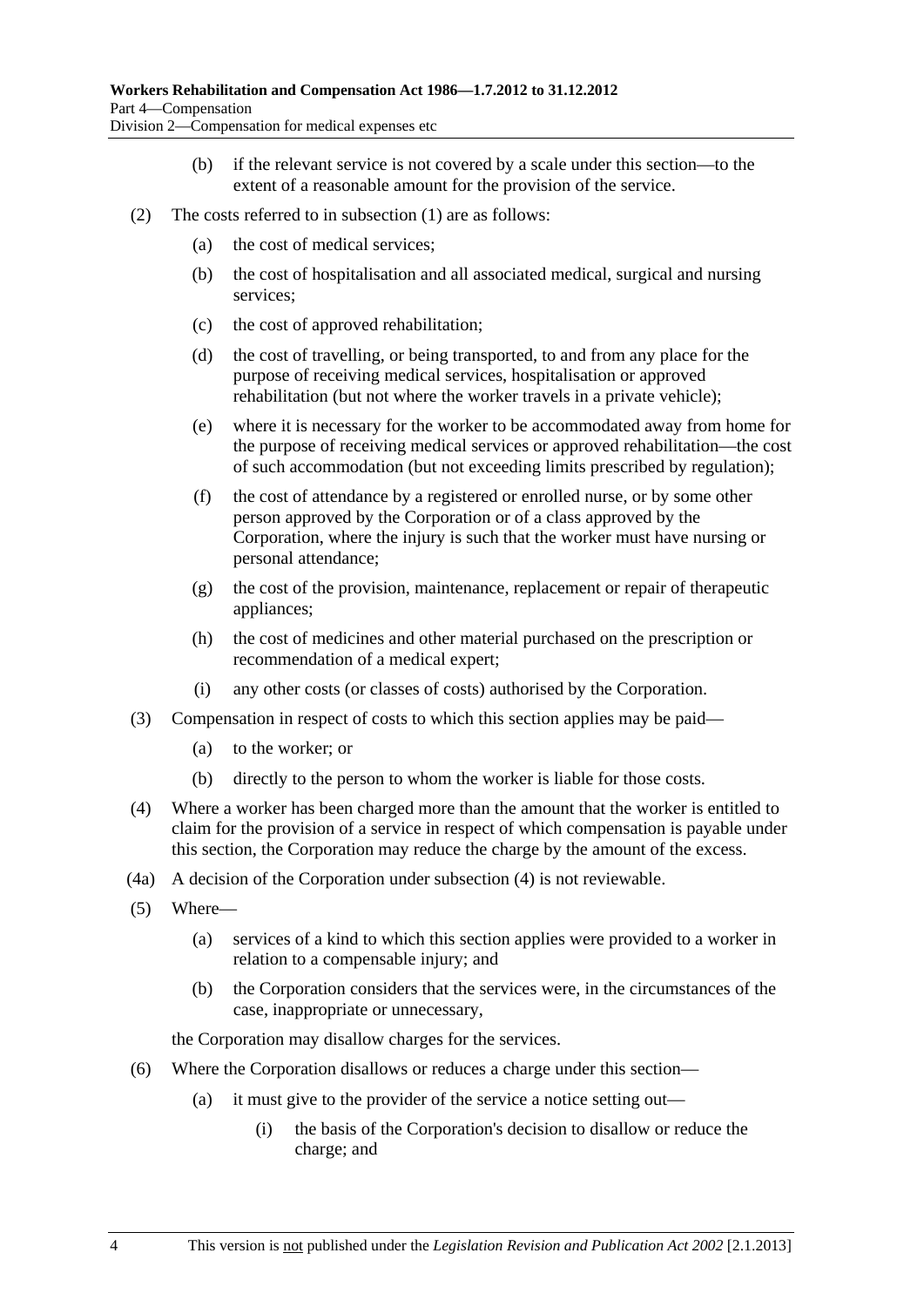- (ii) where the charge has been disallowed under [subsection \(5\)](#page-39-0) the provider's right to have the decision reviewed under this Act; and
- <span id="page-40-0"></span> (b) the worker is not liable to the provider for the disallowed charge, or for more than the reduced charge, (as the case requires) and, if the worker has in fact paid an amount for which he or she is not liable, the Corporation will reimburse the worker for that amount and may recover it from the provider as a debt.
- (7) Where a worker travels in a private vehicle to or from any place for the purpose of receiving medical services, hospitalisation or approved rehabilitation, and the travel is reasonably necessary in the circumstances of the case, the worker is entitled to a travel allowance at rates fixed by a scale published by the Minister under this section.
- (8) A reference in this section to approved rehabilitation is a reference to rehabilitation programmes or services provided by a person who has an agreement with the Corporation for the provision of those programmes or services.
- (9) If a treatment protocol for an injury of a particular kind has been published by the Minister under this section, costs of medical services for treatment of an injury of the relevant kind (and related hospitalisation and nursing services) are only compensable where—
	- (a) the services are provided in accordance with the protocol; or
	- (b) the provider of the services establishes, to the Corporation's satisfaction, that services outside the terms of the protocol are justified in the circumstances of the particular case.
- (10) The amount of compensation for a service covered by a scale of charges published by the Minister under this section must be in accordance with the scale.
- (11) The Minister may, by notice in the Gazette, on the recommendation of the Corporation, publish—
	- (a) scales of charges for the purposes of this section (ensuring as far as practicable that the scales comprehensively cover the various kinds of services to which this section applies);
	- (b) treatment protocols for treatment of injuries of particular kinds.
- (12) Subject to [subsection \(12a\),](#page-40-0) a scale of charges published under this section must be based on the average charge to private patients for the relevant service (but the amount fixed for the service must not exceed the amount recommended by the relevant professional association).
- (12a) A scale of charges for services provided by a public hospital may be based on government charges for the relevant service.
- (13) Before the Corporation makes a recommendation to the Minister about the publishing of a scale of charges, or a treatment protocol, the Corporation must consult with—
	- (a) professional associations representing the providers of medical services of the relevant kind; and
	- (b) the Self-Insurers Association of South Australia Incorporated and associations representing self-managed employers; and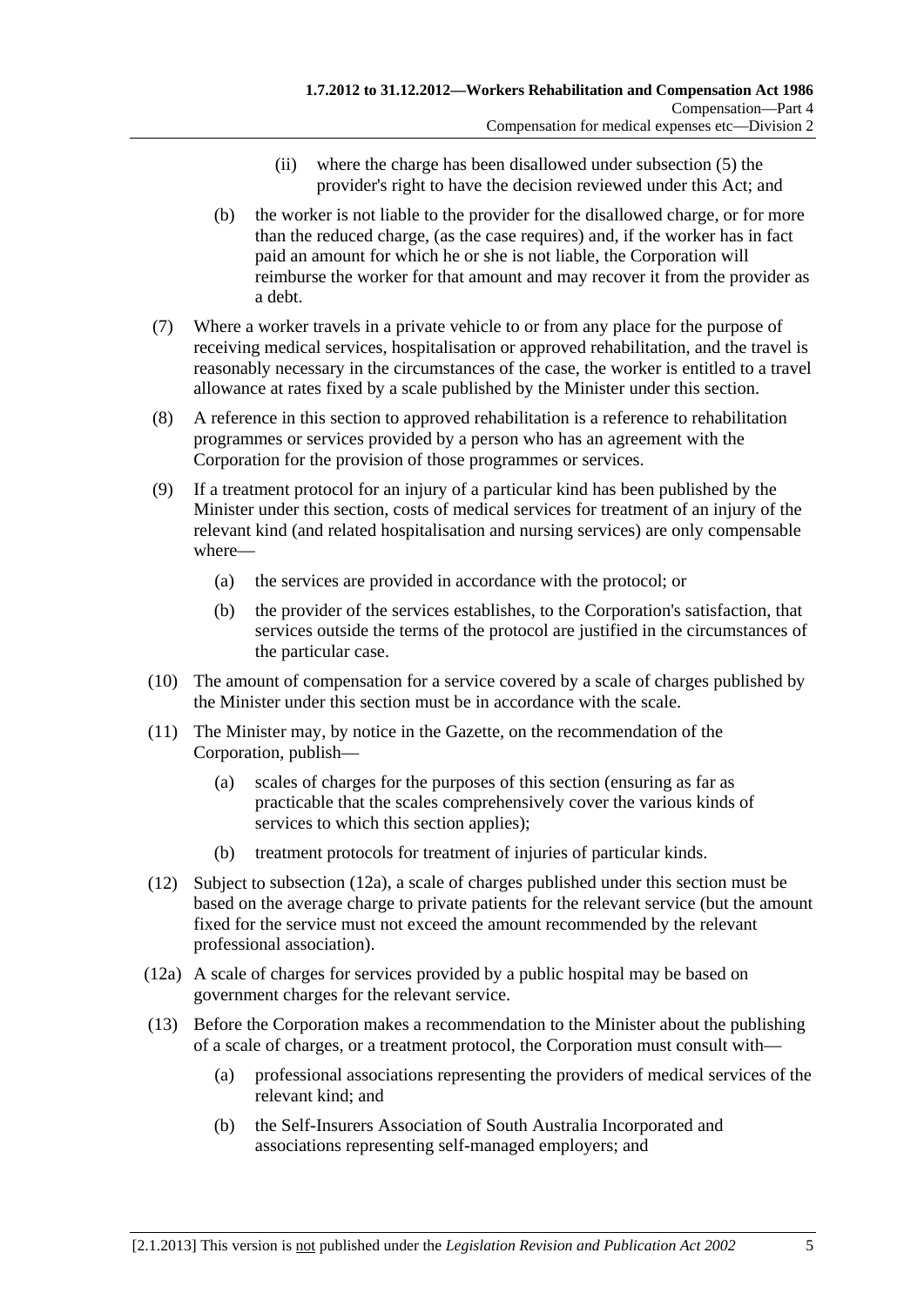- <span id="page-41-0"></span> (c) associations representing employers (including the South Australian Employers Chamber of Commerce and Industry); and
- (d) associations representing employees (including the United Trades and Labor Council).
- (14) A person who provides a service for an injured worker, knowing the worker to be entitled to compensation for the service under this section, must not charge for the service an amount exceeding the amount allowed under a scale of charges published under this section.

Maximum penalty: \$1 000.

### **32A—Special provisions for payment of medical expenses after initial notification of injury**

- (1) A worker may, by application made to the Corporation in the designated manner and the designated form, apply to the Corporation for the payment of costs within the ambit of [section 32](#page-38-0) before the determination of a claim under [Division 8](#page-72-0).
- (2) The Corporation may, in connection with an application under [subsection \(1\),](#page-41-0) require a worker to provide information specified by the Corporation.
- (3) The Corporation may, on application under [subsection \(1\),](#page-41-0) determine that it is reasonable to accept provisional liability for the payment of compensation under [section 32](#page-38-0) and make a payment under this section.
- (4) The maximum amount payable under this section with respect to a particular injury is \$5 000 (indexed).
- (5) The acceptance of provisional liability under this section does not constitute an admission of liability under this Act or independently of this Act.
- (6) A payment under this section with respect to a particular cost discharges any liability that the Corporation may have with respect to that cost under [section 32.](#page-38-0)
- (7) The Corporation may determine not to make a payment under this section despite the fact that the Corporation has previously made 1 or more payments with respect to the same injury under this section.
- (8) Subject to [subsection \(9\),](#page-41-0) if the Corporation makes 1 or more payments under this section and it is subsequently determined that the worker was not entitled to compensation under this Act, the Corporation may, subject to and in accordance with the regulations—
	- (a) recover the amount or amounts paid as a debt; or
	- (b) set the amount off against a right to payment of compensation under this Act.
- (9) A right of recovery or set off under [subsection \(8\)](#page-41-0) only arises if the worker has acted dishonestly in making an application or providing information for the purposes of this or any other section of this Act.
- (10) The following decisions are not reviewable:
	- (a) a decision to accept or not to accept liability under this section;
	- (b) a decision to make or not to make a payment under this section;
	- (c) a decision to exercise or not to exercise a right of recovery under this section.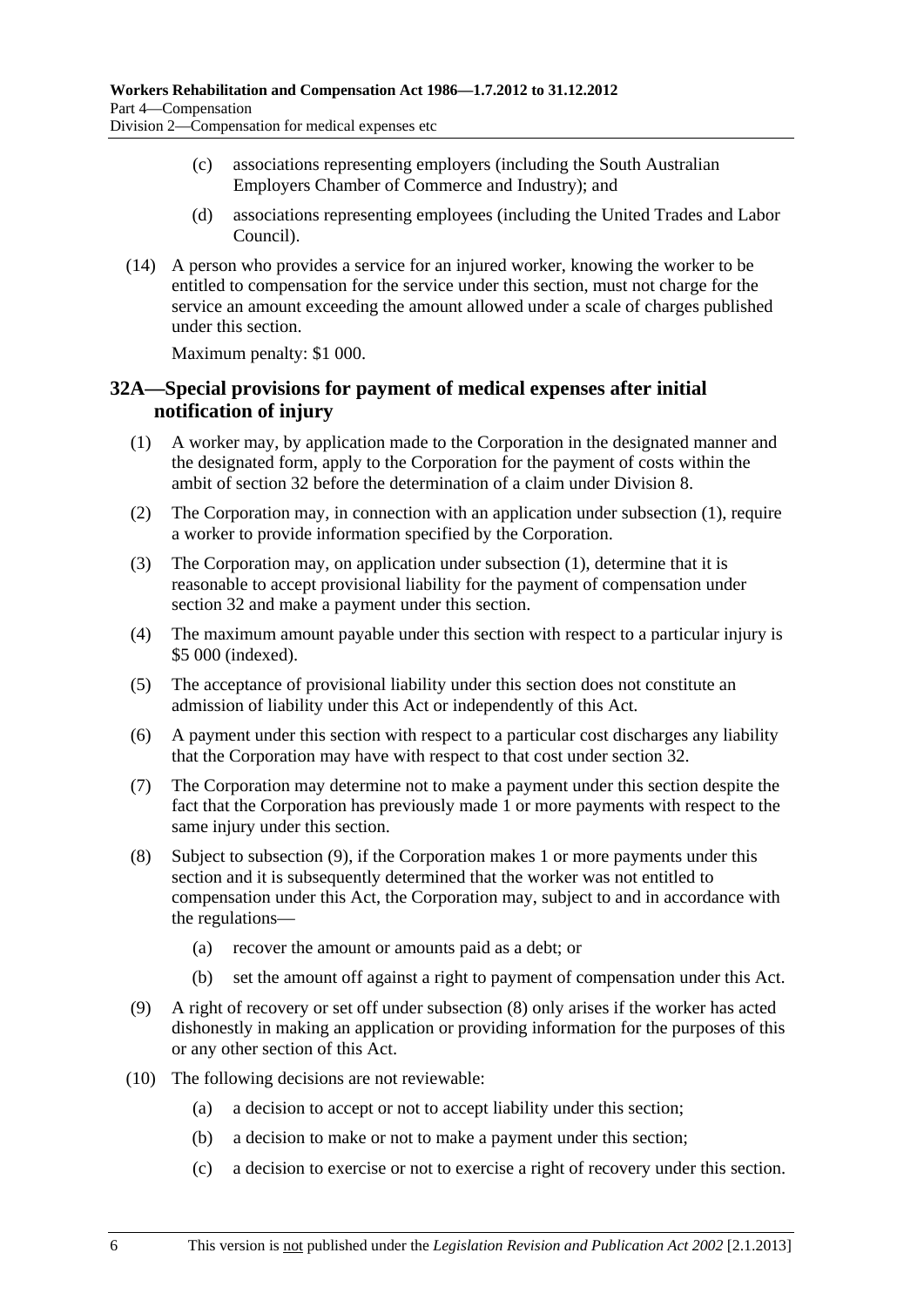### <span id="page-42-0"></span>**33—Transportation for initial treatment**

- (1) Where—
	- (a) a worker is injured at the worker's place of employment during the course of employment; and
	- (b) the injury is such as to require immediate medical treatment,

the employer shall, at the employer's own expense, provide the worker with immediate transportation to a hospital or medical expert for initial treatment.

- (2) If an employer fails to provide transportation in accordance with [subsection \(1\)](#page-42-0), the cost may be recovered by the Corporation from the employer as a debt due to the Corporation.
- (3) An amount recovered by the Corporation under [subsection \(2\)](#page-42-0) shall, if the worker incurred costs in consequence of the employer's failure to provide transportation, be paid to the worker.
- (4) If the cost of transportation provided by an employer (other than a self-insured employer) to a worker in accordance with [subsection \(1\)](#page-42-0) exceeds an amount prescribed by the regulations, the employer is, on application to the Corporation in a manner and form approved by the Corporation, entitled to recover the excess from the Corporation.
- (5) An amount prescribed by regulation under [subsection \(4\)](#page-42-0) may, if the regulations so provide, be indexed so as to provide annual adjustments according to changes in the Consumer Price Index.

## **Division 3—Compensation for property damage**

### **34—Compensation for property damage**

- (1) Where a worker suffers a compensable injury and, in consequence of the trauma out of which the injury arose, damage occurs to any therapeutic appliances, clothes, personal effects or tools of trade of the worker, the worker is, subject to limitations prescribed by regulation, entitled to be compensated for the full amount of the damage.
- (2) An entitlement under [subsection \(1\)](#page-42-0) does not extend to compensation for damage to a motor vehicle.
- (3) An amount prescribed by regulation under [subsection \(1\)](#page-42-0) may, if the regulations so provide, be indexed so as to provide annual adjustments according to changes in the Consumer Price Index.

## **Division 4—Compensation by way of income maintenance**

#### **35—Preliminary**

- (1) Subject to this Act, where a worker suffers a compensable injury that results in incapacity for work, the worker is entitled to weekly payments in respect of that injury in accordance with this Division.
- (2) Weekly payments are not payable under this Division in respect of a period of incapacity for work falling after the date on which the worker reaches retirement age.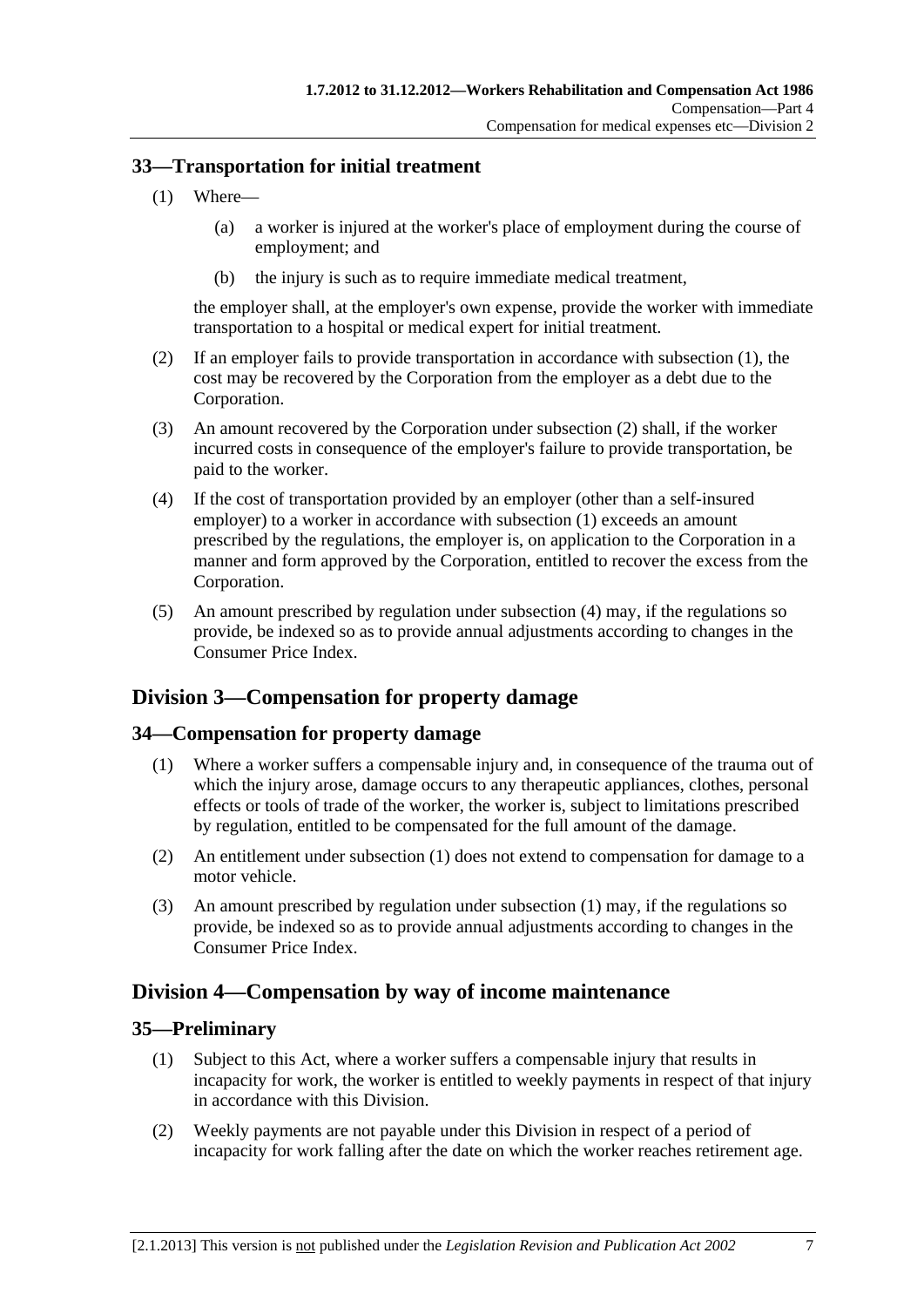- <span id="page-43-0"></span> (3) However, if a worker who is within 2 years of retirement age or above retirement age becomes incapacitated for work while still in employment, weekly payments are payable for a period of incapacity falling within 2 years after the commencement of the incapacity.
- (4) A worker is not entitled under this Division to receive, in respect of 2 or more injuries, weekly payments in excess of the worker's notional weekly earnings.
- (5) If a liability to make weekly payments is redeemed, the worker is taken, for the purposes of this Division, to be receiving the weekly payments that would have been payable if there had been no redemption.
- (6) Subject to [subsection \(7\)](#page-43-0) (and any other relevant provision of this Act) a reference in this Division to a worker making *every reasonable effort to return to work in suitable employment* includes any reasonable period during which—
	- (a) the worker is waiting for a response to a request for suitable employment made by the worker and received by the employer; and
	- (b) if the employer's response is that suitable employment may or will be provided at some time, the worker is waiting for suitable employment to commence; and
	- (c) if the employer's response is that suitable employment cannot be provided at some time, the worker is waiting for a response to requests for suitable employment from other employers; and
	- (d) the worker is waiting for the commencement of a rehabilitation and return to work plan, after approval has been given.
- (7) A worker must not be treated as making *every reasonable effort to return to work in suitable employment* for the purposes of this Division if the worker—
	- (a) has refused to have an assessment made of the worker's employment prospects; or
	- (b) has refused or failed to take all reasonably necessary steps to obtain suitable employment; or
	- (c) has refused or failed to accept an offer of suitable employment from any person; or
	- (d) has refused or failed to participate in a rehabilitation program or a rehabilitation and return to work plan.
- (8) In this Division—
	- (a) *first entitlement period* means an aggregate period not exceeding 13 weeks (whether consecutive or not) in respect of which a worker has an incapacity for work and is entitled to the payment of compensation under this Act on the account of that incapacity;
	- (b) *second entitlement period* means an aggregate period not exceeding 13 weeks (whether consecutive or not) commencing after the end of the first entitlement period, in respect of which a worker has an incapacity for work and is entitled to the payment of compensation under this Act on account of that incapacity;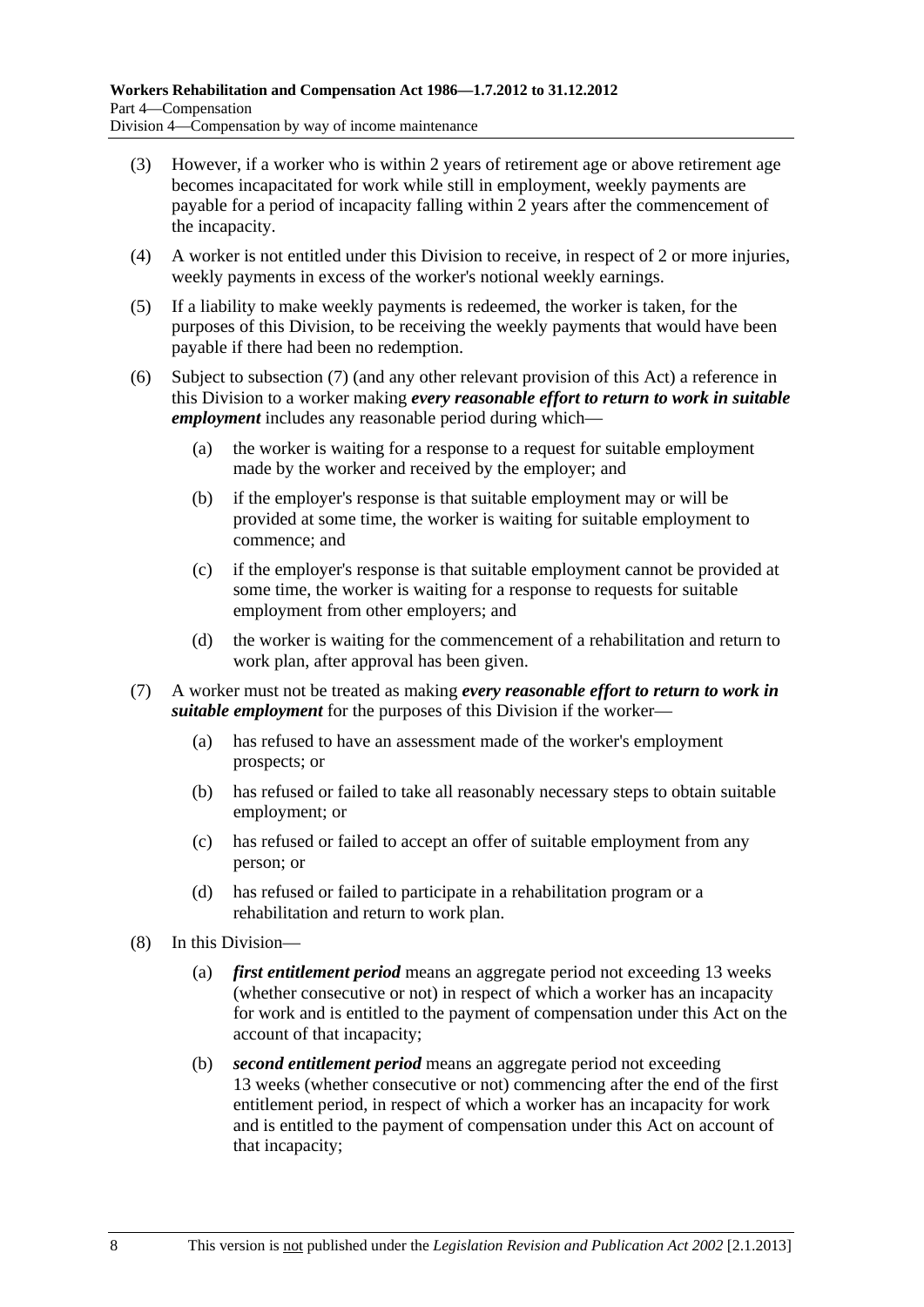- <span id="page-44-0"></span> (c) *third entitlement period* means an aggregate period not exceeding 104 weeks (whether consecutive or not), commencing after the end of the second entitlement period, in respect of which a worker has an incapacity for work and is entitled to the payment of compensation under this Act on the account of that incapacity;
- (d) *retirement age* means—
	- (i) if there is a normal retirement age for workers in employment of the kind from which the worker's injury arose—that age of retirement; or
	- (ii) the age of 65 years,

whichever is the lesser;

 (e) a reference to weekly earnings, or current weekly earnings, is a reference to weekly earnings exclusive of prescribed allowances.

### **35A—Weekly payments over designated periods**

- (1) Subject to this Act, a worker is, in respect of a particular compensable injury, entitled to weekly payments while incapacitated for work during the first entitlement period as follows:
	- (a) for any period when the worker has no current work capacity—the worker is entitled to weekly payments equal to the worker's notional weekly earnings;
	- (b) for any period when the worker has a current work capacity—the worker is entitled to weekly payments equal to the difference between the worker's notional weekly earnings and the worker's designated weekly earnings.
- (2) Subject to this Act, a worker is, in respect of a particular compensable injury, entitled to weekly payments while incapacitated for work during the second entitlement period as follows:
	- (a) for any period when the worker has no current work capacity—the worker is entitled to weekly payments equal to 90% of the worker's notional weekly earnings;
	- (b) for any period when the worker has a current work capacity—the worker is entitled to weekly payments equal to 90% of the difference between the worker's notional weekly earnings and the worker's designated weekly earnings.
- (3) Subject to this Act, a worker is, in respect of a particular compensable injury, entitled to weekly payments while incapacitated for work during the third entitlement period as follows:
	- (a) for any period when the worker has no current work capacity—the worker is entitled to weekly payments equal to 80% of the worker's notional weekly earnings;
	- (b) for any period when the worker has a current work capacity—the worker is entitled to weekly payments equal to 80% of the difference between the worker's notional weekly earnings and the worker's designated weekly earnings.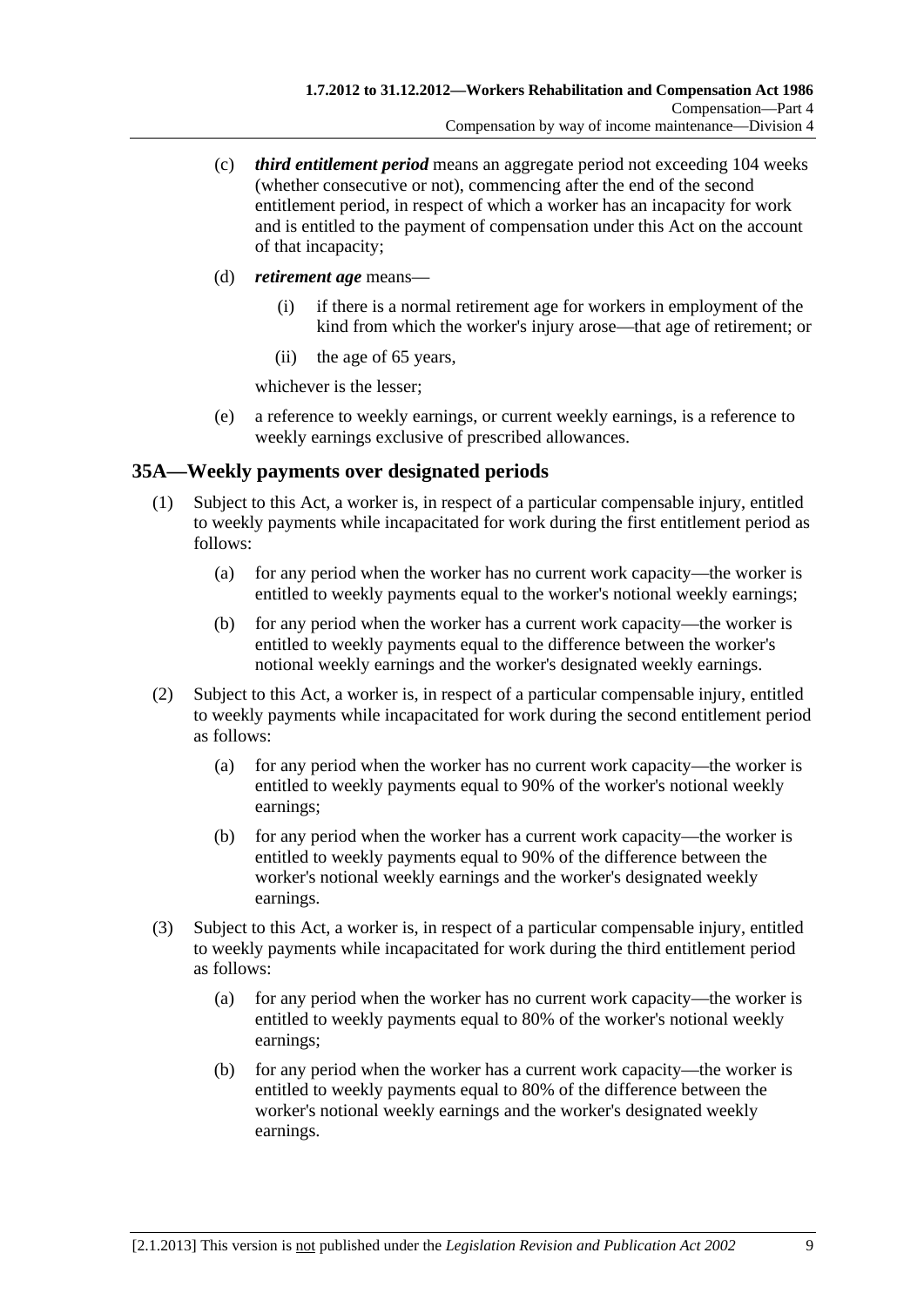- <span id="page-45-0"></span> (4) For the purposes of this section, but subject to [subsection \(5\)](#page-45-0), the *designated weekly earnings* of a worker will be taken to be—
	- (a) the current weekly earnings of the worker in employment or self-employment; or
	- (b) the weekly earnings that the Corporation determines that the worker could earn from time to time (including, but not limited to, the amount of any current weekly earnings) in employment, whether in the worker's employment previous to the relevant injury or in suitable employment, that the Corporation determines the worker is capable of performing despite the injury,

whichever is the greater, but not to include a prescribed benefit under [subsection \(6\).](#page-45-0)

- (5) [Subsection \(4\)\(b\)](#page-45-0) will not apply to a worker who has a current work capacity during any period or periods during which the worker is incapacitated for work and in which either of the following circumstances apply:
	- (a) the employer has failed to provide the worker with suitable employment and the worker is making every reasonable effort to return to work in suitable employment;
	- (b) the worker is participating in a rehabilitation and return to work plan which reasonably prevents the worker from returning to employment.
- (6) The following are *prescribed benefits* for the purposes of [subsection \(4\)](#page-45-0):
	- (a) any amount paid to the worker by the Corporation or a self-insured employer in respect of an employment program provided or arranged by the Corporation or self-insured employer for the purposes of this Act;
	- (b) any of the following received by the worker from an employer:
		- (i) any payment, allowance or benefit related to annual or other leave;
		- (ii) any payment, allowance or benefit paid or conferred by the employer on the worker's retirement;
		- (iii) any payment, allowance or benefit paid or conferred under a superannuation or pension scheme;
		- (iv) any payment, allowance or benefit paid or conferred on the retrenchment, or in relation to the redundancy, of the worker;
	- (c) any other payment, allowance or benefit of a prescribed kind.

#### **35B—Weekly payments after expiry of designated periods—no work capacity**

- (1) Subject to [section 35C](#page-46-0) (and to the other provisions of this Act), a worker's entitlement to weekly payments under this Division ceases at the end of the third entitlement period under [section 35A](#page-44-0) (unless brought to an end before this time) unless the worker is assessed by the Corporation as—
	- (a) having no current work capacity; and
	- (b) likely to continue indefinitely to have no current work capacity.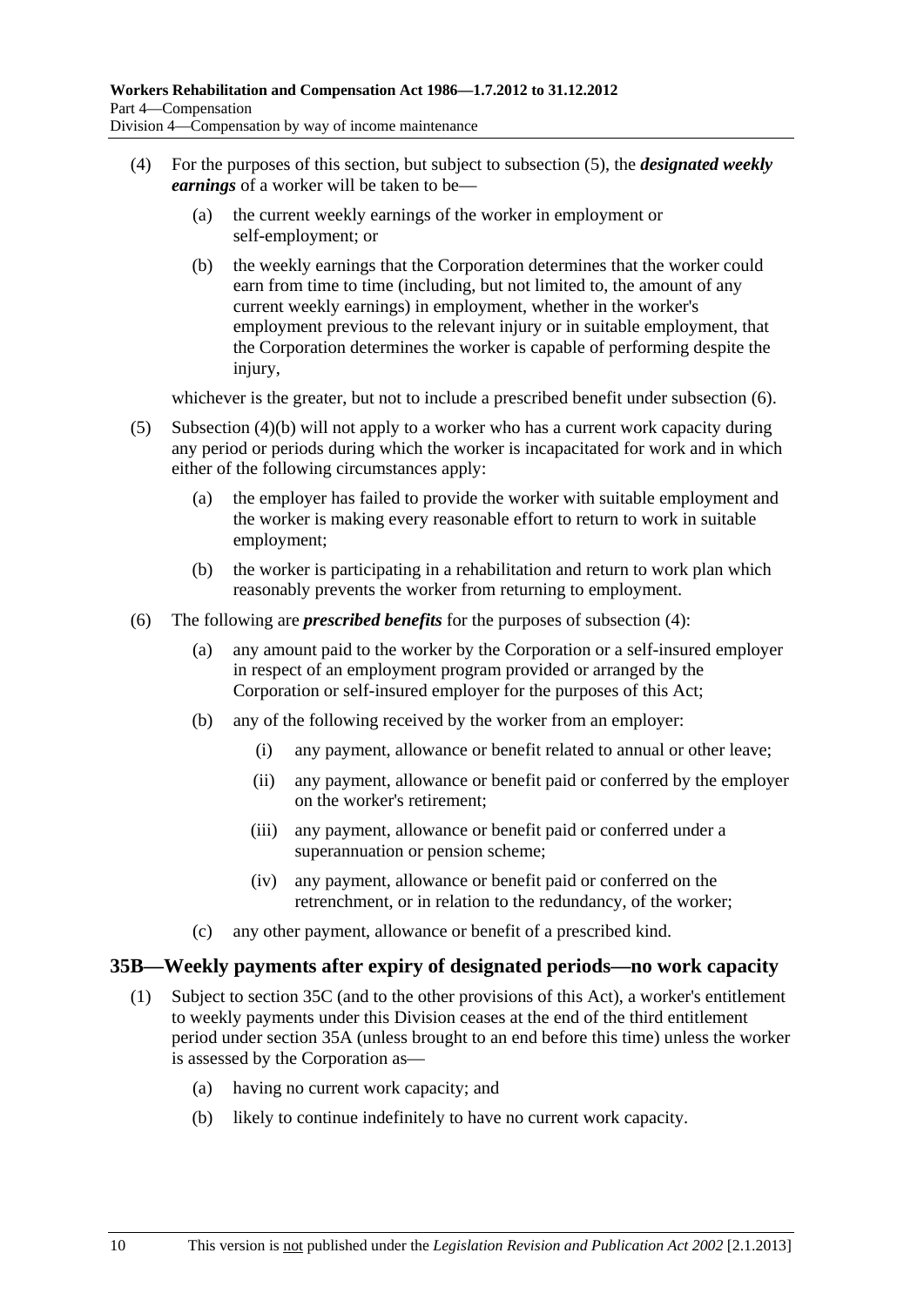- <span id="page-46-0"></span> (2) If a worker qualifies under an assessment under [subsection \(1\),](#page-45-0) the worker is entitled to weekly payments while incapacitated for work in respect of a particular injury equal to 80% of the worker's notional weekly earnings as though the third entitlement period were continuing.
- (3) A review of the assessment of a worker under this section may be conducted by the Corporation at any time and must be conducted as often as may be reasonably necessary, being at least once in every 2 years.
- (4) In connection with the operation of [subsection \(1\)](#page-45-0), a worker who, immediately before the end of a third entitlement period, is in receipt of weekly payments under [paragraph \(a\)](#page-44-0) of section  $35A(3)$  is entitled to continue to receive weekly payments at the rate prescribed by that paragraph unless or until the Corporation has assessed whether the worker falls within the category of a worker who may be considered as—
	- (a) having no current work capacity; and
	- (b) likely to continue indefinitely to have no current work capacity.
- (5) An assessment under [subsection \(4\)](#page-46-0) may be made before or after the end of the third entitlement period.
- (6) Despite [section 35A](#page-44-0), the Corporation must not discontinue weekly payments to a worker who is subject to the operation of [subsection \(4\)](#page-46-0) until it has given the worker at least 13 weeks notice in writing of the proposed discontinuance (and the requirements of [section 36](#page-47-0) will not apply with respect to this notice).
- (7) A notice under [subsection \(6\)](#page-46-0) must not be given unless or until the assessment envisaged by [subsection \(4\)](#page-46-0) has been undertaken.
- (8) [Subsections \(4\)](#page-46-0), [\(5\)](#page-46-0), [\(6\)](#page-46-0) and [\(7\)](#page-46-0) do not apply if the Corporation discontinues the worker's weekly payments under [section 36](#page-47-0) or suspends such payments under another provision of this Act.
- (9) The Corporation may, on the basis of a review under [subsection \(3\)](#page-46-0), discontinue weekly payments under this section if satisfied that the worker has a current work capacity.

### **35C—Weekly payments after expiry of designated periods—current work capacity**

- (1) Subject to this Act, a worker who is, or has been, entitled to weekly payments under [section 35A\(3\)\(b\)](#page-44-0) or [35B](#page-45-0), may apply to the Corporation in accordance with this section for a determination that the worker's entitlement to weekly payments under this Division does not cease at the end of the third entitlement period under [section 35A](#page-44-0) or at the expiry of an entitlement under [section 35B](#page-45-0) (as the case may be).
- (2) The Corporation may determine that the worker's entitlement to weekly payments under this Division does not cease as contemplated by [subsection \(1\)](#page-46-0) if the Corporation is satisfied that the worker is in employment and that because of the compensable injury, the worker is, and is likely to continue indefinitely to be, incapable of undertaking further or additional employment or work which would increase the worker's current weekly earnings.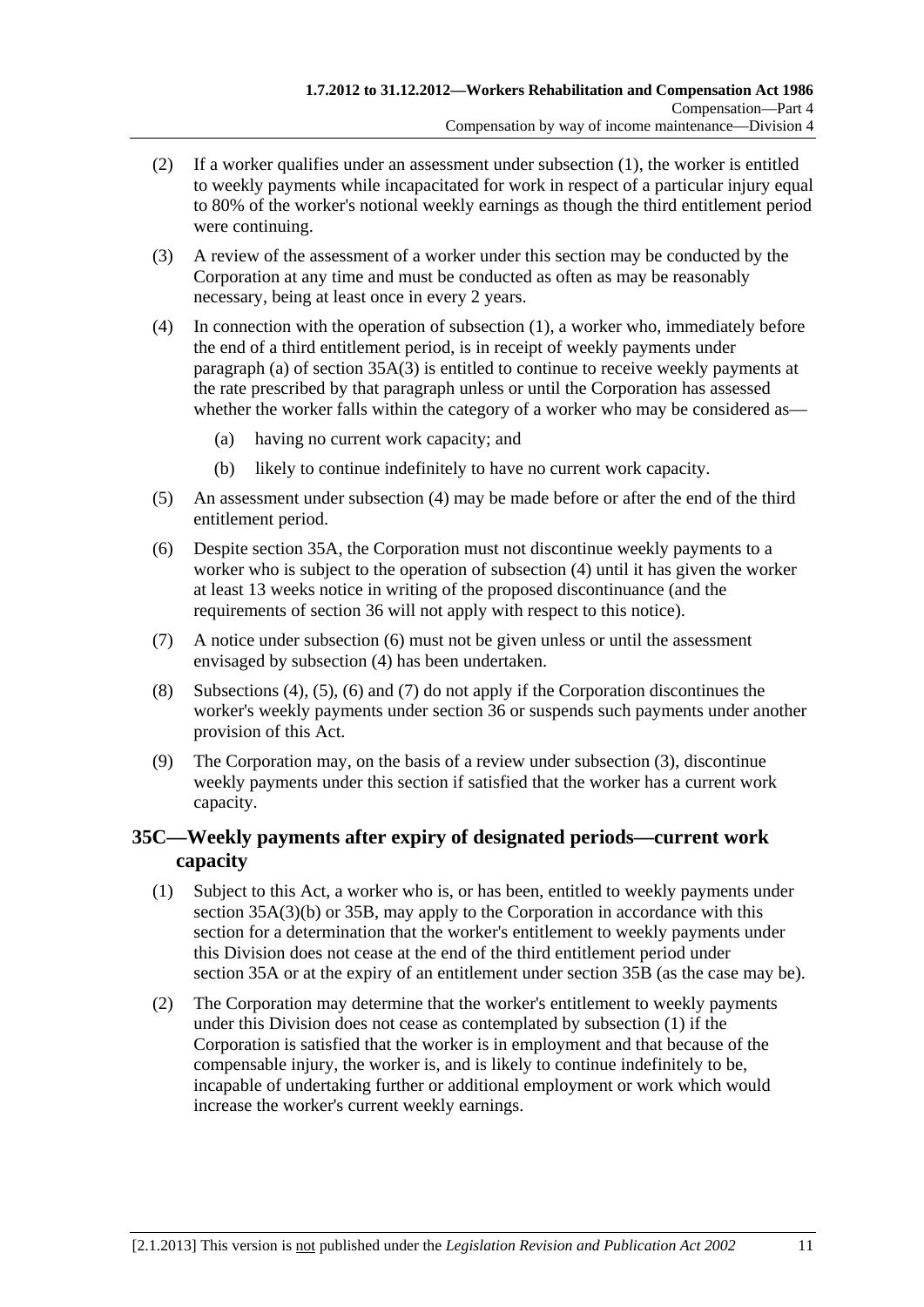- <span id="page-47-0"></span> (3) The Corporation—
	- (a) must within 90 days of receiving an application under [subsection \(1\),](#page-46-0) make or refuse to make a determination under [subsection \(2\)](#page-46-0) and advise the worker in writing of its decision (unless the Corporation requires an extension of time because of the operation of [paragraph \(b\)](#page-47-0)); and
	- (b) must not refuse to make a determination under [subsection \(2\)](#page-46-0) on the ground that the Corporation is not satisfied under the requirements of that subsection unless—
		- (i) the Corporation has referred the medical question whether, because of the injury, the worker is, and is likely to continue indefinitely to be, incapable of undertaking further or additional employment or work, and if not so incapable, what further or additional employment or work the worker is capable of undertaking, for the opinion of a Medical Panel under [Part 6C;](#page-132-0) and
		- (ii) the opinion of the Medical Panel is that the worker is not so incapable and specifies what further or additional employment or work the worker is capable of undertaking.
- (4) If the Corporation makes a determination under [subsection \(2\)](#page-46-0), subject to this Division, the worker is entitled to weekly payments equal to 80% of the difference between the worker's notional weekly earnings and the worker's current weekly earnings.
- (5) The entitlement to weekly payments under [subsection \(4\)](#page-47-0) continues until—
	- (a) the Corporation ceases to be satisfied as to the matters specified in [subsection \(2\)](#page-46-0); or
	- (b) the worker otherwise ceases to be entitled to weekly payments (including by virtue of the operation of [section 36](#page-47-0)).

#### **36—Discontinuance of weekly payments**

- (1) Subject to this Act, weekly payments to a worker who has suffered a compensable injury must not be discontinued unless—
	- (a) the worker consents to the discontinuance of weekly payments; or
	- (b) the Corporation is satisfied, on the basis of a certificate of a recognised medical expert, that the worker has ceased to be incapacitated for work by the compensable injury; or
	- (c) the worker has returned to work; or
	- (d) the worker has obtained work as an employee, or as a self-employed contractor, that is providing remuneration equal to or above the worker's notional weekly earnings; or
	- (e) the worker is dismissed from employment for serious and wilful misconduct; or
	- (f) the worker breaches the obligation of mutuality; or
	- (g) the worker is, without the Corporation's consent—
		- (i) resident outside the State; or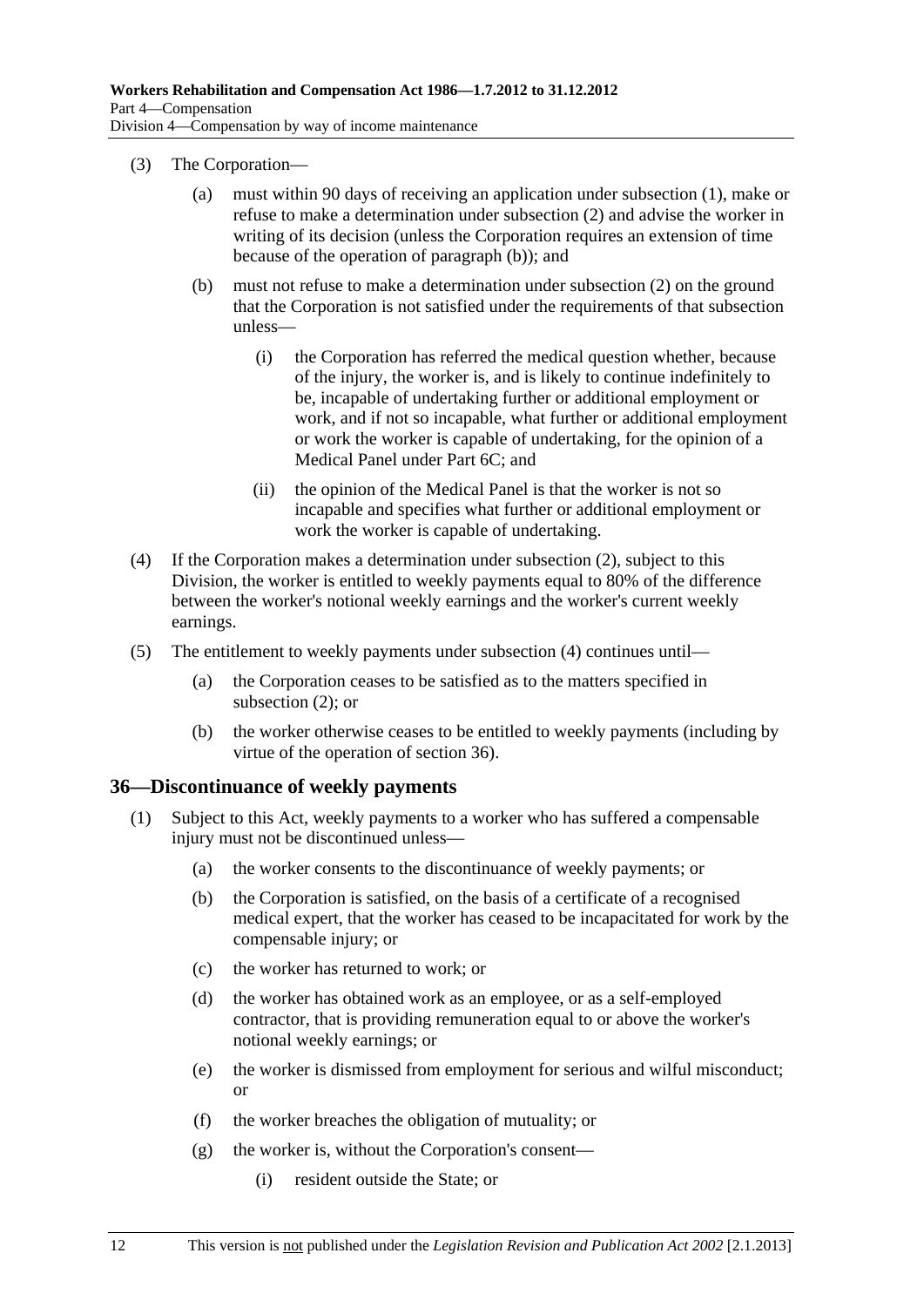- (ii) absent from the State for more than two months in any continuous period of 12 months; or
- (h) the worker's entitlement to weekly payments ceases because of the passage of time; or
- (i) the worker's entitlement to weekly payments ceases because of the occurrence of some other event or the making of some other decision or determination that, under another provision of this Act, brings the entitlement to weekly payments to an end or the discontinuance of weekly payments is otherwise authorised or required under another provision of this Act.
- (1a) A worker breaches the *obligation of mutuality* if—
	- (a) the Corporation has, by written notice to the worker, required the worker to submit to an examination by a recognised medical expert nominated by the Corporation and the worker fails to comply with the requirement within the time allowed in the notice or obstructs the examination; or
	- (b) the Corporation has, by written notice to the worker, required the worker to submit to the Corporation a certificate from a recognised medical expert certifying that the compensable injury continues, and the worker fails to comply with the requirement within the time allowed in the notice; or
	- (c) the worker refuses or fails to submit to proper medical treatment for the worker's condition; or
	- (d) the worker refuses or fails to participate in a rehabilitation program under this Act or participates in a way that frustrates the objectives of the program; or
	- (e) the worker fails to comply with an obligation under a rehabilitation and return to work plan under this Act; or
	- (f) the worker refuses or fails—
		- (i) to undertake work that the worker has been offered and is capable of performing; or
		- (ii) to take reasonable steps to find or obtain suitable employment,

or having obtained suitable employment, unreasonably discontinues the employment; or

- (fa) the worker refuses or fails to participate in assessments of the worker's capacity, rehabilitation progress or future employment prospects (including by failing to attend); or
- (g) the worker does anything else that is, apart from this subsection, recognised as a breach of the obligation of mutuality.
- (1b) However, a worker does not breach the obligation of mutuality—
	- (a) by reasonably refusing surgery or the administration of a drug; or
	- (b) where there is a difference of medical opinion about the appropriate treatment for the worker's condition, or the possibility of choice between a number of reasonable forms of treatment—by choosing one form of treatment in preference to another.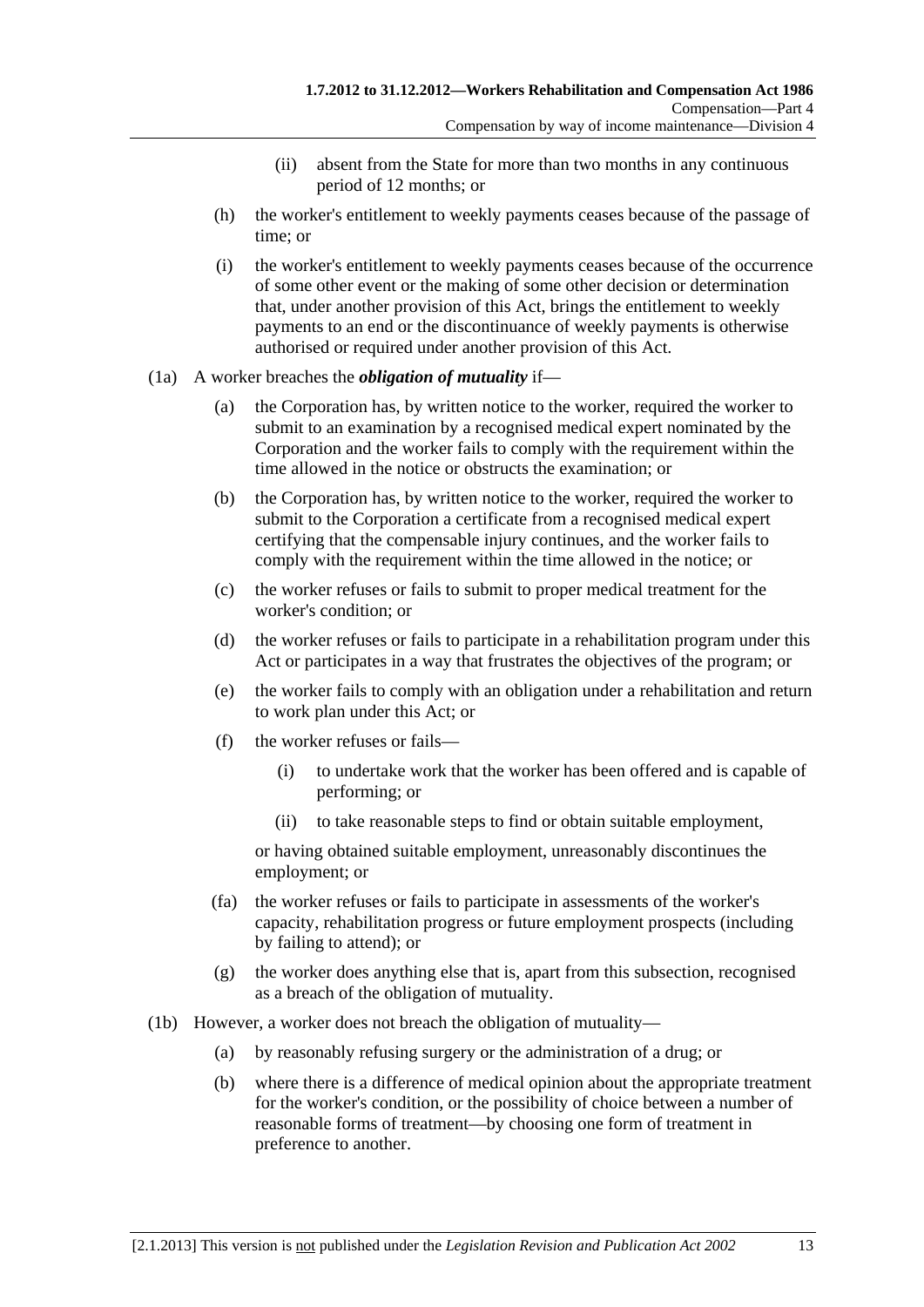- <span id="page-49-0"></span> (2) Subject to this Act, weekly payments to a worker who has suffered a compensable injury shall not be reduced unless—
	- (a) the worker consents to the reduction of weekly payments; or
	- (b) the Corporation is satisfied, on the basis of a certificate of a recognised medical expert, that there has been a reduction in the extent the worker is incapacitated for work by the compensable injury; or
	- (ba) the reduction is necessary to correct an arithmetical or clerical error; or
	- (bb) where the weekly payments include a component for overtime—the Corporation is satisfied that if the worker had continued in the work in which he or she was last employed before becoming incapacitated, he or she would not have continued to work overtime or the pattern of overtime would have changed so that the amount of overtime would have diminished; or
	- (c) the worker has recommenced work as an employee or as a self-employed contractor, or the worker has had an increase in remuneration as an employee or a self-employed contractor; or
	- (d) the worker's entitlement to weekly payments reduces because of the passage of time; or
	- (e) the worker's entitlement to weekly payments reduces because of the occurrence of some other event or the making of some other decision or determination that, under another provision of this Act, is expressed to result in a reduction to an entitlement to weekly payments or the reduction of weekly payments is otherwise authorised or required under another provision of this Act.
- (3) Where the Corporation decides to discontinue or reduce weekly payments in pursuance of this section, the Corporation must give notice in writing to the worker containing such information as the regulations may require as to the reasons for the Corporation's decision and informing the worker of the worker's right to have the decision reviewed.
- (3a) The notice must be given at least the prescribed number of days before the decision is to take effect in any of the following cases:
	- (a) where a decision to discontinue weekly payments is made, without the consent of the worker, on the ground that—
		- (i) the Corporation is satisfied that the worker has ceased to be incapacitated for work by the compensable injury (although the worker has not returned to work); or
		- (ii) the worker has failed to submit to an examination by a recognised medical expert or to provide a medical certificate as required by the Corporation; or
		- (iii) the worker has been dismissed from employment for serious and wilful misconduct; or
		- (iv) the worker has breached the obligation of mutuality; or
	- (b) where a decision to reduce weekly payments is made, without the consent of the worker, on the ground that—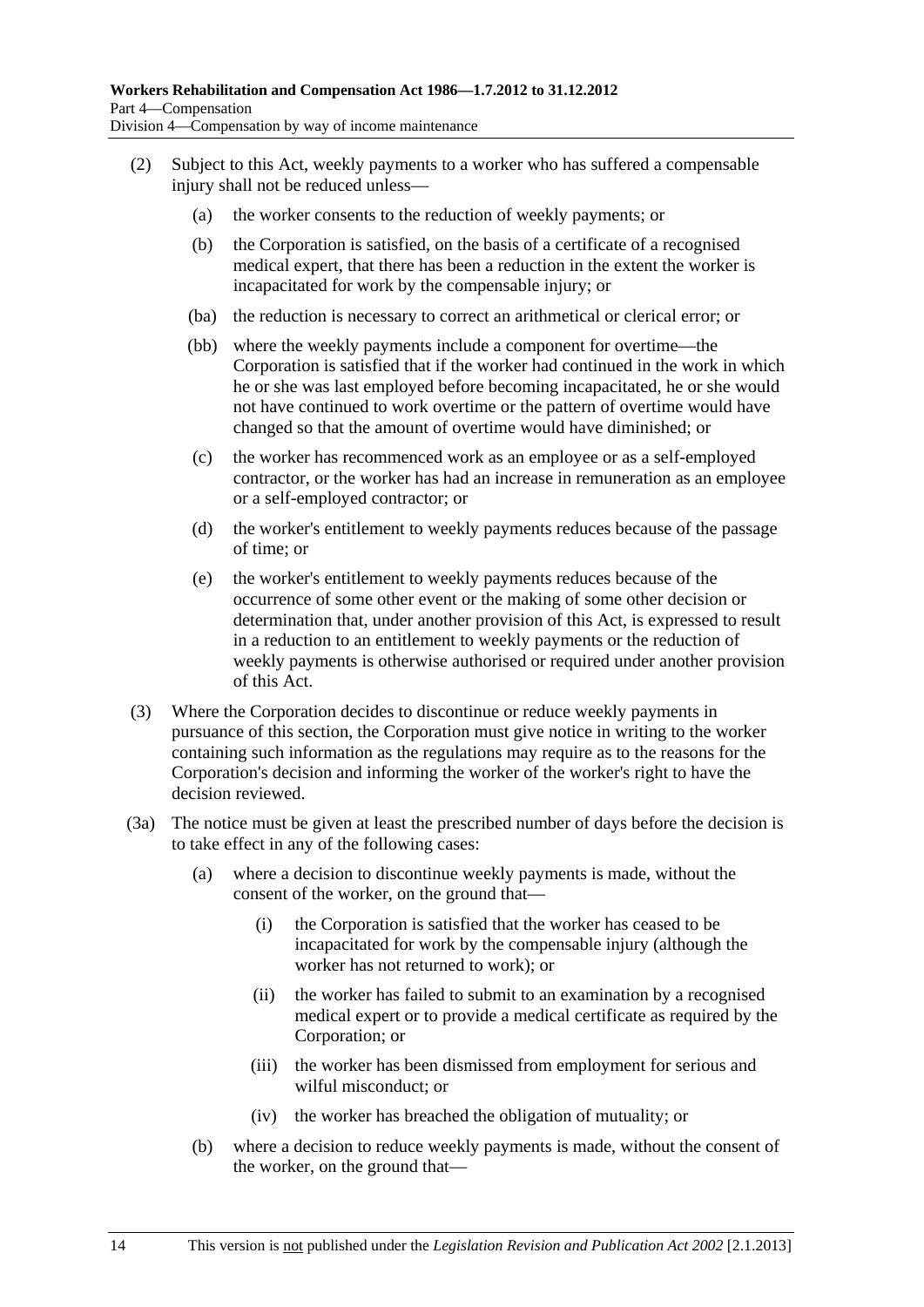- <span id="page-50-0"></span> (i) the Corporation is satisfied that there has been a reduction in the extent the worker is incapacitated for work by the compensable injury; or
- (ii) the Corporation is satisfied, in the case of a worker whose weekly payments include a component for overtime, that the worker would not have continued to work overtime or the pattern of overtime would have changed so that the amount of overtime would have diminished; or
- (ba) where a decision to reduce weekly payments is made on account of the end of the first entitlement period or the second entitlement period under [section 35A;](#page-44-0) or
- (bb) where a decision to discontinue weekly payments is made on account of the end of the third entitlement period under [section 35A](#page-44-0); or
- (bc) where a decision to discontinue weekly payments is made on account of—
	- (i) a review by the Corporation under [section 35B\(3\)](#page-46-0); or
	- (ii) a decision of the Corporation under section  $35C(5)(a)$ ; or
- (c) where a decision to discontinue or reduce weekly payments is made under [section 38](#page-54-0),

and in any other case the notice must be given as soon as practicable after the decision is made (but not necessarily before it takes effect).

- (3b) For the purposes of [subsection \(3a\),](#page-49-0) the prescribed number of days is—
	- (a) if the worker has been receiving weekly payments under this Division (or [Division 7A](#page-70-0)) for a period that is less than 52 weeks, or for 2 or more periods that aggregate less than 52 weeks—14 days;
	- (b) in any other case—28 days.
- (4) Subject to complying with [subsection \(3a\)](#page-49-0), a discontinuance or reduction of weekly payments under this section takes effect in accordance with the terms of the Corporation's notice under [subsection \(3\).](#page-49-0)
- (5) The effect of a decision to discontinue or reduce weekly payments is not affected by the worker lodging a notice of dispute under [Part 6A](#page-122-0).
- (5a) If a dispute is resolved in favour of the worker at the reconsideration, conciliation or judicial determination stage, or on an appeal, the worker is entitled to be paid—
	- (a) in the case of a reconsideration—the total amount that, under the terms of the reconsideration, should have been paid to the worker between the date that the disputed decision took effect and the date that the decision, as varied under the reconsideration, takes effect (less any amount paid to the worker under [subsection \(15\)](#page-52-0));
	- (b) in the case of a resolution at the conciliation stage—any amount payable under the terms of the relevant settlement;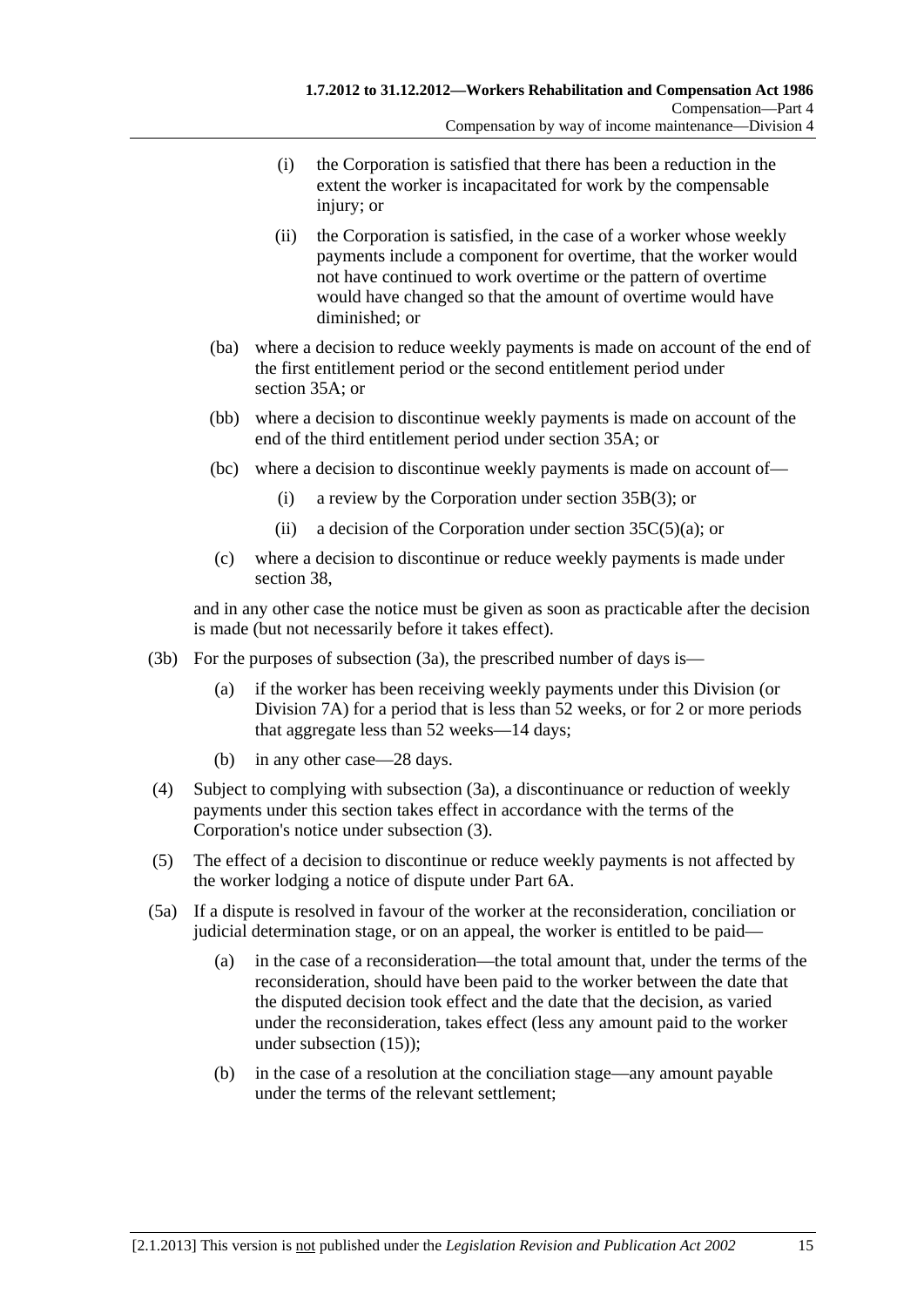- <span id="page-51-0"></span> (c) in the case of a judicial determination or determination or on appeal—the amount that, under the terms of the determination or according to the outcome of the appeal, would have constituted the worker's entitlements under this Act had the weekly payments not been discontinued or reduced (as the case may be), taking into account any amount paid to the worker under a preceding paragraph, under [subsection \(15\),](#page-52-0) or under another provision of this Act, and subject to the specific terms of any determination or order made as a result of the judicial determination or appeal (as the case may be).
- (5b) An amount paid under [subsection \(5a\)](#page-50-0) will be taken to be an amount in arrears under [section 47](#page-69-0) (with interest payable subject to the operation of [section 47\(2\)](#page-69-0)).
- (5c) If a dispute is ultimately resolved in favour of the Corporation and the worker has been paid an amount in excess of the amount of the worker's lawful entitlements to weekly benefits on account of the operation of [subsection \(5a\)\(c\)](#page-51-0) or [\(15\)](#page-52-0), the Corporation may, at the Corporation's discretion (but subject to the regulations)—
	- (a) recover the amount of the excess (together with any interest on that amount paid by the Corporation) from the worker as a debt; or
	- (b) set off the amount recoverable under [paragraph \(a\)](#page-51-0) against liabilities of the Corporation to make payments to the worker under this Act.
- (6) If the Corporation makes a weekly payment to a worker on the assumption that the worker is incapacitated for work but the worker has in fact returned to work, the Corporation may, subject to the regulations, recover the amount of the payment as a debt.
- (7) If the Corporation overpays a worker by way of weekly payments in consequence of—
	- (a) an arithmetical or clerical error; or
	- (b) an assumption, subsequently found to be incorrect, that a particular pattern of overtime would have continued if the worker had continued in the work in which he or she was last employed before becoming incapacitated,

the Corporation may, subject to and in accordance with the regulations, recover the amount overpaid as a debt.

- (8) An employer who believes that reasonable grounds exist for the discontinuance or reduction of weekly payments under this section to a worker employed by, or formerly employed by, the employer may, in a manner determined by the Corporation, request the Corporation to review the circumstances of the case and to discontinue or reduce the weekly payments.
- (9) The Corporation must carry out the review as soon as practicable after receipt of the request unless the request is, in the Corporation's opinion, unreasonable.
- (10) If the Corporation declines to carry out a review in pursuance of a request under [subsection \(8\)](#page-51-0), or it appears that there has been undue delay in carrying out the review, the Tribunal may, on application by the employer, direct the Corporation to carry out the review, or give such directions as appear reasonable in the circumstances to expedite the review (as the case may require).
- (11) The Corporation must comply, or take steps to ensure compliance, with such a direction.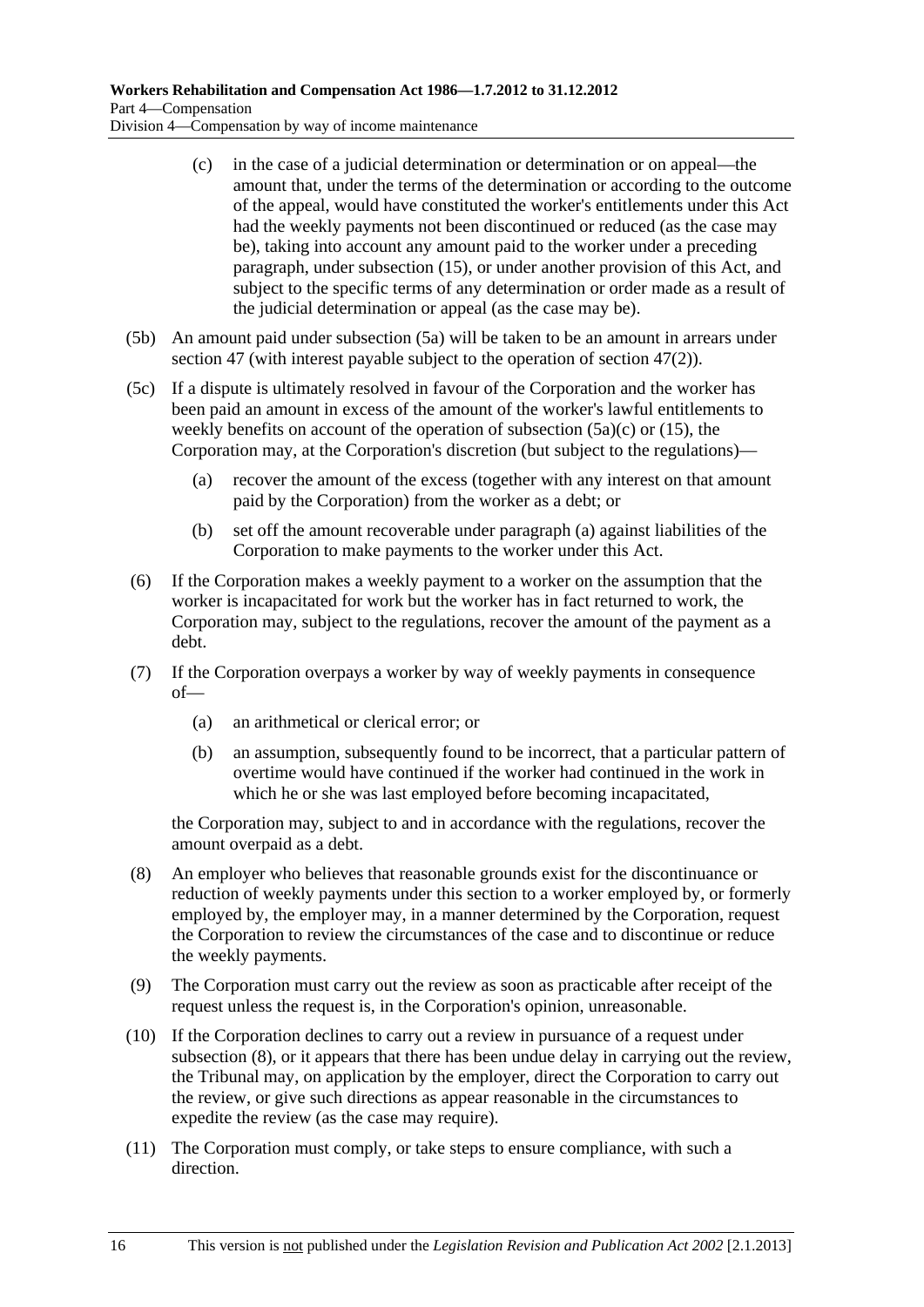- <span id="page-52-0"></span> (12) On completing the review, the Corporation must give the employer notice in writing—
	- (a) of the Corporation's decision on the review, and the reasons for its decision; and
	- (b) of the employer's right to have the Corporation's decision reviewed.
- (13) This section does not apply in relation to the discontinuance of payments pursuant to [Division 4A](#page-56-0).
- (14) In connection with the operation of [subsection \(1\)](#page-47-0) (and to avoid doubt), a worker is required—
	- (a) to take reasonable steps to attend any appointment reasonably required for the purposes of this Division; and
	- (b) to take reasonable steps to comply with any requirement reasonably required under a rehabilitation program or a rehabilitation and return to work plan,

(and a failure to comply with these requirements constitutes a ground for the discontinuance of payments under this section).

- (15) Despite [subsections \(4\)](#page-50-0) and [\(5\),](#page-50-0) if—
	- (a) a worker who has—
		- (i) received a notice of discontinuance of weekly payments under this section; and
		- (ii) lodged a notice of dispute under [Part 6A](#page-122-0),

applies to the WorkCover Ombudsman for a review of the decision to discontinue weekly payments; and

 (b) on the application for review it appears to the WorkCover Ombudsman that it was not reasonably open to the Corporation to decide to discontinue the payments having regard to the circumstances of the case,

the WorkCover Ombudsman may suspend the operation of the decision to discontinue weekly payments.

- (16) Weekly payments reinstated under [subsection \(15\)](#page-52-0) will continue until—
	- (a) the notice of dispute is withdrawn; or
	- (b) the matter is resolved on reconsideration by the Corporation or at conciliation (or otherwise between the parties); or
	- (c) the Tribunal—
		- (i) determines the matter in the exercise of its judicial function; or
		- (ii) pending its determination of the matter—orders that the worker should no longer have the benefit of the weekly payments due to some unreasonable act, omission or delay on the part of the worker in connection with the proceedings.
- (17) In connection with the operation of [subsection \(15\)](#page-52-0)
	- (a) the WorkCover Ombudsman should seek to consider an application for review under [subsection \(15\)\(a\)](#page-52-0) as expeditiously as is reasonably practicable; and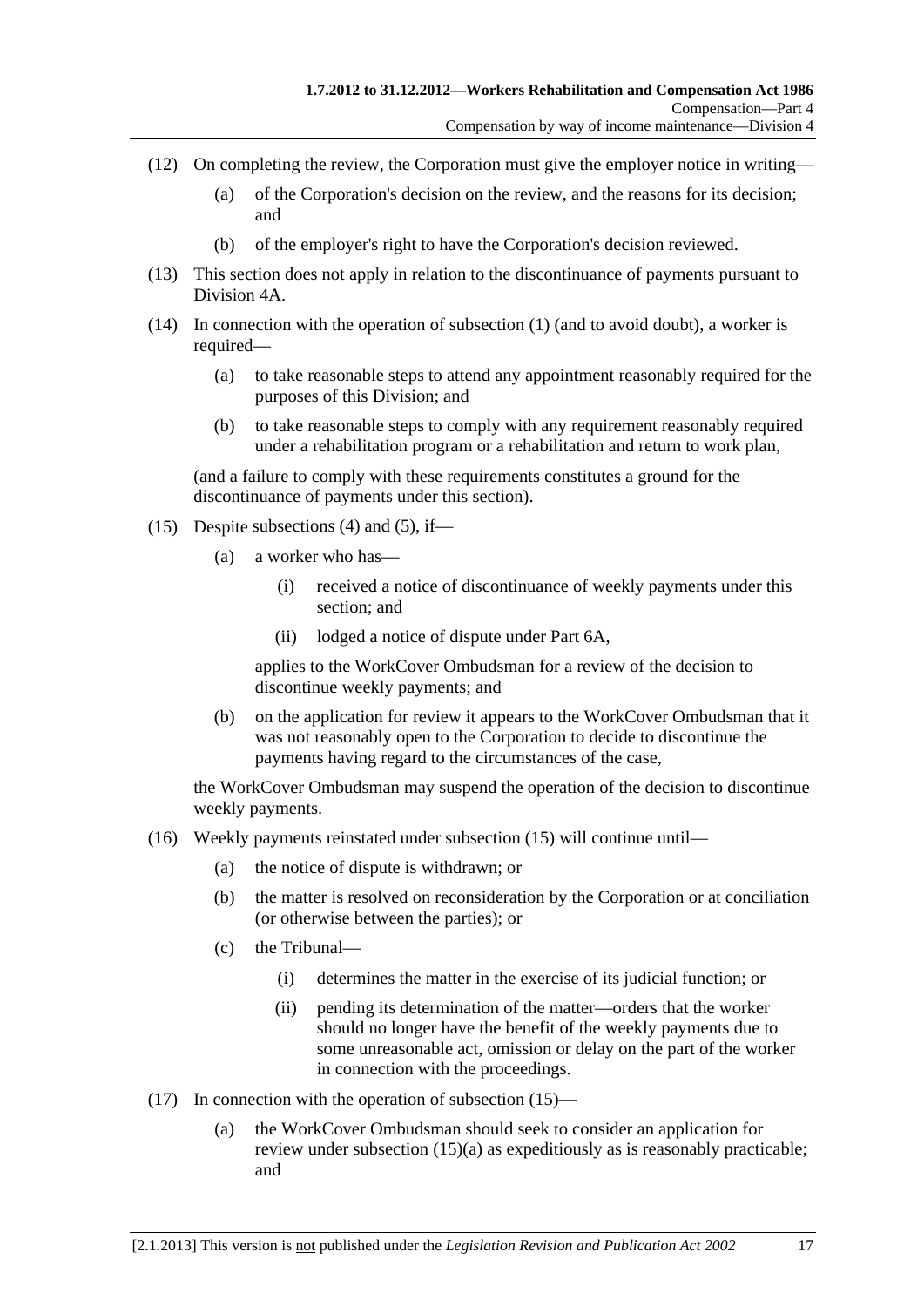- <span id="page-53-0"></span> (b) the WorkCover Ombudsman has an absolute discretion as to whether or not the worker or the Corporation will be heard on the review; and
- (c) a decision of the WorkCover Ombudsman on a review is not subject to appeal or review under this or any other Act or law.

#### **37—Adjustments due to change from original arrangements**

- (1) The Corporation may, on its own initiative or at the request of the worker, review the calculation of the average weekly earnings of a worker (and therefore the notional weekly earnings of a worker) for the purpose of making an adjustment due to—
	- (a) a change in a component of the worker's remuneration used to determine average weekly earnings (including a component constituted by a non-cash benefit); or
	- (b) a change in the equipment or facilities provided or made available to the worker (if relevant to average weekly earnings).
- (2) A request by a worker must be made in a designated manner and a designated form.
- (3) Before the Corporation begins a review under this section, the Corporation must give the worker notice, in a designated form—
	- (a) informing the worker of the proposed review; and
	- (b) inviting the worker to make written representations to the Corporation on the subject of the review within a reasonable time specified in the notice.
- (4) If the Corporation finds on a review under this section that there has been a change that warrants an adjustment contemplated by [subsection \(1\)](#page-53-0), the Corporation may make the relevant adjustment.
- (5) An adjustment under this section—
	- (a) will take effect as an adjustment to the worker's notional weekly earnings (and may therefore increase or reduce weekly payments under this Division); and
	- (b) operates from a date determined by the Corporation (which may be an antecedent date but not a date that is before the date of the change on which the adjustment is based and not so as to result in a retrospective reduction in weekly payments).
- (6) For the purposes of a review under this section, the Corporation may, by notice in writing to the worker to whom the review relates, require the worker to furnish any information that the Corporation determines to be relevant to the review.
- (7) If a worker fails to comply with a requirement under [subsection \(6\)](#page-53-0) within the time allowed in the notice, the Corporation may suspend weekly payments to the worker.
- (8) On completing the review, the Corporation must give notice, in a designated form, setting out the Corporation's decision on the review, and the rights of review that exist in respect of the decision to—
	- (a) the worker; and
	- (b) the employer from whose employment the compensable injury arose.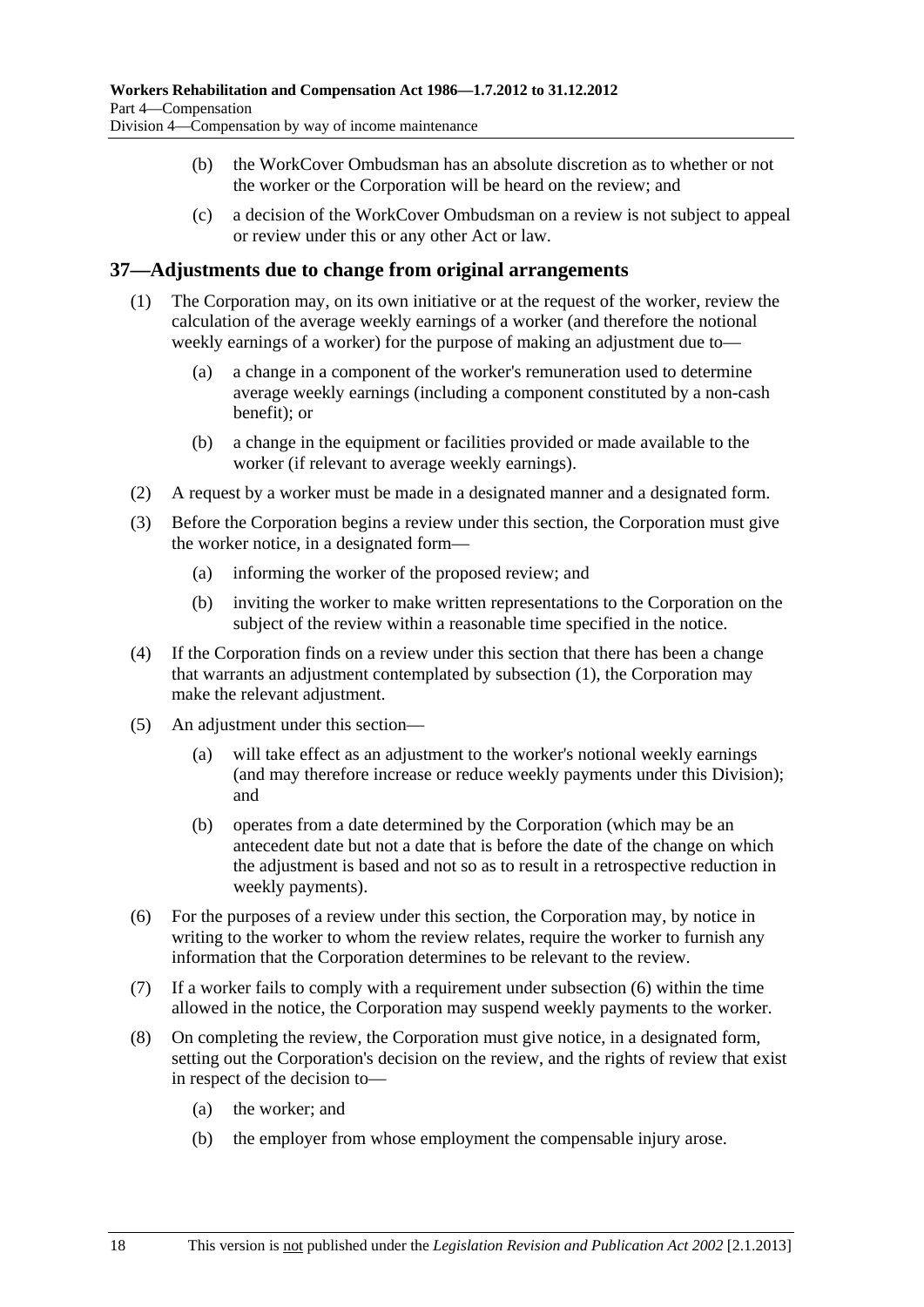#### <span id="page-54-0"></span>**38—Review of weekly payments**

- (1) Subject to [subsection \(2\),](#page-54-0) the Corporation may on its own initiative and shall if requested by a worker or an employer review the amount of the weekly payments made to a worker who has suffered a compensable injury.
- (1a) If a period of incapacity continues for more than one year, the Corporation must conduct a review under this section in the second year of incapacity and in each subsequent year of the incapacity.
- (1b) A request by a worker or employer must be made in a designated manner and a designated form.
- (2) The Corporation is not required to comply with a request for a review under [subsection \(1\)](#page-54-0) if the request is made within three months from the completion of an earlier review.
- (3) Before the Corporation begins a review under this section, the Corporation must give the worker notice, in a designated form—
	- (a) informing the worker of the proposed review; and
	- (b) inviting the worker to make written representation to the Corporation on the subject of the review within a reasonable time specified in the notice.
- (4) If the Corporation finds on a review under this section that the worker's entitlement to weekly payments has ceased, or has increased or decreased, the Corporation must adjust or discontinue the weekly payments to reflect that finding.

#### **Example—**

For example, if the Corporation finds on the review that there has been a change in the extent of the worker's incapacity with a consequent change in the amount the worker is earning or could earn in suitable employment, the Corporation must adjust the weekly payments to reflect the change in entitlement.

- (5) For the purposes of a review under this section, the Corporation may, by notice in writing to a worker, who is receiving weekly payments—
	- (a) require the worker to submit to an examination by a recognised medical expert nominated by the Corporation; or
	- (b) require the worker to furnish evidence of the worker's earnings.
- (6) If a worker fails to comply with a requirement under [subsection \(5\)](#page-54-0) within the time allowed in the notice, the Corporation may suspend weekly payments to the worker.
- (7) On completing the review, the Corporation must give notice, in a designated form, setting out the Corporation's decision on the review, and the rights of review that exist in respect of the decision, to—
	- (a) the worker; and
	- (b) the employer from whose employment the compensable injury arose.

#### **39—Economic adjustments to weekly payments**

 (1) Where a worker to whom weekly payments are payable is incapacitated for work or appears likely to be incapacitated for work for more than one year, the Corporation shall, during the course of each year of incapacity, review the weekly payments for the purpose of making an adjustment to the amount of those payments under this section.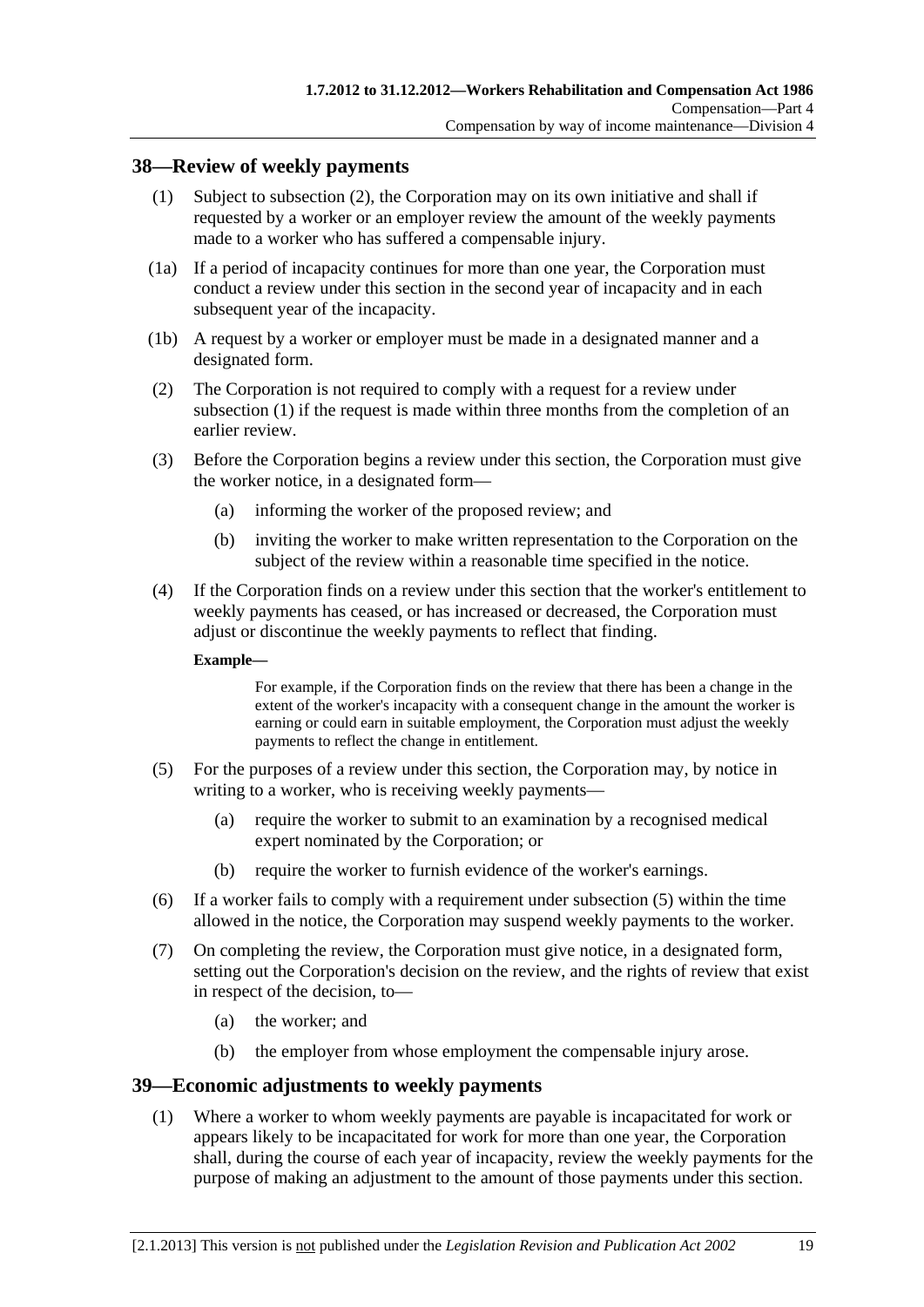- <span id="page-55-0"></span> (1a) Before the Corporation begins a review under this section, the Corporation must give the worker notice, in a designated form—
	- (a) informing the worker of the proposed review; and
	- (b) inviting the worker to make written representations to the Corporation on the subject of the review within a reasonable time specified in the notice.
- (2) An adjustment under this section—
	- (a) must be based on—
		- (i) changes in the rates of remuneration payable to workers generally or to workers engaged in the kind of employment from which the worker's injury arose; or
		- (ii) if the worker applies, in a designated manner and a designated form, for the adjustment to be made on the basis of changes in rates of remuneration prescribed by an award or enterprise agreement payable to a group of workers of which the worker was a member at the time of the occurrence of the injury—changes in those rates of remuneration; and
	- (b) operates—
		- (i) in the case of an adjustment under paragraph  $(a)(i)$ —from the end of the year of incapacity in which the review is made;
		- (ii) in the case of an adjustment under paragraph  $(a)(ii)$ —from the Corporation's decision on the application, back-dated to the date of the relevant changes in rates of remuneration.
- (3) Where the Corporation makes an adjustment to weekly payments in pursuance of this section, the Corporation shall give notice in writing, in a designated form, to the worker—
	- (a) containing such information as the regulations may require as to the grounds on which the adjustment is being made; and
	- (b) informing the worker of the worker's rights to have the Corporation's decision reviewed.

#### **40—Weekly payments and leave entitlements**

- (1) Subject to [subsection \(3\),](#page-55-0) neither the liability to make weekly payments to a worker in respect of a period of incapacity nor the amount of such weekly payments is affected by a payment, allowance or benefit for annual leave or long service leave to which the worker is entitled in respect of that period.
- (2) Where a worker is absent from employment in consequence of a compensable injury, the period of absence shall for the purposes of computing the worker's entitlement to annual leave or sick leave under any Act, award or industrial agreement, be counted as a period of service in the worker's employment.
- (3) Where a worker has received weekly payments in respect of total incapacity for work over a period of 52 weeks or more, the liability of the employer to grant annual leave to the worker in respect of a year of employment that coincides with, or ends during the course of, that period shall be deemed to have been satisfied.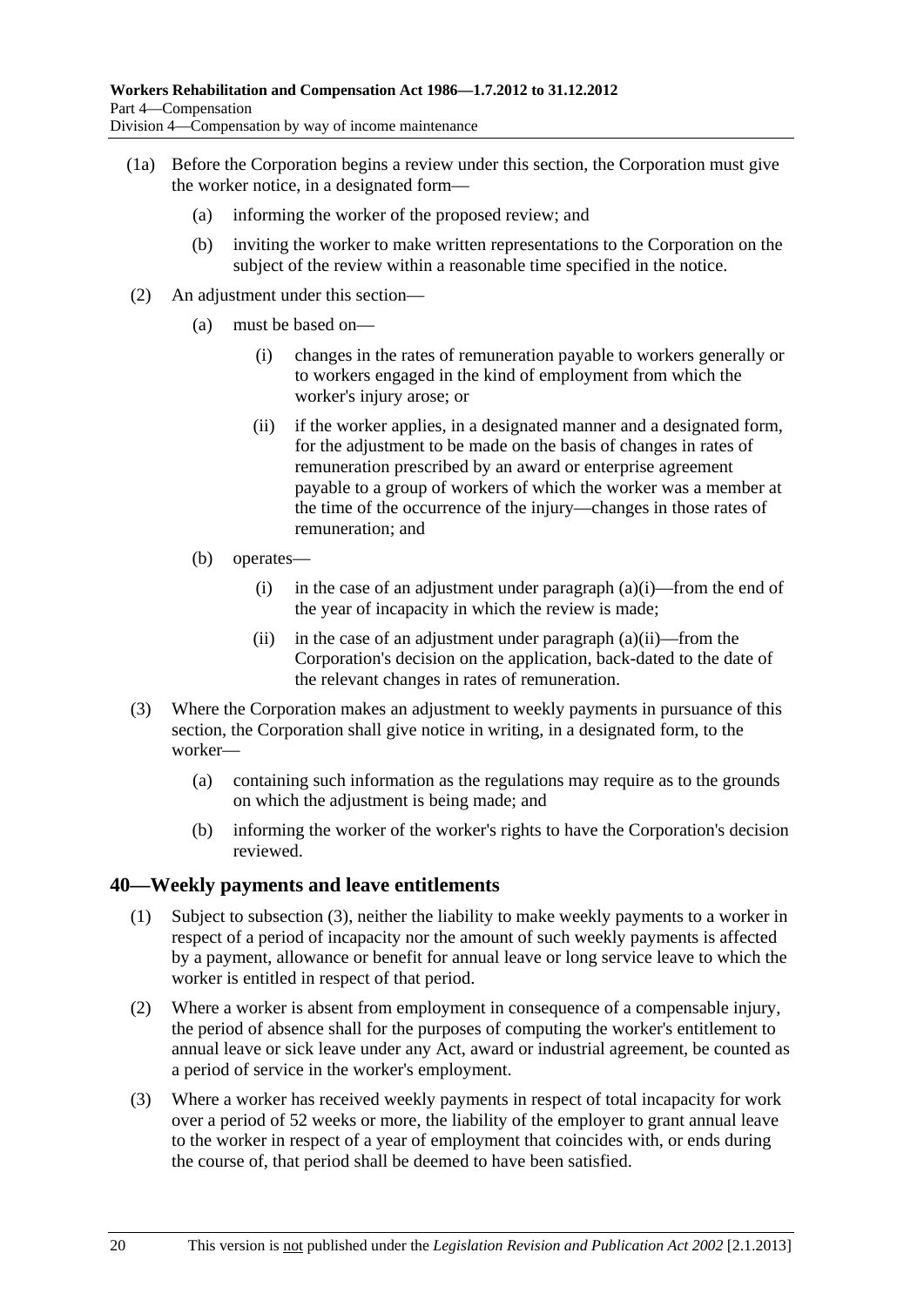- <span id="page-56-0"></span> (4) [Subsection \(3\)](#page-55-0) does not affect the obligation of an employer to make a payment in the nature of an annual leave loading.
- (5) Where—
	- (a) the entitlement of a worker to annual leave, or payment in lieu of annual leave, is governed by a law of the Commonwealth or a State or Territory of the Commonwealth (not being this State); and
	- (b) the worker is absent from employment in consequence of a compensable injury; and
	- (c) the period of absence is not taken into account as service for the purpose of calculating the worker's entitlement to annual leave or payment in lieu of annual leave,

the worker is entitled by way of compensation to the monetary value of the annual leave that would have accrued if the worker had not been absent from employment.

 (6) Any compensation payable under [subsection \(5\)](#page-56-0) shall be paid when the annual leave, or the payment in lieu of annual leave, would (assuming that the worker had not been absent from employment) have been granted or made.

### **41—Absence of worker from Australia**

- (1) Where a worker who has suffered a compensable injury and who is receiving weekly payments is to be absent from Australia for a period in excess of 28 days, the worker shall, at least 28 days before leaving Australia, give the Corporation prescribed details of the proposed absence.
- (2) Where the Corporation is of the opinion that the absence may impair the prospects of the worker's rehabilitation, it may, after giving the worker at least 14 days notice, in a designated form, of its intention to do so, suspend or reduce the weekly payments to the worker.
- (3) The Corporation may suspend weekly payments that are being made to a worker who is absent from Australia—
	- (a) if the Corporation cannot obtain, to its satisfaction, information relating to—
		- (i) the whereabouts of the worker;
		- (ii) the continuance of the worker's injury or incapacity for work;
		- (iii) the earning capacity of the worker; or
	- (b) if there is, in the opinion of the Corporation, some other proper reason justifying suspension of the weekly payments.
- (4) If an injured worker leaves Australia without giving the notice required under [subsection \(1\),](#page-56-0) the Corporation may suspend weekly payments to the worker.

## **Division 4A—Redemption**

#### **42—Redemption of liabilities**

- (1) Any of the following liabilities may, by agreement between the worker and the Corporation, be redeemed by a capital payment to the worker—
	- (a) a liability to make weekly payments;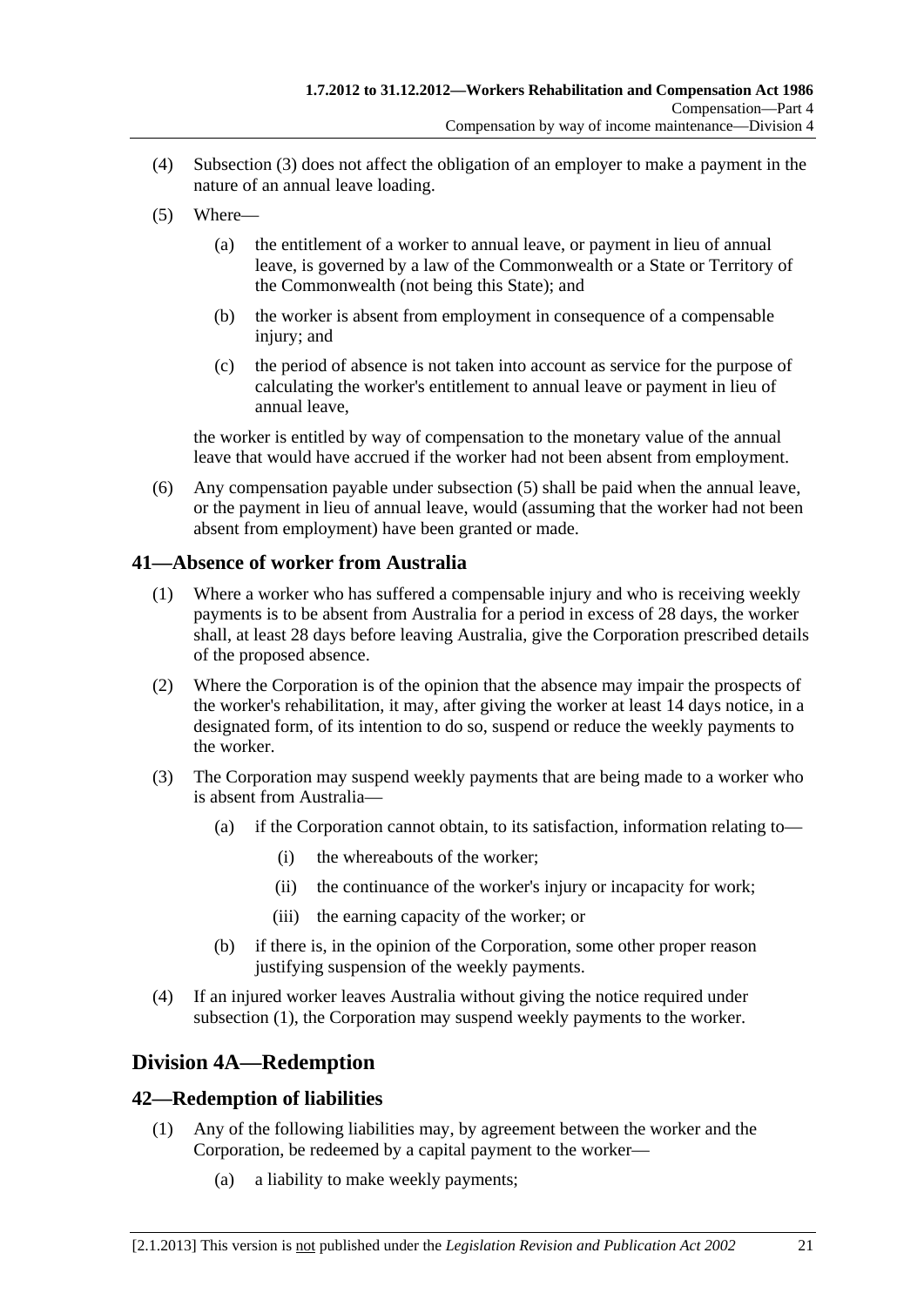- (b) a liability to pay compensation under [section 32.](#page-38-0)
- (2) An agreement for the redemption of a liability under this section cannot be made unless—
	- (a) the worker has received competent professional advice about the consequences of redemption; and
	- (b) the worker has received competent financial advice about the investment or use of money to be received on redemption; and
	- (c) the Corporation has consulted with the employer out of whose employment the injury arose and has considered any representations made by the employer; and
	- (d) a recognised medical expert has certified that the extent of the worker's incapacity resulting from the compensable injury can be determined with a reasonable degree of confidence; and
	- (e) 1 (or more) of the following requirements are satisfied in the case of a proposed redemption under [subsection \(1\)\(a\)](#page-56-0):
		- (i) the rate of weekly payments to be redeemed does not exceed \$30 (indexed);
		- (ii) the worker has attained the age of 55 years and the Corporation has determined that the worker has no current work capacity;
		- (iii) the Tribunal (constituted of a presidential member) has determined, on the basis of a joint application made to the Tribunal by the worker and the Corporation in contemplation of an agreement being entered into under this section, that the continuation of weekly payments is contrary to the best interests of the worker from a psychological and social perspective.
- (3) The amount of the redemption payment is to be fixed by the agreement.
- (4) If the Corporation notifies a worker in writing that it is prepared to enter into negotiations for the redemption of a liability by agreement under this section, the Corporation is liable to indemnify the worker for reasonable costs of obtaining the advice required under this section up to a limit prescribed by regulation.
- (5) If agreement is not reached within 3 months after redemption is first proposed (by the worker or the Corporation), either party may apply to the Tribunal for reference of the matter to a conciliation conference.
- (6) The Tribunal will then appoint a conciliator, and a conciliation conference will be held, in accordance with the rules of the Tribunal.
- (7) At the conciliation conference, each party must disclose information in the party's possession that may be relevant to the failure to reach agreement (including representation made by an employer about the redemption proposal).
- (8) The conciliator must make every practicable attempt to help the parties to settle their differences by agreement.
- (9) However, if agreement is not reached, a party cannot be compelled to agree to redemption of the liability.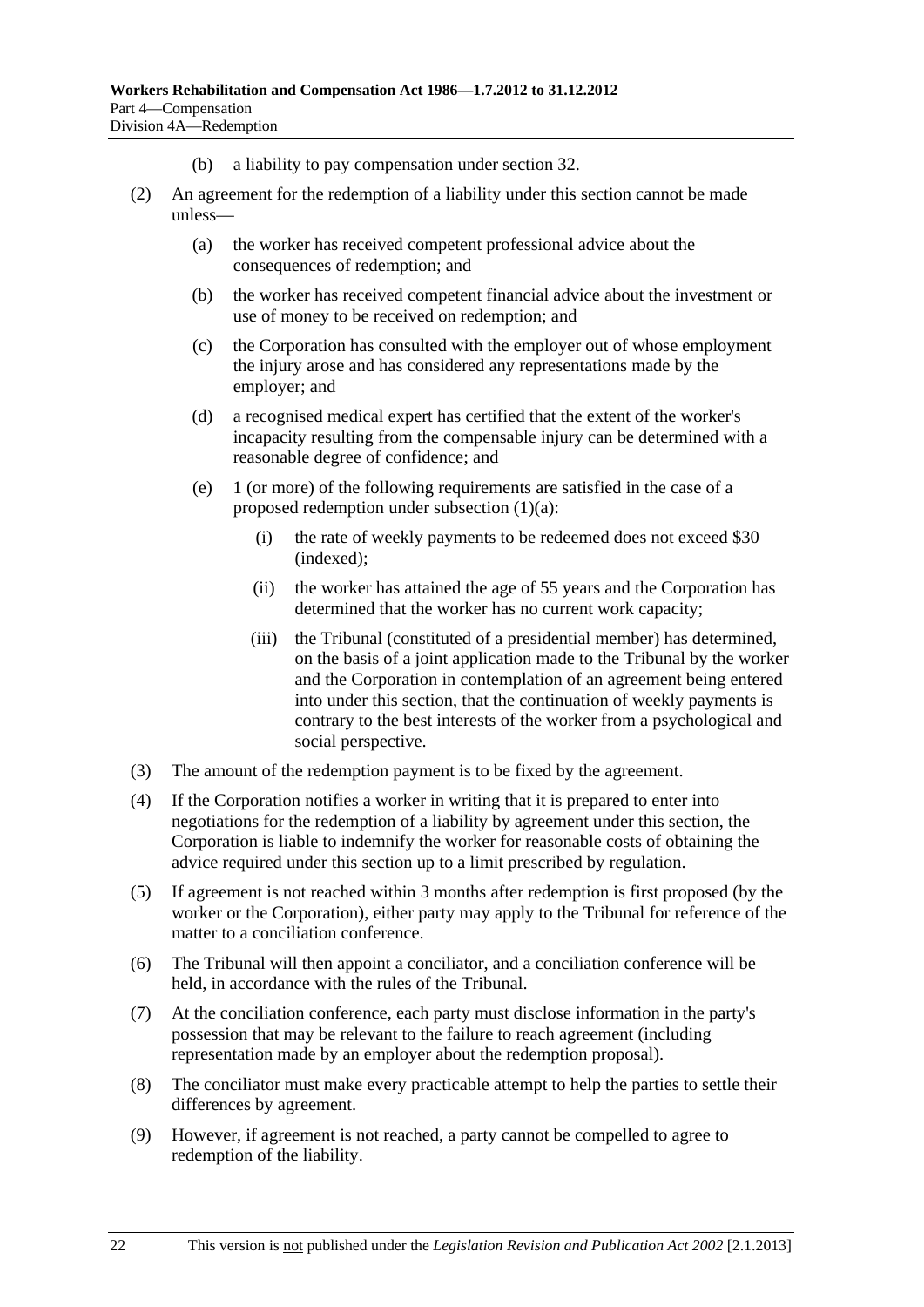- <span id="page-58-0"></span> (10) The Corporation may accredit professional and financial advisers for the purpose of giving advice under this section (but a worker is not required to obtain the necessary advice from an accredited adviser).
- (11) However, the Corporation incurs no liability for advice given by an accredited professional or financial adviser.

## **Division 5—Compensation for non-economic loss**

### **43—Lump sum compensation**

- (1) Subject to this Act, if a worker suffers a compensable injury resulting in permanent impairment as assessed in accordance with [section 43A](#page-59-0), the worker is entitled (in addition to any entitlement apart from this section) to compensation for non-economic loss by way of a lump sum.
- (2) Subject to this section, the lump sum will be an amount that represents a portion of the prescribed sum calculated in accordance with the regulations.
- (3) Regulations made for the purposes of [subsection \(2\)](#page-58-0) must provide for compensation that at least satisfies the requirements of [Schedule 3](#page-165-0) taking into account the assessment of whole of person impairment under this Division.
- (4) An entitlement does not arise under this section if the worker's degree of permanent impairment is less than 5%.
- (5) An entitlement does not arise under this section in relation to a psychiatric impairment.
- (6) If a worker suffers 2 or more compensable injuries arising from the same trauma—
	- (a) the injuries may together be treated as 1 injury to the extent set out in the WorkCover Guidelines (and assessed together using any combination or other principle set out in the WorkCover Guidelines); and
	- (b) the worker is not entitled to receive compensation by way of lump sum under [subsection \(2\)](#page-58-0) in respect of those injuries in excess of the prescribed sum.
- $(7)$  If—
	- (a) a compensable injury consists of the aggravation, acceleration, exacerbation, deterioration or recurrence of a prior compensable injury; and
	- (b) compensation by way of lump sum has been previously paid under this section, or a corresponding previous enactment,

there will be a reduction of the lump sum payable under this section in respect of the injury by the amount of the previous payment unless such a reduction is incorporated into the provisions of the WorkCover Guidelines.

- (8) For the purposes of this section, the *prescribed sum* is—
	- (a) unless a regulation has been made under [paragraph \(b\)](#page-58-0)—\$400 000 (indexed); or
	- (b) a greater amount prescribed by regulation for the purposes of this definition.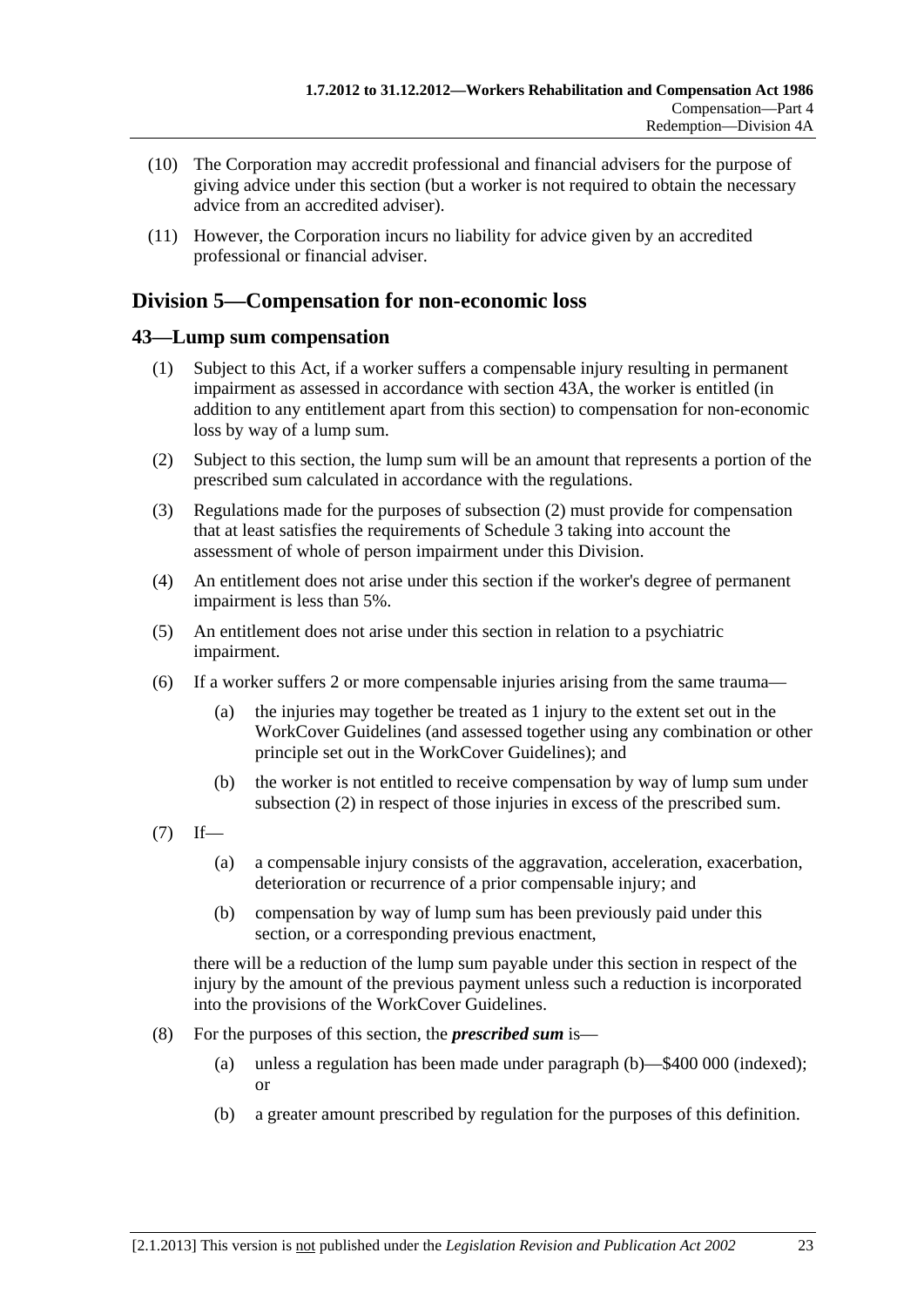- <span id="page-59-0"></span> (9) In connection with the operation of [subsection \(8\)](#page-58-0)—
	- (a) the amount to be applied with respect to a particular injury is the amount applying under that subsection at the time of the occurrence of that injury; and
	- (b) an amount prescribed by regulation under [paragraph \(b\)](#page-58-0) of that subsection must be indexed so as to provide annual adjustments according to changes in the Consumer Price Index.
- (10) For the purposes of this section, any degree of impairment will be assessed in accordance with [section 43A](#page-59-0) (and the WorkCover Guidelines).
- (11) Compensation is not payable under this section after the death of the worker concerned.
- (12) In this section—

*WorkCover Guidelines* means the guidelines published under [section 43A](#page-59-0).

#### **43A—Assessment of impairment**

- (1) This section sets out a scheme for assessing the degree of impairment that applies to a compensable injury that results in permanent impairment.
- (2) An assessment—
	- (a) must be made in accordance with the WorkCover Guidelines; and
	- (b) must be made by a legally qualified medical practitioner who holds a current accreditation issued by the Corporation for the purposes of this section.
- (3) The Minister will publish guidelines (the "WorkCover Guidelines") for the purposes of [section 43](#page-58-0) and this section.
- (4) The guidelines under [subsection \(3\)](#page-59-0)
	- (a) must be published in the Gazette; and
	- (b) may adopt or incorporate the provisions of other publications, whether with or without modification or addition and whether in force at a particular time or from time to time; and
	- (c) must incorporate a methodology that arrives at an assessment of the degree of impairment of the whole person; and
	- (d) may specify procedures to be followed in connection with an assessment for the purposes of this Division; and
	- (e) may have effect on a day specified by the Minister by notice in the Gazette; and
	- (f) may be amended or substituted by the Minister from time to time.
- (5) The Minister must, before publishing or amending the WorkCover Guidelines, consult with—
	- (a) the Australian Medical Association (South Australia) Incorporated; and
	- (b) any other prescribed body.
- (6) The Corporation will establish an accreditation scheme for the purposes of [subsection \(2\)\(b\).](#page-59-0)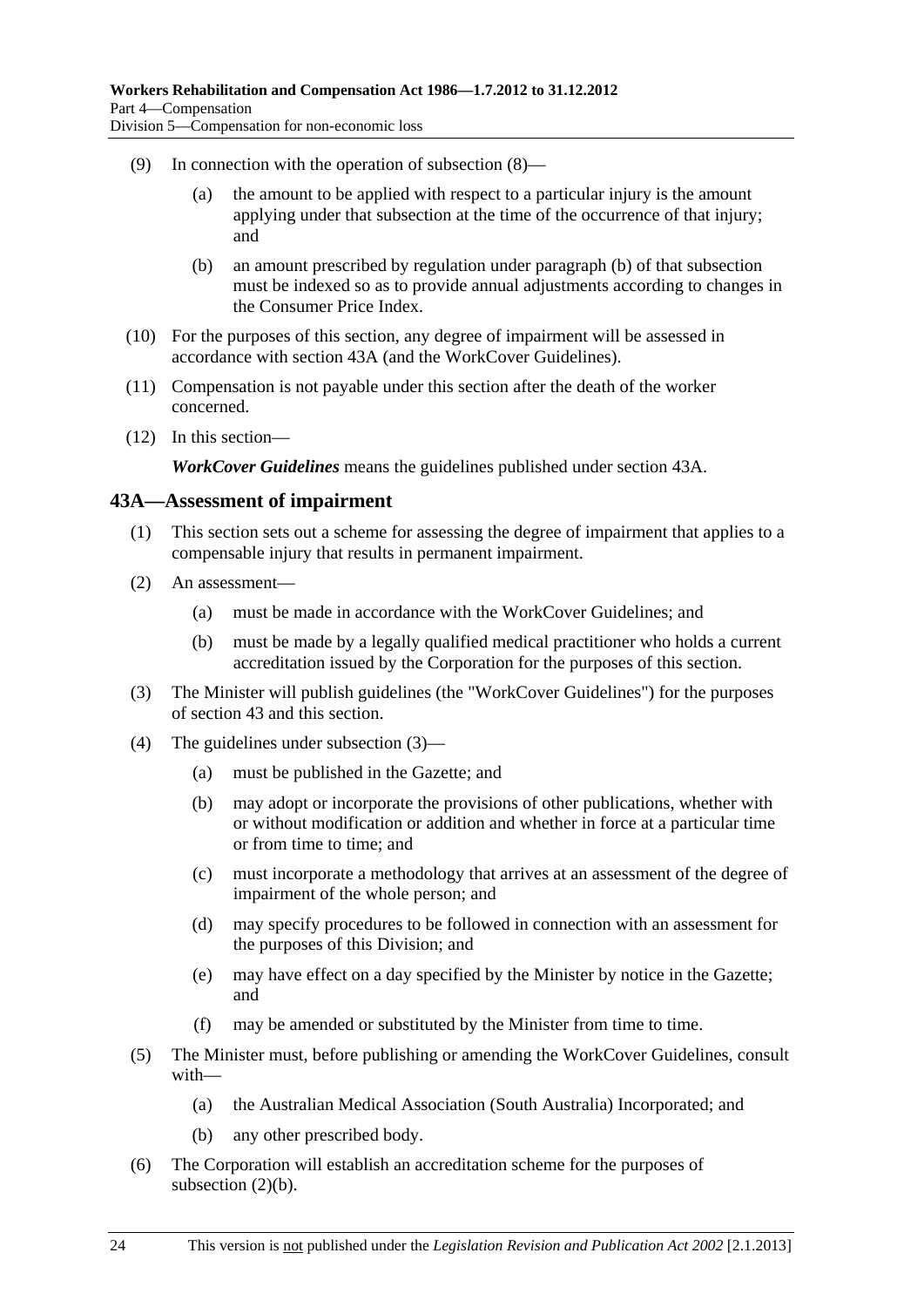- <span id="page-60-0"></span> (7) The accreditation scheme—
	- (a) may provide for a term or period of accreditation, and for the suspension or cancellation of accreditation on specified grounds; and
	- (b) may specify terms or conditions of accreditation; and
	- (c) may be amended or substituted by the Corporation from time to time.
- (8) An assessment of the degree of impairment resulting from an injury for the purposes of this Division must—
	- (a) be made after the injury has stabilised; and
	- (b) subject to [subsection \(9\),](#page-60-0) be based on the worker's current impairment as at the date of assessment, including any changes in the signs and symptoms following any medical or surgical treatment undergone by the worker in respect of the injury.
- (9) An assessment must take into account the following principles:
	- (a) if a worker presents for assessment in relation to injuries which occurred on different dates, the impairments are to be assessed chronologically by date of injury;
	- (b) impairments from unrelated injuries or causes are to be disregarded in making an assessment;
	- (c) assessments are to comply with any other requirements specified by the WorkCover Guidelines or prescribed by the regulations.
- (10) An amendment or substitution in relation to the WorkCover Guidelines under [subsection \(4\)\(d\)](#page-59-0) will only apply in respect of an injury occurring on or after the date the amendment or substitution takes effect.
- (11) A number determined under the WorkCover Guidelines with respect to a value of a person's degree of impairment may be rounded up or down according to any principle set out in the WorkCover Guidelines.

#### **43B—No disadvantage—compensation table**

- $(1)$  If—
	- (a) a worker suffers a compensable injury that gives rise to an entitlement to compensation under [sections 43](#page-58-0) and [43A;](#page-59-0) and
	- (b) the compensable injury is a loss mentioned in the table in [Schedule 3A](#page-165-0); and
	- (c) the amount of compensation payable under [sections 43](#page-58-0) and [43A](#page-59-0) in respect of that injury is less than the amount applying under the table in [Schedule 3A](#page-165-0) in respect of that injury,

then the worker is entitled to compensation equal to the amount applying under the table (and, if relevant, [subsection \(2\)\)](#page-60-0) instead of the compensation payable under [sections 43](#page-58-0) and [43A](#page-59-0).

 (2) If a worker suffers 2 or more injuries mentioned in the table in [Schedule 3A](#page-165-0) arising from the same trauma, the worker is not entitled in any case to receive compensation under this section in excess of \$254 100 (indexed) (despite the operation of subsection  $(1)$  and the table).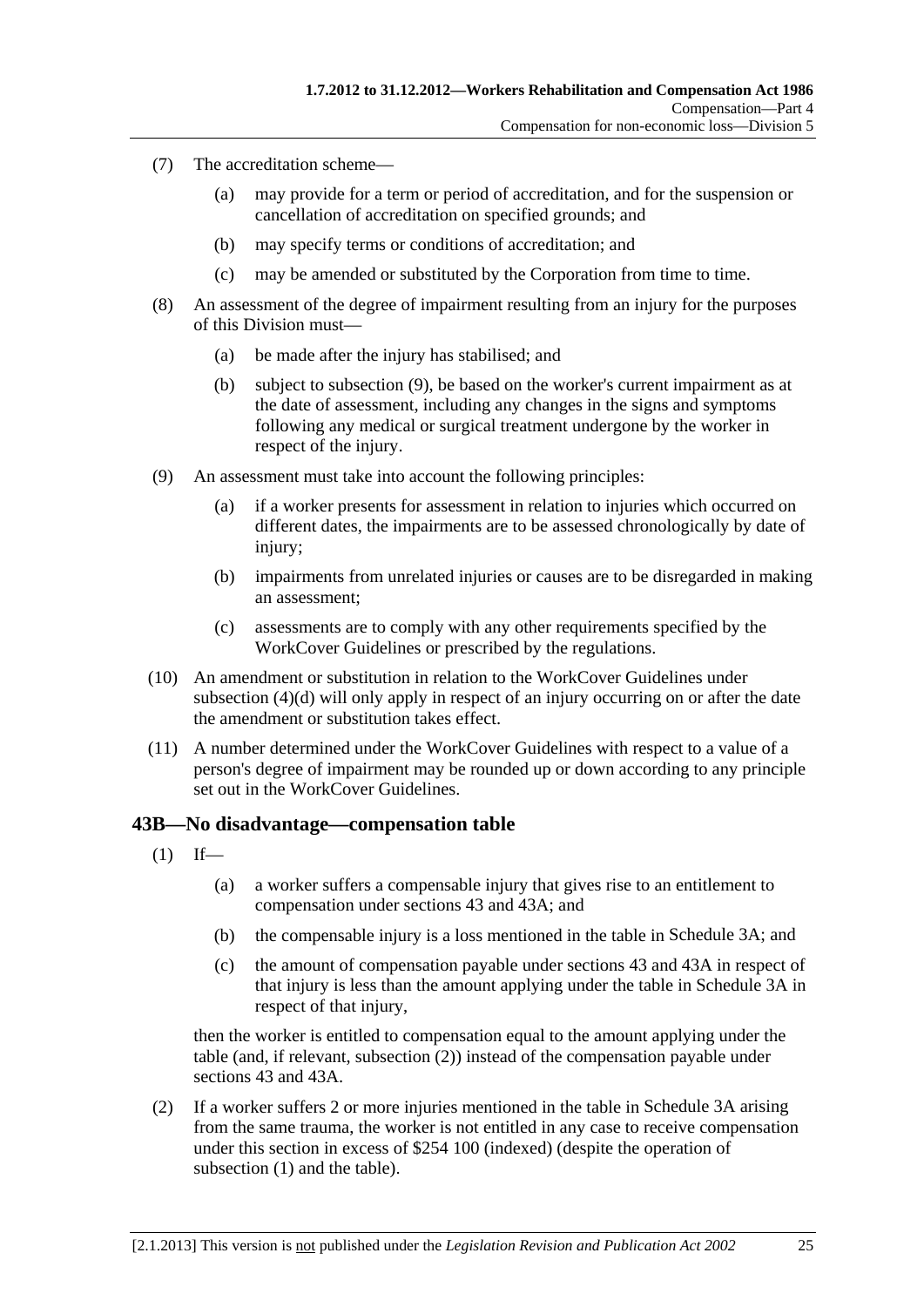<span id="page-61-0"></span> (3) Compensation is not payable under this section after the death of the worker concerned.

## **Division 6—Compensation payable on death**

#### **44—Compensation payable on death—weekly payments**

- (1) Subject to this Act, where a worker dies as a result of a compensable injury, compensation in the form of weekly payments is payable as follows:
	- (a) a dependent spouse or domestic partner is entitled to weekly payments equal  $to$ 
		- (i) in the case of total dependency—50%;
		- (ii) in the case of partial dependency—such lesser percentage as may be fixed by the Corporation having regard to the extent of the dependency,

of the amount of the notional weekly earnings of the deceased worker;

- (b) a dependent child (being an orphaned child) is entitled to weekly payments equal to—
	- (i) in the case of total dependency—25%;
	- (ii) in the case of partial dependency—such lesser percentage as may be fixed by the Corporation having regard to the extent of the dependency,

of the amount of the notional weekly earnings of the deceased worker;

- (d) a dependent child (not being an orphaned child) is entitled to weekly payments equal to—
	- (i) in the case of total dependency— $12\frac{1}{2}$  per cent;
	- (ii) in the case of partial dependency—such lesser percentage as may be fixed by the Corporation having regard to the extent of the dependency,

of the amount of the notional weekly earnings of the deceased worker;

- (e) a dependent relative (not being a spouse, domestic partner or child) is entitled to such compensation by way of weekly payments as may be determined by the Corporation having regard to—
	- (i) the extent of the relative's dependency on the deceased worker;
	- (ii) the earning capacity of the relative;
	- (iii) the relative's means;
	- (iv) the extent of any other benefits provided under this Act in respect of the worker's death.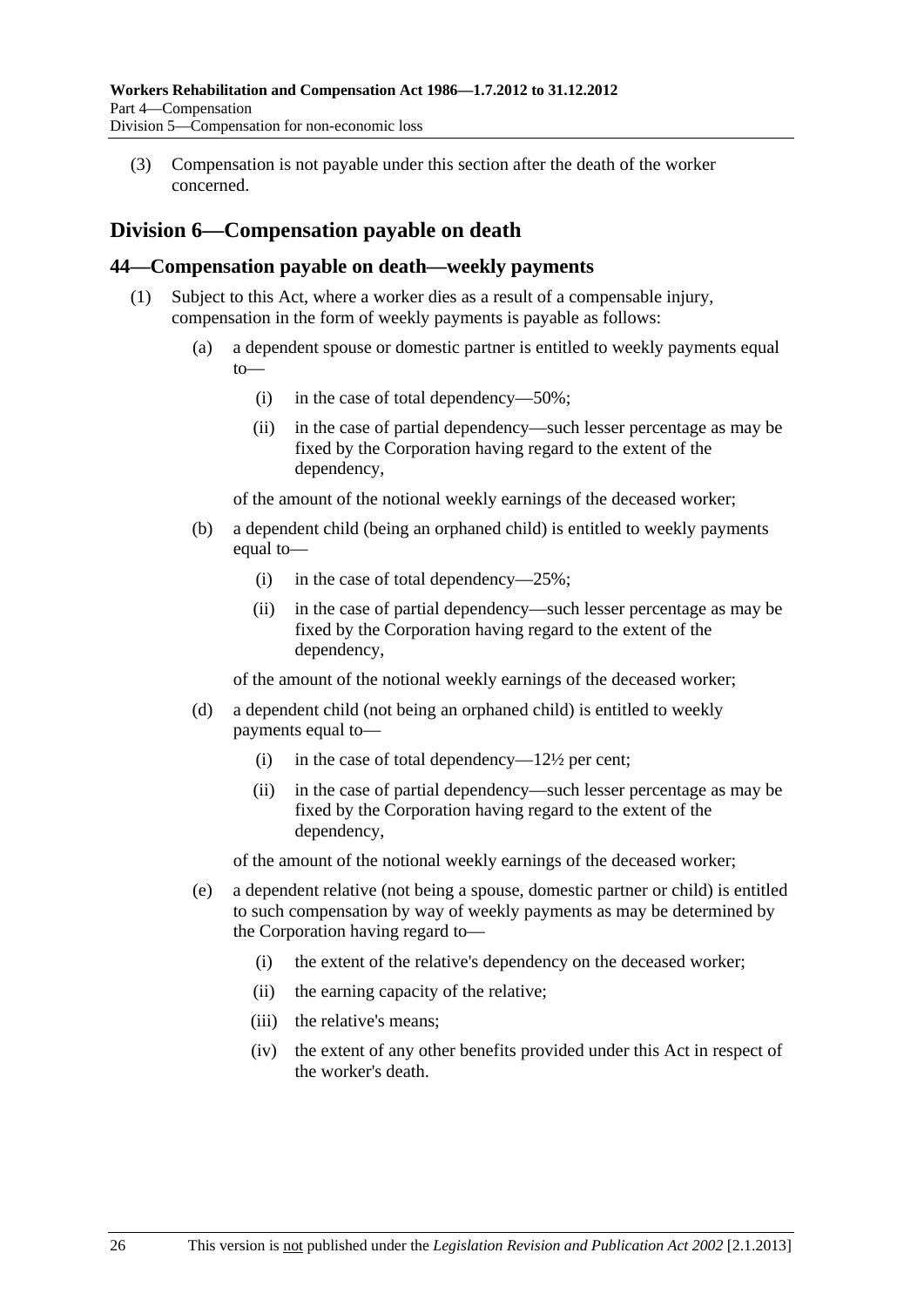- <span id="page-62-0"></span> (4) For the purposes of [subsection \(1\),](#page-61-0) where a worker and the worker's spouse or domestic partner jointly contributed to the support of a dependent child immediately before the occurrence of the compensable injury that resulted in the worker's death, any contribution to the support of the child from the worker's spouse or domestic partner shall be disregarded in determining whether the child is a dependant and, if so, the extent of the child's dependency.
- (5) Where—
	- (a) a worker dies leaving a spouse or domestic partner and a dependent child; and
	- (b) the spouse or domestic partner subsequently dies,

the child (if still eligible to receive weekly payments under this section) shall then be entitled to receive weekly payments under subsection  $(1)(b)$  as an orphaned child.

- (6) Compensation is payable, if the Corporation so decides, to a spouse or domestic partner or child of a deceased worker who, although not dependent on the worker at the time of the worker's death, suffers a change of circumstances that may, if the worker had survived, have resulted in the spouse or domestic partner or child becoming dependent on the worker.
- (7) Weekly payments shall not be made to a dependent child under this section unless—
	- (a) the child is under the age of 18 years; or
	- (b) the child is a full-time student at an educational institution approved by the Corporation for the purposes of this paragraph and is under the age of 26 years; or
	- (c) the child is, by reason of physical or mental injury, incapable of earning a living.
- (8) Weekly payments shall not be paid under this section beyond the date at which such payments would, assuming that the worker had survived but had been permanently incapacitated for work, have ceased to be payable to the worker.
- (9) Where weekly payments payable under this section would but for this subsection exceed in aggregate the amount of the weekly payments to which the worker would have been entitled in the event of total and permanent incapacity, the weekly payments shall be proportionately reduced so as not to exceed that amount.
- (10) Where a person who is entitled to a payment under this section is under the age of 18 years, the payment may, if the Corporation so determines, be made wholly or in part to a guardian or trustee for the benefit of that person.
- (11) Subject to [subsection \(12\),](#page-63-0) where the child of a deceased worker who is entitled to weekly payments under this section is under the age of 18 years and is in the care of a person other than a dependent spouse or domestic partner of the worker, that person shall, if the Corporation so determines, be entitled to a supplementary allowance to assist in the care of the child until—
	- (a) the child attains the age of 18 years; or
	- (b) the person ceases to have the care of the child,

whichever first occurs.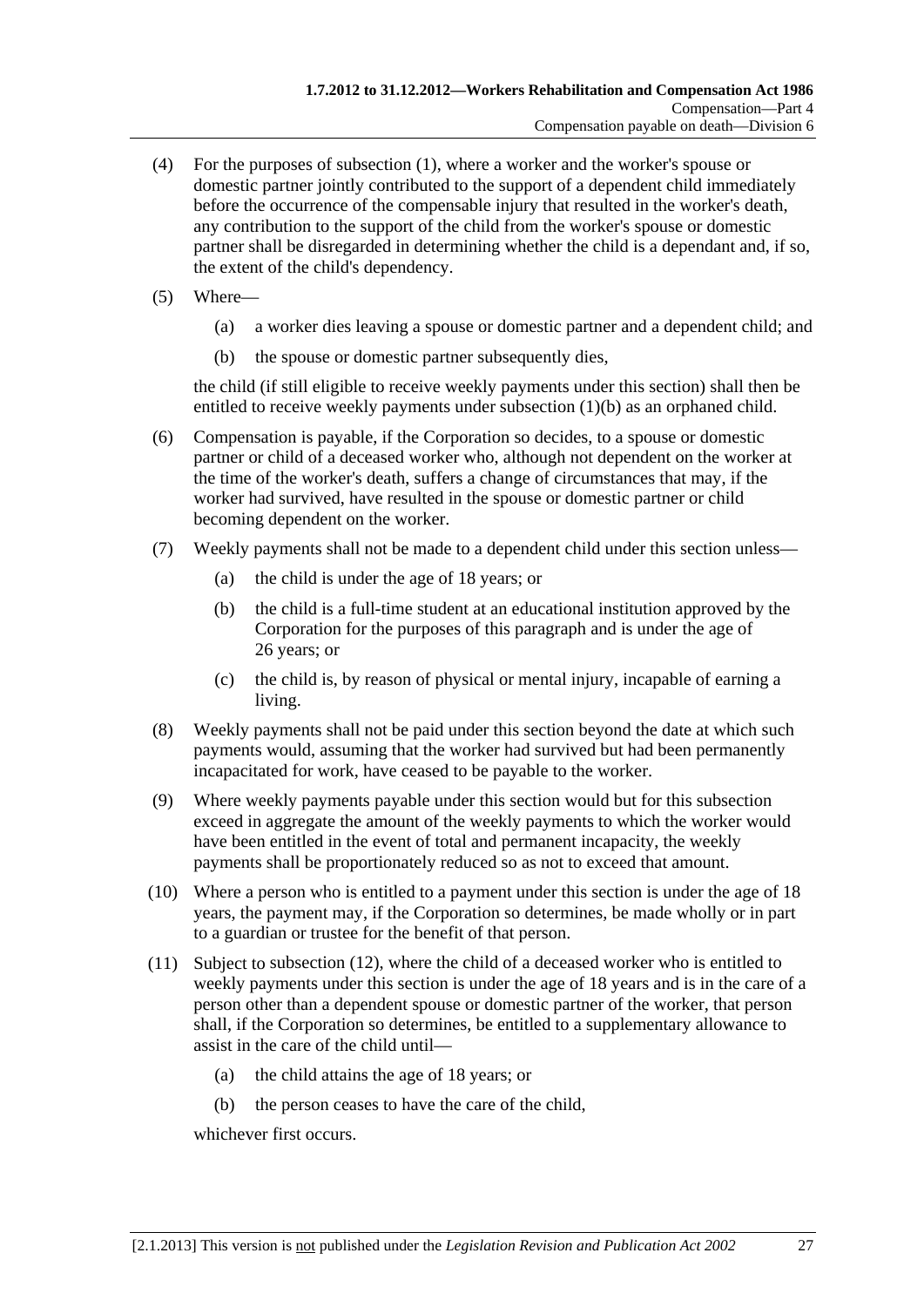- <span id="page-63-0"></span> (12) Where a child is by reason of a physical or mental injury, incapable of earning a living, the Corporation may pay a supplementary allowance under [subsection \(11\)](#page-62-0) during the period of incapacity even though the child has attained the age of 18 years.
- (13) Where the worker had received compensation under Division 4B, a person is not eligible for weekly payments under this section to the extent (if any) that those payments would coincide with a period in respect of which the compensation under Division 4B was paid but otherwise weekly payments are payable under this section as if compensation had not been paid under that Division.
- (14) A liability to make weekly payments under this section may, on application by the person entitled to the weekly payments, be commuted to a liability to make a capital payment that is actuarially equivalent to the weekly payments.
- (15) However, the liability may only be commuted if the actuarial equivalent of the weekly payments does not exceed the prescribed sum (within the meaning of [section 43\)](#page-58-0).
- (16) The Corporation has (subject to this section) an absolute discretion to commute or not to commute a liability under this section, and the Corporation's decision to make or not to make commutation is not reviewable (but a decision on the amount of a commutation is reviewable).
- (17) If the Corporation decides to make a commutation and makes an offer under this section, the Corporation cannot, without the agreement of the applicant, subsequently revoke its decision to make the commutation.
- (18) In calculating the actuarial equivalent of weekly payments, the principles (and any discount, decrement or inflation rate) prescribed by regulation must be applied.
- (19) A commutation discharges the Corporation's liability to make weekly payments to which the commutation relates.

#### **45—Review of weekly payments**

- (1) The Corporation may on its own initiative and shall if requested by an employer or the person to whom weekly payments are payable, review the amount of weekly payments payable to any person under this Division.
- (2) A request for a review of the amount of weekly payments payable under this Division may not be made within 6 months from the completion of an earlier review.
- (3) The amount of the weekly payments payable under this Division shall be reviewed at least once in each year.
- (4) On a review under this section the Corporation shall make any necessary adjustments to the amount of weekly payments—
	- (a) to reflect changes in the income or earning capacity of the person to whom the weekly payments are payable and any other relevant changes in the circumstances of that person; and
	- (b) where the review is an annual review conducted in pursuance of [subsection \(3\)](#page-63-0)—to reflect changes in the average minimum award rates since payments were commenced under this Division or an adjustment was last made under this section (as may be appropriate).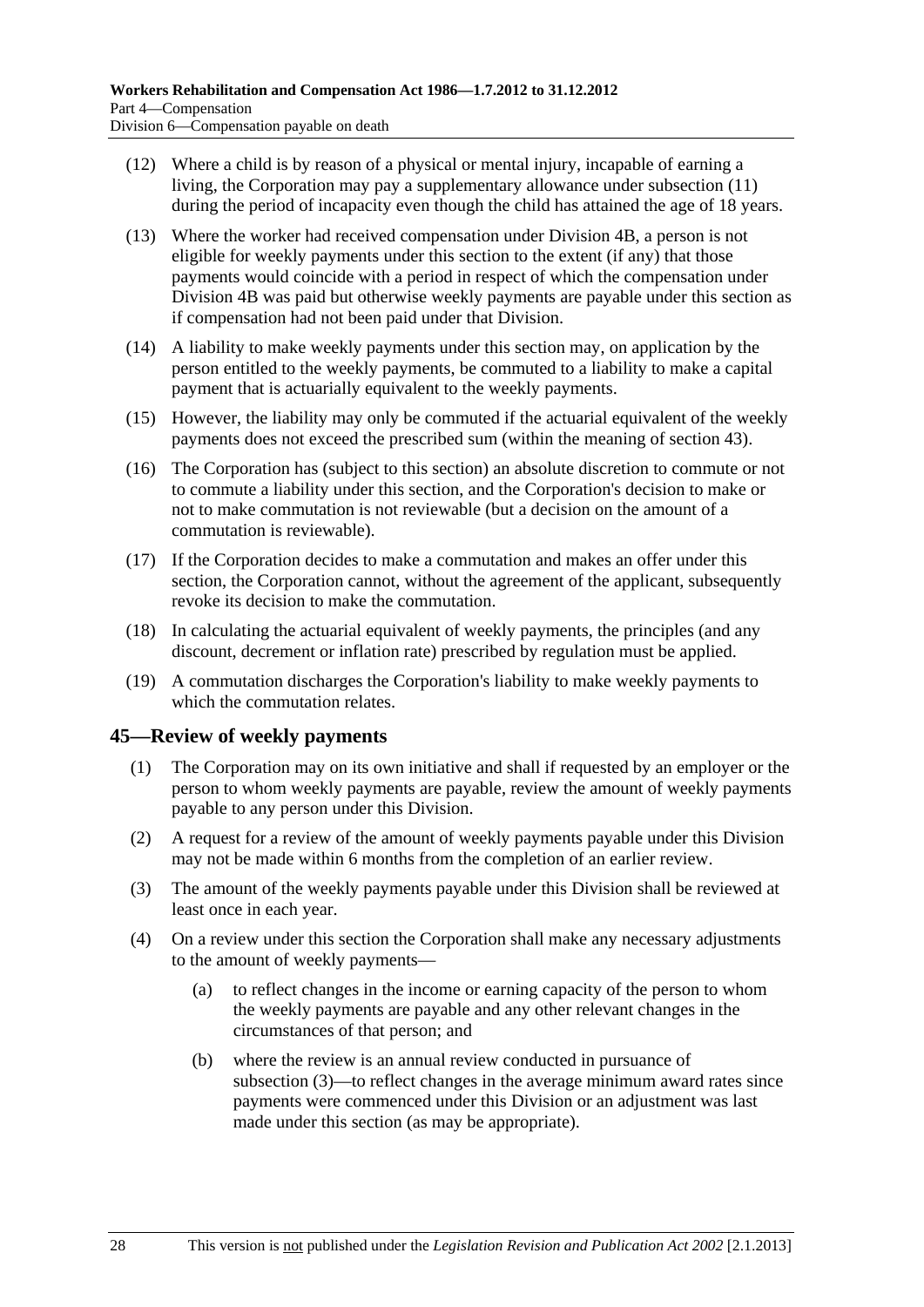- <span id="page-64-0"></span> (5) For the purposes of a review under this section, the Corporation may, by notice in writing to a person who is receiving weekly payments under this Division, require that person to produce evidence to the satisfaction of the Corporation of—
	- (a) income;
	- (b) earning capacity;
	- (c) any other circumstances that are relevant to the payment, or the amount, of weekly benefits.
- (6) If a person fails to comply with a requirement under [subsection \(5\)](#page-64-0) within the time allowed in the notice, the Corporation may suspend weekly payments to that person.
- (7) Where the Corporation proposes the reduction of weekly payments to a person on a review under this section the Corporation shall, at least 21 days before the proposal is to take effect, give notice in writing to the person—
	- (a) containing such information as the regulations may require as to the grounds on which weekly payments are to be reduced; and
	- (b) informing the person of the person's rights to have the Corporation's decision reviewed.

#### **45A—Compensation payable on death—lump sums**

(1) In this section—

*child* means a person who—

- (a) is under the age of 18 years; or
- (b) is a full-time student at an educational institution approved by the Corporation for the purposes of this paragraph and is under the age of 26 years; or
- (c) is, by reason of physical or mental injury, incapable of earning a living;

*dependent child* means a child, including an orphaned child, totally, mainly or partially dependent on the worker's earnings;

*dependent partner* means a spouse or domestic partner totally or mainly dependent on the worker's earnings;

*partially dependent partner* means a spouse or domestic partner who is to any extent dependent on the worker's earnings;

*prescribed sum* means the prescribed sum under [section 43](#page-58-0) (as at the time of the occurrence of the compensable injury that resulted in the death of the relevant worker and less any amount paid to the relevant worker under [section 43](#page-58-0)).

 (2) For the purposes of this section, in determining whether a spouse or domestic partner was wholly or mainly dependent on a worker's earnings at the time of death of the worker or other relevant time, no regard will be had to any money which the spouse or domestic partner had earned or was earning by his or her own personal exertion or to any savings arising from any such earnings.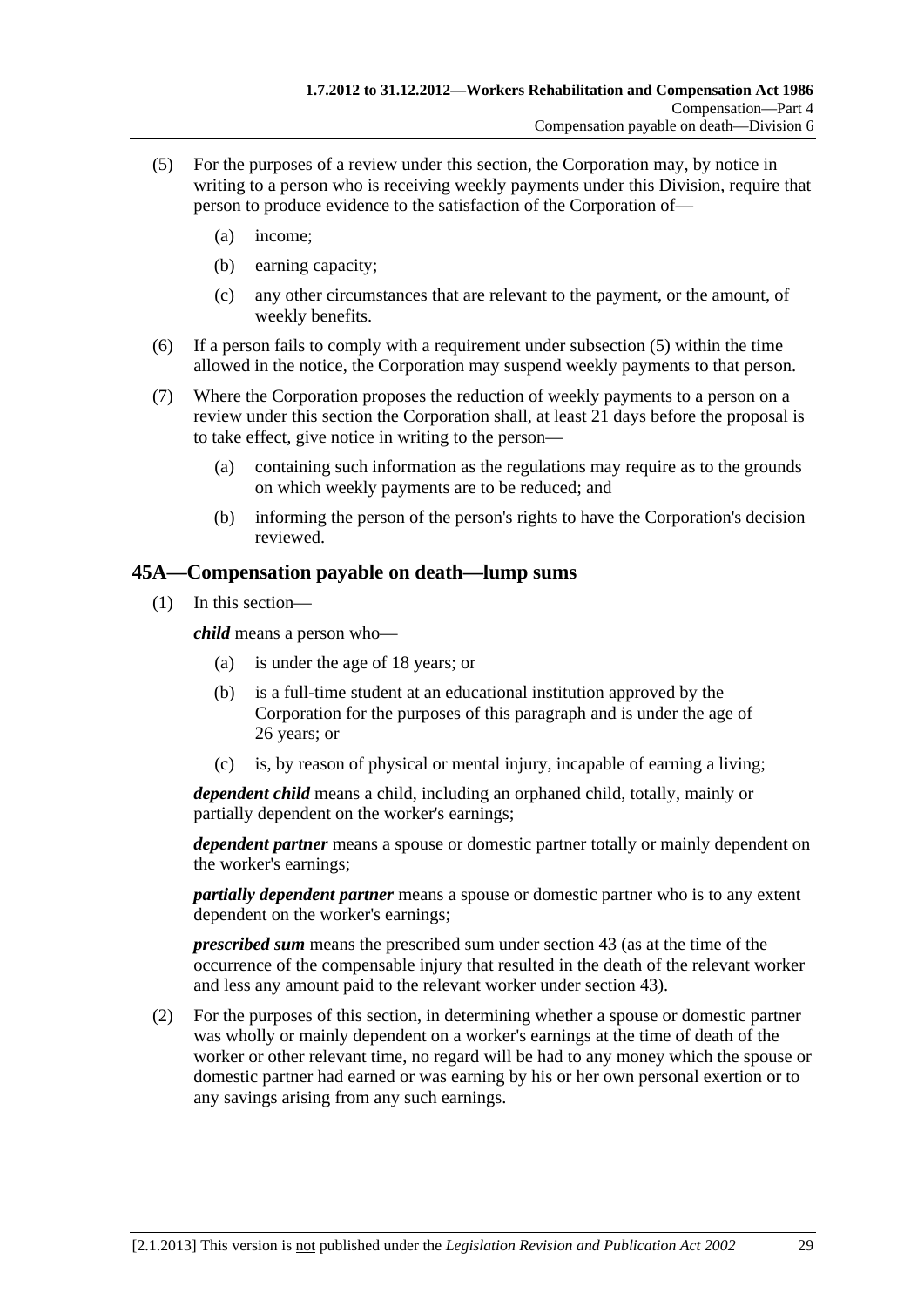- (3) For the purposes of this section, if a worker and the worker's spouse or domestic partner jointly contributed to the support of a dependent child immediately before the occurrence of the compensable injury that resulted in the worker's death, any contribution to the support of the child from the worker's spouse or domestic partner will be disregarded in determining whether the child is a dependant and, if so, the extent of the child's dependency.
- (4) Subject to this Act, if a worker dies as a result of a compensable injury, compensation in the form of a lump sum is payable in accordance with this section.
- (5) If the worker leaves a dependent partner, or dependent partners, and no dependent child, the amount of compensation is an amount equal to the prescribed sum payable to the dependent partner or, if there is more than 1, in equal shares to the dependent partners.
- (6) If the worker leaves no dependent partner and no dependent children other than an orphan child or orphan children, the amount of compensation is an amount equal to the prescribed sum payable to that orphan child or, if there are 2 or more, in equal shares for those children.
- (7) If the worker leaves a dependent partner, or dependent partners, and 1, and only 1, dependent child, the amount of compensation is—
	- (a) an amount equal to 90% of the prescribed sum payable to the dependent partner or, if more than 1, in equal shares to the dependent partners; and
	- (b) an amount equal to 10% of the prescribed sum payable to the dependent child.
- (8) If the worker leaves a dependent partner, or dependent partners, and more than 1 and not more than 5 dependent children, the amount of compensation is an amount equal to the prescribed sum payable in the following shares:
	- (a) an amount equal to 5% of the prescribed sum payable to each dependent child;
	- (b) the balance to the dependent partner or, if more than 1, in equal shares to the dependent partners.
- (9) If the worker leaves a dependent partner, or dependent partners, and more than 5 dependent children, the amount of compensation is an amount equal to the prescribed sum payable in the following shares:
	- (a) an amount equal to 75% of the prescribed sum payable to the dependent partner or, if more than 1, in equal shares to the dependent partners;
	- (b) an amount equal to 25% of the prescribed sum payable to the dependent children in equal shares.
- (10) If the worker does not leave a dependent partner but leaves a dependent child or dependent children (not taking into account an orphan child or orphan children), that dependent child is, or if more than 1, each of those dependent children are, entitled to the amount of compensation being such share of a sum not exceeding the prescribed sum that the Corporation considers is reasonable and appropriate to the loss to the dependent child or, if more than 1 dependent child, to those dependent children.
- (11) If the worker leaves—
	- (a) a partially dependent partner or partially dependent partners; and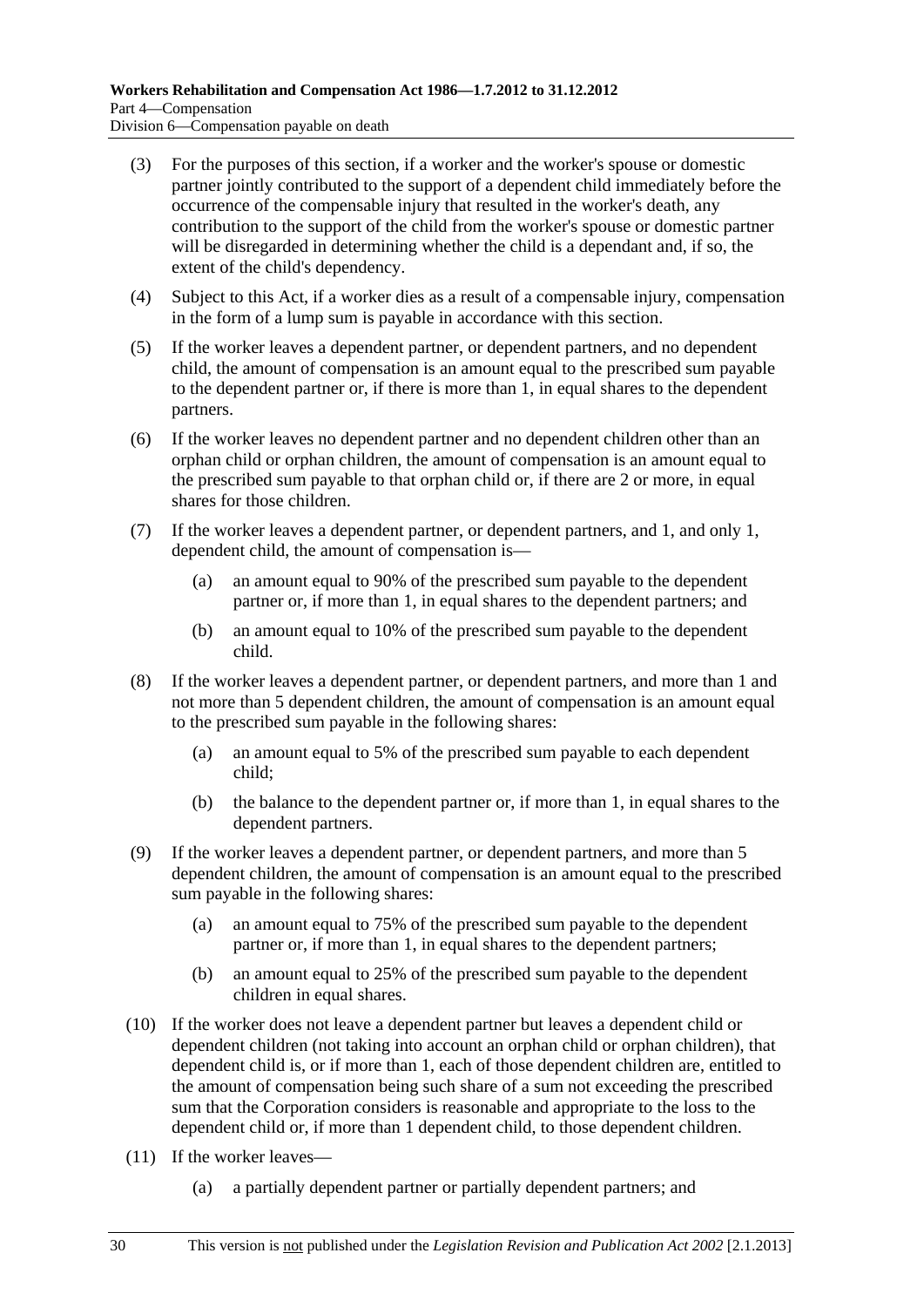<span id="page-66-0"></span> (b) a dependent partner or dependent partners or a dependent child or dependent children or any combination thereof,

each of those dependents is entitled to the amount of compensation being such share of a sum not exceeding the prescribed sum that the Corporation considers is reasonable and appropriate to the loss to that dependent.

- (11a) If the worker leaves a partially dependent partner or partially dependent partners and no dependent partner and no dependent child, the partially dependent partner, or each of the partially dependent partners, is entitled to the amount of compensation being such share of a sum not exceeding the prescribed sum that the Corporation considers is reasonable and appropriate to the loss of that dependent.
- (12) If the worker does not leave any dependent partner, dependent child or partially dependent partner but leaves any other person who is to any extent dependent on the worker's earnings, the Corporation may, if it considers it to be justified in the circumstances, pay compensation of a sum not exceeding the prescribed sum that the Corporation considers is reasonable and appropriate to the loss to that person (and if the Corporation decides to make a payment of compensation to more than 1 person under this subsection then the sums paid must not in total exceed the prescribed sum).
- (13) If the worker, being under the age of 21 years at the time of the compensable injury, leaves no dependent partner, dependent child or partially dependent partner but, immediately before the injury, was contributing to the maintenance of the home of the members of his or her family, the members of his or her family are taken to be dependents of the worker partly dependent on the worker's earnings.
- (14) If a person who is entitled to a payment under this section is under the age of 18 years, the payment may, if the Corporation so determines, be made wholly or in part to a guardian or trustee for the benefit of that person.
- (15) A claimant is entitled to interest at the prescribed rate on an amount of compensation payable under this section in respect of the period beginning on the date the claim for compensation was lodged in accordance with this Act and ending on the date of the payment.
- (16) Compensation is payable, if the Corporation so decides, to a spouse or domestic partner or child of a deceased worker who, although not dependent on the worker at the time of the worker's death, suffers a change of circumstances that may, if the worker had survived, have resulted in the spouse or domestic partner or child becoming dependent on the worker.

### **45B—Funeral benefit**

- (1) If a worker dies as a result of a compensable injury, a funeral benefit is payable equal to—
	- (a) the actual cost of the worker's funeral; or
	- (b) the prescribed amount,

whichever is the lesser.

- (2) A funeral benefit payable under [subsection \(1\)](#page-66-0) will be paid—
	- (a) to the person who conducted the funeral; or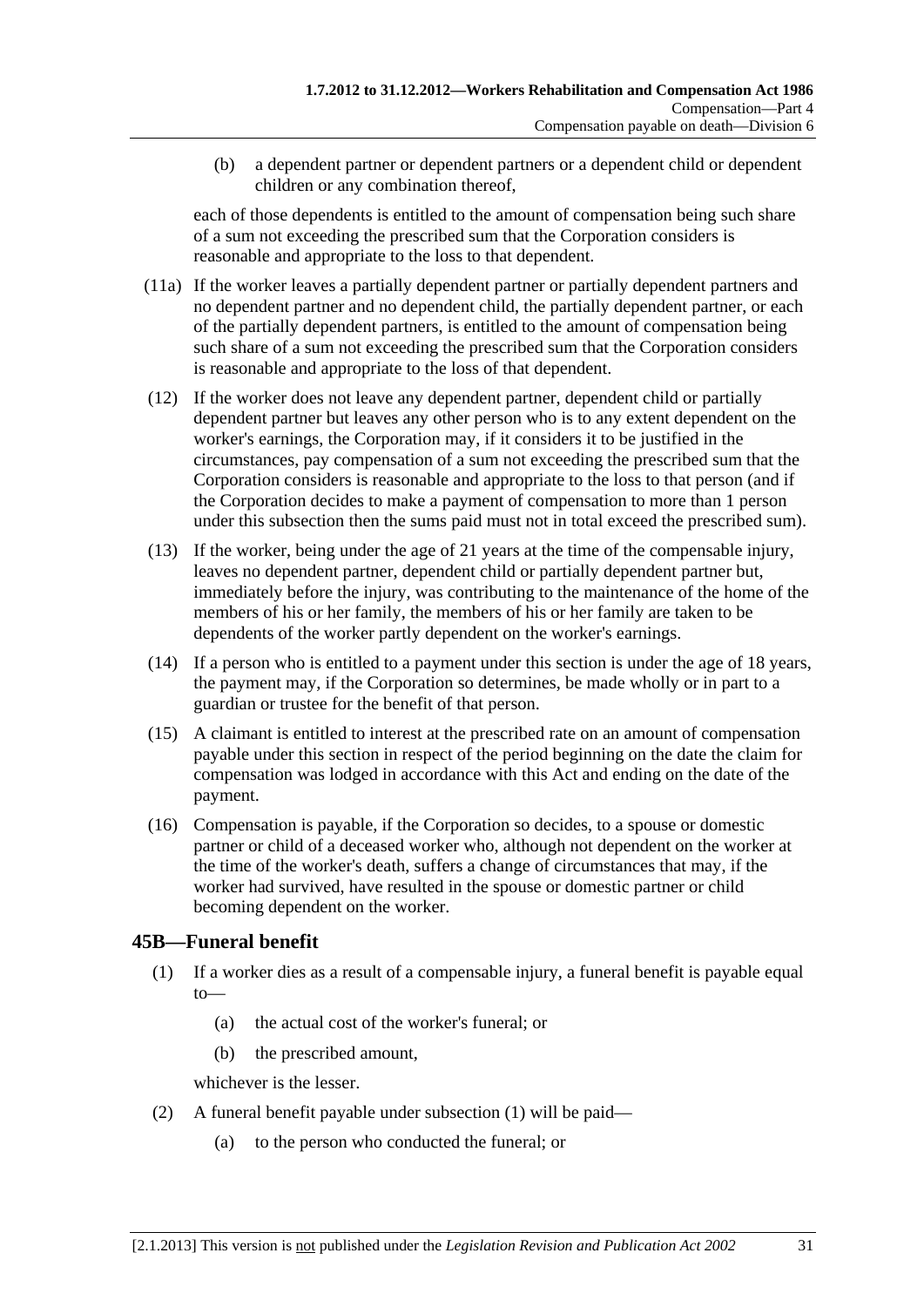- (b) to a person who has paid, or is liable to pay, the funeral expenses of the deceased worker.
- <span id="page-67-0"></span> (3) An amount prescribed by regulation under [subsection \(1\)](#page-66-0) may, if the regulations so provide, be indexed so as to provide annual adjustments according to changes in the Consumer Price Index.

#### **45C—Counselling services**

- (1) If a worker dies as a result of a compensable injury, a family member is entitled to be compensated for the cost of approved counselling services to assist the family member to deal with issues associated with the death.
- (2) Compensation in respect of costs under this section may be paid—
	- (a) to the family member; or
	- (b) directly to the person to whom the family member is liable for those costs.
- (3) Compensation under this section—
	- (a) will be payable in accordance with scales determined or approved by the Minister and published in the Gazette; and
	- (b) will be subject, in any particular case, to a maximum entitlement prescribed by the regulations.
- (4) A reference in this section to approved counselling services is a reference to counselling services of a kind, or provided by a person, approved by the Corporation for the purposes of this section.
- (5) In this section—

*family member* means a spouse, domestic partner, parent, sibling or child of the worker or of the worker's spouse or domestic partner.

## **Division 7—Liability to pay compensation**

#### **46—Incidence of liability**

- (1) Subject to this section, the Corporation is liable for the compensation that is payable under this Act on account of the occurrence of a compensable injury.
- (2) Where a compensable injury arises from employment by a self-insured employer, the self-insured employer is liable to make all payments of compensation to which any person becomes entitled in consequence of the occurrence of that compensable injury.
- (3) Subject to this section, where a worker is, as a result of a compensable injury, wholly or partially incapacitated for work and is in employment when the incapacity arises, the worker's employer is liable to pay compensation by way of income maintenance—
	- (a) if the period of incapacity is two weeks or less—for the whole period of the incapacity; or
	- (b) if the period of the incapacity is more than two weeks—for the first two weeks of the period of incapacity.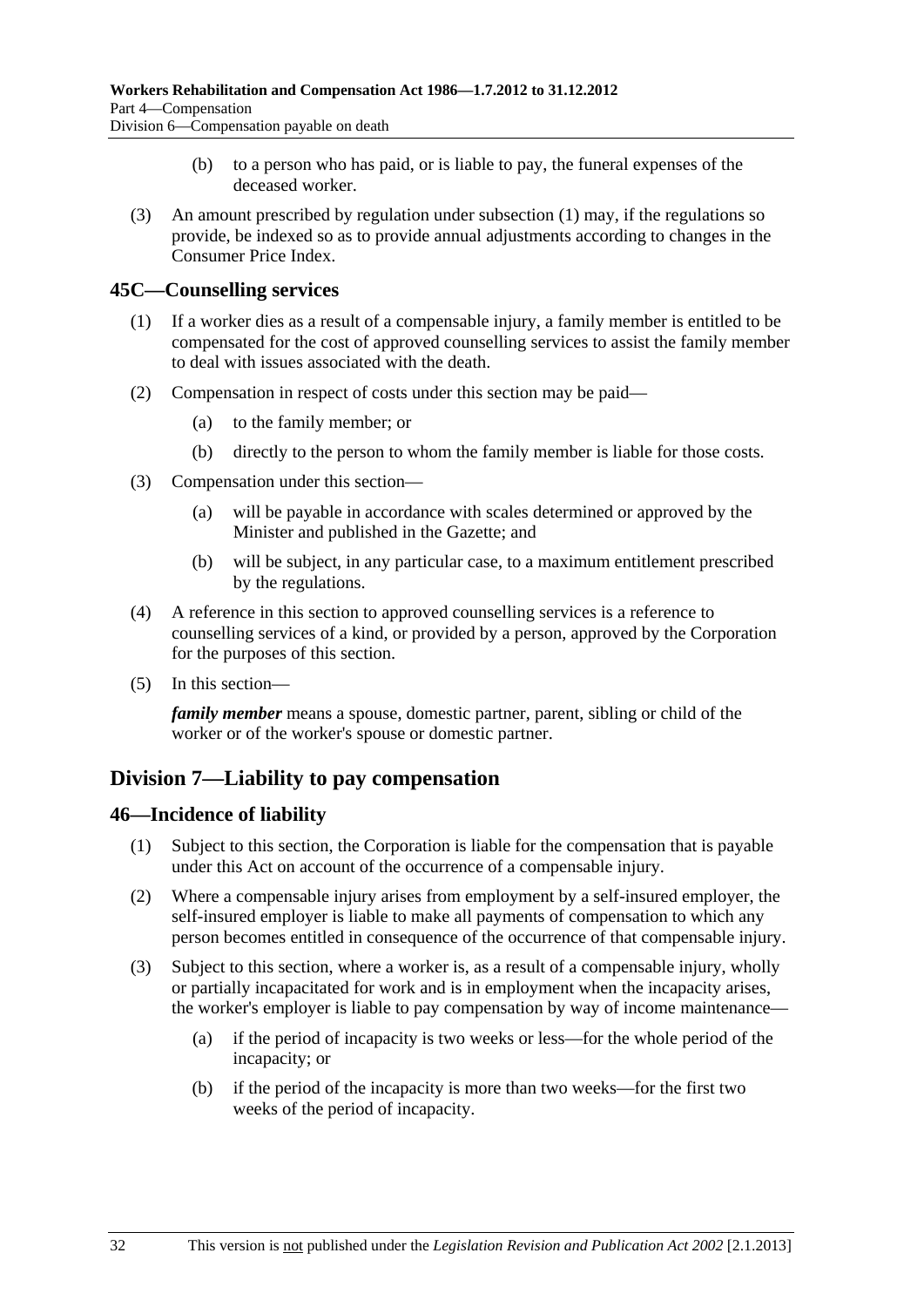- (4) If separate periods of incapacity commence during the course of the same calendar year (whether attributable to the same injury or not), an employer is not liable to pay compensation under [subsection \(3\)](#page-67-0) for those periods of incapacity in excess of an amount equal to twice the worker's average weekly earnings.
- (5) Where a worker is, at the commencement of a period of incapacity, in the employment of two or more employers, they are liable to pay the compensation referred to in [subsection \(3\)](#page-67-0) in proportions determined by agreement between them or, in default of agreement, by the Corporation.
- (6) An employer who is liable to pay compensation to a worker under [subsection \(3\)](#page-67-0) shall make the payment—
	- (a) if the claim for compensation is not disputed—within 14 days after the date of the claim; or
	- (b) if the claim for compensation is disputed—forthwith after the dispute is determined.
- (6a) Where an employer (not being a self-insured employer) pays compensation under [subsection \(3\)](#page-67-0) in respect of an unrepresentative injury, the employer may recover the amount of the payment from the Corporation.
- (7) Where an employer pays compensation under [subsection \(3\)](#page-67-0) in respect of an injury that did not arise from employment by that employer, that employer may recover the amount of the payment from the Corporation, and the Corporation may, in turn, recover that amount—
	- (a) from the employer from whose employment the injury arose; or
	- (b) if it appears that the worker was not entitled to that compensation—from the worker.
- (8) Where the Corporation pays compensation by way of income maintenance to a worker who was not in employment when the incapacity for work arose, the Corporation may recover any amount that would, if the worker had been in employment, have been payable under [subsection \(3\)](#page-67-0) by the employer from whose employment the worker's injury arose.
- (8a) The regulations may exempt prescribed classes of employers from the operation of [subsection \(3\)](#page-67-0) (and in that case the Corporation will undertake any liability of those employers that would otherwise have arisen under that subsection).
- (8b) The Corporation will also undertake any liability of an employer under [subsection \(3\)](#page-67-0)  in respect of a particular injury if the Corporation is satisfied that the employer has complied with the employer's responsibilities under [section 52\(5\)](#page-74-0) within 5 days after receipt of the relevant claim (and if an employer pays compensation despite the operation of this subsection, the employer may recover the amount of the payment from the Corporation up to the amount of compensation payable to the worker under this Act in respect of the relevant period).
- (9) No compensation by way of income maintenance is payable to an injured self-employed worker whose injury arises from self-employment in respect of the first week of incapacity for work.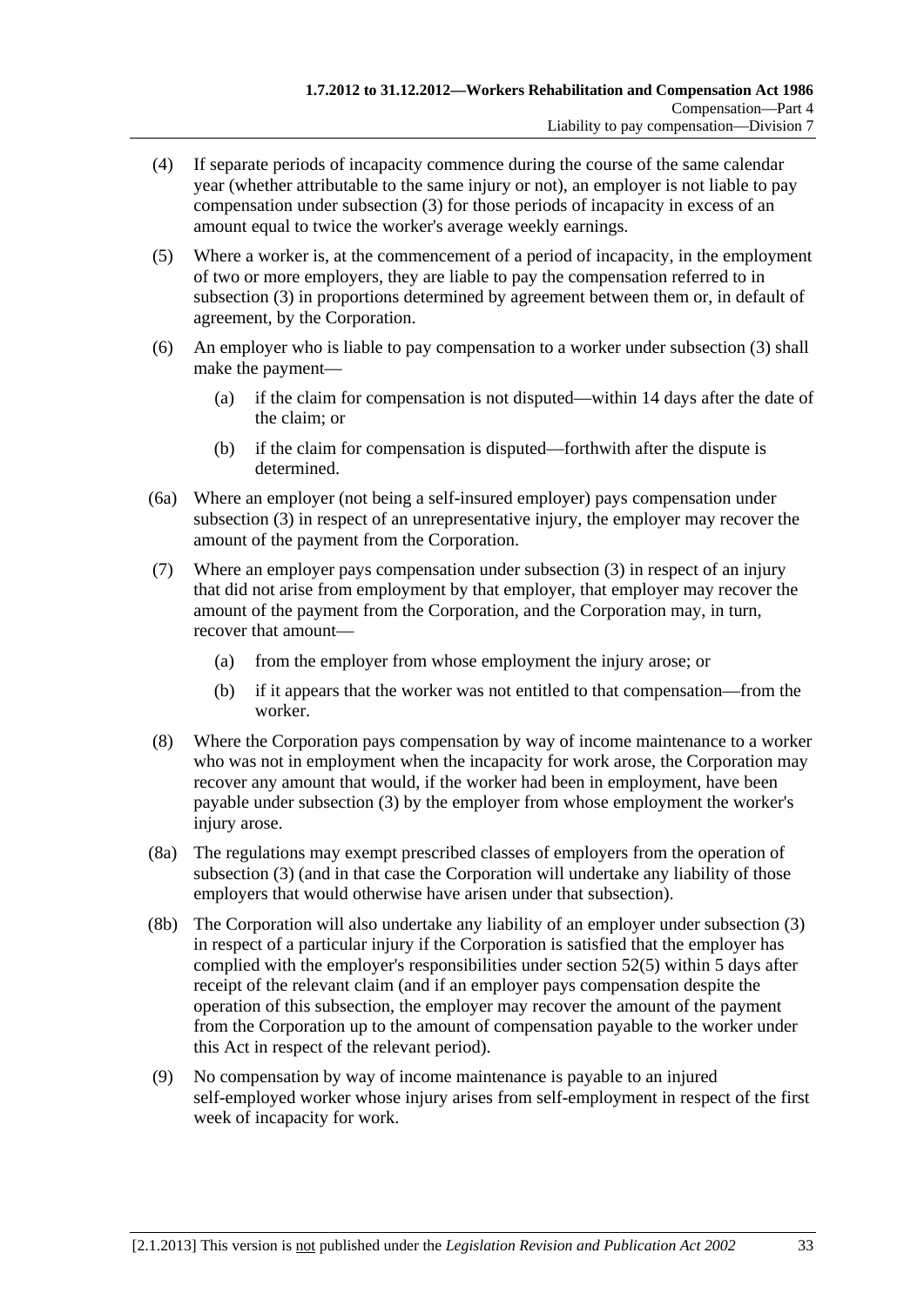#### <span id="page-69-0"></span>**47—Augmentation of weekly payment in consequence of delay**

- (1) Subject to [subsection \(2\),](#page-69-0) where—
	- (a) a weekly payment, or part of a weekly payment, is not paid as and when required to be paid under this Act; or
	- (b) the making of a weekly payment is delayed pending resolution of a dispute under this Act,

any amount in arrears shall be increased by interest at the prescribed rate.

 (2) No interest is payable under this section if the delay is attributable to some fault on the part of the worker.

#### **48—Payments by Corporation on behalf of defaulting employer**

- (1) Where an employer fails to make a payment of compensation that the employer is liable to make under this Act, the Corporation shall make that payment on behalf of the employer.
- (2) Where the Corporation makes a payment of compensation under this section, the Corporation is entitled to recover from the employer as a debt—
	- (a) the amount of the payment; and
	- (b) an administration fee fixed in accordance with the regulations,

(and the Corporation shall take all reasonable steps to recover that debt).

#### **49—Corporation may undertake employer's liability to make weekly payments**

Where an employer is liable to make weekly payments of compensation, the Corporation may, at the request of the employer, undertake that liability on the employer's behalf in consideration of the payment by the employer to the Corporation of an amount fixed by the Corporation.

#### **50—Corporation as insurer of last resort**

- (1) If a self-insured employer has ceased to be registered as a self-insured employer under this Act, the Corporation may, in its discretion, undertake, in whole or part, liabilities related to compensable injuries arising from employment during the period of that registration.
- (2) The Corporation must undertake the liabilities of a formerly self-insured employer under [subsection \(1\)](#page-69-0) if the employer—
	- (a) becomes insolvent; or
	- (b) ceases to carry on business in the State and fails to make provision that the Corporation considers adequate for dealing with claims, and meeting liabilities and responsibilities related to compensable injuries, arising from employment during the period of the employer's registration as a self-insured employer.
- (3) The Corporation may recover the amount of liabilities undertaken by the Corporation under this section as a debt due to the Corporation from the employer (and, if the employer is being wound up, a claim for the relevant amount may be made in the winding up).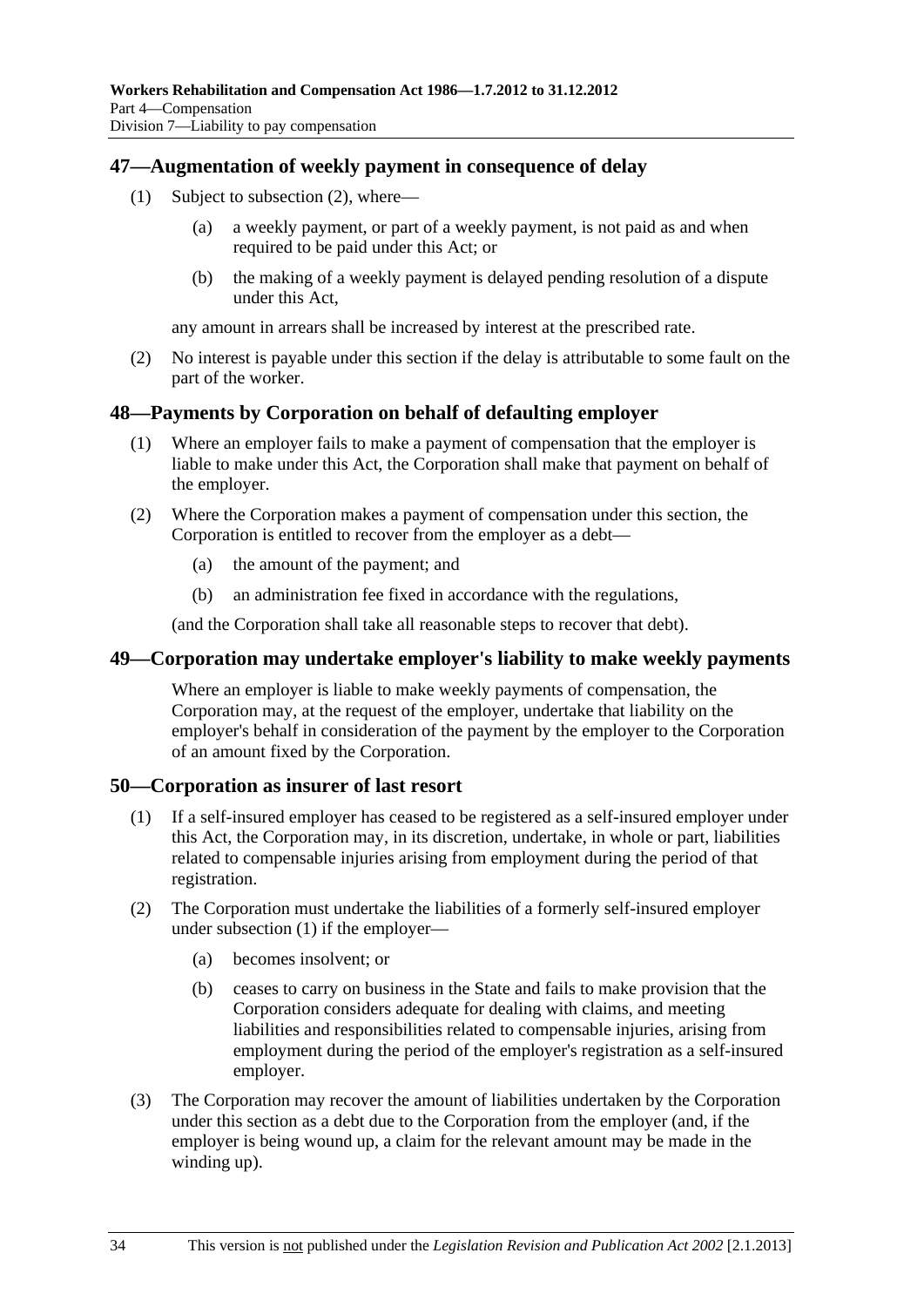<span id="page-70-0"></span> (4) If a claim is made under [subsection \(3\)](#page-69-0) for an amount representing liabilities that have not fallen due, or have not been ascertained, as at the date of the claim, the liabilities will be estimated and capitalised in accordance with principles stated, or referred to, in the regulations.

## **Division 7A—Special provisions for commencement of weekly payments after initial notification of injury**

### **50A—Interpretation**

In this Division—

*initial notification* means the notification of an injury that is given to an employer (if the worker is in employment) and the Corporation, in the manner and form required by the Provisional Payment Guidelines, by the worker or by a person acting on behalf of the worker (for example, by an employer or a medical expert);

*Provisional Payment Guidelines* means guidelines published by the Minister from time to time in the Gazette for the purposes of this Division.

### **50B—Commencement of weekly payments following initial notification of injury**

- (1) Provisional weekly payments of compensation by the employer or the Corporation are to commence within 7 days after initial notification of an injury by the worker, unless the Corporation determines that there is a reasonable excuse for not commencing those weekly payments.
- (2) Weekly payments under [subsection \(1\)](#page-70-0) are to be made—
	- (a) by the employer or the Corporation in accordance with the incidence of liability determined under the Provisional Payment Guidelines; and
	- (b) in accordance with any other requirements under the Provisional Payment Guidelines.
- (3) A reasonable excuse under [subsection \(1\)](#page-70-0) must be a reasonable excuse under the Provisional Payment Guidelines.

### **50C—Status of payments**

- (1) The payment of provisional weekly payments of compensation under this Division is on the basis of the provisional acceptance of liability for a period of up to 13 weeks determined by the Corporation having regard to the nature of the injury and the period of incapacity.
- (2) The acceptance of liability on a provisional basis does not constitute an admission of liability by the employer or the Corporation under this Act or independently of this Act.
- (3) A payment under this Division will be taken to constitute the payment of a weekly payment of compensation under [Division 4](#page-42-0) (and the other provisions of this Act will, subject to this Division or any provision made by the regulations, apply accordingly).
- (4) Without limiting the operation of any other section, the employer or the Corporation may decide to discontinue weekly payments under this section on any ground set out in the Provisional Payment Guidelines.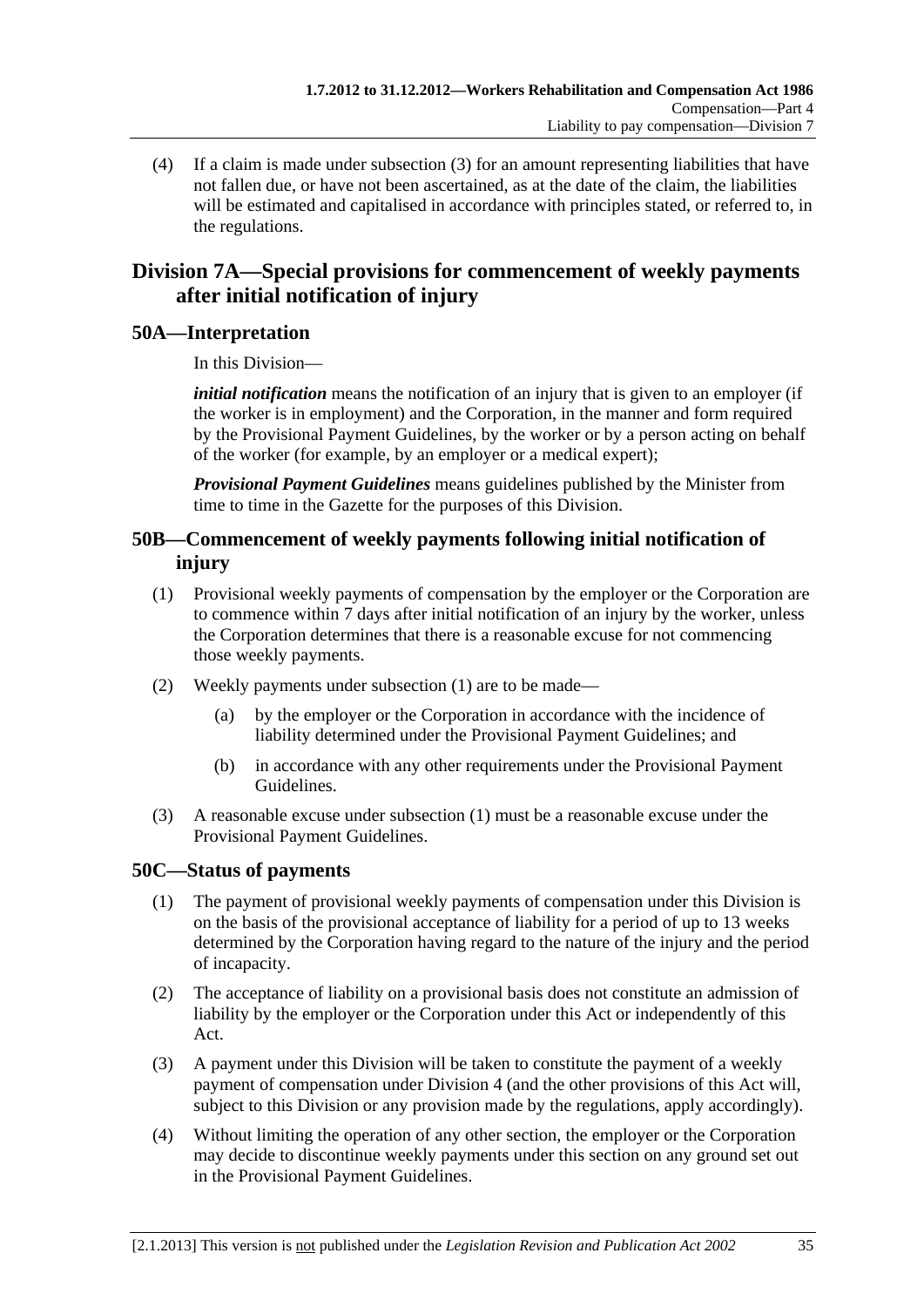#### **50D—Worker to be notified if weekly payments are not commenced**

If weekly payments of compensation are not commenced because of a reasonable excuse under the Provisional Payment Guidelines, the Corporation must within the prescribed period give the worker notice in writing that there is a reasonable excuse for not commencing weekly payments of compensation and include in that notice—

- (a) details of that reasonable excuse; and
- (b) a statement in the designated form about the worker's rights under this Act (including to make a claim under [Division 8\)](#page-72-0).

#### **50E—Notice of commencement of weekly payments**

As soon as practicable after weekly payments of compensation commence under this Division, the employer or Corporation (as required under the Provisional Payment Guidelines) must give the worker notice in writing—

- (a) notifying the worker that weekly payments of compensation to the worker have commenced on the basis of provisional acceptance of liability; and
- (b) setting out a statement in the designated form about the operation of this Act in relation to the payments and the making of a claim.

#### **50F—Obligations of worker**

- (1) The Corporation may, on or after the commencement of weekly payments of compensation under this Division, require the worker to provide—
	- (a) a medical certificate in a designated form certifying as to the worker's incapacity for work; and
	- (b) other information of a prescribed kind.
- (2) Weekly payments of compensation under this Division may be discontinued by the Corporation if the worker fails to comply with a requirement under this section within 7 days after it is served on the worker.

#### **50G—Liability to make weekly payments not affected by making of claim**

- (1) A liability to make weekly payments of compensation pursuant to the acceptance of liability on a provisional basis under this Division is not affected by the making of a claim for compensation.
- (2) If the period for making payment of provisional weekly payments ends before the determination of a claim under [Division 8,](#page-72-0) an employer or the Corporation may (but need not), subject to any provision made by the Provisional Payment Guidelines, continue to make weekly payments under this Division until the determination of the claim or until otherwise determined by the employer or the Corporation (before the determination of the claim).

#### **50H—Set-offs and rights of recovery**

 (1) An amount paid under this Division may be set off against a liability to make weekly payments of compensation under [Division 4](#page-42-0).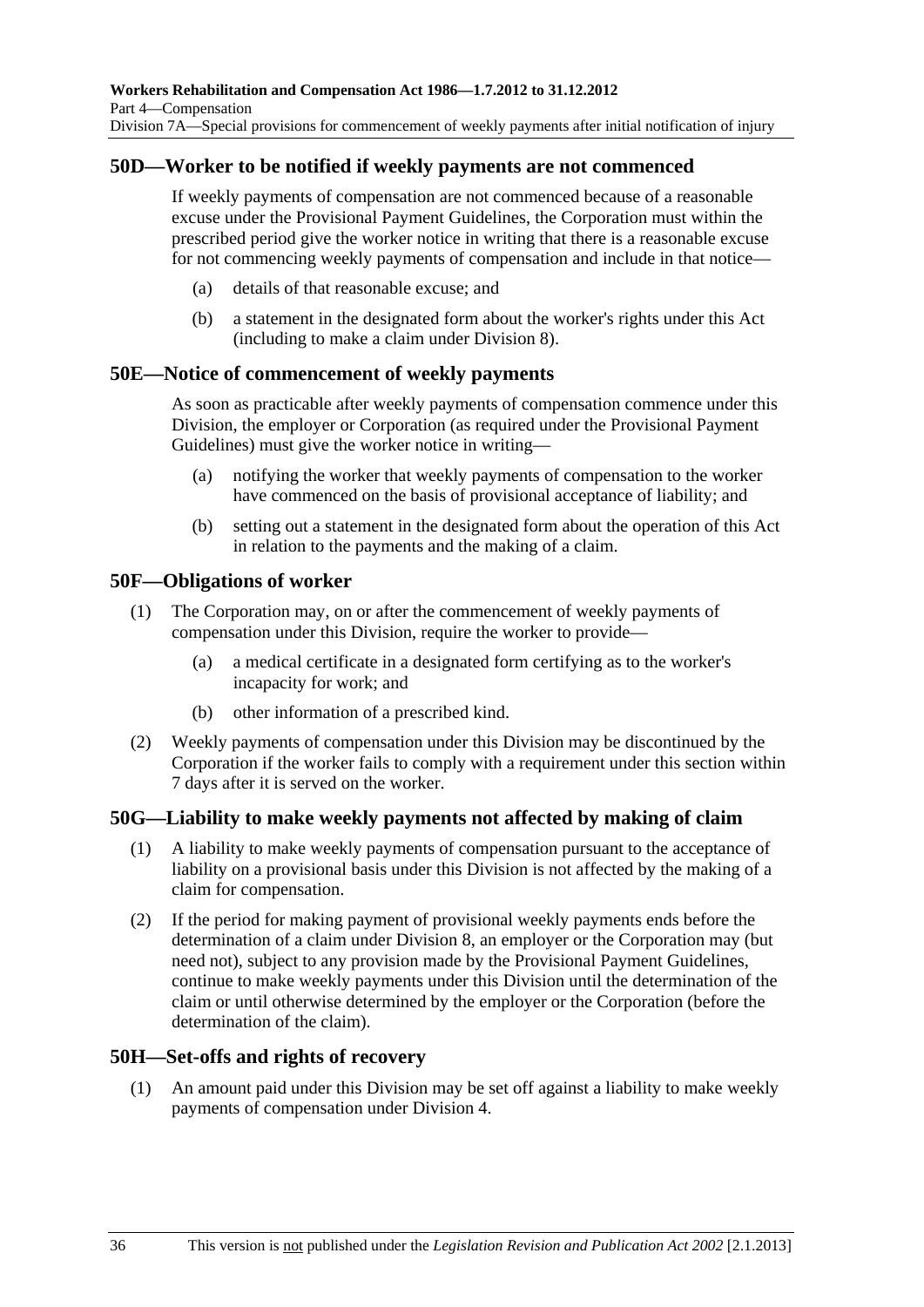- <span id="page-72-0"></span> (2) Subject to [subsection \(3\),](#page-72-0) if an employer or the Corporation makes 1 or more payments under this Division and it is subsequently determined that the worker was not entitled to compensation under this Act, the employer or the Corporation may, subject to and in accordance with the regulations, recover the amount or amounts paid as a debt from the worker.
- (3) A right of recovery under [subsection \(2\)](#page-72-0) only arises if the worker has acted dishonestly in making an application or providing information for the purposes of this Division or any other provisions of this Act.

# **50I—Status of decisions**

The following decisions under this Division are not reviewable:

- (a) a decision to make a provisional weekly payment of compensation;
- (b) a decision not to make a provisional weekly payment of compensation after it is established that there is a reasonable excuse under the Provisional Payment Guidelines;
- (c) a decision to discontinue weekly payments of compensation under [section 50C](#page-70-0) or [50F](#page-71-0);
- (d) a decision to continue or not to continue weekly payments of compensation under [section 50G;](#page-71-0)
- (e) a decision to exercise or not to exercise a right of recovery under [section 50H.](#page-71-0)

# **Division 8—Notices of injuries and claims for compensation**

# **51—Duty to give notice of injury**

- (1) Where a worker suffers a compensable injury, notice of that injury must be given—
	- (a) to the employer by whom the worker is employed at the time of the occurrence of the injury; or
	- (b) if the worker is not then in employment or is self-employed—to the Corporation.
- (2) Notice of an injury should be given—
	- (a) if practicable within 24 hours after the occurrence of the injury but, if that is not practicable, as soon as practicable after the occurrence of the injury;
	- (b) if the worker is not, immediately after the occurrence of the injury, aware of the injury—as soon as practicable after the worker becomes so aware;
	- (c) if the worker dies without having become so aware or before it is practicable to give such a notice—as soon as practicable after the worker's death.
- (3) Notice of an injury—
	- (a) may be given orally or in writing; and
	- (b) should specify to the best of the knowledge, information and belief of the person giving the notice—
		- (i) the day on which the injury occurred; and
		- (ii) the place at which the injury occurred; and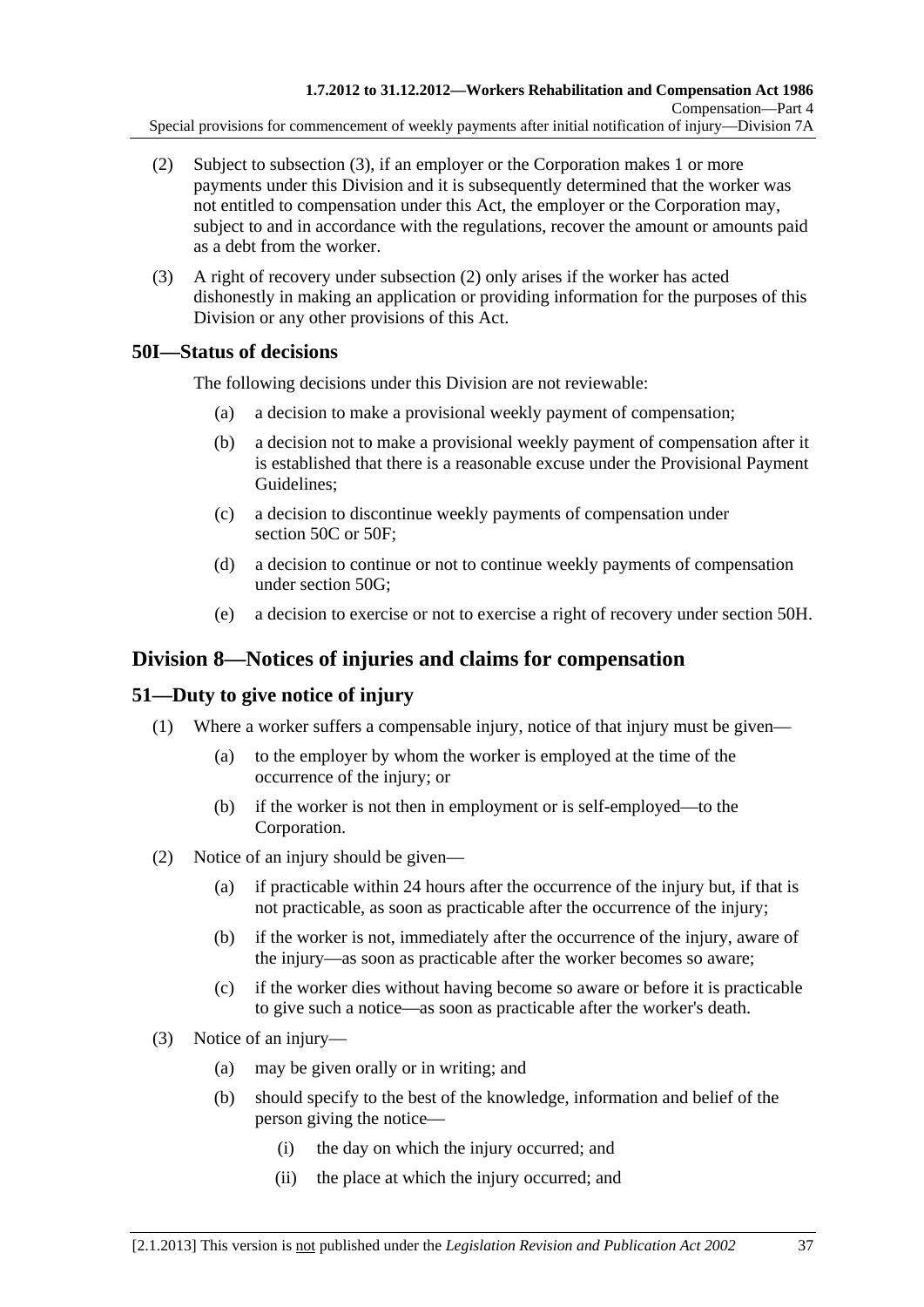- (iii) the nature of the injury; and
- (iv) the cause of the injury.
- <span id="page-73-0"></span> (4) For the purposes of this section, notice of an injury shall be deemed to have been given to an employer if—
	- (a) it is given to—
		- (i) the employer at any place of business of the employer; or
		- (ii) any person under whose supervision the worker was employed at the time of the injury; or
		- (iii) any person designated for the purpose by the worker's employer; or
	- (b) it is served by post on the employer.
- (5) A person by whom a notice under this section is given orally shall, at the request of the person to whom the notice is given, complete a written statement in a form determined by the Corporation.
- (6) Subject to [subsection \(8\),](#page-73-0) where an employer (not being a self-insured employer) receives notice of an injury given or purportedly given under this section the employer shall, within 5 business days after the receipt of the notice, send a copy of the notice to the Corporation together with the prescribed information.

Maximum penalty: \$1 000.

- (7) Where it appears from a notice under this section that the worker was not, at the date of the notice, in the employment of the employer from whose employment the injury arose, the Corporation shall (where it is practicable to do so) send a copy of the notice to that employer.
- (8) The Corporation may, by notice published in the Gazette—
	- (a) exclude from the application of this section minor injuries of a class specified in the notice;
	- (b) vary, in relation to cases of a specified class, the time at which an employer is required to report to it under this section.

### **52—Claim for compensation**

- (1) Subject to this section, a claim for compensation—
	- (a) must be made in a manner and form approved by the Corporation; and
	- (b) must be made within the prescribed period; and
	- (c) must be supported by a certificate in the designated form by a recognised medical expert certifying—
		- (i) the nature of the injury;
		- (ii) the probable cause of the injury so far as that is ascertainable by the medical expert;
		- (iii) where the claimant claims to be incapacitated for work—the extent and probable duration of the incapacity;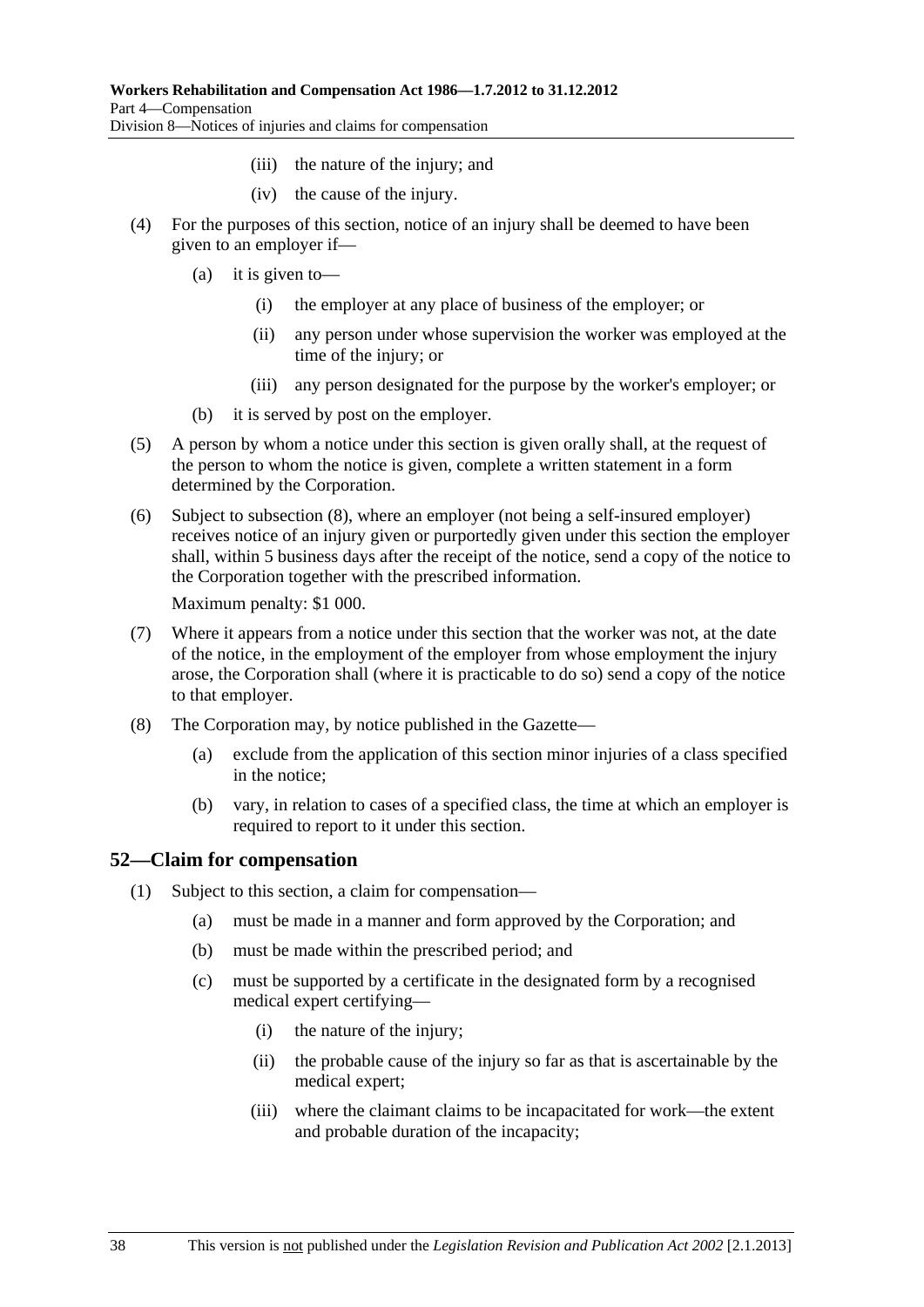- (iv) whether the medical expert has personal knowledge of the worker's workplace and, if so, the extent of that knowledge and whether the medical expert has discussed with the employer the kinds of work that might be appropriate for the worker in view of the injury.
- <span id="page-74-0"></span> (2) Where notice of an injury is required under this Division, a claim for compensation may not be made in respect of that injury unless notice of the injury has been given in accordance with this Division.
- (3) Notwithstanding [subsections \(1\)](#page-73-0) and [\(2\)](#page-74-0)
	- (a) the absence of, or a defect in, a notice of injury is not a bar to the making of a claim if—
		- (i) the proper determination of the claim has not been substantially prejudiced; or
		- (ii) the failure to give the notice, or the defect in the notice, was occasioned by ignorance of the claimant, mistake or absence from the State, or other reasonable cause; and
	- (b) a failure to make a claim within the prescribed period is not a bar to the making of a claim if—
		- (i) the proper determination of the claim has not been substantially prejudiced; or
		- (ii) the failure to make the claim within the prescribed period was occasioned by ignorance of the claimant, mistake or absence from the State, or other reasonable cause.
- (4) A claim for compensation must be given as follows:
	- (a) where the worker is at the commencement of the incapacity in employment the claim must be given to the employer;
	- (b) in any other case—the claim must be given to the Corporation.
- (5) Within 5 business days after receipt of a claim under this section, an employer (not being a self-insured employer) shall forward to the Corporation—
	- (a) a copy of the claim;
	- (b) a statement in the designated form containing such information as may be prescribed.

Maximum penalty: \$1 000.

 (5a) An employer (not being a self-insured employer) must furnish to the Corporation, in such manner and form as the Corporation may determine, such other information as the Corporation may reasonably require in order to determine a claim.

Maximum penalty: \$1 000.

- (6) Where it appears from a claim that the worker was not, at the time of making the claim, in the employment of the employer from whose employment the injury arose, the Corporation shall (where it is practicable to do so) notify that employer of the claim.
- (6a) The Corporation may dispense with a requirement under this section.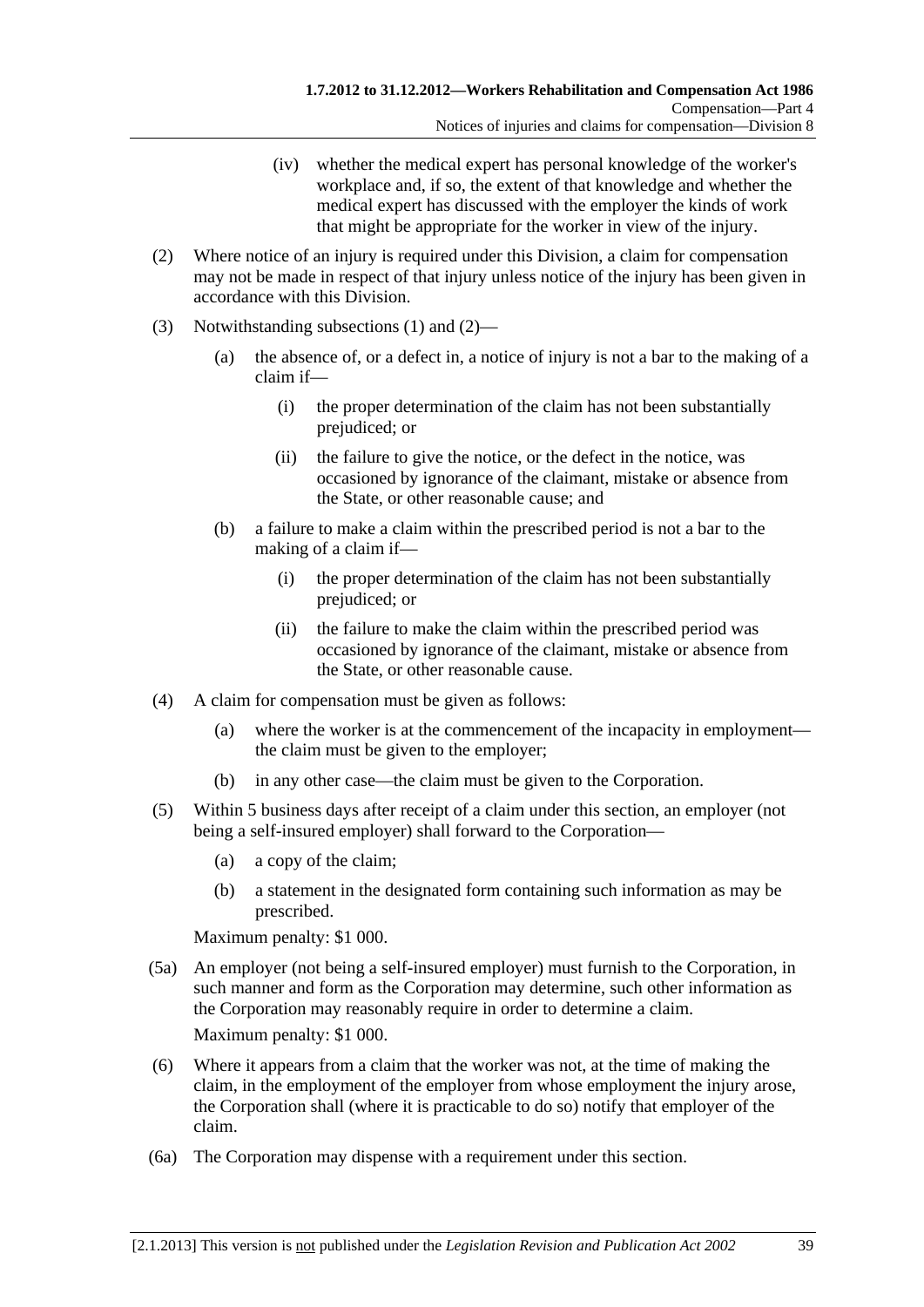- <span id="page-75-0"></span> (6b) A self-insured employer may dispense with the requirement for a certificate under subsection  $(1)(c)$  if a claim is only for compensation under [section 32](#page-38-0).
- (7) In this section—

*prescribed period*, in relation to the making of a claim in pursuance of this section, means the period of 6 months commencing on the day on which the entitlement to make the claim arises.

### **53—Determination of claim**

- (1) On receipt of a claim for compensation the Corporation shall make such investigations and inquiries as it thinks necessary to determine the claim.
- (2) For the purpose of satisfying itself of the nature, extent or probable duration of an injury, the Corporation may require a worker to submit to an examination by a recognised medical expert nominated by the Corporation from a list of approved experts.
- (3) If a claimant for compensation—
	- (a) fails or refuses to furnish information reasonably required by the Corporation to determine the claim; or
	- (b) fails or refuses to submit to an examination as required under [subsection \(2\),](#page-75-0)

the claim may be rejected.

- (4) The Corporation shall determine claims for compensation as expeditiously as reasonably practicable and where the claim is for compensation by way of income maintenance shall, wherever practicable, endeavour to determine the claim within 10 business days after the date of receipt of the claim.
- (4a) Where—
	- (a) the injury results from a road accident; and
	- (b) no member of the police force attends at the scene of the accident; and
	- (c) the claimant is required to report the accident to a member of the police force or at a police station under the *[Road Traffic Act 1961](http://www.legislation.sa.gov.au/index.aspx?action=legref&type=act&legtitle=Road%20Traffic%20Act%201961)*,

the Corporation may refrain from determining the claim until the accident is so reported.

- (4b) If an employer notifies the Corporation, before the Corporation determines a claim, that the employer disputes that the injury is compensable under this Act, the Corporation must, before determining the claim, make a reasonable investigation into the grounds on which the employer disputes the compensability of the injury.
- (5) As soon as practicable after determining a claim for compensation the Corporation shall give notice in writing of the determination—
	- (a) to the claimant; and
	- (b) to any employer who may be directly affected.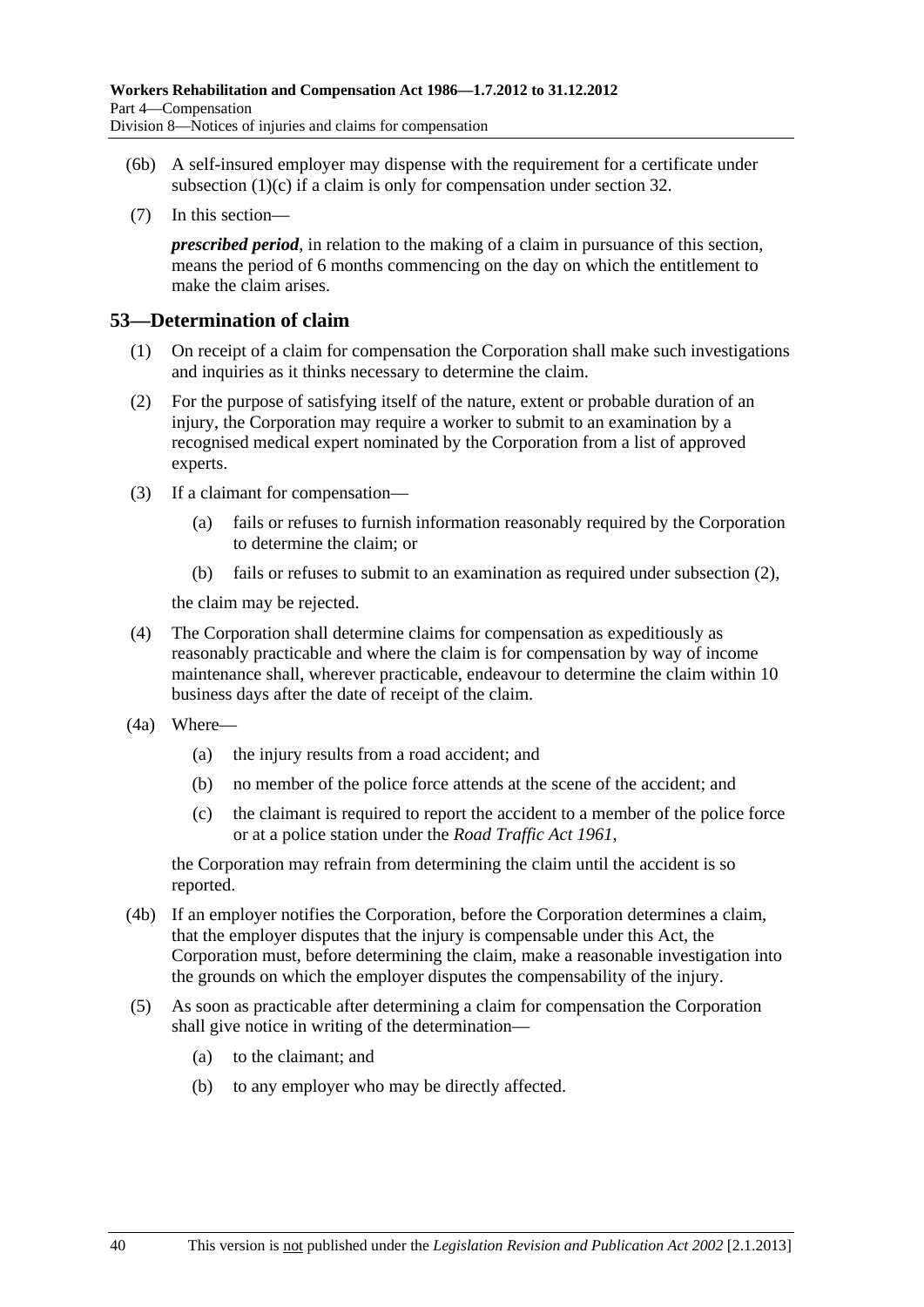- <span id="page-76-0"></span> (6) Where any part of a claim is rejected, the notice referred to in [subsection \(5\)](#page-75-0) must include—
	- (a) such information as the regulations may require as to the grounds on which the claim is rejected; and
	- (b) a statement of the claimant's rights to have the determination reviewed.
- (7) The Corporation may, in an appropriate case, by notice in writing to the worker, redetermine a claim.
- (7a) For the purposes of [subsection \(7\),](#page-76-0) an appropriate case is one where—
	- (a) the redetermination is necessary to give effect to an agreement reached between the parties to an application for review or to reflect progress (short of an agreement) made by the parties to such an application in an attempt to resolve questions by agreement; or
	- (b) the claimant deliberately withheld information that should have been supplied to the Corporation and the original determination was, in consequence, based on inadequate information; or
	- (c) the redetermination is appropriate by reason of new information that was not available and could not reasonably have been discovered by due enquiry at the time that the original determination was made; or
	- (ca) the redetermination is for the purposes of section  $4(11)$  and is appropriate by reason of the stabilising of a compensable injury; or
	- (d) the original determination was made as the result of an administrative error and the redetermination is made within two weeks of the making of the original determination; or
	- (e) the redetermination is made in prescribed circumstances.
- (7b) A regulation made for the purposes of [subsection \(7a\)\(e\)](#page-76-0) cannot come into operation until the time for disallowance has passed.
- (8) The redetermination of a claim does not give rise to any right on the part of the Corporation to recover from the worker money paid under a previous determination unless the previous determination was made in consequence of the worker's fraud.

# **Division 9—Miscellaneous**

### **Subdivision 1—Limitations on liability**

### **54—Limitation of employer's liability**

- (1) Subject to [subsection \(2\),](#page-76-0) no liability attaches to an employer in respect of a compensable injury arising from employment by that employer except—
	- (a) a liability under this Act.
- (2) [Subsection \(1\)](#page-76-0) does not affect a liability arising out of the use of a motor vehicle, being a liability against which the employer was or ought to have been insured under the law of compulsory third-party motor vehicle insurance.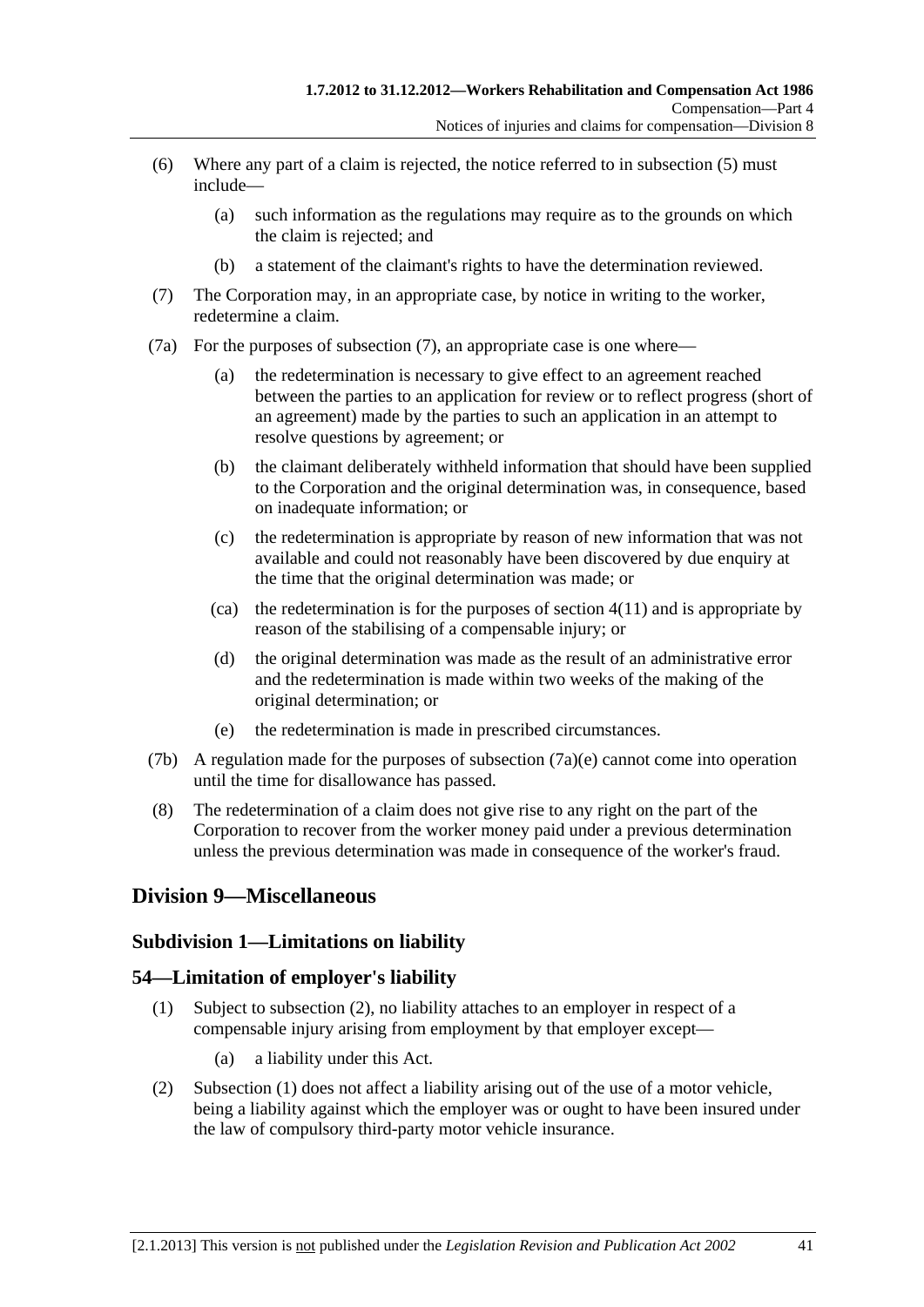- <span id="page-77-0"></span> (3) A court before which an action is brought against an employer for non-economic loss arising from a compensable injury (being an injury that arises out of the use of a motor vehicle and gives rise to a liability of a kind referred to in [subsection \(2\)\)](#page-76-0) shall make due allowance for any lump sum paid or payable under [Division 5](#page-58-0) or [6](#page-61-0) to the person by or on whose behalf the action is brought.
- (4a) Where—
	- (a) a worker suffers a compensable injury (not being an injury that arises out of the use of a motor vehicle and gives rise to a liability of a kind referred to in [subsection \(2\)](#page-76-0)); and
	- (b) the injury is attributable to the negligence of another worker—
		- (i) who was acting in the course of employment with the same employer; and
		- (ii) whose negligence did not arise from, or in the course of, serious and wilful misconduct,

the worker has no right of action against the other worker.

- (4b) Where—
	- (a) a worker suffers a compensable injury (not being an injury that arises out of the use of a motor vehicle and gives rise to a liability of a kind referred to in [subsection \(2\)](#page-76-0)); and
	- (b) action is taken against a person other than the employer for damages in respect of the injury,

the other person has no right to recover contribution from the employer.

- (5) Where—
	- (a) compensation is paid or payable under this Act in respect of a compensable injury;
	- (b) a right of action exists against a person other than the employer for damages in respect of the injury,

the person by whom the compensation is paid or payable is entitled to recover from that other person the amount of the compensation in accordance with [subsection \(7\).](#page-77-0)

- (6) Where—
	- (a) a compensable injury arises out of the use of a motor vehicle;
	- (b) the employer was or ought to have been insured against liability for the injury under the law of compulsory third-party motor vehicle insurance;
	- (c) compensation is paid or payable by the Corporation or a self-insured employer under this Act in respect of the injury,

the Corporation or a self-insured employer (as the case requires) is entitled to recover the amount of the compensation in accordance with [subsection \(7\).](#page-77-0)

- (7) Where—
	- (a) compensation is paid or payable to a person (the *injured party*) under this Act;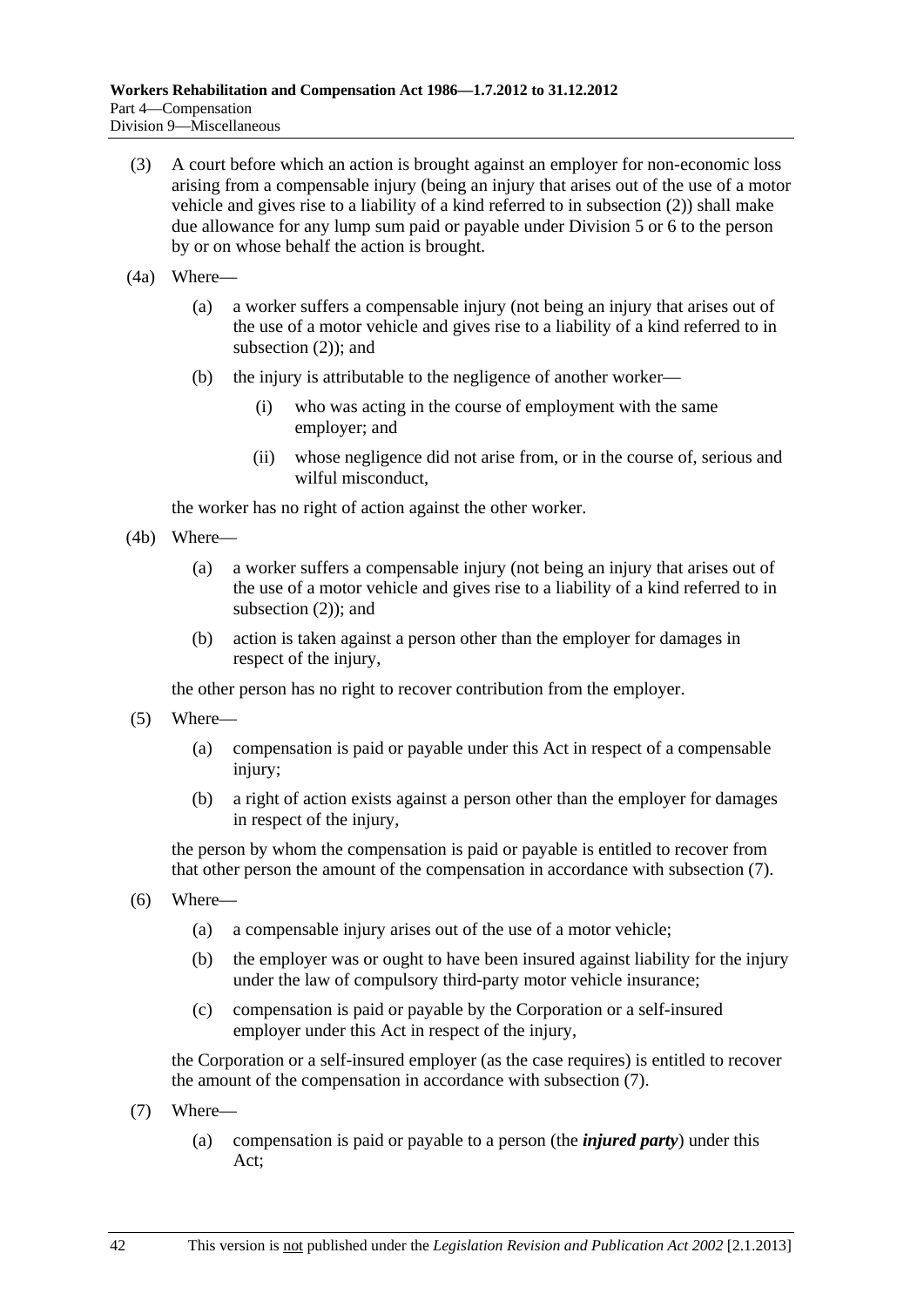- <span id="page-78-0"></span> (b) the injured party has received, or is entitled to, damages from another person (the *wrongdoer*) in pursuance of rights arising from the same trauma as gave rise to the rights to compensation under this Act;
- (c) the person by whom the compensation is paid or payable under this Act (the *claimant*) is entitled to recover the amount of the compensation by virtue of subsection  $(5)$  or  $(6)$ ,

then the following provisions apply:

- (d) the claimant is entitled to recover the amount of compensation paid or payable under this Act from the wrongdoer or the injured party but subject to the following qualifications:
	- (i) no amount may be recovered from the wrongdoer in excess of the wrongdoer's unsatisfied liability to the injured party; and
	- (ii) the claimant must exhaust its rights against the wrongdoer before recovering against the injured party; and
	- (iii) no amount may be recovered from the injured party in excess of the amount of the damages received by the injured party; and
	- (iv) in a case involving contributory negligence on the part of a worker, the amount to be recovered from the wrongdoer by the claimant under this subsection must be adjusted to the extent that is just and equitable having regard to the extent to which the wrongdoer establishes that the contributory negligence contributed to the occurrence of the relevant injury;
- (e) the claimant shall, on giving notice to a wrongdoer of an entitlement to recover compensation under this section, have a first charge, to the extent of the entitlement, on damages payable by the wrongdoer to the injured party;
- (f) any amount recovered by the claimant against a wrongdoer under this subsection shall be deemed to be an amount paid in or towards satisfaction of the wrongdoer's liability to the injured party;
- (g) an action for the recovery of compensation under this subsection—
	- (i) may be heard and determined in proceedings brought in the District Court of South Australia; and
	- (ii) must be commenced within 3 years after the date of the trauma referred to in [paragraph \(b\)](#page-78-0).
- (7a) This section is intended to apply in relation to any action that arises out of the occurrence of a compensable injury—
	- (a) irrespective of where the injury occurred; and
	- $(b)$ 
		- (i) irrespective of whether the action is brought before a court of this State or before a court of some other state, territory or country; and
		- (ii) notwithstanding that the court before which the action is brought would not (but for this subsection) apply, or take into account, South Australian law.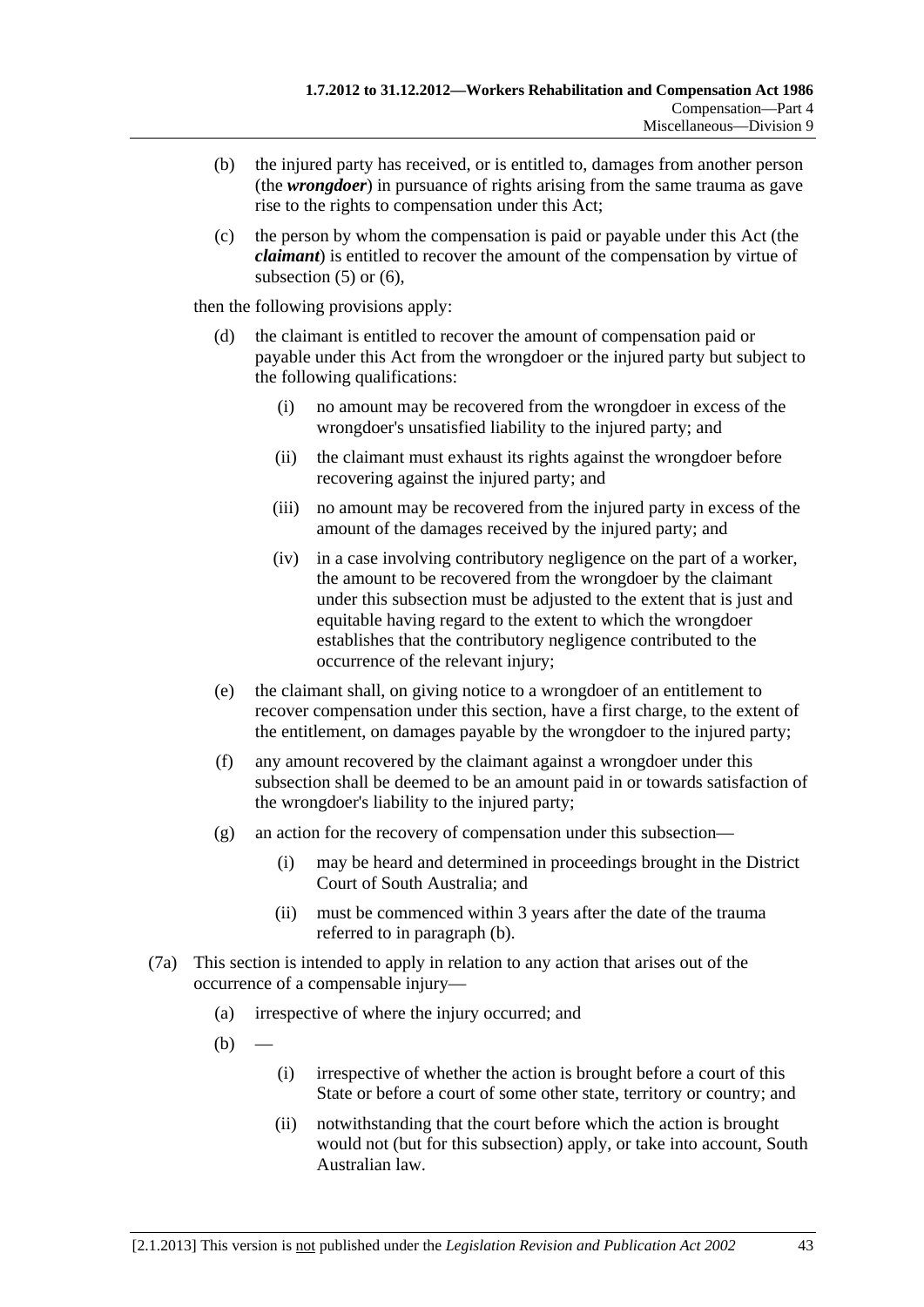#### <span id="page-79-0"></span>(7b) If—

- (a) an action is brought in respect of a compensable injury in a court that is not a court of the State; and
- (b) notwithstanding [subsection \(7a\)](#page-78-0), the court awards an amount against an employer that is in excess of the amount (if any) that would have been awarded in a similar action before a court of the State; and
- (c) the Corporation is liable to pay the amount awarded by virtue of insurance provided under this Act,

the Corporation is entitled to recover the excess from the person to whom the amount is awarded.

- (7c) In the course of proceedings under [subsection \(7b\)](#page-79-0) a court may—
	- (a) receive in evidence any transcript of evidence in proceedings before the court by which the amount was awarded and draw any conclusions of fact from the evidence that it considers proper; or
	- (b) adopt any of the court's findings of fact.
- (8) In this section—

*contributory negligence* means a failure by a worker to take reasonable care for his or her own protection or the protection of his or her own interests;

*damages* includes any form of compensation payable apart from this Act in respect of a compensable injury;

*employer* includes—

- (a) any person for whose torts an employer is vicariously liable;
- (b) any person who is vicariously liable for the torts of an employer;

#### *the law of compulsory third-party motor vehicle insurance* means—

- (a) Part 4 of the *[Motor Vehicles Act 1959](http://www.legislation.sa.gov.au/index.aspx?action=legref&type=act&legtitle=Motor%20Vehicles%20Act%201959)* (including a policy of insurance under that Part); or
- (b) the law of another State or a Territory of the Commonwealth that corresponds to Part 4 of the *[Motor Vehicles Act 1959](http://www.legislation.sa.gov.au/index.aspx?action=legref&type=act&legtitle=Motor%20Vehicles%20Act%201959)* (including a policy of insurance under such a law).

### **55—Prohibition of double recovery of compensation**

- (1) Compensation under this Act is not payable in respect of an injury to the extent that compensation has been received in respect of the same injury under the laws of a place other than this State (whether within or outside Australia).
- (2) If a person receives compensation under this Act in respect of an injury and, in respect of the same injury, subsequently receives compensation under the laws of a place other than this State (whether within or outside Australia), the person from whom compensation under this Act is received may, in a court of competent jurisdiction, sue and recover (as a debt) from the person the amount described in [subsection \(2a\).](#page-79-0)
- (2a) The amount that is recoverable under [subsection \(2\)](#page-79-0) is—
	- (a) the amount of compensation paid under this Act; or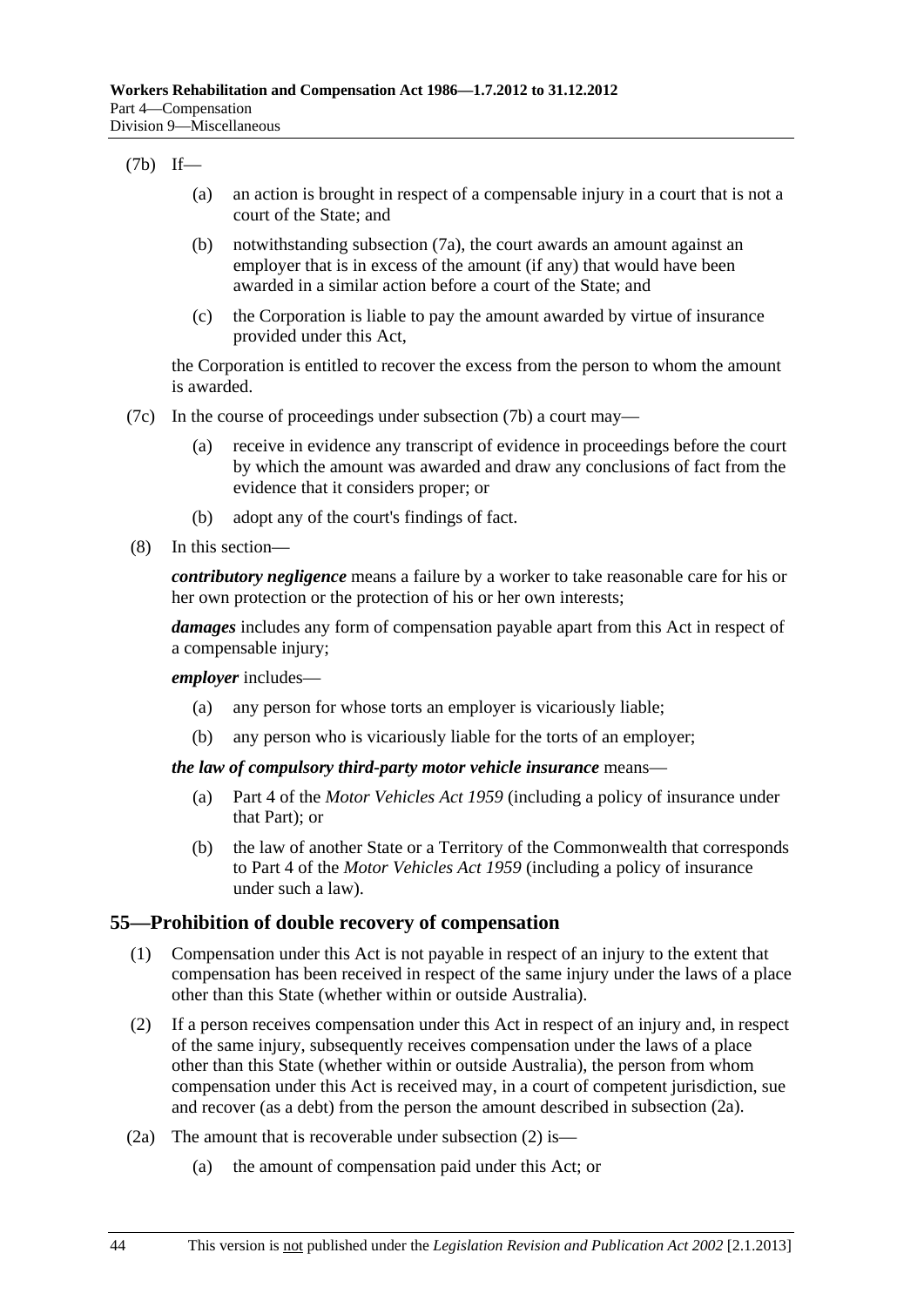<span id="page-80-0"></span> (b) the amount of compensation received under the laws of the place other than this State,

whichever is less.

 (3) The fact that compensation or damages in respect of an injury have been recovered under a foreign law is a bar to the recovery of compensation in respect of the same injury under this Act.

# **57—Compensation payable in respect of injuries arising from employment on ships**

Where a compensable injury arises from employment on a ship the amount of the compensation is not subject to any limitation imposed by the *Merchant Shipping Act 1894* of the United Kingdom.

# **58—Certain sporting injuries not to be compensable**

- (1) Notwithstanding any other provision of this Act, but subject to [subsection \(2\),](#page-80-0) where—
	- (a) a worker is employed by an employer solely—
		- (i) to participate as a contestant in a sporting or athletic activity (and to engage in training or preparation with a view to such participation); or
		- (ii) to act as a referee or umpire in relation to a sporting or athletic contest (and to engage in training or preparation with a view to so acting); and
	- (b) remuneration is not payable under the contract of employment except in respect of such employment,

an injury arising out of or in the course of that employment is not compensable.

- (2) This section does not apply to—
	- (a) a person authorised or permitted by a racing controlling authority within the meaning of the *[Authorised Betting Operations Act 2000](http://www.legislation.sa.gov.au/index.aspx?action=legref&type=act&legtitle=Authorised%20Betting%20Operations%20Act%202000)* to ride or drive in a race within the meaning of that Act; or
	- (b) a boxer, wrestler or referee employed or engaged for a fee to take part in a boxing or wrestling match; or
	- (c) a person who derives an entire livelihood, or an annual income in excess of the prescribed amount, from employment of a kind referred to in subsection  $(1)(a)$ .
- (3) In this section—

*the prescribed amount* means—

- (a) in relation to 1987—\$27 200;
- (b) in relation to a subsequent year—a sum (calculated to the nearest multiple of \$100) that bears to \$25 000 the same proportion as the Consumer Price Index for the September quarter of the immediately preceding year bears to the Consumer Price Index for the September quarter, 1985.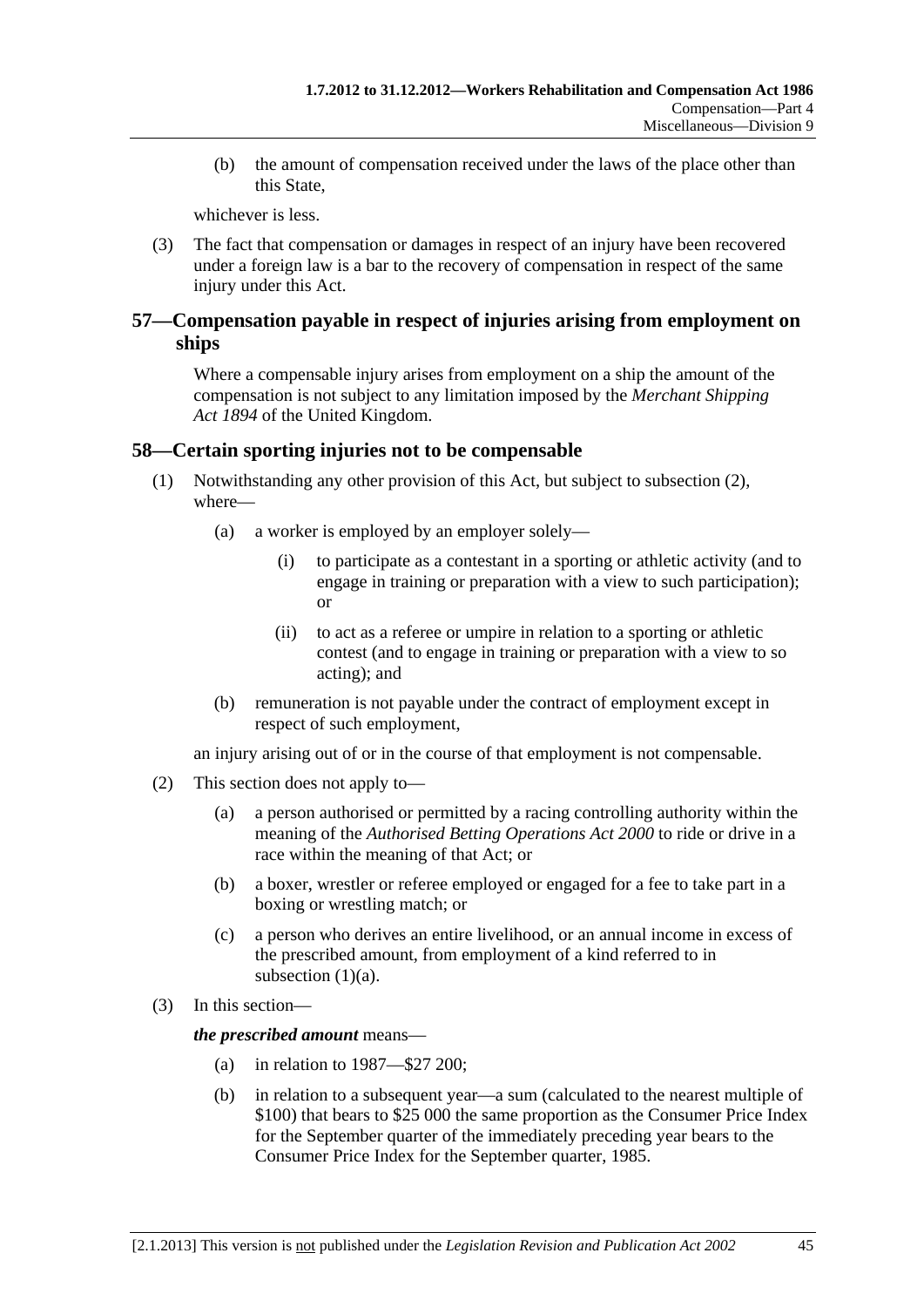# <span id="page-81-0"></span>**Subdivision 2—Choice of law**

# **58AA—The applicable substantive law for work injury claims**

- (1) If there is an entitlement to compensation under the statutory workers compensation scheme of a State in respect of an injury to a worker (whether or not compensation has been paid), the substantive law of that State is the substantive law that governs—
	- (a) whether or not a claim for damages in respect of the injury can be made; and
	- (b) if it can be made, the determination of the claim.
- (2) This Subdivision does not apply if compensation is payable in respect of the injury under the statutory workers compensation scheme of more than 1 State.
- (3) For the purposes of this section, compensation is considered to be payable under a statutory workers compensation scheme of a State in respect of an injury if compensation in respect of it—
	- (a) would have been payable but for a provision of the scheme that excludes the worker's right to compensation because the injury is attributable to any conduct or failure of the worker that is specified in that provision; or
	- (b) would have been payable if a claim for that compensation had been duly made, and (where applicable) an election to claim that compensation (instead of damages) had been duly made.
- (4) A reference in this section to compensation payable in respect of an injury does not include a reference to compensation payable on the basis of the provisional acceptance of liability.
- (5) In this Subdivision—

*State* includes a Territory.

### **58AB—Claims to which Subdivision applies**

- (1) This Subdivision applies to a claim for damages or recovery of contribution brought against a worker's employer in respect of an injury that was caused by—
	- (a) the negligence or other tort (including breach of statutory duty) of the worker's employer; or
	- (b) a breach of contract by the worker's employer.
- (2) This Subdivision also applies to a claim for damages or recovery of contribution brought against a person other than a worker's employer in respect of an injury if—
	- (a) the worker's employment is connected with this State; and
	- (b) the negligence or other tort or the breach of contract on which the claim is founded occurred in this State.
- (3) Subsection  $(1)(a)$  and subsection  $(2)$  apply even if damages resulting from the negligence or other tort are claimed in an action for breach of contract or other action.
- (4) A reference in this Subdivision to a worker's employer includes a reference to—
	- (a) a person who is vicariously liable for the acts of the employer; and
	- (b) a person for whose acts the employer is vicariously liable.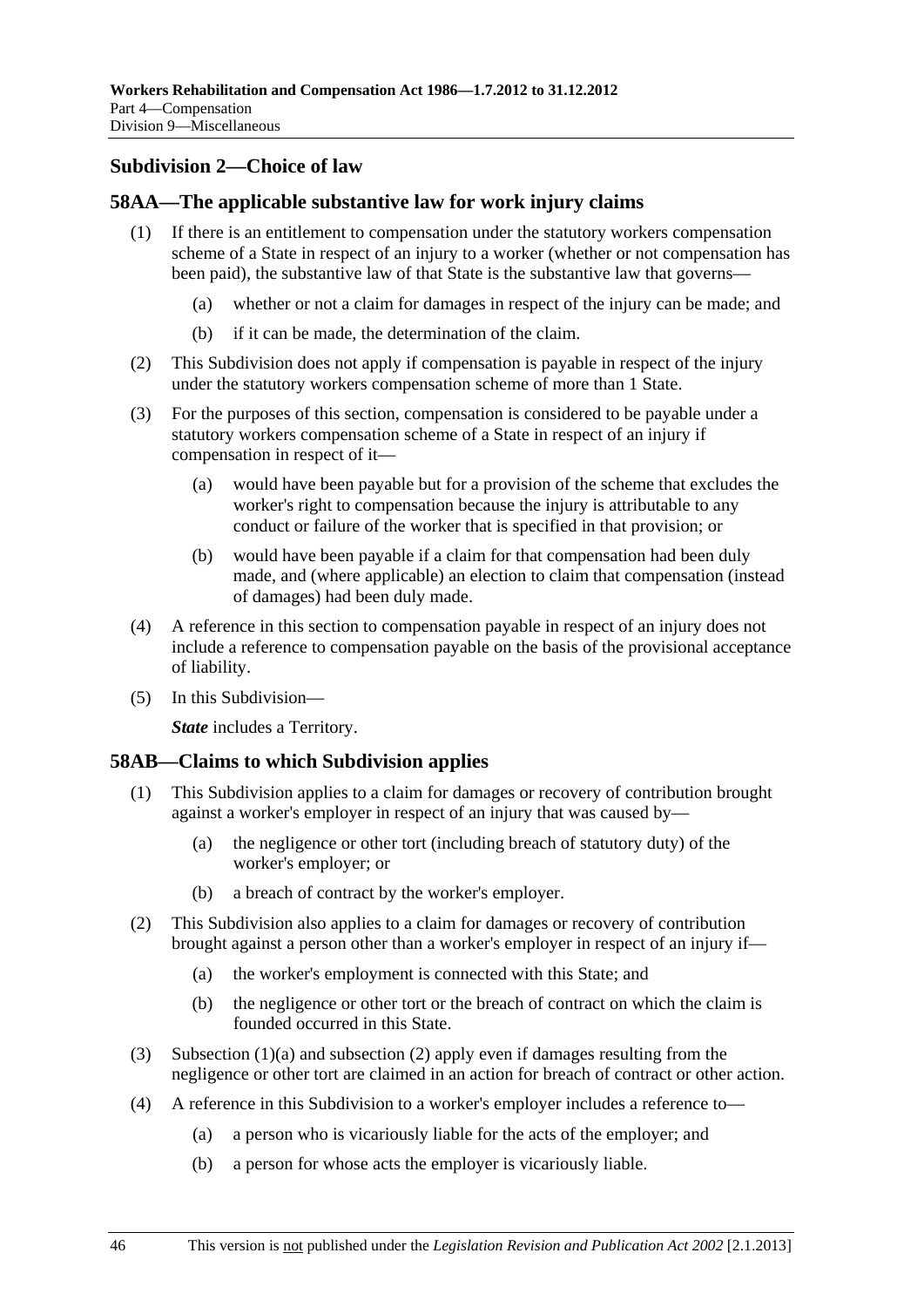# **58AC—What constitutes injury and employment**

For the purposes of this Subdivision—

- (a) *injury*, *employer* and *worker* include anything that is within the scope of a corresponding term in the statutory workers compensation scheme of another State; and
- (b) the determination of what constitutes employment or whether or not a person is a worker or a worker's employer is to be made on the basis that those concepts include anything that is within the scope of a corresponding concept in the statutory workers compensation scheme of another State.

# **58AD—Claim in respect of death included**

For the purposes of this Subdivision, a claim for damages in respect of death resulting from an injury is to be considered as a claim for damages in respect of the injury.

# **58AE—Meaning of substantive law**

In this Subdivision—

#### *a State's legislation about damages for a work related injury* means—

- (a) for this State—this Part and any other provision of this Act providing for the interpretation of anything in this Part; and
- (b) for another State—any provisions of a law of that State that is declared by the regulations to be the State's legislation about damages for a work related injury;

#### *substantive law* includes—

- (a) a law that establishes, modifies, or extinguishes a cause of action or a defence to a cause of action;
- (b) a law prescribing the time within which an action must be brought (including a law providing for the extension or abridgment of that time);
- (c) a law that provides for the limitation or exclusion of liability or the barring of a right of action if a proceeding on, or arbitration of, a claim is not commenced within a particular time limit;
- (d) a law that limits the kinds of injury, loss or damage for which damages or compensation may be recovered;
- (e) a law that precludes the recovery of damages or compensation or limits the amount of damages or compensation that can be recovered;
- (f) a law expressed as a presumption, or rule of evidence, that affects substantive rights; and
- (g) a provision of a State's legislation about damages for a work related injury, whether or not it would be otherwise regarded as procedural in nature,

but does not include a law prescribing rules for choice of law.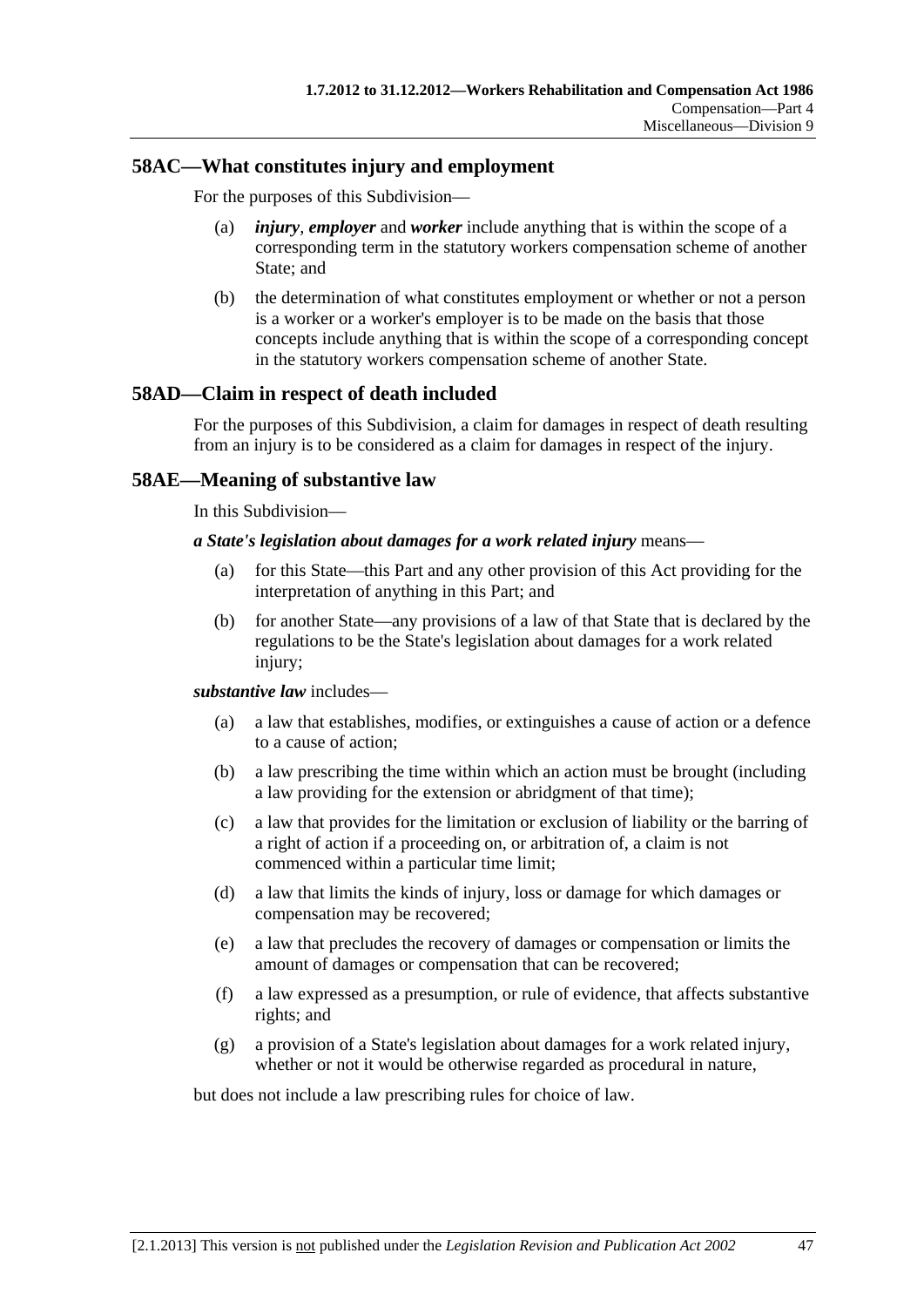### <span id="page-83-0"></span>**58AF—Availability of action in another State not relevant**

- (1) It makes no difference for the purposes of this Subdivision that, under the substantive law of another State—
	- (a) the nature of the circumstances is such that they would not have given rise to a cause of action had they occurred in that State; or
	- (b) the circumstances on which the claim is based do not give rise to a cause of action.
- (2) In subsection  $(1)$ —

*another State* means a State other than the State with which the worker's employment is connected.

### **Subdivision 3—Other matters**

### **58A—Reports of return to work etc**

- (1) An employer (other than a self-insured employer) must notify the Corporation whenever—
	- (a) a worker who has been receiving weekly payments for total incapacity returns to work; or
	- (b) there is a change in the weekly earnings of a worker who is receiving weekly payments for partial incapacity; or
	- (c) there is a change in the type of work performed by a worker who is receiving weekly payments for partial incapacity,

(but notification is not required in a case or class of cases excepted by the Corporation from the operation of this subsection).

- (2) Where a worker who has been receiving weekly payments for total incapacity returns to work with an employer other than the employer from whose employment the injury arose, the worker must notify that previous employer of the return to work.
- (3) A notification under [subsection \(1\)](#page-83-0) or [\(2\)](#page-83-0)
	- (a) must be given within 14 days of the occurrence of the notifiable event or such longer period as the regulations may allow; and
	- (b) must include full particulars of the notifiable event.
- (4) A person who without reasonable excuse fails to comply with this section is guilty of an offence.

Maximum penalty: \$1 000.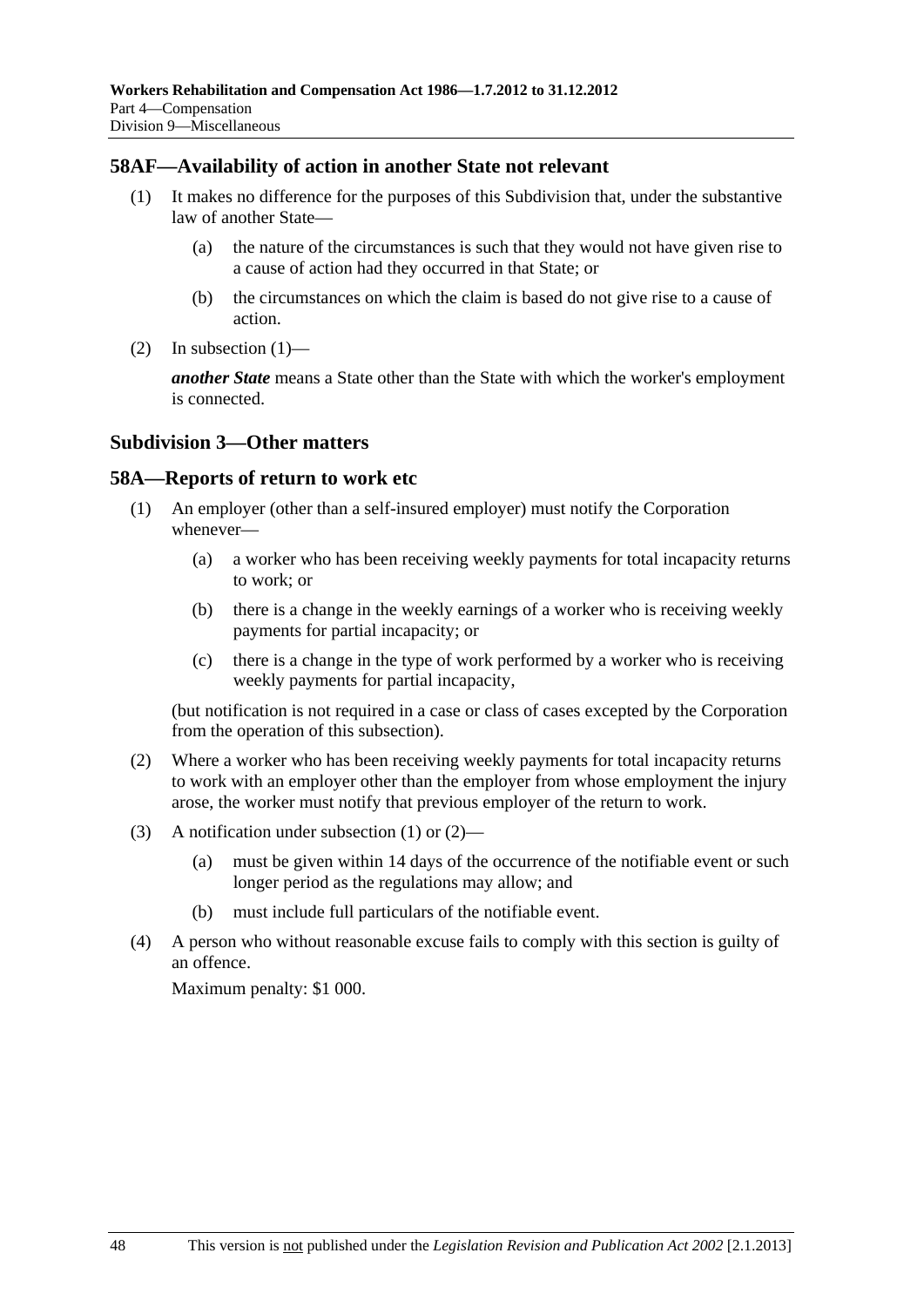# <span id="page-84-0"></span>**58B—Employer's duty to provide work or pay wages**

 (1) If a worker who has been incapacitated for work in consequence of a compensable injury is able to return to work (whether on a full-time or part-time basis and whether or not to his or her previous employment), the employer from whose employment the injury arose must provide suitable employment for the worker (the employment being employment for which the worker is fit and, subject to that qualification, so far as reasonably practicable the same as, or equivalent to, the employment in which the worker was employed immediately before the incapacity).

Maximum penalty: \$25 000.

- (2) [Subsection \(1\)](#page-84-0) does not apply if—
	- (a) it is not reasonably practicable to provide employment in accordance with that subsection (and the onus of establishing that lies in any legal proceedings on the employer); or
	- (b) the worker left the employment of that employer before the commencement of the incapacity for work; or
	- (c) the worker terminated the employment after the commencement of the incapacity for work; or
	- (e) the employer currently employs less than 10 employees, and the period that has elapsed since the worker became incapacitated for work is more than 1 year.
- (3) If a worker who has been incapacitated for work in consequence of a compensable injury undertakes alternative or modified duties under employment or an arrangement that falls outside the worker's contract of service for the employment from which the injury arose, the employer must pay an appropriate wage or salary in respect of those duties unless otherwise determined by the Corporation.

# **58C—Notice of termination of employment to be given in certain cases**

 (1) If a worker has suffered a compensable injury, the employer from whose employment the injury arose must not terminate the worker's employment without first giving the Corporation and the worker at least 28 days notice of the proposed termination.

Maximum penalty: \$15 000.

- (2) However, notice of termination is not required under this section if—
	- (a) the employment is properly terminated on the ground of serious and wilful misconduct; or
	- (b) the worker is neither receiving compensation, nor participating in a rehabilitation program, for the injury; or
	- (c) the worker's rights to compensation for the injury have been exhausted or the time for making a claim for compensation has expired.

[In legal proceedings, the burden of establishing that an employer terminated a worker's employment on the ground of serious and wilful misconduct lies on the employer.]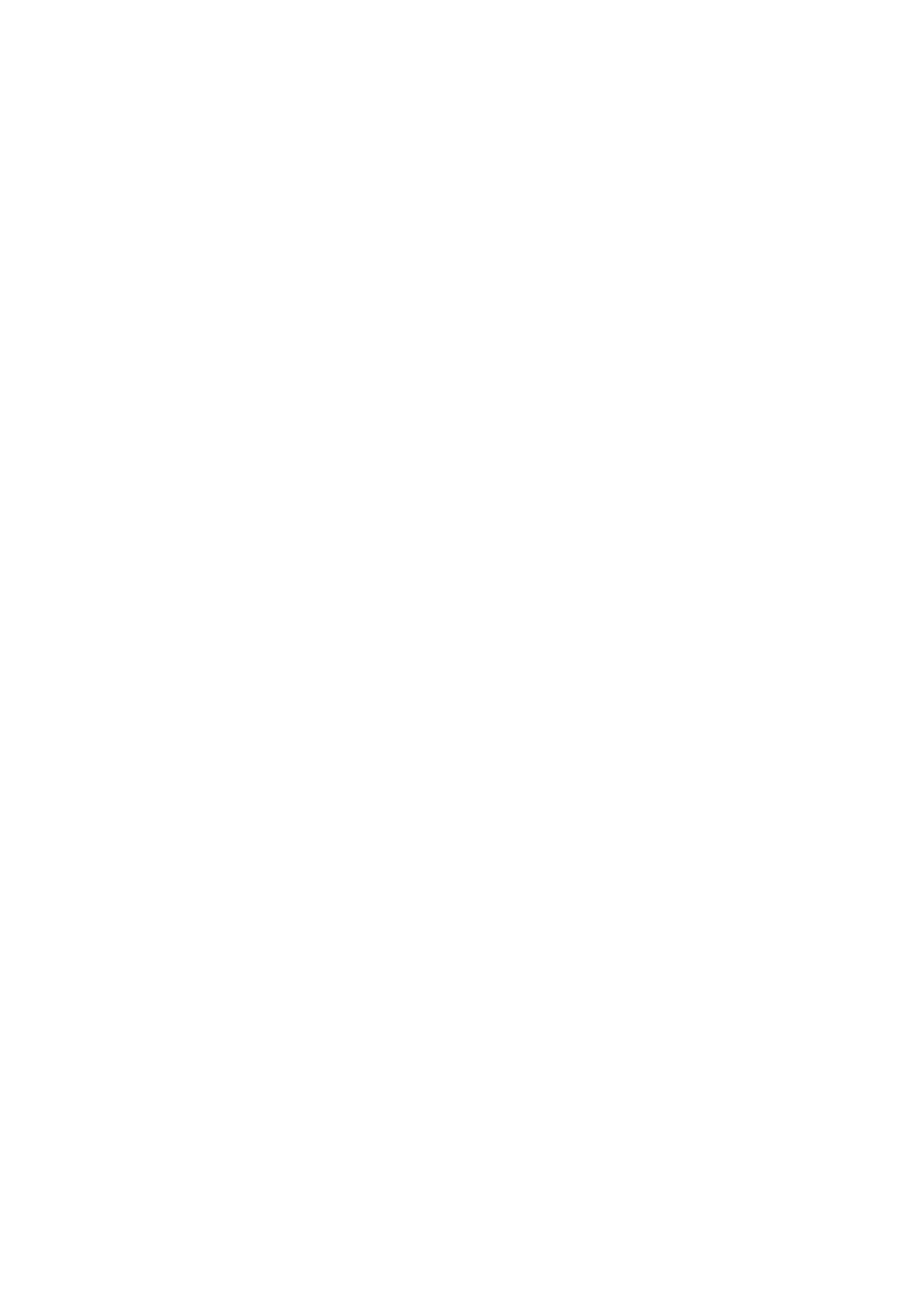# <span id="page-86-0"></span>**Part 5—Registration and funding**

# **Division 1—Registration of employers**

# **59—Registration of employers**

- (1) Subject to [subsection \(2\),](#page-86-0) an employer shall not employ a worker in employment to which this Act applies unless the employer is registered by the Corporation. Maximum penalty: \$10 000 for each worker so employed.
- (2) An employer is not required to be registered if the employer is exempted by the regulations from the obligation to be registered.
- (3) No offence is committed by an employer against this section if the employer applies for registration within 14 days after the obligation to be registered arises.
- (4) It is a defence to a prosecution for an offence under [subsection \(1\)](#page-86-0) in respect of the employment of a particular worker if the court is satisfied that at the time of the alleged offence the employer believed on reasonable grounds that the worker's employment was not connected with this State by virtue of the operation of [section 6](#page-22-0).
- (5) If the employer's belief on reasonable grounds was that under [section 6](#page-22-0) the worker's employment was connected with another State, [subsection \(4\)](#page-86-0) does not apply unless at the time of the alleged offence the employer had workers compensation cover in respect of the worker under the law of that other State.
- (6) In this section—

**State** includes a Territory;

*workers compensation cover* means insurance or registration required under the law of a State in respect of liability for statutory workers compensation under that law.

# **60—Self-insured employers**

- (1) Subject to this section, an employer or a group of employers may apply to the Corporation for registration as a self-insured employer or as a group of self-insured employers.
- (2) An application shall not be made under [subsection \(1\)](#page-86-0) unless—
	- (a) in the case of an application by an individual employer—
		- (i) the employer is a body corporate; or
		- (ii) the employer is an indemnified maritime employer;
	- (b) in the case of an application by a group—
		- (i) the members of the group are related bodies corporate or local government corporations; and
		- (ii) if the members of the group are related bodies corporate—no related body corporate of any member of the group that employs a worker or workers in employment to which this Act applies is not a member of the group.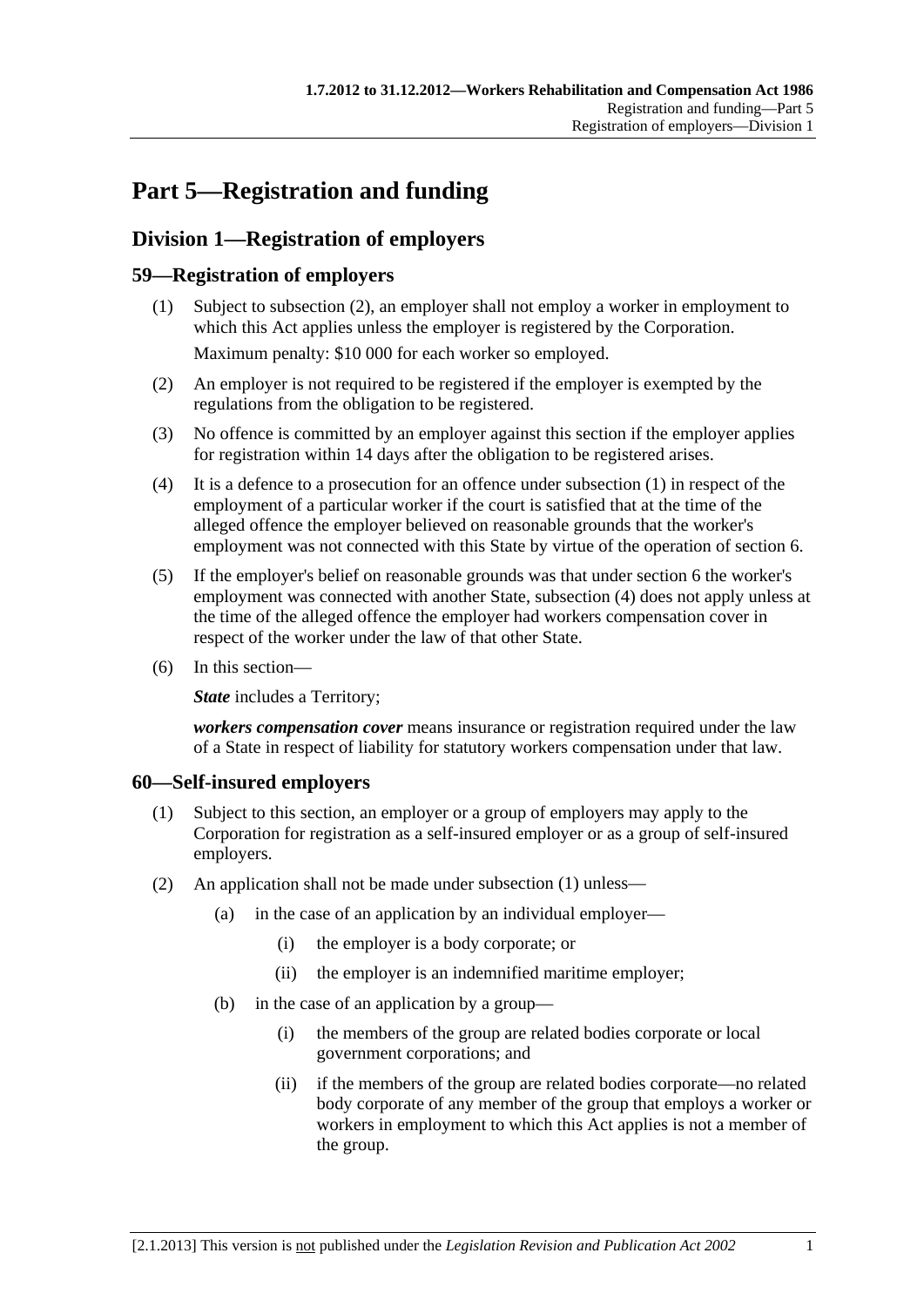- (3) Where—
	- (a) an application is made under [subsection \(1\)](#page-86-0); and
	- (b) the Corporation is satisfied—
		- (i) that the employer or the employers constituting the group have reached a standard that, in the opinion of the Corporation, must be achieved before conferral of self-insured status can be considered; and
		- (ii) that in all the circumstances it is appropriate to do so,

the Corporation may register the employer or the group as a self-insured employer or a group of self-insured employers.

- (4) A registration under this section—
	- (a) is subject to—
		- (i) a condition that the self-insured employer must not exercise any power or discretion delegated to the self-insured employer under this Act unreasonably; and
		- (ii) such other terms and conditions as the Corporation determines from time to time or as are prescribed by the regulations; and
	- (b) where the self-insured status was conferred on the ground that the employer is an indemnified maritime employer—is subject to a condition limiting the effect of the conferral to the workers, or a specified class of the workers, to whom the relevant indemnity relates; and
	- (ba) where self-insured status was conferred on a group of related bodies corporate—is subject to the condition that there is at no time a related body corporate to any member of the group that employs a worker or workers in employment to which this Act applies that is not a member of the group; and
	- (bb) is subject to a condition that the self-insured employer will comply with any code of conduct for self-insured employers determined by the Corporation from time to time and published in the Gazette; and
	- (c) takes effect on a date fixed by the Corporation; and
	- (d) subject to this section—
		- (i) has effect for an initial period (not exceeding three years) determined by the Corporation; and
		- (ii) may, on further application to the Corporation, be renewed from time to time for a further period (not exceeding three years) determined by the Corporation at the time of the renewal.
- (4a) The Corporation may, at any time, on the application of 2 or more self-insured employers, amend the registration of each self-insured employer so as to form a group on the ground that they are now related bodies corporate.
- (4b) The Corporation may, at any time, on application by a group of self-insured employers, amend the registration of the group in order to—
	- (a) add another body corporate to the group (on the ground that the body corporate is now a related body corporate); or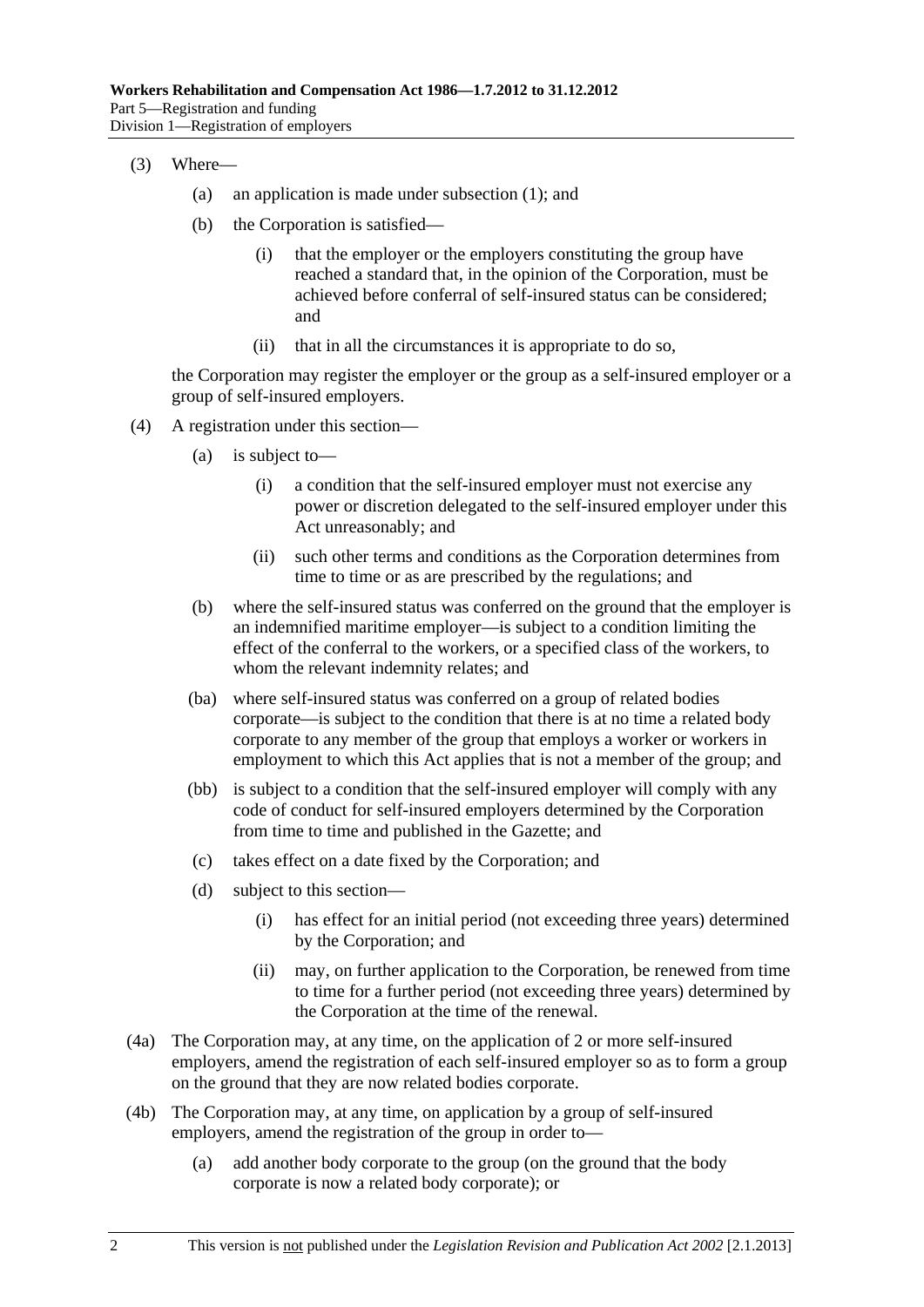- <span id="page-88-0"></span> (b) remove a body corporate from the group (on the ground that the body corporate is no longer a related body corporate); or
- (c) amalgamate the registration of 2 or more groups (on the ground that all the bodies corporate are now related bodies corporate); or
- (d) divide the registration of a group into 2 or more new groups (on the ground that the bodies corporate have separated into 2 or more groups of related bodies corporate).
- (5) The Corporation may revoke the registration of a self-insured employer or group of self-insured employers, or reduce the period of registration, if the employer, or a member of the group, (as the case requires) breaches or fails to comply with this Act or a term or condition of registration.
- (6) In deciding whether to grant, renew, revoke, or reduce the period of registration as a self-insured employer or group of employers under this section the Corporation may have regard to such matters as it considers relevant and will have regard to the following:
	- (aa) the number of employees employed by the employer or group;
	- (a) whether the employer or group is, and is likely to continue to be, able to meet its liabilities;
	- (b) the resources that the employer or group has for the purpose of administering claims for compensation;
	- (c) the incidence and severity of compensable injuries arising from employment by the employer or employers;
	- (d) the effect, or likely effect, of the working conditions under which workers are employed by the employer, or any of the employers, on the health and safety of those workers;
	- (e) the record of the employer or employers in relation to the rehabilitation of injured workers;
	- (f) the record of the employer or employers in providing suitable employment to workers who suffer compensable injuries;
	- (g) the views of any industrial association that has, in the opinion of the Corporation, a proper interest in the matter,

but once an employer or group has been registered as self-insured, the Corporation must not, in deciding whether to renew the registration, consider the effect of the registration on the Compensation Fund.

- (7) Where employers are registered as a group of self-insured employers, one of those employers nominated in the application for registration shall, for the purposes of this Act, be treated as the employer of all workers employed by the various members of the group.
- (7a) The Corporation may, on application by a group of self-insured employers, accept the nomination of another member of the group as the relevant employer under [subsection \(7\).](#page-88-0)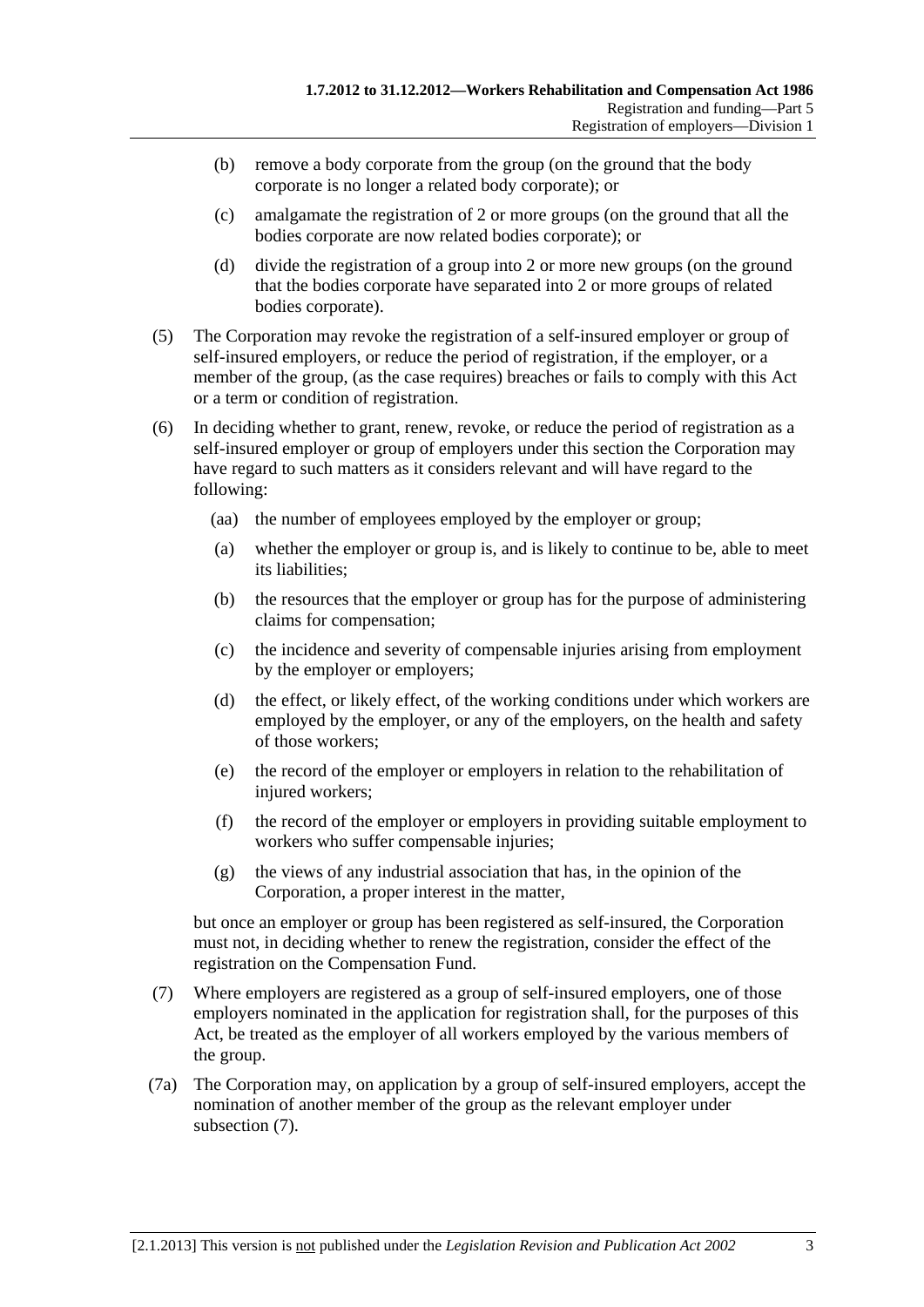- <span id="page-89-0"></span> (8) Notwithstanding [subsection \(7\)](#page-88-0), the members of the group are jointly and severally liable to satisfy the liabilities under this Act of the member referred to in [subsection \(7\).](#page-88-0)
- (9) In this section—

*indemnified maritime employer* means an employer that has the benefit of an indemnity granted by a member of the International Group of Protection and Indemnity Associations;

*related bodies corporate* means—

- (a) in the case of corporations—bodies corporate that are related bodies corporate under section 50 of the *Corporations Act 2001* of the Commonwealth;
- (b) in the case of any other kind of bodies corporate—bodies corporate that are associated entities under section 50AAA of the *Corporations Act 2001* of the **Commonwealth**

# **61—The Crown and certain agencies to be self-insured employers**

- (1) Subject to [subsection \(2\),](#page-89-0) the Crown and any agency or instrumentality of the Crown shall be deemed to be registered as self-insured employers.
- (2) The Governor may, by proclamation, declare that an agency or instrumentality of the Crown is not to be regarded as a self-insured employer, and in that event the agency or instrumentality shall not be regarded as a self-insured employer.
- (3) The Governor may, by further proclamation, vary or revoke a proclamation under [subsection \(2\).](#page-89-0)
- (4) In this section—

*agency or instrumentality of the Crown* includes any body, or body of a specified class, prescribed by regulation for the purposes of this definition.

 (5) A regulation for the purposes of [subsection \(4\)](#page-89-0) may, if the regulation so provides, take effect from a day antecedent to the day on which it is made.

# **62—Applications and changes in details for registration**

- (1) An application for registration as an employer, a self-insured employer or a group of self-insured employers—
	- (a) must be made in the designated manner and the designated form; and
	- (b) must be accompanied by the prescribed information; and
	- (c) in the case of an application for registration of a group of self-insured employers must nominate a member of the group as the employer who is, for the purposes of this Act, to be treated as the employer of all workers employed by the various members of the group.
- (2) An application for registration as a self-insured employer or group of self-insured employers must be accompanied by a fee fixed in accordance with the regulations.
- (3) An employer must, in prescribed circumstances and within a period prescribed by the regulations, provide to the Corporation in a designated manner and form information relating to a change in any details or information relevant to—
	- (a) the registration of the employer; or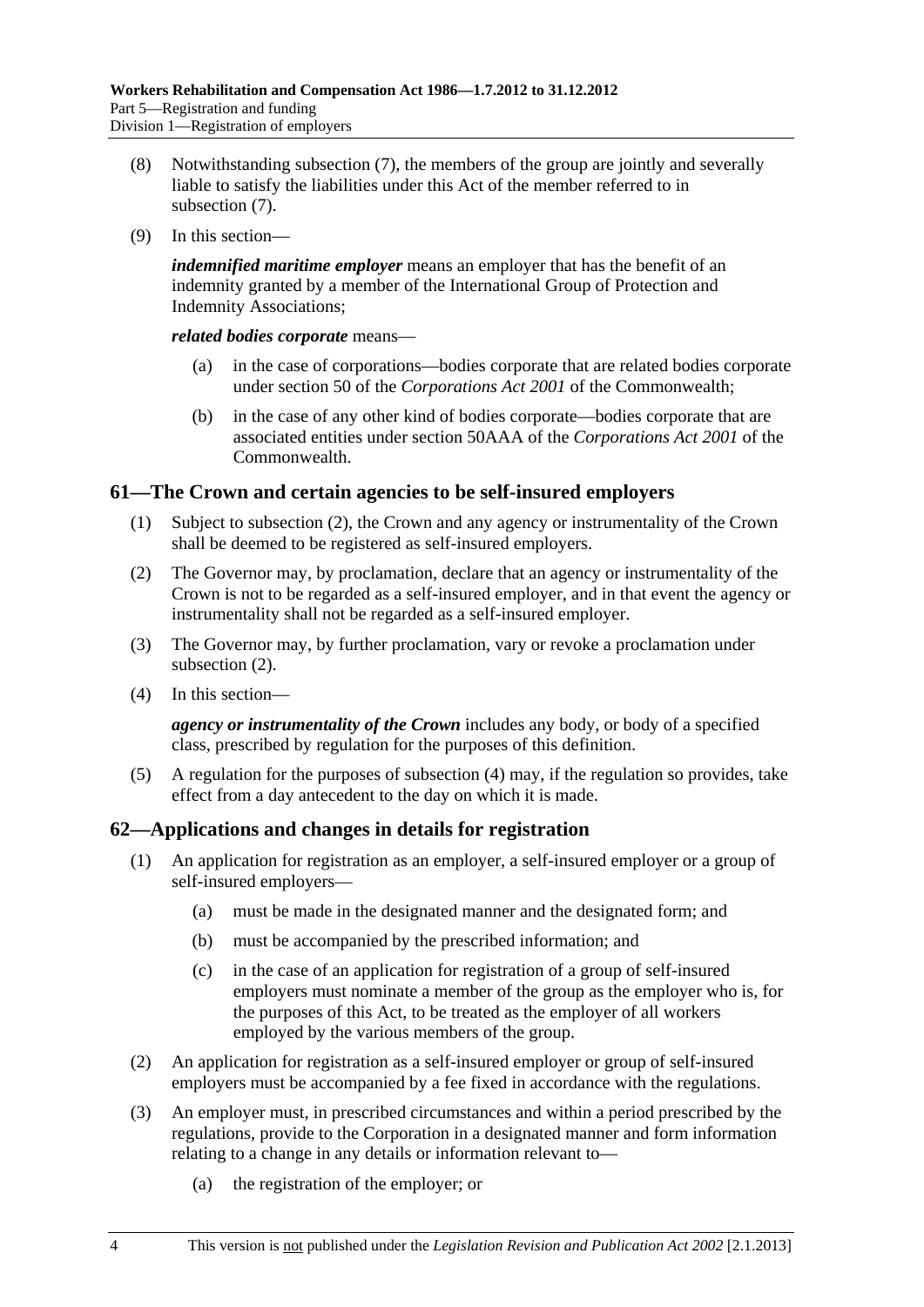(b) the activities or circumstances of the employer.

# <span id="page-90-0"></span>**62A—Ministerial appeal on decisions relating to self-insured employers**

- (1) If the Corporation—
	- (a) refuses the registration of an employer or group of employers as a selfinsured employer or group of self-insured employers; or
	- (b) grants or renews registration as a self-insured employer or group of self-insured employers for a period of less than three years; or
	- (ba) reduces the period of registration of an employer or group of employers as a self-insured employer or group of self-insured employers; or
	- (c) cancels the registration of an employer or group of employers as a selfinsured employer or group of self-insured employers,

the employer or employers may appeal to the Minister against that decision.

- (2) The appeal must be commenced within one month after the employer or employers receive notice of the Corporation's decision unless the Minister allows an extension of time for the appeal.
- (2a) If an employer or a group of employers appeals to the Minister against a decision of the Corporation to refuse to renew, or to cancel, the registration of the employer or employers as a self-insured employer or group of self-insured employers, the Corporation may extend or renew the registration of the employer or employers for a period of up to 3 months (pending resolution of the appeal).
- (3) The Minister may (but is not obliged to) permit an appellant to appear personally or by representative before the Minister on an appeal.
- (4) The Minister has an absolute discretion to decide an appeal under this section as the Minister thinks appropriate.
- (5) If the Minister decides in favour of the appellant, the Minister must furnish the Corporation with a statement of the reasons for the decision.

# **Division 2—Delegation to self-insured employers**

### **63—Delegation to self-insured employer**

- (1) Subject to this Act, the following powers and discretions of the Corporation, insofar as they are exercisable in relation to workers of a self-insured employer, are delegated to the self-insured employer—
	- (a) the powers and discretions under the following sections:

[section 26](#page-30-0) [section 28A](#page-31-0)  [section 32](#page-38-0) (but not section  $32(11)$  and  $(13)$ ) [section 32A](#page-41-0)  [section 35](#page-42-0) [section 35A](#page-44-0)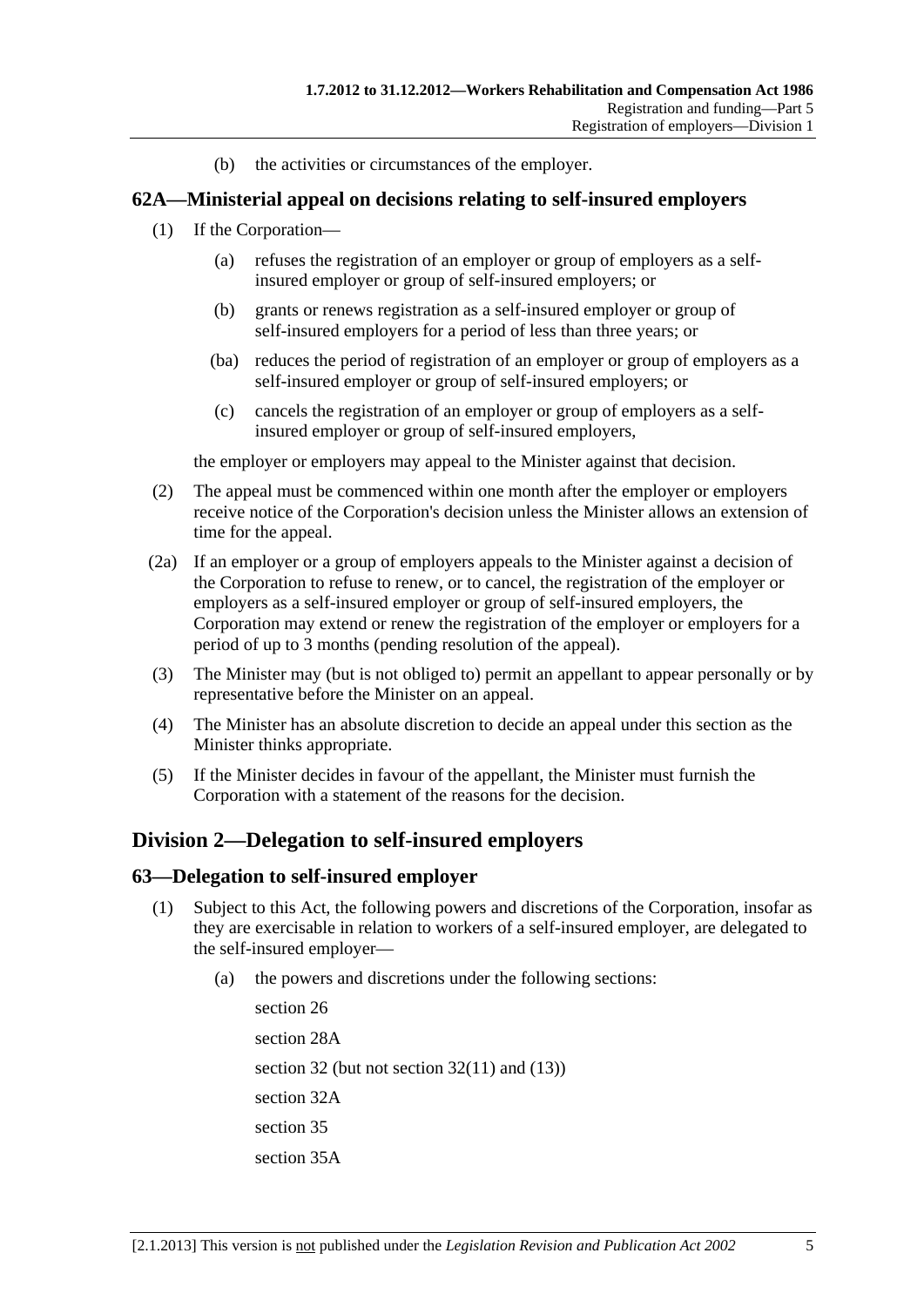# [section 35B](#page-45-0)  [section 35C](#page-46-0)  [section 36](#page-47-0) [section 37](#page-53-0) [section 38](#page-54-0) [section 39](#page-54-0) [section 41](#page-56-0) [section 42](#page-56-0) section 42A section 42B [section 43](#page-58-0)

[section 43A](#page-59-0) (but not any power associated with an accreditation scheme for medical practitioners under that section)

[section 43B](#page-60-0) 

[section 44](#page-61-0)

[section 45](#page-63-0)

[section 45A](#page-64-0) 

[section 45B](#page-66-0) 

[section 45C](#page-67-0) 

[section 50B](#page-70-0) 

[section 50C](#page-70-0) 

[section 50D](#page-71-0) 

[section 50E](#page-71-0)

[section 50F](#page-71-0) 

[section 50G](#page-71-0) 

[section 50H](#page-71-0) 

[section 53](#page-75-0) (but not the power to approve recognised medical experts for the purposes of [section 53\(2\)\)](#page-75-0)

[section 98F](#page-135-0) 

[section 98G](#page-135-0) 

[section 98H](#page-136-0) 

[section 106](#page-145-0)

[section 106A](#page-145-0);

- (b) any other prescribed powers and discretions.
- (2) Delegated powers and discretions referred to in [subsection \(1\)](#page-90-0) shall not be exercised by the Corporation in relation to the workers of the self-insured employer.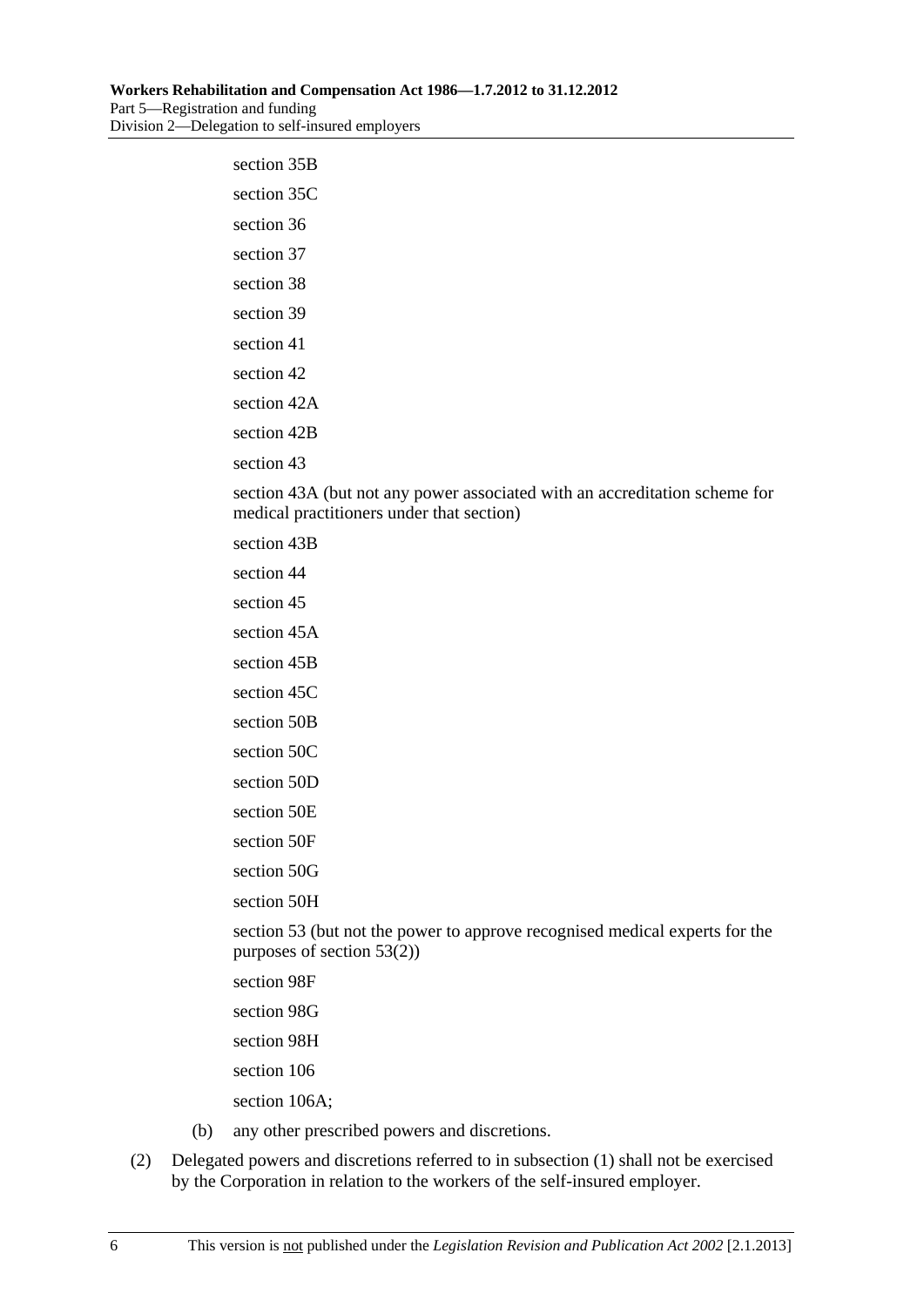- (3) Subject to this section, the Corporation shall not overrule or interfere with a decision of a self-insured employer made in the exercise of delegated powers or discretions.
- (3aa) A self-insured employer—
	- (a) must notify the Corporation, in accordance with the regulations, of its intention to make an assessment under Division 4B of [Part 4](#page-36-0) (Compensation for Loss of Earning Capacity) and must not proceed to make the assessment except with the Corporation's consent; and
	- (b) is subject to direction by the Corporation as to how it is to exercise its powers and discretions under that Division in relation to the workers, or a particular worker, of the employer.
- (3a) The Corporation may direct a self-insured employer how the employer is to exercise its discretion regarding the maximum lump sum to be paid to an orphan child, or to orphan children.
- (4) A decision of a self-insured employer made in pursuance of a power or discretion delegated under [subsection \(1\)](#page-90-0) shall have the same force and effect as a decision of the Corporation and shall be subject to review and appeal in the same way as a decision of the Corporation.
- (5) A reference to the Corporation in the provisions of this Act referred to in [subsection \(1\)](#page-90-0) shall, in relation to any matter over which a self-insured employer has delegated powers or discretions, be construed as a reference to that self-insured employer.
- (5a) If the Corporation would, but for this section, be required under a provision of this Act referred to in [subsection \(1\)](#page-90-0) to take any action or do any thing in relation to a worker of a self-insured employer—
	- (a) responsibility for taking the action or doing the thing rests with the self-insured employer; and
	- (b) any cost incurred in connection with taking the action or doing the thing is to be borne by the self-insured employer.
- (6) If a self-insured employer exercises a power or discretion delegated under [subsection \(1\)](#page-90-0) unreasonably, the Corporation may withdraw (in whole or in part) the delegation effected by [subsection \(1\).](#page-90-0)
- (7) If an employer ceases to be registered as a self-insured employer under this Act, the delegation to the employer under this section will, if the Corporation so determines, continue to such extent as the Corporation thinks fit in relation to injuries that occurred before that cessation (and any act or omission of the employer within the scope of the delegation will be taken for the purposes of this Act, to be the act or omission of a self-insured employer).

# **Division 3—The Compensation Fund**

# **64—Compensation Fund**

(1) The Corporation shall establish and maintain a fund entitled the *Compensation Fund*.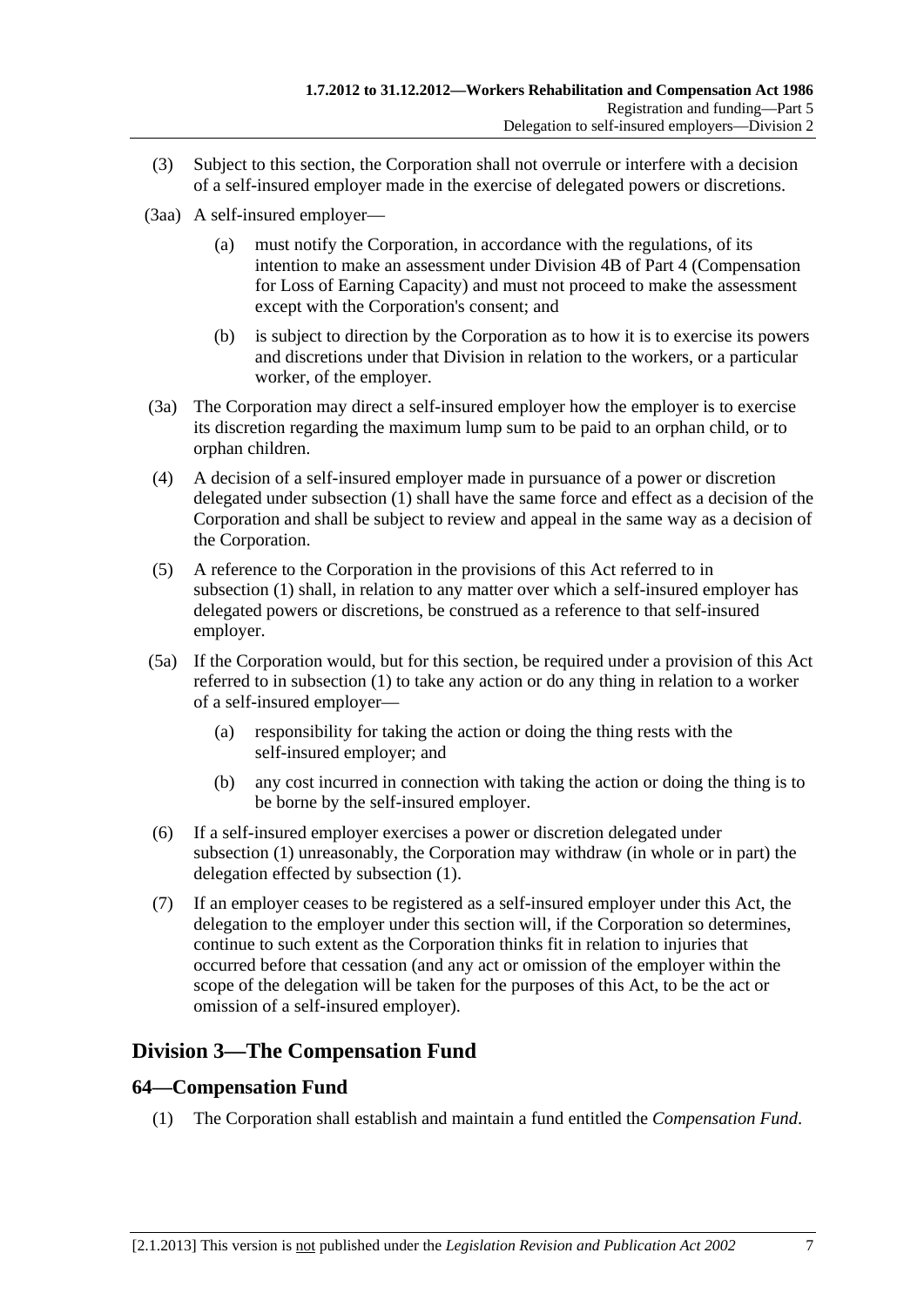- <span id="page-93-0"></span> (2) The Compensation Fund shall consist of—
	- (a) amounts received from the imposition of premiums, supplementary payments or fees under this Part;
	- (b) any income and accretions produced by the investment of money from the Fund;
	- (c) any money advanced to the Corporation for the purposes of the Fund;
	- (d) other money received by the Corporation under this Act or in the administration of this Act;
	- (e) to the extent provided by regulation—money received by the Corporation under, or in the administration of, another Act.
- (3) The Compensation Fund shall be applied towards—
	- (a) the payments of compensation that the Corporation is liable to make under this Act;
	- (b) the costs incurred by the Corporation in performing its functions under this Act;
	- (ba) any costs incurred by the Minister or the Crown if a decision or process of the Minister under [section 62A](#page-90-0) becomes the subject of judicial proceedings;
	- (c) the costs of the system of dispute resolution established by this Act;
	- (ca) the costs associated with the establishment and operation of Medical Panels;
	- (cb) the costs recoverable from the Compensation Fund under [Part 6C](#page-132-0);
	- (cc) the costs recoverable from the Compensation Fund under [Part 6D](#page-138-0);
	- (d) to the extent provided by regulation—the costs incurred by the Corporation in carrying out its functions under another Act;
	- (e) any payment that the Corporation is required to make under the *[Occupational](http://www.legislation.sa.gov.au/index.aspx?action=legref&type=act&legtitle=Occupational%20Health%20Safety%20and%20Welfare%20Act%201986)  [Health, Safety and Welfare Act 1986](http://www.legislation.sa.gov.au/index.aspx?action=legref&type=act&legtitle=Occupational%20Health%20Safety%20and%20Welfare%20Act%201986)*.
- (3a) The amount to be paid from the Compensation Fund under [subsection \(3\)\(c\)](#page-93-0) will be determined by agreement between the chief executive of the administrative unit that is, under the Minister, responsible for the administration of this Act and the Corporation or, in default of agreement, by the Minister.
- (4) The Corporation may invest money that is not immediately required for the purposes of the Compensation Fund as the Corporation thinks fit.
- (5) Subject to [subsection \(6\),](#page-93-0) in deciding how to invest funds that are available for investment, the Corporation shall endeavour to achieve the highest possible rates of return.
- (6) The Corporation is not required to comply with [subsection \(5\)](#page-93-0) if the board unanimously decides, in relation to certain funds, to invest those funds at a lesser rate of return but so as to promote the economy of the State.
- (7) Until there are sufficient funds in the Compensation Fund to meet the liabilities of the Fund, the Treasurer may, as may be required from time to time, lend money to the Corporation on such terms and conditions as the Treasurer may determine.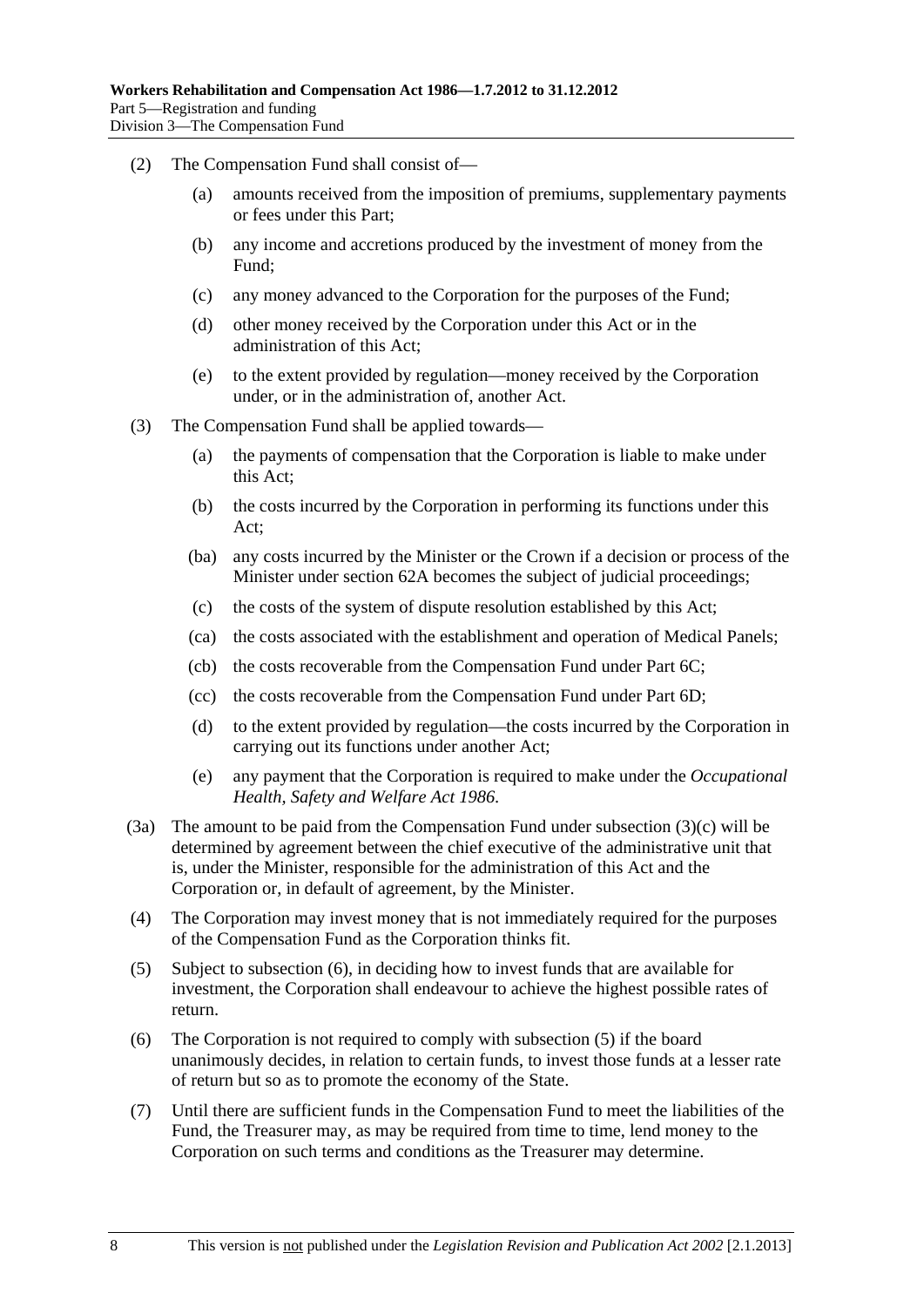(8) The Treasurer may charge a fee of such amount as the Treasurer thinks fit in respect of any loan made to the Corporation under [subsection \(7\)](#page-93-0).

# **Division 4—WorkCover premium requirements**

# **Subdivision 1—Preliminary**

# **65—Preliminary**

In this Division—

*class* of industry includes a subclass;

*remuneration* includes payments made to or for the benefit of a worker which by the determination of the Corporation constitute remuneration but does not include payments determined by the Corporation not to constitute remuneration.

### **Subdivision 2—Premiums (terms and conditions)**

### **66—Premiums (terms and conditions)**

- (1) The Corporation may, from time to time, after consultation with the Minister, publish in the Gazette a set of terms and conditions that will apply in relation to the calculation, imposition and payment of premiums for the purposes of this Act (and these terms and conditions will be referred to as *WorkCover premium provisions*).
- (2) WorkCover premium provisions may—
	- (a) apply differently according to—
		- (i) categories of employers; and
		- (ii) different factors of a specified kind; and
	- (b) authorise any matter to be determined, applied or regulated by a specified person or body.
- (3) Without limiting any other provision, WorkCover premium provisions may specify various principles, weights, adjustments, caps, assumptions or exclusions that will apply in relation to the constitution or determination of remuneration or the costs of claims.
- (4) WorkCover premium provisions will not apply to—
	- (a) a self-insured employer; or
	- (b) an employer who is exempt from the requirement to be registered under Division 1.

# **Subdivision 3—Premiums (general principles)**

### **67—Liability to pay premiums**

 (1) Subject to this Part, an employer will be liable to pay, in relation to each period specified by the WorkCover premium provisions or a WorkCover premium order that applies in relation to the employer, a premium or premiums in accordance with the requirements of this Act.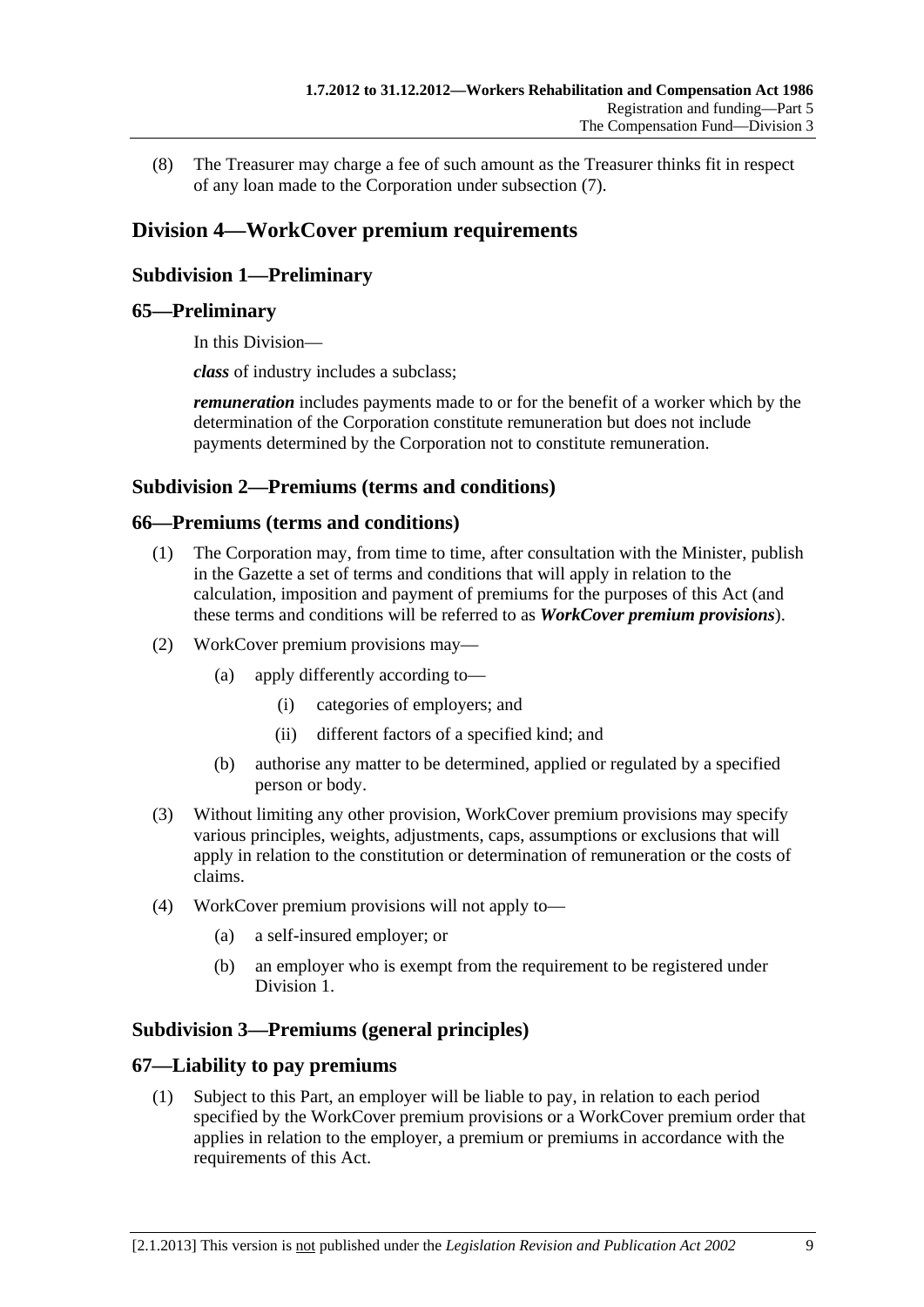- <span id="page-95-0"></span> (2) An employer—
	- (a) who is a self-insured employer; or
	- (b) who is exempt from the requirement to be registered under Division 1; or
	- (c) who is exempt from the requirement to pay a premium by a regulation made for the purposes of this paragraph,

is not required to pay a premium under this Division.

- (3) A person who ceases to be an employer may be entitled to a partial refund of any premium that has been paid calculated in accordance with any relevant provision of the WorkCover premium provisions or a WorkCover premium order that applies in relation to the employer.
- (4) An employer who is in breach of the requirement to be registered under this Act will, in addition to any other penalty, be liable to a fine fixed by the Corporation not exceeding 3 times the amount of premium that would have been payable under this Act had the employer been registered as required.
- (5) The Corporation may for any proper reason remit a fine imposed under [subsection \(4\)](#page-95-0)  wholly or in part.
- (6) The imposition of a fine under [subsection \(4\)](#page-95-0) does not satisfy or affect any liability or requirement to pay any premium under this Act.
- (7) Nothing in this section affects the adjustment of a premium or the imposition of a fine under another provision of this Act.

### **68—Employer categories**

- (1) Subject to [subsection \(2\),](#page-95-0) the regulations may, for the purposes of this Division, divide employers into various categories.
- (2) The Corporation may, if it considers it appropriate to do so and after applying criteria or factors specified by the regulations for the purposes of this subsection (if any), assign an employer to a category that is different to the category that would apply under [subsection \(1\).](#page-95-0)

### **69—Classes of industry**

- (1) The Corporation may, for the purposes of the calculation of premiums, divide the industries carried on in the State into various classes.
- (2) The Corporation may determine any question as to the class of industry in which an employer employs workers.
- (3) In determining the class of industry in which an employer employs workers the following provisions will be applied:
	- (a) if the employer employs a worker in 2 or more classes of industry—
		- (i) the worker will, subject to any determination by the Corporation to the contrary, be treated as if solely employed in the class of industry in which he or she is predominantly employed; and
		- (ii) if it is not possible to determine which is the predominant class, the worker will be treated as if solely employed in a class of industry determined by the Corporation;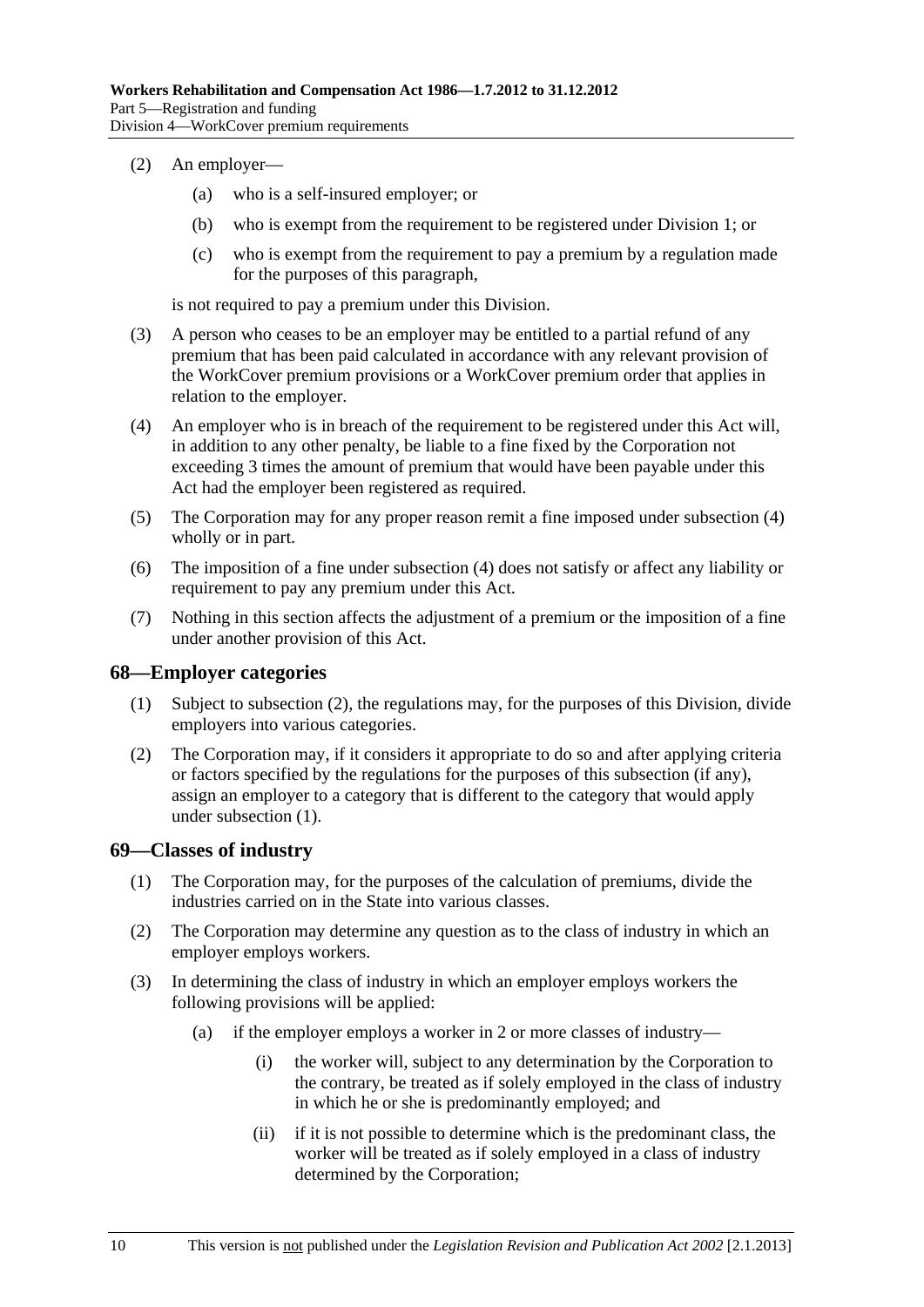- <span id="page-96-0"></span> (b) subject to [paragraphs \(c\)](#page-96-0) and [\(d\)—](#page-96-0)if the employer employs workers in different classes of industry all workers employed by the employer will, if the Corporation so determines, be treated as engaged in the predominant class of industry;
- (c) if the employer employs workers at 2 or more workplaces, all workers employed at a particular workplace will, if the Corporation so determines, be treated as engaged in the predominant class of industry conducted at that workplace;
- (d) in determining what is the predominant class of industry, the Corporation will have regard to—
	- (i) the importance within the employer's total operations of each class of industry in which workers are employed; and
	- (ii) any other factor determined to be relevant by the Corporation.
- (4) The Corporation may, as it thinks fit, review and revise a determination previously made under or for the purposes of this section.
- (5) A revision may be made under [subsection \(4\)](#page-96-0) at any time (including in respect of a period that is underway).

### **70—Industry rates and base premiums**

- (1) The Corporation must, in relation to each class of industry, fix a rate (expressed as a percentage and to be called the *industry premium rate*) that is to be applied for the purposes of determining base premiums under [subsection \(9\).](#page-97-0)
- (2) The rates under [subsection \(1\)](#page-96-0)
	- (a) must be fixed by the Corporation by notice in the Gazette; and
	- (b) may be varied by the Corporation by subsequent notice in the Gazette.
- (3) Subject to [subsection \(5\),](#page-96-0) a percentage fixed under [subsection \(1\)](#page-96-0) in relation to a class of industry must not exceed 7.5%.
- (4) In fixing the percentage applicable to a particular class of industry the Corporation must apply any criteria or principles specified by the regulations.
- (5) The Corporation may fix a percentage in excess of 7.5% in relation to a particular class of industry if in each of 2 consecutive years the Corporation's estimate of the aggregate cost of claims in respect of injuries attributable to traumas occurring in the year in the relevant class exceeds 30% of the aggregate remuneration paid to workers in that class that is used for the purposes of the calculation of premium.
- (6) The Corporation may apply any principle determined by the Corporation to be appropriate for the purposes of making an estimate of the aggregate cost of any claims (or any claims of a specified class under [subsection \(5\)](#page-96-0)).
- (7) A percentage fixed under [subsection \(5\)](#page-96-0) must not exceed 20%.
- (8) A percentage fixed under [subsection \(5\)](#page-96-0) must be reviewed annually by the Corporation and applies until it is revoked or varied by the Corporation.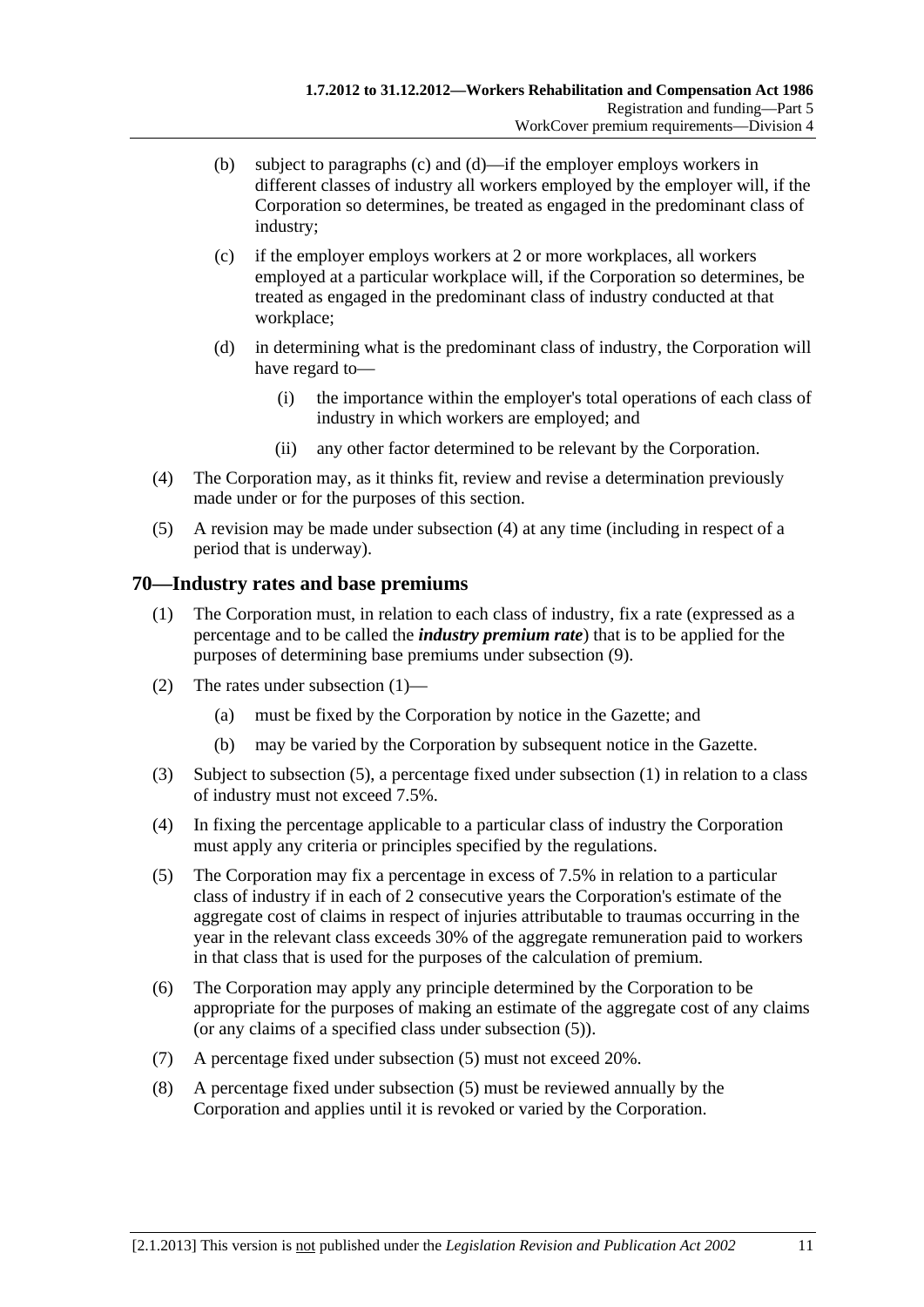<span id="page-97-0"></span> (9) A base premium under this Act, in its application to a particular industry, is determined as follows:

 $BP = remuneration \times industry premium rate$ 

Where

*BP* is the base premium

*remuneration* is the remuneration payable by an employer to workers employed in the particular industry

*industry premium rate* is the industry premium rate for the relevant class of industry.

### **Subdivision 4—Premiums (calculation and application)**

### **71—Premiums**

- (1) A premium payable by an employer in relation to a particular period (other than an employer who is not liable to pay a premium under this Division) will be—
	- (a) determined in accordance with a WorkCover premium order under this section; or
	- (b) to the extent that a WorkCover premium order does not apply to the employer—the aggregate base premiums applying to that employer in respect of all classes of industry in which the employer employs workers (subject to any adjustments or requirements that apply in the circumstances).
- (2) For the purposes of subsection  $(1)(a)$ , the Corporation may, after consultation with the Minister and applying any principle specified by the Minister for the purposes of this section, fix the manner in which a premium payable by an employer (or a person who proposes to become an employer) will be calculated.
- (3) The Corporation must, for the purposes of [subsection \(2\)](#page-97-0), publish an order (or orders) in the Gazette (and any such order will be referred to as a *WorkCover premium order*).
- (4) A WorkCover premium order will take effect from the commencement of a financial year specified by the order (and will then apply, including in relation to a succeeding financial year, until superseded by another WorkCover premium order).
- (5) A WorkCover premium order may—
	- (a) apply generally or be limited in its application by reference to specified factors or exceptions; and
	- (b) apply differently according to—
		- (i) categories of employers; and
		- (ii) different factors of a specified kind; and
	- (c) authorise any matter to be determined, applied or regulated by a specified person or body,

or may do any combination of these things.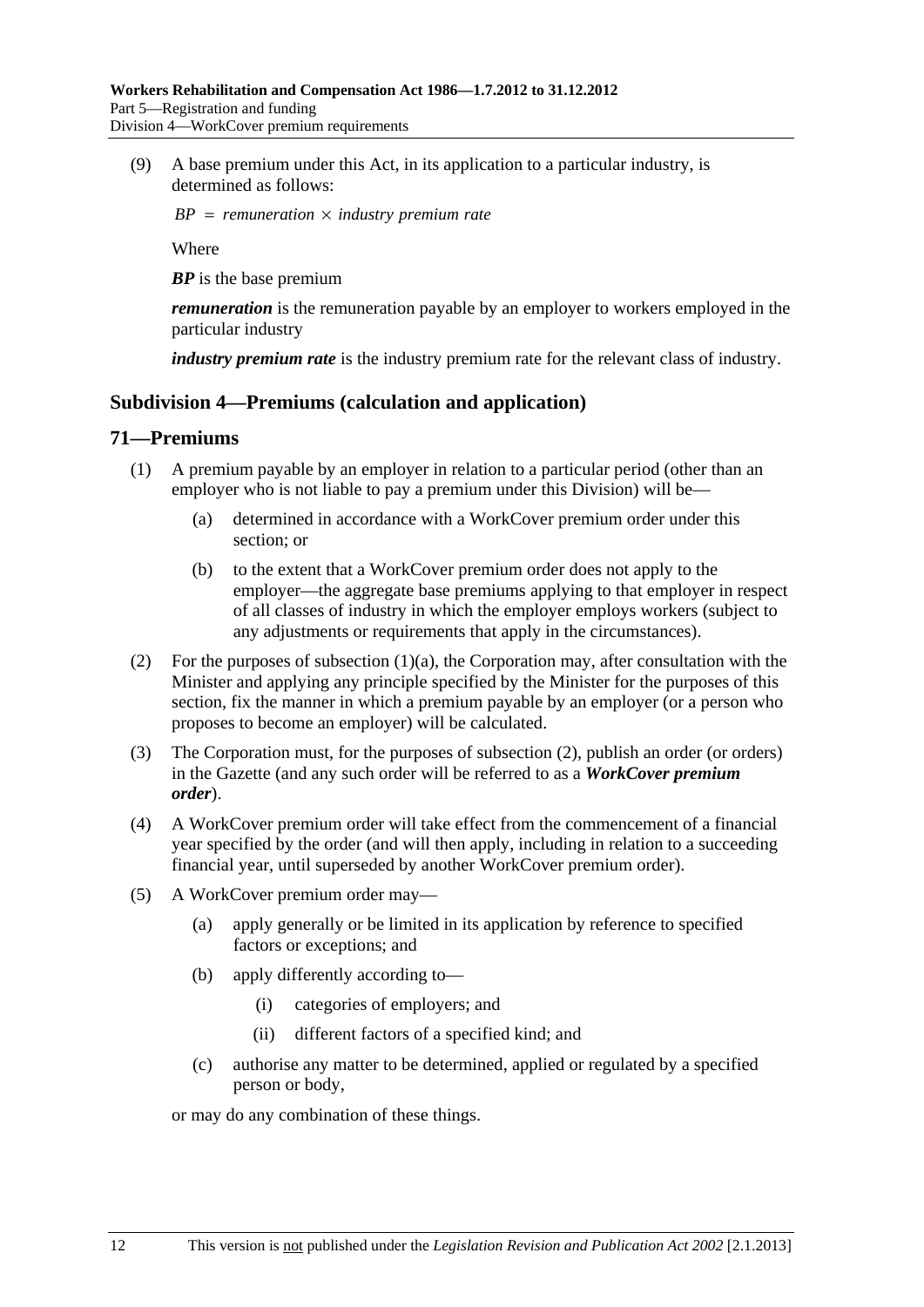- <span id="page-98-0"></span> (6) Without limiting a preceding subsection, a WorkCover premium order may—
	- (a) apply any principle relevant to the claims experience of a particular category or class of employer, or the size of an employer (after applying such principles or assumptions as the Corporation thinks fit); and
	- (b) fix and apply various principles, weights, adjustments, caps, limits (including limits on the reduction of premiums), assumptions or exclusions according to specified factors; and
	- (c) without limiting any other provision, specify any adjustment or assumption relating to the remuneration paid to workers over a particular period (including a period into the future); and
	- (d) allow employers who satisfy any specified criteria, on application and at the discretion of the Corporation, to pay a premium determined by the Corporation according to an alternative set of principles—
		- (i) specified in the order; or
		- (ii) specified in another WorkCover premium order that applies in the circumstances; or
		- (iii) agreed between the Corporation and the employer; and
	- (e) require that employers of a specified class must provide a deposit, bond or guarantee, or some other form of security, specified in the order; and
	- (f) make any other provision or impose any other requirement prescribed by the regulations.
- (7) Subject to any remission or reduction of premium granted by the Corporation, where—
	- (a) the amount of premium payable by an employer in respect of a designated period would, apart from this subsection, be less than the designated minimum premium; or
	- (b) an employer is registered but no premium would, apart from this subsection, be payable by the employer for a designated period,

the premium payable by the employer for the designated period is the designated minimum premium.

- (8) For the purposes of [subsection \(7\),](#page-98-0) the Corporation may, from time to time, as part of the WorkCover premium provisions, fix—
	- (a) the designated period; and
	- (b) the designated minimum premium.
- (9) The Corporation may, if it considers that there is an error in a WorkCover premium order, after consultation with the Minister, amend the WorkCover premium order by notice in the Gazette.
- (10) A notice under [subsection \(9\)](#page-98-0) may, if the notice so provides, take effect from a date that is earlier than its date of publication (being on or after the date on which the relevant WorkCover premium order took effect).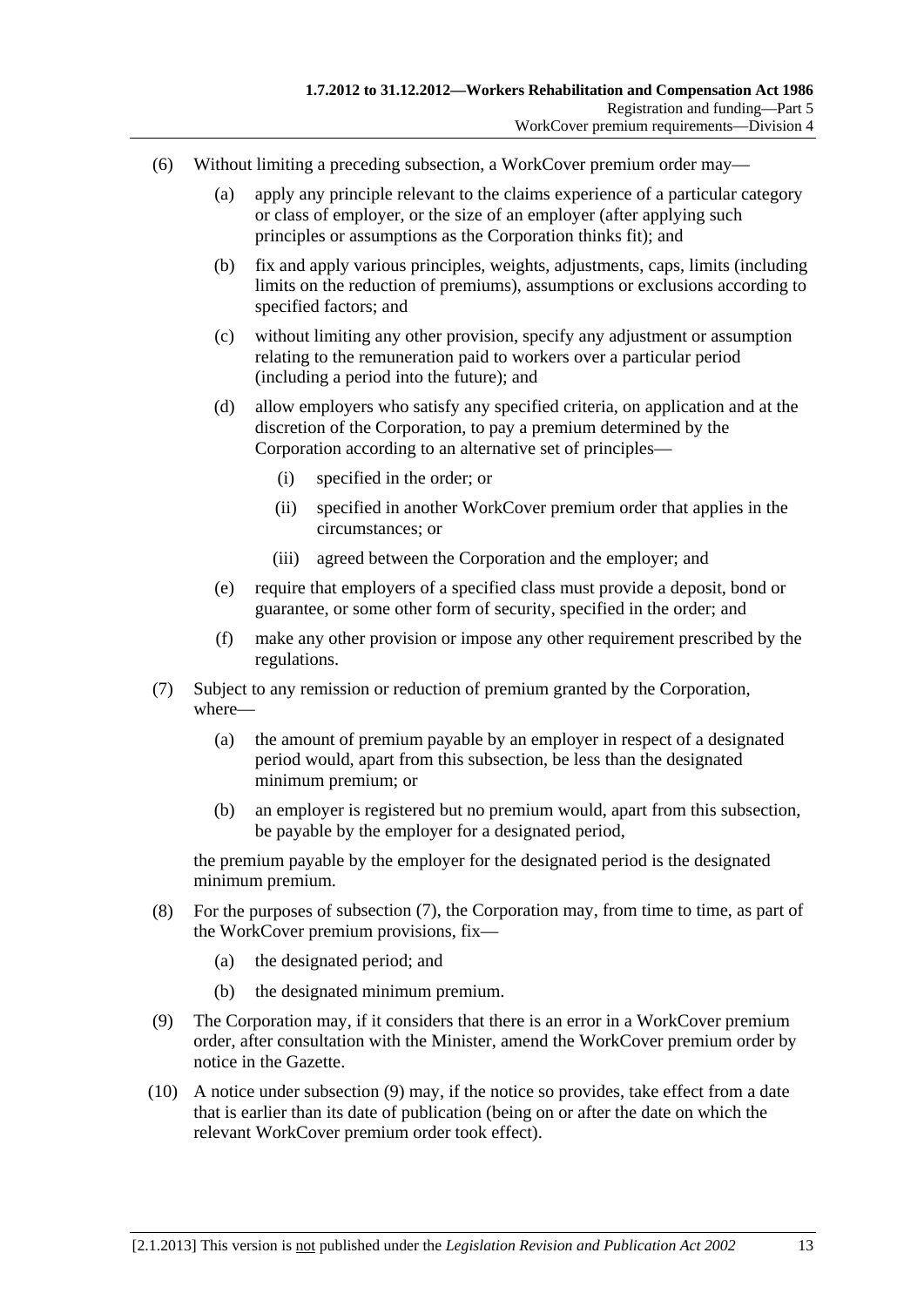# <span id="page-99-0"></span>**72—Premium stages**

- (1) A premium in relation to a particular period (being a period determined by the Corporation) may be constituted by—
	- (a) an *initial premium* calculated on the basis of estimates and assumptions made at, or in relation to, the beginning of the period after applying any principles specified by the Corporation in the WorkCover premium provisions or in a WorkCover premium order;
	- (b) an *adjusted premium* at any time during the period based on applying any principles or requirements specified by the Corporation in the WorkCover premium provisions or in a WorkCover premium order;
	- (c) a *hindsight premium* calculated on the basis of actual amounts and information known or determined by the Corporation at the end of the period after applying any principles or requirements specified by the Corporation in the WorkCover premium provisions or in a WorkCover premium order.
- (2) Subject to this section, an initial premium will be payable by a date specified by the Corporation for the purposes of this subsection.
- (3) The Corporation may adjust a premium at any time during the relevant period and any amount that becomes due on account of that adjustment (the adjusted premium) will, subject to this section, be payable by a date specified by the Corporation for the purposes of this subsection.
- (4) A hindsight premium will be payable after the end of the relevant period by a date specified by the Corporation for the purposes of this subsection (unless a hindsight premium does not need to be paid).
- (5) If the Corporation so allows, an employer may elect to pay an initial premium or an adjusted premium by instalments, at such times and of such amounts as the Corporation may determine.
- (6) Subject to this Act, if the initial premium, and an adjusted premium (if any), paid by an employer in relation to a particular period exceed the employer's liability to pay premium for that period, the Corporation may at the Corporation's discretion (but subject to the regulations)—
	- (a) refund the difference to the employer; or
	- (b) set off the difference against existing or future liabilities of the employer to make payments of premium under this Part.
- (7) The Corporation may grant discounts or other incentives in order to encourage the payment of any premium in advance.
- (8) The Corporation may, in prescribed circumstances, remit any premium payable by an employer under this section wholly or in part.
- (9) This section applies subject to—
	- (a) any alternative arrangements agreed between the Corporation and an employer as part of an alternative set of principles applied under section  $71(6)(d)$ ; or
	- (b) any alternative requirements specified by the Corporation (by notice to a particular employer or by notice in the Gazette); or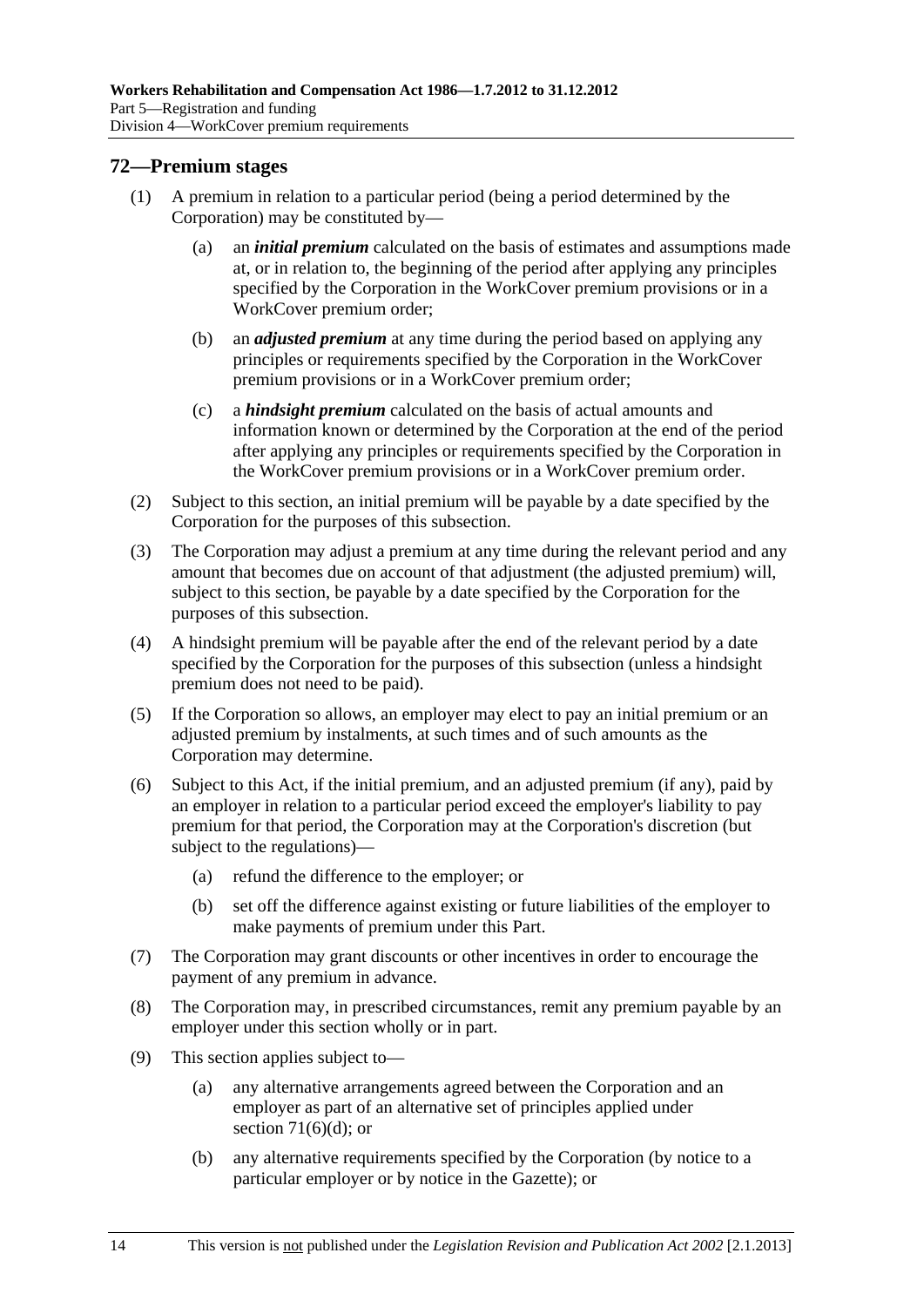- <span id="page-100-0"></span> (c) without limiting [paragraph \(a\)](#page-99-0) or [\(b\)](#page-99-0), any alternative arrangements agreed between the Corporation and the employer that allow the employer to pay any premium on aggregate remuneration paid during a preceding period and after taking into account any other matter or factor specified by the Corporation for the purposes of this paragraph.
- (10) A notice under [subsection \(9\)—](#page-99-0)
	- (a) may be varied by the Corporation from time to time by further notice; and
	- (b) will have effect according to its terms.

# **72A—Grouping provisions**

- (1) For the purposes of this section, 2 or more employers will, if the Corporation so determines, constitute a group if—
	- (a) they are capable of being treated as a member of a group under the *[Payroll](http://www.legislation.sa.gov.au/index.aspx?action=legref&type=act&legtitle=Payroll%20Tax%20Act%202009)  [Tax Act 2009](http://www.legislation.sa.gov.au/index.aspx?action=legref&type=act&legtitle=Payroll%20Tax%20Act%202009)*; or
	- (b) they are related in some other way.
- (2) Where 2 or more employers constitute a group—
	- (a) unless the Corporation otherwise determines, each employer in the group will be liable to pay premiums in accordance with a WorkCover premium order under this Division (rather than on the basis of aggregate base premiums); and
	- (b) the Corporation may apply any claims experience, rating or other principle to all members of the group on a combined basis (rather than on an individual basis) in accordance with the provisions of a WorkCover premium order; and
	- (c) the Corporation may aggregate the employers in such manner (in any way or for such other purposes) as the Corporation thinks fit under a WorkCover premium order (including by treating 1 employer within the group as if the employer were the employer of all workers employed by the members of the group or by rating them together or according to a common factor).
- (3) Despite being grouped, each employer will be taken to be subject to the relevant WorkCover premium provisions in its own right (but with premiums being aggregated or divided according to principles specified in a WorkCover premium order).
- (4) The employers in a group are jointly and severally liable for the payment of premiums attributable to the group.
- (5) This section applies subject to any alternative arrangements agreed between the Corporation and the members of the group of employers as part of an alternative set of principles applied under [section 71\(6\)\(d\).](#page-98-0)
- (6) The Corporation may, if it is satisfied that 2 or more employers who should have been grouped under this section have not been so grouped on account of false or misleading information, or insufficient or defective information, provided to the Corporation—
	- (a) make any determination or redetermination, and impose any premium, on a retrospective basis; and
	- (b) impose on each employer a fine (not exceeding an amount calculated under the regulations) fixed by the Corporation.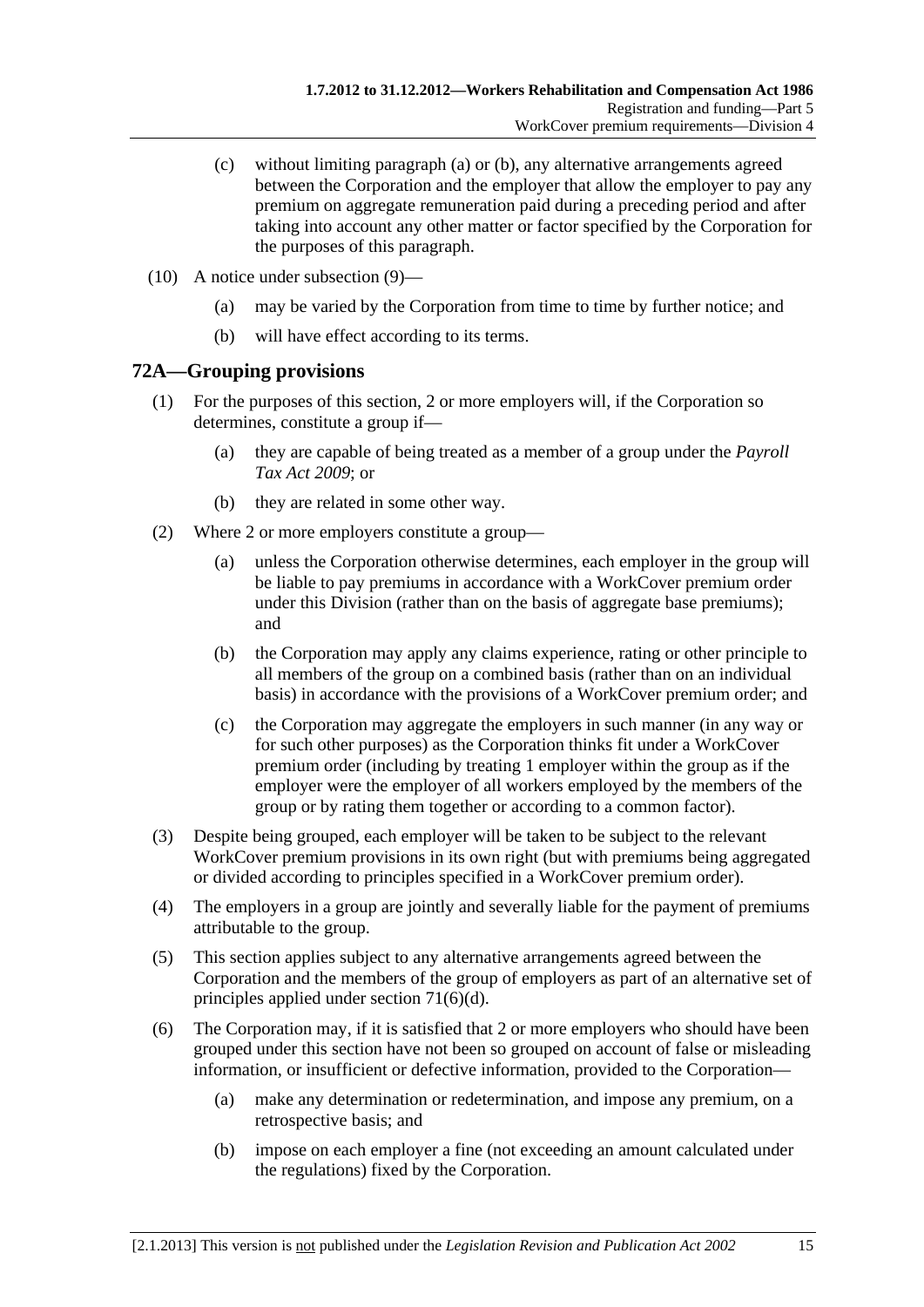<span id="page-101-0"></span> (7) The Corporation may for any proper reason remit a fine imposed under [subsection \(6\)\(b\)](#page-100-0) wholly or in part.

# **Division 5—Self-insured employers—fees**

# **72B—Self-insured employers—fees**

- (1) A self-insured employer is liable to pay a fee to the Corporation under this section.
- (2) The fee payable by a self-insured employer will be a percentage of the base premium that would have been payable by the employer if the employer were not registered as a self-insured employer and liable to pay a base premium under this Part and will be fixed by the Corporation with a view to raising from self-insured employers—
	- (a) a fair contribution towards the administrative expenditure of the Corporation; and
	- (b) a fair contribution towards the cost of rehabilitation funding; and
	- (c) a fair contribution towards the costs of the system of dispute resolution established by this Act; and
	- (d) without limiting a preceding paragraph, a fair contribution towards the costs associated with the operation of Part 6C and Part 6D; and
	- (e) a fair contribution towards actual and prospective liabilities of the Corporation arising from the insolvency of employers.
- (3) If the Corporation is satisfied that there are good reasons for differentiating between different self-insured employers or classes of self-insured employers, the percentage on which the fee for self-insured employers is based may vary from self-insured employer to self-insured employer or from class to class.
- (4) If the measures taken by a self-insured employer—
	- (a) to reduce the incidence of work related traumas and injuries; and
	- (b) to provide for the rehabilitation of workers who have suffered compensable injuries; and
	- (c) to provide for the administration of claims,

conform to or exceed standards determined by the Corporation for the purposes of this subsection, the Corporation may grant to the self-insured employer such remission of the fee that would otherwise be payable by the self-insured employer as the Corporation thinks fit.

(5) A fee payable under this section must be paid by a date specified by the Corporation.

# **Division 6—Remissions and supplementary payments**

# **72C—Remissions and supplementary payments**

- (1) Subject to this section, the Corporation may, in relation to a particular employer, after having regard to 1 or more of the matters specified under [subsection \(2\)](#page-102-0) (being a matter that the Corporation determines to be appropriate and relevant)—
	- (a) grant the employer a remission of part of a premium or fee that would otherwise be payable by the employer; or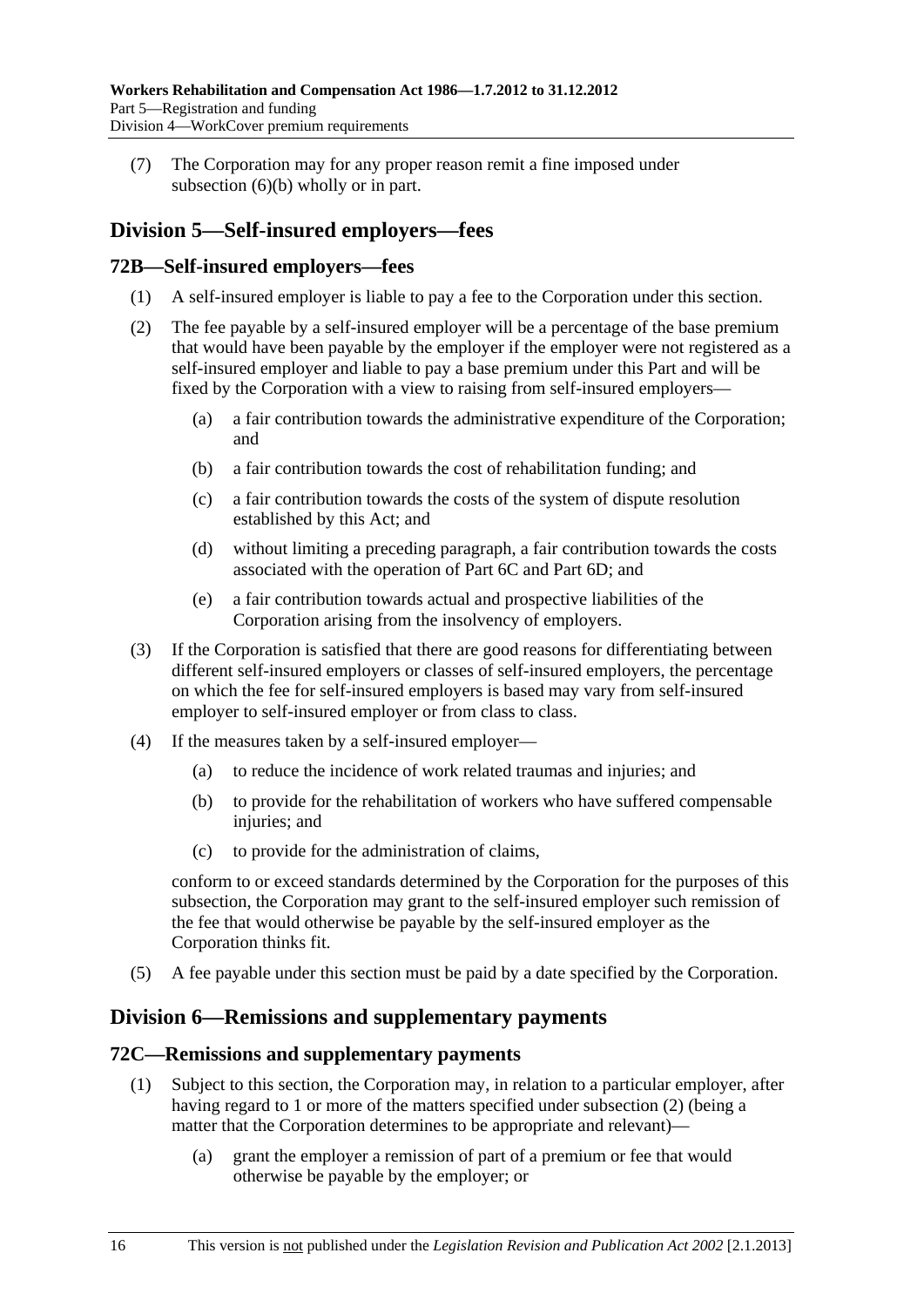- (b) impose a supplementary payment on the employer (to be paid in addition to the premiums or fees payable by the employer under this Part).
- <span id="page-102-0"></span> (2) The following matters are specified for the purposes of [subsection \(1\)](#page-101-0):
	- (a) the adequacy or inadequacy of measures taken by the employer to reduce the incidence of work related traumas and injuries;
	- (b) the incidence or costs of claims for compensable injuries suffered by the employer's workers (disregarding claims of a class excluded from the ambit of this paragraph by regulation);
	- (c) the rehabilitation facilities or services for injured workers provided by the employer;
	- (d) the absence or inadequacy of rehabilitation facilities or services provided by the employer;
	- (e) the employer's practices and procedures in connection with the appointment and work of a rehabilitation and return to work co-ordinator under Part 3 (including with respect to compliance with any relevant guidelines published by the Corporation for the purposes of [section 28D\)](#page-33-0);
	- (f) the employer's practices as to the retention, employment or re-employment of injured workers (and, in particular, any failure on the employer's part to provide, in accordance with this Act, employment to a worker who has suffered a compensable injury in the employer's employment);
	- (g) any other matter (whether similar or dissimilar to those referred to above) that the Corporation determines to be appropriate and relevant.
- (3) The following provisions apply in connection with [subsections \(1\)](#page-101-0) and [\(2\):](#page-102-0)
	- (a) a reference to an employer extends to another employer who is linked to the employer through a transfer of business;
	- (b) the matters referred to in [paragraphs \(a\)](#page-102-0) to [\(f\)](#page-102-0) (inclusive) of [subsection \(2\)](#page-102-0) are not intended to establish any pattern or principle that must be applied by the Corporation under [paragraph \(g\)](#page-102-0) of that subsection;
	- (c) if the Corporation imposes a supplementary payment, the Corporation may require the employer to observe conditions stipulated by the Corporation in a written notice to the employer and if an employer fails to comply with such a condition then the Corporation may impose on that employer a further supplementary payment;
	- (d) the Corporation may establish rehabilitation and return to work programs for injured workers on terms under which an employer who participates in the program by providing employment for such workers and complying with other conditions of the scheme determined is entitled to a remission of premium that would otherwise be payable by the employer on a basis set out in the scheme.
- (4) The Corporation may, for any proper reason—
	- (a) adjust or revoke a remission of any premium or fee granted, or a supplementary payment imposed, under this section; or
	- (b) vary or revoke a condition imposed under this section.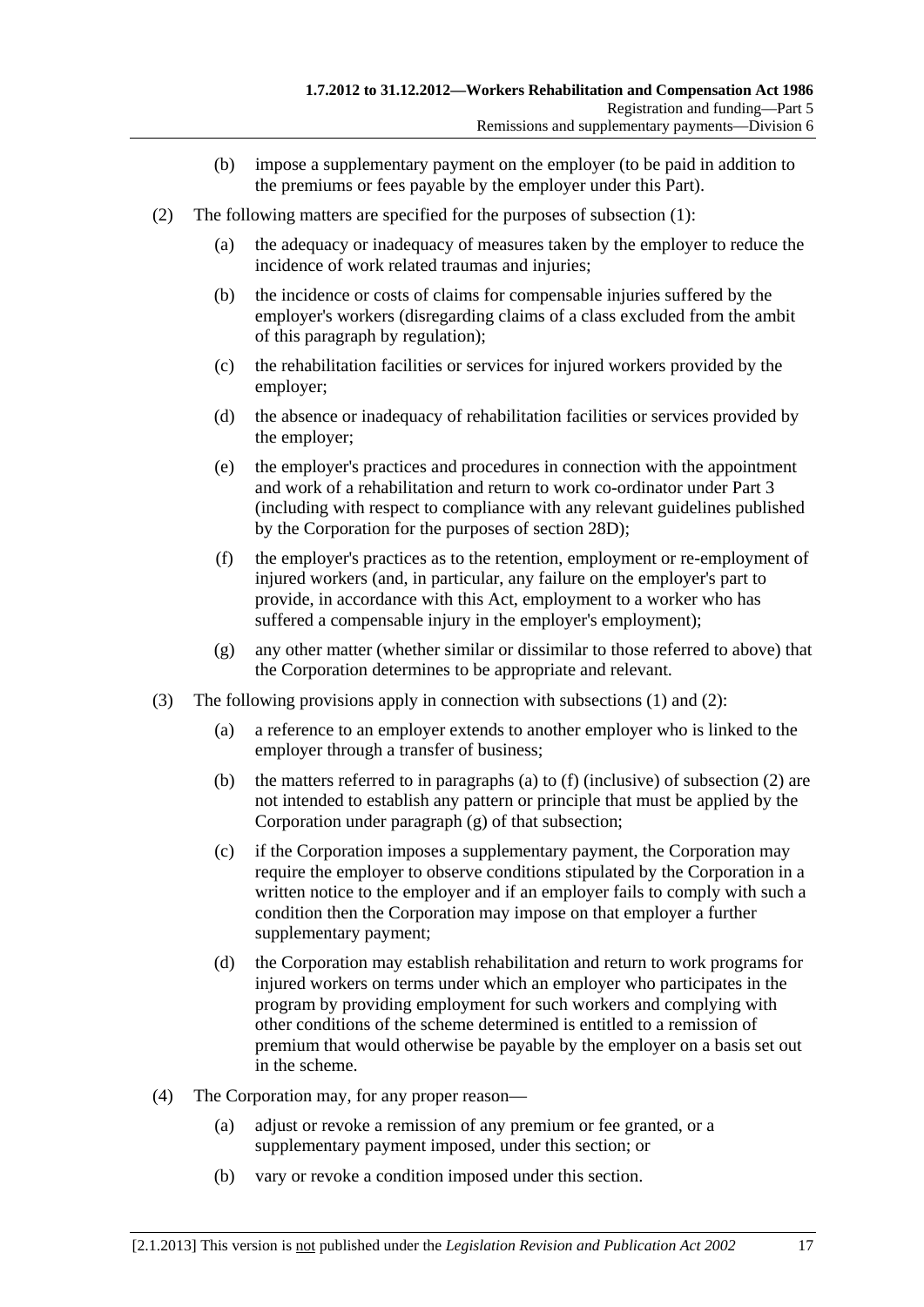<span id="page-103-0"></span> (5) A remission or supplementary payment will be provided or payable in accordance with a scheme prescribed by the regulations.

# **Division 7—Administration of premiums/fees scheme**

# **72D—Interpretation**

In this Division—

*statutory payment* means any of the following under this Part:

- (a) a premium;
- (b) a fee;
- (c) a supplementary payment.

### **72E—Provision of information (initial calculations)**

- (1) Subject to this Division, an employer must, by a date in each year specified by the Corporation (which may be specified on an individual or class basis), provide to the Corporation a return in the designated manner and form that sets out the information required by the Corporation (by notice to a particular employer or by notice in the Gazette) for the purposes of the calculation or determination of any statutory payment under this Part.
- (2) The information required under [subsection \(1\)](#page-103-0) may include information in the form of estimates made according to principles specified by the Corporation.
- (3) The Corporation may (by notice to a particular employer or by notice in the Gazette)—
	- (a) specify an estimate or estimates that will apply instead of an estimate specified by an employer under subsection  $(2)$ ;
	- (b) require that any information provided under this section be verified by statutory declaration.
- (4) An estimate specified under [subsection \(3\)\(a\)](#page-103-0) may apply, according to a determination of the Corporation—
	- (a) despite the provision of an estimate by the employer; or
	- (b) so as to relieve the employer from the requirement to provide an estimate under [subsection \(2\)](#page-103-0).
- (5) If the Corporation specifies an estimate under [subsection \(3\)\(a\)](#page-103-0), the amount of the estimate will be used for the purposes of the calculation of any relevant statutory payment under this Part.
- (6) The Corporation may, from time to time as the Corporation thinks fit, vary or revoke a notice under [subsection \(3\),](#page-103-0) or make a new specification or impose a new requirement under [subsection \(3\).](#page-103-0)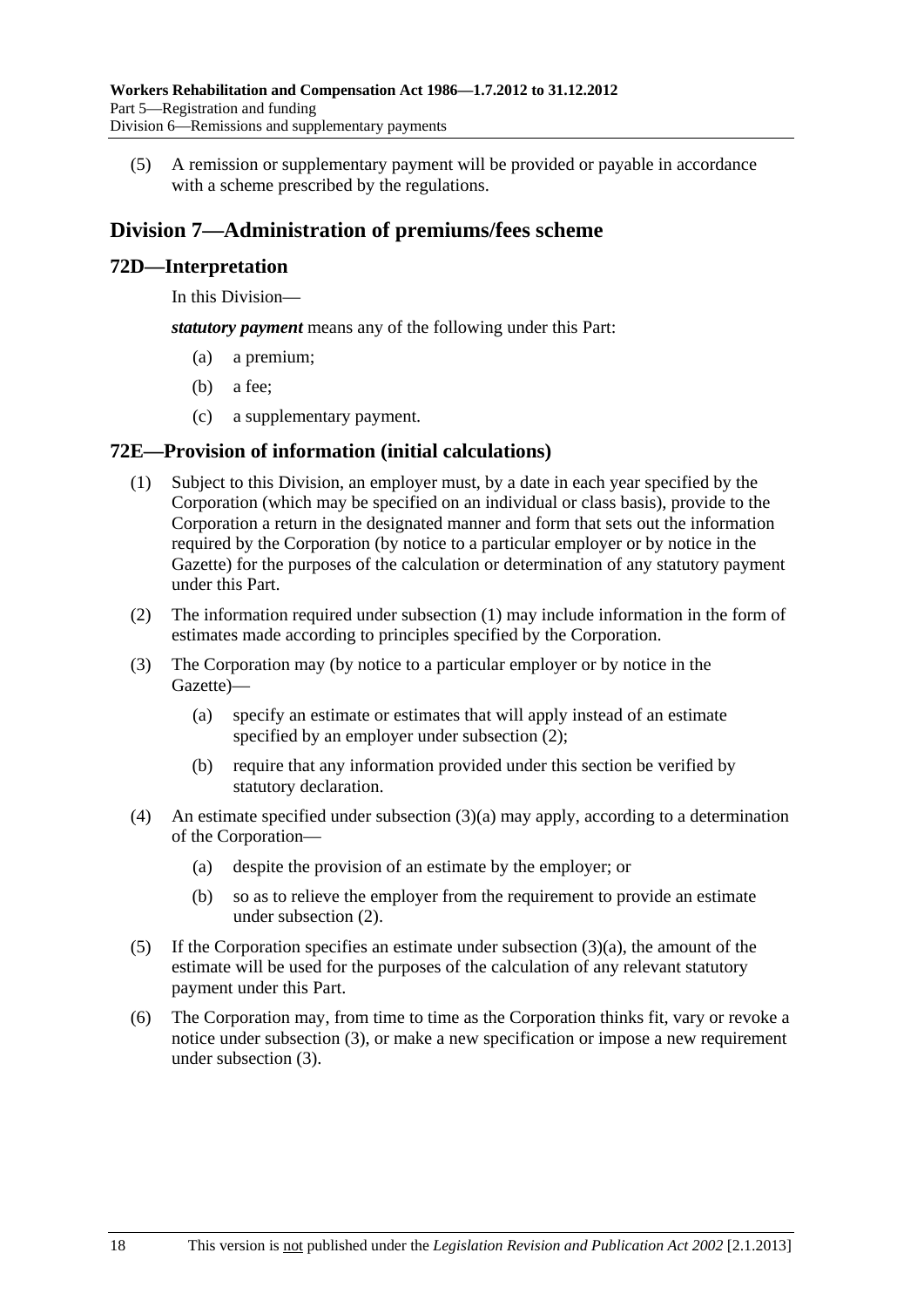# <span id="page-104-0"></span>**72F—Provision of information (on-going requirements)**

- (1) The Corporation may, from time to time, require an employer to provide to the Corporation in a designated manner and form information (including information in the form of estimates) specified by the Corporation—
	- (a) relating to a period specified by the Corporation; or
	- (b) relating to any matter specified by the Corporation; or
	- (c) on the occurrence of any event specified by the Corporation.
- (2) The Corporation may require that any information provided under this section be verified by statutory declaration.
- (3) The Corporation may specify an estimate or estimates, or make any determination, that will apply instead of an estimate or any information specified by an employer under [subsection \(1\)](#page-104-0) (and any such estimate or determination of the Corporation may apply according to its terms).
- (4) Information required under this section must be provided to the Corporation within a period determined by the Corporation.
- (5) A requirement under this section may be imposed—
	- (a) under any WorkCover premium provisions or by a WorkCover premium order; or
	- (b) by notice to a particular employer or by notice in the Gazette.

### **72G—Revised estimates or determinations**

- (1) The Corporation may, in addition to the preceding sections of this Division, in its absolute discretion—
	- (a) review and revise an estimate or determination previously made under or for the purposes of this Division; or
	- (b) correct an error or revise an assessment previously made under or for the purposes of this Division.
- (2) In acting under [subsection \(1\)](#page-104-0), the Corporation may have regard to any matter considered to be relevant by the Corporation.

# **72H—Further adjustments**

- (1) If the Corporation considers that a statutory payment payable by an employer should be adjusted—
	- (a) because of a change in—
		- (i) the category to which the employer belongs; or
		- (ii) the class of industry or industries in which the employer employs workers; or
		- (iii) the workplace or workplaces at which the employer employs workers; or
	- (b) because of the specification of an estimate or the making of a determination under [section 72E\(3\);](#page-103-0) or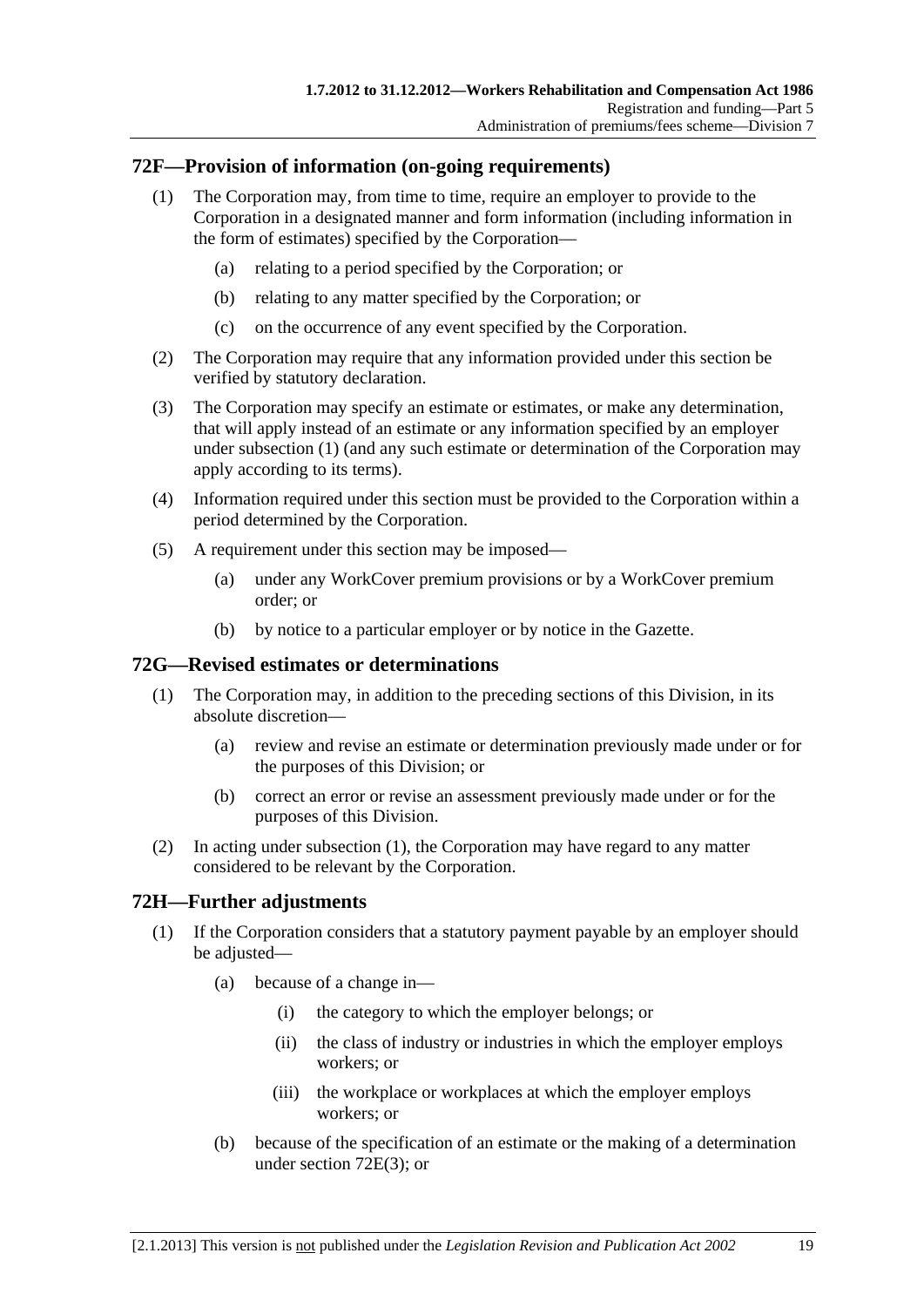- <span id="page-105-0"></span>(c) because of information provided under [section 72F](#page-104-0); or
- (d) because of the outcome of a review under [section 72G](#page-104-0); or
- (e) because of any other circumstance prescribed by the regulations,

the Corporation may issue to the employer a notice of adjustment of the statutory payment.

- (2) If an additional amount is payable under a notice of adjustment under [subsection \(1\)](#page-104-0), the additional amount is payable in accordance with a determination of the Corporation (and may be recovered as an unpaid statutory payment in a case of default).
- (3) If an excess amount has been paid by the employer on account of a notice of adjustment under [subsection \(1\),](#page-104-0) the Corporation may at the Corporation's discretion (but subject to the regulations)—
	- (a) refund the excess to the employer; or
	- (b) set off the excess against existing or future liabilities of the employer for statutory payments under this Part.
- (4) An adjustment may be made under this section at any time (including in respect of any period that has been completed or expired or is still underway).
- (5) Nothing in this section affects the adjustment of a statutory payment under another provision of this Act.

### **72I—Deferred payment**

- (1) The Corporation may, on application by an employer, defer the payment of a statutory payment by the employer if satisfied that—
	- (a) the employer is in financial difficulties; but
	- (b) the employer has a reasonable prospect of overcoming the financial difficulties and the deferment would assist materially in overcoming those difficulties.
- (2) A deferment may be given under this section on conditions that the Corporation considers appropriate having regard to the objects of this Act.
- (3) The Corporation may, by written notice to the employer, cancel a deferment under this section.
- (4) If a deferment is cancelled, the employer must pay to the Corporation the amount covered by the deferment as required by the notice of cancellation.
- (5) Nothing in this section affects the ability of the Corporation to allow an employer to pay a statutory payment by instalments.

### **72J—Recovery on default**

- (1) If an employer—
	- (a) fails or neglects to furnish a return when required by or under this Act; or
	- (b) furnishes a return that the Corporation has reasonable grounds to believe to be defective in any respect,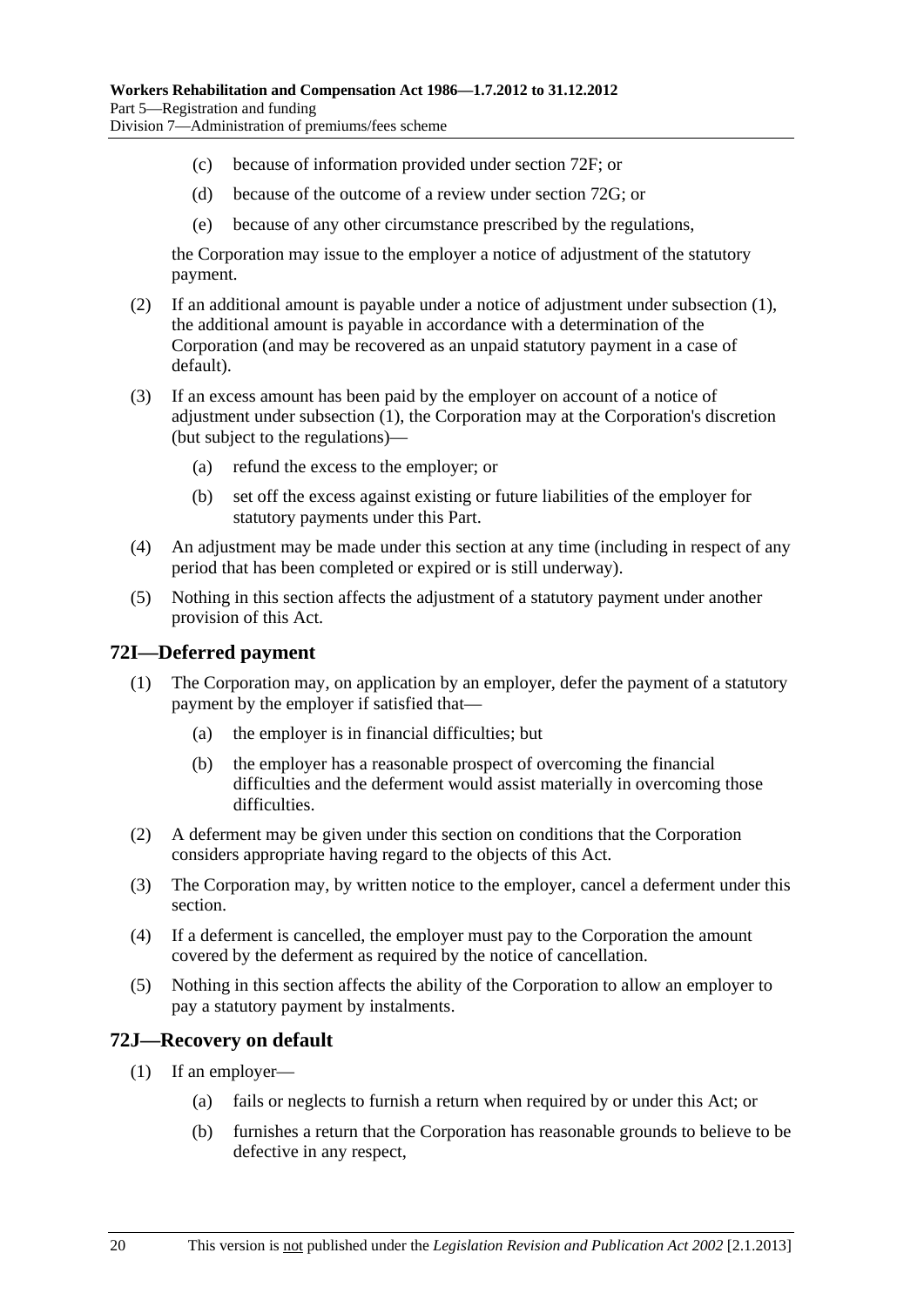<span id="page-106-0"></span>the Corporation may make an assessment of any statutory payment payable by the employer on the basis of estimates made by the Corporation.

- (2) If an employer fails to pay a statutory payment, or the full amount of a statutory payment, as required under this Act, the Corporation may make an assessment of the amount payable by the employer (including on the basis of estimates made by the Corporation).
- (3) The Corporation may, as part of an assessment under [subsection \(1\)](#page-105-0) or [\(2\),](#page-106-0) impose on the employer a fine of an amount (not exceeding 3 times the amount assessed) fixed by the Corporation.
- (4) The Corporation may for any proper reason remit a fine imposed under [subsection \(3\)](#page-106-0)  wholly or in part.
- (5) An employer to whom a notice of an assessment or a fine under this section is given must pay the amount of the assessment or fine within the time allowed in the notice. Maximum penalty: \$10 000.
- (6) A fine under this section is in addition to a fine payable under [section 67\(4\)](#page-95-0).

# **72K—Penalty for late payment**

- (1) If an employer fails to pay a statutory payment as and when required by or under this Act—
	- (a) the amount in arrears will, unless the Corporation determines otherwise, be increased by penalty interest at the prescribed rate; and
	- (b) the Corporation may impose on the employer a fine of an amount (not exceeding 3 times the amount assessed) fixed by the Corporation (unless a fine has been imposed under [section 72J\(3\)](#page-106-0) on account of a failure to make a statutory payment).
- (2) [Subsection \(1\)](#page-106-0) does not apply if—
	- (a) the employer has not, within the period of 12 months immediately before the date on which the statutory payment was required to be paid, been in default for failing to pay a previous statutory payment in accordance with the requirements of this Act; and
	- (b) the employer pays the statutory payment within 14 days after the day on which the statutory payment was required to be paid under this Act.
- (3) The Corporation may for any proper reason remit penalty interest or a fine imposed under [subsection \(1\)](#page-106-0) wholly or in part.
- (4) An employer to whom notice of an assessment of penalty interest or a fine under this section is given must pay the penalty interest or fine within the time allowed in the notice.

Maximum penalty: \$10 000.

# **72L—Exercise of adjustment powers**

The Corporation may exercise its powers under this Part more than once in relation to any particular period and regardless of whether or not—

(a) any statutory payment has been fixed, demanded or paid; or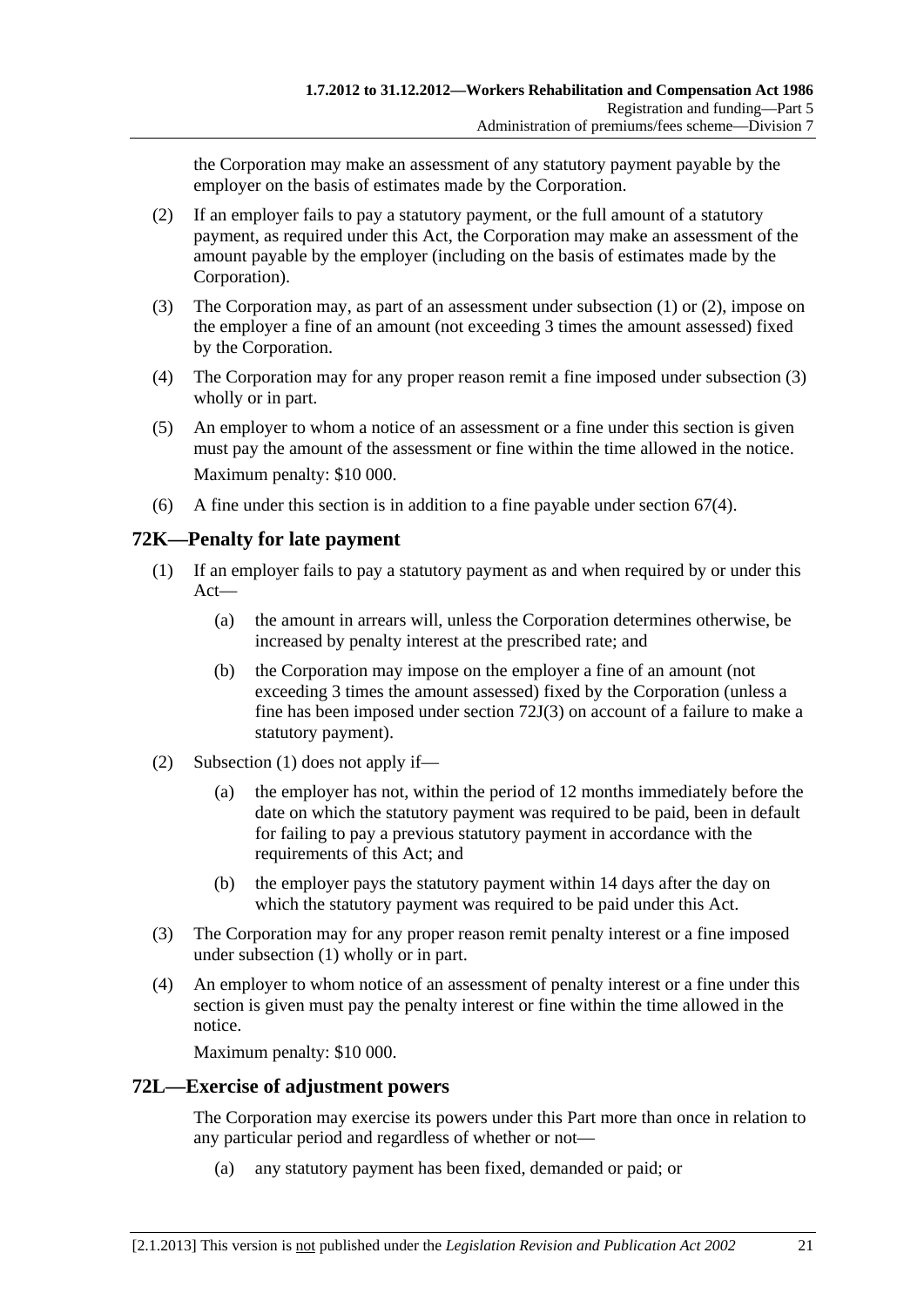- (b) a period to which any determination or adjustment may apply has been completed or expired; or
- (c) the Corporation has already reviewed or adjusted any estimate, liability or payment under this Part; or
- (d) any circumstances have arisen that would, but for this section, stop the Corporation from conducting a review, or making a determination or adjustment.

# **72M—Review**

(1) If an employer considers that a decision of the Corporation as to—

- (a) the estimate of remuneration that is to be used for the calculation of a statutory payment; or
- (b) the fixing or assessment of a statutory payment; or
- (c) the imposition of penalty interest or a fine; or
- (d) the imposition or variation of a condition of a kind that may lead to the remission or imposition of a supplementary payment,

is unreasonable, the board must, on application by the employer, review the decision.

- (2) An application for review does not suspend a liability to pay a statutory payment, penalty interest or a fine.
- (3) The review will be conducted, in accordance with procedures determined by the board, by the board itself, or by a committee or person to whom the board has delegated its powers of review under this section, and the board has an absolute discretion as to whether it will permit the employer or a representative of the employer to be heard orally on the review.
- (4) On review, the board may—
	- (a) alter an estimate of remuneration;
	- (b) alter a statutory payment or an assessment;
	- (c) quash or reduce penalty interest or a fine;
	- (d) direct the repayment of amounts overpaid;
	- (e) quash or vary a condition imposed by the Corporation.
- (5) An application under this section for review of a decision of the Corporation—
	- (a) must, if the decision relates to a class of employers, be made within 4 months after notice of the decision was given; or
	- (b) must, if the decision relates to an individual employer, be made within 2 months after the employer was given notice of the decision,

unless the board (or its delegate) allows an extension of time for making the application.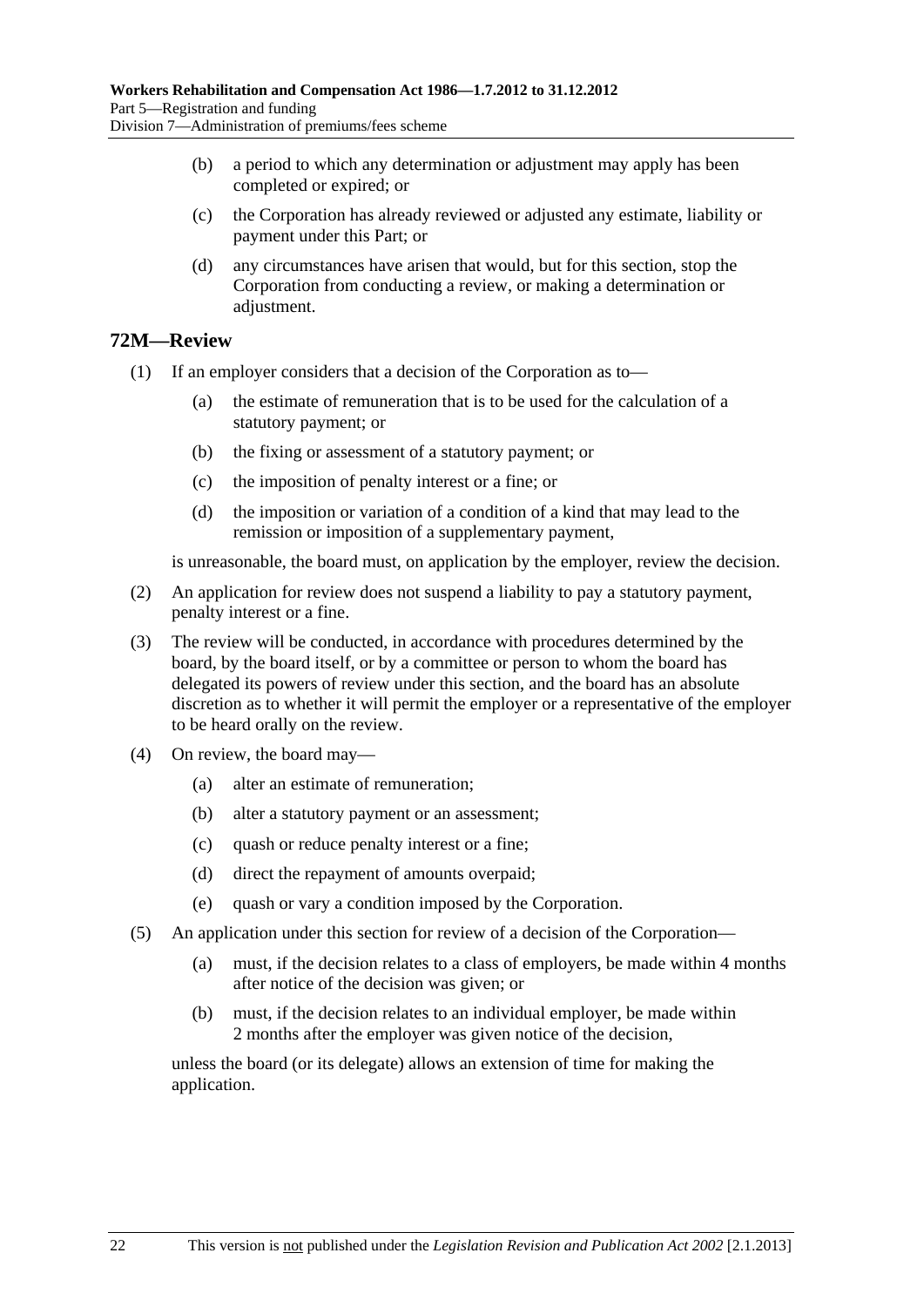### <span id="page-108-0"></span>**72N—Payments to be made to Corporation**

Any statutory payment, penalty interest or fine (other than a fine for an offence) under this Part will be payable to the Corporation (and may be recovered by the Corporation as a debt in a court of competent jurisdiction).

# **72O—GST**

- (1) A statutory payment under this Part is subject to any GST payable under *A New Tax System (Goods and Services Tax) Act 1999* (Commonwealth) and any such GST is additionally payable by an employer.
- (2) [Subsection \(1\)](#page-108-0) does not extend to a fine or any penalty interest imposed under this Part.

### **72P—Transfer of business**

- (1) In a case involving any transfer of business, the Corporation may, as it thinks fit, apply any claims experience or other factor applying with respect to the business before the transfer to the employer who takes over the business on account of the transfer.
- (2) For the purposes of [subsection \(1\),](#page-108-0) a reference to a business includes a reference to any form of undertaking.
- (3) Without limiting [subsections \(1\)](#page-108-0) and [\(2\),](#page-108-0) a transfer of business between 2 employers will be taken to occur if there is a connection between the 2 employers under section 311 of the *Fair Work Act 2009* of the Commonwealth.

# **72Q—Reasonable mistake about application of Act**

- (1) Despite any other provision of this Part, if the Corporation is satisfied that the reason for an employer failing to pay the correct amount of a statutory payment is that the employer believed on reasonable grounds that the employer would not be required to pay a statutory payment in respect of a particular worker because that worker's employment was not connected with this State by virtue of the operation of [section 6](#page-22-0), the employer is not liable to pay a fine or penalty interest on account of that particular failure.
- (2) However, if the employer's belief on reasonable grounds under [subsection \(1\)](#page-108-0) was that under [section 6](#page-22-0) the particular worker's employment was connected with another State, [subsection \(1\)](#page-108-0) does not apply unless at the time of the relevant failure the employer had workers compensation cover in respect of the worker under the law of that other State.
- (3) In this section—

*State* includes a Territory;

*workers compensation cover* means insurance or registration under the law of a State in respect of liability for statutory workers compensation under that law.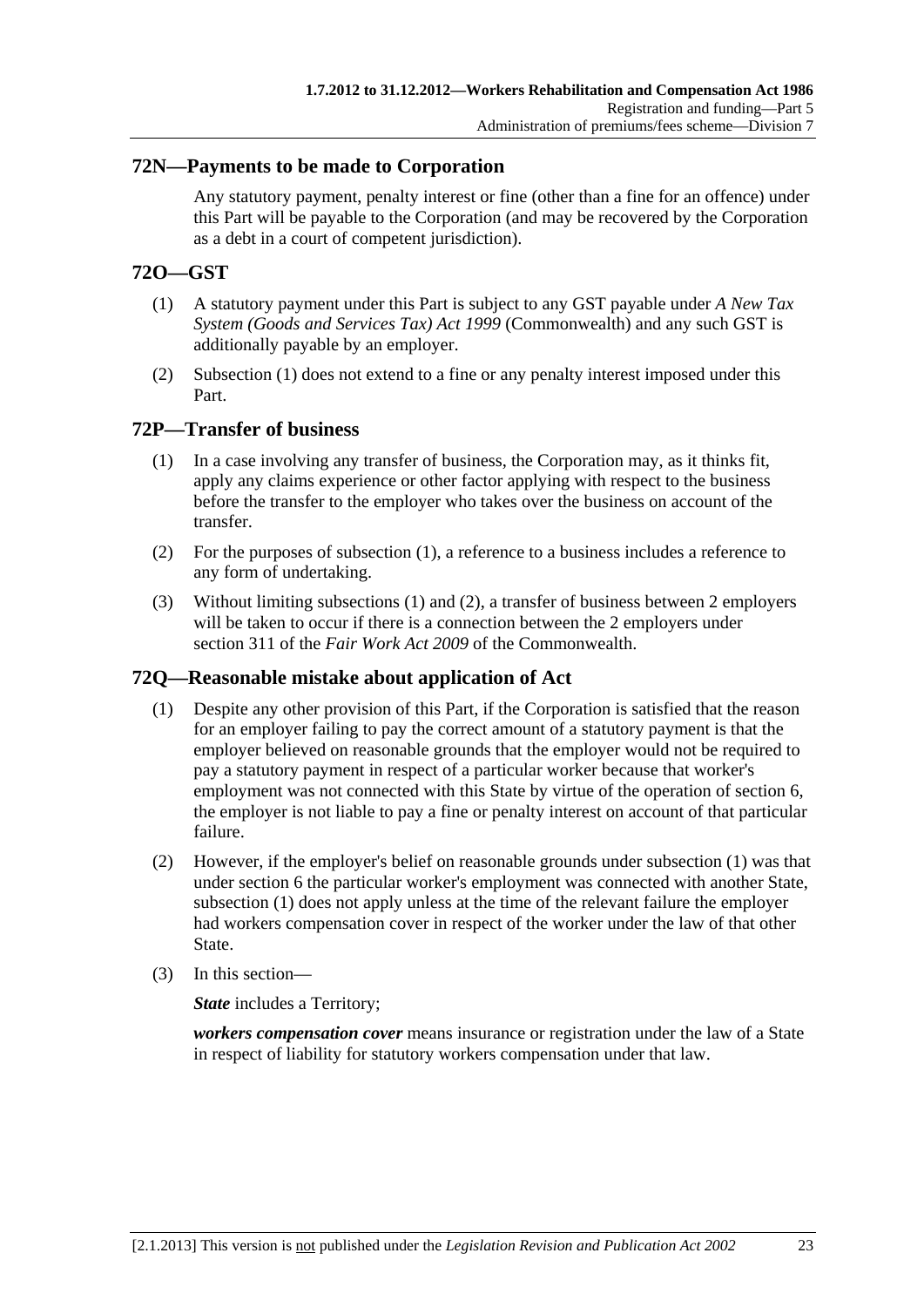# <span id="page-109-0"></span>**Division 8—Miscellaneous**

### **73—Separate accounts**

The Corporation shall, in a manner and form determined by the Corporation, maintain a separate account for each employer in which the Corporation records—

- (a) the premiums, fees and supplementary payments charged to the employer; and
- (b) the amounts paid by an employer; and
- (c) the costs related to claims arising from employment by the employer, distinguishing the costs related to claims for unrepresentative injuries and secondary injuries from the other claims; and
- (d) all other costs attributable to the employer; and
- (e) any other matter that the Corporation thinks fit.

# **74—Liability to keep accounts**

- (1) For the purpose of completing returns in accordance with this Part, an employer shall keep—
	- (a) an accurate account of all remuneration paid or payable to the workers of the employer;
	- (b) such other information as may be required by the Corporation.

Maximum penalty: \$10 000.

- (2) Where an employer employs workers in more than one class of industry, the Corporation may require the employer to keep an account and other information under [subsection \(1\)](#page-109-0) in respect of each separate class.
- (3) Any accounts and other information required to be kept under this section must be kept within the State and in writing in the English language or so as to be readily accessible and convertible into writing in the English language.
- (4) This section does not apply so as to require the retention of accounts or other information beyond 7 years or such lesser period as the Corporation may determine in a particular case from the end of the period to which the accounts or other information relates.

#### **75—Person ceasing to be an employer**

- (1) Where a registered employer ceases to be an employer who is required to be registered under this Part, the person shall, within 14 days of ceasing to be such an employer—
	- (a) give written notice in a manner and form approved by the Corporation; and
	- (b) furnish the Corporation, in a manner and form approved by the Corporation, with such information as the Corporation may require.
- (2) The Corporation may cancel the registration of an employer if it is satisfied that the person has ceased to be an employer who is required to be registered under this Part.
- (3) The cancellation of registration does not affect any liability that arose before the date of cancellation.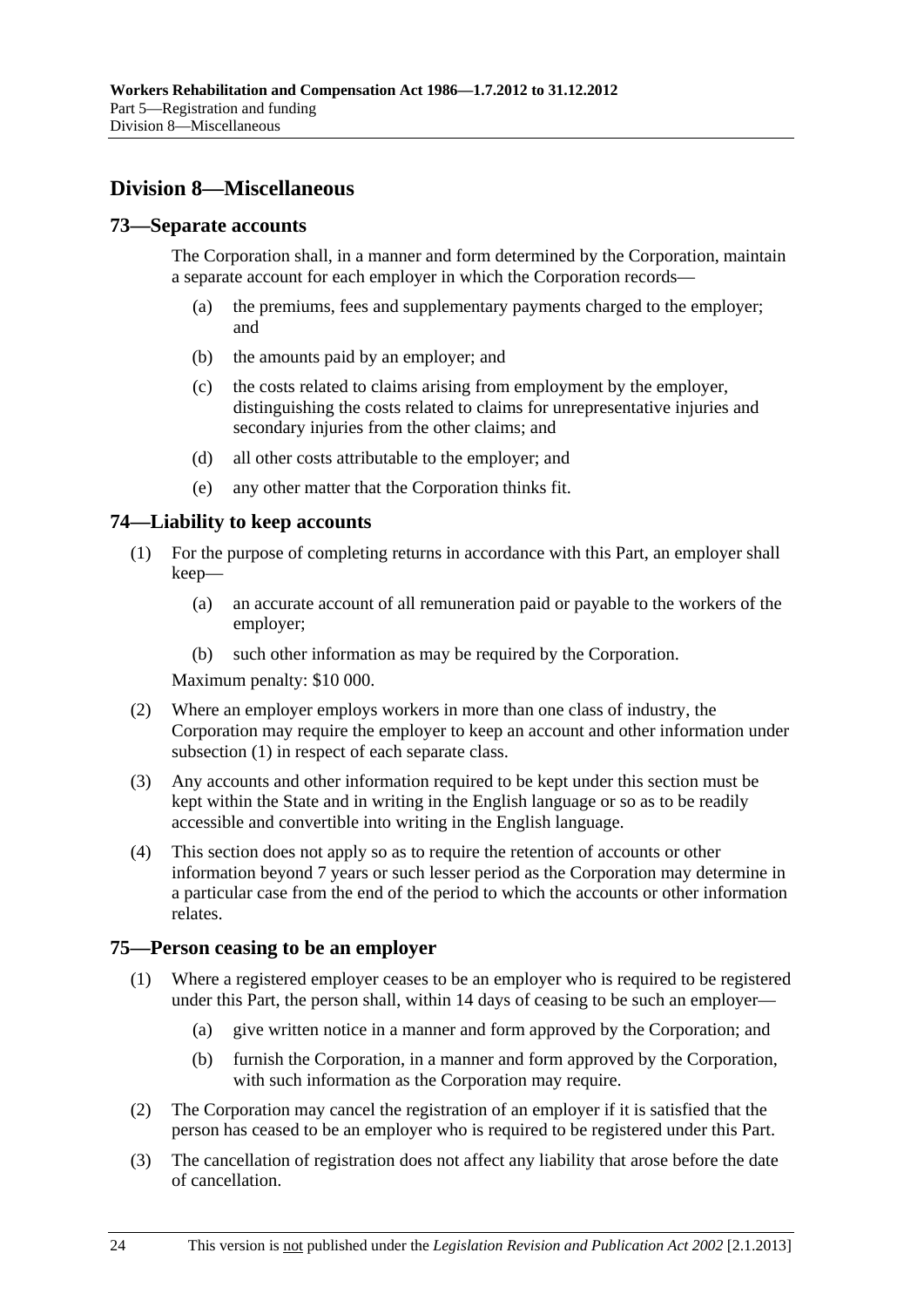# <span id="page-110-0"></span>**76—Certificate of registration**

- (1) The Corporation must, on the application of an employer who is registered under this Act, issue a certificate (a *certificate of registration*) with respect to—
	- (a) the registration of the employer under this Act; and
	- (b) the employer's compliance with any requirement to pay premiums under this Part.
- (2) A certificate of registration will be in a designated form and will contain information determined by the Corporation.
- (3) An employer who is registered under this Act must, within 5 business days of a request to do so by a person authorised under this section to make the request, produce a current certificate of registration for inspection by the person. Maximum penalty: \$1 000.
- (4) An employer does not commit an offence against [subsection \(3\)](#page-110-0) if the employer satisfies the court that the employer took reasonable steps to obtain the relevant certificate within 5 business days of the request for production but was unsuccessful.
- (5) A person who fraudulently alters a certificate of registration issued under this section is guilty of an offence.

Maximum penalty: \$25 000.

 (6) An employer to whom a certificate of registration is issued under this section must notify the Corporation within 5 business days after it is issued if the certificate contains an error as to the information set out in the certificate in relation to the employer.

Maximum penalty: \$5 000.

- (7) A certificate of registration issued under this section is evidence of the matters that it certifies.
- (8) The following persons are authorised to request an employer to produce the employer's current certificate of registration:
	- (a) any person who has, in the course of or for the purposes of the person's trade or business, contracted with the employer for the employer to carry out the whole or part of any work associated with that trade or business, or who proposes to enter into such a contract;
	- (b) an authorised officer;
	- (c) an officer of an industrial association;
	- (d) a person authorised by the Corporation in writing for the purposes of this section.

# **76AA—Discontinuance fee**

- (1) An employer who—
	- (a) ceases to be registered under [section 59](#page-86-0) (including in a case where the employer is then registered as a self-insured employer under [section 60](#page-86-0)); or
	- (b) ceases to be registered under [section 60](#page-86-0) (but not including in a case where the employer is then registered under [section 59](#page-86-0)),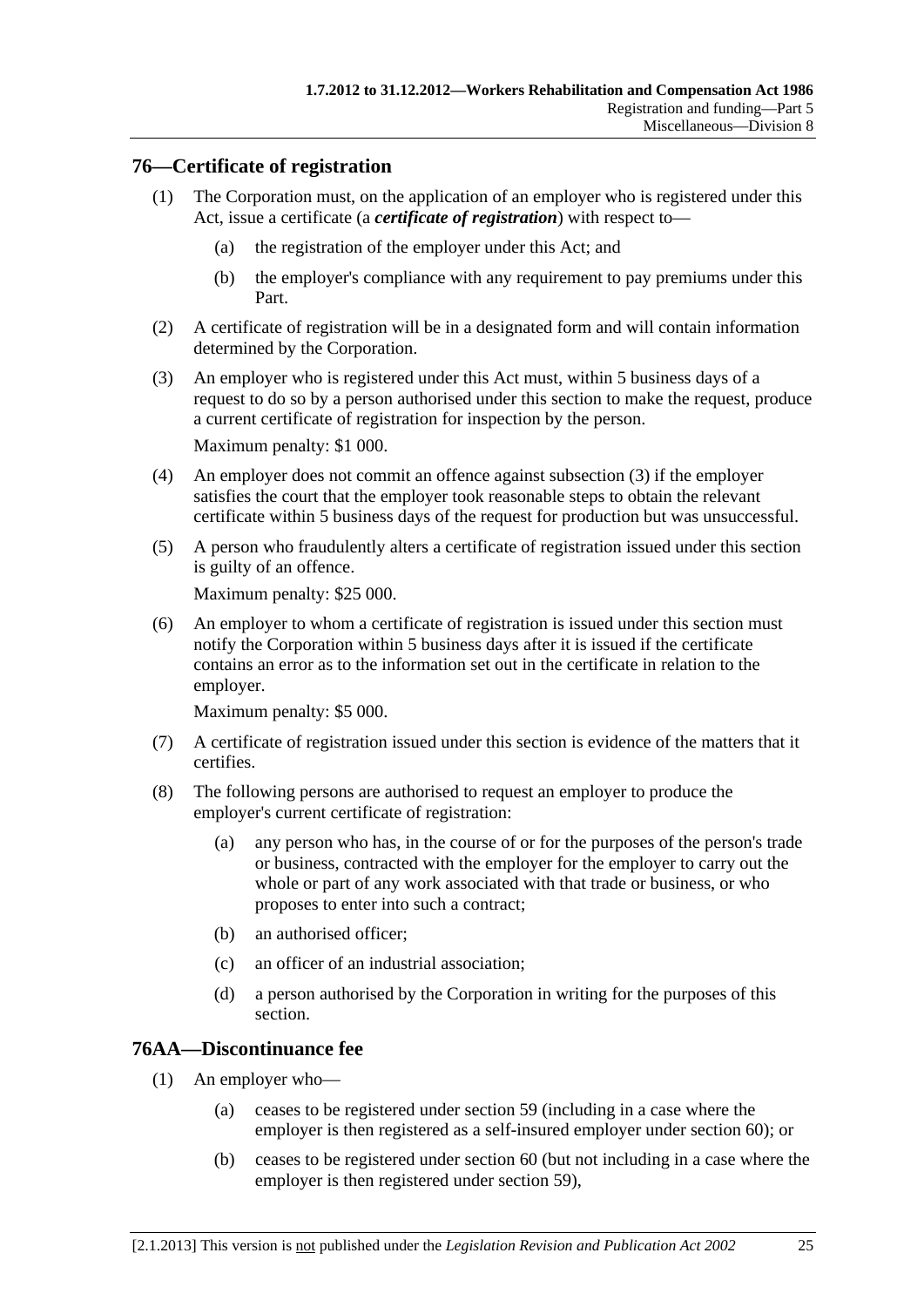is liable to pay to the Corporation a fee calculated in accordance with the regulations.

 (2) A fee payable under [subsection \(1\)](#page-110-0) is a debt due to the Corporation and may be recovered by the Corporation in a court of competent jurisdiction.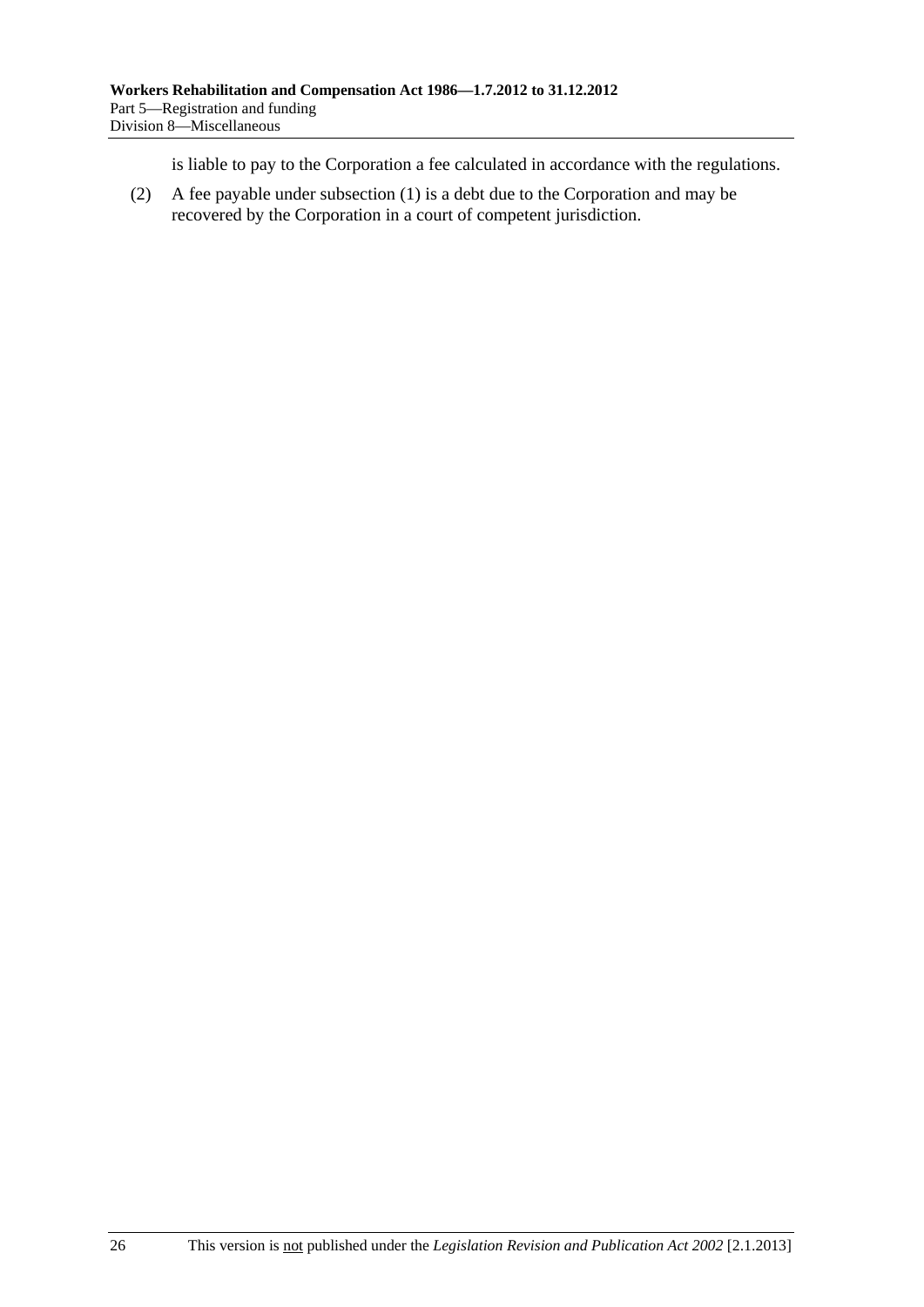# <span id="page-112-0"></span>**Part 6—Workers Compensation Tribunal**

# **Division 1—Establishment of Tribunal**

# **77—Establishment of Tribunal**

The *Workers Compensation Appeal Tribunal* established under this Act before the commencement of this Part continues as the *Workers Compensation Tribunal*.

### **77A—Seal**

- (1) The Tribunal has a seal and may have more than one seal.
- (2) A document apparently sealed with a seal of the Tribunal will, in the absence of evidence to the contrary, be taken to have been duly issued under the authority of the Tribunal.

# **Division 2—Constitution of the Tribunal**

# **78—Constitution of Tribunal**

The Tribunal may be constituted of—

- (a) a Full Bench; or
- (b) a single presidential member; or
- (c) a single conciliation officer.

# **78A—Full Bench**

- (1) A Full Bench of the Tribunal consists of three presidential members.
- (2) A decision in which a majority of the presidential members constituting a Full Bench of the Tribunal agree is a decision of the Tribunal.

# **78B—Exercise of Tribunal's powers by the Registrar**

The Registrar may exercise the powers of the Tribunal for the purpose of—

- (a) adjourning proceedings by consent of the parties; or
- (b) carrying out other functions assigned to the Registrar under the rules.

# **Division 3—Jurisdiction of the Tribunal**

# **79—Jurisdiction**

The Tribunal has the jurisdiction conferred by statute.

# **Division 4—The presidential members**

# **80—The President**

- (1) The Senior Judge of the *Industrial Relations Court of South Australia* is President of the Tribunal.
- (2) The President is the principal judicial officer of the Tribunal.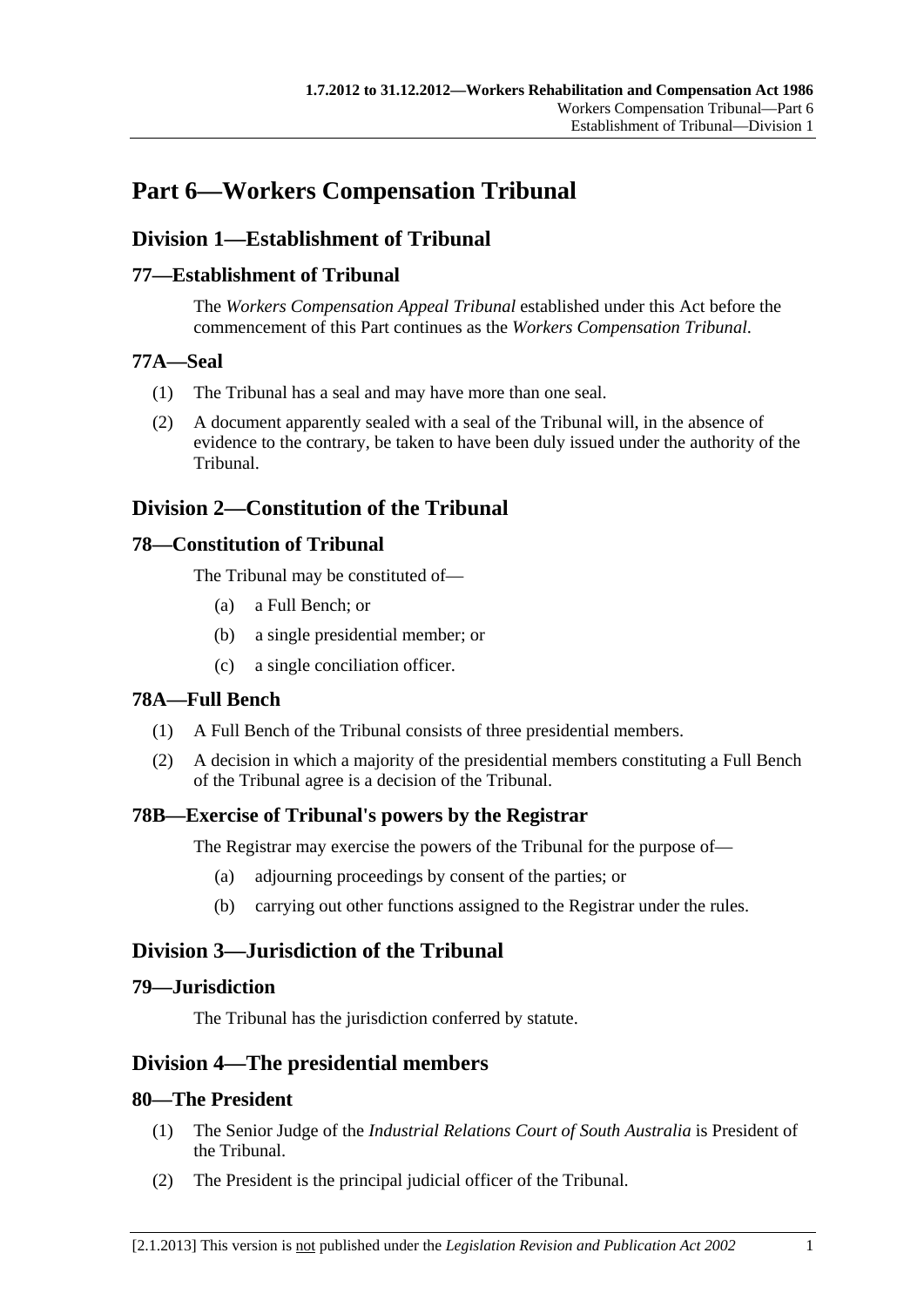- <span id="page-113-0"></span>(3) The President is responsible for the administration of the Tribunal.
- (4) In the absence of the President from official duties, responsibility for administration of the Tribunal devolves on a Deputy President appointed by the Governor to act in the President's absence or, if no such appointment has been made, on the most senior Deputy President available to undertake that responsibility.
- (5) The President may delegate administrative powers and responsibilities.
- (6) A delegation under [subsection \(5\)—](#page-113-0)
	- (a) may be made to any person; and
	- (b) is revocable at will; and
	- (c) does not derogate from the President's power to act personally in any matter.

### **80A—The Deputy Presidents**

- (1) A Judge (other than the Senior Judge) of the *Industrial Relations Court of South Australia* is a Deputy President of the Tribunal.
- (2) The Governor may, on the nomination of the Minister, appoint a suitable person as a Deputy President of the Tribunal.
- (3) A person is not eligible for appointment as a Deputy President of the Tribunal unless the person is a legal practitioner of at least seven years standing.
- (4) A person may be appointed as a Deputy President of the Tribunal on a permanent or acting basis.
- (5) A person appointed as a Deputy President of the Tribunal under this section ceases to hold that office if the person—
	- (a) dies; or
	- (b) reaches the age of 65 years; or
	- (c) in the case of a Deputy President appointed on an acting basis—completes the term appointment and is not reappointed; or
	- (d) resigns by written notice given to the Minister; or
	- (e) is removed from office by the Governor for—
		- (i) misconduct; or
		- (ii) neglect of duty; or
		- (iii) incompetence; or
		- (iv) incapacity to carry out official duties satisfactorily.
- (6) A Deputy President appointed under this section is entitled to remuneration allowances and expenses on a basis approved by the Governor.
- (7) This section does not derogate from the operation of the *[Judicial Administration](http://www.legislation.sa.gov.au/index.aspx?action=legref&type=act&legtitle=Judicial%20Administration%20(Auxiliary%20Appointments%20and%20Powers)%20Act%201988)  [\(Auxiliary Appointments and Powers\) Act 1988](http://www.legislation.sa.gov.au/index.aspx?action=legref&type=act&legtitle=Judicial%20Administration%20(Auxiliary%20Appointments%20and%20Powers)%20Act%201988)*.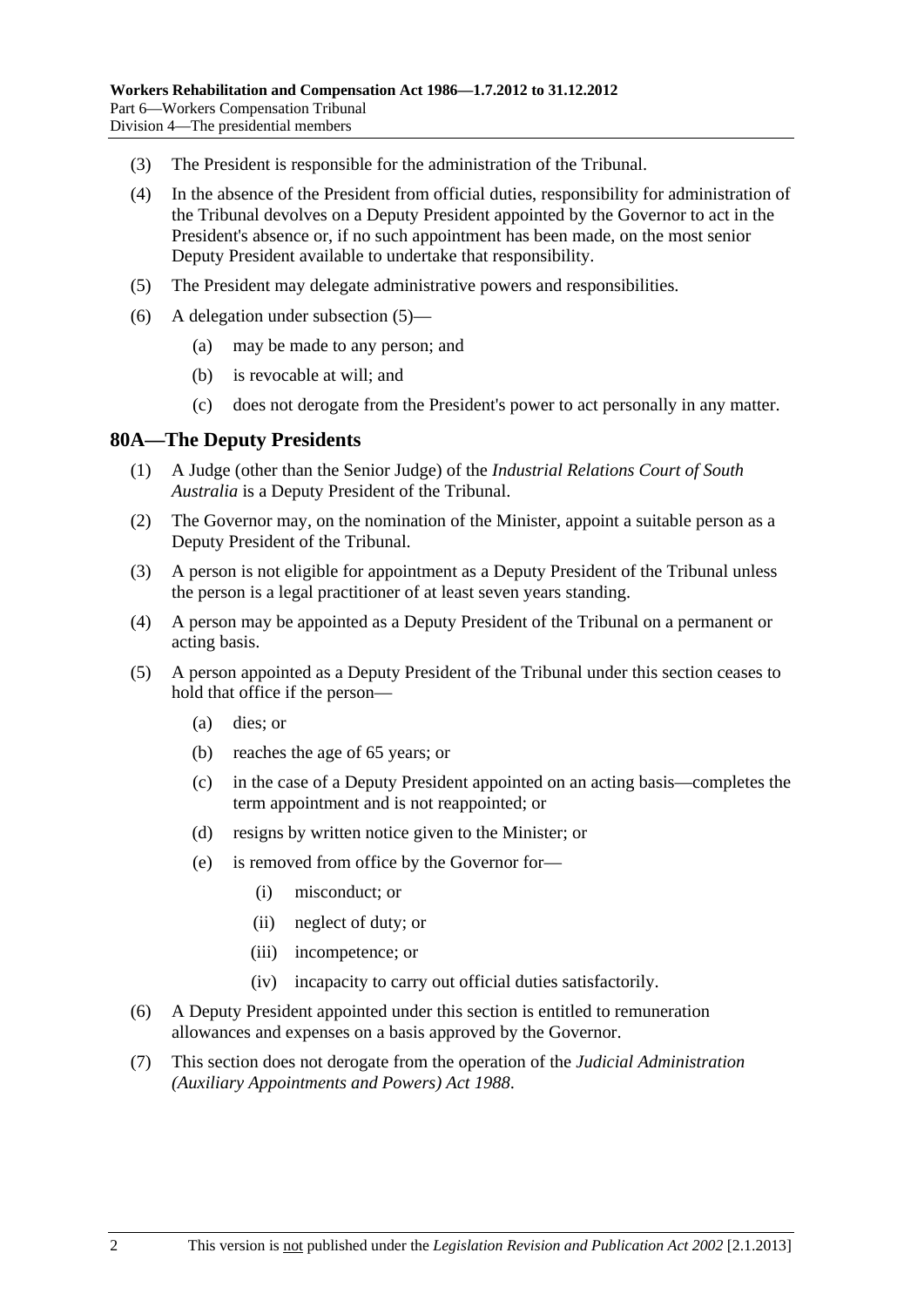# <span id="page-114-0"></span>**Division 5—Conciliation officers**

# **81—Appointment of conciliation officers**

- (1) The Governor may appoint conciliation officers to carry out the Tribunal's work of conciliation.
- (2) A conciliation officer must be a person of standing in the community with appropriate experience to work effectively in the conciliation of disputes under this Act.
- (3) Before a person is appointed (or reappointed) as a conciliation officer, the Minister must consult confidentially about the proposed appointment with—
	- (a) the United Trades and Labor Council; and
	- (b) the South Australian Employers' Chamber of Commerce and Industry; and
	- (c) the President of the Tribunal, or a Deputy President nominated by the President of the Tribunal.

# **81A—Conditions of appointment**

- (1) A conciliation officer will be appointed for a term of five years and, at the end of a term of appointment, is eligible for reappointment.
- (2) However—
	- (a) a term of appointment cannot extend beyond the time the appointee reaches 65 years and if the appointee will reach that age less than 5 years after the date the appointment was made or last renewed, the appointment will be made or renewed for a term ending when the appointee reaches 65 years of age; and
	- (b) an appointment may be made on an acting basis and, in that case, the appointment will be for a term (not exceeding six months) stated in the instrument of appointment.
- (3) A conciliation officer—
	- (a) is entitled to a salary and allowances determined by the Governor on the recommendation of the Minister; and
	- (b) is, to an extent determined by the Governor, subject to the *[Public Sector](http://www.legislation.sa.gov.au/index.aspx?action=legref&type=act&legtitle=Public%20Sector%20Act%202009)  [Act 2009](http://www.legislation.sa.gov.au/index.aspx?action=legref&type=act&legtitle=Public%20Sector%20Act%202009)* (which applies with modification determined by the Governor); and
	- (c) is an employee for the purposes of the *[Superannuation Act 1988](http://www.legislation.sa.gov.au/index.aspx?action=legref&type=act&legtitle=Superannuation%20Act%201988)*.
- (4) A conciliation officer—
	- (a) must not, without the consent of the Minister, engage in remunerative work apart from official duties; and
	- (b) must not, while in office, be an officer of an industrial association.
- (5) The Governor may remove a conciliation officer from office if the officer—
	- (a) is convicted of an indictable offence; or
	- (b) is guilty of misconduct or neglect of duty; or
	- (c) is incompetent; or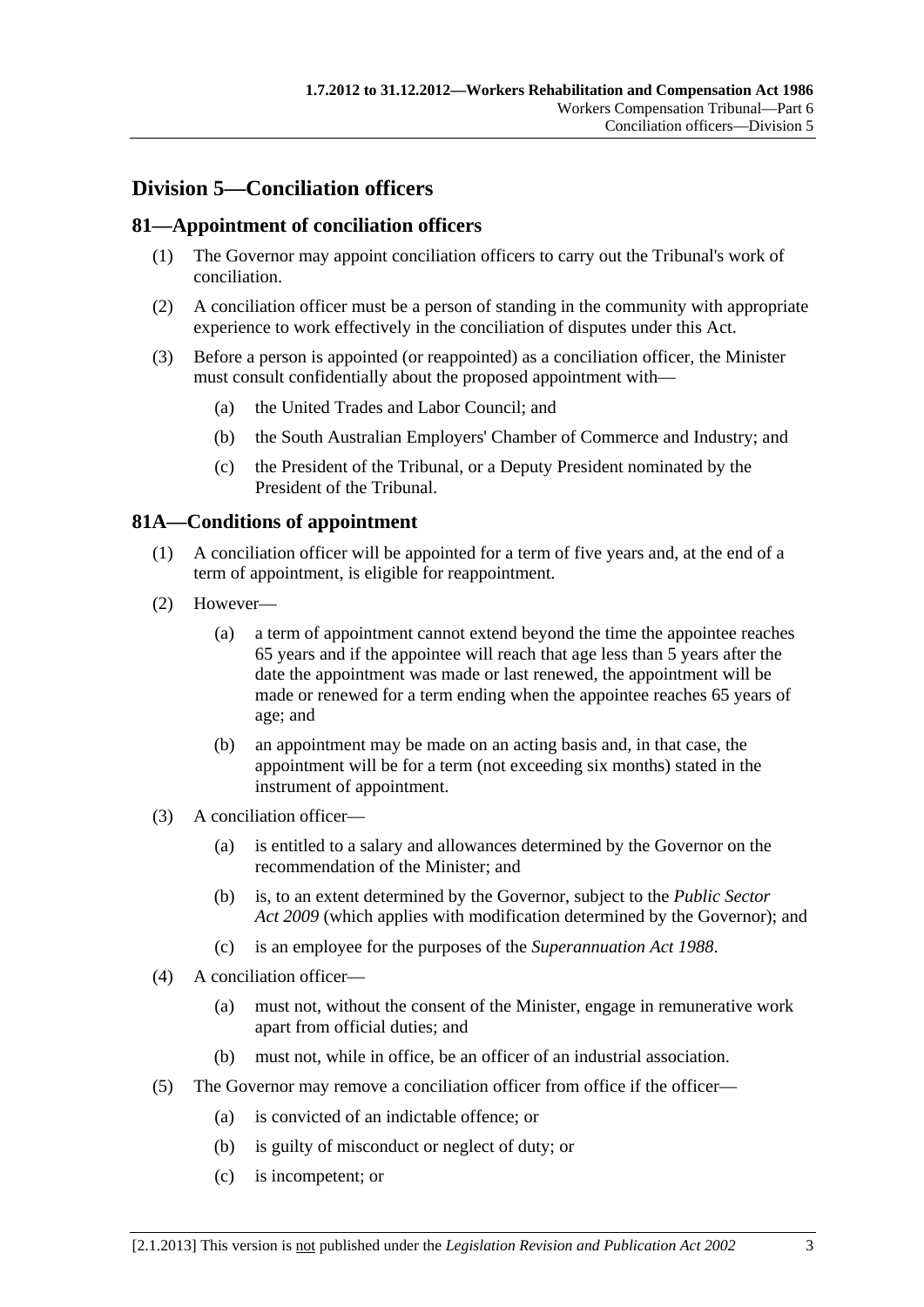- (d) becomes mentally or physically incapable of carrying out official duties satisfactorily; or
- (e) contravenes [subsection \(4\).](#page-114-0)

*Misconduct* includes (but is not limited to)—

- unlawful or improper conduct in the performance of official duties;
- refusal or deliberate failure to follow reasonable administrative directions given under this Part by the President.
- (6) The office of a conciliation officer becomes vacant if the officer—
	- (a) dies; or
	- (b) completes a term of appointment and is not reappointed; or
	- (c) resigns by written notice to the Minister; or
	- (d) is removed from office under [subsection \(5\).](#page-114-0)

#### **81B—Administrative responsibilities of conciliation officers**

A conciliation officer is responsible to, and subject to direction by, the President on administrative matters and, in particular, is subject to direction by the President on the duties to be performed and the times and places at which the duties are to be performed.

### **Division 6—Administrative and ancillary staff**

### **82—Administrative and ancillary staff**

The Tribunal's administrative and ancillary staff consists of—

- (a) the Registrar;
- (b) the Deputy Registrars;
- (c) any other persons appointed to the administrative and ancillary staff of the Tribunal.

#### **82A—Appointment etc of the Registrar**

A person cannot be appointed to the office of Registrar of the Tribunal, nor can a person holding that office be dismissed or reduced in status, except on the recommendation, or with the concurrence, of the President.

#### **82B—Responsibilities of administrative and ancillary staff**

A member of the Tribunal's administrative or ancillary staff is responsible to the President (through any properly constituted administrative superior) for the proper and efficient discharge of his or her duties.

# **Division 7—Sittings and distribution of business**

#### **83—Time and place of sittings**

- (1) The Tribunal may sit at any time (including a Sunday).
- (2) The Tribunal may sit at any place (either within or outside the State).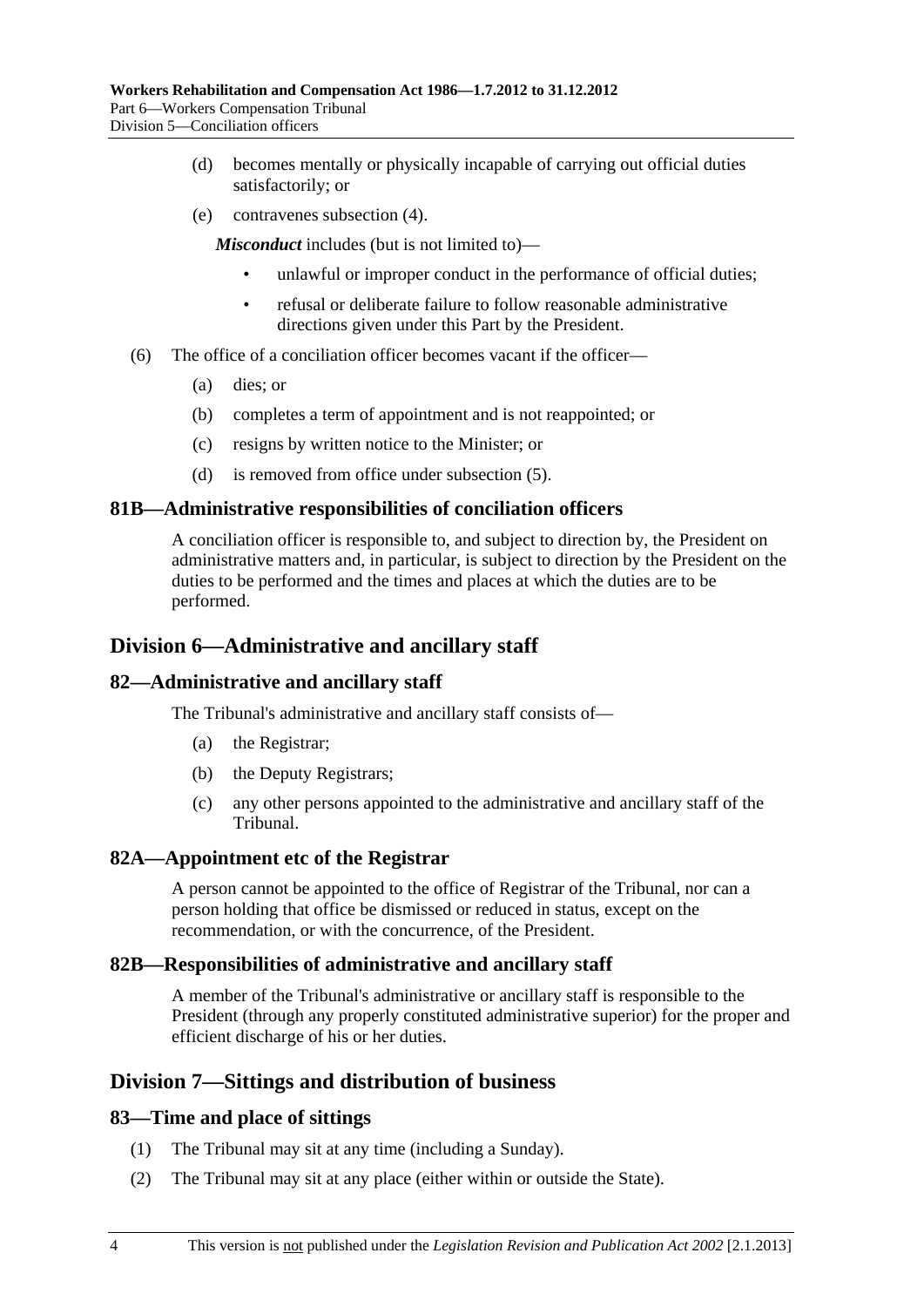(3) The Tribunal will sit at such times and places as the President may direct.

### **83A—Adjournment from time to time and from place to place**

#### The Tribunal may—

- (a) adjourn proceedings from time to time and from place to place; or
- (b) adjourn proceedings to a time, or a time and place, to be fixed; or
- (c) order the transfer of proceedings from place to place.

# **Division 8—Evidence**

#### **84—Tribunal not to be bound by evidentiary rules**

The Tribunal is not bound by the rules of evidence but may inform itself in any way it considers appropriate.

### **84A—Power to require attendance of witnesses and production of evidentiary material**

- (1) The Tribunal may, on the application of a party to proceedings or on its own initiative, issue a summons requiring a person to appear before the Tribunal at a specified time and place to give evidence or to produce evidentiary material (or both).
- (2) A summons to produce evidentiary material may, instead of providing for production of the material before the Tribunal, provide for production of the material to an officer of the Tribunal nominated in the summons.

# **84B—Power to compel the giving of evidence**

- (1) A person who is called to give evidence or to produce evidentiary material before the Tribunal and—
	- (a) refuses or fails to make an oath or affirmation when required to do so by the Tribunal; or
	- (b) refuses or fails to give evidence on a subject on which that person is compellable to give evidence; or
	- (c) refuses or fails without reasonable excuse to produce evidentiary material that that person is required by the Tribunal to produce,

commits a contempt of the Tribunal.

 (2) This section applies whether the person was summoned before the Tribunal, brought before the Tribunal on a warrant, or came to the Tribunal of his or her own volition.

#### **84C—Entry and inspection of property**

- (1) The Tribunal may enter any land or building and carry out an inspection that the Tribunal considers relevant to a proceeding before the Tribunal.
- (2) The Tribunal may authorise an officer of the Tribunal to enter any land or building and carry out an inspection that the Tribunal considers relevant to a proceeding before the Tribunal.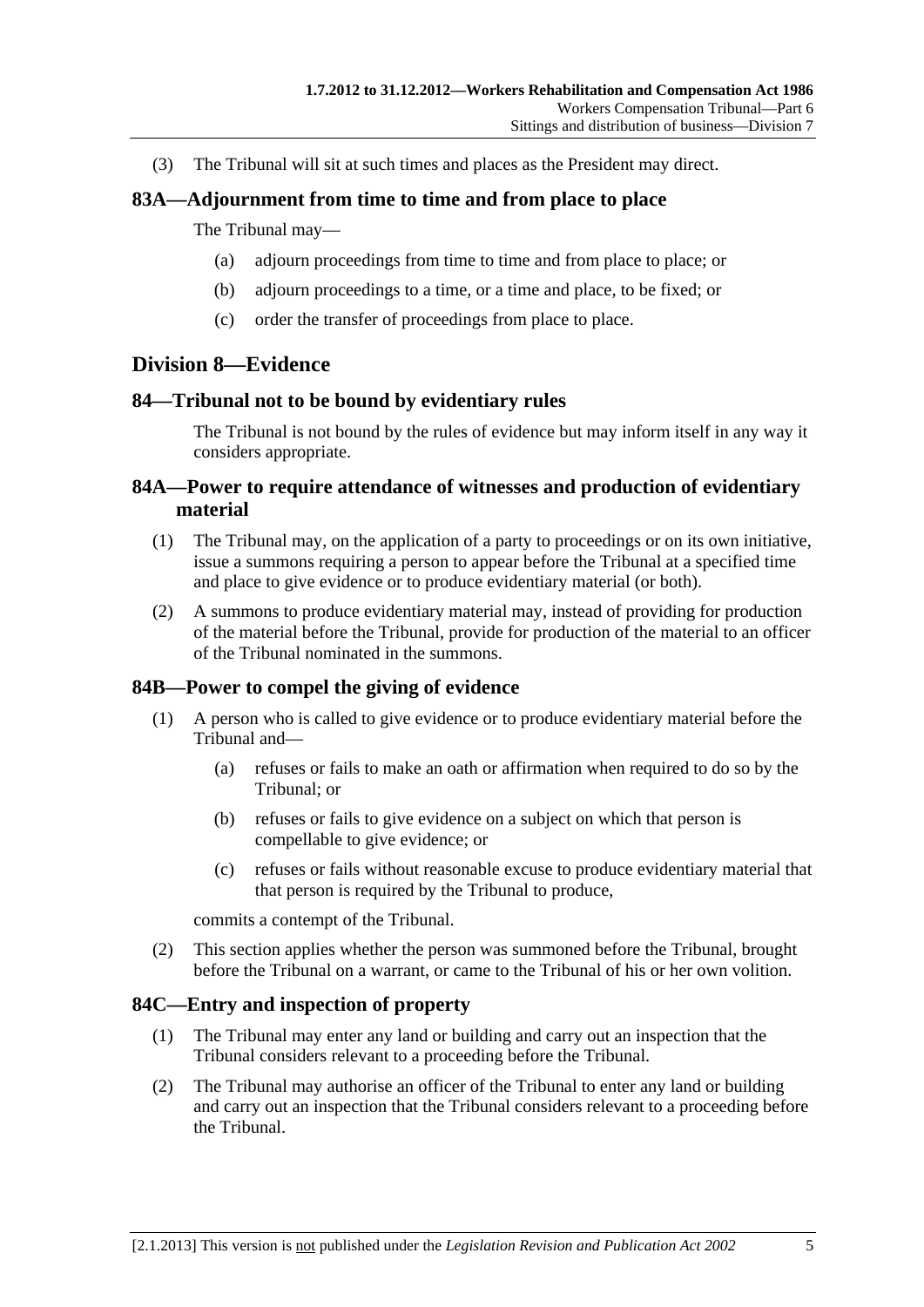(3) A person who obstructs the Tribunal, or a person authorised by the Tribunal, in the exercise of a power of entry or inspection under this section commits a contempt of the Tribunal.

### **84D—Issue of evidentiary summonses**

- (1) A summons under this Part may be issued on behalf of the Tribunal by—
	- (a) a presidential member of the Tribunal; or
	- (b) a conciliation officer; or
	- (c) the Registrar.
- (2) However, the Registrar may only issue a summons at the direction of a presidential member or a conciliation officer or as authorised under the Rules.

# **Division 9—General principles and rules**

#### **85—Principles of equity and good conscience**

The Tribunal must act according to equity, good conscience and the substantial merits of the case without regard to technicalities and legal forms.

#### **85A—Hearings to be in public**

- (1) The Tribunal must hear proceedings (other than interlocutory or conciliation proceedings) in a place open to the public.
- (2) However, the Tribunal may, in the interests of a party to proceedings hear the proceedings, or a particular part of the proceedings, in private.

#### **85B—Representation**

- (1) A person is entitled to appear personally or by representative in conciliation proceedings or other proceedings before the Tribunal.
- (2) However, a person is not entitled to be represented by a person whose name has been struck off the roll of legal practitioners or who, although a legal practitioner, is not entitled to practise the profession of law because of disciplinary action taken against the person.
- (3) If, in conciliation proceedings, the conciliator presiding at the proceedings wants to speak to a person privately in the absence of the person's representative, the representative must withdraw until—
	- (a) the conciliator invites the representative to return; or
	- (b) the private interview is terminated.
- (4) A party is entitled to terminate a private interview with the conciliator held in the absence of the party's representative at any time after the conciliator has had a reasonable opportunity to put to the party proposals for which the conciliator initiated the private interview.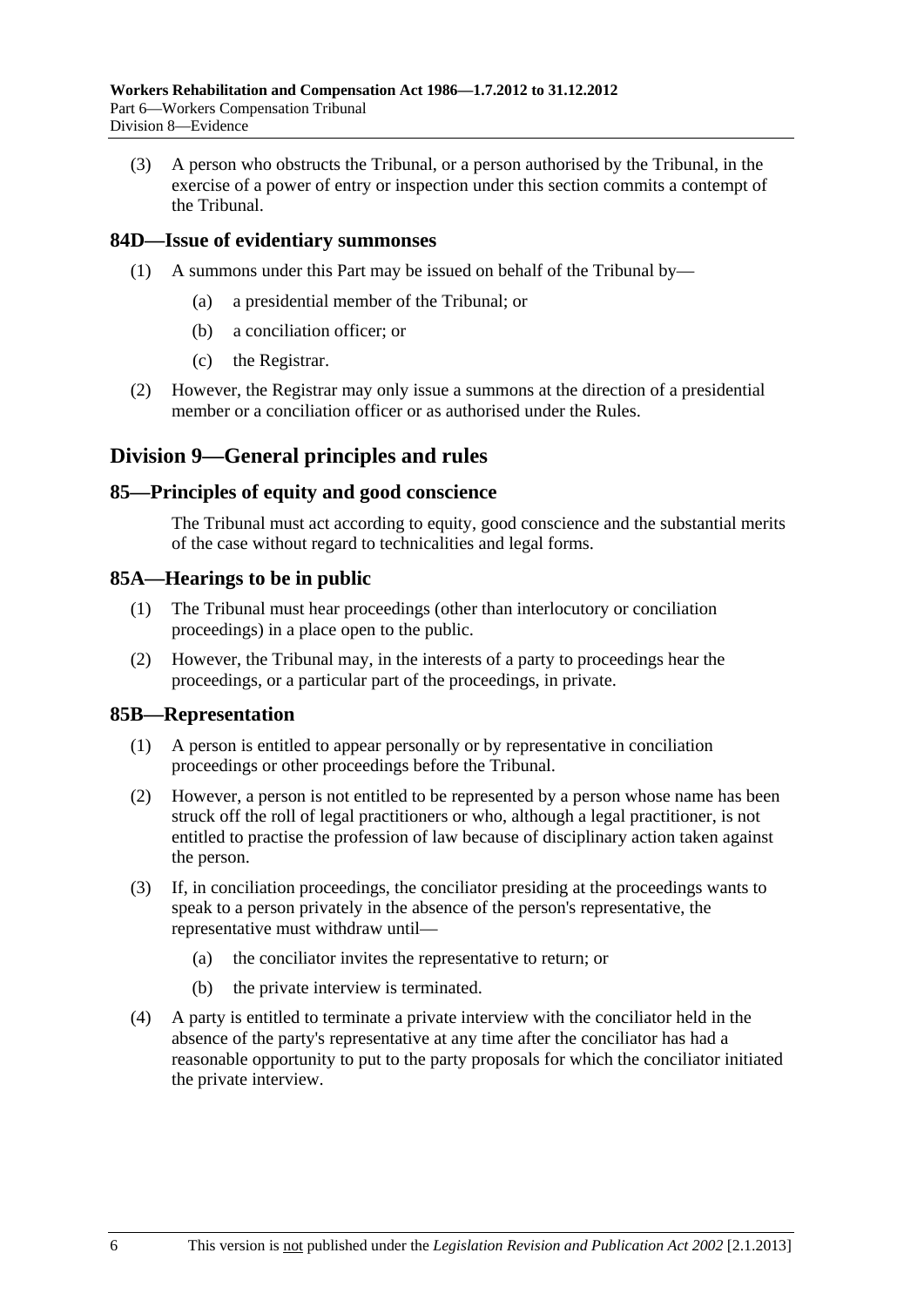# <span id="page-118-0"></span>**Division 10—Appeals and references of questions of law**

# **86—Appeal on question of law**

- (1) An appeal lies on a question of law against a decision of the Tribunal constituted of a single presidential member to a Full Bench of the Tribunal.
- (2) An appeal under this section must be commenced, heard and determined in accordance with the rules.

# **86A—Reference of question of law and final appeal to Supreme Court**

- (1) A Full Bench of the Tribunal may refer a question of law for the opinion of the Full Court of the Supreme Court.
- (2) Subject to [subsection \(2a\),](#page-118-0) an appeal also lies on a question of law against a decision of the Full Bench of the Tribunal to the Full Court of the Supreme Court.
- (2a) An appeal cannot be commenced under [subsection \(2\)](#page-118-0) except with the permission of a Judge of the Supreme Court.
- (3) On a reference or appeal under this section, the Full Court of the Supreme Court may—
	- (a) decide the question of law;
	- (b) refer the matter back to the Tribunal with directions the Full Court considers appropriate;
	- (c) make consequential or related orders (including orders for costs).

# **Division 11—Enforcement of judgments**

# **87—Certified copy of judgment or order**

The Registrar must, on application by a party to proceedings, issue a certified copy of a judgment or order of the Tribunal in the proceedings.

# **87A—Enforcement of judgments and orders**

- (1) A certified copy of a judgment or order of the Tribunal may be filed in the District Court.
- (2) When a certified copy of a judgment or order is filed in the District Court under this section, the judgment or order may be enforced as a judgment or order of the District Court.

# **Division 12—Miscellaneous**

# **88—Immunities**

- (1) A presidential member of the Tribunal or a conciliation officer has the same privileges and immunities from civil liability as a Judge of the Supreme Court.
- (2) An officer of the Tribunal, other than a presidential member or a conciliation officer, incurs no civil or criminal liability for an honest act or omission in carrying out or purportedly carrying out official functions.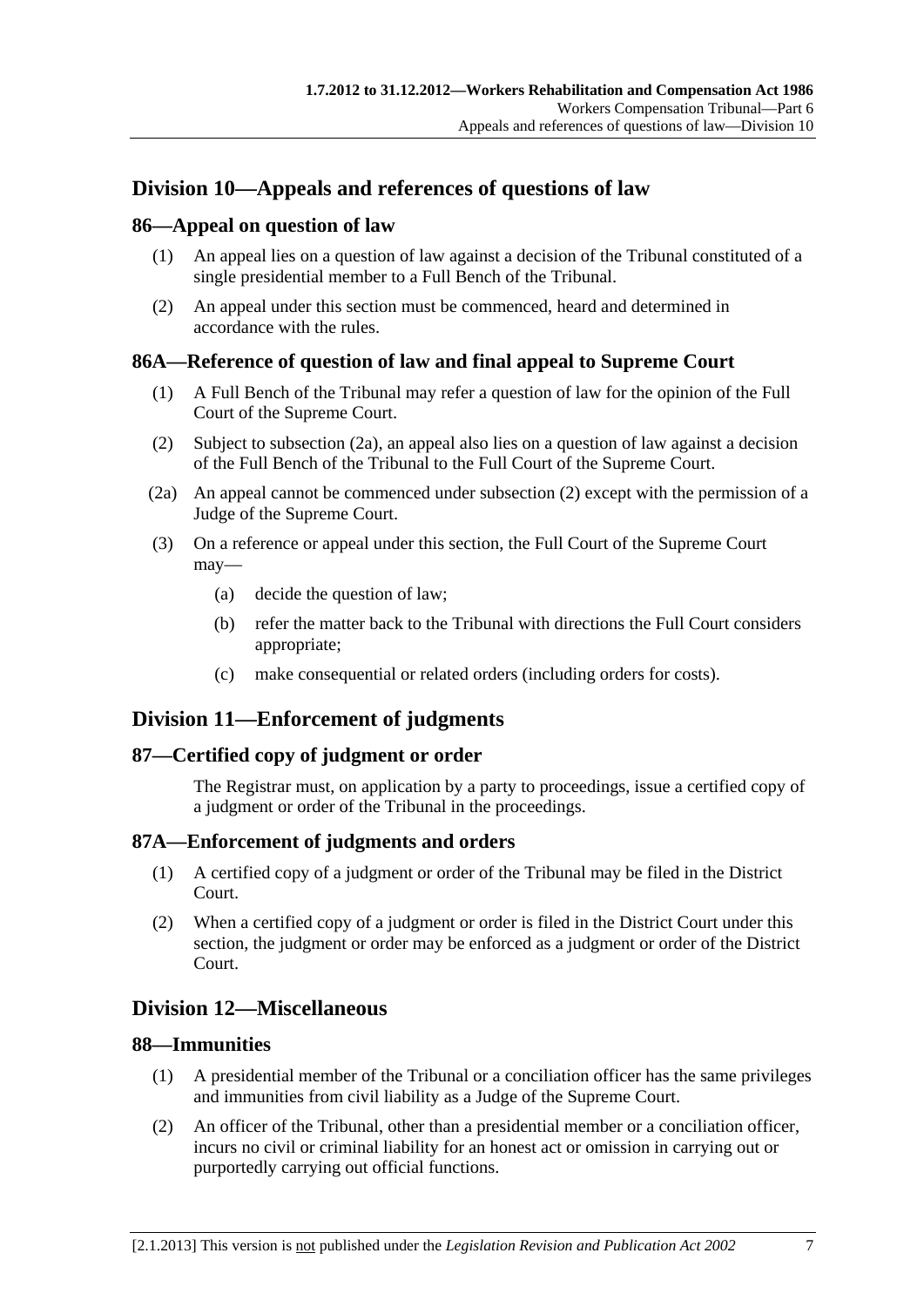# <span id="page-119-0"></span>**88A—Contempts of Tribunal**

A person who—

- (a) interrupts the proceedings of the Tribunal or misbehaves before the Tribunal; or
- (b) insults a presidential member, a conciliation officer or another officer of the Tribunal who is acting in the exercise of official functions; or
- (c) refuses, in the face of the Tribunal, to obey a lawful direction of the Tribunal; or
- (d) fails to comply with a summons, direction, order or other process of the Tribunal (other than an order for the payment of money),

is guilty of a contempt of the Tribunal.

#### **88B—Punishment of contempts**

- (1) The Tribunal constituted of a presidential member may punish a contempt by imposing a fine of an amount (not exceeding \$2 000) considered appropriate by the presidential member.
- (2) This section applies both to contempts committed in the face of the Tribunal and contempts arising from non-compliance with an order, direction, summons or other process of the Tribunal.
- (3) The Supreme Court may review a penalty imposed for a contempt of the Tribunal and quash, increase or reduce the penalty.

#### **88C—Miscellaneous provisions about legal process**

- (1) Any process of the Tribunal may be issued or executed on a Sunday as well as any other day.
- (2) The validity of process is not affected by the fact that the person who issued it dies or ceases to hold office.

# **88D—Service**

- (1) If it is not practicable to serve any process, notice or other document in the manner otherwise prescribed or contemplated by law, the Tribunal may, by order—
	- (a) provide for service by post; or
	- (b) make any other provision that may be necessary or desirable for service.
- (2) Any process, notice or other document served in accordance with an order under [subsection \(1\)](#page-119-0) will, despite any other law, be taken to have been duly served.

#### **88DA—Power to enlarge scope of proceedings**

The Tribunal may, with the consent of all parties to proceedings, enlarge the scope of the proceedings to include questions that are not presently at issue in the proceedings.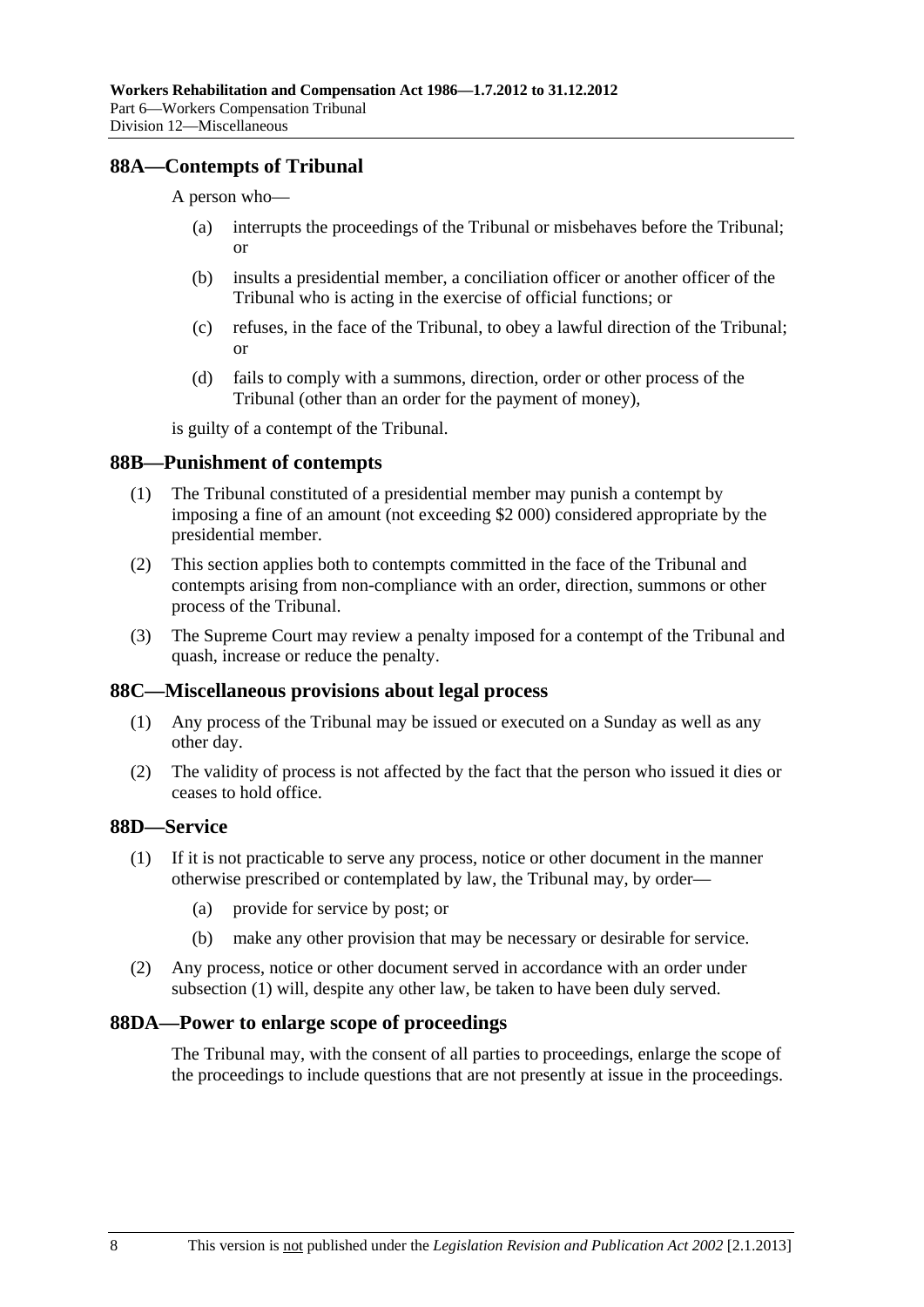### <span id="page-120-0"></span>**88E—Rules**

- (1) The President may make Rules of the Tribunal—
	- (a) regulating the business of the Tribunal and the duties of the various officers of the Tribunal; and
	- (b) authorising conciliation officers to exercise any part of the jurisdiction of the Tribunal; and
	- (c) regulating the practice and procedure of the Tribunal; and
	- (d) imposing mutual obligations on parties to proceedings in the Tribunal to disclose to each other the contents of expert reports or other material of relevance to the proceedings before the proceedings are brought to trial; and
	- (e) regulating the form in which evidence may be taken; and
	- (f) regulating costs; and
	- (g) dealing with any other matter necessary or expedient for the effective and efficient operation of the Tribunal.
- (2) Before making Rules of the Tribunal, the President must consult with a rules committee consisting of—
	- (a) at least three presidential members; and
	- (b) at least two conciliation officers; and
	- (c) the Registrar.
- (3) The rules take effect as from the date of publication in the Gazette or a later date specified in the rules.

#### **88F—Costs of proceedings**

Subject to this Act, the costs of proceedings before the Tribunal are in the discretion of the Tribunal.

#### **88G—Recovery of costs of representation**

 (1) A representative of a party to proceedings before the Tribunal must not charge nor seek to recover for work involved in, or associated with, that representation an amount exceeding the amount allowable under a scale fixed by regulation.

Maximum penalty: \$2 000.

 (2) Before proposing a regulation under this section to the Executive Council, the Minister must consult with the Crown Solicitor.

#### **88H—Power to set aside judgments or orders**

- (1) The Tribunal may amend or set aside a judgment or order of the Tribunal—
	- (a) by consent of the parties; or
	- (b) in order to correct an error; or
	- (c) if the interests of justice require that the judgment or order be amended or set aside.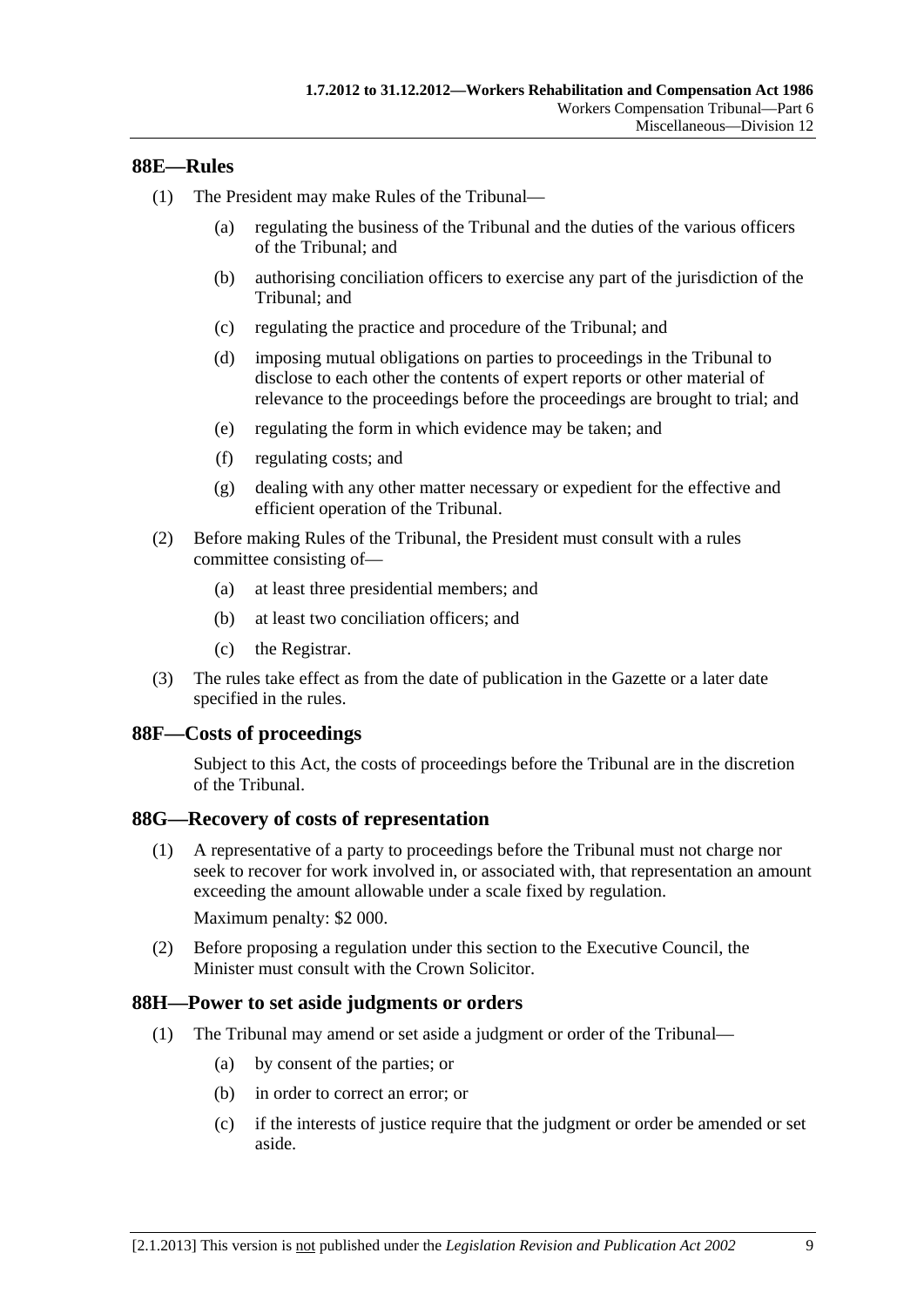(2) The power under [subsection \(1\)](#page-120-0) may only be exercised by the President or a presidential member or conciliation officer to whom the President has delegated the power.

# **88I—Finality of the Tribunal's decisions**

No proceeding, judgment or decision of the Tribunal can be challenged, appealed against, reviewed, quashed or called in question except—

- (a) as provided in this Act; or
- (b) in proceedings before the Full Supreme Court founded on an alleged excess or want of jurisdiction.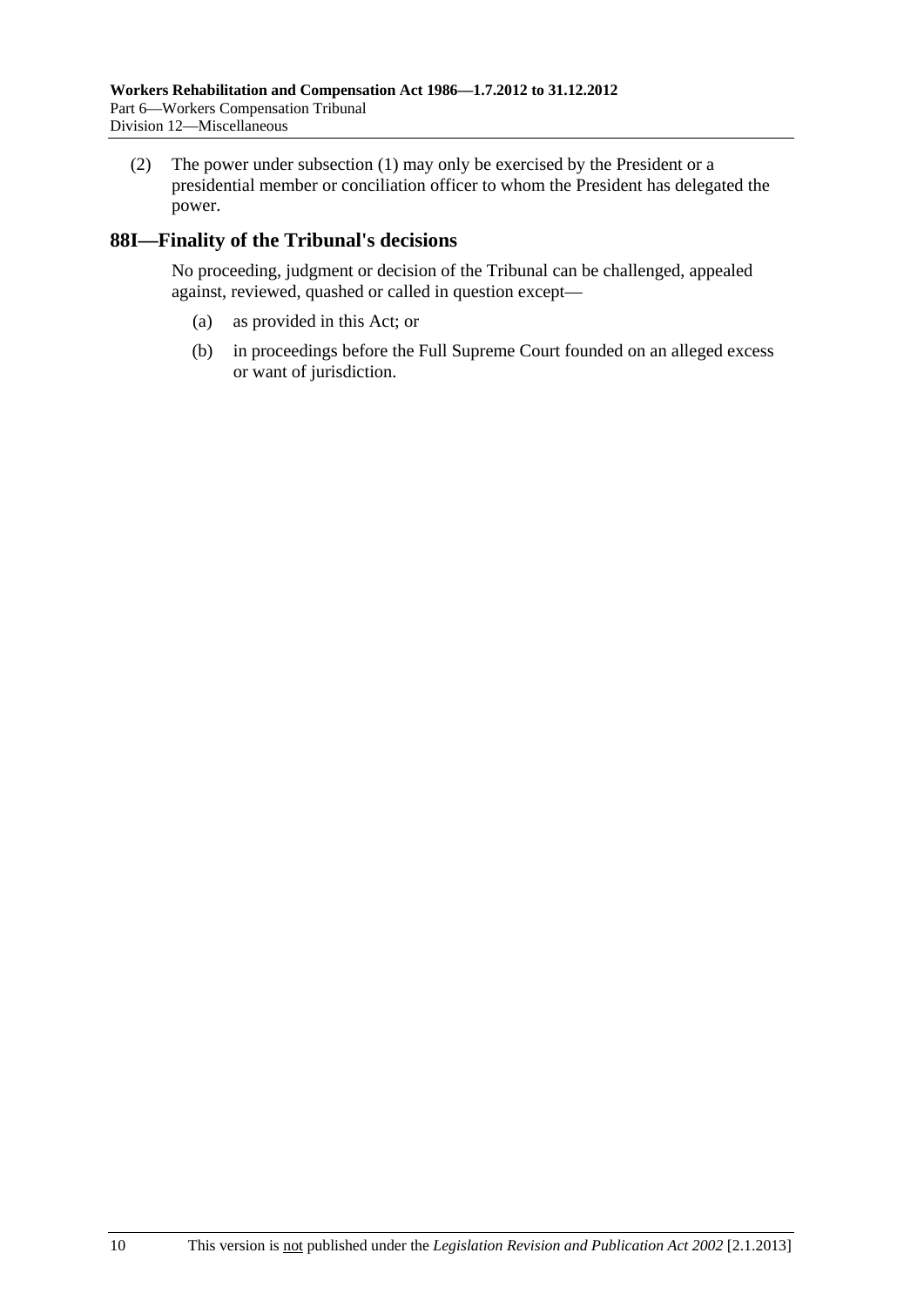# <span id="page-122-0"></span>**Part 6A—Dispute resolution**

# **Division 1—Preliminary**

# **89—Interpretation**

In this Part—

*applicant* means the person who lodges a notice of dispute under this Part;

*party* to a dispute means—

- (a) the applicant; and
- (b) the relevant compensating authority; and
- (c) if the dispute is about a compensable injury and the worker who suffered or is alleged to have suffered the compensable injury is not the applicant—the worker; and
- (d) if the dispute is about a compensable injury and the employer from whose employment the injury arose or is alleged to have arisen is not the applicant the employer; and
- (e) a person who has a direct interest in the dispute and has notified the Registrar of the interest;

*relevant compensating authority* in relation to a particular disputed decision means—

- (a) if the decision was made by the Corporation or a body corporate exercising powers delegated by the Corporation—the Corporation or the relevant delegate; or
- (b) if the decision was made by a self-insured employer—the self-insured employer.

# **89A—Reviewable decisions**

- (1) The following decisions are reviewable—
	- (a) a decision on a claim for compensation including—
		- (i) a decision redetermining a claim<sup>1</sup>; or
			- (ii) a decision on a claim by the Tribunal, made in the exercise of the Tribunal's special jurisdiction to expedite decisions on claims<sup>2</sup>;
	- (b) a decision about the nature of rehabilitation services provided, or to be provided, for a worker<sup>3</sup>;
	- (c) a decision to vary, suspend or discontinue weekly payments;
	- (d) a decision on an application by an employer to have weekly payments payable to a worker employed by, or formerly employed by, the employer reviewed;
	- (e) a decision to disallow or reduce a charge for a medical service (unless the decision merely brings the charge into conformity with a rate of charge prescribed by regulation).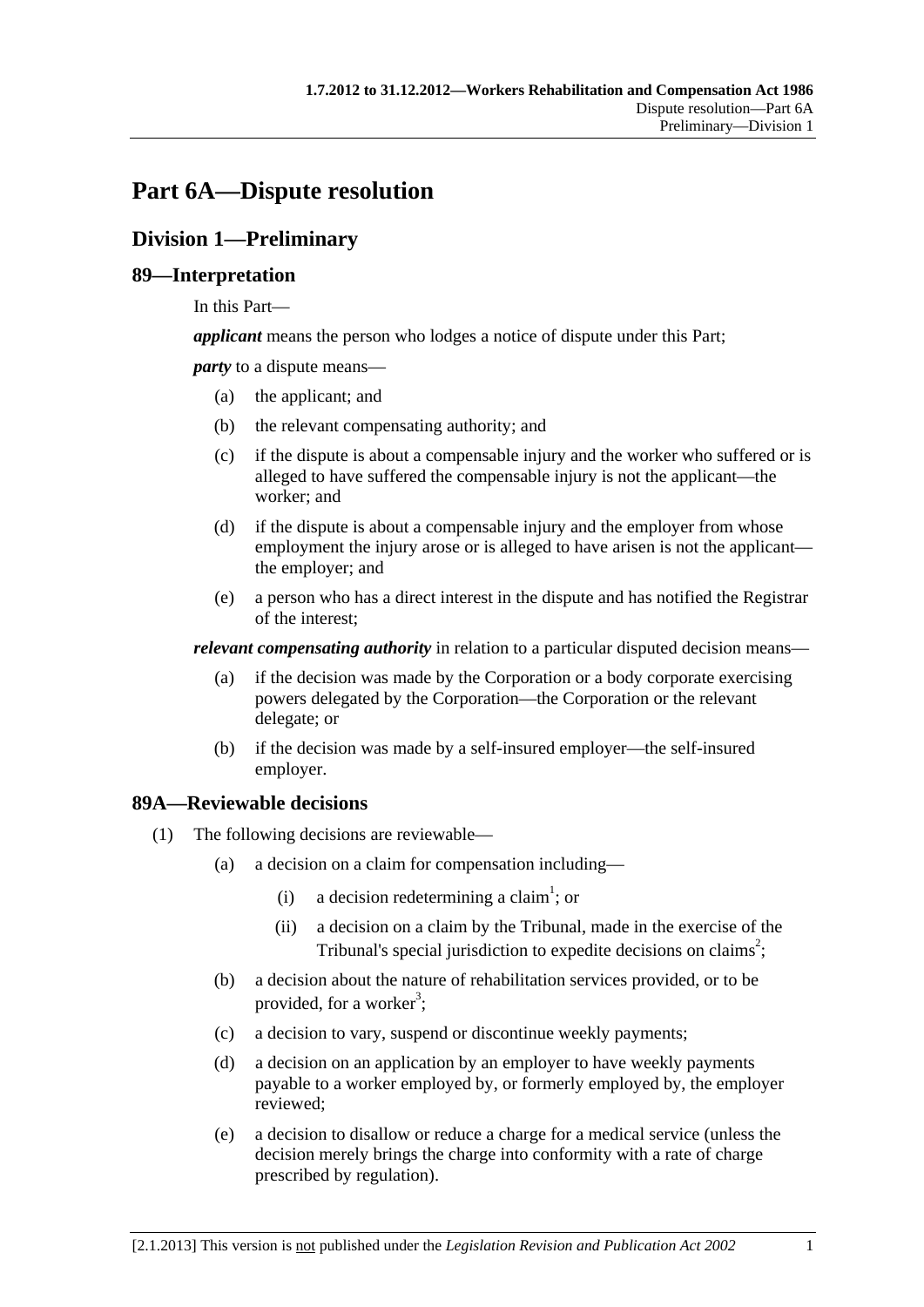(2) However, a decision is not reviewable if declared not to be reviewable by or under this Act.

#### **Notes—**

- 1 See [section 53\(7\)](#page-76-0) & [\(7a\).](#page-76-0)
- 2 See [section 97B\(3\)\(b\)](#page-130-0).
- 3 [Section 28B](#page-32-0) also provides for the review of a rehabilitation and return to work plan.

# **Division 2—Notice of dispute**

### **90—Notice of dispute**

- (1) A person with a direct interest in a reviewable decision (the *applicant*) may lodge a notice of dispute with the Registrar.
- (2) A notice of dispute must be in writing and in the form prescribed by regulation.
- (3) A person has a direct interest in a reviewable decision if the person—
	- (a) is directly affected by the decision; or
	- (b) is the employer from whose employment the compensable injury arose or is alleged to have arisen.

### **90A—Time for lodging notice of dispute**

- (1) The notice of dispute must be lodged within one month after the applicant receives notice of the reviewable decision unless the Tribunal allows an extension of time.
- (2) The Tribunal's power to extend time may only be exercised by the President or a presidential member or conciliation and arbitration officer to whom the President has delegated the power to allow an extension of time.
- (3) An application an extension of time must be made as in the manner and form prescribed by the regulations.

#### **90B—Notice to be given by Registrar**

- (1) On receiving a notice of dispute, the Registrar must immediately send copies of the notice of dispute to the other parties to the dispute.
- (2) The copy of the notice of dispute sent to the relevant compensating authority must be accompanied by copies of any documentary materials lodged with the notice of dispute.

# **Division 3—Initial reconsideration**

#### **91—Initial reconsideration**

- (1) The relevant compensating authority must, on receiving a copy of a notice of dispute under this Part—
	- (a) assign a suitable person to reconsider the disputed decision; and
	- (b) have the decision reconsidered in the light of the matters set out in the notice of dispute.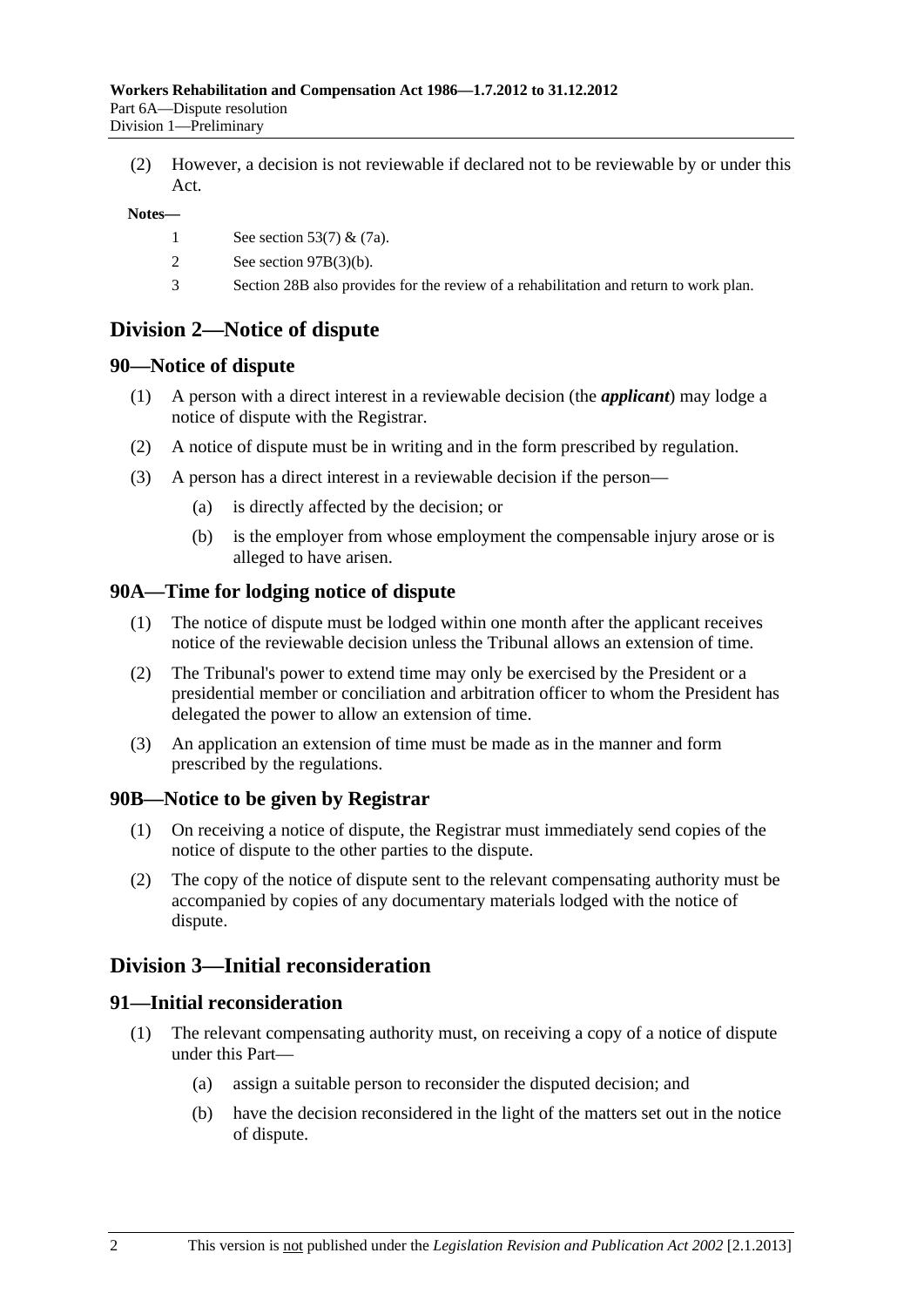- (2) A person assigned to reconsider the disputed decision—
	- (a) may (but need not be) an officer of the relevant compensating authority but must not be the person who made the disputed decision; and
	- (b) must be a person who has been nominated to the Registrar in accordance with the regulations as a person who may be assigned to reconsider disputed decisions under this Division.
- (3) On completion of the reconsideration, the relevant compensating authority must confirm or vary the disputed decision to conform with the result of the reconsideration and give the Registrar a written notice stating—
	- (a) the result of the reconsideration; and
	- (b) whether the compensating authority has confirmed or varied the decision as a result of the reconsideration and, if the decision has been varied, how the decision has been varied.
- (4) If the disputed decision is varied, the written notice must also be given to the other parties to the dispute.
- (5) The relevant compensating authority must complete the reconsideration and give the notice or notices stating the result of the reconsideration within 7 days after receiving the notice of dispute or a longer time allowed by the Registrar on the authority's application.

Maximum penalty: \$5 000.

- (6) The variation of a decision under this section is not to be regarded as a redetermination of a claim<sup>1</sup>.
- (7) A decision on a claim by the Tribunal itself, made in the exercise of the Tribunal's special jurisdiction to expedite decisions on claims<sup>2</sup>, is not liable to reconsideration under this section; if such a decision is disputed, the Registrar must immediately refer the dispute for conciliation.

#### **Notes—**

- 1 See [section 53\(7\)](#page-76-0) and [\(7a\)](#page-76-0).
- 2 See [section 97B.](#page-130-0)

# **91A—Reference of disputes to conciliation**

 $If$ <sub>—</sub>

- (a) the relevant compensating authority, on reconsideration of a disputed decision, confirms the decision; or
- (b) the relevant compensating authority, on reconsideration of a disputed decision, varies the decision and a party to the dispute expresses dissatisfaction with the result of the reconsideration in accordance with the rules,

the Registrar must refer the dispute for conciliation.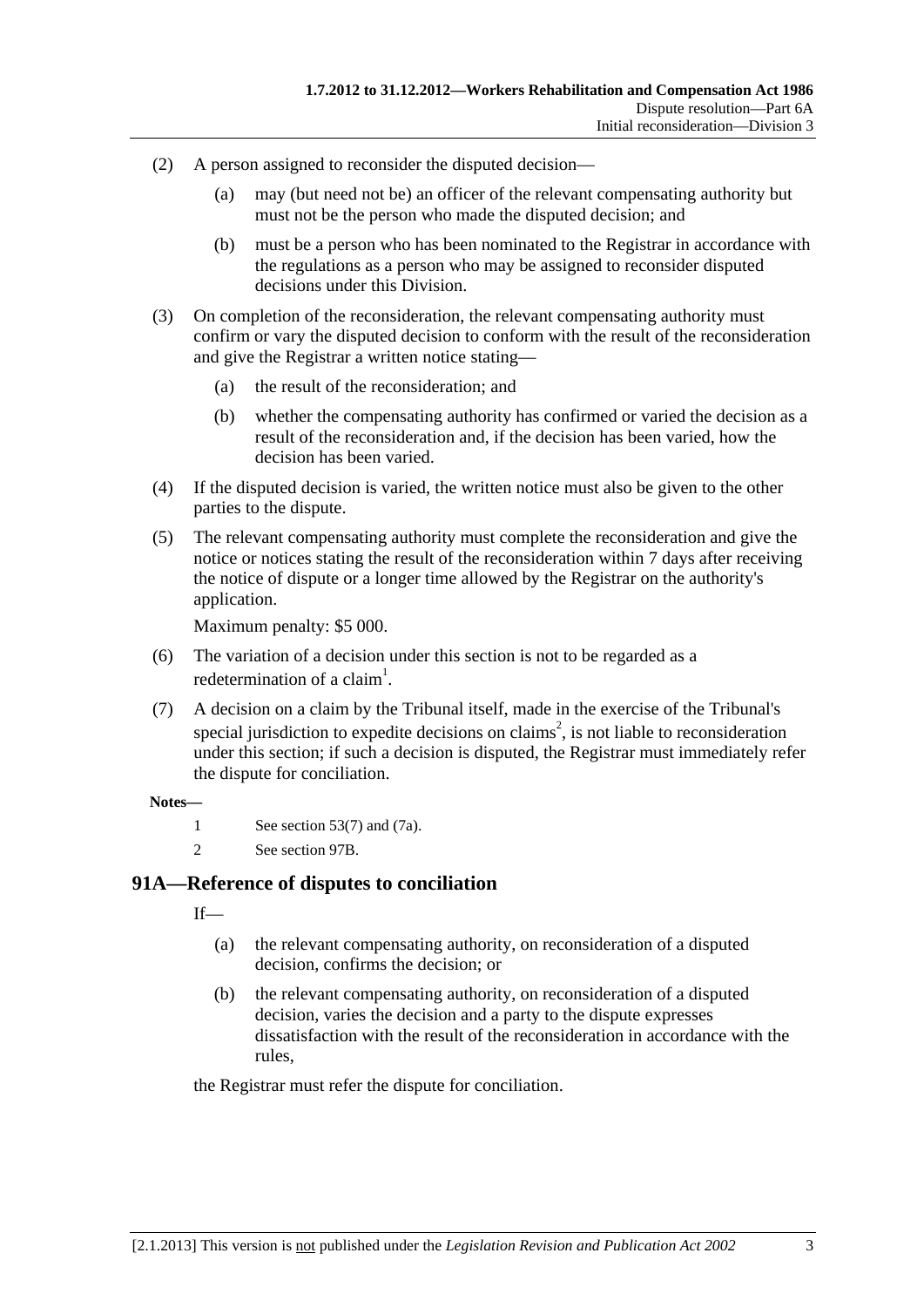# **Division 4—Conciliation proceedings**

# **92—Assignment of presidential member or conciliation officer to preside at conciliation proceedings**

- (1) When a dispute is referred for conciliation—
	- (a) a presidential member or conciliation officer must be assigned in accordance with the rules to preside at the conciliation proceedings; and
	- (b) each party to the dispute must, in accordance with the rules—
		- (i) disclose to the conciliator the existence and nature of all evidentiary material in the party's possession relevant to the dispute; and
		- (ii) at the request of another party to the dispute, give the party access to the relevant evidentiary material.
- (2) However, if the conciliator agrees, a party need not give another party access to evidentiary material if—
	- (a) the material is a videotape, photographic material, or a report of surveillance; or
	- (b) the disclosure of the material could prejudice the investigation of a suspected offence.

### **92A—Obligation of conciliator**

In conducting conciliation proceedings, the conciliator must—

- (a) seek to identify the issues in dispute and to narrow the range of the dispute; and
- (b) explore the possibilities of resolving the dispute by agreement.

#### **92B—Calling of conciliation conference**

- (1) A compulsory conference of the parties to a dispute that has been referred for conciliation must be called within the time fixed by the rules.
- (2) The Tribunal may summon the parties to the dispute and any other persons who may be able to assist in resolving the dispute to appear at the conference.
- (3) A compulsory conference may, at the discretion of the conciliator, be held in public or private or partly in public and partly in private.
- (4) A person who fails to attend a compulsory conference as required by summons or who, having attended, fails to participate in the conference as required by the conciliator presiding at the conference, commits a contempt of the Tribunal.

#### **92C—Procedure in conciliation proceedings**

 (1) In the course of conducting conciliation proceedings, the conciliator may interview the parties to the dispute separately or together.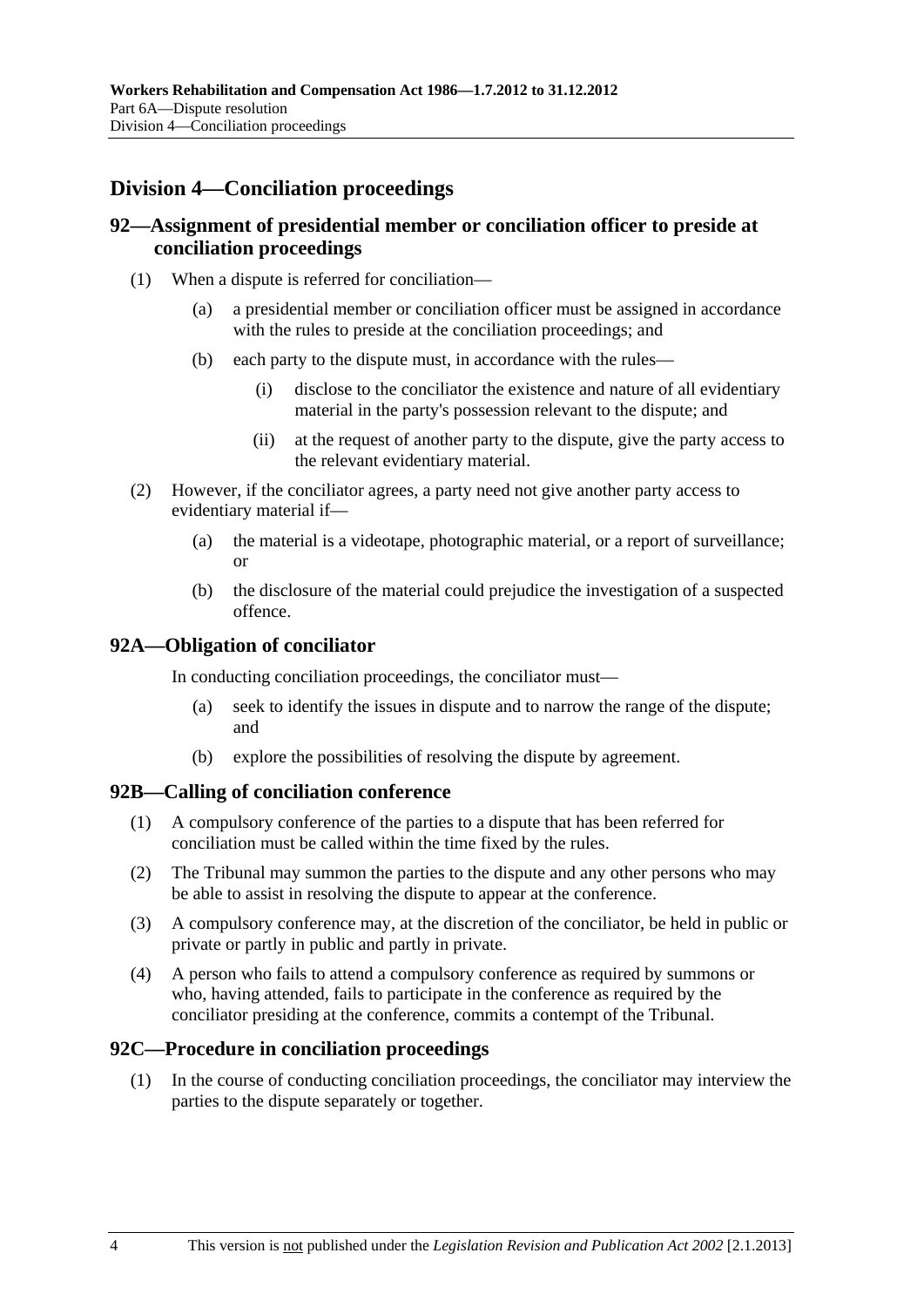- <span id="page-126-0"></span> (2) The conciliator presiding at a conference may (subject to the rules) adjourn the conference from time to time to allow the parties to gather further information, to consider their respective positions or for other purposes relevant to the resolution of the dispute.
- (3) Evidence of anything said or done in the course of conciliation proceedings is only admissible in subsequent proceedings by consent of all parties to the proceedings.
- (4) However—
	- (a) evidence of a settlement reached in conciliation proceedings is admissible (without the consent of all parties) in subsequent proceedings; and
	- (b) evidence of the offers made in the course of conciliation proceedings is admissible (without the consent of all parties) in subsequent proceedings for the purpose of applying provisions for deciding questions about costs.
- (5) A settlement to which counsel or another representative of a party agrees at a conference is binding on the party.
- (6) The conciliator presiding at a conference may make a determination or order to give effect to a settlement reached at the conference.
- (7) A determination or order under [subsection \(6\)](#page-126-0) is a determination or order of the Tribunal.

# **92D—Reference of dispute into Tribunal**

If conciliation proceedings do not result in an agreed settlement of the dispute, the conciliator presiding at the conciliation proceedings must refer the dispute into the Tribunal for judicial determination.

# **Division 6—Judicial determination of dispute**

# **94A—Constitution of Tribunal**

- (1) For the purpose of making a judicial determination of a disputed claim, the Tribunal will be constituted of a single presidential member.
- (2) However, if the President decides that a particular dispute should be referred directly to a Full Bench of the Tribunal, the dispute will be heard and determined by a Full Bench of the Tribunal.

# **94B—Pre-hearing conference**

- (1) Before the Tribunal proceeds with the hearing of the disputed claim, a pre-hearing conference of the parties must be held in accordance with the rules.
- (2) However, a presidential member of the Tribunal may dispense with a pre-hearing conference if there is proper reason for doing so.

# **94C—Determination of dispute**

 (1) In proceedings under this Division, the Tribunal must decide the dispute without regard to decisions taken in earlier proceedings.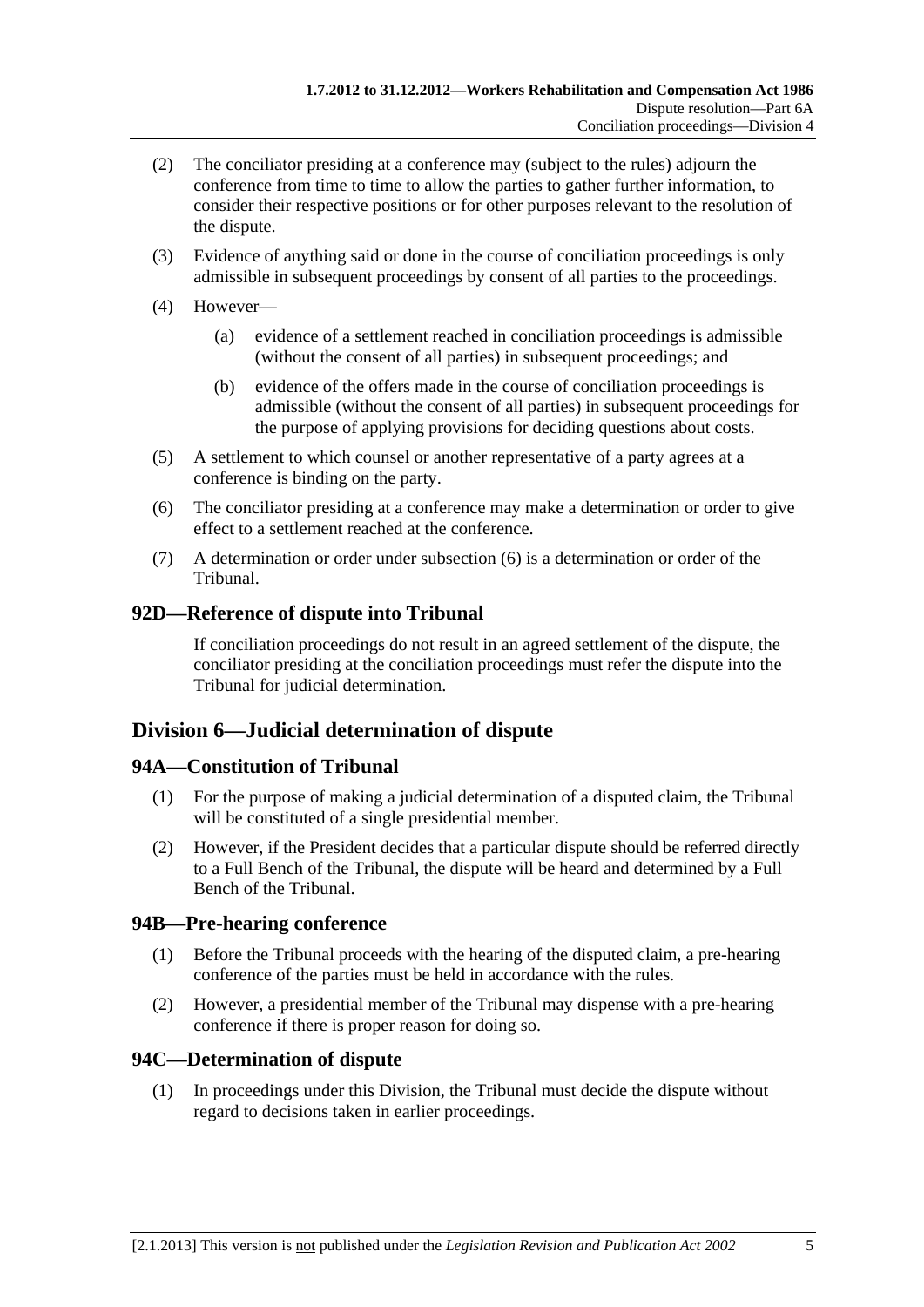<span id="page-127-0"></span> (2) However, if the amount of lump sum compensation is disputed by a worker and the amount the Tribunal proposes to award is less than, or the same as, or less than 10% above, the amount offered in conciliation proceedings, the worker is not entitled to costs of the proceedings under this Division.

# **Division 7—Costs**

# **95—Costs**

- (1) A party (other than the relevant compensating authority) is entitled, subject to this Part and to limits prescribed by regulation, to an award against the relevant compensating authority for the party's reasonable costs of—
	- (a) the initial reconsideration of a disputed decision; and
	- (b) any subsequent proceedings for resolution of the dispute under this Part (but not proceedings by way of an appeal or a reference of a question of law to a Full Bench of the Tribunal or the Supreme Court).
- (2) Costs may only be awarded to cover—
	- (a) the cost of representation by a legal practitioner or an officer or employee of an industrial association; and
	- (b) costs of a kind authorised by the regulations that were reasonably incurred.
- (3) If the Tribunal is of the opinion that a party acted unreasonably, frivolously or vexatiously in bringing or in relation to the conduct of proceedings, the Tribunal may—
	- (a) decline to make an award of costs in favour of the party and may further (if it thinks fit) make an award of costs against the party; or
	- (b) reduce the amount of the award to which the party would otherwise have been entitled.
- (4) An award of costs to cover professional advice or assistance may, if the Tribunal considers appropriate, be made in favour of the person who provided the professional advice or assistance.
- (5) An award of legal costs cannot exceed 85% of the amount that would be allowable under the relevant Supreme Court scale if the proceedings were in the Supreme Court.

# **95A—Costs liability of representatives**

(1) In this section—

*professional representative* means a legal practitioner or other person who has been engaged or appointed to represent a party to proceedings before the Tribunal (whether personally or through an employee or agent).

- (2) If a professional representative acting for a party to proceedings before the Tribunal under this Part (whether personally or through an employee or agent) has caused costs—
	- (a) to be incurred improperly or without reasonable cause; or
	- (b) to be wasted by undue delay or negligence or by any other misconduct or default,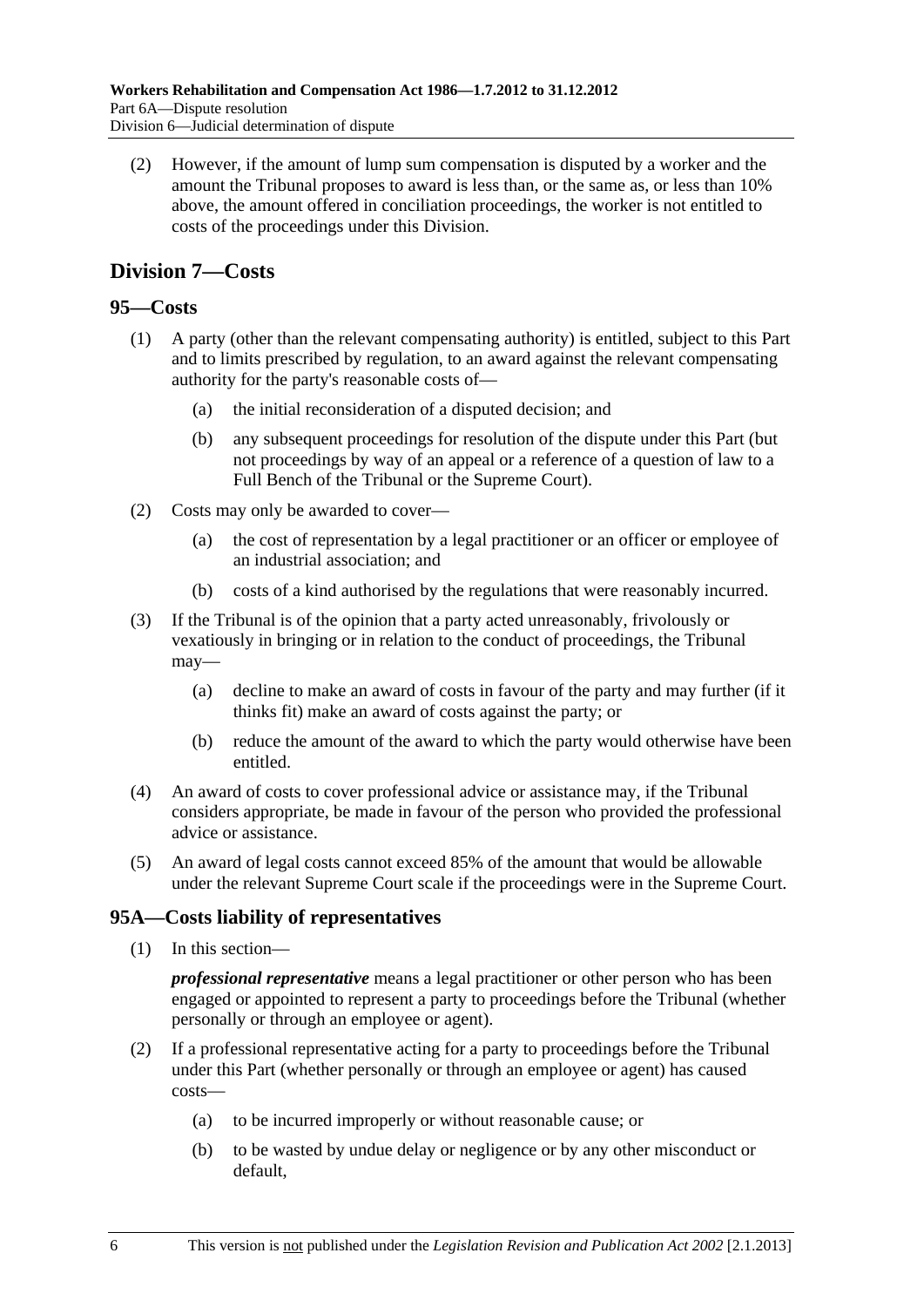the Tribunal may make an order as specified in [subsection \(3\)](#page-128-0).

- <span id="page-128-0"></span> (3) The Tribunal may order—
	- (a) that all or any of the costs between the professional representative and his or her client be disallowed or that the professional representative repay to his or her client the whole or part of any money paid on account of costs;
	- (b) that the professional representative pay to his or her client all or any of the costs which his or her client has been ordered to pay to any party;
	- (c) that the professional representative pay all or any of the costs of any party other than his or her client.
- (4) Without limiting [subsection \(2\),](#page-127-0) a professional representative is in default for the purposes of that subsection if any proceedings cannot conveniently be heard or proceed, or fail or are adjourned without any useful progress being made, because the professional representative failed to—
	- (a) attend in person or by a proper representative; or
	- (b) file any document which ought to have been filed; or
	- (c) lodge or deliver any document for the use of the Tribunal which ought to have been lodged or delivered; or
	- (d) be prepared with any proper evidence or account; or
	- (e) otherwise proceed.
- (5) The Tribunal may not make an order against a professional representative under [subsection \(3\)](#page-128-0) unless the Tribunal has informed the professional representative of the nature of the order proposed and allowed the professional representative a reasonable opportunity to make representations, and call evidence, in relation to the matter.
- (6) The Tribunal may order that notice of any proceedings or order against a professional representative under this section be given to the client in such manner as the Tribunal directs.
- (7) A decision of the Tribunal constituted of a conciliation officer under this section may be reviewed, on application under the rules, by a presidential member of the Tribunal.
- (8) On a review under [subsection \(7\),](#page-128-0) the presidential member of the Tribunal may—
	- (a) decide the matter and, if he or she thinks fit—
		- (i) make any order that may be made under this section at first instance;
		- (ii) vary or revoke the order that is the subject of the review;
	- (b) refer the matter back to the conciliation officer with directions the presidential member thinks fit;
	- (c) make consequential or related orders.

# **Division 8—Ministerial intervention**

#### **96—Ministerial intervention**

The Minister may, if satisfied that intervention is justified in the public interest, intervene in proceedings before the Tribunal or the Supreme Court under this Part.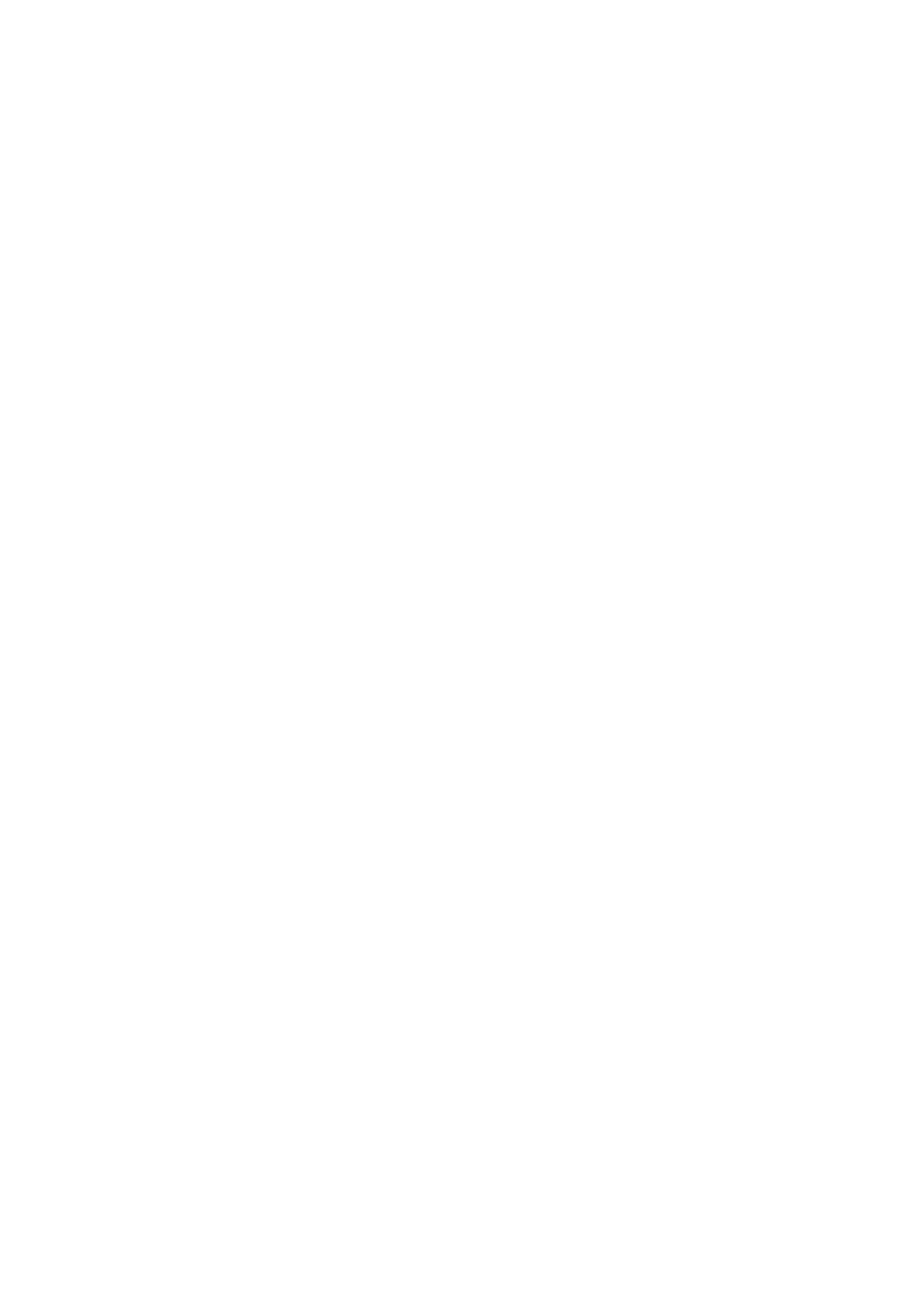# <span id="page-130-0"></span>**Part 6B—Special jurisdiction to expedite decisions**

# **97—Special jurisdiction**

- (1) A worker or employer who believes there has been undue delay in deciding a claim or other matter affecting the worker or employer may apply to the Tribunal, in the manner and form prescribed by regulation, for expedited determination of the matter.
- (2) However, an application cannot be made for expedited determination of—
	- (a) a question about the redemption of a liability<sup>1</sup>; and
		- (b) a matter of a class excluded by regulation from the ambit of this section.
- (3) An application for expedited determination of a matter cannot be made until at least 14 days after the day the matter was placed before the decision-maker whose decision is required.

**Note—** 

1 See [section 42](#page-56-0).

# **97A—Constitution of Tribunal for proceedings under this Part**

For the purpose of proceedings under this Part, the Tribunal may be constituted of a presidential member or a conciliation officer.

# **97B—Powers of Tribunal on application**

- (1) On an application for expedited determination of a matter, the Tribunal may—
	- (a) give directions the Tribunal considers necessary to expedite the determination of the matter; or
	- (b) decide the matter itself.
- (2) A person to whom a direction is given by the Tribunal under [subsection \(1\)](#page-130-0) must comply with the direction.

Maximum penalty: \$5 000.

Prosecution of non-compliance as an offence does not prejudice enforcement of the direction in other ways.

- (3) If the Tribunal decides a claim under this section, the decision—
	- (a) is to be treated as a decision of the relevant compensating authority; and
	- (b) is a reviewable decision.

### **97C—Costs**

Regulations may be made about the costs of proceedings under this Part.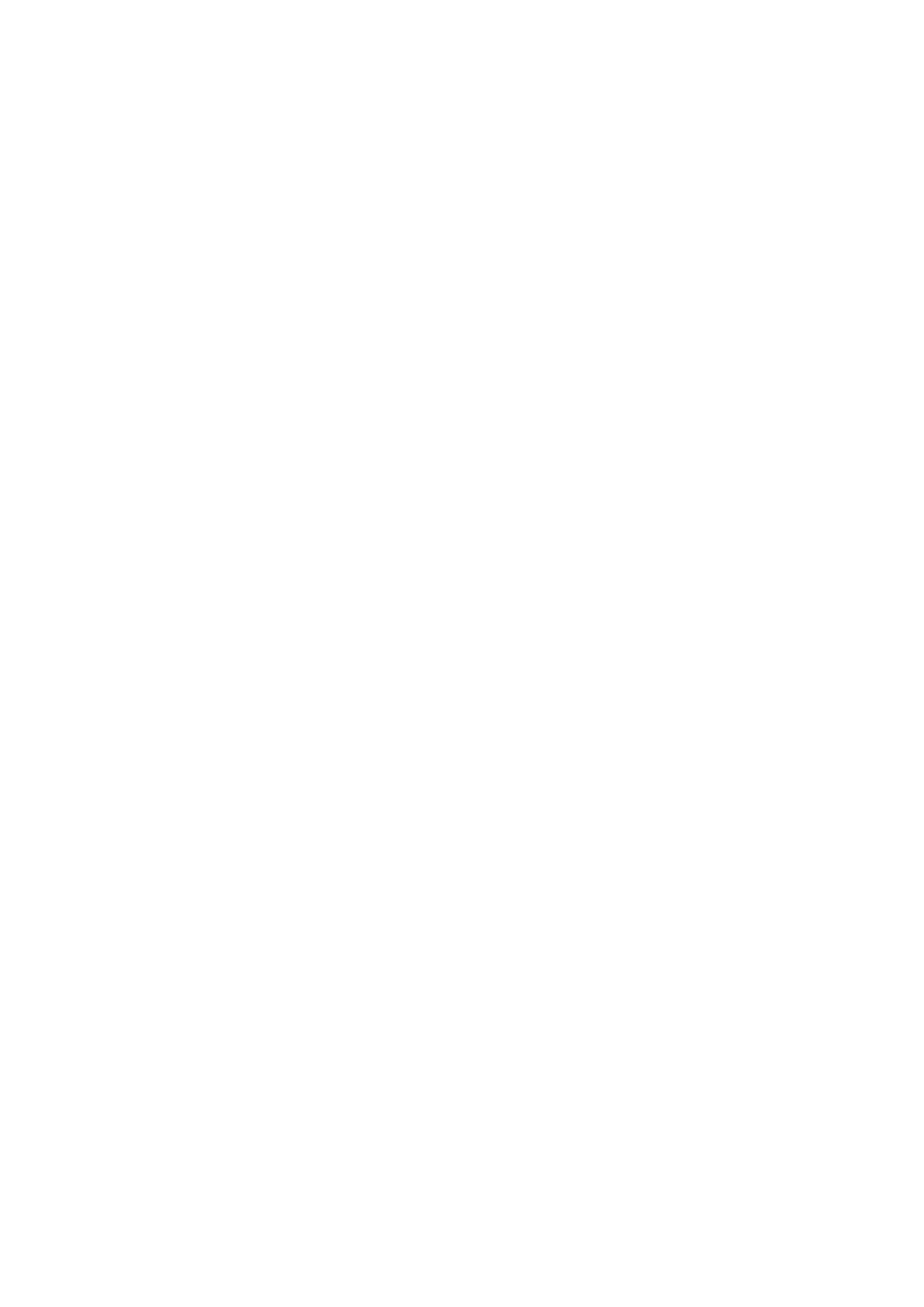# <span id="page-132-0"></span>**Part 6C—Medical Panels**

# **Division 1—Establishment and constitution**

# **98—Establishment**

- (1) There will be such Medical Panels as are necessary for the purposes of this Act.
- (2) For the purpose of constituting Medical Panels, there is to be a list of legally qualified medical practitioners appointed by the Governor on the recommendation of the Minister.
- (3) For the purpose of making recommendations under [subsection \(2\)](#page-132-0), the Minister must establish a selection committee in accordance with the regulations and seek and take into account nominations from that committee.
- (4) For the purpose of making nominations under [subsection \(3\)](#page-132-0), the selection committee must invite expressions of interest in accordance with the regulations.
- (5) [Subsection \(4\)](#page-132-0) does not apply if the Minister is simply seeking the advice of the selection committee about whether a particular medical practitioner should be re-appointed at the expiration of a term of office.
- (6) A person appointed under [subsection \(2\)](#page-132-0) will be appointed on conditions, and for a term (not exceeding 3 years), determined by the Governor and, on the expiration of a term of office, is eligible for re-appointment.
- (7) The office of a person appointed under [subsection \(2\)](#page-132-0) becomes vacant if the person—
	- (a) resigns by written notice addressed to the Minister; or
	- (b) is removed from office by the Governor for—
		- (i) breach of, or non-compliance with, a condition of appointment; or
		- (ii) mental or physical incapacity to carry out duties of office satisfactorily; or
		- (iii) neglect of duty; or
		- (iv) dishonourable conduct; or
		- (v) incompetence; or
	- (c) completes a term of office and is not re-appointed; or
	- (d) ceases to be entitled to practise as a medical practitioner; or
	- (e) is convicted of an indictable offence or of an offence which, if committed in South Australia, would be an indictable offence; or
	- (f) is sentenced to imprisonment for an offence.
- (8) From the list of medical practitioners under [subsection \(2\)](#page-132-0), the Minister must appoint (on terms and conditions determined by the Minister)—
	- (a) a Convenor; and
	- (b) a Deputy Convenor.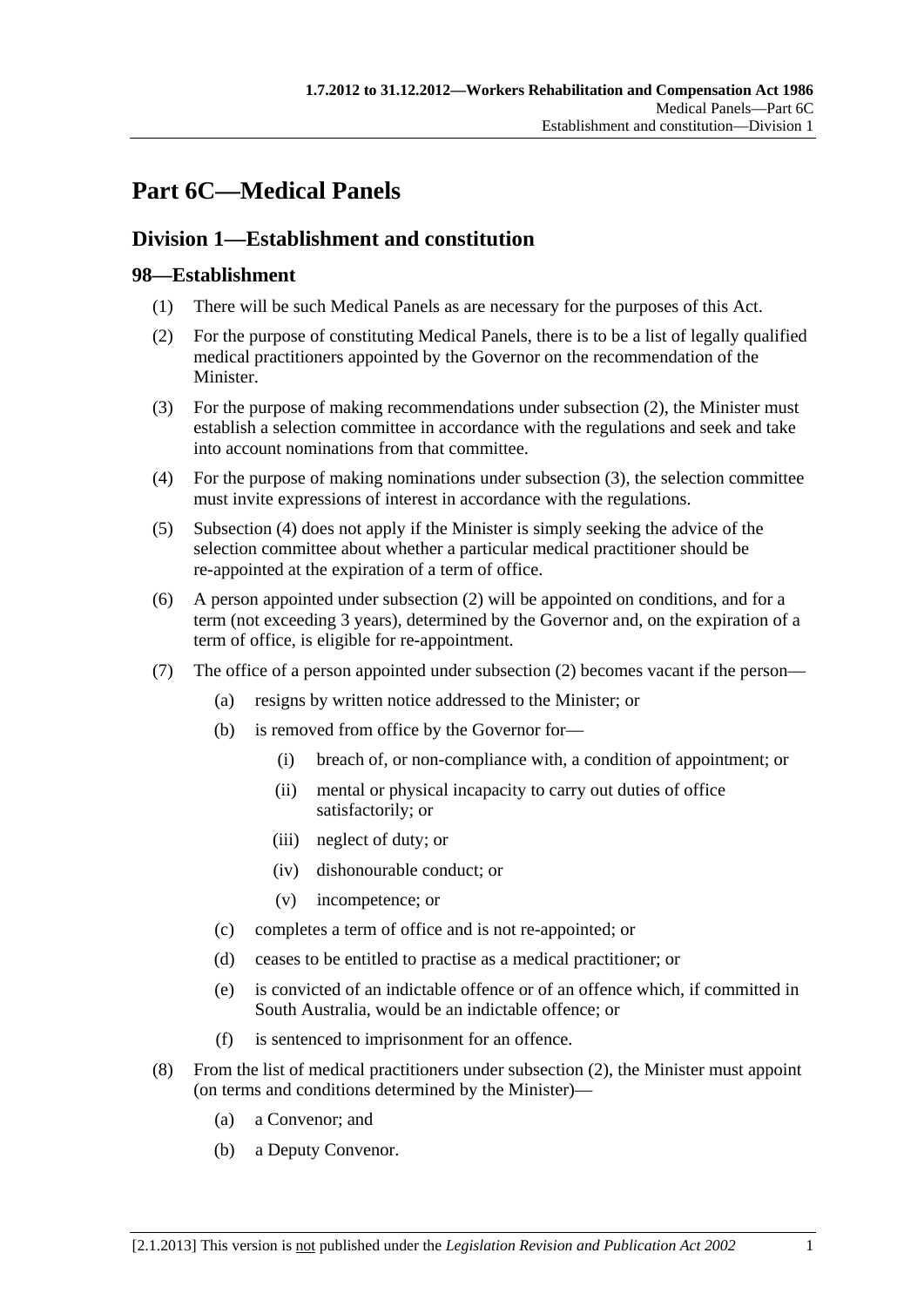- (9) The Deputy Convenor may, subject to the direction of the Convenor, exercise the functions and powers conferred on the Convenor by or under this Act.
- (10) In the temporary absence of the Convenor, the Deputy Convenor has, and may exercise, the functions and powers conferred on the Convenor by or under this Act.

### **98A—Constitution**

- (1) A Medical Panel is to consist of the number of members, not exceeding 5, as is determined by the Convenor of Medical Panels in each particular case.
- (2) If a medical practitioner has been engaged to treat or examine, or to furnish a report in relation to, a worker (other than as a member of a Medical Panel), the medical practitioner is not to sit as a member of a Medical Panel examining the worker.
- (3) A member of a Medical Panel is entitled to fees, allowances and expenses approved by the Governor.
- (4) The fees, allowances and expenses are payable out of the Compensation Fund.
- (5) The Convenor must appoint a presiding member for each Medical Panel, who will have general responsibility for managing the operations of the Medical Panel in its particular case.

### **98B—Procedures**

- (1) A Medical Panel is not bound by the rules of evidence but may inform itself in any way it considers appropriate.
- (2) A Medical Panel may act informally and without regard to technicalities or legal forms.
- (3) A Medical Panel may engage consultants and seek expert advice as it considers necessary in any particular case.
- (4) The Convenor may give directions as to the arrangement of the business of the Panels.
- (5) The Minister may for the purposes of—
	- (a) ensuring procedural fairness in the procedures of the Medical Panels; and
	- (b) facilitating the proper administration of the Medical Panels,

issue guidelines as to the procedures of Medical Panels.

- (6) The Minister must consult with the Attorney-General and the Convenor before issuing any guidelines under this section.
- (7) The Convenor may give directions as to the procedures of the Panels but may not give directions inconsistent with any guidelines issued by the Minister.
- (8) An act or decision of a majority of the members of a Medical Panel constitutes an act or decision of the Medical Panel.
- (9) Subject to this section and the other provisions of this Part, a Medical Panel may determine its own procedures.

#### **98C—Validity of acts**

An act or proceeding of a Medical Panel is not invalid by reason only of a vacancy in its membership or a defect in the appointment of a member.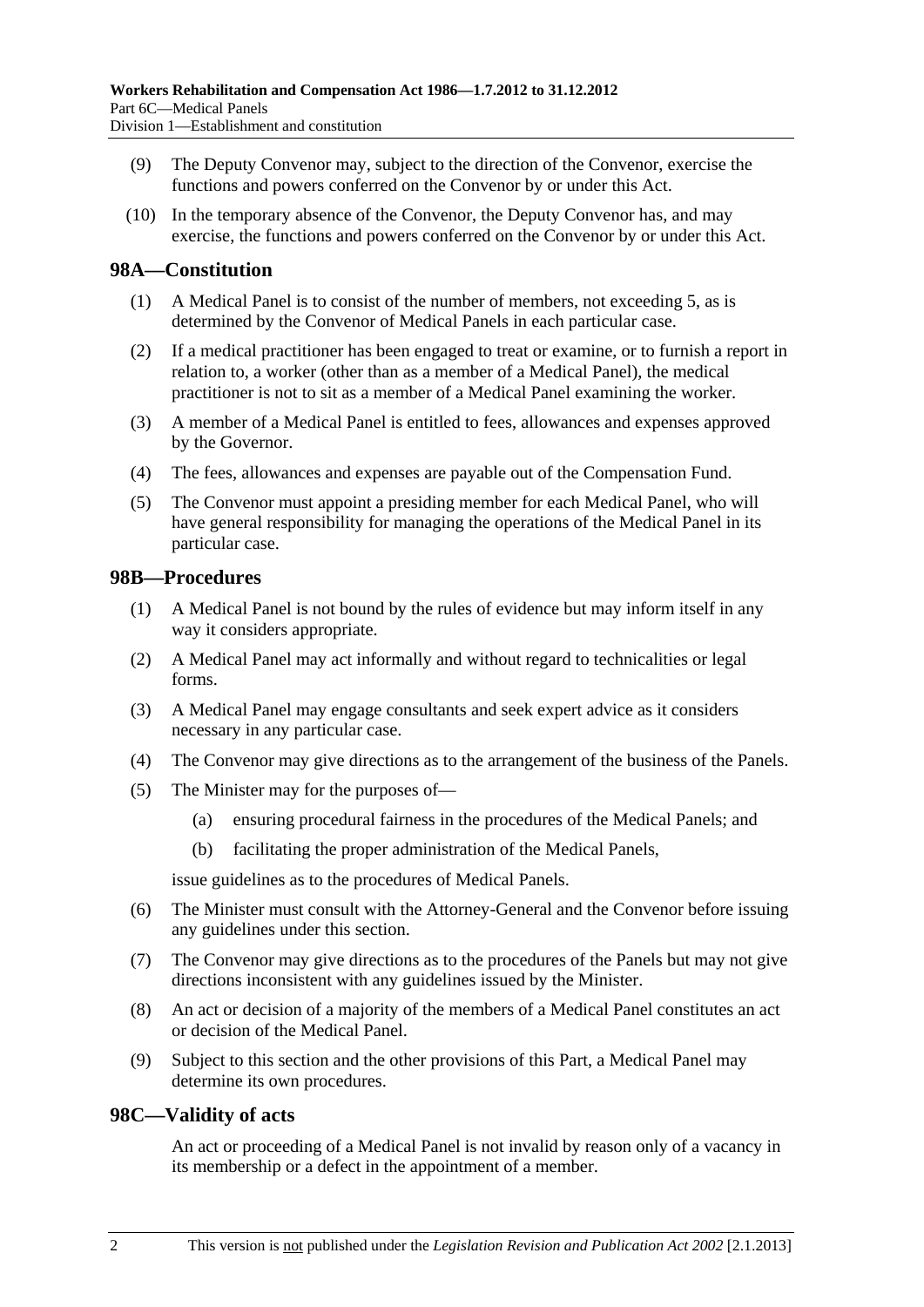### **98D—Immunity of members**

No personal liability attaches to a member of a Medical Panel for an act or omission by the member or the Medical Panel in good faith and in the exercise or purported exercise of powers or functions under this Act.

# **Division 2—Functions and powers**

#### **98E—Interpretation**

In this Division—

#### *medical question* means—

- (a) a question whether a worker has an injury and, if so, the nature or extent of that injury; or
- (b) a question whether a worker's injury—
	- (i) in the case of an injury that is not a secondary injury or a disease arose out of or in the course of employment; or
	- (ii) in the case of an injury that is a secondary injury or a disease—arose out of employment or arose in the course of employment and the employment contributed to the injury; or
- (c) a question whether a worker's employment was a substantial cause of a worker's injury consisting of an illness or disorder of the mind; or
- (d) a question whether a worker has suffered an injury of a kind referred to in the first column of [Schedule 2](#page-163-0); or
- (e) a question whether a medical expense has been reasonably incurred by a worker in consequence of having suffered a compensable injury; or
- (f) a question whether a charge for a medical service should be disallowed under [section 32\(5\);](#page-39-0) or
- (g) a question whether an injury results in incapacity for work; or
- (h) a question as to the extent or permanency of a worker's incapacity for work and the question whether a worker has no current work capacity or a current work capacity; or
- (i) a question as to what employment would or would not constitute suitable employment for a worker; or
- (j) a question as to whether a worker who has no current work capacity is likely to continue indefinitely to have no current work capacity; or
- (k) a question whether a worker who has a current work capacity is, and is likely to continue indefinitely to be, incapable of undertaking further or additional employment or work and, if not so incapable, what further or additional employment or work the worker is capable of undertaking; or
- (l) a question as to when an injury, other than noise induced hearing loss, that developed gradually first caused an incapacity for work; or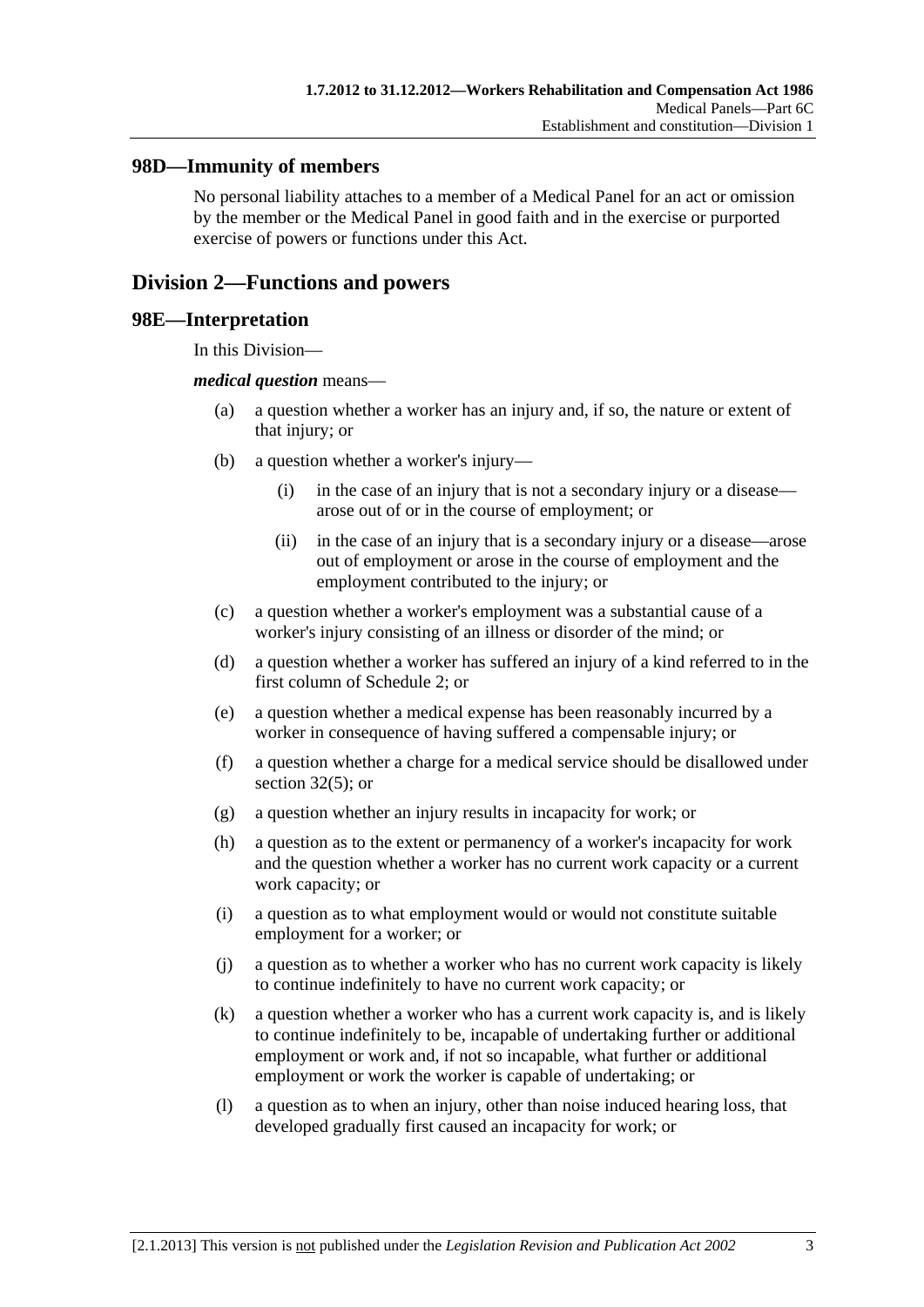- <span id="page-135-0"></span> (m) a question as to when and in what employment a worker with noise induced hearing loss was last exposed to noise capable of causing noise induced hearing loss; or
- (n) a question as to when a worker has ceased to be incapacitated for work by a compensable injury; or
- (o) a question as to what constitutes proper medical treatment for the purposes of section  $36(1a)(c)$ ; or
- (p) a question as to whether an injury is permanent and, if so, the level of impairment of a worker for the purposes of [sections 43](#page-58-0) and [43A](#page-59-0); or
- (q) a question as to whether a provision of a rehabilitation and return to work plan imposes an unreasonable obligation on a worker; or
- (r) a question as to any other prescribed matter.

#### **98F—Functions**

- (1) The function of a Medical Panel is to give an opinion on any medical question referred to it under this Act.
- (2) The Corporation or the Tribunal may, at any time or from time to time, require a worker—
	- (a) who claims compensation under this Act; or
	- (b) who is in receipt of weekly payments of compensation under this Act,

to submit himself or herself for examination by a Medical Panel or to answer questions (or both) on a date and at a place arranged by the Convenor of Medical Panels so that the Medical Panel can determine any specified medical question.

- *(3) In addition, a medical question that constitutes or forms part of, or arises in connection with, a matter that is the subject of a dispute under [Part 6A](#page-122-0) must be referred to a Medical Panel.*
- (4) A Medical Panel may decide not to give an opinion on a particular medical question if it appears to the Medical Panel that the question relates to a matter that falls outside the range of matters that should be subject to determination under this Part.

**Note—** 

Section 98F(3) had not come into operation at the date of the publication of this version.

#### **98G—Powers and procedures on a referral**

- (1) A Medical Panel may ask a worker—
	- (a) to meet with the Medical Panel and answer questions;
	- (b) to supply copies of all documents in the possession of the worker which relate to the medical question to the Medical Panel;
	- (c) to submit to a medical examination by the Medical Panel or by a member of the Medical Panel.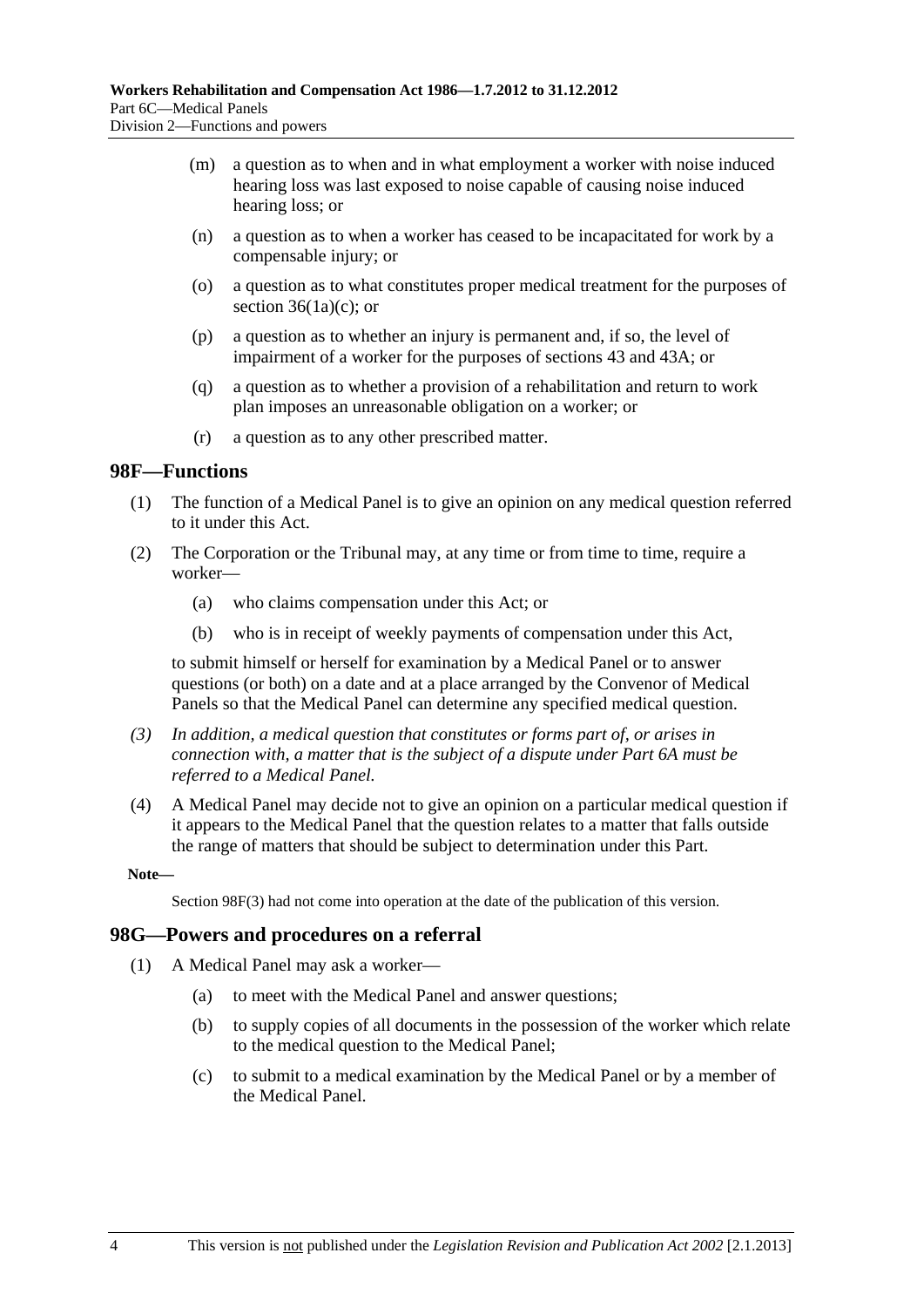- <span id="page-136-0"></span> (2) A person or body referring a medical question to a Medical Panel must submit a document to the Medical Panel specifying—
	- (a) the injury or alleged injury to, or in respect of, which the medical question relates;
	- (b) the facts or questions of fact relevant to the medical question which the person or body is satisfied have been agreed and those facts or questions that are in dispute.
- (3) A person or body referring a medical question to a Medical Panel must submit copies of all documents relating to the medical question in the possession of that person or body to the Medical Panel.
- (4) If a Medical Panel requests and the worker consents, a medical expert who has provided a medical service to a worker in relation to the relevant compensable injury must—
	- (a) meet with the Medical Panel and answer questions; and
	- (b) supply relevant documents to the Medical Panel.
- (5) If a worker unreasonably refuses to comply with [subsection \(1\)](#page-135-0) or in any way hinders an examination—
	- (a) the worker's rights to recover compensation under this Act with respect to the injury; or
	- (b) the worker's rights to weekly payments,

may be suspended by the Corporation until the examination has taken place in accordance with the requirements of the Medical Panel (and any weekly payments that would otherwise be payable during the period of suspension are forfeited).

- (6) Any attendance of a worker before a Medical Panel must be in private, unless the Medical Panel considers that it is necessary for another person to be present.
- (7) Information given to a Medical Panel cannot be used in subsequent proceedings unless—
	- (a) the proceedings are before the Tribunal or a court under this Act; or
	- (b) the worker consents to the use of the information; or
	- (c) the proceedings are for an offence against this Act.

# **98H—Opinions**

- (1) A Medical Panel must form its opinion on a medical question referred under this Division within 60 days after the reference is made or such longer period as may be agreed by the Corporation or Tribunal (as the case requires).
- (2) The Medical Panel to which a medical question is so referred must give a certificate as to its opinion.
- (3) An opinion under [subsection \(2\)](#page-136-0) must include a statement setting out the reason or reasons for the opinion provided by the Medical Panel.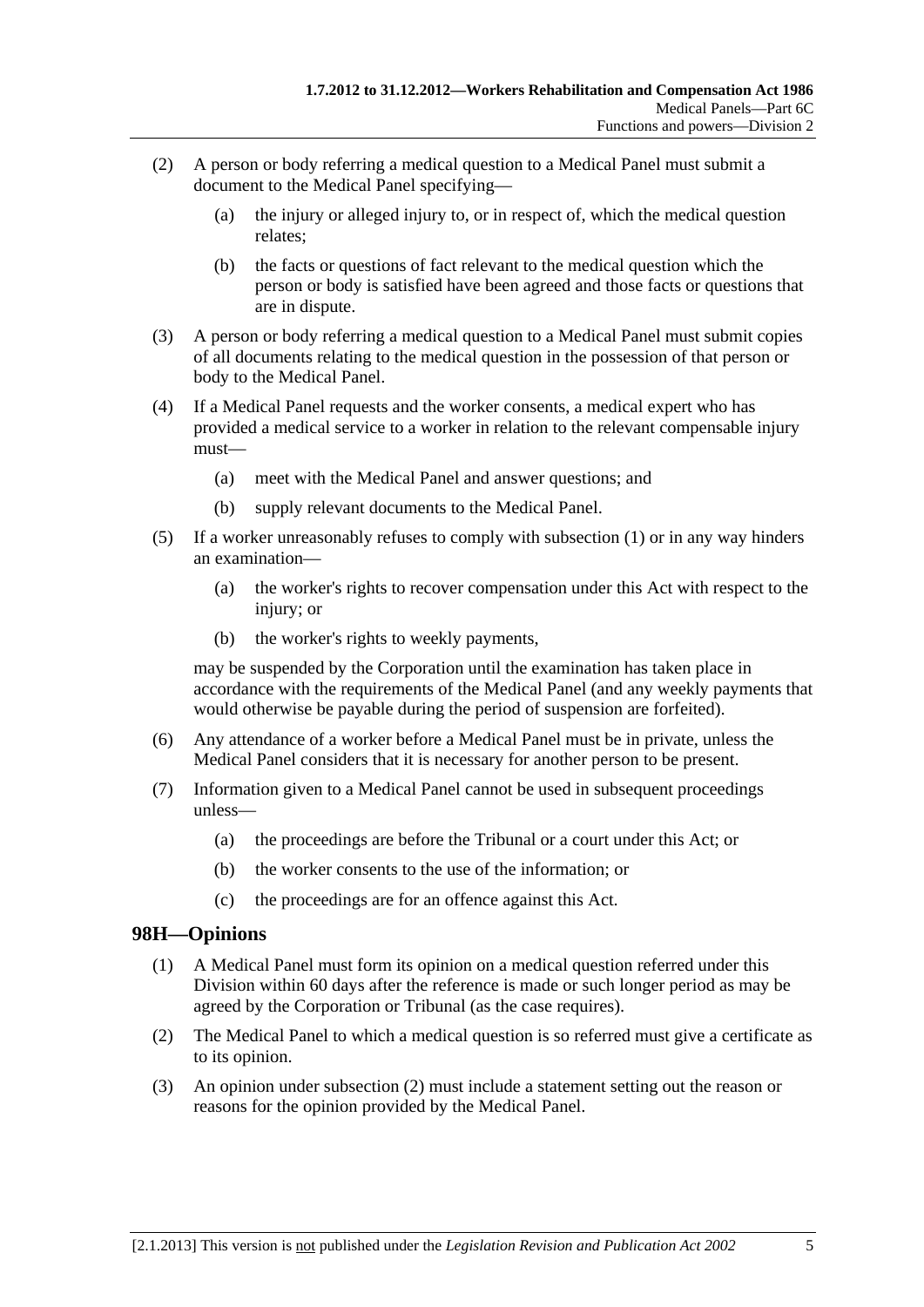<span id="page-137-0"></span> (4) For the purposes of determining any question or matter, the opinion of a Medical Panel on a medical question referred to the Medical Panel is to be adopted and applied by any body or person acting under this Act and must be accepted as final and conclusive irrespective of who referred the medical question to the Medical Panel or when the medical question was referred.

# **Division 3—Related matters**

# **98I—Admissibility**

- (1) A certificate given by a Medical Panel is admissible in evidence in any proceedings under this Act.
- (2) A member of a Medical Panel is competent to give evidence as to matters in a certificate given by the Medical Panel of which he or she was a member, but the member may not be compelled to give any such evidence.
- (3) A consultant engaged to provide expert advice to a Medical Panel is competent to give evidence as to matters relating to that expert advice, but the consultant may not be compelled to give any such evidence.

# **98J—Support staff**

- (1) The Minister must ensure that there are such administrative and ancillary staff as are necessary for the proper functioning of Medical Panels.
- (2) The staff may be—
	- (a) Public Service employees assigned to work in support of the Medical Panels; or
	- (b) persons employed or engaged for the purposes of this Part.
- (3) The terms and conditions of appointment of a person under [subsection \(2\)\(b\)](#page-137-0) will be determined by the Minister and such a person will not be a Public Service employee.
- (4) The costs associated with the staff under [subsection \(1\)](#page-137-0) will be recoverable from the Compensation Fund under a scheme established or approved by the Treasurer after consultation with the Corporation.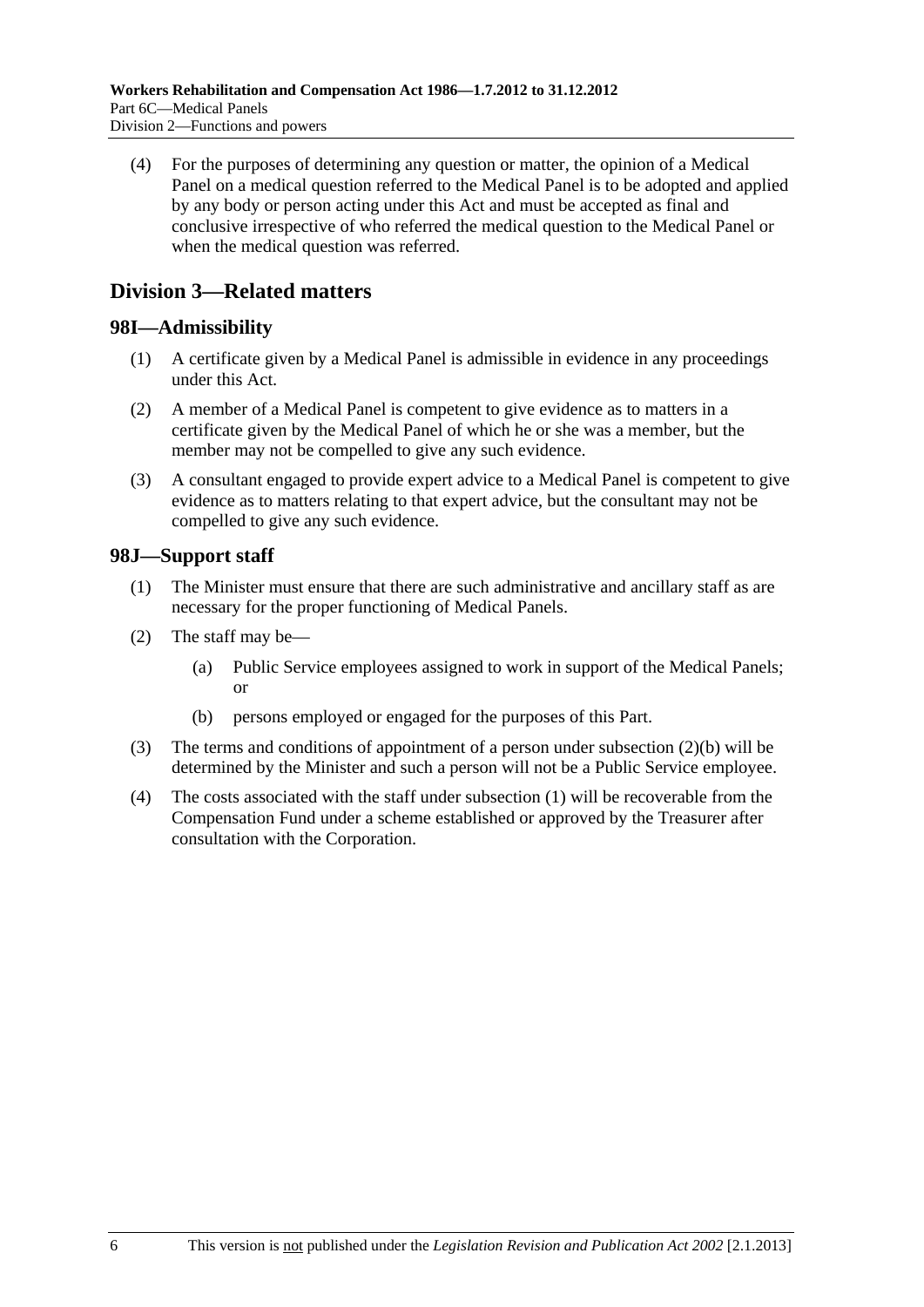# <span id="page-138-0"></span>**Part 6D—WorkCover Ombudsman**

# **Division 1—Appointment and conditions of office**

# **99—Appointment**

- (1) There is to be a *WorkCover Ombudsman*.
- (2) The WorkCover Ombudsman is appointed by the Governor.
- (3) The person appointed as the WorkCover Ombudsman may hold another office or position if the Governor is satisfied that there is no conflict between the functions and duties of the WorkCover Ombudsman and the functions and duties of the other office or position.

# **99A—Term of office and conditions of appointment**

- (1) The WorkCover Ombudsman is appointed on conditions determined by the Governor and for a term, not exceeding 7 years, specified in the instrument of appointment.
- (2) An appointment may be renewed but a person must not hold office as WorkCover Ombudsman for more than 2 consecutive terms.
- (3) The Governor may remove the WorkCover Ombudsman from office on the presentation of an address from both Houses of Parliament seeking the WorkCover Ombudsman's removal.
- (4) The Governor may suspend the WorkCover Ombudsman from office on the ground of incompetence or misbehaviour and, in that event—
	- (a) a full statement of the reason for the suspension must be laid before both Houses of Parliament within 3 sitting days of the suspension; and
	- (b) if, at the expiration of 1 month from the date on which the statement was laid before Parliament, an address from both Houses of Parliament seeking the WorkCover Ombudsman's removal has not been presented to the Governor, the WorkCover Ombudsman must be restored to office.
- (5) The office of WorkCover Ombudsman becomes vacant if the WorkCover Ombudsman—
	- (a) dies; or
	- (b) resigns by written notice given to the Minister; or
	- (c) completes a term of office and is not reappointed; or
	- (d) is removed from office by the Governor under [subsection \(3\)](#page-138-0); or
	- (e) becomes bankrupt or applies as a debtor to take the benefit of the laws relating to bankruptcy; or
	- (f) is convicted of an indictable offence or of an offence which if committed in South Australia, would be an indictable offence; or
	- (g) is sentenced to imprisonment for an offence; or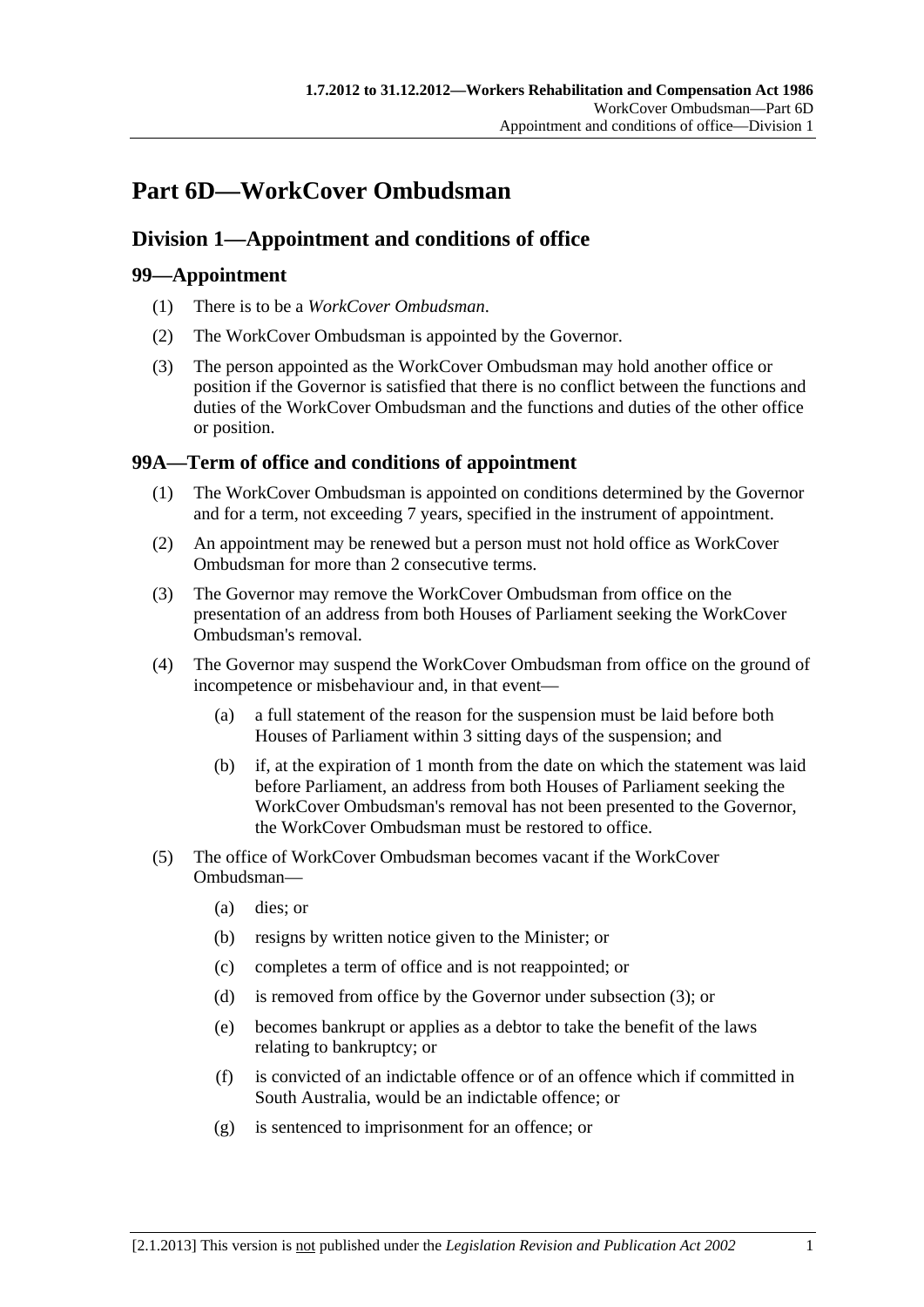- <span id="page-139-0"></span> (h) becomes a member of the Parliament of this State or any other State of the Commonwealth or of the Commonwealth or becomes a member of a Legislative Assembly of a Territory of the Commonwealth; or
- (i) becomes, in the opinion of the Governor, mentally or physically incapable of carrying out satisfactorily the duties of office.
- (6) Except as is provided by this section, the WorkCover Ombudsman may not be removed or suspended from office, nor will the office of the WorkCover Ombudsman become vacant.

# **99B—Remuneration**

The WorkCover Ombudsman is entitled to remuneration, allowances and expenses determined by the Governor.

# **99C—Temporary appointments**

The Minister may appoint a person (who may but need not be an employee in the Public Service) to act as the WorkCover Ombudsman—

- (a) during a vacancy in the office of WorkCover Ombudsman; or
- (b) when the WorkCover Ombudsman is absent from, or unable to discharge, official duties; or
- (c) if the WorkCover Ombudsman is suspended from office under this Act.

# **Division 2—Functions and powers**

#### **99D—Functions**

- (1) The WorkCover Ombudsman has the following functions:
	- (a) to identify and review issues arising out of the operation or administration of this Act, and to make recommendations for improving the operation or administration of this Act, especially so as to improve processes that affect workers who have suffered a compensable injury or employers;
	- (b) to receive and investigate complaints about administrative acts under this Act, and to seek to resolve those complaints expeditiously, including by making recommendations to relevant parties;
	- (c) without limiting [paragraphs \(a\)](#page-139-0) and [\(b\)](#page-139-0)
		- (i) to receive and investigate complaints about failures to comply with [section 58B](#page-84-0) or [58C](#page-84-0) and to give directions to the Corporation or any relevant employer in connection with the operation or requirements of either section;
		- (ii) to investigate other matters relating to providing for the effective rehabilitation of injured workers and their return to work on a successful basis;
	- (d) to encourage and assist the Corporation and employers to establish their own complaint-handling processes and procedures with a view to improving the effectiveness of this Act;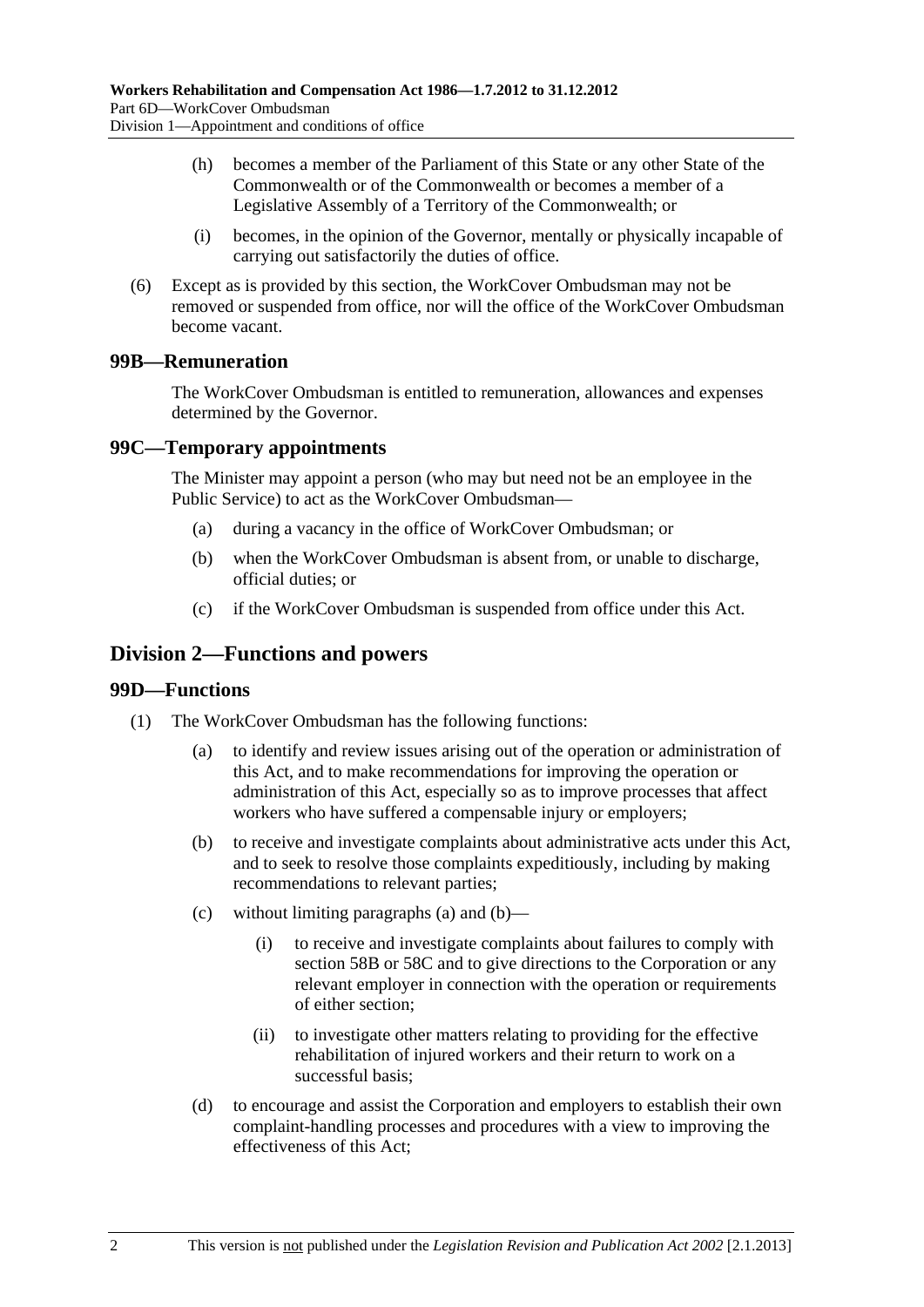- (e) to initiate or support other activities or projects relating to the workers rehabilitation and compensation scheme established by this Act;
- (f) to provide other assistance or advice to support the fair and effective operation or administration of this Act.
- (2) The WorkCover Ombudsman may act under [subsection \(1\)](#page-139-0) on his or her own initiative, at the request of the Minister, or on the receipt of a complaint by an interested person.
- (3) However, the WorkCover Ombudsman—
	- (a) may not investigate an act where the relevant matter—
		- (i) is, or is capable of being, the subject of proceedings under [Part 5,](#page-86-0) [6](#page-112-0), [6A](#page-122-0), [6B](#page-130-0) or 6C; or
		- (ii) is the subject of any legal proceedings; and
	- (b) may not investigate an act in the nature of an industrial dispute under the *[Fair](http://www.legislation.sa.gov.au/index.aspx?action=legref&type=act&legtitle=Fair%20Work%20Act%201994)  [Work Act 1994](http://www.legislation.sa.gov.au/index.aspx?action=legref&type=act&legtitle=Fair%20Work%20Act%201994)*.
- (4) The WorkCover Ombudsman must establish a scheme for receiving and dealing with complaints for the purposes of [subsection \(1\)](#page-139-0).
- (5) The WorkCover Ombudsman may refuse to entertain a complaint, or, having commenced to consider a matter raised in a complaint, may refuse to continue if of the opinion—
	- (a) that the matter raised in the complaint is trivial; or
	- (b) that the complaint is frivolous or vexatious or is not made in good faith; or
	- (c) that the complainant or the person on whose behalf the complaint was made has not a sufficient personal interest in the matter raised in the complaint; or
	- (d) that the complainant has failed, without good reason, to take reasonable steps to resolve the matter through another established complaint-handling process; or
	- (e) that having regard to all the circumstances of the case, the investigation or the continuance of the investigation of the matter raised in the complaint is unnecessary or unjustifiable; or
	- (f) that the matter raised in the complaint should be dealt with under another Act or by another person or body; or
	- (g) that there is some other reasonable cause that justifies the discontinuance of proceedings under this Part.
- (6) The WorkCover Ombudsman may, at any time, decide to attempt to deal with a complaint by conciliation (and, in doing so, may act personally or through some other person).
- (7) In this section—

*act* includes—

- (a) an omission;
- (b) a decision, proposal or recommendation,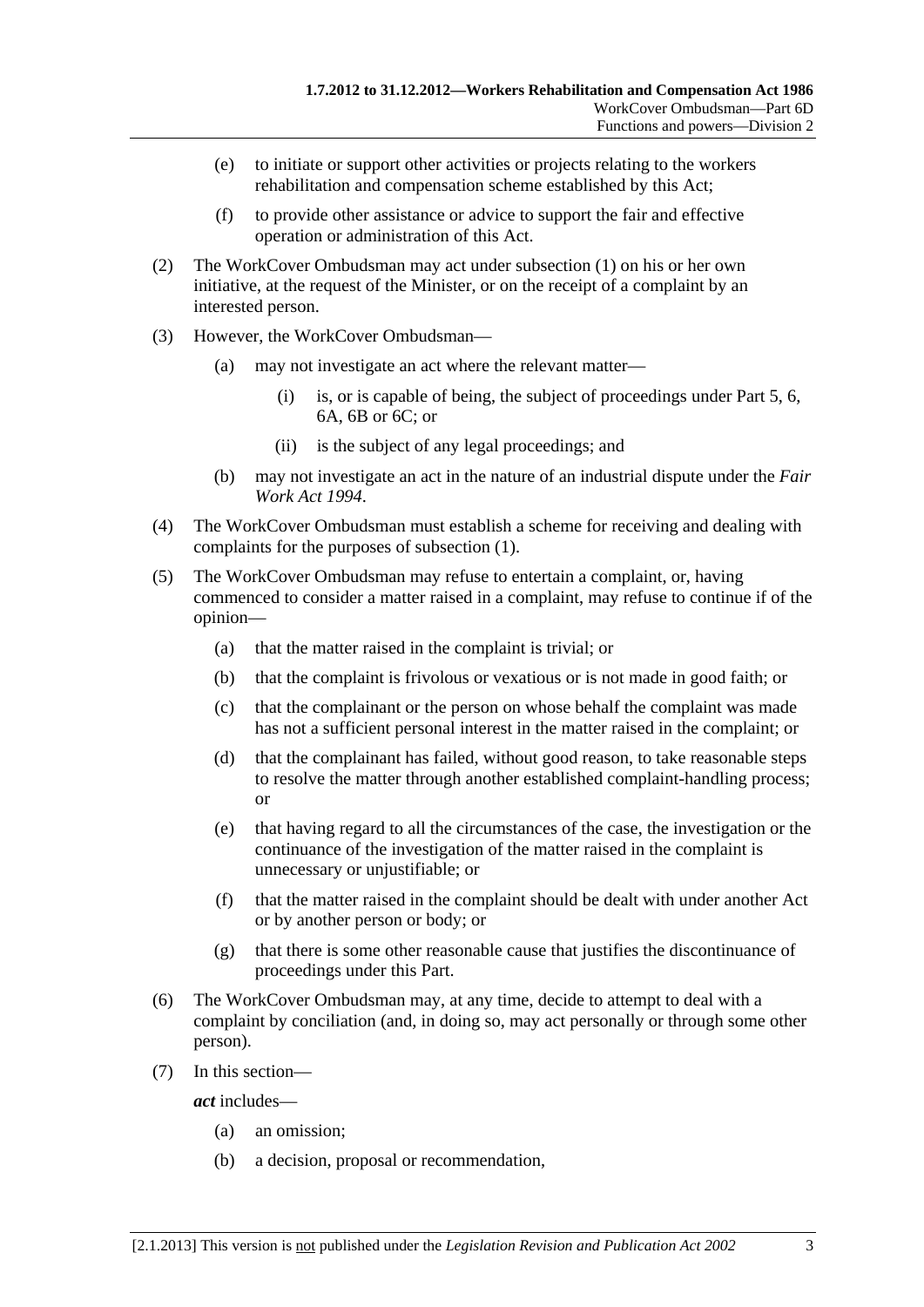and the circumstances surrounding an act.

#### <span id="page-141-0"></span>**99E—Powers—general**

The WorkCover Ombudsman has the powers necessary or expedient for, or incidental to, the performance of the WorkCover Ombudsman's functions.

#### **99F—Obtaining information**

- (1) If the WorkCover Ombudsman has reason to believe that a person is capable of providing information or producing a document relevant to a matter under consideration by the WorkCover Ombudsman, the WorkCover Ombudsman may, by notice in writing provided to the person, require the person to do 1 or more of the following:
	- (a) to provide that information to the WorkCover Ombudsman in writing signed by that person or, in the case of a body corporate, by an officer of the body corporate;
	- (b) to produce that document to the WorkCover Ombudsman;
	- (c) to attend before a person specified in the notice and answer questions or produce documents relevant to the matter.
- (2) A notice under [subsection \(1\)](#page-141-0) is to specify the period within which, or the time, day and place at which, the person is required to provide the information or document, or to attend.
- (3) A notice under [subsection \(1\)](#page-141-0) must provide a period of time for compliance with a requirement under that subsection that has been determined by the WorkCover Ombudsman to be reasonable in the circumstances.
- (4) A person must comply with a requirement under [subsection \(1\).](#page-141-0) Maximum penalty: \$5 000.
- (5) If a document is produced in accordance with a requirement under this section, the WorkCover Ombudsman or other appropriate person may take possession of, make copies of, or take extracts from, the document.

#### **99G—Power to examine witnesses etc**

- (1) The WorkCover Ombudsman, or a person who is to receive information under [section 99F](#page-141-0), may administer an oath or affirmation to a person required to attend before him or her under this Part and may examine the person on oath or affirmation.
- (2) The WorkCover Ombudsman may require a person to verify by statutory declaration—
	- (a) any information or document produced under this Part; or
	- (b) a statement that the person has no relevant information or documents or no further relevant information or documents.
- (3) A person must comply with a requirement under [subsection \(2\).](#page-141-0) Maximum penalty: \$5 000.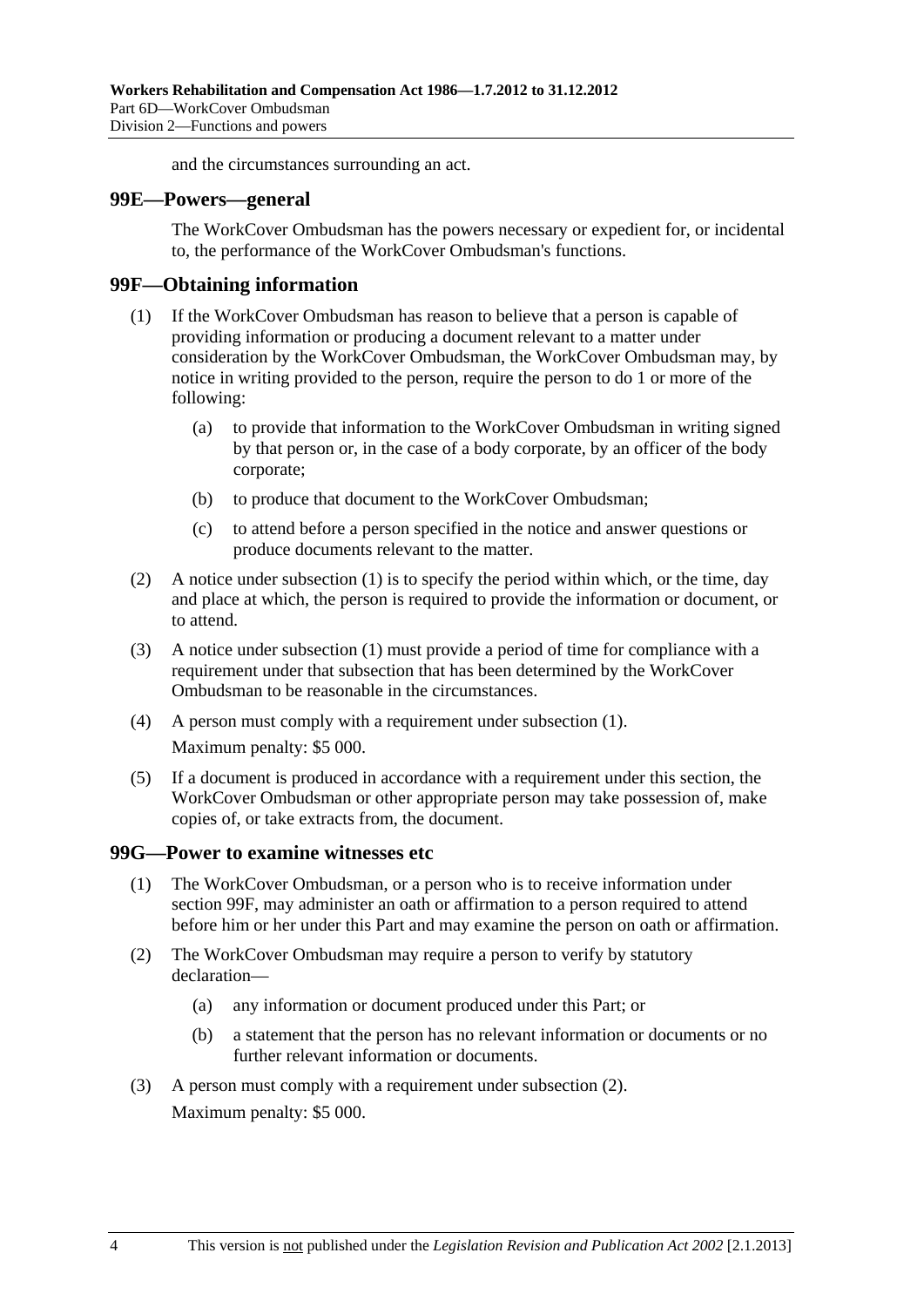# <span id="page-142-0"></span>**Division 3—Other matters**

### **99H—Independence**

- (1) In performing and exercising his or her functions and powers under this Act, the WorkCover Ombudsman must act independently, impartially and in the public interest.
- (2) The Minister cannot control how the WorkCover Ombudsman is to exercise the WorkCover Ombudsman's statutory functions and powers.

# **99I—Staff**

- (1) The WorkCover Ombudsman's staff consists of—
	- (a) Public Service employees assigned to work in the office of the WorkCover Ombudsman under this Act; and
	- (b) any person appointed under [subsection \(3\).](#page-142-0)
- (2) The Minister may, by notice in the Gazette—
	- (a) exclude Public Service employees who are members of the WorkCover Ombudsman's staff from specified provisions of the *[Public Sector Act 2009](http://www.legislation.sa.gov.au/index.aspx?action=legref&type=act&legtitle=Public%20Sector%20Act%202009)*; and
	- (b) if the Minister thinks that certain provisions should apply to such employees instead of those excluded under [paragraph \(a\)—](#page-142-0)determine that those provisions will apply,

and such a notice will have effect according to its terms.

- (3) The WorkCover Ombudsman may, with the consent of the Minister, appoint staff for the purposes of this Act.
- (4) The terms and conditions of employment of a person appointed under [subsection \(3\)](#page-142-0) will be determined by the Minister and such a person will not be a Public Service employee.
- (5) The WorkCover Ombudsman may, by agreement with the Minister responsible for an administrative unit of the Public Service, make use of the services of the staff, equipment or facilities of that administrative unit.

#### **99J—Funding**

The cost associated with the office of the WorkCover Ombudsman (including in the performance by the WorkCover Ombudsman of functions under this Act) and the WorkCover Ombudsman's staff will be recoverable from the Compensation Fund under a scheme established or approved by the Treasurer after consultation with the Corporation.

#### **99K—Delegation**

- (1) The WorkCover Ombudsman may delegate a function or power conferred on or vested in the WorkCover Ombudsman under this Act—
	- (a) to a particular person or body; or
	- (b) to the person for the time being occupying a particular office or position.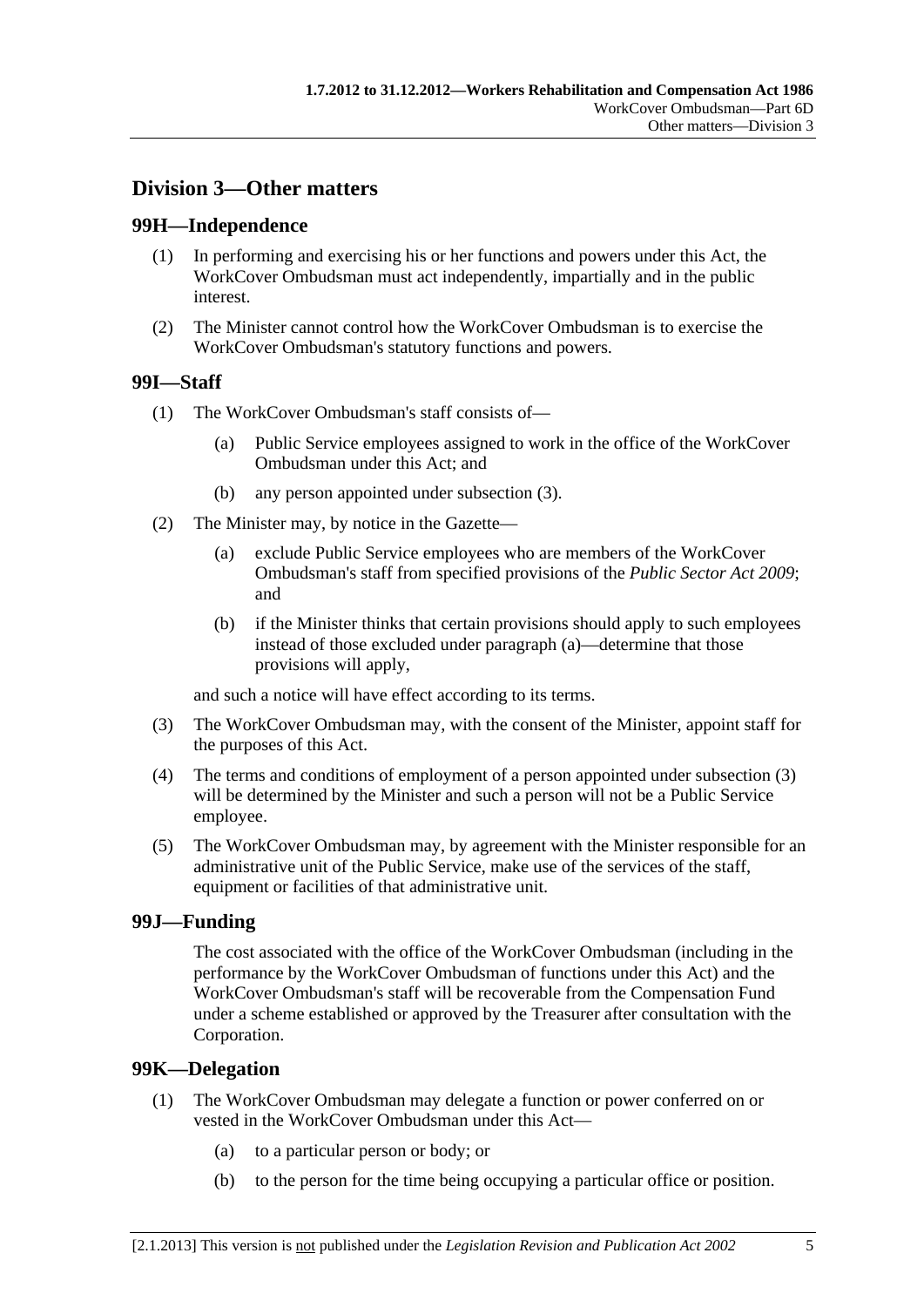- <span id="page-143-0"></span> (2) A function or power delegated under this section may, if the instrument of delegation so provides, be further delegated.
- (3) A delegation—
	- (a) may be absolute or conditional; and
	- (b) does not derogate from the power of the WorkCover Ombudsman to act in a matter; and
	- (c) is revocable at will by the WorkCover Ombudsman.

### **99L—Annual report**

- (1) The WorkCover Ombudsman must, on or before 30 September in each year, forward a report to the Minister on the work of the WorkCover Ombudsman under this Act during the financial year ending on the preceding 30 June.
- (2) The Minister must, within 6 sitting days after receiving a report under this section, have copies of the report laid before both Houses of Parliament.

### **99M—Other reports**

- (1) The WorkCover Ombudsman may, at any time, prepare a report to the Minister on any matter arising out of the exercise of the WorkCover Ombudsman's functions under this Act.
- (2) Subject to [subsection \(3\),](#page-143-0) the Minister must, within 2 weeks after receiving a report under this section, have copies of the report laid before both Houses of Parliament.
- (3) If the Minister cannot comply with [subsection \(2\)](#page-143-0) because Parliament is not sitting, the Minister must deliver copies of the report to the President and the Speaker and the President and the Speaker must then—
	- (a) immediately cause the report to be published; and
	- (b) lay the report before their respective Houses at the earliest opportunity.
- (4) A report will, when published under [subsection \(3\)\(a\),](#page-143-0) be taken for the purposes of any other Act or law to be a report of the Parliament published under the authority of the Legislative Council and the House of Assembly.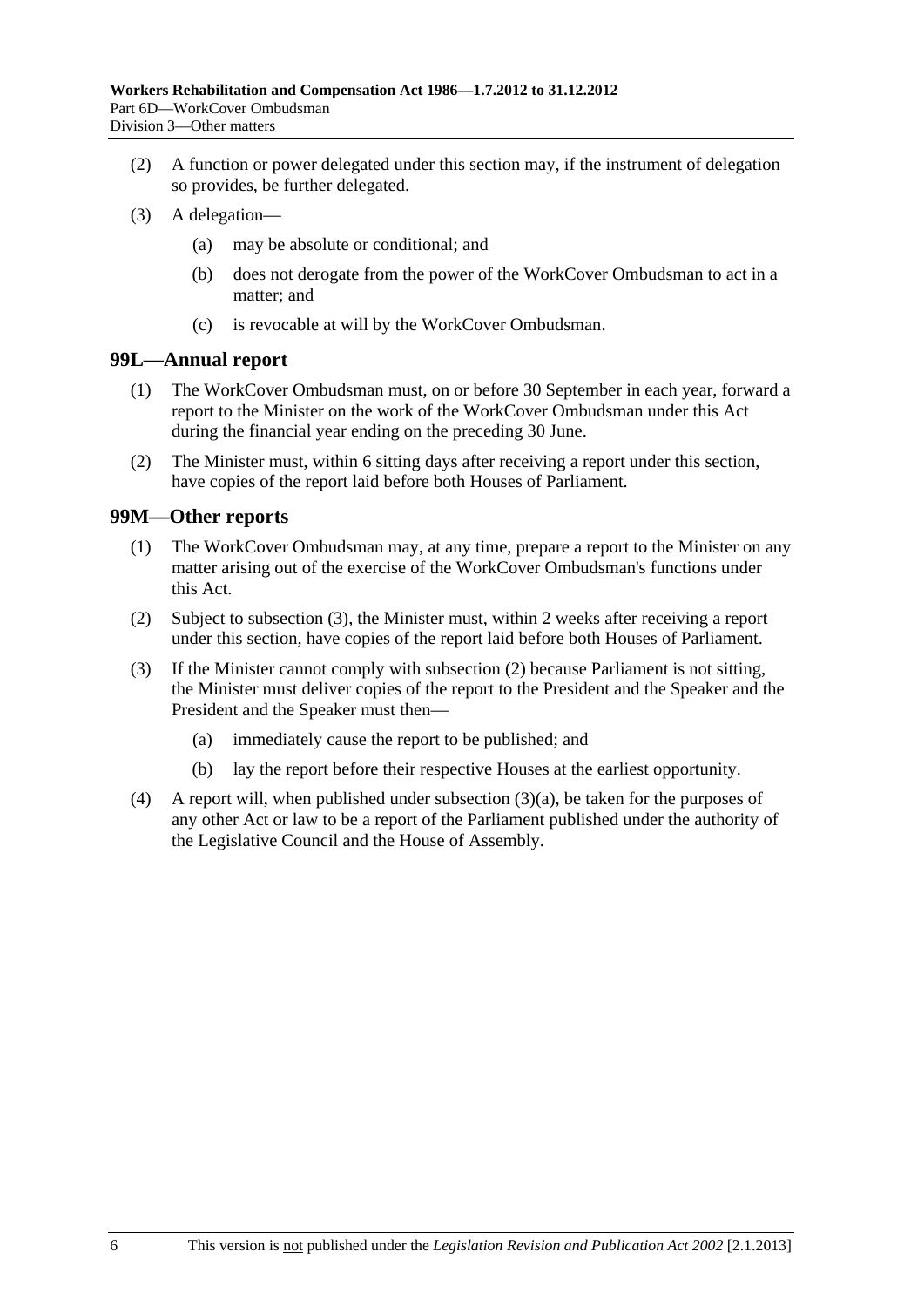# <span id="page-144-0"></span>**Part 7—Miscellaneous**

# **103—Extension of the application of this Act to self-employed persons**

- (1) The Corporation may, on the application of a person who is self-employed, extend to that person the protection of this Act.
- (2) An application under [subsection \(1\)](#page-144-0) may be granted by the Corporation subject to such conditions and limitations as the Corporation thinks fit and any such condition or limitation shall, to the extent of any inconsistency, prevail over the provisions of this Act.

# **103A—Special provision for prescribed classes of volunteers**

- (1) The Crown is the presumptive employer of persons of a prescribed class who voluntarily perform work of a prescribed class that is of benefit to the State (and the Crown therefore has the liabilities of a self-insured employer in relation to persons of that class).
- (2) Where a person of a class prescribed under [subsection \(1\)](#page-144-0) suffers a compensable injury while performing the work to which the prescription relates—
	- (a) the question of whether and, if so, to what extent the person is incapacitated for work must be determined according to the employment (including selfemployment) in which the person was otherwise engaged at the commencement of the incapacity or, if the person was not then engaged in other employment, by reference to employment for which he or she was then reasonably fitted; and
	- (b) subject to [paragraph \(c\)](#page-144-0), the average weekly earnings of the person must be determined—
		- (i) if the person was self-employed, by reference to the remuneration that the person would have received if he or she had been doing the same work in employment; or
		- (ii) if the person was not employed, by reference to the remuneration that the person would have received if he or she had been working in employment for which he or she was reasonably fitted,

and, if there is an award or industrial agreement applicable to that class or grade of employment, by reference to that award or agreement; and

- (c) where—
	- (i) the person dies;
	- (ii) a claim for compensation is made by a person claiming to be a dependant of the deceased;
	- (iii) the deceased and the claimant were both members of a partnership or proprietary company and the predominant work of the deceased before the date of death was in the business of that partnership or company,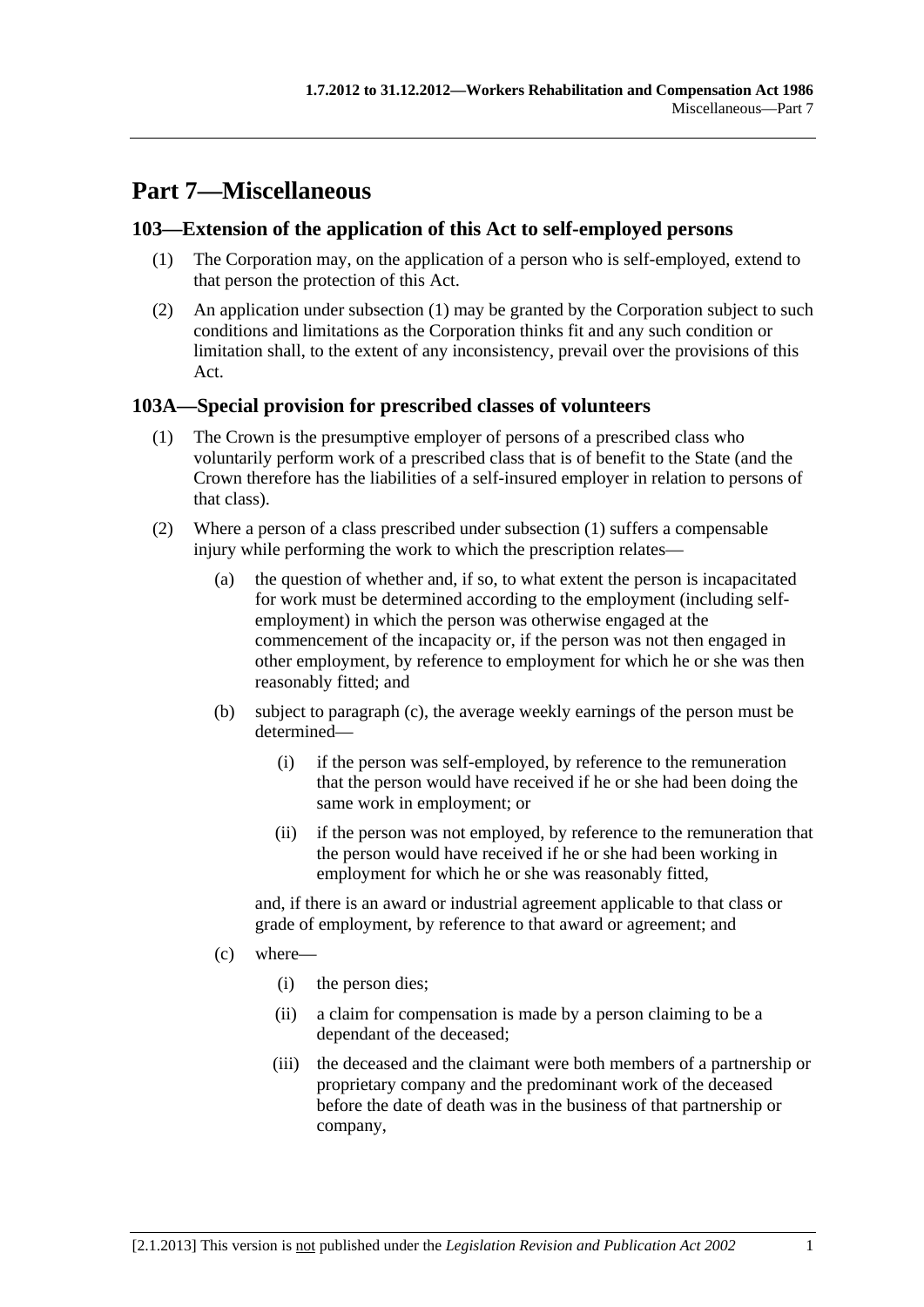<span id="page-145-0"></span>then for the purposes of determining whether the claimant was a dependant of the deceased and, if so, the extent of the dependency, any income derived by the claimant from the partnership or company during the deceased's lifetime will (to the extent that the income is attributable to the deceased's work on behalf of the partnership or company) be taken to be an allowance made by the deceased, out of the deceased's own income, for the maintenance of the claimant.

# **105—Insurance of registered employers against other liabilities**

- (1) An employer who is registered under this Act, and any employer who is not required to be registered because of an exemption under the regulations, is insured by the Corporation, subject to terms and conditions prescribed by regulation, against any liability that may arise apart from this Act in respect of a compensable injury arising from employment (being employment to which this Act applies) by the employer.
- (2) Where an employer participates in the provision of a rehabilitation programme or a rehabilitation and return to work plan under this Act, and in consequence of that participation provides work for a person who is not a worker employed by that employer, that person will be taken to be in the employment of the employer for the purposes of [subsection \(1\).](#page-145-0)
- (3) The insurance provided by [subsection \(1\)](#page-145-0) does not extend to a self-insured employer except in relation to persons of the class referred to in [subsection \(2\).](#page-145-0)

# **106—Payment of interim benefits**

- (1) The Corporation may, pending the final determination of a claim, make interim payments of compensation to a claimant.
- (2) Where on the final determination of a claim it appears that an amount to which the claimant was not entitled has been paid under this section, the Corporation may recover that amount as a debt.
- (3) This section does not derogate from the operation of [Part 4 Division 7A.](#page-70-0)

### **106A—Payment not to constitute an admission of liability**

A payment by the Corporation or an employer to a worker does not constitute an admission of liability or estop a subsequent denial of liability.

### **107—Employer may request progress report**

- (1) The employer of a worker may at any time request the Corporation to provide a report on—
	- (a) the medical progress being made by the worker;
	- (b) the worker's incapacity for work as assessed under this Act.
- (2) A request under [subsection \(1\)](#page-145-0) must be accompanied by the prescribed fee.
- (3) The Corporation shall prepare a report requested under [subsection \(1\)](#page-145-0) within a reasonable time of the request being made and shall send copies of the report to the employer and the worker.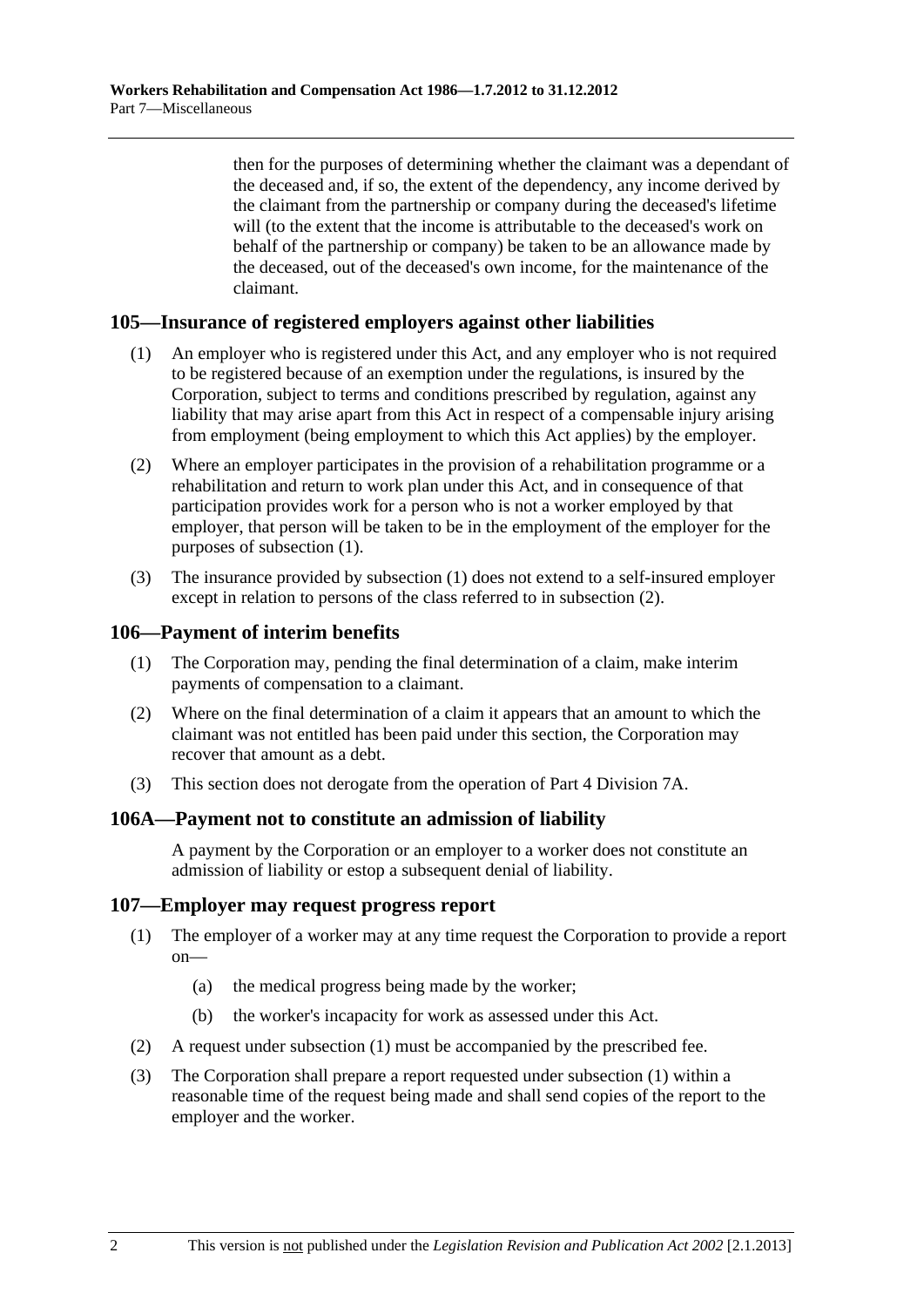# <span id="page-146-0"></span>**107A—Copies of medical reports**

- (1) The Corporation must, within 7 days after receiving a request from a worker's employer, provide the employer with copies of reports in the Corporation's possession prepared by medical experts and relevant to the worker's medical condition, the worker's progress in rehabilitation, or the extent of the worker's incapacity for work.
- (2) A request under [subsection \(1\)](#page-146-0) must be accompanied by the prescribed fee.
- (3) An employer must not disclose confidential information about a worker in a report obtained under this section except as may be necessary—
	- (a) to assist the worker's rehabilitation and return to work; or
	- (b) for the purposes of proceedings under this Act.

# **107B—Worker's right of access to claims file**

- (1) The Corporation or a delegate of the Corporation must, at the request of a worker—
	- (a) provide the worker, within 45 days after the date of the request, with copies of all documentary material in the possession of the Corporation or the delegate relevant to a claim made by the worker; and
	- (b) make available for inspection by the worker (or a representative of the worker) all non-documentary material in the possession of the Corporation or the delegate relevant to a claim made by the worker.

Maximum penalty: \$5 000.

- (2) Non-documentary material is to be made available for inspection—
	- (a) at a reasonable time and place agreed between the Corporation or delegate and the worker; or
	- (b) in the absence of agreement—at a public office of the Corporation or delegate nominated by the worker at a time (which must be at least 45 days, but not more than 60 days, after the request is made and during ordinary business hours) nominated by the worker.
- (3) However, the Corporation or delegate is not obliged to provide copies of material, or to make material available for inspection by the worker if—
	- (a) the material is relevant to the investigation of suspected dishonesty in relation to the claim; or
	- (b) the material is protected by legal professional privilege.
- (4) In this section, a *delegate* of the Corporation includes a self-insured employer.

### **108—Medical examination at request of employer**

- (1) Subject to [subsection \(2\),](#page-146-0) the employer of a worker who has made a claim under this Act may require the Corporation to have the worker submit to an examination by a recognised medical expert nominated by the Corporation.
- (2) A worker shall not be required to submit to examinations under this section more frequently than is permitted by the regulations.
- (3) The Corporation may, if it thinks fit, charge the cost of an examination under this section to the employer.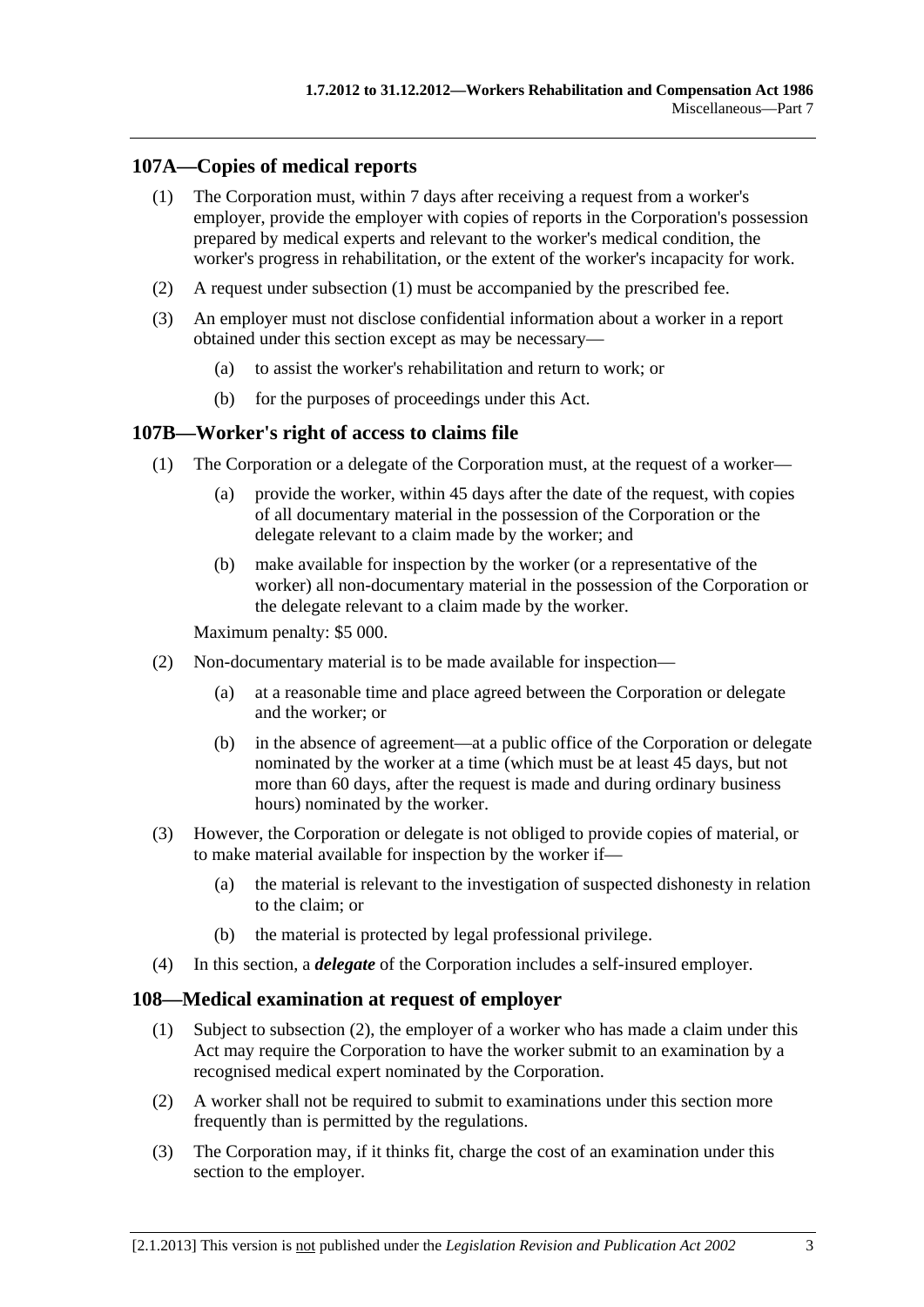- (4) If it appears that there has been undue delay in having a worker examined under this section, the Tribunal may, on application by the employer, give such directions to the Corporation as appear reasonable in the circumstances to expedite the examination.
- (5) The Corporation must comply, or take steps to secure compliance, with such a direction.

# **109—Worker to be supplied with copy of medical report**

Where a report is obtained for the purposes of this Act by the Corporation or an employer on the findings made, or the opinions formed, by a medical expert on the examination of a worker, the Corporation or the employer must, within 7 days after receiving the report, send a copy of the report to the worker.

### **110—Powers of entry and inspection**

- (1) For the purposes of this Act, an authorised officer may, at any reasonable time—
	- (a) enter any workplace;
	- (b) inspect the workplace, anything at the workplace and work there in progress;
	- (c) require a person who has custody or control of books, documents or records relevant to any matter arising under this Act to produce those books, documents or records;
	- (d) examine, copy and take extracts from any such books, documents or records, or require an employer to provide a copy of any such books, documents or records;
	- (e) take photographs, films or video or audio recordings;
	- (f) take measurements, make notes and records and carry out tests;
	- (g) require (directly or through an interpreter) any person to answer, to the best of that person's knowledge, information and belief, any question relevant to any matter arising under this Act;
	- (h) require an employer to produce any document, or a copy of any document, that is required to be prepared or kept under this Act.
- (2) Where—
	- (a) a person whose native language is not English is suspected of having breached this Act; and
	- (b) the person is interviewed by an authorised officer in relation to that suspected breach; and
	- (c) the person is not reasonably fluent in English,

the person is entitled to be assisted by an interpreter during the interview.

- (3) A person is not required—
	- (a) to provide information under this section that is privileged on the ground of legal professional privilege; or
	- (b) to answer a question under this section if the answer would tend to incriminate that person of an offence.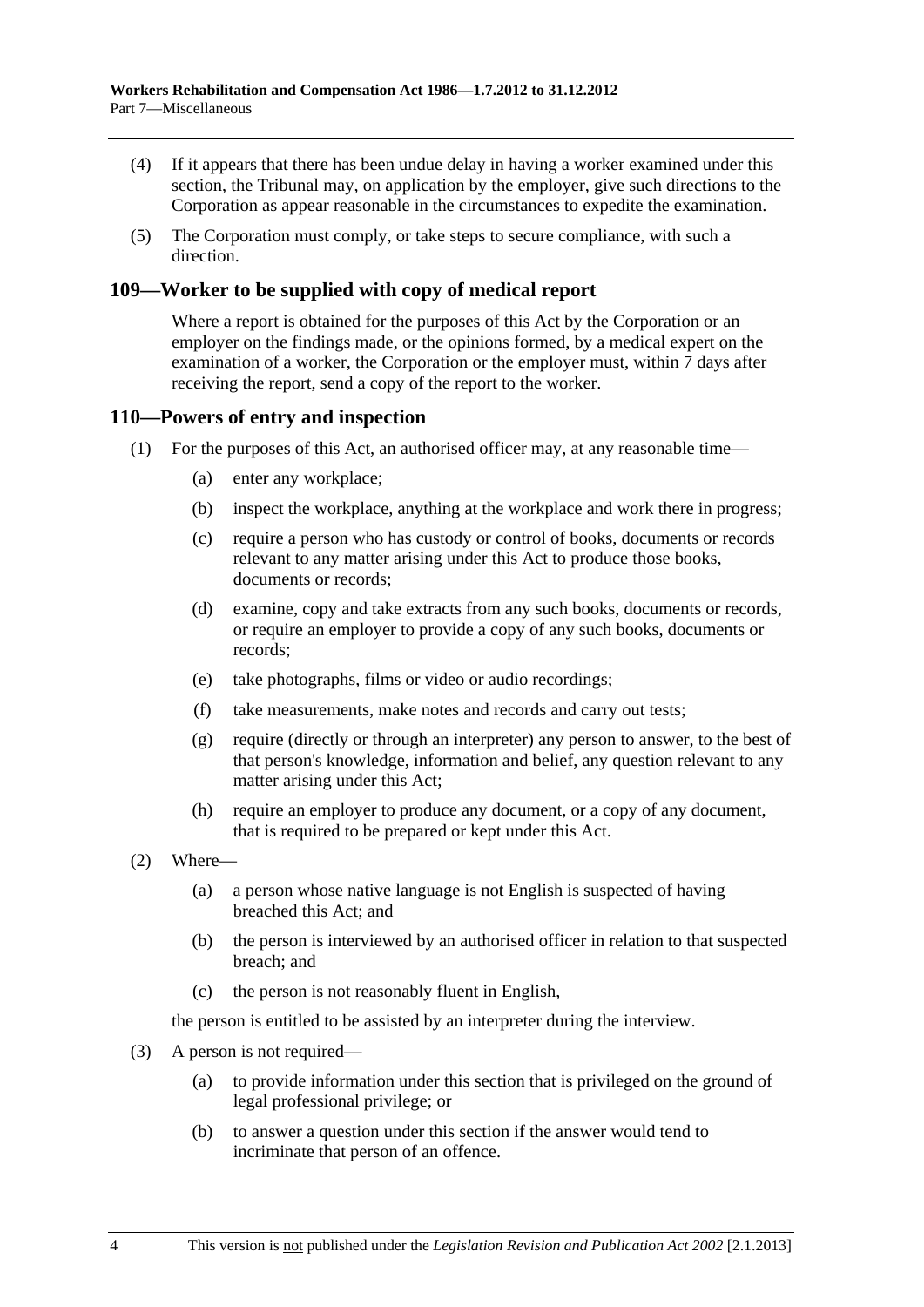- <span id="page-148-0"></span> (4) An authorised officer, who suspects on reasonable grounds that an offence against this Act has been committed, may seize and retain anything that affords evidence of that offence.
- (5) An authorised officer must, at the request of any person from whose possession evidentiary material is seized under [subsection \(4\),](#page-148-0) provide a receipt for that material.
- (6) Where anything has been seized under [subsection \(4\)](#page-148-0) the following provisions apply:
	- (a) the thing seized must be held pending proceedings for an offence against this Act related to the thing seized, unless the Minister, on application, authorises its release to the person from whom it was seized, or any person who had legal title to it at the time of its seizure, subject to such conditions as the Minister thinks fit (including conditions as to the giving of security for satisfaction of an order under [paragraph \(b\)\(ii\)](#page-148-0));
	- (b) where proceedings for an offence against this Act relating to the thing seized are instituted within six months of its seizure and the person charged is found guilty of the offence, the court may—
		- (i) order that it be forfeited to the Crown; or
		- (ii) where it has been released pursuant to [paragraph \(a\)—](#page-148-0)order that it be forfeited to the Crown or that the person to whom it was released pay to the Minister an amount equal to its market value at the time of its seizure, as the court thinks fit;
	- (c) where—
		- (i) proceedings are not instituted for an offence against this Act relating to the thing seized within six months after its seizure; or
		- (ii) proceedings having been so instituted—
			- (A) the person charged is found not guilty of the offence; or
			- (B) the person charged is found guilty of the offence but no order for forfeiture is made under [paragraph \(b\)](#page-148-0),

the person from whom the thing was seized, or any person with legal title to it, is entitled to recover from the Minister, by action in a court of competent jurisdiction, the thing itself, or if it has deteriorated or been destroyed, compensation of an amount equal to its market value at the time of its seizure.

- (7) In the exercise of powers under this section, an authorised officer may be accompanied by such assistants as may be necessary or desirable in the circumstances.
- (8) An employer whose workplace is subject to an inspection under this section must provide such assistance as may be necessary to facilitate the exercise of the powers conferred by this section.
- (9) A person must not—
	- (a) hinder or obstruct an authorised officer in the exercise of a power conferred by this section; or
	- (b) refuse or fail, without lawful excuse, to comply with a requirement under this section.

Maximum penalty: \$10 000.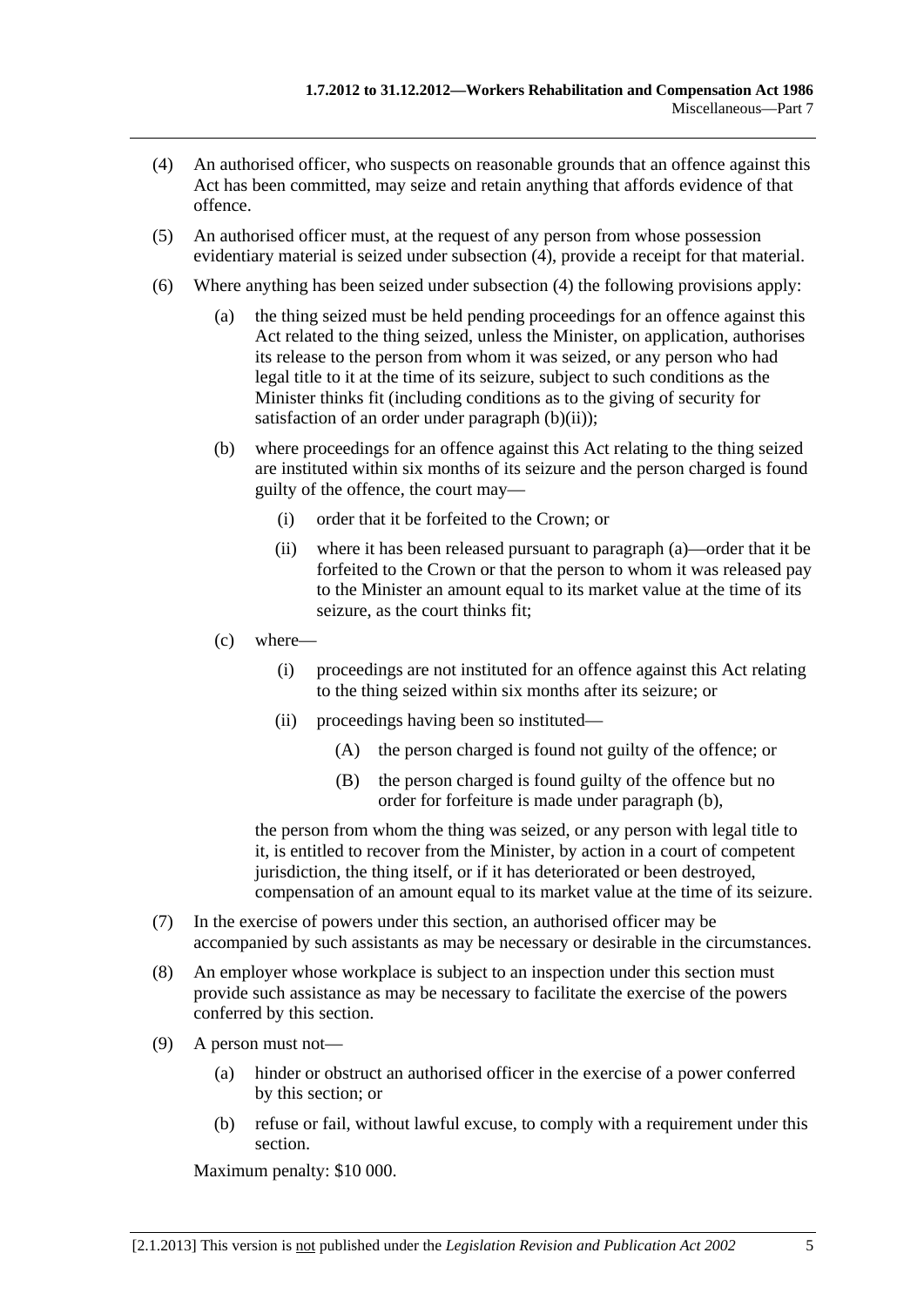- <span id="page-149-0"></span> (10) An authorised officer, or a person assisting an authorised officer, who in the course of exercising powers under this section in relation to an employer—
	- (a) unreasonably hinders or obstructs the employer in the day to day running of his or her business;
	- (b) addresses offensive language to the employer or to any other person at the workplace;
	- (c) assaults the employer or any other person at the workplace,

is guilty of an offence.

Maximum penalty:

- (a) for an offence against [paragraph \(a\)](#page-149-0) or  $(b)$ —\$6 000;
- (b) for an offence against [paragraph \(c\)—](#page-149-0)\$6 000 or imprisonment for one year.

### **111—Inspection of place of employment by rehabilitation adviser**

- (1) Subject to [subsection \(2\),](#page-149-0) a rehabilitation adviser may inspect the place of employment of an injured worker.
- (2) A power of inspection under [subsection \(1\)](#page-149-0) shall be exercised so as to avoid any unnecessary disruption of, or interference with, the performance of work at a place of employment.
- (3) A person shall not hinder an inspection under this section.

Maximum penalty: \$5 000.

### **112—Confidentiality to be maintained**

- (1) A person must not disclose information (except as permitted by subsection  $(2)$ ) if—
	- (a) the person obtained the information in the course of carrying out functions in, or related to, the administration, operation or enforcement of this Act; and
	- (b) the information is—
		- (i) about commercial or trading operations; or
		- (ii) about the physical or mental condition, or the personal circumstances or affairs, of a worker or other person; or
		- (iii) information provided in a return or in response to a request for information under this Act.

Maximum penalty: \$5 000.

- (1a) The Corporation may enter into arrangements with corresponding workers compensation authorities about sharing information obtained in the course of carrying out functions related to the administration, operation or enforcement of this Act or a corresponding law.
- (2) A disclosure of information is permitted if it is—
	- (a) a disclosure in the course of official duties; or
	- (b) a disclosure of statistical information; or
	- (c) a disclosure made with the consent of the person to whom the information relates, or who furnished the information; or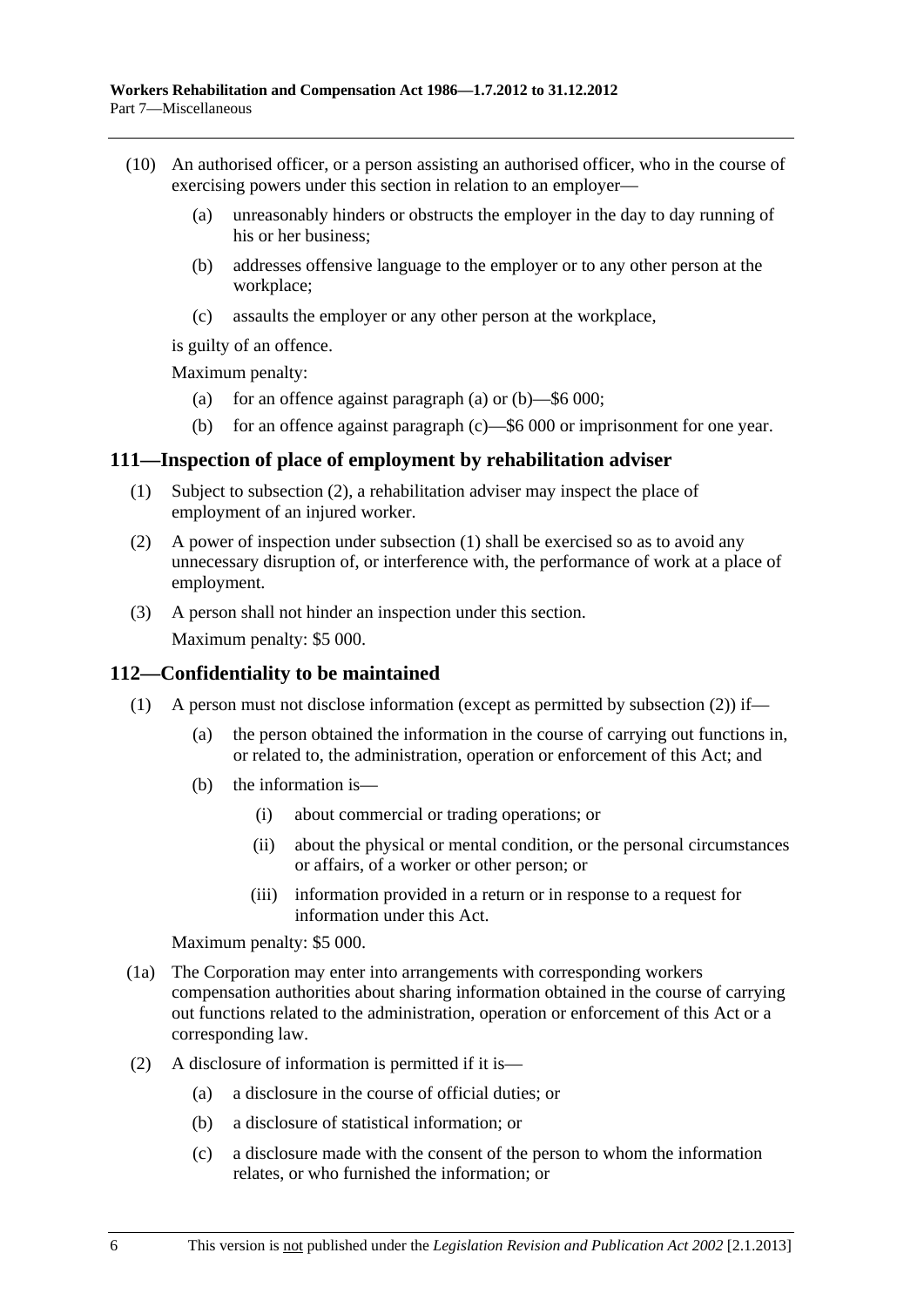- <span id="page-150-0"></span> (ca) a disclosure made to a corresponding workers compensation authority in accordance with an arrangement entered into under [subsection \(1a\);](#page-149-0) or
- (cb) a disclosure authorised or required under any other Act or law; or
- (d) a disclosure required by a court or tribunal constituted by law, or before a review authority; or
- (e) a disclosure to the Corporation or a self-insured employer; or
- (f) a disclosure to an injured worker's employer in accordance with this Act; or
- (g) a disclosure made under the authorisation of the Minister; or
- (h) a disclosure authorised by regulation.
- (2a) A regulation made for the purposes of [subsection \(2\)\(h\)](#page-150-0) cannot take effect unless it has been laid before both Houses of Parliament and—
	- (a) no motion for disallowance is moved within the time for such a motion; or
	- (b) every motion for disallowance of the regulation has been defeated or withdrawn, or has lapsed.
- (3) In this section—

*corresponding workers compensation authority* means any person or authority in another State or a Territory of the Commonwealth with power to determine or manage claims for compensation for injuries arising from employment.

#### **112AA—Confidentiality—employers**

- (1) An employer who is registered under this Act, or a person employed by an employer who is registered under this Act, must not disclose information about the physical or mental condition of a worker unless the disclosure is—
	- (a) reasonably required for, or in connection with, the carrying out of the proper conduct of the business of the employer; or
	- (b) required in connection with the operation of this Act; or
	- (c) made with the consent of the person to whom the information relates, or who furnished the information; or
	- (d) required by a court or tribunal constituted by law, or before a review authority; or
	- (e) authorised or required under any other Act or law; or
	- (f) made—
		- (i) to the Corporation; or
		- (ii) to the worker's employer; or
	- (g) made under the authorisation of the Minister; or
	- (h) authorised by regulation.

Maximum penalty: \$5 000.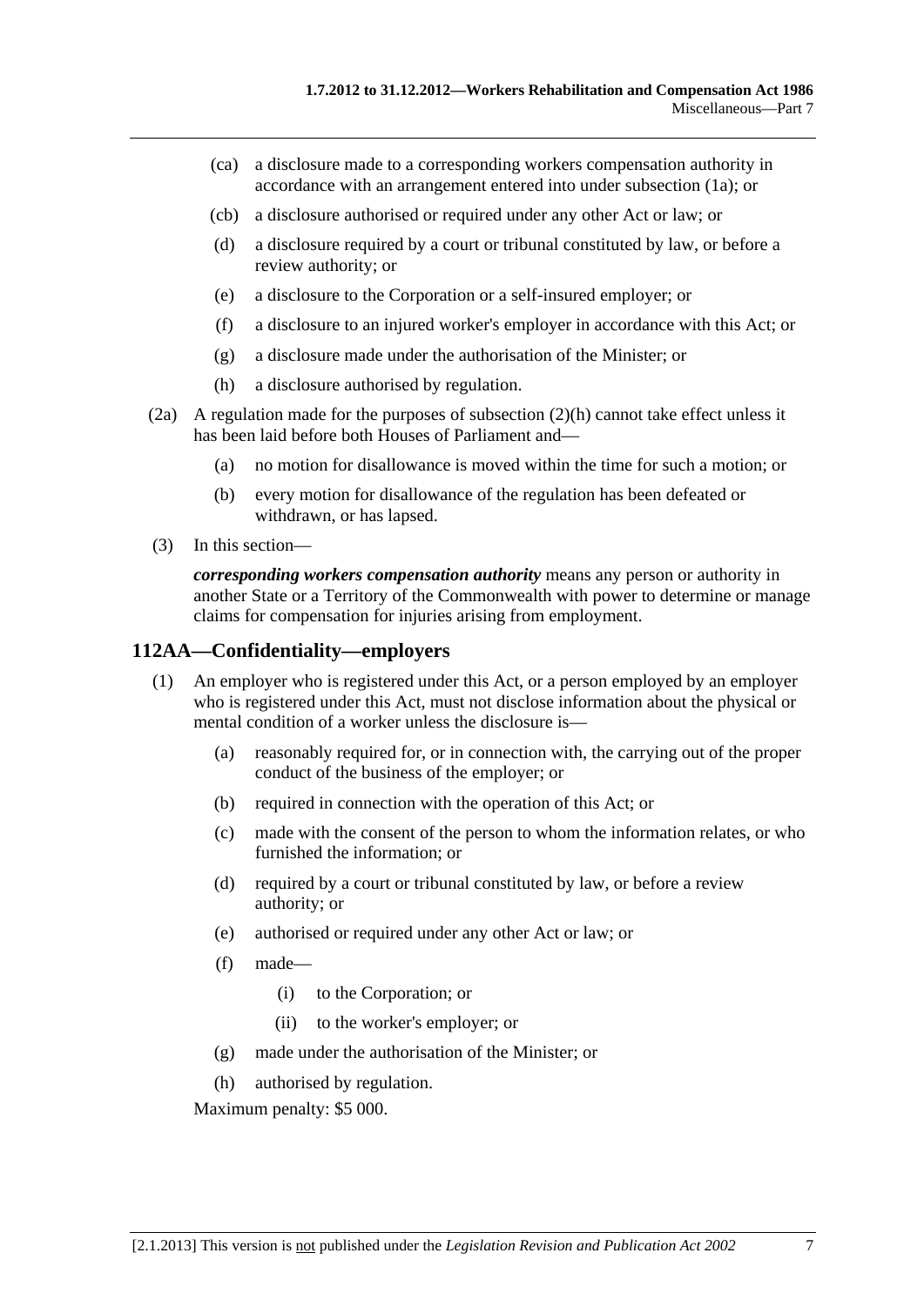- <span id="page-151-0"></span> (2) A regulation made for the purposes of [subsection \(1\)\(h\)](#page-150-0) cannot take effect unless it has been laid before both Houses of Parliament and—
	- (a) no motion for disallowance is moved within the time for such a motion; or
	- (b) every motion for disallowance of the regulation has been defeated or withdrawn, or has lapsed.

## **112A—Employer information**

The Corporation may, as it thinks fit, disclose the following information in relation to any employer registered (or previously registered) under this Act:

- (a) the number of claims in respect of compensable injuries made by the employer's workers in a particular period;
- (b) the cost of claims in respect of compensable injuries suffered by the employer's workers in a particular period;
- (c) the nature of compensable injuries suffered by the employer's workers;
- (d) details of any remission of premiums granted to the employer, or any supplementary payment imposed on the employer, under Part 5 Division 6.

# **113—Injuries that develop gradually**

- (1) An injury (not being noise induced hearing loss) that develops gradually or is a disease will be taken to have occurred when the worker first becomes totally or partially incapacitated for work by the injury.
- (2) Subject to this section, where a claim is made under this Act in respect of noise induced hearing loss by a worker (not being a person who has retired from employment on account of age or ill-health), the whole of the loss shall be deemed to have occurred immediately before notice of the injury was given and, subject to any proof to the contrary, to have arisen out of employment in which the worker was last exposed to noise capable of causing noise induced hearing loss.
- (2a) Where a claim is made under this Act in respect of noise induced hearing loss by a person who has retired from employment on account of age or ill-health, the whole of the loss shall be deemed to have occurred immediately before the person retired and, subject to any proof to the contrary, to have arisen out of employment in which the person was last exposed to noise capable of causing noise induced hearing loss.
- (2b) The Corporation may, by notice to the particular employer or employers, or by notice in the Gazette, require an employer, or employers of a specified class determined by the Corporation, to carry out (within a period specified by the Corporation) tests of a kind prescribed by the regulations on workers belonging to classes determined by the Corporation.
- (2c) Unless the Corporation otherwise determines, the cost of carrying out tests under [subsection \(2b\)](#page-151-0) must be borne by the employer.
- (3) Where—
	- (a) a self-insured employer establishes in accordance with procedures laid down by the regulations that a worker was, at the time of undertaking employment with the employer, suffering from a particular injury;
	- (b) the injury is of a prescribed class;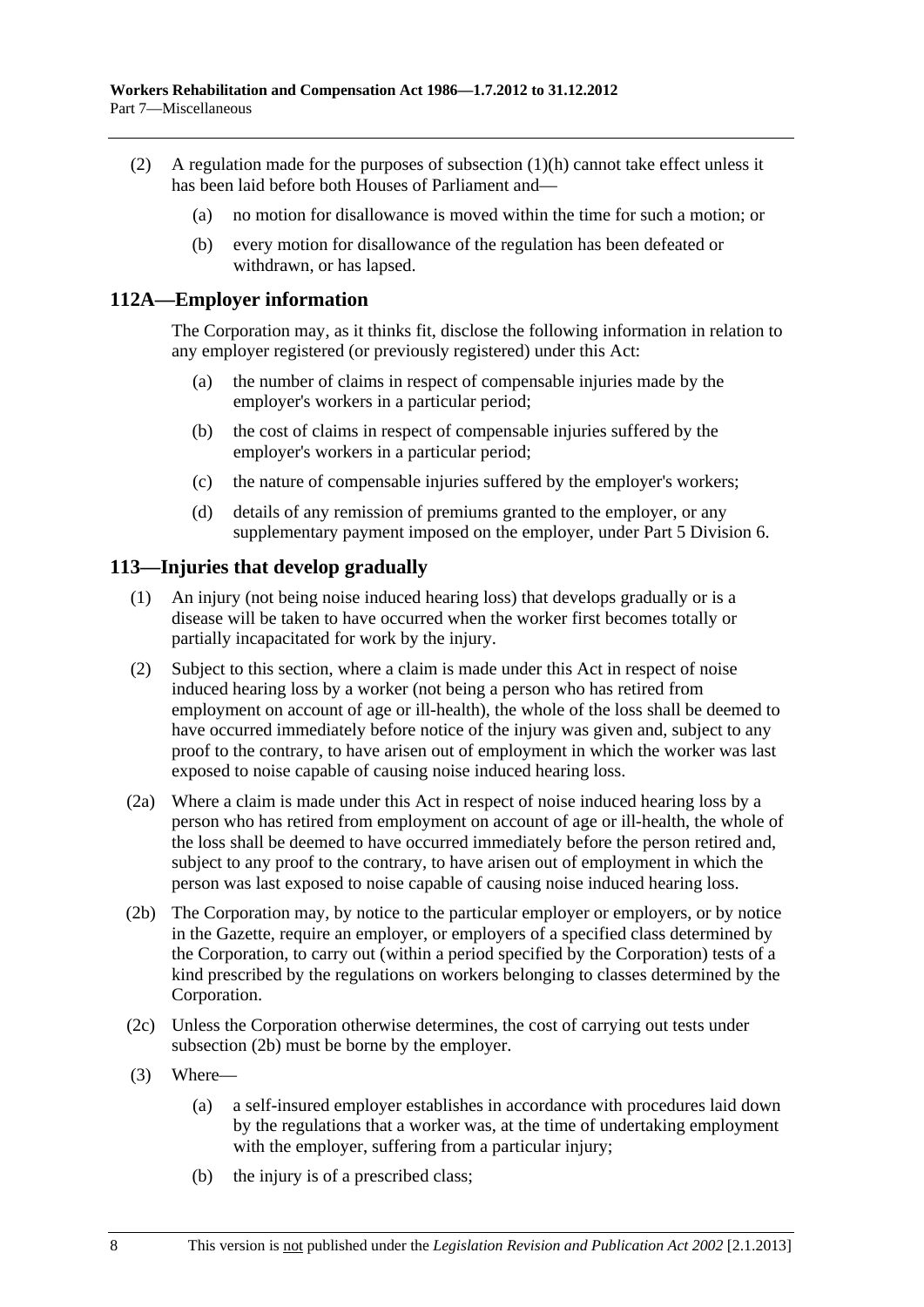- <span id="page-152-0"></span> (c) an aggravation, acceleration, exacerbation, deterioration or recurrence of the injury arises from employment by the employer referred to in [paragraph \(a\);](#page-151-0)
- (d) the employer pays compensation under this Act in respect of the injury,

the employer may, by action in the Industrial Court, recover a fair contribution, determined by the Court, towards the amount of the compensation—

- (e) from any self-insured employer from whose employment the injury established under [paragraph \(a\)](#page-151-0) arose; or
- (f) if there is no such self-insured employer—from the Corporation.
- (4) Where—
	- (a) an employer (not being a self-insured employer) establishes in accordance with procedures laid down by the regulations that a worker was, at the time of undertaking employment with the employer, suffering from a particular injury;
	- (b) the injury is of a prescribed class;
	- (c) an aggravation, acceleration, exacerbation, deterioration or recurrence of the injury arises from employment by the employer referred to in [paragraph \(a\);](#page-152-0)
	- (d) the Corporation pays compensation under this Act in respect of the injury,

the Corporation may, by action in the Industrial Court, recover a fair contribution, determined by the Court, towards the amount of the compensation from any selfinsured employer from whose employment the injury established under [paragraph \(a\)](#page-152-0)  arose.

### **114—Certain payments not to affect benefits under this Act**

Compensation provided to a person under this Act shall not be reduced or otherwise affected by—

- (a) an *ex gratia* payment; or
- (b) an accident insurance payment; or
- (c) a payment or benefit of a class prescribed by regulation for the purposes of this section.

### **115—No contribution from workers**

- (1) An employer shall not deduct from the wages of a worker any part of any sum that the employer is or may become liable to pay under this Act.
- (2) An employer shall not discriminate against a worker on the ground that the employer is liable to pay any sum under this Act to or in relation to the worker.
- (3) An employer shall not require or permit a worker to contribute in any manner towards indemnifying the employer against any liability which the employer may incur under this Act.
- (4) A person who contravenes this section—
	- (a) is guilty of an offence; and
	- (b) is liable to compensate a worker for any monetary loss suffered by virtue of that contravention.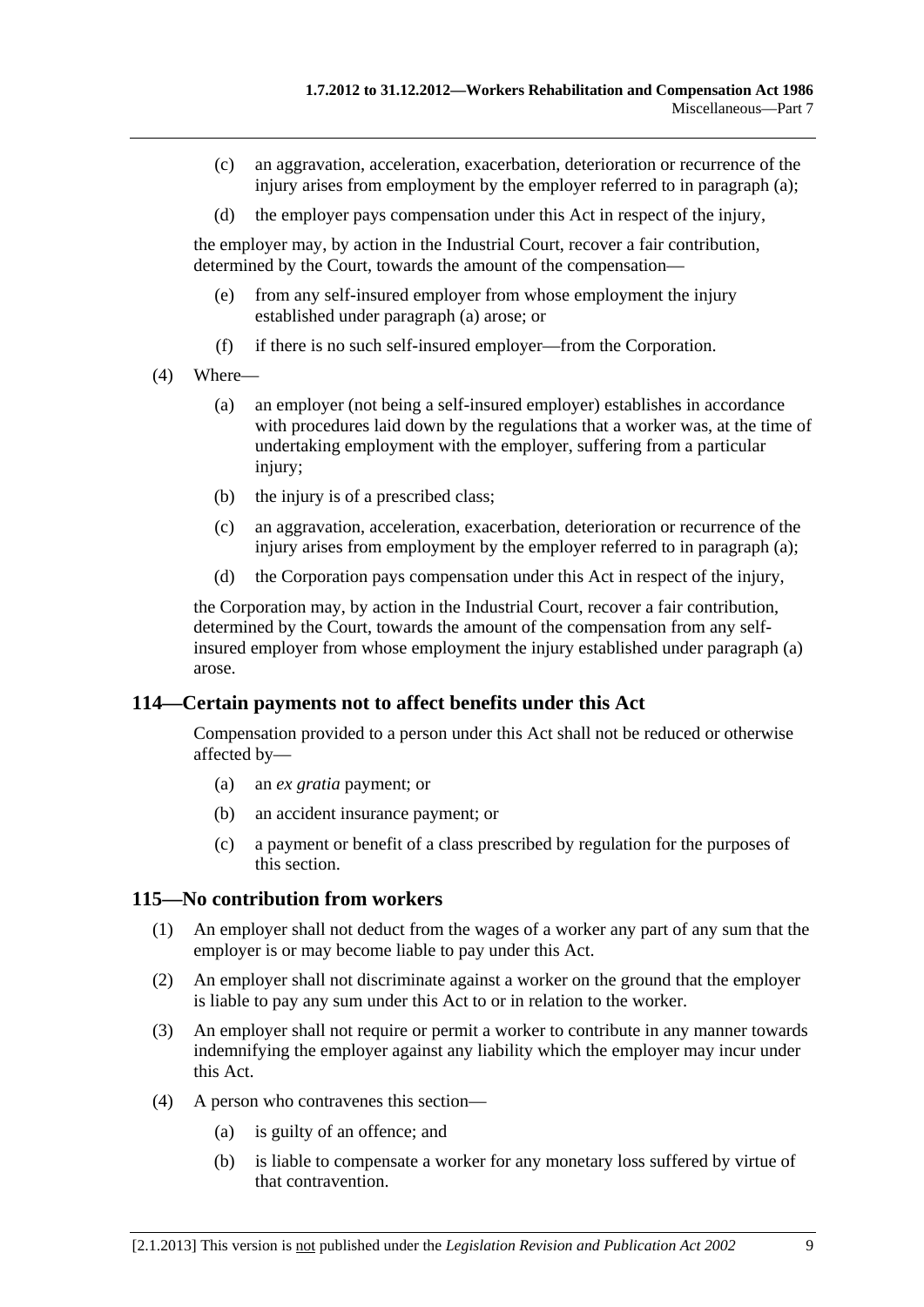# <span id="page-153-0"></span>**116—Payment of compensation where worker in prison**

- (1) Where a person who is in receipt of weekly payments under this Act is convicted of an offence and committed to prison, then during the period of imprisonment the weekly payments shall be suspended unless the Corporation determines that they should be paid to the dependants of the prisoner.
- (2) Where the Corporation determines that weekly payments should be paid to the dependants of a prisoner, they shall be so paid in such proportions as the Corporation may determine.

### **117—Service of documents**

- (1) A notice or other document required or authorised by this Act to be served or given to any person may be served—
	- (a) personally; or
	- (b) by leaving the notice or document at an address for service; or
	- (c) by sending the notice or document or a sealed copy of the notice or document by post addressed to the person at an address for service; or
	- (d) by such other method as is permitted by any Act.
- (2) In any case to which [subsection \(1\)](#page-153-0) applies, unless the contrary is proved, service of a notice or document shall be deemed to have been effected 2 business days after the date of posting.
- (3) In subsection  $(1)$ —

*address for service*, in relation to a person, means—

- (a) the person's last known place of residence or business; or
- (b) an address for service as shown on a claim or a return made or furnished by the person, or on the person's behalf, under this Act (not being an address superseded by a subsequent address for service shown on a later claim or return).

### **118—Service of documents on the Corporation**

Any claim, notice, return or form to be served on the Corporation for the purposes of this Act may be served by lodgment at an office of the Corporation with a person authorised by the Corporation to accept service of documents on its behalf.

# **119—Contract to avoid Act**

- (1) Any agreement or arrangement entered into without the consent of the Corporation that purports to exclude, modify or restrict the operation of this Act is to that extent void and of no effect.
- (2) Any purported waiver of a right conferred by or under this Act is void and of no effect.
- (3) Any person—
	- (a) who enters into any agreement or arrangement with intent either directly or indirectly to defeat, evade or prevent the operation of this Act; or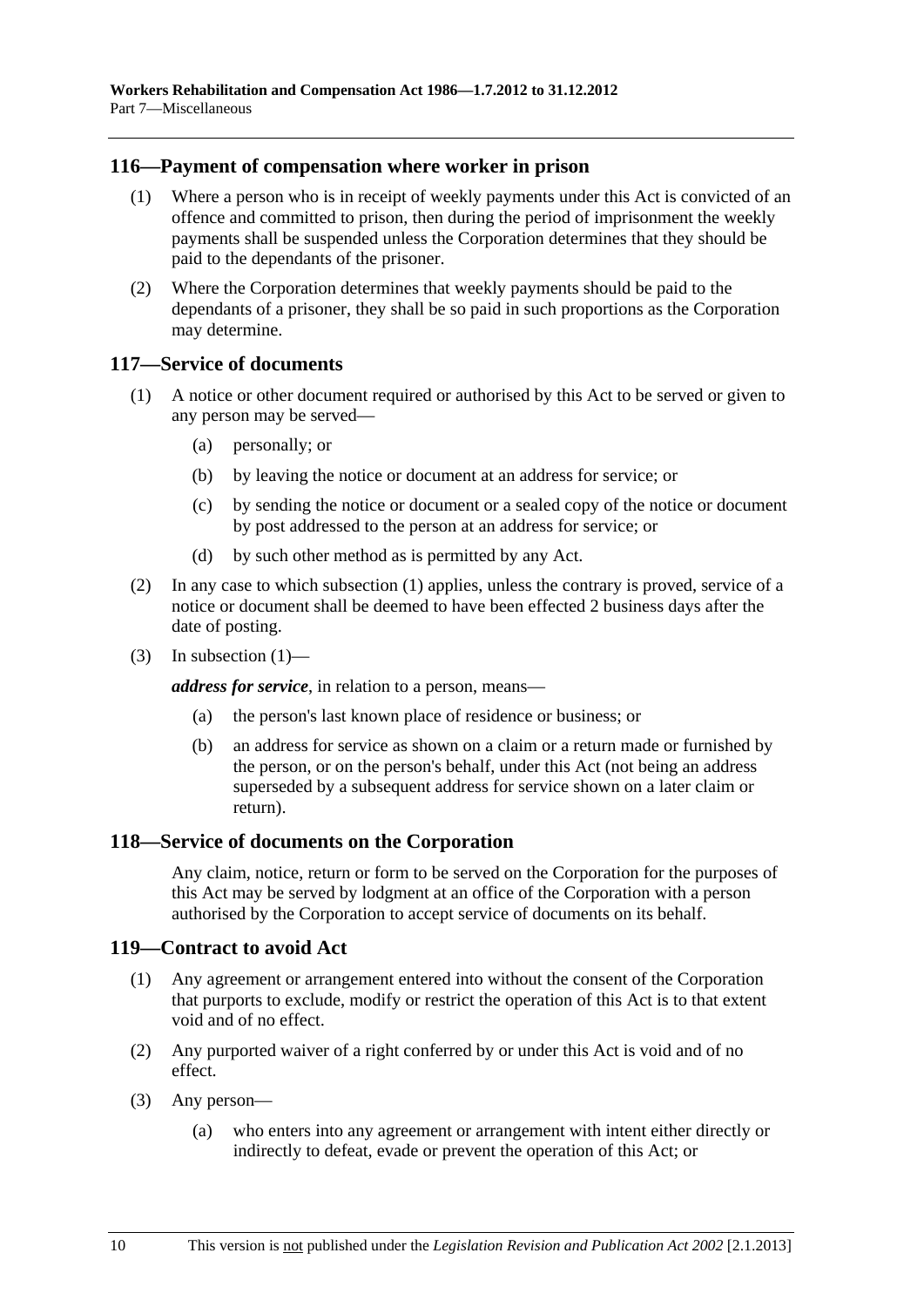<span id="page-154-0"></span> (b) who attempts to induce a person to waive a right or benefit conferred by or under this Act,

is guilty of an offence.

Maximum penalty: \$5 000 or imprisonment for one year.

- (4) [Subsections \(2\)](#page-153-0) and [\(3\)](#page-153-0) do not apply to—
	- (a) any action taken by an employer with the consent of the Corporation; or
	- (b) any agreement or arrangement entered into by an employer with, or with the consent of, the Corporation.

### **120—Dishonesty**

- (1) A person who—
	- (a) obtains by dishonest means a payment or other benefit under this Act; or
	- (b) dishonestly claims to be entitled to a payment or other benefit under this Act; or
	- (c) dishonestly makes a statement about a claim under this Act knowing the statement is false or misleading; or
	- (d) dishonestly makes an application, or gives a return, under this Act knowing the application or return to be false or misleading,

is guilty of an offence.

Maximum penalty: \$50 000 or imprisonment for one year.

- (2) A person who—
	- (a) aids, abets, counsels or procures the commission of an offence against subsection  $(1)$ ; or
	- (b) solicits or incites the commission of any such offence,

is guilty of an offence.

Maximum penalty: \$10 000 or imprisonment for one year.

- (3) Where a court convicts a person of an offence against this section, or finds a person guilty of such an offence without recording a conviction, the court must, on application by the Corporation or a self-insured employer, order the person who committed the offence—
	- (a) to make good any loss to the applicant resulting from the commission of the offence; and
	- (b) to reimburse costs incurred by the applicant in investigating and prosecuting the offence.

# **120A—Evidence**

- (1) In any legal proceedings, a certificate apparently signed by an officer of the Corporation, certifying—
	- (a) that a person was, on a day specified in the certificate, an employer;
	- (b) that a person was, on a day specified in the certificate, a worker,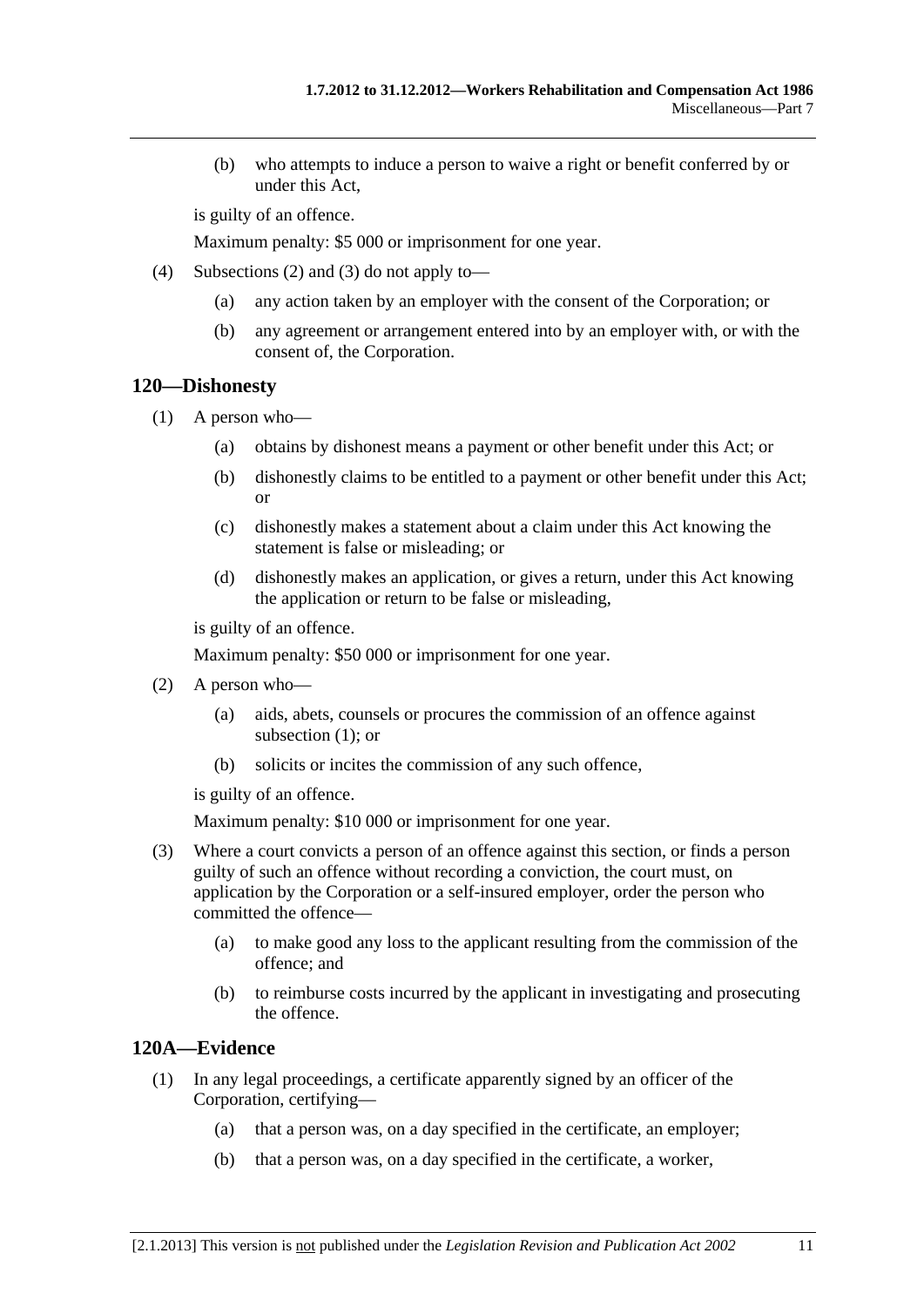<span id="page-155-0"></span>will, in the absence of proof to the contrary, be proof of the matters stated in the certificate.

- (2) In any legal proceedings against a person for failing to register with the Corporation as an employer, a certificate apparently signed by an officer of the Corporation, certifying that the person was not, on a specified day, registered as an employer will, in the absence of proof to the contrary, be proof of the matters stated in the certificate.
- (3) In any legal proceedings, a certificate apparently signed by an officer of the Corporation, certifying that an amount specified in the certificate is payable to the Corporation, by way of premium, fee, supplementary payment or fine, by a person named in the certificate, will, in the absence of proof to the contrary, be proof of the liability.
- (4) In any proceedings against a person for failing to furnish a return under this Act, a certificate apparently signed by an officer of the Corporation certifying that the return was not received before the expiration of the period within which it was required to be furnished will, in the absence of evidence to the contrary, be proof that the defendant failed duly to furnish the return.
- (5) In any proceedings, a certificate apparently under the seal of the Corporation certifying that an officer of the Corporation named in the certificate was, on a day specified in the certificate, invested with specified delegated powers or functions will, in the absence of evidence to the contrary, be proof of the matters stated in the certificate.
- (6) In this section—

*officer of the Corporation* includes a person who, although not an officer of the Corporation, is acting under a delegation of the Corporation.

# **122—Offences**

- (1) A person who contravenes or fails to comply with a provision of this Act is guilty of an offence.
- (2) A person who is guilty of an offence against this Act for which no penalty is specifically provided shall be liable to a fine not exceeding \$2 000.
- (3) Proceedings for an offence against this Act shall be disposed of summarily.
- (3a) A prosecution for an offence against this Act must be commenced within three years after the date on which the offence is alleged to have been committed.
- (4) [Subsection \(1\)](#page-155-0) does not render the Corporation, a member of the staff of the Corporation, or any person acting on behalf of the Corporation, liable to prosecution for any act or omission related to the administration or enforcement of this Act.

# **122A—Expiation fees**

Expiation fees may be fixed, by regulation, for alleged offences against this Act.

# **123A—Right of intervention**

The Corporation has a right to intervene and be heard in—

- (a) any proceedings under this Act before the Tribunal; or
- (b) any proceedings before a court—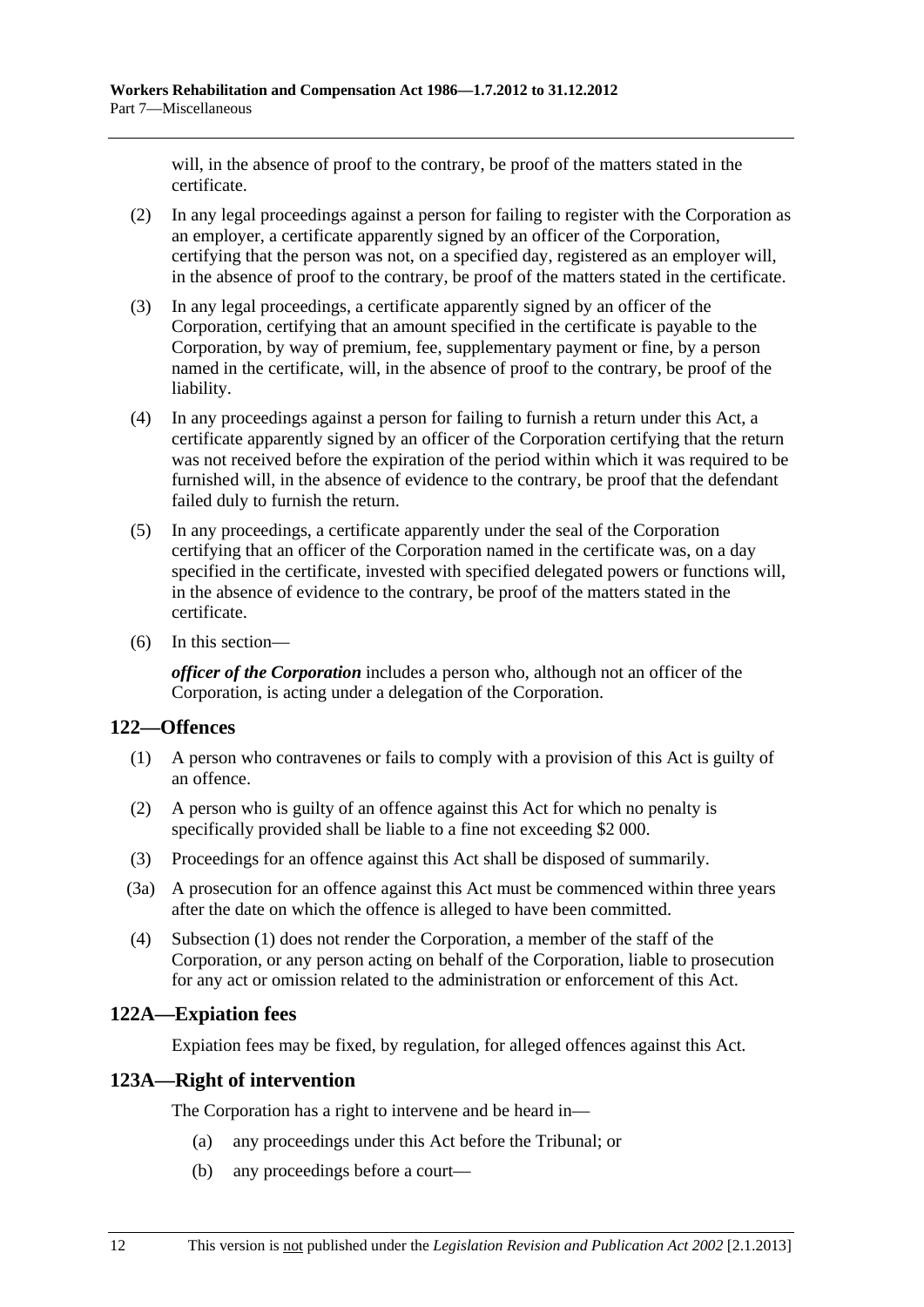- (i) in which the interpretation or application of this Act is in issue; or
- (ii) in which the Corporation's interests may be directly or indirectly affected.

# <span id="page-156-0"></span>**123B—Code of Claimants' Rights**

- (1) The Governor may, by regulation made on the recommendation of the Minister, prescribe a code to be known as the *Code of Claimants' Rights*.
- (2) The purpose of the Code is to meet the reasonable expectations of claimants for compensation under this Act (including the highest practicable standard of service and fairness) about how a relevant authority should deal with them, by—
	- (a) setting out principles that should be observed by a relevant authority; and
	- (b) providing for the procedure for lodging and dealing with complaints about breaches of the Code; and
	- (c) providing—
		- (i) for the consequences of, and remedies for, a breach of the Code by a relevant authority; and
		- (ii) without limiting [subparagraph \(i\)](#page-156-0), how and to what extent a relevant authority must address situations where its conduct is not consistent with or does not uphold the rights of claimants under the Code.
- (3) The provisions of the Code—
	- (a) are in addition to other requirements under this or any other Act; and
	- (b) do not affect the entitlements and responsibilities of claimants under this Act; and
	- (c) do not affect the powers or discretions of a relevant authority under this Act or the validity of any decision or determination made in accordance with this Act.
- (4) A relevant authority must, in its dealings with claimants, seek to ensure that its actions are consistent with the Code.
- (5) The Governor may, by regulation made on the recommendation of the Minister, vary the Code (including by the substitution of a new code).
- (6) In this section—

*relevant authority* means the Corporation or a self-insured employer.

### **124—Regulations**

- (1) The Governor may make such regulations as are contemplated by this Act, or as are necessary or expedient for the purposes of this Act.
- (2) Regulations made under this Act—
	- (a) may be of general or limited application;
	- (b) may allow for matters to be determined at the discretion of the Corporation (or a delegate of the Corporation) or confer other forms of discretionary power on the Corporation (or a delegate of the Corporation).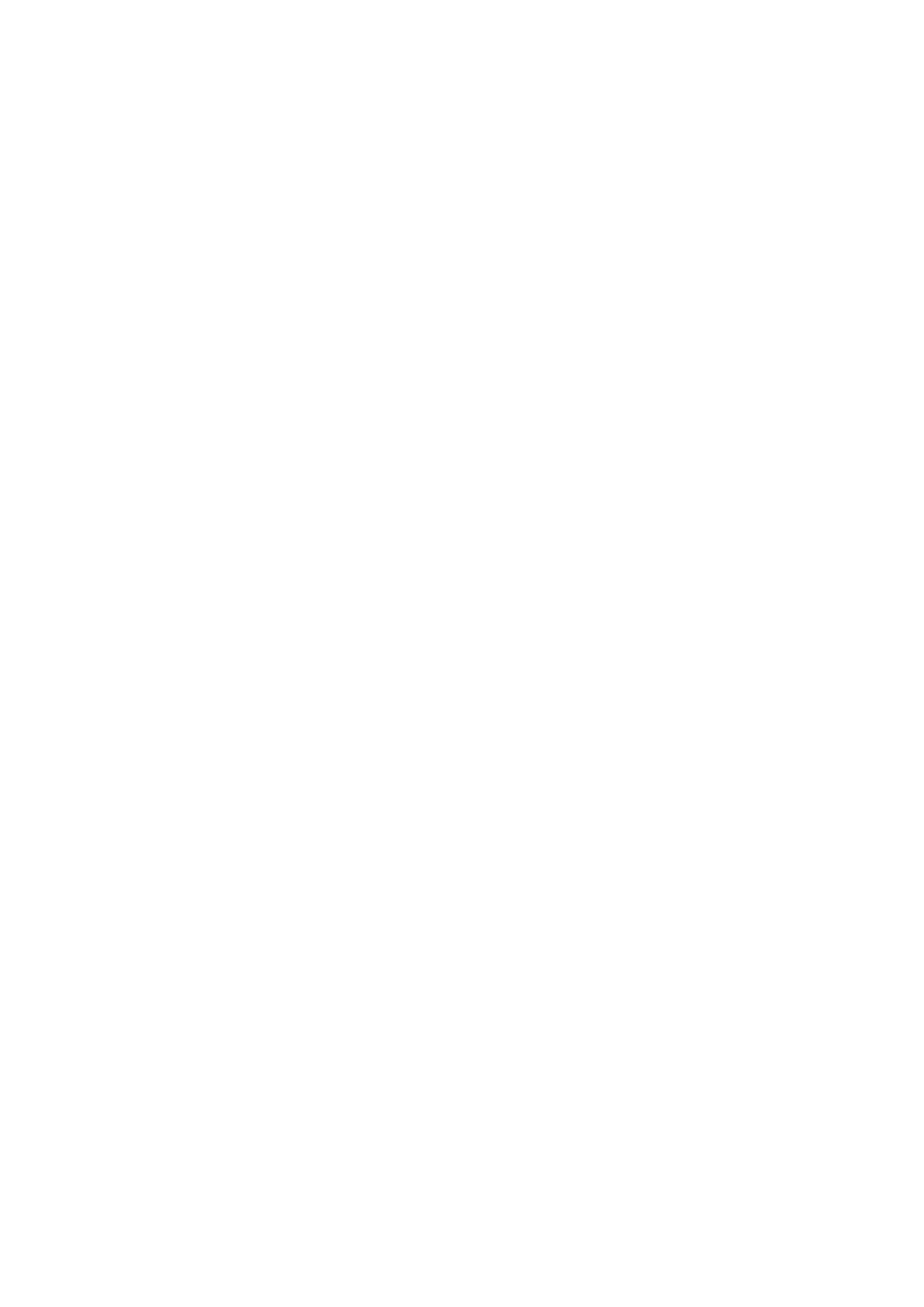# <span id="page-158-0"></span>**Schedule 1—Transitional provisions**

# **1—Interpretation**

In this Schedule—

*the appointed day* means the day on which the *[Workers Compensation Act 1971](http://www.legislation.sa.gov.au/index.aspx?action=legref&type=act&legtitle=Workers%20Compensation%20Act%201971)* is repealed by this Act;

*compensating authority* means the Corporation or an exempt employer.

# **2—Application of repealed Act**

- (1) Subject to this clause, the repealed Act continues to apply in respect of an injury that is attributable to a trauma that occurred before the appointed day.
- (2) This Act applies in relation to an injury (referred to in this clause as a *transitional injury*) that is partially attributable to a trauma that occurred before the appointed day and partially attributable to a trauma that occurred on or after the appointed day, but does not affect rights (referred to in this clause as *antecedent rights*) that had accrued before the appointed day in respect of a transitional injury.
- (3) The following provisions apply in relation to a transitional injury—
	- (a) where a compensating authority pays or is liable to pay compensation to a claimant under this Act in relation to a transitional injury, the compensating authority is subrogated, to an appropriate extent, to the antecedent rights of the claimant;
	- (b) where the claimant has received, in pursuance of antecedent rights, damages or compensation (not being weekly payments for a period of incapacity that concluded before the appointed day), there shall be an appropriate reduction in the amount of compensation payable under this Act in respect of the injury;
	- (c) the extent of a subrogation under [paragraph \(a\),](#page-158-0) or a reduction in the amount of compensation under [paragraph \(b\)](#page-158-0), shall be determined having regard to—
		- (i) the amount of the compensation payable (apart from this subclause) under this Act in respect of the transitional injury; and
		- (ii) the extent to which the transitional injury is attributable to a trauma that occurred before the appointed day; and
		- (iii) any other relevant factors.
- (4) Where a compensating authority—
	- (a) pays compensation to a claimant under this Act; and
	- (b) becomes entitled to recover a proportion of the payment from an employer by virtue of subrogation to the rights of the claimant under subclause  $(3)(a)$ ; and
	- (c) notifies that employer in writing of the payment,

the amount recoverable from the employer will be increased by interest at the prescribed rate as from the date of the notification.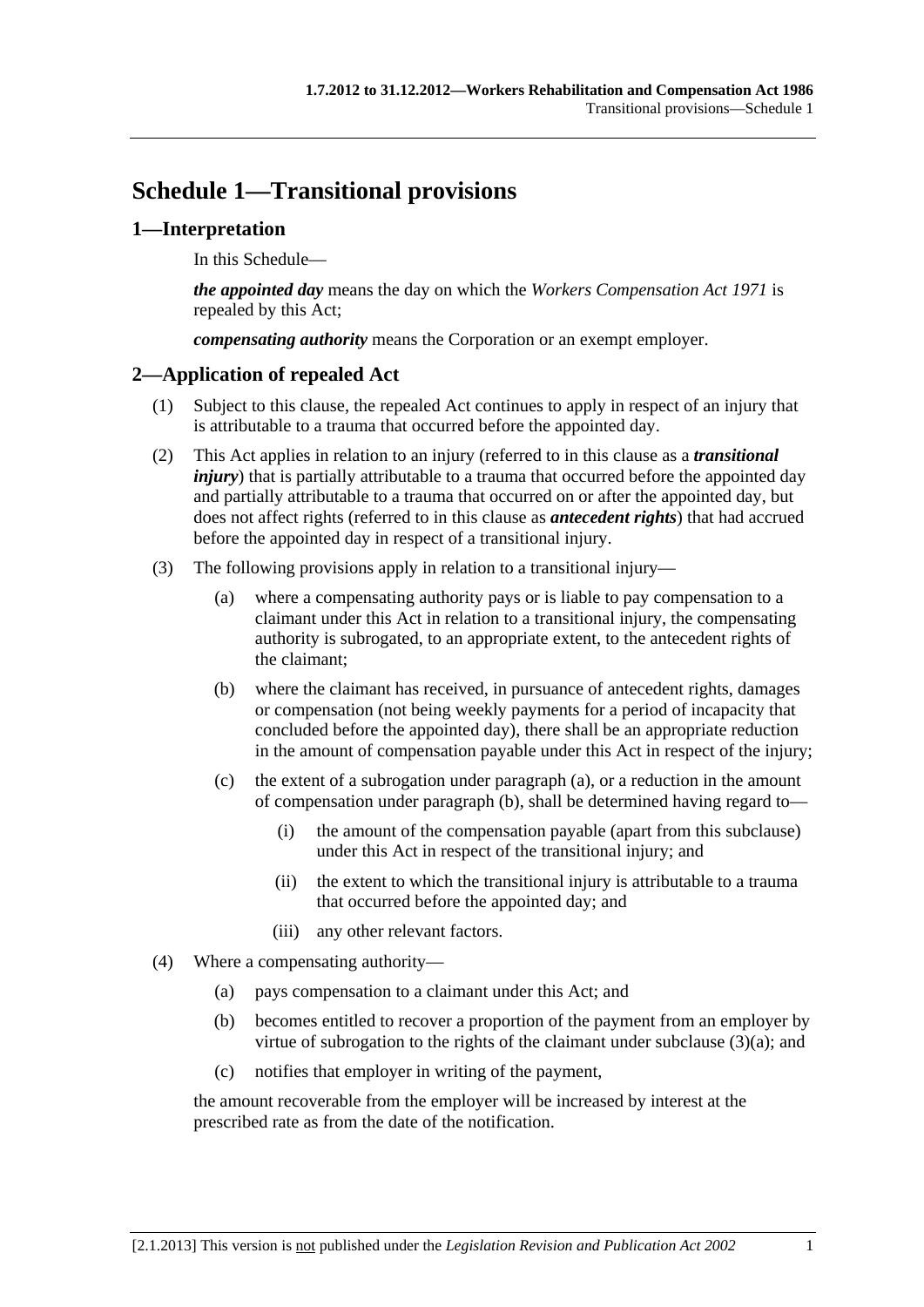- (5) The Corporation will, in the first instance, make a determination of—
	- (a) the extent of a subrogation under subclause  $(3)(a)$  or a reduction in the amount of compensation under [subclause \(3\)\(b\)](#page-158-0); and
	- (b) the amount of any consequential liability.
- (6) Before making such a determination the Corporation must allow any person whose interests may be affected by the determination a reasonable opportunity to make representations to the Corporation on the subject matter of the determination and when the determination is made the Corporation must give written notification (personally or by post) of the terms of the determination to every person whose interests are affected by it.
- (7) Any such person may, by written notice served personally or by post on the Corporation within one month after receiving notice of the determination or such longer period as the Corporation may allow, dispute the determination.
- (8) Any such dispute may be referred on the application of any party affected by the determination—
	- (a) to the Tribunal (constituted of a presidential member); or
	- (b) if all parties affected by the determination agree—to an arbitrator appointed under the *[Commercial Arbitration Act 1986](http://www.legislation.sa.gov.au/index.aspx?action=legref&type=act&legtitle=Commercial%20Arbitration%20Act%201986)*,

(but where the dispute is referred to an arbitrator no part of the costs of the arbitration can be awarded against the worker).

- (9) Where a dispute is so referred, the Tribunal or the arbitrator will review the Corporation's determination and may confirm, vary or revoke it.
- (10) Subject to the regulations, a determination by the Corporation under this clause may be enforced in the same way as a judgment of the Tribunal.
- (11) A determination by the Corporation may be enforced notwithstanding that it is disputed, but if it appears from the result of a review that a compensating authority has recovered an amount in pursuance of the determination to which the compensating authority is not entitled, that amount must be repaid together with interest at the prescribed rate.

### **3—Exempt employers**

- (1) An employer in respect of whom a certificate of exemption was in force under Division 2 of Part 10A of the repealed Act immediately before the appointed day shall be deemed to have been registered, on the appointed day, as an exempt employer under this Act.
- (2) If within 30 days after the appointed day the Local Government Association lodges with the Corporation a schedule of local government corporations to be registered as a group of exempt employers under this Act, those corporations shall be so registered and shall be deemed to have been so registered as from the appointed day.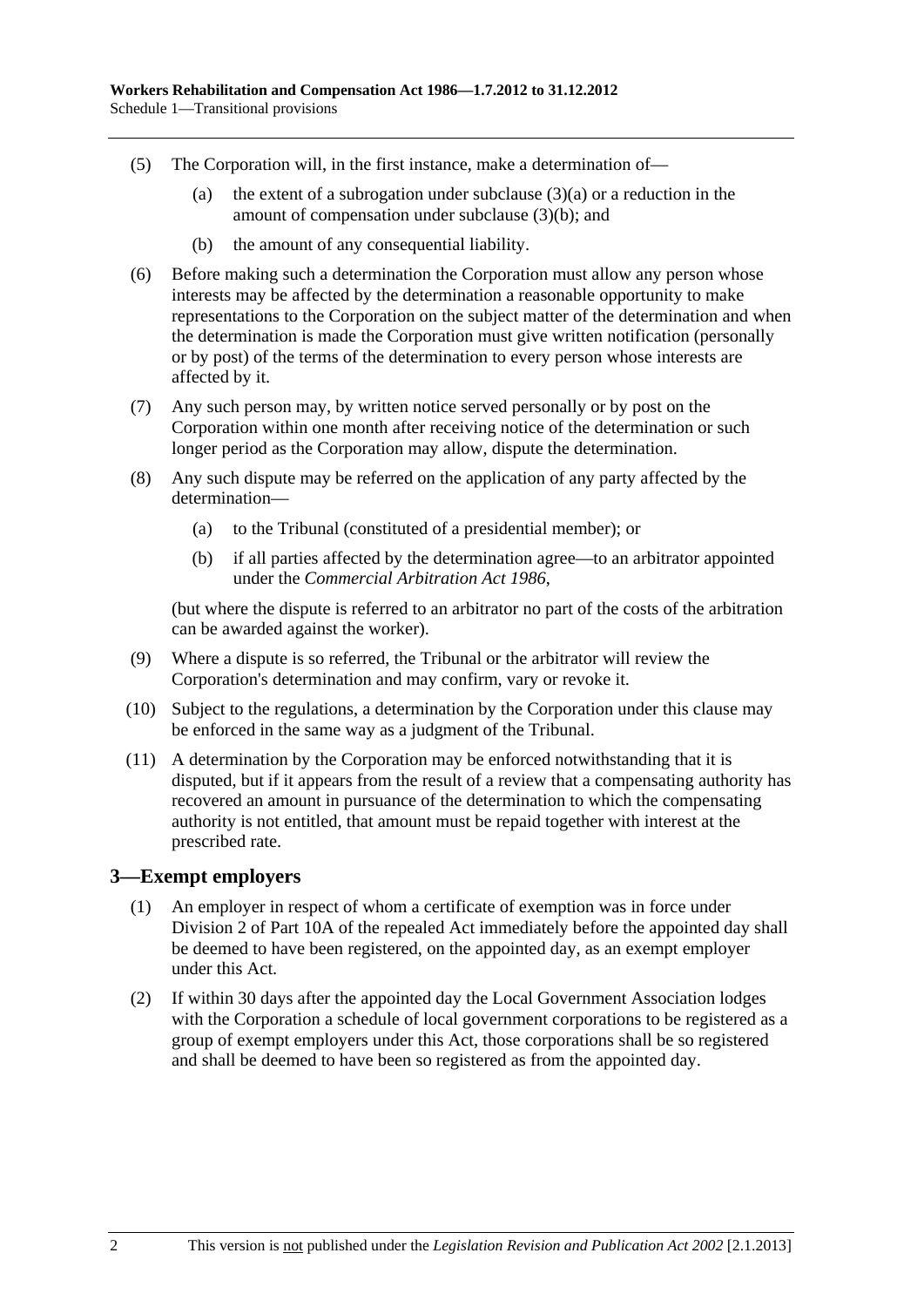# <span id="page-160-0"></span>**4—Mining and Quarrying Industries Fund**

- (1) The scheme established under Part 9 of the repealed Act continues in existence for the settlement of claims and other matters arising in relation to death or disablement from silicosis suffered before the appointed day with the following qualifications:
	- (a) the Corporation will be liable to satisfy any claim made under the scheme; and
	- (b) the money standing to the credit of the general compensation fund is to be transferred to the Corporation.
- (2) The money received by the Corporation under [subclause \(1\)](#page-160-0) must be paid into a special account entitled the *Mining and Quarrying Industries Fund*.
- (3) The Mining and Quarrying Industries Fund is to be notionally divided into two parts (Part A and Part B), one part (Part A) to be available to the Corporation to satisfy its liabilities under [subclause \(1\)](#page-160-0) and the balance (Part B) to be available to the Mining and Quarrying Occupational Health and Safety Committee under Schedule 3 of the *[Occupational Health, Safety and Welfare Act 1986](http://www.legislation.sa.gov.au/index.aspx?action=legref&type=act&legtitle=Occupational%20Health%20Safety%20and%20Welfare%20Act%201986)* for the purposes referred to in that Schedule.
- (4) For the purposes of the division of the Mining and Quarrying Industries Fund into two parts—
	- (a) the Corporation must on 30 June 1995 and thereafter at three yearly intervals arrange for an actuary to estimate the extent of the Corporation's existing and prospective liabilities under [subclause \(1\)](#page-160-0) at that date; and
	- $(b)$
- (i) if it appears from any such estimate that the amount standing to the credit of Part A exceeds the amount required to satisfy the Corporation's liabilities under [subclause \(1\),](#page-160-0) the amount of the excess must be transferred from Part A to Part B;
- (ii) if it appears from any such estimate that the amount standing to the credit of Part A is less than the amount required to satisfy the Corporation's liabilities under [subclause \(1\),](#page-160-0) the amount required to make up the deficiency must be transferred from Part B to Part A.
- (5) The Corporation must keep separate accounting records for Parts A and B.
- (6) Money standing to the credit of the Mining and Quarrying Industries Fund (and not immediately required for the purposes of the fund) may be invested as if it were part of the Compensation Fund.
- (7) Income and accretions produced by the investment of the money must be shared between Parts A and B (the amount of the shares being determined according to the extent to which money held on each account has contributed to the amount invested).
- (8) The Corporation may debit the Mining and Quarrying Industries Fund with—
	- (a) the reasonable costs of administering the fund.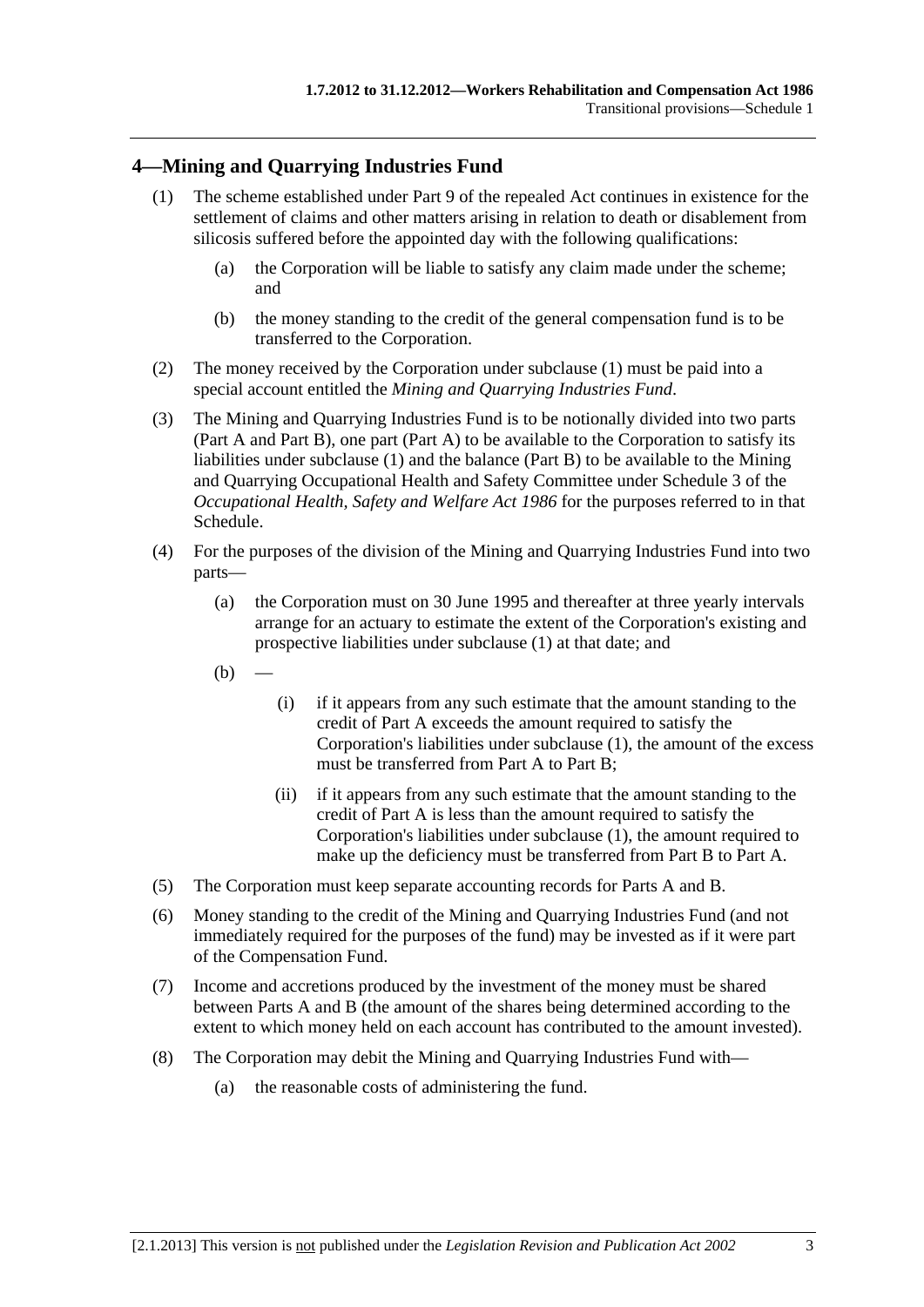# <span id="page-161-0"></span>**5—Statutory Reserve Fund**

- (1) The Statutory Reserve Fund (referred to in section 118c of the repealed Act) must be re-established by separating out the part of the Compensation Fund that represents the former Statutory Reserve Fund.
- (2) Division 4 of Part 10A (ie sections 118d to 118e) of the repealed Act, and related interpretative provisions, continue in force subject to the following modifications—
	- (a) references to the Commission are to be read as references to the Corporation; and
	- (b) references to the fund are to be read as references to the Statutory Reserve Fund re-established under [subclause \(1\);](#page-161-0) and
	- (c) references to the Treasurer are to be read as references to the Corporation; and
	- (d) references to the Court are to be read as references to the Tribunal; and
	- (e) section 118d(10) is modified to read as follows:
		- (10) On an appeal under this section, the Tribunal has power to review all aspects of the Corporation's determination.; and
	- (f) after section 118d(12) subsections are inserted in the following terms:
		- (13) Any amounts recovered by the Corporation in the exercise of rights to which it is subrogated under subsection (12) must be paid into the fund.
		- (14) A claim made under this section before the date of transition that had not been disposed of at the date of transition (a *pretransition claim*), is taken to have been made against the Corporation as if this section had been in force in its modified form when the claim was made and it was then made against the Corporation.
		- (15) It follows that the Corporation assumes responsibility for administering pre-transition claims and is substituted for the Commission or the Treasurer (as the case requires) in any legal proceedings relating to such claims.
		- (16) Any rights of subrogation that existed in favour of the Treasurer immediately before the date of transition are transferred to the Corporation.
		- (17) The Corporation may recoup administrative expenses and legal costs related to claims under this section from the fund.
		- (18) The Corporation may intervene and be heard in proceedings before a court if there is a prospect that a claim before the court, or a judgment of the court, may lead to a claim under this section.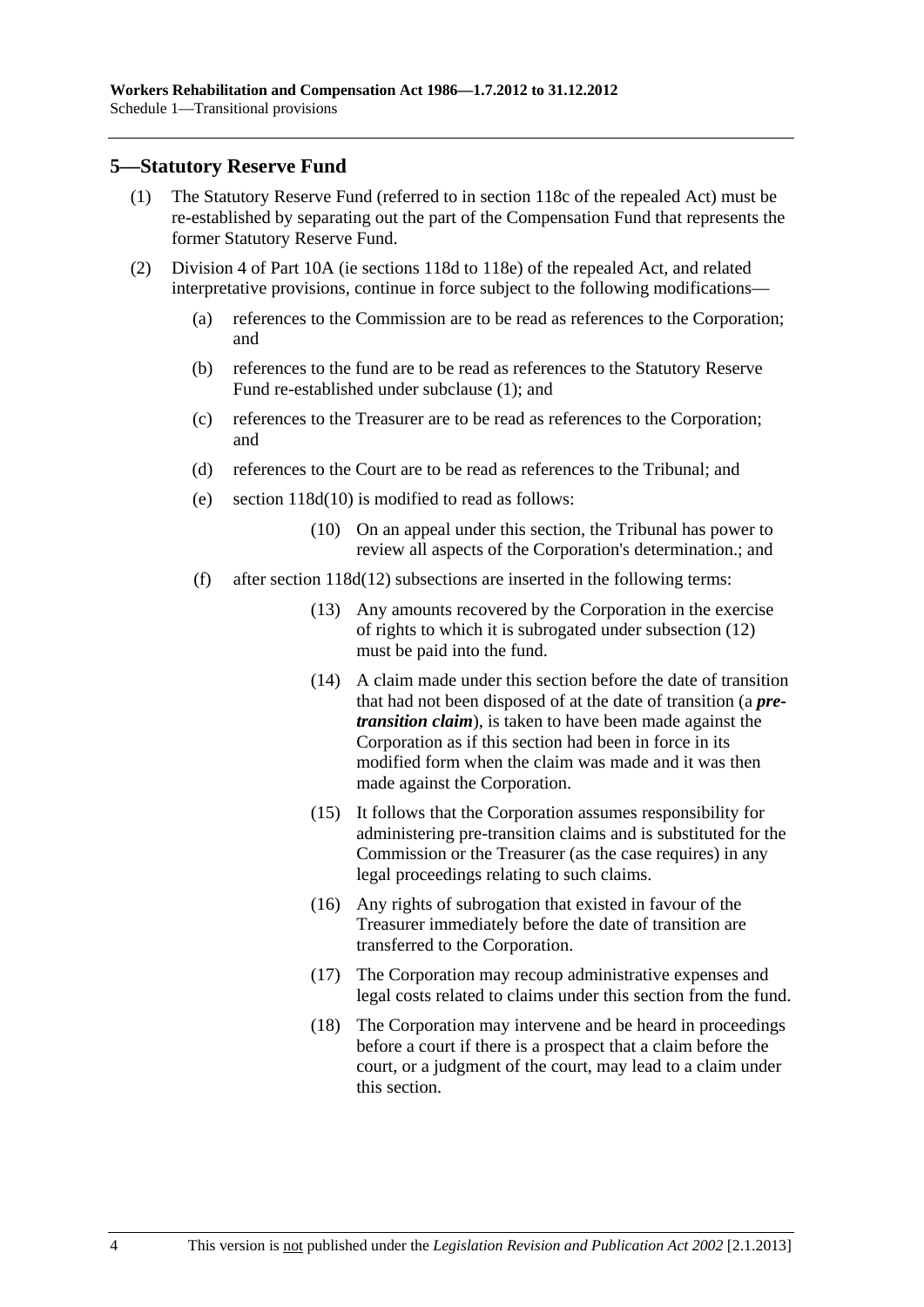(19) In this section—

*date of transition* means the date on which the *[Workers](http://www.legislation.sa.gov.au/index.aspx?action=legref&type=act&legtitle=Workers%20Rehabilitation%20and%20Compensation%20(SGIC)%20Amendment%20Act%201996)  [Rehabilitation and Compensation \(SGIC\) Amendment](http://www.legislation.sa.gov.au/index.aspx?action=legref&type=act&legtitle=Workers%20Rehabilitation%20and%20Compensation%20(SGIC)%20Amendment%20Act%201996)  [Act 1996](http://www.legislation.sa.gov.au/index.aspx?action=legref&type=act&legtitle=Workers%20Rehabilitation%20and%20Compensation%20(SGIC)%20Amendment%20Act%201996)* comes into operation.

## <span id="page-162-0"></span>**5A—Insurance Assistance Fund**

- (1) The Insurance Assistance Fund must be established by separating out the part of the Compensation Fund identified in the accounts of the Corporation as the Insurance Assistance Fund immediately before the commencement of this clause.
- (2) The Governor may, by proclamation, transfer rights and liabilities of the insurer under a section 118g policy from the Motor Accident Commission to the Corporation.
- (3) The Motor Accident Commission may delegate to the Corporation its responsibility for administering claims under section 118g policies.
- (4) The Corporation may, by an authorised contract or arrangement—
	- (a) delegate its responsibility for administering claims under section 118g policies in relation to which the rights and liabilities of the insurer have been transferred to the Corporation under [subclause \(2\)](#page-162-0); or
	- (b) subdelegate a responsibility for administering claims under section 118g policies delegated to it under [subclause \(3\)](#page-162-0).
- (5) The Motor Accident Commission or the Corporation (as the case requires) may recoup expenditure covering liabilities under section 118g policies and associated administrative and legal costs (other than expenditure and costs covered by a contract of reinsurance) from the Insurance Assistance Fund and, if that proves insufficient, from the Statutory Reserve Fund.
- (6) In this clause—

*authorised contract or arrangement* means a contract or arrangement authorised by regulation under section 14 of the *[WorkCover Corporation Act 1994](http://www.legislation.sa.gov.au/index.aspx?action=legref&type=act&legtitle=WorkCover%20Corporation%20Act%201994)*;

*section 118g policy* means a policy of insurance issued under section 118g(3) of the repealed Act.

#### **5B—Investment of, and dealings with, the Funds**

- (1) The Statutory Reserve Fund and the Insurance Assistance Fund may be invested in common with the Compensation Fund as if they formed part of the Compensation Fund.
- (2) If the Corporation is of the opinion that the balance of the Statutory Reserve Fund or the Insurance Assistance Fund exceeds the amount reasonably required for the purposes for which the relevant fund exists, the Corporation may, with the Minister's consent, transfer the surplus to the Compensation Fund.

#### **5C—Entitlement to documents**

The Corporation is entitled to possession of all documents and other materials in the possession or power of the Motor Accident Commission relevant to claims against the Statutory Reserve Fund or to liabilities under policies of insurance transferred to the Corporation under this Schedule.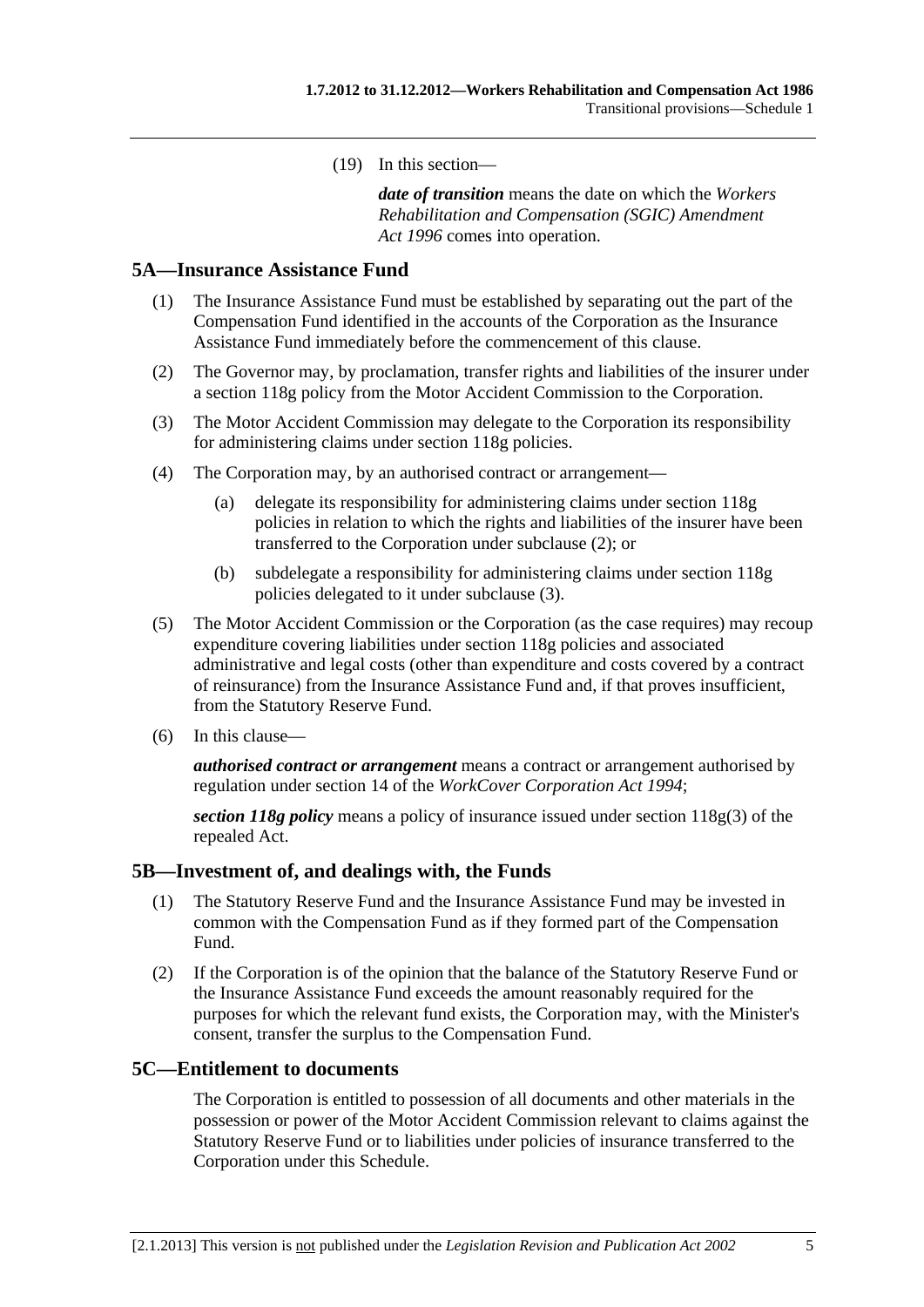# <span id="page-163-0"></span>**5D—Compensation payable to domestic partner on death of worker**

An amendment made by a provision of the *[Statutes Amendment \(Domestic Partners\)](http://www.legislation.sa.gov.au/index.aspx?action=legref&type=act&legtitle=Statutes%20Amendment%20(Domestic%20Partners)%20Act%202006)  [Act 2006](http://www.legislation.sa.gov.au/index.aspx?action=legref&type=act&legtitle=Statutes%20Amendment%20(Domestic%20Partners)%20Act%202006)* to a provision of this Act that provides for, or relates to, the payment of a lump sum or weekly payments to a person on the death of a worker, applies only if the death occurs after the commencement of the amendment.

### **5E—Additional transitional provisions**

- (1) The Governor may, by regulation, make additional provisions of a saving or transitional nature consequent on the amendment of this Act by another Act.
- (2) A provision of a regulation made under [subclause \(1\)](#page-163-0) may, if the regulations so provide, take effect from the commencement of the amendment or from a later day.
- (3) To the extent that a provision takes effect under [subclause \(2\)](#page-163-0) from a day earlier than the day of the regulation's publication in the Gazette, the provision does not operate to the disadvantage of a worker by decreasing the worker's rights.

# **6—Acts Interpretation Act**

The *[Acts Interpretation Act 1915](http://www.legislation.sa.gov.au/index.aspx?action=legref&type=act&legtitle=Acts%20Interpretation%20Act%201915)* shall, except to the extent of any inconsistency with the provisions of this Schedule, apply to the repeal of the *[Workers Compensation](http://www.legislation.sa.gov.au/index.aspx?action=legref&type=act&legtitle=Workers%20Compensation%20Act%201971)  [Act 1971](http://www.legislation.sa.gov.au/index.aspx?action=legref&type=act&legtitle=Workers%20Compensation%20Act%201971)*.

# **Section Description of injury Description of work**  Ankylostomiasis Mining. Anthrax Any work— (a) in connection with animals infected with anthrax; (b) involving handling of animal carcasses or parts of such carcasses; (c) involving handling of wool, hair, bristles, hides or skins; (d) involving loading or unloading, or transport, of animals, animal carcasses or parts of such carcasses, wool, hair, bristles, hides or skins. Antimony poisoning or its *sequelae* Any work involving the use of antimony or its preparations or compounds. Arsenic poisoning or its *sequelae* Any work involving the use of arsenic or its preparations or compounds. Asbestosis Any work involving exposure to inhalation of asbestos fibres. Asthma or asthmatic attacks Any work involving contact with, or the inhalation of, the dust of red pine, western red cedar or blackwood. Any work involving contact with, or the inhalation of, flour or flour dust.

# **Schedule 2—Injuries presumed to arise from employment**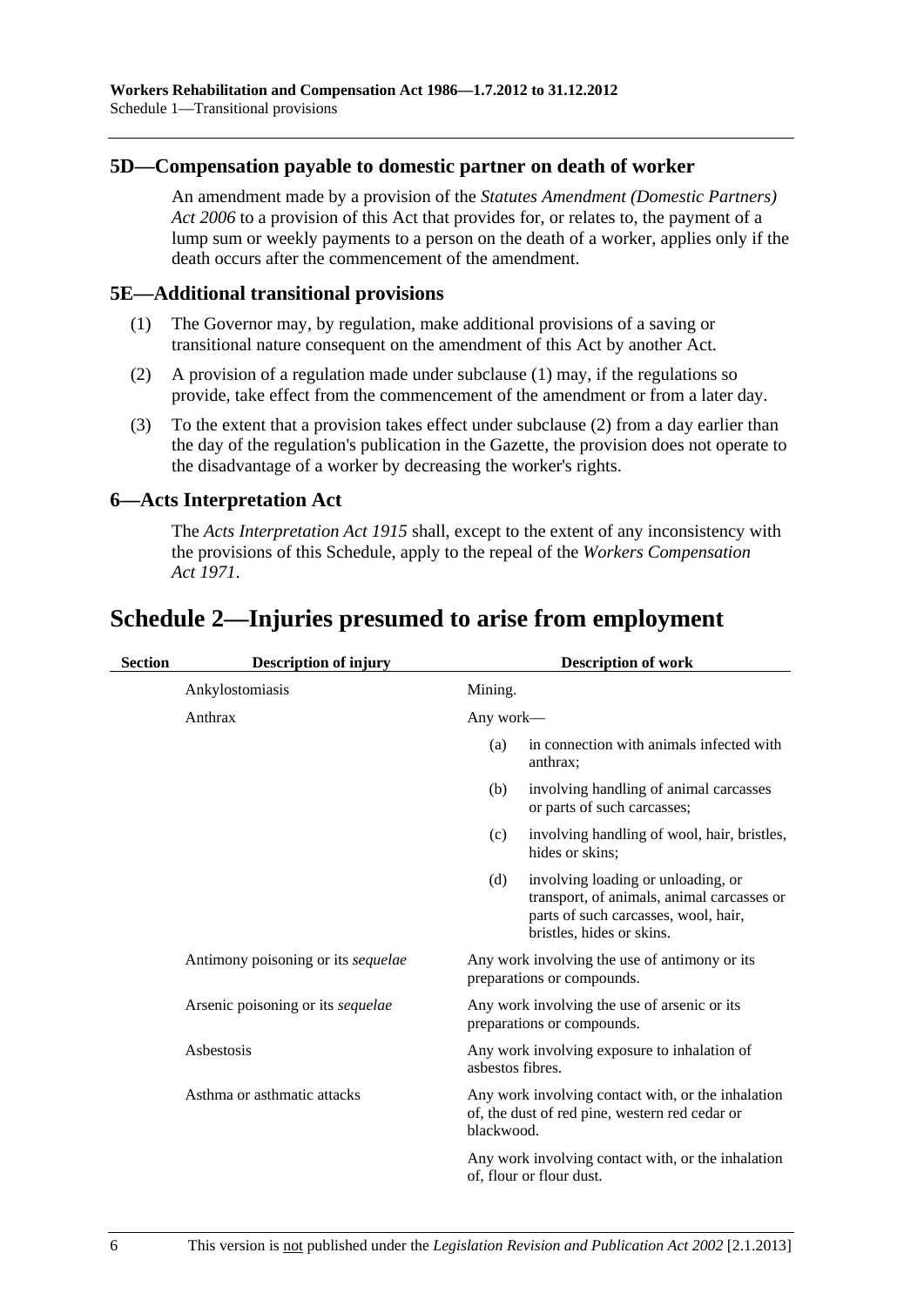Injuries presumed to arise from employment—Schedule 2

| <b>Section</b> |            | <b>Description of injury</b>                                                                                               | <b>Description of work</b>                                                                                                                                                         |
|----------------|------------|----------------------------------------------------------------------------------------------------------------------------|------------------------------------------------------------------------------------------------------------------------------------------------------------------------------------|
|                |            | Benzene poisoning (ie poisoning by<br>benzene or its homologues or their nitro-<br>and amido-derivatives) and its sequelae | Any work involving the production, liberation or<br>utilisation of benzene or its homologues or their<br>nitro- and amido-derivatives.                                             |
|                |            | Brucellosis, leptospirosis, or Q fever                                                                                     | Any work at, in, about, or in connection with, a<br>meat works or involving the handling of meat,<br>hides, skins or carcasses.                                                    |
|                |            | Carbon monoxide poisoning or its sequelae                                                                                  | Any work involving contact with, or the inhalation<br>of, carbon monoxide gas.                                                                                                     |
|                |            | Chrome ulceration or its sequelae                                                                                          | Any work involving the use of chromic acid or bi-<br>chromate or ammonium potassium or sodium or<br>their preparations.                                                            |
|                |            | Copper poisoning or its sequelae                                                                                           | Any work involving the use or handling of copper<br>or its preparations or compounds.                                                                                              |
|                | Dermatitis |                                                                                                                            | Any work involving exposure to, or contact with,<br>the dust of blackwood.                                                                                                         |
|                |            | Halogen poisoning (ie poisoning by the<br>halogen derivatives of hydrocarbons of the<br>aliphatic series) and its sequelae | Any work involving the production, liberation or<br>utilisation of halogen derivatives or hydrocarbons<br>of the aliphatic series.                                                 |
|                |            | Lead poisoning or its sequelae                                                                                             | Any work involving the use of lead or its<br>preparations or compounds.                                                                                                            |
|                |            | Mercury poisoning or its sequelae                                                                                          | Any work involving the use of mercury or its<br>preparations or compounds.                                                                                                         |
|                |            | Nitrous fumes poisoning and its sequelae                                                                                   | Any work involving contact with nitric acid or the<br>inhalation of nitrous fumes.                                                                                                 |
|                |            | Noise induced hearing loss                                                                                                 | Any work involving exposure to noise.                                                                                                                                              |
|                |            | Pathological manifestations due to-                                                                                        | Any work involving exposure to the action of                                                                                                                                       |
|                | (a)        | radium and other radioactive<br>substances;                                                                                | radium, radioactive substances or X-rays.                                                                                                                                          |
|                | (b)        | X-rays                                                                                                                     |                                                                                                                                                                                    |
|                |            | Phosphorus, poisoning or its sequelae                                                                                      | Any work involving the use of phosphorus or its<br>preparations or compounds.                                                                                                      |
|                |            | Pneumoconiosis, including silicosis                                                                                        | Any work involving mining, quarrying, cutting,<br>crushing, grinding or pushing stone or melting,<br>grinding or polishing metal.                                                  |
|                |            | Primary epitheliomatous cancer of the skin                                                                                 | Any work involving processes which involve the<br>handling or use of tar, pitch, bitumen, mineral oil,<br>paraffin, or the compounds, products or residues of<br>those substances. |
|                |            | Septic poisoning or its sequelae                                                                                           | Any work involving the handling of meat or the<br>manufacture of meat products or animal by-<br>products in connection with the trade of butcher or<br>slaughterman.               |
|                |            | Zinc poisoning or its sequelae                                                                                             | Any work involving the use of zinc or its<br>preparations or compounds.                                                                                                            |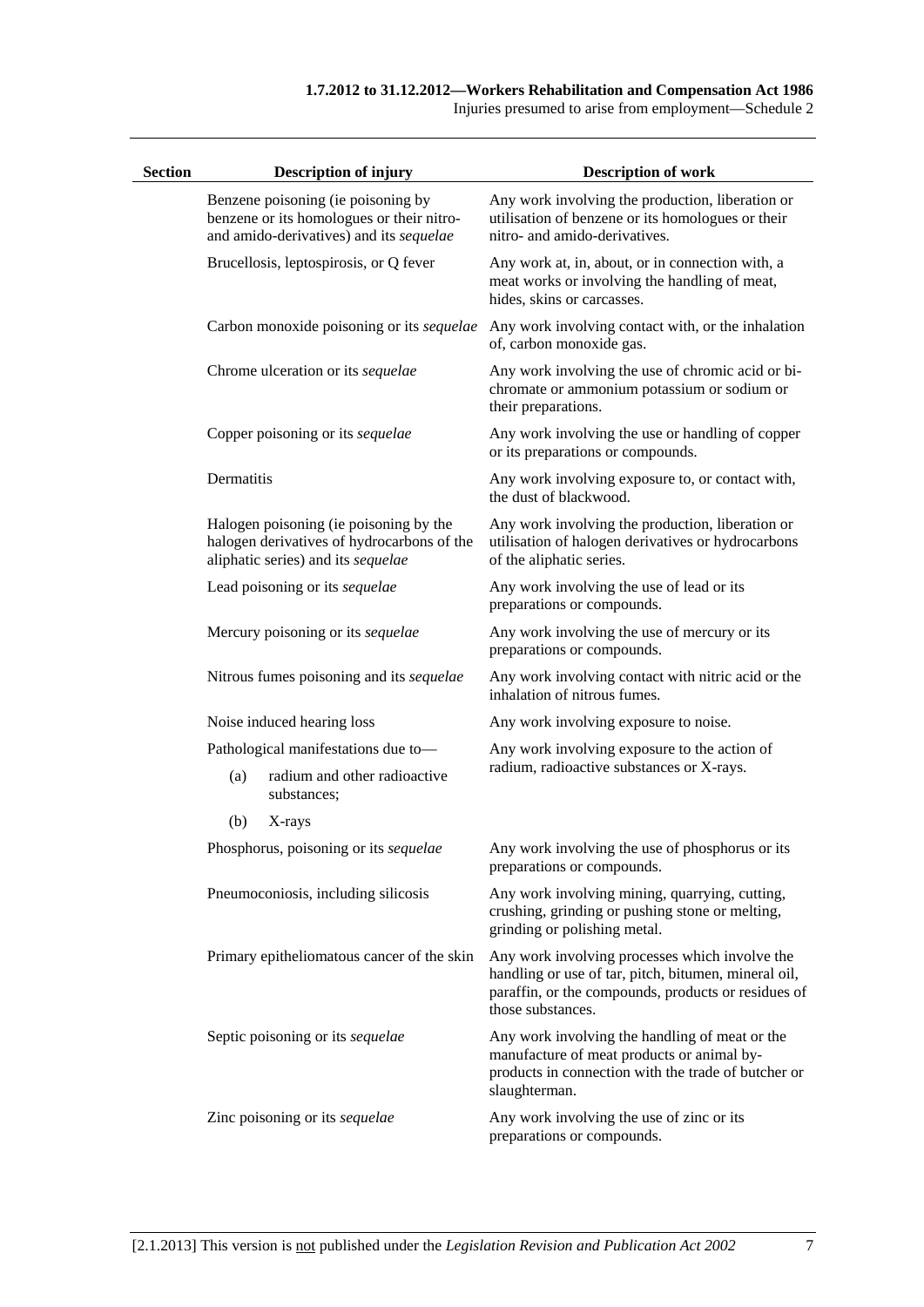# **Schedule 3—Minimum amounts of compensation according to degree of impairment under regulations**

| Degree of whole of person assessment | Minimum compensation payable under regulations<br>under section $43(2)$ |
|--------------------------------------|-------------------------------------------------------------------------|
| $5\% - 9\%$ (inclusive)              | \$10 000 (indexed)                                                      |
| $10\% - 29\%$ (inclusive)            | \$17,500 (indexed)                                                      |
| $30\% - 54\%$ (inclusive)            | \$75,000 (indexed)                                                      |
| $55\%$ —69% (inclusive)              | \$250 000 (indexed)                                                     |
| $70\% - 100\%$ (inclusive)           | \$400 000 (indexed)                                                     |
|                                      |                                                                         |

This Schedule does not derogate from the operation of [section 43\(4\), \(5\),](#page-58-0) [\(6\)](#page-58-0) or [\(7\).](#page-58-0)

# **Schedule 3A—No disadvantage—non-economic loss compensation**

| Injury                                                                                                                    | <b>Minimum</b> compensation<br>payable under<br>section 43B |
|---------------------------------------------------------------------------------------------------------------------------|-------------------------------------------------------------|
| Total and incurable paralysis of the limbs                                                                                | \$254 100 (indexed)                                         |
| Total loss of sight in both eyes                                                                                          | \$254 100 (indexed)                                         |
| Total loss of sight of 1 eye                                                                                              | \$75 850 (indexed)                                          |
| Total loss of sight of 1 eye, the vision in the other eye being less than 6/60<br>Snellens type with correction or absent | \$254 100 (indexed)                                         |
| Total loss of hearing                                                                                                     | \$159 300 (indexed)                                         |
| Total loss of the power of speech                                                                                         | \$159 300 (indexed)                                         |
| Total loss of senses of taste and smell                                                                                   | \$75 850 (indexed)                                          |
| Total loss of sense of taste                                                                                              | \$37 930 (indexed)                                          |
| Total loss of sense of smell                                                                                              | \$37 930 (indexed)                                          |
| Loss of arm at or above elbow                                                                                             | \$215 160 (indexed)                                         |
| Loss of arm below elbow                                                                                                   | \$178 240 (indexed)                                         |
| Loss of both hands                                                                                                        | \$254 100 (indexed)                                         |
| Loss of thumb                                                                                                             | \$53 100 (indexed)                                          |
| Loss of forefinger                                                                                                        | \$37 930 (indexed)                                          |
| Loss of middle finger                                                                                                     | \$30 340 (indexed)                                          |
| Loss of ring finger                                                                                                       | \$30 340 (indexed)                                          |
| Loss of little finger                                                                                                     | \$21 240 (indexed)                                          |
| Total loss of movement of joint of thumb                                                                                  | \$22 760 (indexed)                                          |
| Loss of distal phalanx of thumb                                                                                           | \$25 780 (indexed)                                          |
| Loss of portion of terminal segment of thumb involving one-third of its flexor<br>surface without loss of distal phalanx  | \$22 760 (indexed)                                          |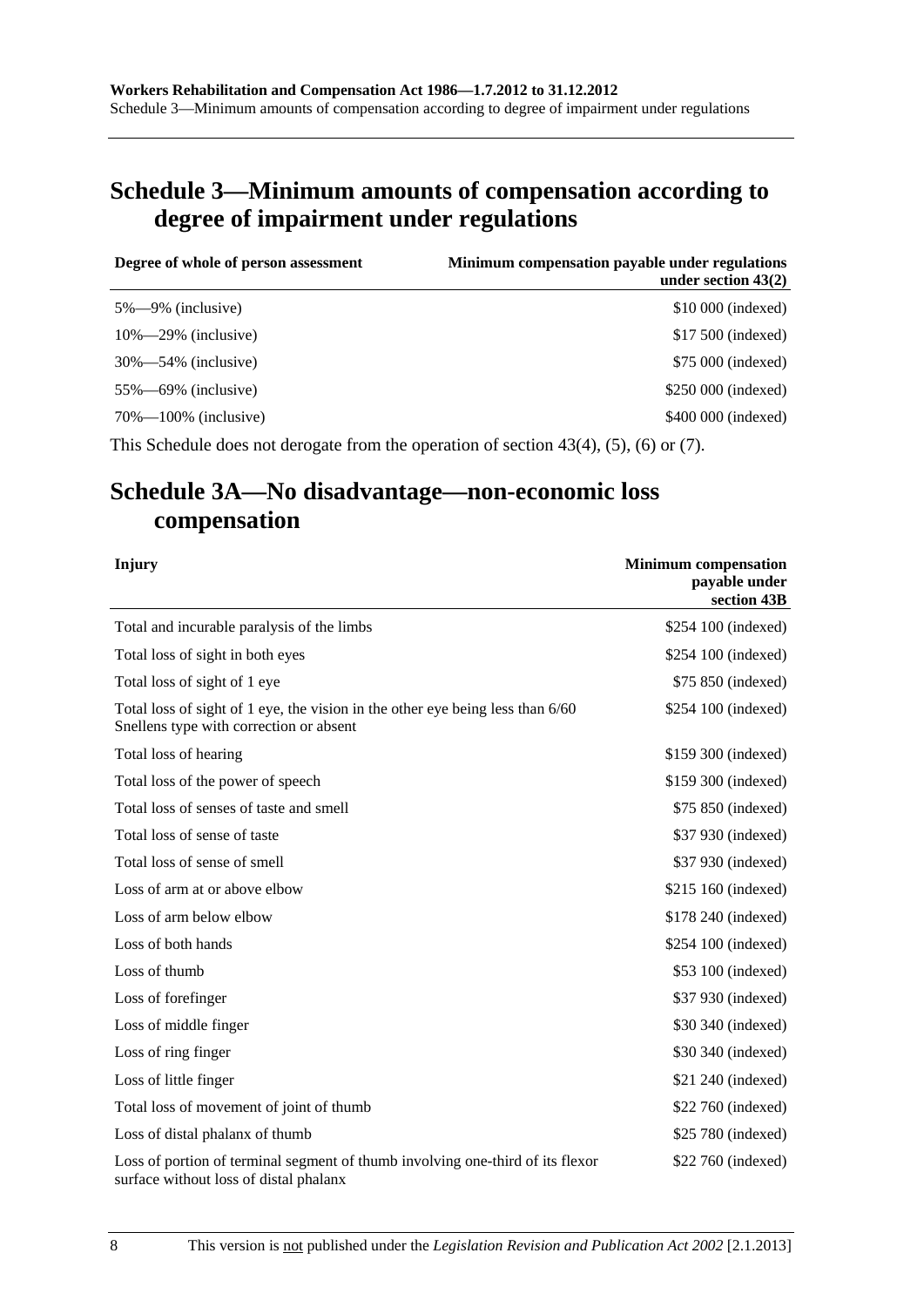#### **1.7.2012 to 31.12.2012—Workers Rehabilitation and Compensation Act 1986**

No disadvantage—non-economic loss compensation—Schedule 3A

| \$16 690 (indexed)<br>Loss of distal phalanx of forefinger<br>Loss of distal phalanx of other fingers<br>\$13 660 (indexed)<br>Loss of hand or loss of thumb and 4 fingers<br>\$178 240 (indexed)<br>\$215 160 (indexed)<br>Loss of leg at or above knee<br>Loss of leg below knee<br>\$178 240 (indexed)<br>Loss of both feet<br>\$254 100 (indexed)<br>Loss of a foot and hand<br>\$254 100 (indexed)<br>Loss of a foot<br>\$159 300 (indexed)<br>Loss of great toe<br>\$37 930 (indexed)<br>Loss of any other toe<br>\$15 170 (indexed)<br>Loss of 2 phalanges of any other toe<br>\$12 140 (indexed)<br>\$16 690 (indexed)<br>Loss of phalanx of great toe<br>Loss of phalanx of any other toe<br>\$10 620 (indexed)<br>\$140 320 (indexed)<br>Loss of genital organs<br>Total impairment of the neck and cervical spine<br>\$178 240 (indexed)<br>Total impairment of the upper back and thoracic spine<br>\$75 850 (indexed)<br>Total impairment of the lower back and lumbar spine<br>\$178 240 (indexed)<br>Loss of all teeth<br>\$30 340 (indexed)<br>Total impairment of the ventilatory function<br>\$215 160 (indexed)<br>Total impairment of shoulder<br>\$75 850 (indexed)<br>Total impairment of wrist<br>\$37 930 (indexed)<br>Total impairment of hip<br>\$68 270 (indexed) | <b>Injury</b> | <b>Minimum compensation</b><br>payable under<br>section 43B |
|----------------------------------------------------------------------------------------------------------------------------------------------------------------------------------------------------------------------------------------------------------------------------------------------------------------------------------------------------------------------------------------------------------------------------------------------------------------------------------------------------------------------------------------------------------------------------------------------------------------------------------------------------------------------------------------------------------------------------------------------------------------------------------------------------------------------------------------------------------------------------------------------------------------------------------------------------------------------------------------------------------------------------------------------------------------------------------------------------------------------------------------------------------------------------------------------------------------------------------------------------------------------------------------------|---------------|-------------------------------------------------------------|
|                                                                                                                                                                                                                                                                                                                                                                                                                                                                                                                                                                                                                                                                                                                                                                                                                                                                                                                                                                                                                                                                                                                                                                                                                                                                                              |               |                                                             |
|                                                                                                                                                                                                                                                                                                                                                                                                                                                                                                                                                                                                                                                                                                                                                                                                                                                                                                                                                                                                                                                                                                                                                                                                                                                                                              |               |                                                             |
|                                                                                                                                                                                                                                                                                                                                                                                                                                                                                                                                                                                                                                                                                                                                                                                                                                                                                                                                                                                                                                                                                                                                                                                                                                                                                              |               |                                                             |
|                                                                                                                                                                                                                                                                                                                                                                                                                                                                                                                                                                                                                                                                                                                                                                                                                                                                                                                                                                                                                                                                                                                                                                                                                                                                                              |               |                                                             |
|                                                                                                                                                                                                                                                                                                                                                                                                                                                                                                                                                                                                                                                                                                                                                                                                                                                                                                                                                                                                                                                                                                                                                                                                                                                                                              |               |                                                             |
|                                                                                                                                                                                                                                                                                                                                                                                                                                                                                                                                                                                                                                                                                                                                                                                                                                                                                                                                                                                                                                                                                                                                                                                                                                                                                              |               |                                                             |
|                                                                                                                                                                                                                                                                                                                                                                                                                                                                                                                                                                                                                                                                                                                                                                                                                                                                                                                                                                                                                                                                                                                                                                                                                                                                                              |               |                                                             |
|                                                                                                                                                                                                                                                                                                                                                                                                                                                                                                                                                                                                                                                                                                                                                                                                                                                                                                                                                                                                                                                                                                                                                                                                                                                                                              |               |                                                             |
|                                                                                                                                                                                                                                                                                                                                                                                                                                                                                                                                                                                                                                                                                                                                                                                                                                                                                                                                                                                                                                                                                                                                                                                                                                                                                              |               |                                                             |
|                                                                                                                                                                                                                                                                                                                                                                                                                                                                                                                                                                                                                                                                                                                                                                                                                                                                                                                                                                                                                                                                                                                                                                                                                                                                                              |               |                                                             |
|                                                                                                                                                                                                                                                                                                                                                                                                                                                                                                                                                                                                                                                                                                                                                                                                                                                                                                                                                                                                                                                                                                                                                                                                                                                                                              |               |                                                             |
|                                                                                                                                                                                                                                                                                                                                                                                                                                                                                                                                                                                                                                                                                                                                                                                                                                                                                                                                                                                                                                                                                                                                                                                                                                                                                              |               |                                                             |
|                                                                                                                                                                                                                                                                                                                                                                                                                                                                                                                                                                                                                                                                                                                                                                                                                                                                                                                                                                                                                                                                                                                                                                                                                                                                                              |               |                                                             |
|                                                                                                                                                                                                                                                                                                                                                                                                                                                                                                                                                                                                                                                                                                                                                                                                                                                                                                                                                                                                                                                                                                                                                                                                                                                                                              |               |                                                             |
|                                                                                                                                                                                                                                                                                                                                                                                                                                                                                                                                                                                                                                                                                                                                                                                                                                                                                                                                                                                                                                                                                                                                                                                                                                                                                              |               |                                                             |
|                                                                                                                                                                                                                                                                                                                                                                                                                                                                                                                                                                                                                                                                                                                                                                                                                                                                                                                                                                                                                                                                                                                                                                                                                                                                                              |               |                                                             |
|                                                                                                                                                                                                                                                                                                                                                                                                                                                                                                                                                                                                                                                                                                                                                                                                                                                                                                                                                                                                                                                                                                                                                                                                                                                                                              |               |                                                             |
|                                                                                                                                                                                                                                                                                                                                                                                                                                                                                                                                                                                                                                                                                                                                                                                                                                                                                                                                                                                                                                                                                                                                                                                                                                                                                              |               |                                                             |
|                                                                                                                                                                                                                                                                                                                                                                                                                                                                                                                                                                                                                                                                                                                                                                                                                                                                                                                                                                                                                                                                                                                                                                                                                                                                                              |               |                                                             |
|                                                                                                                                                                                                                                                                                                                                                                                                                                                                                                                                                                                                                                                                                                                                                                                                                                                                                                                                                                                                                                                                                                                                                                                                                                                                                              |               |                                                             |
|                                                                                                                                                                                                                                                                                                                                                                                                                                                                                                                                                                                                                                                                                                                                                                                                                                                                                                                                                                                                                                                                                                                                                                                                                                                                                              |               |                                                             |
|                                                                                                                                                                                                                                                                                                                                                                                                                                                                                                                                                                                                                                                                                                                                                                                                                                                                                                                                                                                                                                                                                                                                                                                                                                                                                              |               |                                                             |
| Total impairment of ankle<br>\$45 510 (indexed)                                                                                                                                                                                                                                                                                                                                                                                                                                                                                                                                                                                                                                                                                                                                                                                                                                                                                                                                                                                                                                                                                                                                                                                                                                              |               |                                                             |

For the purposes of this Schedule—

- (a) a limb or other member will be taken to be lost if it is rendered permanently and wholly useless, and a finger will be taken to be lost if 2 joints are severed from the hand or rendered permanently and wholly useless; and
- (b) for the purpose of determining the extent of a loss, the extent to which the loss, or the effect of the loss, may be reduced or limited by an external removable aid or appliance will be disregarded.

# **Schedule 4—Adjacent areas**

### **1—Interpretation**

(1) In this Schedule—

*continental shelf* and *territorial sea* have the same meanings as those terms have in the Seas and Submerged Lands Act;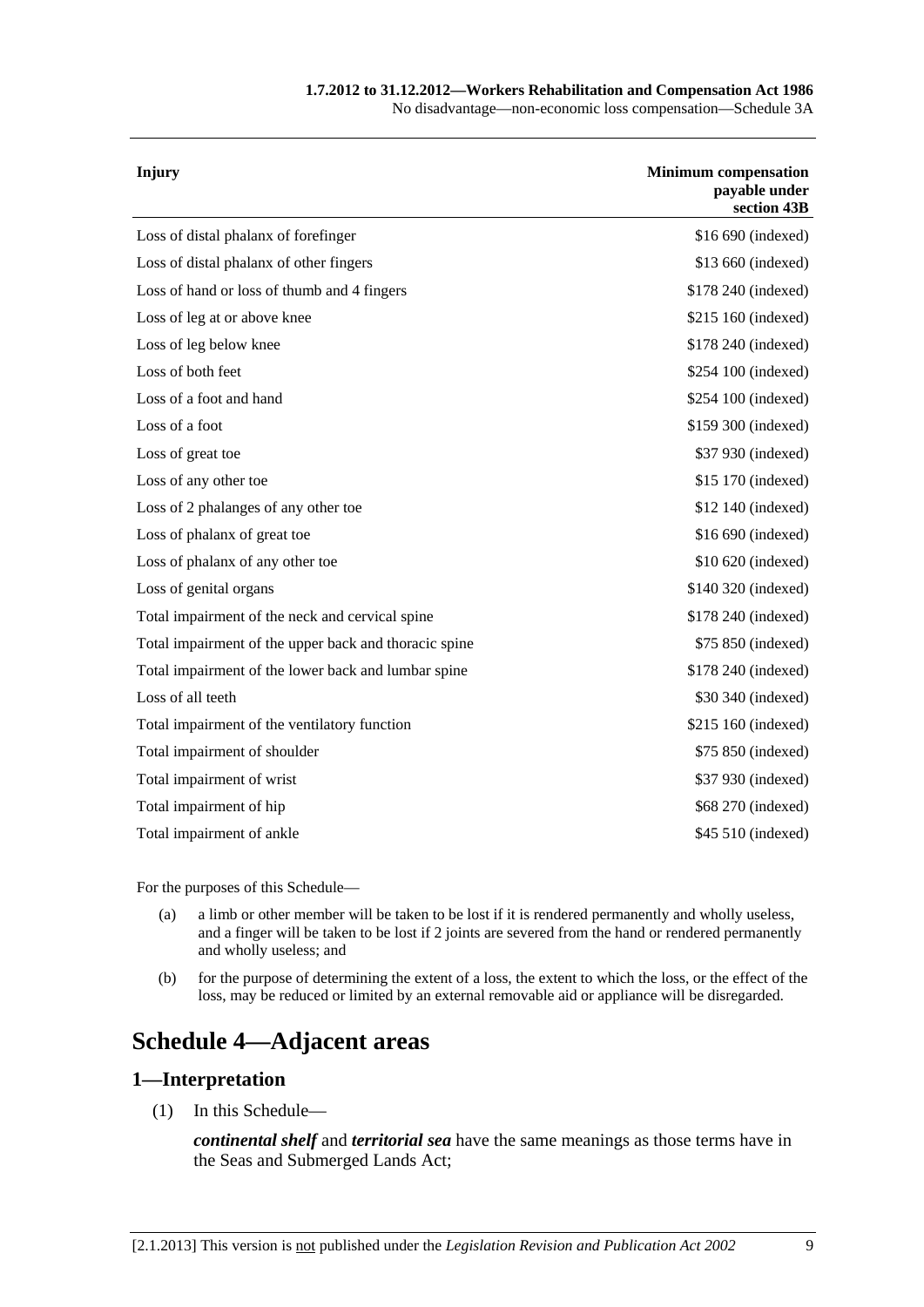<span id="page-167-0"></span>*Petroleum Act* means the *Petroleum (Submerged Lands) Act 1967* of the Commonwealth;

*Seas and Submerged Lands Act* means the *Seas and Submerged Lands Act 1973* of the Commonwealth.

 (2) If the Petroleum Act is repealed and re-enacted (with or without modifications), a reference in this Schedule to that Act, or to a provision or Schedule of that Act, will be taken to include a reference to the new Commonwealth Act, or to the corresponding provision or Schedule in the new Commonwealth Act, (as the case requires).

# **2—Adjacent areas**

- (1) The *adjacent area* for South Australia, New South Wales, Victoria or Tasmania is so much of the area described in Schedule 2 to the Petroleum Act in relation to that State as is within the outer limits of the continental shelf and includes the space above and below that area.
- (2) The *adjacent area* for Queensland is—
	- (a) so much of the area described in Schedule 2 to the Petroleum Act in relation to Queensland as is within the outer limits of the continental shelf; and
	- (b) the Coral Sea area (within the meaning of subsection (7) of section 5A of the Petroleum Act) other than the territorial sea within the Coral Sea area; and
	- (c) the areas within the outer limits of the territorial sea adjacent to certain islands of Queensland as determined by proclamation on 4 February 1983 under section 7 of the Seas and Submerged Lands Act; and
	- (d) the space above and below the areas described in [paragraphs \(a\), \(b\)](#page-167-0) and [\(c\).](#page-167-0)
- (3) The *adjacent area* for Western Australia is so much of the area described in Schedule 2 to the Petroleum Act in relation to Western Australia as—
	- (a) is within the outer limits of the continental shelf; and
	- (b) is not within Area A of the Zone of Cooperation,

and includes the space above and below that area.

- (4) The *adjacent area* for the Northern Territory is—
	- (a) so much of the area described in Schedule 2 to the Petroleum Act in relation to the Northern Territory as—
		- (i) is within the outer limits of the continental shelf; and
		- (ii) is not within Area A of the Zone of Cooperation; and
	- (b) the adjacent area for the Territory of Ashmore and Cartier Islands (within the meaning of subsection (3) of section 5A of the Petroleum Act) other than the territorial sea within that area; and
	- (c) the space above and below the areas described in [paragraphs \(a\)](#page-167-0) and [\(b\)](#page-167-0).
- (5) However, the adjacent area for a State does not include any area inside the limits of any State or Territory.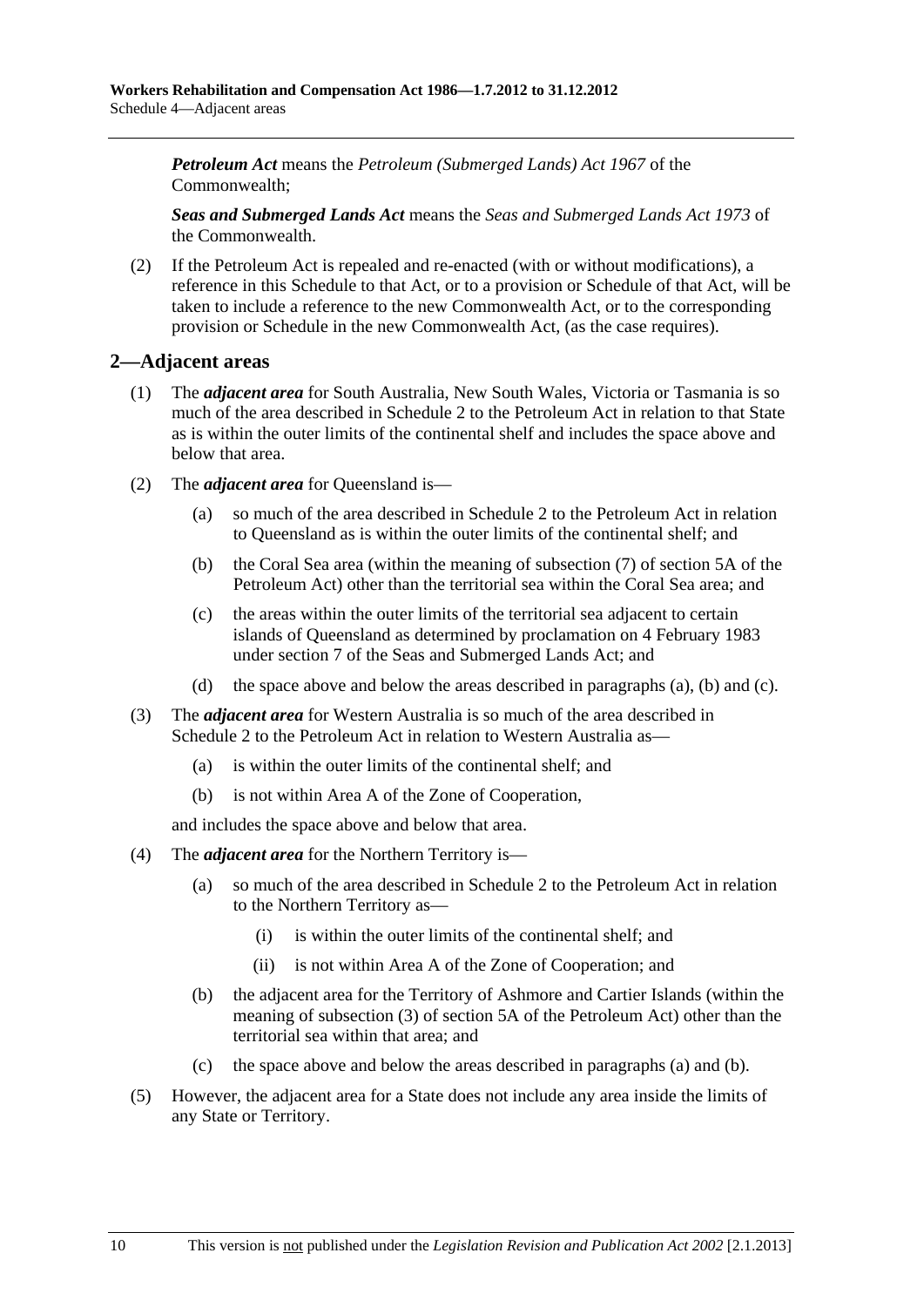# **Legislative history**

# **Notes**

• This version is comprised of the following:

| Part 1    | 1.7.2012 |
|-----------|----------|
| Part 2    | 1.7.2012 |
| Part 3    | 1.7.2012 |
| Part 4    | 1.7.2012 |
| Part 5    | 1.7.2012 |
| Part 6    | 1.7.2012 |
| Part 6A   | 1.7.2012 |
| Part 6B   | 1.7.2012 |
| Part 6C   | 1.7.2012 |
| Part 6D   | 1.7.2012 |
| Part 7    | 1.7.2012 |
| Schedules | 1.7.2012 |

- Amendments of this version that are uncommenced are not incorporated into the text.
- Please note—References in the legislation to other legislation or instruments or to titles of bodies or offices are not automatically updated as part of the program for the revision and publication of legislation and therefore may be obsolete.
- Earlier versions of this Act (historical versions) are listed at the end of the legislative history.
- For further information relating to the Act and subordinate legislation made under the Act see the Index of South Australian Statutes or www.legislation.sa.gov.au.

# **Legislation repealed by principal Act**

The *Workers Rehabilitation and Compensation Act 1986* repealed the following:

*Workers Compensation Act 1971*

# **Principal Act and amendments**

New entries appear in bold.

| Year | N <sub>0</sub> | Title                                                                              | Assent     | Commencement                                                                                                                                                                  |
|------|----------------|------------------------------------------------------------------------------------|------------|-------------------------------------------------------------------------------------------------------------------------------------------------------------------------------|
| 1986 | 124            | <i>Workers Rehabilitation and</i><br>Compensation Act 1986                         | 24.12.1986 | 16.4.1987 (Gazette 16.4.1987 p1008)<br>except ss 3-6, 26, 29-63, 65-76, 80,<br>81, 85, 86, 88-120, 122-125,<br>Schs $1 - 3 - 4$ p.m. on 30.9.1987<br>(Gazette 17.9.1987 p886) |
| 1987 | 106            | <i>Workers Rehabilitation and</i><br><b>Compensation Act Amendment</b><br>Act 1987 | 17.12.1987 | 4 p.m. on 30.9.1987: s 2                                                                                                                                                      |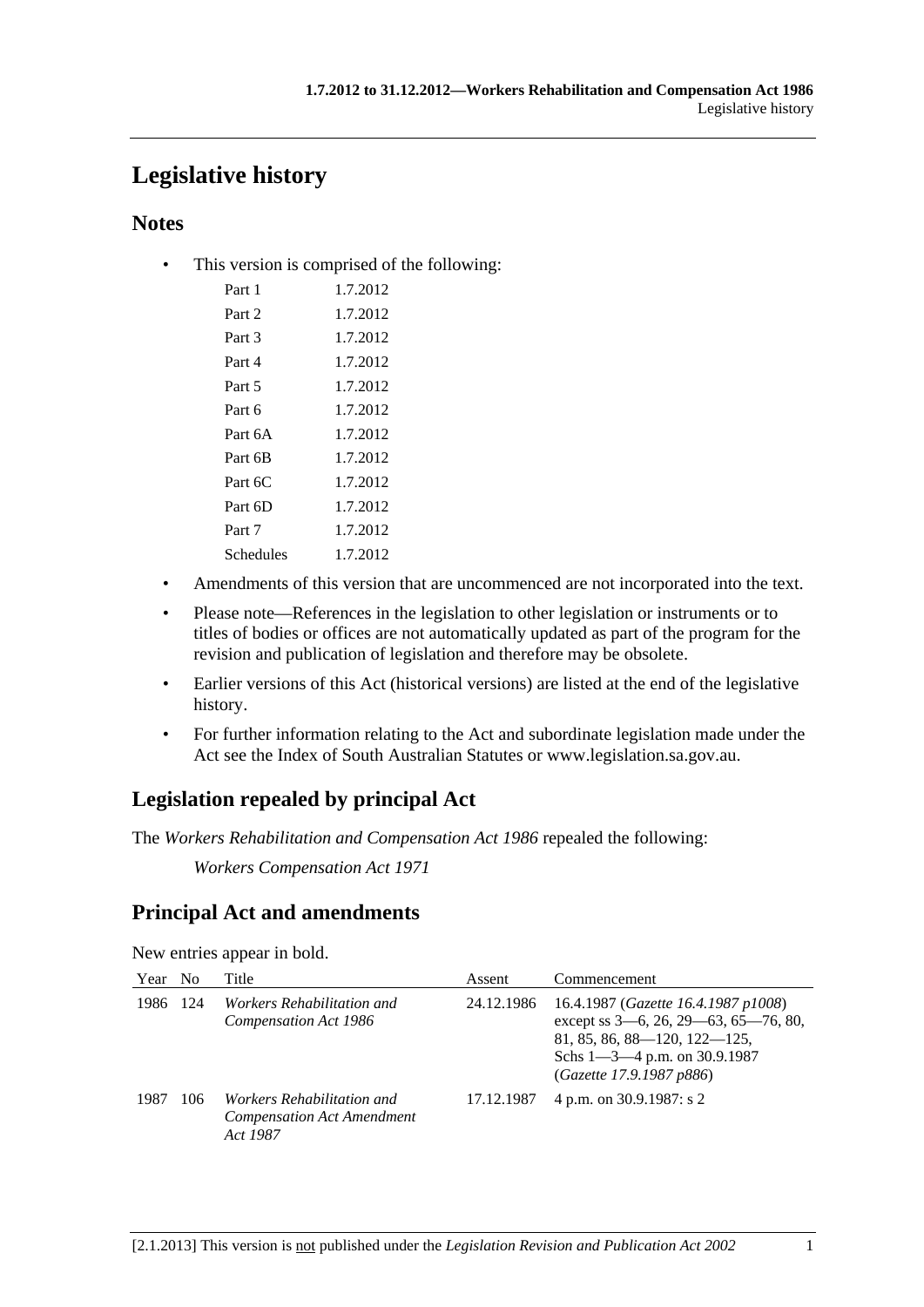**Workers Rehabilitation and Compensation Act 1986—1.7.2012 to 31.12.2012**  Legislative history

| 1988    | 39             | Workers Rehabilitation and<br><b>Compensation Act Amendment</b><br>Act 1988 as amended by 97/1988                                         | 28.4.1988  | 17.10.1988 (Gazette 6.10.1988 p1236)<br>except new s 58B (as inserted by s 15)–<br>1.1.1989 (Gazette 15.12.1988 p2010)<br>and except ss 18, 19(a) & 22(a) which<br>will not be brought into operation (the<br>sections amended have been substituted<br>by 48/2011)                                                                                                                                                                                                                          |
|---------|----------------|-------------------------------------------------------------------------------------------------------------------------------------------|------------|----------------------------------------------------------------------------------------------------------------------------------------------------------------------------------------------------------------------------------------------------------------------------------------------------------------------------------------------------------------------------------------------------------------------------------------------------------------------------------------------|
| 1988 97 |                | <b>Statutes Amendment (Workers</b><br>Rehabilitation and Compensation)<br>Act 1988                                                        | 15.12.1988 | Pt 2 (ss $3-8$ ) and Pt 3 (ss $9 & 10$ )<br>15.12.1988 (Gazette 15.12.1988 p2009);<br>s 11 which will not be brought into<br>operation (the section it amended has<br>been substituted by 48/2011)                                                                                                                                                                                                                                                                                           |
| 1990    | 34             | Workers Rehabilitation and<br><b>Compensation Act Amendment</b><br>Act 1990                                                               | 26.4.1990  | 26.4.1990 except s 3-16.4.1987 and<br>except s 5-1.7.1990: s 2                                                                                                                                                                                                                                                                                                                                                                                                                               |
| 1991    | $\overline{4}$ | Workers Rehabilitation and<br>Compensation (Miscellaneous<br>Provisions) Amendment Act 1991                                               | 21.3.1991  | 8.4.1991 (Gazette 4.4.1991 p1148)                                                                                                                                                                                                                                                                                                                                                                                                                                                            |
| 1992    | 69             | <b>Statutes Amendment (Public</b><br>Actuary) Act 1992                                                                                    | 19.11.1992 | 10.12.1992 (Gazette 10.12.1992 p1752)                                                                                                                                                                                                                                                                                                                                                                                                                                                        |
| 1992    | 84             | Workers Rehabilitation and<br>Compensation (Miscellaneous)<br>Amendment Act 1992 as validated by<br>2/1993                                | 3.12.1992  | 4 p.m. on 30.9.1987: s 2(2) except<br>s 18(a)—8.4.1991: s 2(3) and except<br>ss 1, 2, 4, 5, 16, 18(b), (c), 19, 21 &<br>22-3.12.1992 (Gazette 3.12.1992<br>$p1688$ ) and except ss 11, 12(a)—(c) &<br>20-10.12.1992 (Gazette 10.12.1992<br>$p1754$ ) and except ss 7(a) & (b), 8, 9, 13<br>& 15-3.5.1993 (Gazette 22.4.1993<br>$p1400$ ) and except ss 6, 7(c), 10, 12(d)<br>& 17-1.7.1993 (Gazette 24.6.1993<br>p2045) and except s 14–3.12.1994<br>$(s 7(5)$ Acts Interpretation Act 1915) |
| 1992    | (97)           | Regulations varying the Workers<br>Rehabilitation and Compensation<br>(General) Regulations 1987 (Gazette<br>18.6.1992 p1810)             |            | 18.6.1992                                                                                                                                                                                                                                                                                                                                                                                                                                                                                    |
|         |                | 1992 (212) Regulations varying the Workers<br>Rehabilitation and Compensation<br>(General) Regulations 1987 (Gazette<br>10.12.1992 p1761) |            | 10.12.1992: r 2                                                                                                                                                                                                                                                                                                                                                                                                                                                                              |
| 1993    | -1             | <b>Statutes Amendment (Chief</b><br>Inspector) Act 1993                                                                                   | 25.2.1993  | 1.7.1993 (Gazette 17.6.1993 p1974)                                                                                                                                                                                                                                                                                                                                                                                                                                                           |
| 1993    | 2              | Workers Rehabilitation and<br>Compensation (Declaration of<br>Validity) Act 1993                                                          | 25.2.1993  | 25.2.1993                                                                                                                                                                                                                                                                                                                                                                                                                                                                                    |
| 1993    | 52             | Workers Rehabilitation and<br>Compensation (Review Authorities)<br>Amendment Act 1993                                                     | 20.5.1993  | 20.5.1993: s 2(2) and (Gazette<br>20.5.1993 p1694) except ss $7-12$ ,<br>$14(a)$ , (d) - (g) & $16(2)$ - (6) - 1.7.1993<br>(Gazette 24.6.1993 p2045) and except<br>ss 4 & 14(b)-24.2.1994 (Gazette<br>24.2.1994 p524) and except s 13-<br>$20.5.1995$ (s $7(5)$ Acts Interpretation<br>Act 1915)                                                                                                                                                                                             |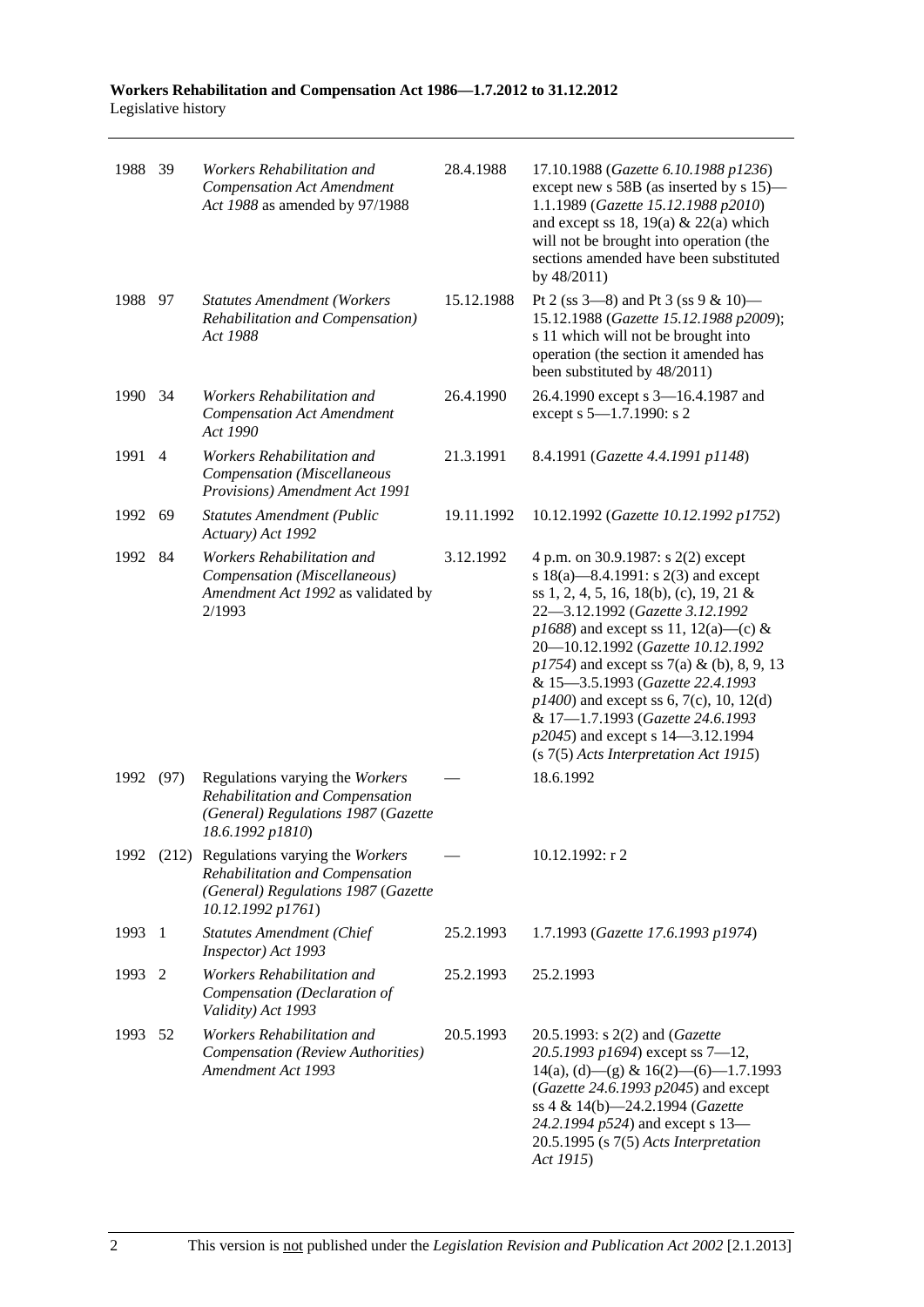| 1994 49 |     | Workers Rehabilitation and<br>Compensation (Administration)<br>Amendment Act 1994                                    | 16.6.1994  | 1.7.1994 (Gazette 30.6.1994 p1842)                                                                                                                                                                                                                                                   |
|---------|-----|----------------------------------------------------------------------------------------------------------------------|------------|--------------------------------------------------------------------------------------------------------------------------------------------------------------------------------------------------------------------------------------------------------------------------------------|
| 1995    | 35  | Workers Rehabilitation and<br>Compensation (Miscellaneous<br>Provisions) Amendment Act 1995 as<br>amended by 56/1995 | 27.4.1995  | 25.5.1995 (Gazette 25.5.1995 p2200)<br>except ss 9, 14, 16, 26 & 28-17.8.1995<br>(Gazette 17.8.1995 $p446$ ) and except<br>s 7-25.1.1996 (Gazette 25.1.1996<br>p807) and except s 21-1.4.1996<br>(Gazette 28.3.1996 p1788) and except<br>s 25-27.6.1996 (Gazette 27.6.1996<br>p3104) |
| 1995    | 56  | Workers Rehabilitation and<br>Compensation (Miscellaneous)<br>Amendment Act 1995                                     | 3.8.1995   | 17.8.1995 (Gazette 17.8.1995 p447)                                                                                                                                                                                                                                                   |
| 1995    | 75  | Workers Rehabilitation and<br>Compensation (Dispute Resolution)<br>Amendment Act 1995 as amended by<br>21/1996       | 9.11.1995  | 14.12.1995 (Gazette 14.12.1995 p1642)<br>except ss 3-5 & 7-17-3.6.1996<br>(Gazette 30.5.1996 p2636)                                                                                                                                                                                  |
| 1995    | 105 | <b>Statutes Amendment (Workers</b><br>Rehabilitation and Compensation)<br>Act 1995                                   | 14.12.1995 | 14.12.1995 (Gazette 14.12.1995 p1642)<br>except s $4-25.5.1995$ : s 2(a)                                                                                                                                                                                                             |
| 1996 2  |     | Workers Rehabilitation and<br>Compensation (SGIC) Amendment<br>Act 1996                                              | 7.3.1996   | 14.3.1996 (Gazette 14.3.1996 p1592)                                                                                                                                                                                                                                                  |
| 1996    | 21  | Workers Rehabilitation and<br>Compensation (Dispute Resolution)<br>Amendment Act 1996                                | 24.4.1996  | 3.6.1996 (Gazette 30.5.1996 p2636)                                                                                                                                                                                                                                                   |
| 1996    | 34  | <b>Statutes Amendment and Repeal</b><br>(Common Expiation Scheme)<br>Act 1996                                        | 2.5.1996   | Sch (cl 45)-3.2.1997 (Gazette<br>19.12.1996 p1923)                                                                                                                                                                                                                                   |
| 1998    | 30  | Workers Rehabilitation and<br><b>Compensation</b> (Self Managed<br>Employer Scheme) Amendment<br>Act 1998            | 16.4.1998  | ss 3-6-13.4.2000 (Gazette 13.4.2000<br>p2084)—cancelled on 13.4.2004: s 8                                                                                                                                                                                                            |
| 2000    | 95  | <b>Authorised Betting Operations</b><br>Act 2000                                                                     | 21.12.2000 | Sch 2 (cl 4)-14.12.2001 (Gazette<br>6.12.2001 p5266)                                                                                                                                                                                                                                 |
| 2001    | 69  | <b>Statutes Amendment (Courts and</b><br>Judicial Administration) Act 2001                                           | 6.12.2001  | Pt 16 (s 35)-13.1.2002 (Gazette<br>$10.1.2002\ p4$                                                                                                                                                                                                                                   |
| 2003    | 44  | <b>Statute Law Revision Act 2003</b>                                                                                 | 23.10.2003 | Sch 1-24.11.2003 (Gazette 13.11.2003)<br>p4048)                                                                                                                                                                                                                                      |
| 2005 41 |     | Occupational Health, Safety and<br>Welfare (SafeWork SA) Amendment<br>Act 2005                                       | 14.7.2005  | Sch 1 (cll 5-7)-15.8.2005 (Gazette<br>11.8.2005 p3011)                                                                                                                                                                                                                               |
| 2006    | 17  | <b>Statutes Amendment (New Rules of</b><br>Civil Procedure) Act 2006                                                 | 6.7.2006   | Pt 81 (ss 258-260)-4.9.2006 (Gazette<br>17.8.2006 p2831)                                                                                                                                                                                                                             |
| 2006    | 23  | Workers Rehabilitation and<br>Compensation (Territorial<br>Application of Act) Amendment Act<br>2006                 | 5.10.2006  | 1.1.2007 (Gazette 14.12.2006 p4364)<br>except Sch 1 (cll 4-6)-13.9.2007<br>(Gazette 30.8.2007 p3547)                                                                                                                                                                                 |
| 2006    | 43  | <b>Statutes Amendment (Domestic</b><br>Partners) Act 2006                                                            | 14.12.2006 | Pt 94 (ss 226-228)-1.6.2007 (Gazette<br>26.4.2007 p1352)                                                                                                                                                                                                                             |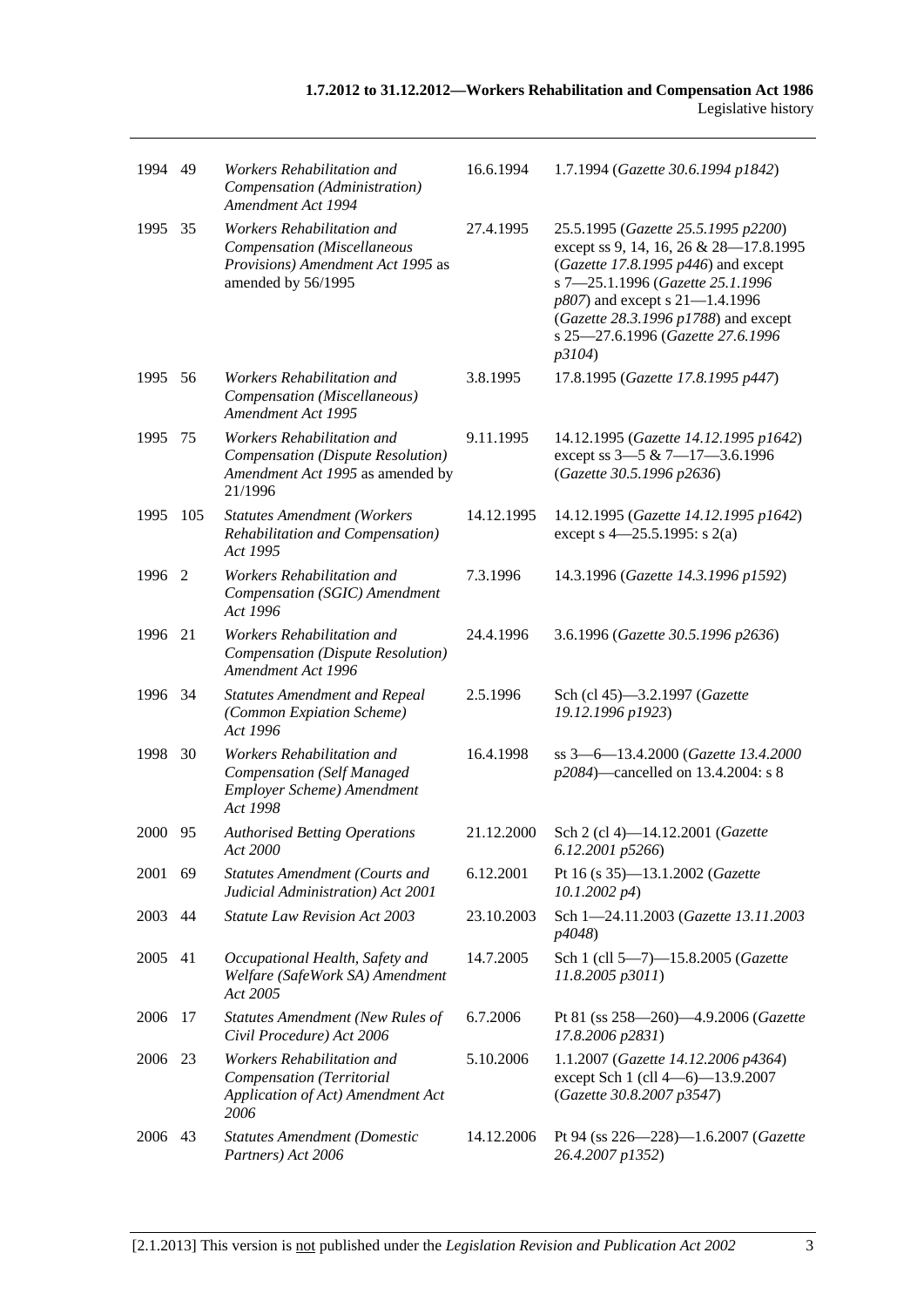| 2008 | 17 | Workers Rehabilitation and<br>Compensation (Scheme Review)<br>Amendment Act 2008                                  | 19.6.2008  | 1.7.2008 (Gazette 26.6.2008 p2556)<br>except new Pt 6C Div 1 & Div 3 (s 98J)<br>(as inserted by s $70$ )-2.10.2008<br>(Gazette 25.9.2008 p4576) and except<br>ss 9 & 11-2.10.2008 (Gazette<br>2.10.2008 $p4749$ ) and except ss 5(2) &<br>(3), 12, 27(4), 29, 41(3), certain text of<br>s $63(1)(a)$ (as inserted by s $41(7)$ ),<br>ss 52–62, 64–69, 73, Sch 1 cll 3 &<br>15-1.1.2009 (Gazette 18.12.2008<br>$p5655$ ) and except s $5(14)$ , certain text<br>of s $63(1)(a)$ (as inserted by s $41(7)$ ),<br>new Pt 6C Div 2 (ss $98E(a)$ —(d), (g)—<br>$(m), (p), (r), 98F(1), (2), (4), 98G, 98H),$<br>new Pt 6C Div 3 (s 98I) (as inserted by<br>s 70) & Sch 1 cl 16-1.4.2009 (Gazette<br>19.3.2009 p1060) and except ss 8(2), 24,<br>41(6), 51, 83, Sch 1 cll 4(2), (3) & $10-$<br>1.4.2009 (Gazette 26.3.2009 p1154) and<br>except ss $22(2)$ , $44(2)$ —(5), 45, 48, 50<br>& Sch 1 cl 8-1.7.2009 (Gazette<br>28.5.2009 p1843) and except Pt 6C<br>Div 2 (s $98E(e)$ , (f), (n), (o), (q)) (as<br>inserted by s 70)-15.10.2009 (Gazette<br>15.10.2009 p4873) and except s 49<br>which will not be brought into operation<br>(the section it amended has been<br>substituted by 48/2011) and except new<br>s $4(8)$ (as inserted by s 6) & new Pt 6C<br>Div 2 (s $98F(3)$ ) (as inserted by s 70)—<br>uncommenced |
|------|----|-------------------------------------------------------------------------------------------------------------------|------------|-------------------------------------------------------------------------------------------------------------------------------------------------------------------------------------------------------------------------------------------------------------------------------------------------------------------------------------------------------------------------------------------------------------------------------------------------------------------------------------------------------------------------------------------------------------------------------------------------------------------------------------------------------------------------------------------------------------------------------------------------------------------------------------------------------------------------------------------------------------------------------------------------------------------------------------------------------------------------------------------------------------------------------------------------------------------------------------------------------------------------------------------------------------------------------------------------------------------------------------------------------------------------------------------------------------------------|
| 2009 | 58 | <b>Statutes Amendment (National</b><br><b>Industrial Relations System)</b> Act<br>2009                            | 26.11.2009 | Pt 19 (s 47)-1.1.2010 (Gazette<br>17.12.2009 p6351)                                                                                                                                                                                                                                                                                                                                                                                                                                                                                                                                                                                                                                                                                                                                                                                                                                                                                                                                                                                                                                                                                                                                                                                                                                                                     |
| 2009 | 84 | <b>Statutes Amendment (Public Sector</b><br>Consequential Amendments) Act<br>2009                                 | 10.12.2009 | Pt 167 (ss 375-380)-1.2.2010<br>(Gazette 28.1.2010 p320)                                                                                                                                                                                                                                                                                                                                                                                                                                                                                                                                                                                                                                                                                                                                                                                                                                                                                                                                                                                                                                                                                                                                                                                                                                                                |
| 2011 | 48 | <b>Workers Rehabilitation and</b><br><b>Compensation</b> ( <i>Employer</i><br><b>Payments)</b> Amendment Act 2011 | 8.12.2011  | Sch 2 (cll 9 & 11)-1.1.2012 (Gazette<br>15.12.2011 p4989); Pt 2 (ss 4-15),<br>Sch 1 & Sch 2 (cl 10)-1.7.2012<br>(Gazette 29.3.2012 p1294)                                                                                                                                                                                                                                                                                                                                                                                                                                                                                                                                                                                                                                                                                                                                                                                                                                                                                                                                                                                                                                                                                                                                                                               |
| 2012 | 40 | Work Health and Safety Act 2012                                                                                   | 15.11.2012 | Sch 6 (cll 9 & 10)-1.1.2013: s 2                                                                                                                                                                                                                                                                                                                                                                                                                                                                                                                                                                                                                                                                                                                                                                                                                                                                                                                                                                                                                                                                                                                                                                                                                                                                                        |

# **Provisions amended**

New entries appear in bold.

Entries that relate to provisions that have been deleted appear in italics.

| Provision      | How varied                                                     | Commencement |
|----------------|----------------------------------------------------------------|--------------|
| Long title     | amended under Legislation Revision and<br>Publication Act 2002 | 24.11.2003   |
|                | amended by 48/2011 Sch 1                                       | 1.7.2012     |
| Pt1            |                                                                |              |
| s <sub>2</sub> | substituted by 49/1994 s 3                                     | 1.7.1994     |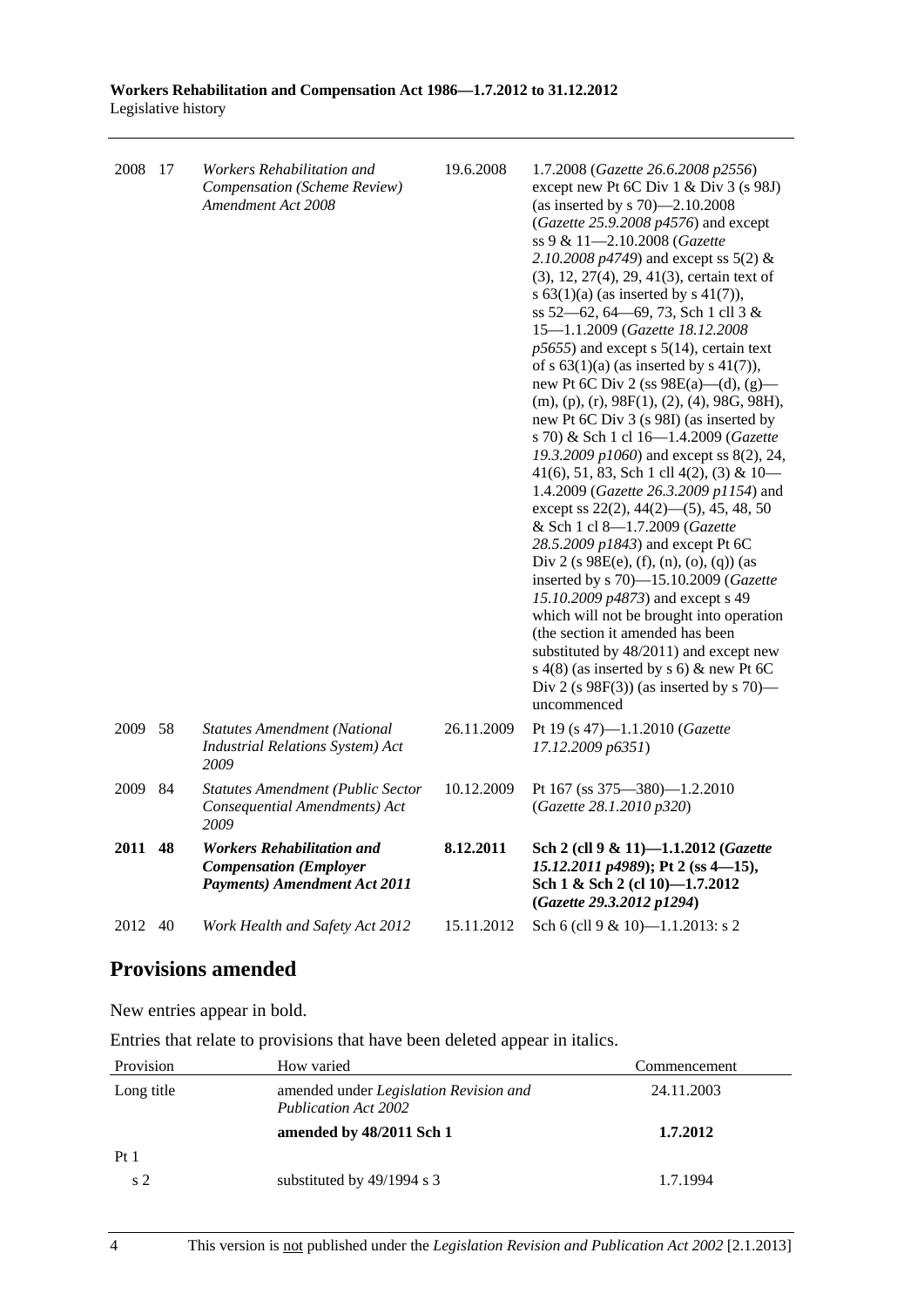| s(2(1))                                 | amended by 48/2011 Sch 1          | 1.7.2012   |
|-----------------------------------------|-----------------------------------|------------|
| s(2)                                    | amended by 35/1995 s 3            | 25.5.1995  |
| s(2(3))                                 | inserted by 17/2008 s 4           | 1.7.2008   |
|                                         | amended by 48/2011 Sch 1          | 1.7.2012   |
| s <sub>3</sub>                          |                                   |            |
| $s \; 3(1)$                             |                                   |            |
| actuary                                 | inserted by 69/1992 s 31          | 10.12.1992 |
| Advisory<br>Committee                   | inserted by $49/1994$ s $4(a)$    | 1.7.1994   |
| apprentice                              | amended by $17/2008$ s $5(1)$     | 1.7.2008   |
| arbitration officer                     | inserted by $75/1995$ s $3(a)$    | 3.6.1996   |
|                                         | deleted by $17/2008 s 5(2)$       | 1.1.2009   |
| close personal<br>relationship          | inserted by 43/2006 s 226(1)      | 1.6.2007   |
| compensable<br>disability               | deleted by $48/2011 s 4(1)$       | 1.7.2012   |
| compensable<br>injury                   | inserted by $48/2011$ s $4(1)$    | 1.7.2012   |
| conciliation and<br>arbitration officer | inserted by $75/1995$ s $3(b)$    | 3.6.1996   |
|                                         | deleted by $17/2008 s 5(3)$       | 1.1.2009   |
| conciliation<br>officer                 | inserted by $75/1995$ s 3(b)      | 3.6.1996   |
|                                         | substituted by $17/2008$ s $5(3)$ | 1.1.2009   |
| conciliator                             | inserted by $75/1995$ s 3(b)      | 3.6.1996   |
| the Consumer<br>Price Index             | deleted by $17/2008 s 5(4)$       | 1.7.2008   |
| <b>Consumer Price</b><br>Index          | inserted by $17/2008$ s $5(4)$    | 1.7.2008   |
| contract of service                     | amended by 17/2008 s 5(5)         | 1.7.2008   |
| the Corporation                         | deleted by $49/1994 s 4(b)$       | 1.7.1994   |
| Corporation                             | inserted by $49/1994$ s $4(b)$    | 1.7.1994   |
| corresponding<br>law                    | amended by 48/2011 Sch 1          | 1.7.2012   |
| current work<br>capacity                | inserted by $17/2008$ s $5(6)$    | 1.7.2008   |
|                                         | amended by 48/2011 Sch 1          | 1.7.2012   |
| dependant                               | amended by 48/2011 Sch 1          | 1.7.2012   |
| disability                              | amended by $39/1988 s 3(a)$       | 17.10.1988 |
|                                         | deleted by $48/2011 s 4(2)$       | 1.7.2012   |
| disease                                 | substituted by 34/1990 s 3        | 16.4.1987  |
|                                         | amended by 48/2011 Sch 1          | 1.7.2012   |
| domestic partner                        | inserted by 43/2006 s 226(2)      | 1.6.2007   |
| employer                                | amended by 39/1988 s 3(b)         | 17.10.1988 |
|                                         | amended by 17/2008 s 5(7)         | 1.7.2008   |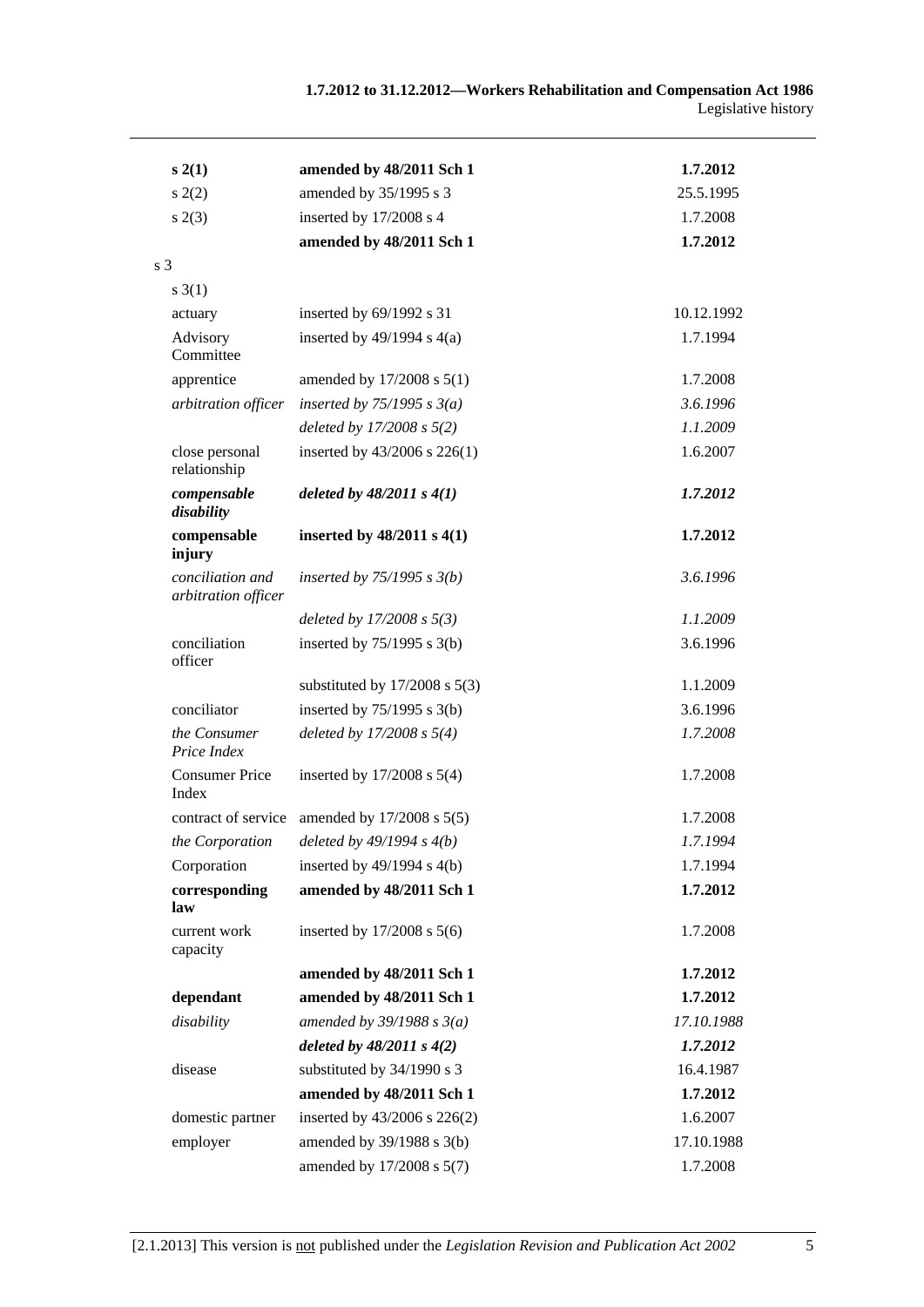#### **Workers Rehabilitation and Compensation Act 1986—1.7.2012 to 31.12.2012**  Legislative history

| employment                                                   | amended by 39/1988 s 3(c), (d)     | 17.10.1988 |
|--------------------------------------------------------------|------------------------------------|------------|
| evidentiary<br>material                                      | inserted by $75/1995$ s 3(c)       | 3.6.1996   |
| exempt employer                                              | deleted by $17/2008 s 5(8)$        | 1.7.2008   |
| industrial<br>association                                    | inserted by $75/1995$ s 3(d)       | 3.6.1996   |
|                                                              | amended by 17/2008 s 5(9), (10)    | 1.7.2008   |
|                                                              | amended by 58/2009 s 47            | 1.1.2010   |
| injured worker                                               | inserted by 48/2011 s 4(3)         | 1.7.2012   |
| injury                                                       | inserted by $48/2011$ s $4(3)$     | 1.7.2012   |
| legal personal<br>representative                             | inserted by 17/2008 s 5(11)        | 1.7.2008   |
| journey                                                      | deleted by $49/1994 s 4(c)$        | 1.7.1994   |
| local government<br>corporation                              | amended by 17/2008 s 5(12)         | 1.7.2008   |
| medical expert                                               | amended by 17/2008 s 5(13)         | 1.7.2008   |
| medical question                                             | deleted by $17/2008 s 5(14)$       | 1.4.2009   |
| no current work<br>capacity                                  | inserted by $17/2008$ s $5(15)$    | 1.7.2008   |
|                                                              | amended by 48/2011 Sch 1           | 1.7.2012   |
| notional weekly<br>earnings                                  | amended by 17/2008 s 5(16)         | 1.7.2008   |
| orphan child                                                 | inserted by $4/1991$ s $3(a)$      | 8.4.1991   |
| place of<br>employment                                       | substituted by $49/1994$ s $4(d)$  | 1.7.1994   |
| place of pick-up                                             | deleted by $49/1994 s 4(e)$        | 1.7.1994   |
| prescribed<br>allowance before<br>substitution by<br>17/2008 | (c) deleted by $4/1991 s 3(b)$     | 8.4.1991   |
| prescribed<br>allowance                                      | substituted by $17/2008$ s $5(17)$ | 1.7.2008   |
| presidential<br>member                                       | inserted by $75/1995$ s 3(e)       | 3.6.1996   |
| recognised<br>medical expert                                 | amended by 48/2011 Sch 1           | 1.7.2012   |
| registered<br>association                                    | amended by $49/1994 s 4(f)$        | 1.7.1994   |
|                                                              | deleted by $75/1995$ s $3(f)$      | 3.6.1996   |
| relative                                                     | amended by 43/2006 s 226(3)        | 1.6.2007   |
| review authority                                             | amended by $4/1991$ s $3(c)$       | 8.4.1991   |
|                                                              | (c) deleted by $4/1991$ s $3(c)$   | 8.4.1991   |
|                                                              | amended by 48/2011 s 4(4)          | 1.7.2012   |
| reviewable<br>decision                                       | inserted by 35/1995 s 4            | 25.5.1995  |
|                                                              | substituted by $75/1995$ s 3(g)    | 3.6.1996   |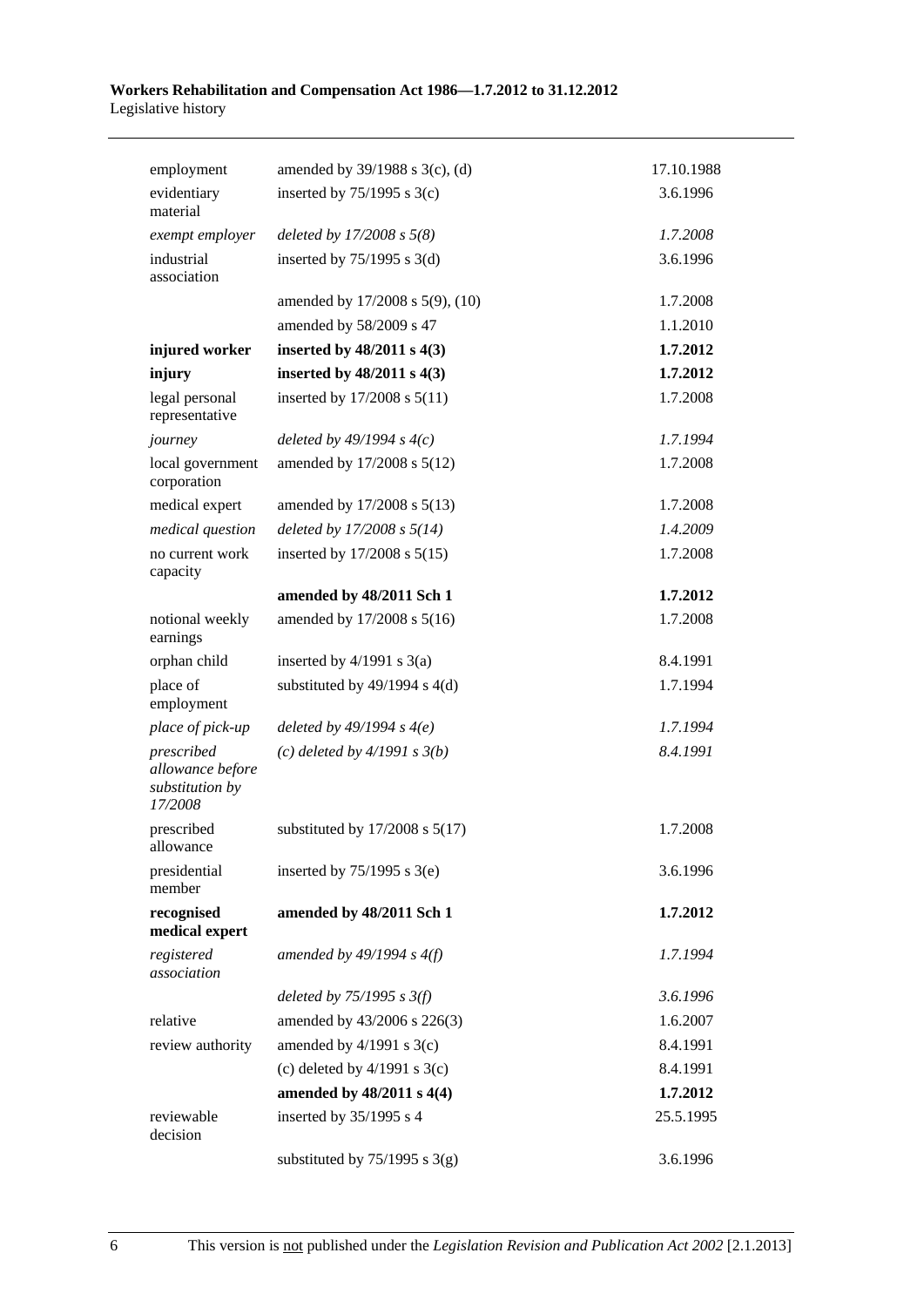| secondary<br>disability                   | deleted by $48/2011 s 4(5)$                                   | 1.7.2012                                |
|-------------------------------------------|---------------------------------------------------------------|-----------------------------------------|
| secondary injury                          | inserted by $48/2011$ s $4(5)$                                | 1.7.2012                                |
| self-insured<br>employer                  | inserted by 17/2008 s 5(18)                                   | 1.7.2008                                |
| spouse                                    | substituted by 43/2006 s 226(4)                               | 1.6.2007                                |
| suitable<br>employment                    | inserted by 17/2008 s 5(19)                                   | 1.7.2008                                |
| therapeutic<br>appliance                  | amended by 48/2011 Sch 1                                      | 1.7.2012                                |
| trauma                                    | amended by 48/2011 s 4(6)                                     | 1.7.2012                                |
| the Tribunal                              | deleted by $75/1995 s 3(h)$                                   | 3.6.1996                                |
| Tribunal                                  | inserted by $75/1995$ s 3(h)                                  | 3.6.1996                                |
| unrepresentative<br>disability            | substituted by 49/1994 s $4(g)$                               | 1.7.1994                                |
|                                           | substituted by $105/1995 s 3$                                 | 14.12.1995                              |
|                                           | deleted by $48/2011 s 4(7)$                                   | 1.7.2012                                |
| unrepresentative<br>injury                | inserted by 48/2011 s 4(7)                                    | 1.7.2012                                |
| <b>WorkCover</b><br>premium order         | inserted by $48/2011$ s $4(7)$                                | 1.7.2012                                |
| <b>WorkCover</b><br>premium<br>provisions | inserted by $48/2011$ s $4(7)$                                | 1.7.2012                                |
| worker                                    | amended by $39/1988$ s $3(e)$                                 | 17.10.1988                              |
| $s \frac{3}{2}$                           | deleted by $39/1988$ s $3(f)$                                 | 17.10.1988                              |
| $s \; 3(3)$                               | amended by 106/1987 s 3                                       | 30.9.1987                               |
| $s \, 3(4)$                               | deleted by $49/1994 s 4(h)$                                   | 1.7.1994                                |
| $s \frac{3(7)}{2}$                        | inserted by $4/1991$ s $3(d)$                                 | 8.4.1991                                |
| $s \; 3(8)$                               | inserted by $4/1991$ s $3(d)$                                 | 8.4.1991                                |
|                                           | substituted by $49/1994$ s $4(i)$                             | 1.7.1994                                |
| $s \frac{3(9)-(11)}{2}$                   | inserted by 17/2008 s 5(20)                                   | 1.7.2008                                |
| s3(11a)                                   | inserted by $48/2011$ s $4(8)$                                | 1.7.2012                                |
| $s \frac{3(12)}{2}$                       | inserted by 17/2008 s 5(20)                                   | 1.7.2008                                |
| $s \frac{3(13)}{2}$                       | inserted by 17/2008 s 5(20)                                   | 1.7.2008                                |
|                                           | amended by 48/2011 s 4(9), (10)                               | 1.7.2012                                |
| s $3(14)$ and $(15)$                      | inserted by 17/2008 s 5(20)                                   | 1.7.2008                                |
| s 4 before<br>substitution by<br>17/2008  |                                                               |                                         |
| $s \, 4(8)$                               | substituted by $4/1991 s 4$                                   | 8.4.1991                                |
|                                           | amended by 84/1992 s 3                                        | 30.9.1987                               |
| s <sub>4</sub>                            | substituted by 17/2008 s 6                                    | 1.7.2008 except s $4(8)$<br>uncommenced |
|                                           | s $4(1)$ , $(2)$ , $(5)$ , $(9)$ , amended by $48/2011$ Sch 1 | 1.7.2012                                |

**(10), (15) and (16)** 

[2.1.2013] This version is not published under the *Legislation Revision and Publication Act 2002* 7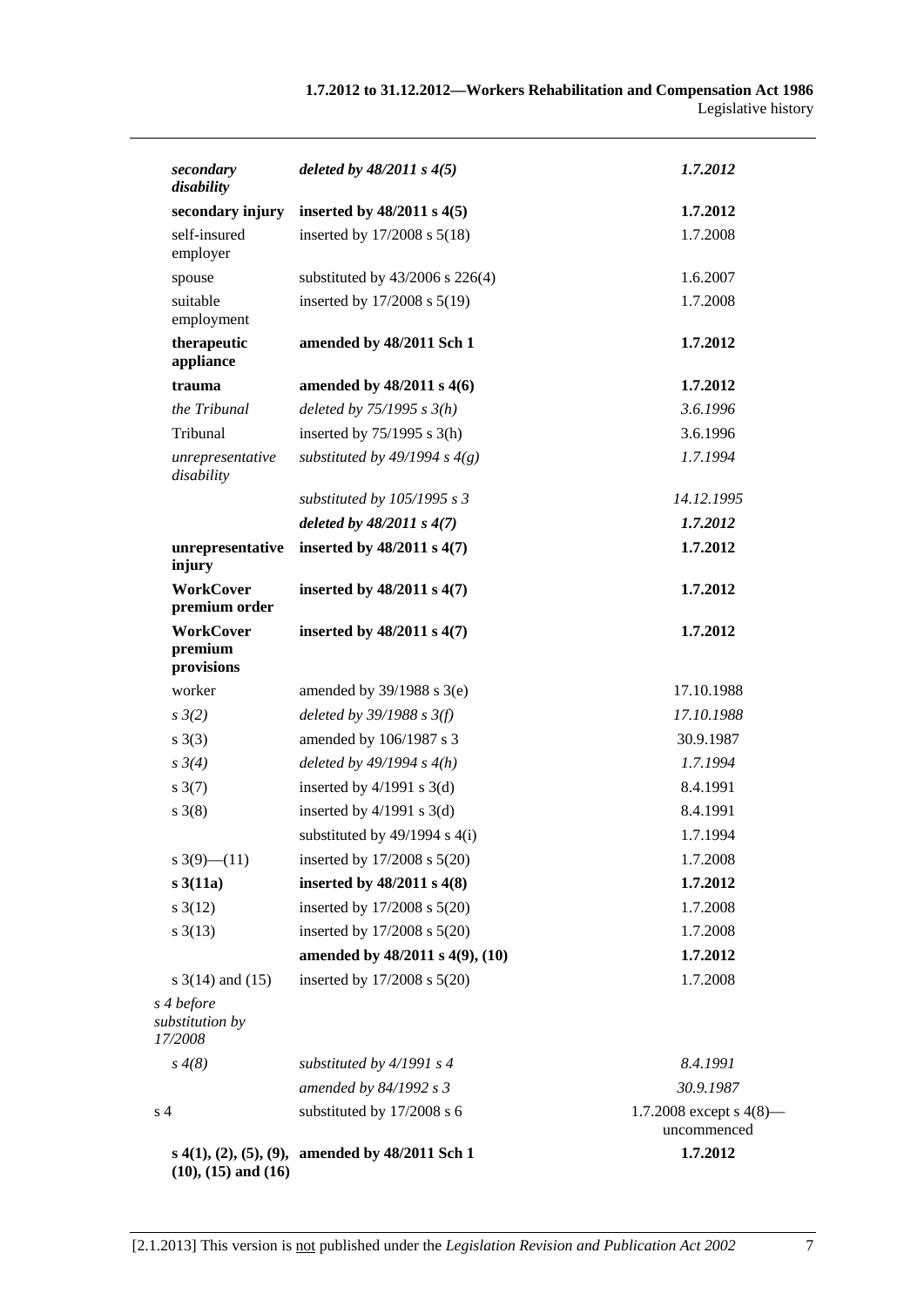#### **Workers Rehabilitation and Compensation Act 1986—1.7.2012 to 31.12.2012**  Legislative history

| s 6 before<br>substitution by<br>23/2006 | substituted by $35/1995$ s 5                                                                                            | 25.5.1995  |
|------------------------------------------|-------------------------------------------------------------------------------------------------------------------------|------------|
| s 6(4)                                   | s 6 contents commencing "In this section"<br>amended and redesignated as $s$ 6(4) by 44/2003<br>$s \frac{3}{1} (Sch 1)$ | 24.11.2003 |
| s <sub>6</sub>                           | substituted by 23/2006 s 4                                                                                              | 1.1.2007   |
| $s(6(2)$ and $(5)$                       | amended by 48/2011 Sch 1                                                                                                | 1.7.2012   |
| ss 6A and 6B                             | inserted by 23/2006 s 4                                                                                                 | 1.1.2007   |
| Pt 2                                     | amended by 39/1988 s 4                                                                                                  | 17.10.1988 |
|                                          | amended by 4/1991 s 5                                                                                                   | 8.4.1991   |
|                                          | substituted by 49/1994 s 5                                                                                              | 1.7.1994   |
| s 7                                      |                                                                                                                         |            |
| s(7(3)                                   | amended by $44/2003$ s 3(1) (Sch 1)                                                                                     | 24.11.2003 |
| s(7(2)                                   | amended by 17/2008 s 7                                                                                                  | 1.7.2008   |
| s <sub>8</sub>                           |                                                                                                                         |            |
| s(3)                                     | amended by 75/1995 s 4                                                                                                  | 3.6.1996   |
| s 9                                      |                                                                                                                         |            |
| $s \, 9(3)$                              | (d) deleted by $84/2009$ s $375(1)$                                                                                     | 1.2.2010   |
| $s \, 9(5)$                              | deleted by 84/2009 s 375(2)                                                                                             | 1.2.2010   |
| s 13                                     | substituted by 84/2009 s 376                                                                                            | 1.2.2010   |
| $Pt\,3$                                  |                                                                                                                         |            |
| Pt 3 Div 1                               |                                                                                                                         |            |
| s <sub>26</sub>                          |                                                                                                                         |            |
| $s\,26(1)$ —(4)                          | amended by 48/2011 Sch 1                                                                                                | 1.7.2012   |
| s <sub>27</sub>                          |                                                                                                                         |            |
| $s 27(1)$ and (3)                        | amended by 48/2011 Sch 1                                                                                                | 1.7.2012   |
| s 28                                     |                                                                                                                         |            |
| $s\,28(2)$                               | amended by 48/2011 Sch 1                                                                                                | 1.7.2012   |
| $s\,28(3)$                               | substituted by $35/1995$ s 6                                                                                            | 25.5.1995  |
| ss 28A                                   | inserted by 35/1995 s 7                                                                                                 | 25.1.1996  |
| s 28A(1)                                 | amended by 48/2011 Sch 1                                                                                                | 1.7.2012   |
| s 28A(2)                                 | amended by 17/2008 s 8(1)                                                                                               | 1.7.2008   |
|                                          | amended by 48/2011 Sch 1                                                                                                | 1.7.2012   |
| s 28A(3)                                 | amended by 17/2008 s 8(2)                                                                                               | 1.4.2009   |
|                                          | amended by 48/2011 Sch 1                                                                                                | 1.7.2012   |
| ss 28B                                   | inserted by 35/1995 s 7                                                                                                 | 25.1.1996  |
| ss 28C                                   | inserted by 35/1995 s 7                                                                                                 | 25.1.1996  |
| s 28D                                    | inserted by 17/2008 s 9                                                                                                 | 2.10.2008  |
| $s$ 28D(4)                               | amended by 48/2011 Sch 1                                                                                                | 1.7.2012   |
| Pt 3 Div 2                               |                                                                                                                         |            |
| heading                                  | amended by 48/2011 Sch 1                                                                                                | 1.7.2012   |
| s 29                                     | amended by 48/2011 Sch 1                                                                                                | 1.7.2012   |
| Pt 4                                     |                                                                                                                         |            |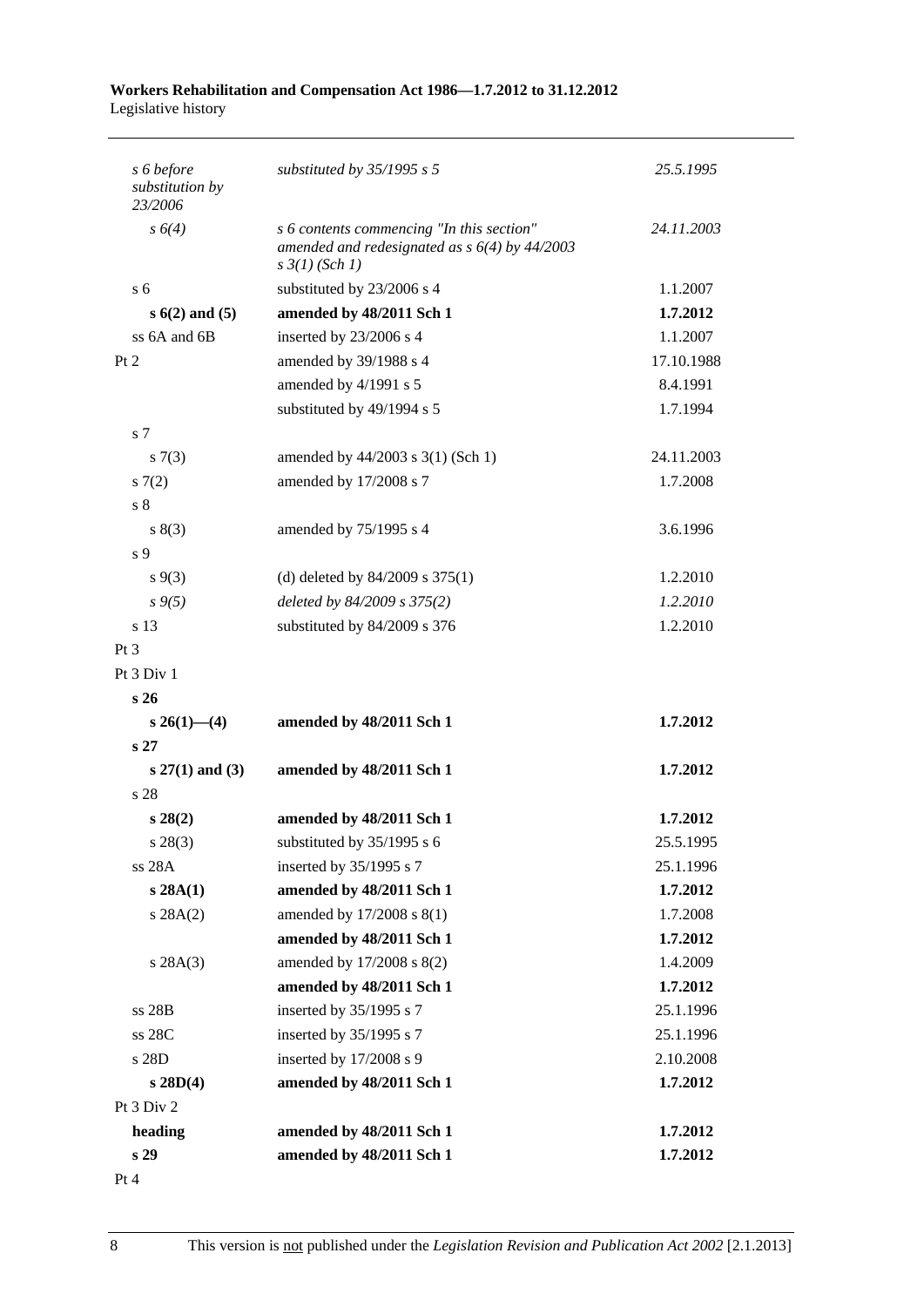| Pt 4 Div 1              |                                                                                          |            |
|-------------------------|------------------------------------------------------------------------------------------|------------|
| heading                 | amended by 48/2011 Sch 1                                                                 | 1.7.2012   |
| s 30                    | amended by 84/1992 s 4                                                                   | 3.12.1992  |
|                         | substituted by 49/1994 s 6                                                               | 1.7.1994   |
| $s \ 30(1)$ and (2)     | amended by 48/2011 Sch 1                                                                 | 1.7.2012   |
| $s \ 30(3)$             | amended by 17/2008 s 10                                                                  | 1.7.2008   |
|                         | amended by 48/2011 Sch 1                                                                 | 1.7.2012   |
| $s \, 30(4)$            | amended by 48/2011 Sch 1                                                                 | 1.7.2012   |
| $s \, 30(5)$            | $(b)(ii)$ dot points redesignated as $(b)(ii)(A)$ and<br>(B) by $44/2003$ s 3(1) (Sch 1) | 24.11.2003 |
|                         | amended by 48/2011 Sch 1                                                                 | 1.7.2012   |
| s 30A                   | inserted by 49/1994 s 6                                                                  | 1.7.1994   |
|                         | substituted by 35/1995 s 8                                                               | 25.5.1995  |
|                         | amended by 48/2011 Sch 1                                                                 | 1.7.2012   |
| s 30B                   | inserted by 49/1994 s 6                                                                  | 1.7.1994   |
| $s \, 30B(2)$ and (3)   | amended by 48/2011 Sch 1                                                                 | 1.7.2012   |
| s 31                    |                                                                                          |            |
| $s \frac{31(1)}{6}$ (3) | substituted by $49/1994$ s $7(a)$                                                        | 1.7.1994   |
|                         | amended by 48/2011 Sch 1                                                                 | 1.7.2012   |
| $s \, 31(4)$            | inserted by 39/1988 s 5                                                                  | 17.10.1988 |
|                         | amended by 49/1994 s 7(b)                                                                | 1.7.1994   |
| $s \, 31(5)$            | inserted by 34/1990 s 4                                                                  | 26.4.1990  |
|                         | amended by 48/2011 Sch 1                                                                 | 1.7.2012   |
| Pt 4 Div 2              |                                                                                          |            |
| s 32                    |                                                                                          |            |
| $s \, 32(1)$            | substituted by $35/1995$ s $9(a)$                                                        | 17.8.1995  |
|                         | amended by 17/2008 s 11(1)                                                               | 2.10.2008  |
|                         | amended by 48/2011 Sch 1                                                                 | 1.7.2012   |
| $s\,32(1a)$             | inserted by $4/1991 s 6(a)$                                                              | 8.4.1991   |
|                         | amended by $52/1993 s 3(a)$                                                              | 20.5.1993  |
|                         | deleted by $35/1995 s 9(a)$                                                              | 17.8.1995  |
| $s \, 32(2)$            | amended by 39/1988 s 6                                                                   | 17.10.1988 |
|                         | amended by $4/1991$ s $6(b)$                                                             | 8.4.1991   |
|                         | amended by 48/2011 Sch 1                                                                 | 1.7.2012   |
| $s \, 32(3)$            | substituted by $4/1991$ s $6(c)$                                                         | 8.4.1991   |
| $s \, 32(4)$            | substituted by $4/1991$ s $6(c)$                                                         | 8.4.1991   |
|                         | substituted by $52/1993$ s $3(b)$                                                        | 20.5.1993  |
| $s \frac{32}{4a}$       | inserted by $52/1993$ s $3(b)$                                                           | 20.5.1993  |
| $s \, 32(5)$            | inserted by $4/1991$ s $6(c)$                                                            | 8.4.1991   |
|                         | amended by 48/2011 Sch 1                                                                 | 1.7.2012   |
| $s \frac{32(6)}{2}$     | amended by $52/1993$ s $3(c)$                                                            | 20.5.1993  |
| $s \frac{32(7)}{2}$     | inserted by $4/1991$ s $6(c)$                                                            | 8.4.1991   |
|                         | amended by 17/2008 s 11(2)                                                               | 2.10.2008  |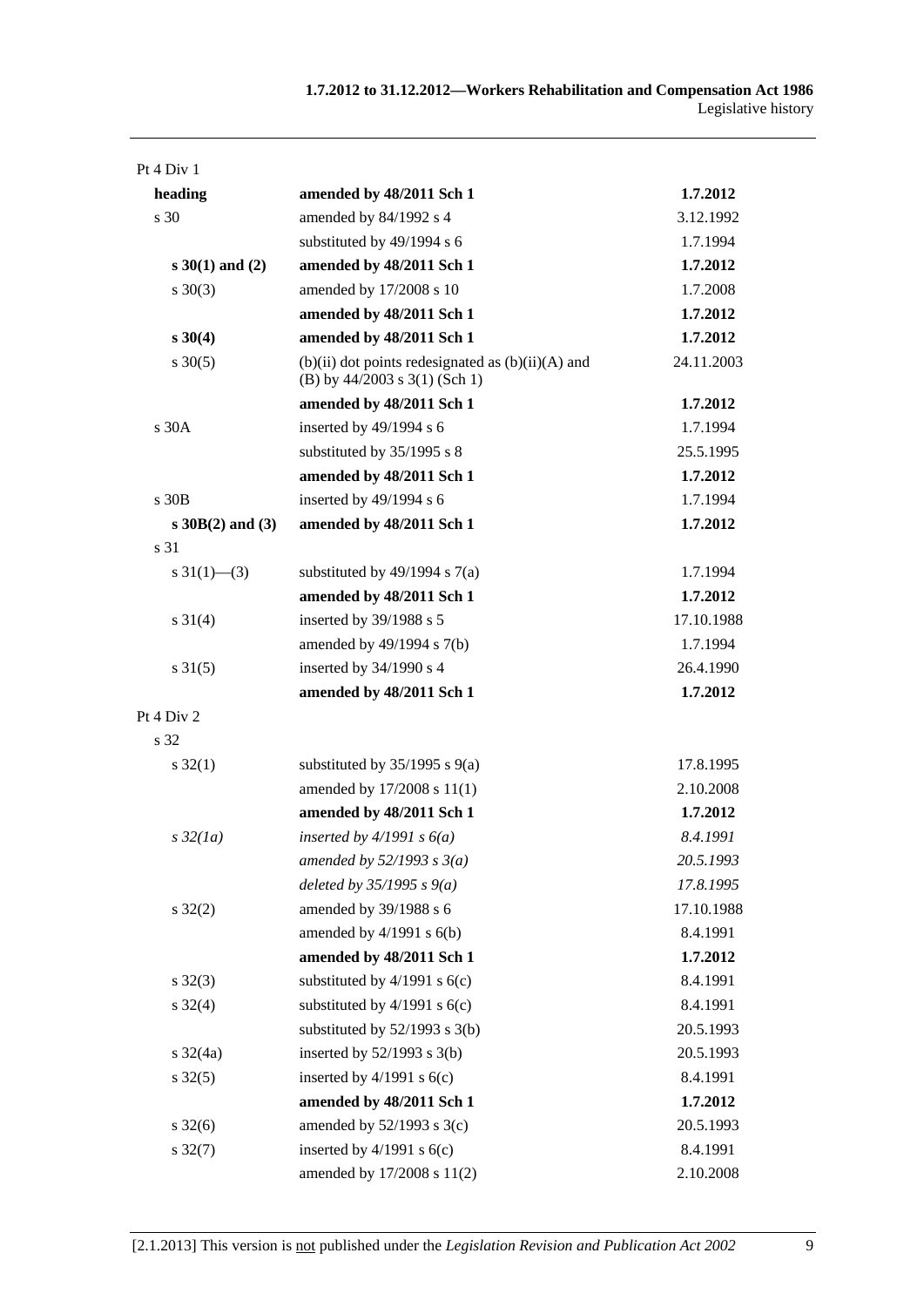| $s \, 32(8)$                              | inserted by $4/1991$ s $6(c)$                 | 8.4.1991   |
|-------------------------------------------|-----------------------------------------------|------------|
|                                           | amended by $52/1993$ s $3(d)$                 | 20.5.1993  |
| $s \, 32(9)$                              | substituted by $35/1995$ s $9(b)$             | 17.8.1995  |
|                                           | amended by 17/2008 s 11(3)                    | 2.10.2008  |
|                                           | amended by 48/2011 Sch 1                      | 1.7.2012   |
| $s \frac{32(10)}{2}$                      | inserted by $4/1991$ s $6(c)$                 | 8.4.1991   |
|                                           | substituted by $52/1993$ s $3(e)$             | 20.5.1993  |
|                                           | substituted by $35/1995$ s $9(b)$             | 17.8.1995  |
|                                           | amended by 17/2008 s 11(4)                    | 2.10.2008  |
| $s \frac{32(11)}{2}$                      | inserted by $35/1995$ s $9(b)$                | 17.8.1995  |
|                                           | amended by 17/2008 s 11(5)                    | 2.10.2008  |
|                                           | amended by 48/2011 Sch 1                      | 1.7.2012   |
| $s \frac{32(12)}{2}$                      | inserted by $35/1995$ s $9(b)$                | 17.8.1995  |
|                                           | amended by 17/2008 s 11(6), (7)               | 2.10.2008  |
| $s \frac{32(12a)}{2}$                     | inserted by 17/2008 s 11(8)                   | 2.10.2008  |
| $s \frac{32(13)}{2}$                      | inserted by $35/1995$ s $9(b)$                | 17.8.1995  |
|                                           | amended by 17/2008 s 11(9), (10)              | 2.10.2008  |
| $s \frac{32(14)}{2}$                      | inserted by $35/1995$ s $9(b)$                | 17.8.1995  |
|                                           | amended by 17/2008 s 11(11)                   | 2.10.2008  |
|                                           | amended by 48/2011 Sch 1                      | 1.7.2012   |
| s 32A                                     | inserted by 17/2008 s 12                      | 1.1.2009   |
| $s 32A(4)$ and (7)                        | amended by 48/2011 Sch 1                      | 1.7.2012   |
| s 33                                      |                                               |            |
| $s \, 33(4)$                              | inserted by 39/1988 s 7                       | 17.10.1988 |
|                                           | amended by 17/2008 s 13(1)                    | 1.7.2008   |
| $s \, 33(5)$                              | inserted by 17/2008 s 13(2)                   | 1.7.2008   |
| Pt 4 Div 3                                |                                               |            |
| s 34                                      |                                               |            |
| $s \, 34(1)$                              | s 34 redesignated as $s$ 34(1) by 84/1992 s 5 | 3.12.1992  |
|                                           | amended by 48/2011 Sch 1                      | 1.7.2012   |
| $s \; 34(2)$                              | inserted by 84/1992 s 5                       | 3.12.1992  |
| $s \; 34(3)$                              | inserted by 17/2008 s 14                      | 1.7.2008   |
| Pt 4 Div 4                                |                                               |            |
| s 35 before<br>substitution by<br>17/2008 |                                               |            |
| $s \, 35(1)$                              | amended by $84/1992 s 6(a)$                   | 1.7.1993   |
| $s \frac{35(2)}{2}$                       | substituted by $35/1995 s 10(a)$              | 25.5.1995  |
| $s \frac{35}{2a}$                         | inserted by $4/1991 s$ 7                      | 8.4.1991   |
| $s \, 35(5)$                              | amended by 35/1995 s 10(b)                    | 25.5.1995  |
|                                           | substituted by $105/1995 s 4$                 | 25.5.1995  |
|                                           | amended by 44/2003 s 3(1) (Sch 1)             | 24.11.2003 |
| $s \frac{35(5a)}{2}$                      | inserted by 105/1995 s 4                      | 25.5.1995  |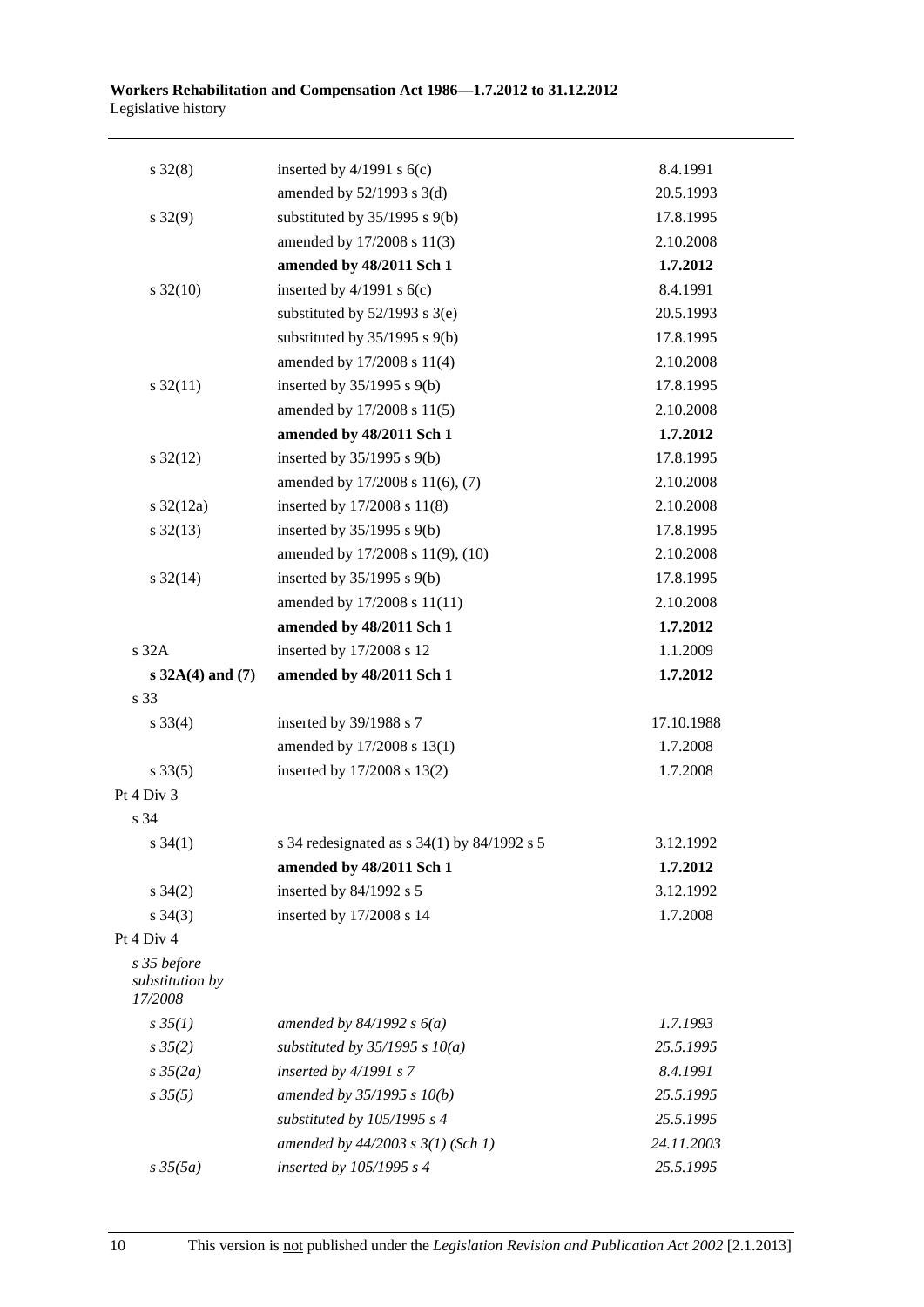| $s \frac{35}{6}$          | substituted by 49/1994 s 8         | 1.7.1994   |
|---------------------------|------------------------------------|------------|
| $s \frac{35}{6a}$         | inserted by $84/1992 s 6(b)$       | 1.7.1993   |
|                           | substituted by 49/1994 s 8         | 1.7.1994   |
|                           | substituted by $35/1995 s 10(c)$   | 25.5.1995  |
| $s \frac{35}{6b}$         | inserted by $49/1994 s 8$          | 1.7.1994   |
|                           | amended by $35/1995 s 10(d)$       | 25.5.1995  |
| $s\,35(7)$                | amended by 44/2003 s 3(1) (Sch 1)  | 24.11.2003 |
| s 35                      | substituted by 17/2008 s 15        | 1.7.2008   |
| $s 35(1), (4)$ and<br>(8) | amended by 48/2011 Sch 1           | 1.7.2012   |
| s35A                      | inserted by 17/2008 s 15           | 1.7.2008   |
| s $35A(1)$ - (4)          | amended by 48/2011 Sch 1           | 1.7.2012   |
| s <sub>35B</sub>          | inserted by 17/2008 s 15           | 1.7.2008   |
| s 35B(2)                  | amended by 48/2011 Sch 1           | 1.7.2012   |
| s 35C                     | inserted by 17/2008 s 15           | 1.7.2008   |
| $s \, 35C(2)$ and (3)     | amended by 48/2011 Sch 1           | 1.7.2012   |
| s 36                      |                                    |            |
| $s \; 36(1)$              | amended by $4/1991$ s $8(a)$ , (b) | 8.4.1991   |
|                           | substituted by $35/1995$ s $11(a)$ | 25.5.1995  |
|                           | amended by 17/2008 s 16(1)         | 1.7.2008   |
|                           | amended by 48/2011 Sch 1           | 1.7.2012   |
| $s \, 36(1a)$             | inserted by $35/1995$ s $11(a)$    | 25.5.1995  |
|                           | amended by 17/2008 s 16(2)         | 1.7.2008   |
|                           | amended by 48/2011 Sch 1           | 1.7.2012   |
| $s \, 36(1b)$             | inserted by $35/1995$ s $11(a)$    | 25.5.1995  |
| $s \; 36(2)$              | amended by $4/1991$ s $8(c)$ , (d) | 8.4.1991   |
|                           | amended by 17/2008 s 16(3), (4)    | 1.7.2008   |
|                           | amended by 48/2011 Sch 1           | 1.7.2012   |
| $s \; 36(3)$              | substituted by $4/1991$ s $8(e)$   | 8.4.1991   |
|                           | amended by $84/1992$ s $7(a)$      | 3.5.1993   |
| $s \; 36(3a)$             | inserted by $4/1991$ s $8(e)$      | 8.4.1991   |
|                           | amended by 35/1995 s 11(b), (c)    | 25.5.1995  |
|                           | amended by 17/2008 s 16(5), (6)    | 1.7.2008   |
|                           | amended by 48/2011 Sch 1           | 1.7.2012   |
| $s \; 36(3b)$             | inserted by 17/2008 s 16(7)        | 1.7.2008   |
| $s \; 36(4)$              | substituted by $4/1991$ s $8(e)$   | 8.4.1991   |
|                           | substituted by $84/1992$ s $7(b)$  | 3.5.1993   |
|                           | substituted by $75/1995$ s $5(a)$  | 3.6.1996   |
|                           | substituted by $17/2008$ s $16(8)$ | 1.7.2008   |
| $s \frac{36}{4a}$         | inserted by $84/1992$ s $7(b)$     | 3.5.1993   |
|                           | substituted by $75/1995$ s $5(a)$  | 3.6.1996   |
|                           | deleted by $17/2008 s 16(8)$       | 1.7.2008   |
| $s \, 36(4b)$ and $(4c)$  | inserted by $84/1992 s 7(b)$       | 3.5.1993   |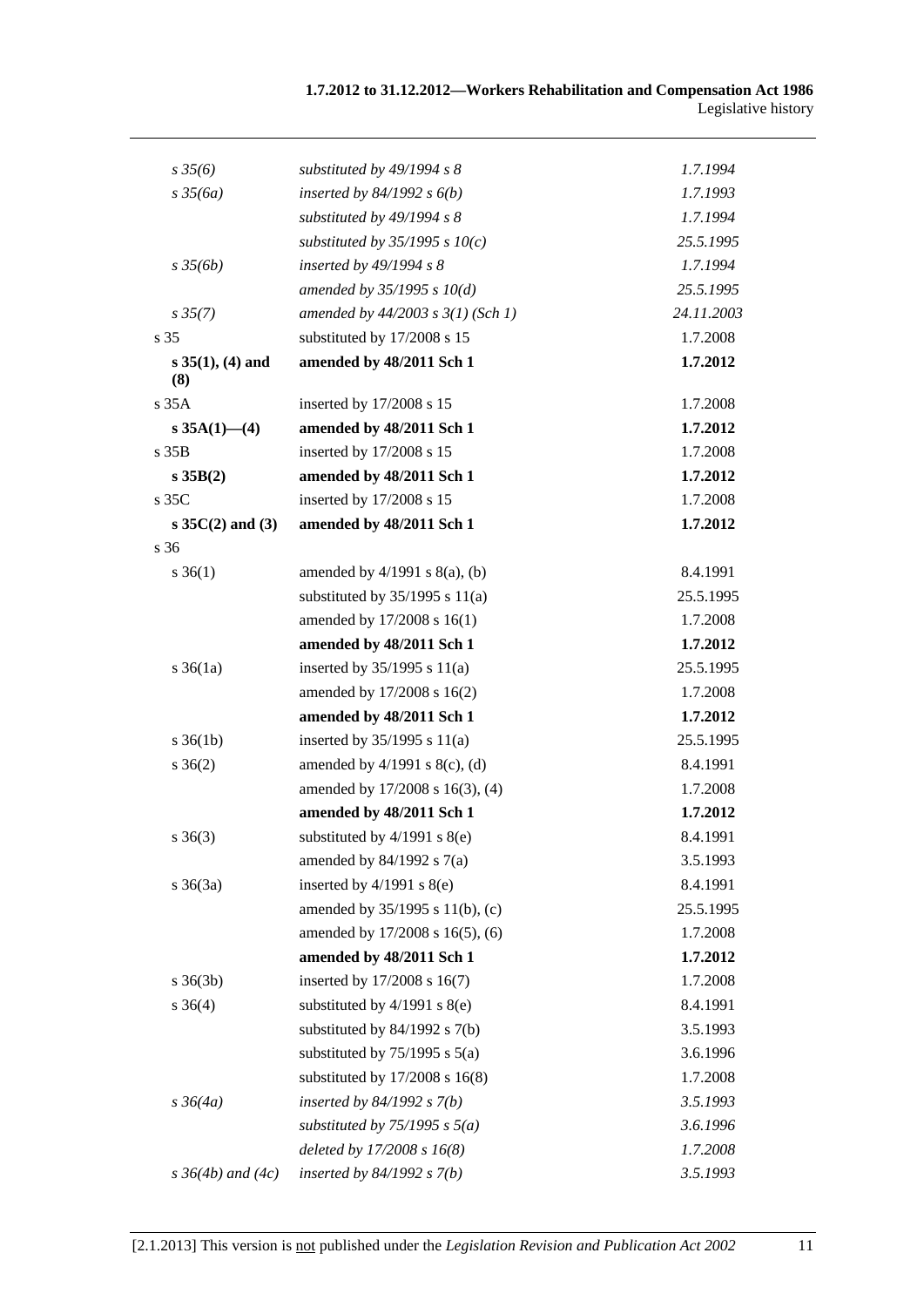#### **Workers Rehabilitation and Compensation Act 1986—1.7.2012 to 31.12.2012**  Legislative history

|                       | deleted by $75/1995$ s $5(a)$      | 3.6.1996   |
|-----------------------|------------------------------------|------------|
| $s \; 36(5)$          | substituted by $84/1992$ s $7(b)$  | 3.5.1993   |
|                       | substituted by $75/1995$ s $5(a)$  | 3.6.1996   |
|                       | substituted by $17/2008$ s $16(8)$ | 1.7.2008   |
| s $36(5a)$ (5c)       | inserted by 17/2008 s 16(8)        | 1.7.2008   |
| $s \; 36(6)$          | inserted by 39/1988 s 8            | 17.10.1988 |
| $s \; 36(7) - (9)$    | inserted by $4/1991$ s $8(f)$      | 8.4.1991   |
| $s \, 36(10)$         | inserted by $4/1991$ s $8(f)$      | 8.4.1991   |
|                       | amended by $75/1995$ s $5(b)$      | 3.6.1996   |
| s $36(11)$ and $(12)$ | inserted by $4/1991$ s $8(f)$      | 8.4.1991   |
| $s \, 36(13)$         | inserted by $84/1992$ s $7(c)$     | 1.7.1993   |
| s $36(14)$ (17)       | inserted by 17/2008 s 16(9)        | 1.7.2008   |
| s 37                  | amended by 84/1992 s 8             | 3.5.1993   |
|                       | deleted by 35/1995 s 12            | 25.5.1995  |
|                       | inserted by 17/2008 s 17           | 1.7.2008   |
| $s \, 37(8)$          | amended by 48/2011 Sch 1           | 1.7.2012   |
| s 38                  |                                    |            |
| s 38(1)               | amended by 48/2011 Sch 1           | 1.7.2012   |
| $s \frac{38}{1a}$     | inserted by $35/1995$ s $13(a)$    | 25.5.1995  |
| $s \, 38(1b)$         | inserted by $17/2008$ s $18(1)$    | 1.7.2008   |
| $s \ 38(2)$           | amended by $4/1991$ s $9(a)$       | 8.4.1991   |
| $s \ 38(3)$           | substituted by $35/1995$ s $13(b)$ | 25.5.1995  |
|                       | amended by 17/2008 s 18(2)         | 1.7.2008   |
| $s \ 38(4)$           | deleted by $4/1991$ s $9(b)$       | 8.4.1991   |
|                       | inserted by $35/1995$ s $13(b)$    | 25.5.1995  |
| $s \ 38(7)$           | deleted by $4/1991$ s $9(c)$       | 8.4.1991   |
|                       | inserted by $35/1995$ s $13(c)$    | 25.5.1995  |
|                       | amended by 17/2008 s 18(3)         | 1.7.2008   |
|                       | amended by 48/2011 Sch 1           | 1.7.2012   |
| s 38A                 | inserted by $56/1995$ s $3(1)$     | 17.8.1995  |
|                       | deleted by 17/2008 s 19            | 1.7.2008   |
| s 39                  |                                    |            |
| $s \frac{39}{1a}$     | inserted by 17/2008 s 20(1)        | 1.7.2008   |
| $s \, 39(2)$          | amended by $84/1992$ s $9(a)$      | 3.5.1993   |
|                       | substituted by 56/1995 s 4         | 17.8.1995  |
|                       | amended by 17/2008 s 20(2), (3)    | 1.7.2008   |
|                       | amended by 48/2011 Sch 1           | 1.7.2012   |
| $s \ 39(3)$           | amended by 84/1992 s 9(b)          | 3.5.1993   |
|                       | amended by 35/1995 s 14            | 17.8.1995  |
|                       | amended by 17/2008 s 20(4)         | 1.7.2008   |
| $s\,40$               |                                    |            |
| $s\,40(2)$            | amended by 48/2011 Sch 1           | 1.7.2012   |
| $s\ 40(3)$            | amended by 35/1995 s 15            | 25.5.1995  |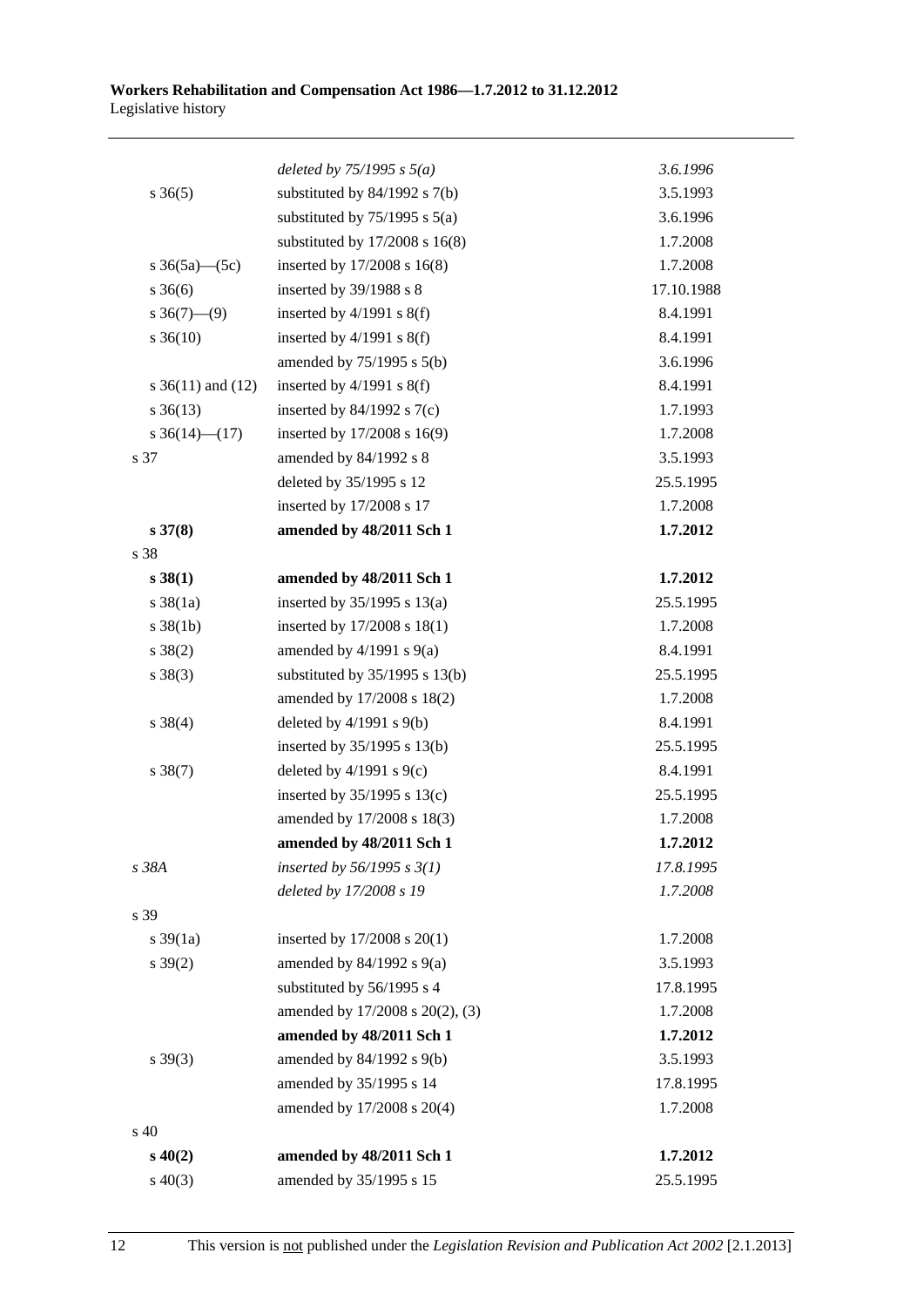| $s\,40(5)$                                | amended by 48/2011 Sch 1                      | 1.7.2012   |
|-------------------------------------------|-----------------------------------------------|------------|
| s <sub>41</sub>                           |                                               |            |
| $s\,41(1)$                                | amended by 48/2011 Sch 1                      | 1.7.2012   |
| $s\ 41(2)$                                | amended by 35/1995 s 16                       | 17.8.1995  |
|                                           | amended by 17/2008 s 21                       | 1.7.2008   |
| $s\ 41(3)$ and (4)                        | amended by 48/2011 Sch 1                      | 1.7.2012   |
| Pt 4 Div 4A                               | heading inserted by 35/1995 s 17              | 25.5.1995  |
| s <sub>42</sub>                           | substituted by 49/1994 s 9                    | 1.7.1994   |
|                                           | substituted by 35/1995 s 17                   | 25.5.1995  |
| $s\ 42(1)$                                | substituted by 56/1995 s 5                    | 17.8.1995  |
|                                           | amended by 75/1995 s 6                        | 14.12.1995 |
|                                           | (c) deleted by $17/2008$ s $22(1)$            | 1.7.2008   |
| $s\ 42(2)$                                | amended by 17/2008 s 22(2)                    | 1.7.2009   |
|                                           | amended by 48/2011 Sch 1                      | 1.7.2012   |
| Pt 4 Div 4B before<br>deletion by 17/2008 | Div 4A inserted by 84/1992 s 10               | 1.7.1993   |
|                                           | Div 4A redesignated as Div 4B by 35/1995 s 18 | 25.5.1995  |
| $s$ 42 $A$                                |                                               |            |
| $s\,42A(3)$                               | amended by 56/1995 s 6                        | 17.8.1995  |
| $s\ 42B$                                  |                                               |            |
| $s\,42B(3)$ - (5)                         | substituted by 75/1995 s 7                    | 3.6.1996   |
| $s\,42B(6)$ — $(10)$                      | deleted by 75/1995 s 7                        | 3.6.1996   |
| Pt 4 Div 4B                               | deleted by 17/2008 s 23                       | 1.7.2008   |
| Pt 4 Div 5                                |                                               |            |
| s 43 before<br>substitution by<br>17/2008 |                                               |            |
| $s\,43(3)$ - (5)                          | deleted by $84/1992 s 11(a)$                  | 10.12.1992 |
| $s\,43(6)$                                | amended by $84/1992 s 11(b)$                  | 10.12.1992 |
| $s\,43(7)$                                | amended by $84/1992 s 11(c)$                  | 10.12.1992 |
| $s\,43(7a)$                               | inserted by $84/1992 s 11(d)$                 | 10.12.1992 |
| $s\,43(11)$                               |                                               |            |
|                                           | the prescribed sum amended by 39/1988 s 9     | 17.10.1988 |
|                                           | amended by $84/1992 s 11(e)$                  | 10.12.1992 |
| s 43                                      | substituted by 17/2008 s 24                   | 1.4.2009   |
| $s$ 43(1), (6), (7)<br>and $(9)$          | amended by 48/2011 Sch 1                      | 1.7.2012   |
| $s$ 43 $A$                                | inserted by 17/2008 s 24                      | 1.4.2009   |
| $s$ 43A $(1)$ and<br>$(8)$ — $(10)$       | amended by 48/2011 Sch 1                      | 1.7.2012   |
| s 43B                                     | inserted by 17/2008 s 24                      | 1.4.2009   |
| $s$ 43B(1) and (2)                        | amended by 48/2011 Sch 1                      | 1.7.2012   |
| Pt 4 Div 6                                |                                               |            |
|                                           |                                               |            |

s 44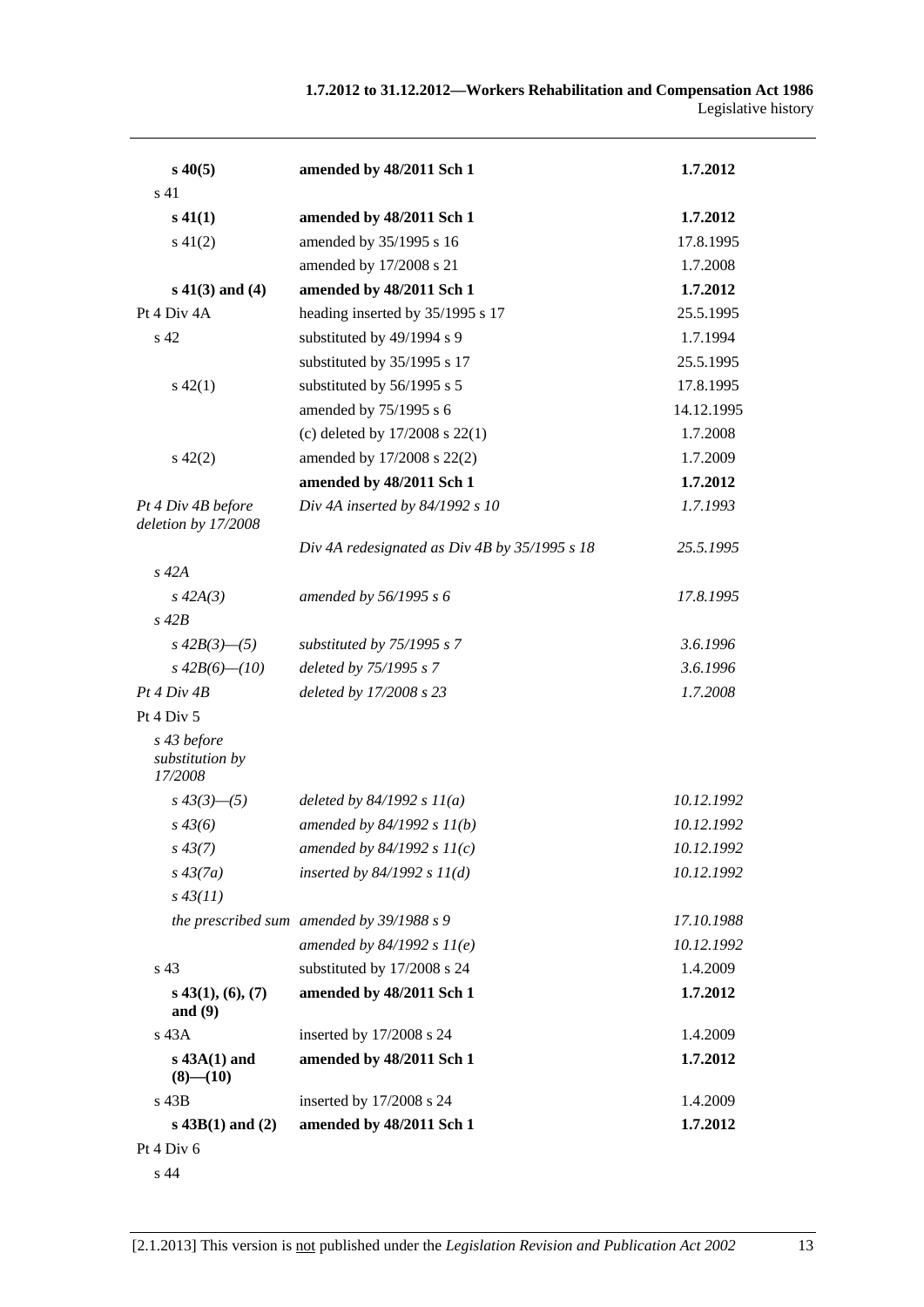| $s\,44(1)$         | amended by $4/1991$ s $10(a)$                            | 8.4.1991   |
|--------------------|----------------------------------------------------------|------------|
|                    | amended by 84/1992 s 12(a), (b)                          | 10.12.1992 |
|                    | amended by 43/2006 s 227(1), (2)                         | 1.6.2007   |
|                    | amended by $17/2008$ s $25(1)$ —(3)                      | 1.7.2008   |
|                    | (c) deleted by 17/2008 s 25(2)                           | 1.7.2008   |
|                    | amended by 48/2011 Sch 1                                 | 1.7.2012   |
| $s\,44(2)$         | deleted by 17/2008 s 25(4)                               | 1.7.2008   |
| $s\,44(3)$         | amended by 43/2006 s 227(3)                              | 1.6.2007   |
|                    | deleted by 17/2008 s 25(5)                               | 1.7.2008   |
| $s\,44(4)$         | amended by 43/2006 s 227(4)                              | 1.6.2007   |
|                    | amended by 48/2011 Sch 1                                 | 1.7.2012   |
| $s\,44(4a)$        | inserted by $4/1991 s 10(b)$                             | 8.4.1991   |
|                    | amended by 84/1992 s $12(c)$                             | 10.12.1992 |
|                    | deleted by $17/2008$ s $25(6)$                           | 1.7.2008   |
| $s\,44(5)$         | amended by $4/1991$ s $10(c)$                            | 8.4.1991   |
|                    | amended by 43/2006 s 227(5)                              | 1.6.2007   |
|                    | amended by 17/2008 s 25(7)                               | 1.7.2008   |
| $s\,44(6)$         | amended by 43/2006 s 227(6)                              | 1.6.2007   |
| $s\,44(7)$         | amended by 48/2011 Sch 1                                 | 1.7.2012   |
| $s\,44(10)$        | substituted by $4/1991$ s $10(d)$                        | 8.4.1991   |
|                    | amended by 17/2008 s 25(8)                               | 1.7.2008   |
| $s\,44(11)$        | amended by 43/2006 s 227(7)                              | 1.6.2007   |
| $s\,44(12)$        | amended by 48/2011 Sch 1                                 | 1.7.2012   |
| $s\,44(13)$        | deleted by $49/1994 s 10(a)$                             | 1.7.1994   |
| $s\,44(13)$        | s 44(14a) inserted by 84/1992 s 12(d)                    | 1.7.1993   |
|                    | s 44(14a) redesignated as $s$ 44(13) by 49/1994<br>10(a) | 1.7.1994   |
|                    | amended by 35/1995 s 19                                  | 25.5.1995  |
| $s\,44(14)$        | substituted by $49/1994$ s $10(b)$                       | 1.7.1994   |
| $s\,44(15)$        | substituted by $49/1994$ s $10(b)$                       | 1.7.1994   |
|                    | amended by 44/2003 s 3(1) (Sch 1)                        | 24.11.2003 |
| $s\,44(16)$ (19)   | inserted by 49/1994 s 10(b)                              | 1.7.1994   |
| s 45               |                                                          |            |
| $s\,45(7)$         | amended by 84/1992 s 13                                  | 3.5.1993   |
| ss 45A             | inserted by 17/2008 s 26                                 | 1.7.2008   |
| $s$ 45A $(1)$      |                                                          |            |
| child              | amended by 48/2011 Sch 1                                 | 1.7.2012   |
| prescribed sum     | amended by 48/2011 Sch 1                                 | 1.7.2012   |
| $s$ 45A(3) and (4) | amended by 48/2011 Sch 1                                 | 1.7.2012   |
| $s$ 45A $(11a)$    | inserted by 48/2011 s 5                                  | 1.7.2012   |
| $s\,45A(13)$       | amended by 48/2011 Sch 1                                 | 1.7.2012   |
| $s$ 45 $B$         | inserted by 17/2008 s 26                                 | 1.7.2008   |
| $s$ 45 $B(1)$      | amended by 48/2011 Sch 1                                 | 1.7.2012   |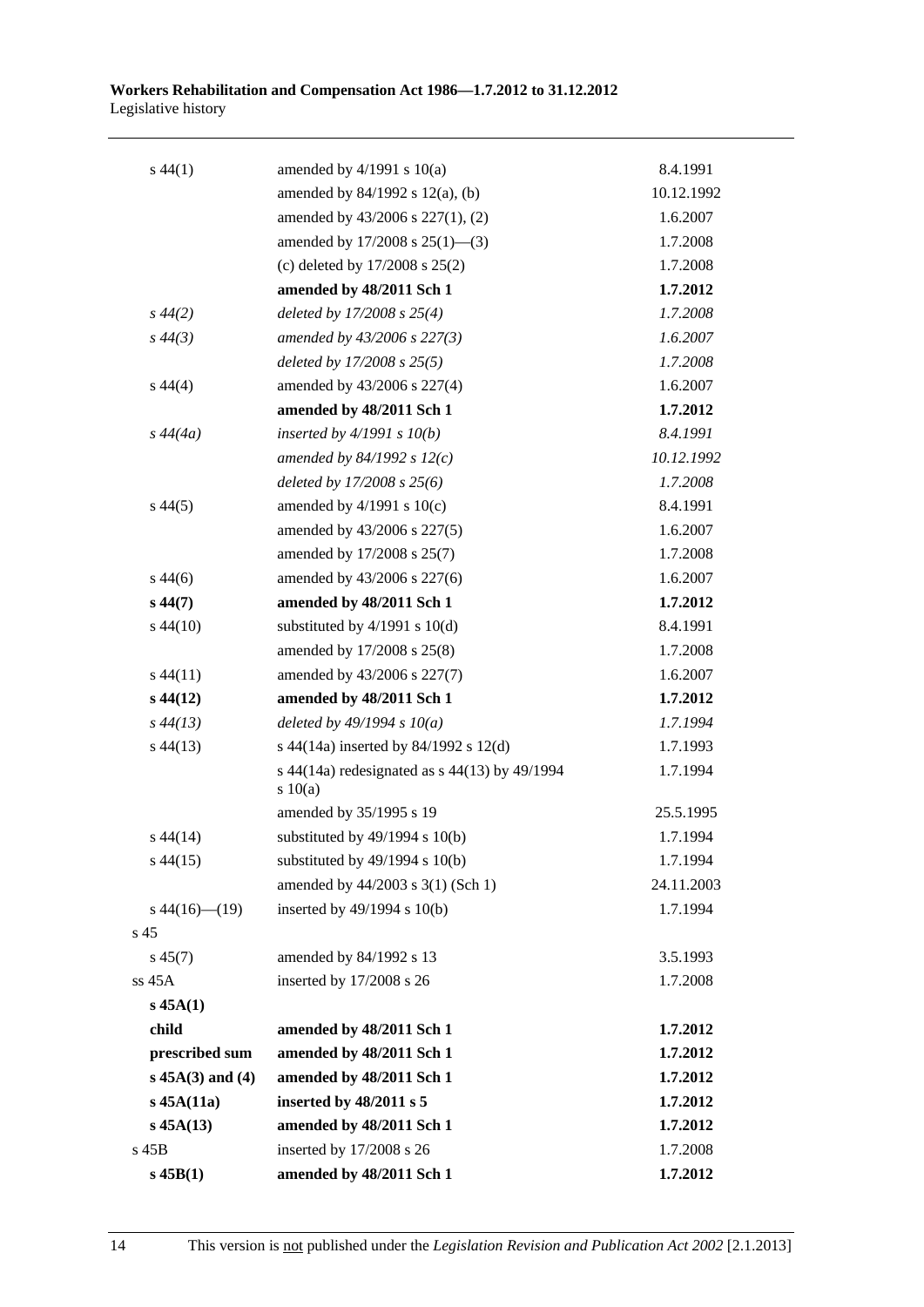| $s$ 45C                 | inserted by 17/2008 s 26           | 1.7.2008   |
|-------------------------|------------------------------------|------------|
| $s\,45C(1)$             | amended by 48/2011 Sch 1           | 1.7.2012   |
| Pt 4 Div 7              |                                    |            |
| s 46                    |                                    |            |
| $s\,46(1)$              | amended by 17/2008 s 27(1)         | 1.7.2008   |
|                         | amended by 48/2011 Sch 1           | 1.7.2012   |
| $s\,46(2)$              | amended by 17/2008 s 27(2)         | 1.7.2008   |
|                         | amended by 48/2011 Sch 1           | 1.7.2012   |
| $s\,46(3)$              | amended by 39/1988 s 10(a)         | 17.10.1988 |
|                         | amended by 35/1995 s 20(a)         | 25.5.1995  |
|                         | amended by 48/2011 Sch 1           | 1.7.2012   |
| $s\,46(4)$              | substituted by $35/1995$ s $20(b)$ | 25.5.1995  |
|                         | amended by 48/2011 Sch 1           | 1.7.2012   |
| $s\,46(6a)$             | inserted by $39/1988$ s $10(b)$    | 17.10.1988 |
|                         | amended by 17/2008 s 27(3)         | 1.7.2008   |
|                         | amended by 48/2011 s 6(1)          | 1.7.2012   |
| $s\,46(7)$ and $(8)$    | amended by 48/2011 Sch 1           | 1.7.2012   |
| $s\,46(8a)$             | inserted by $39/1988$ s $10(c)$    | 17.10.1988 |
| $s\,46(8b)$             | inserted by 84/1992 s 14           | 3.12.1994  |
|                         | deleted by $35/1995$ s $20(c)$     | 25.5.1995  |
|                         | inserted by 17/2008 s 27(4)        | 1.1.2009   |
|                         | amended by 48/2011 s 6(2), Sch 1   | 1.7.2012   |
| $s\,46(8c)$ — $(8j)$    | inserted by 84/1992 s 14           | 3.12.1994  |
|                         | deleted by $35/1995 s 20(c)$       | 25.5.1995  |
| $s\,46(9)$              | amended by 48/2011 Sch 1           | 1.7.2012   |
| s 50                    |                                    |            |
| s 50(1)                 | substituted by 4/1991 s 11         | 8.4.1991   |
|                         | amended by 17/2008 s 28(1), (2)    | 1.7.2008   |
|                         | amended by 48/2011 Sch 1           | 1.7.2012   |
| s 50(2)                 | substituted by 4/1991 s 11         | 8.4.1991   |
|                         | substituted by 17/2008 s 28(3)     | 1.7.2008   |
|                         | amended by 48/2011 Sch 1           | 1.7.2012   |
| $s\ 50(3)$              | substituted by 105/1995 s 5        | 14.12.1995 |
| s 50(4)                 | inserted by 105/1995 s 5           | 14.12.1995 |
| Pt 4 Div 7A             | inserted by 17/2008 s 29           | 1.1.2009   |
| s50A                    |                                    |            |
| initial<br>notification | amended by 48/2011 Sch 1           | 1.7.2012   |
| $s$ 50 $B$              |                                    |            |
| $s$ 50 $B(1)$           | amended by 48/2011 Sch 1           | 1.7.2012   |
| s 50C                   |                                    |            |
| $s$ 50 $C(1)$           | amended by 48/2011 Sch 1           | 1.7.2012   |
| Pt 4 Div 8              |                                    |            |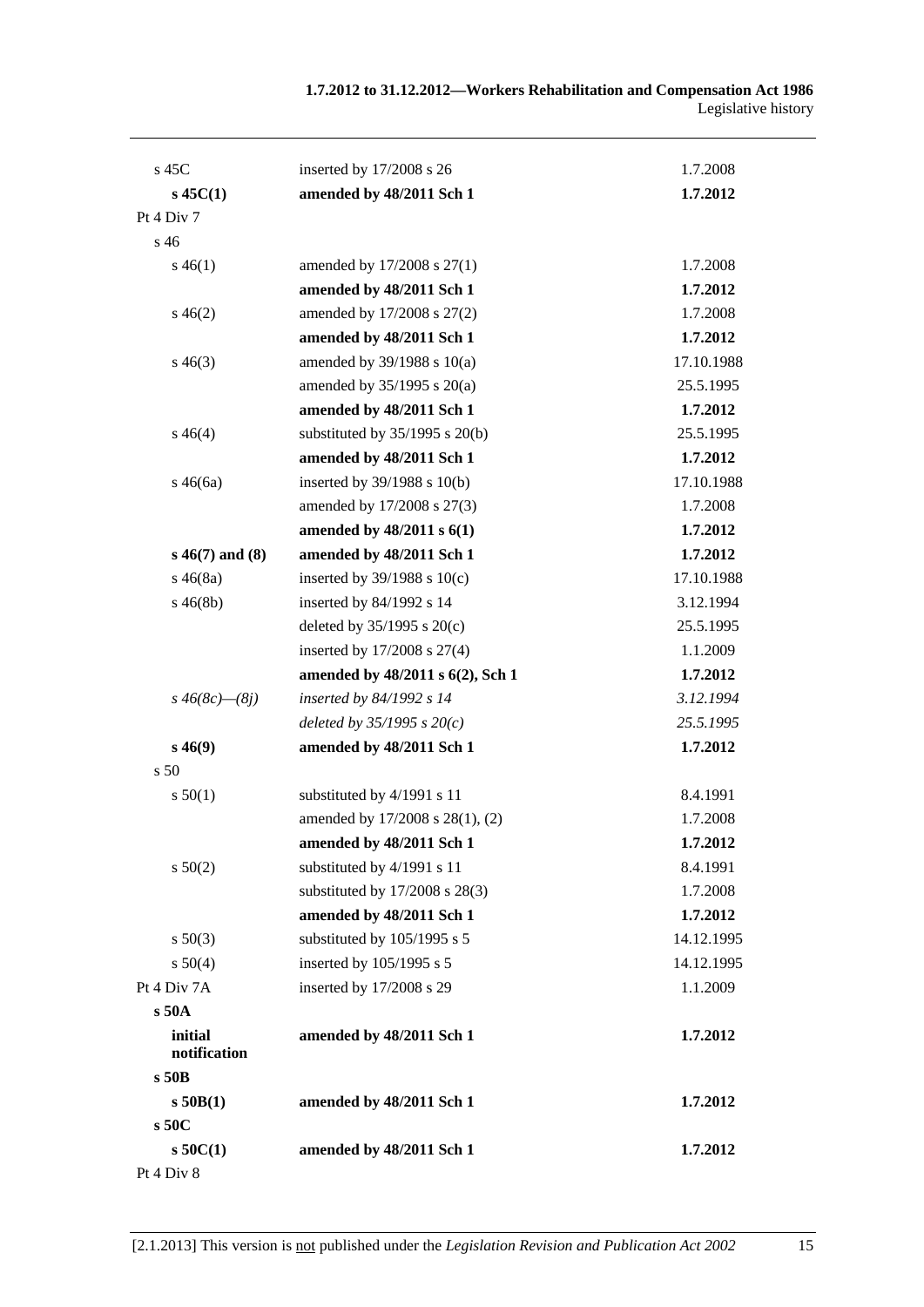| heading               | amended by 48/2011 Sch 1           | 1.7.2012   |
|-----------------------|------------------------------------|------------|
| s 51                  |                                    |            |
| $s 51(1)$ - (4)       | amended by 48/2011 Sch 1           | 1.7.2012   |
| s 51(6)               | amended by 17/2008 s 30            | 1.7.2008   |
|                       | amended by 48/2011 Sch 1           | 1.7.2012   |
| $s 51(7)$ and $(8)$   | amended by 48/2011 Sch 1           | 1.7.2012   |
| s 52                  |                                    |            |
| s 52(1)               | amended by 35/1995 s 21            | 1.4.1996   |
|                       | amended by 17/2008 s 31(1)         | 1.7.2008   |
|                       | amended by 48/2011 Sch 1           | 1.7.2012   |
| s 52(2)               | amended by 48/2011 Sch 1           | 1.7.2012   |
| $s\,52(3)$            | substituted by 4/1991 s 12         | 8.4.1991   |
|                       | amended by 48/2011 Sch 1           | 1.7.2012   |
| s 52(5)               | amended by $39/1988$ s $11(a)$     | 17.10.1988 |
|                       | amended by 17/2008 s 31(2), (3)    | 1.7.2008   |
| $s\,52(5a)$           | inserted by 17/2008 s 31(4)        | 1.7.2008   |
| s 52(6)               | amended by 48/2011 Sch 1           | 1.7.2012   |
| $s\ 52(6a)$           | inserted by 39/1988 s 11(b)        | 17.10.1988 |
|                       | substituted by $17/2008$ s $31(5)$ | 1.7.2008   |
| s 52(6b)              | inserted by 17/2008 s 31(5)        | 1.7.2008   |
| s 53                  |                                    |            |
| s 53(2)               | amended by 48/2011 Sch 1           | 1.7.2012   |
| $s\,53(4a)$           | inserted by 39/1988 s 12           | 17.10.1988 |
|                       | amended by 48/2011 Sch 1           | 1.7.2012   |
| s 53(4b)              | inserted by 35/1995 s 22           | 25.5.1995  |
|                       | amended by 48/2011 Sch 1           | 1.7.2012   |
| s 53(6)               | amended by 84/1992 s 15            | 3.5.1993   |
| s 53(7)               | inserted by 52/1993 s 4            | 24.2.1994  |
| s 53(7a)              | inserted by 49/1994 s 11           | 1.7.1994   |
|                       | amended by 17/2008 s 32            | 1.7.2008   |
|                       | amended by 48/2011 Sch 1           | 1.7.2012   |
| s 53(7b)              | inserted by 49/1994 s 11           | 1.7.1994   |
| s 53(8)               | inserted by 52/1993 s 4            | 24.2.1994  |
| Pt 4 Div 9            |                                    |            |
| Pt 4 Div 9 Subdiv 1   |                                    |            |
| heading               | inserted by 23/2006 s 5            | 1.1.2007   |
| s 54                  |                                    |            |
| s 54(1)               | (b) deleted by $84/1992$ s $16(a)$ | 3.12.1992  |
|                       | amended by 48/2011 Sch 1           | 1.7.2012   |
| $s\,54(3)$            | amended by 84/1992 s 16(b)         | 3.12.1992  |
|                       | amended by 48/2011 Sch 1           | 1.7.2012   |
| $s\,54(4)$            | deleted by $84/1992 s 16(c)$       | 3.12.1992  |
| s $54(4a)$ and $(4b)$ | inserted by $39/1988$ s $13(a)$    | 17.10.1988 |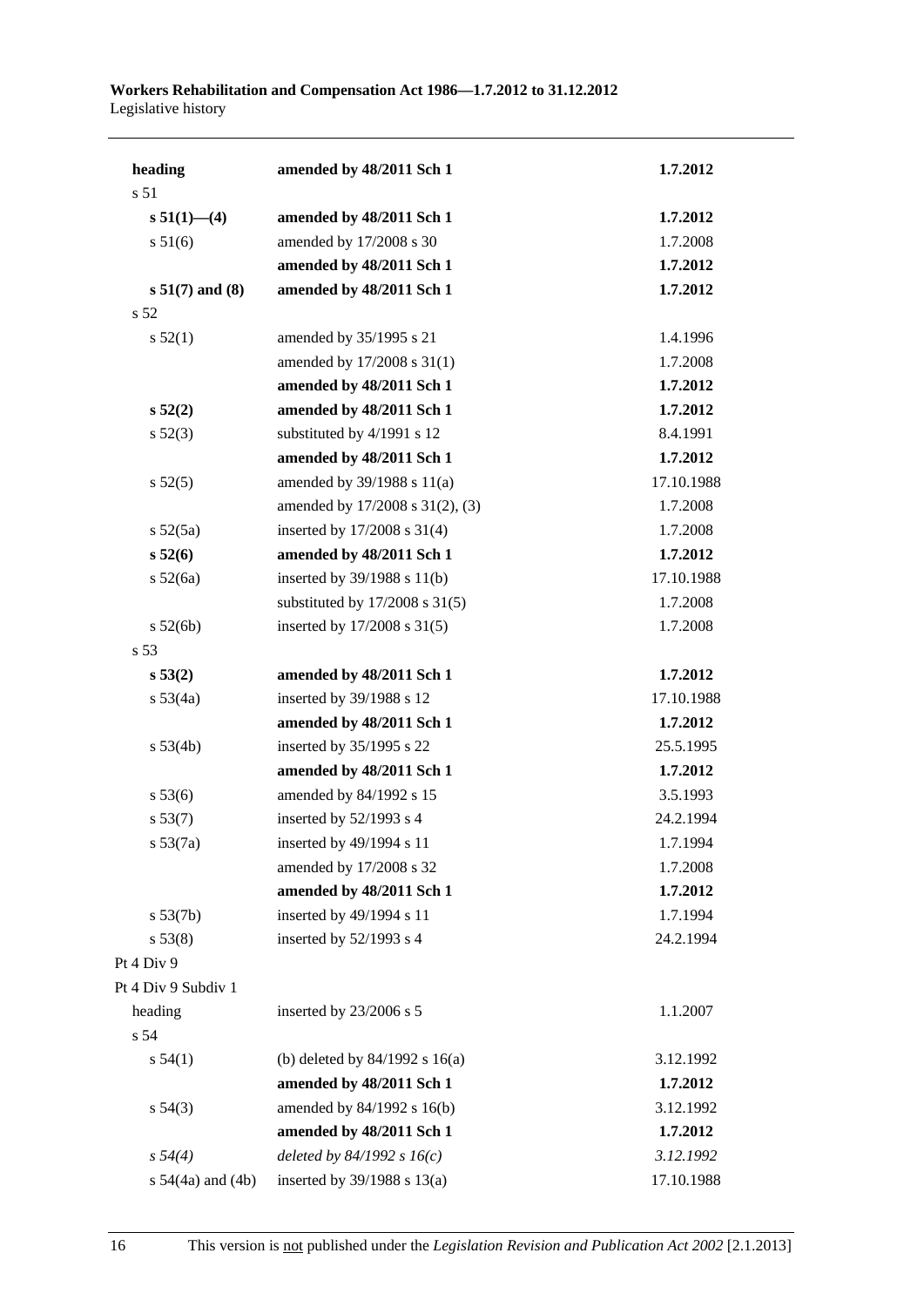|                                                                           | amended by 48/2011 Sch 1                                                                                                                                                  | 1.7.2012   |
|---------------------------------------------------------------------------|---------------------------------------------------------------------------------------------------------------------------------------------------------------------------|------------|
| $s\,54(5)$                                                                | amended by 39/1988 s 13(b)                                                                                                                                                | 17.10.1988 |
|                                                                           | amended by 48/2011 Sch 1                                                                                                                                                  | 1.7.2012   |
| $s\,54(6)$                                                                | amended by 17/2008 s 33(1), (2)                                                                                                                                           | 1.7.2008   |
|                                                                           | amended by 48/2011 Sch 1                                                                                                                                                  | 1.7.2012   |
| s 54(7)                                                                   | amended by 75/1995 s 8                                                                                                                                                    | 3.6.1996   |
|                                                                           | amended by 48/2011 s 7(1), (2)                                                                                                                                            | 1.7.2012   |
| s $54(7a)$ and $(7b)$                                                     | inserted by $39/1988$ s $13(c)$                                                                                                                                           | 17.10.1988 |
|                                                                           | amended by 48/2011 Sch 1                                                                                                                                                  | 1.7.2012   |
| $s\,54(7c)$                                                               | inserted by 39/1988 s 13(c)                                                                                                                                               | 17.10.1988 |
| s 54(8)                                                                   |                                                                                                                                                                           |            |
| contributory<br>negligence                                                | inserted by $48/2011$ s $7(3)$                                                                                                                                            | 1.7.2012   |
| damages                                                                   | amended by 48/2011 Sch 1                                                                                                                                                  | 1.7.2012   |
| prescribed sum                                                            | deleted by $84/1992 s 16(d)$                                                                                                                                              | 3.12.1992  |
| s, 55                                                                     |                                                                                                                                                                           |            |
| s $55(1)$ and (2)                                                         | substituted by 23/2006 s 6                                                                                                                                                | 1.1.2007   |
|                                                                           | amended by 48/2011 Sch 1                                                                                                                                                  | 1.7.2012   |
| s 55(2a)                                                                  | inserted by 23/2006 s 6                                                                                                                                                   | 1.1.2007   |
| s 55(3)                                                                   | amended by 48/2011 Sch 1                                                                                                                                                  | 1.7.2012   |
| s <sub>56</sub>                                                           | deleted by 49/1994 s 12                                                                                                                                                   | 1.7.1994   |
| s <sub>57</sub>                                                           | amended by 48/2011 Sch 1                                                                                                                                                  | 1.7.2012   |
| s 58                                                                      |                                                                                                                                                                           |            |
| s 58(1)                                                                   | amended by 48/2011 Sch 1                                                                                                                                                  | 1.7.2012   |
| s 58(2)                                                                   | amended by 95/2000 Sch 2 cl 4                                                                                                                                             | 14.12.2001 |
| s 58(3)                                                                   |                                                                                                                                                                           |            |
| the prescribed<br>amount                                                  | amended by 39/1988 s 14                                                                                                                                                   | 17.10.1988 |
| Pt 4 Div 9 Subdiv 2                                                       | inserted by 23/2006 s 7                                                                                                                                                   | 1.1.2007   |
| s 58AA                                                                    |                                                                                                                                                                           |            |
| s $58AA(1)$ - (4)                                                         | amended by 48/2011 Sch 1                                                                                                                                                  | 1.7.2012   |
| s 58AB                                                                    |                                                                                                                                                                           |            |
| $s$ 58AB(1) and (2)                                                       | amended by 48/2011 Sch 1                                                                                                                                                  | 1.7.2012   |
| ss 58AC and 58AD                                                          | amended by 48/2011 Sch 1                                                                                                                                                  | 1.7.2012   |
| s 58AE                                                                    |                                                                                                                                                                           |            |
| a State's<br>legislation about<br>damages for a<br>work related<br>injury | a State's legislation about damages for a<br>work related disability amended to read a<br>State's legislation about damages for a work<br>related injury by 48/2011 Sch 1 | 1.7.2012   |
| substantive law                                                           | amended by 48/2011 Sch 1                                                                                                                                                  | 1.7.2012   |
| Pt 4 Div 9 Subdiv 3                                                       |                                                                                                                                                                           |            |
| heading                                                                   | inserted by $23/2006$ s 8                                                                                                                                                 | 1.1.2007   |
| s 58A                                                                     | inserted by 39/1988 s 15 as amended by<br>97/1988 s 10                                                                                                                    | 17.10.1988 |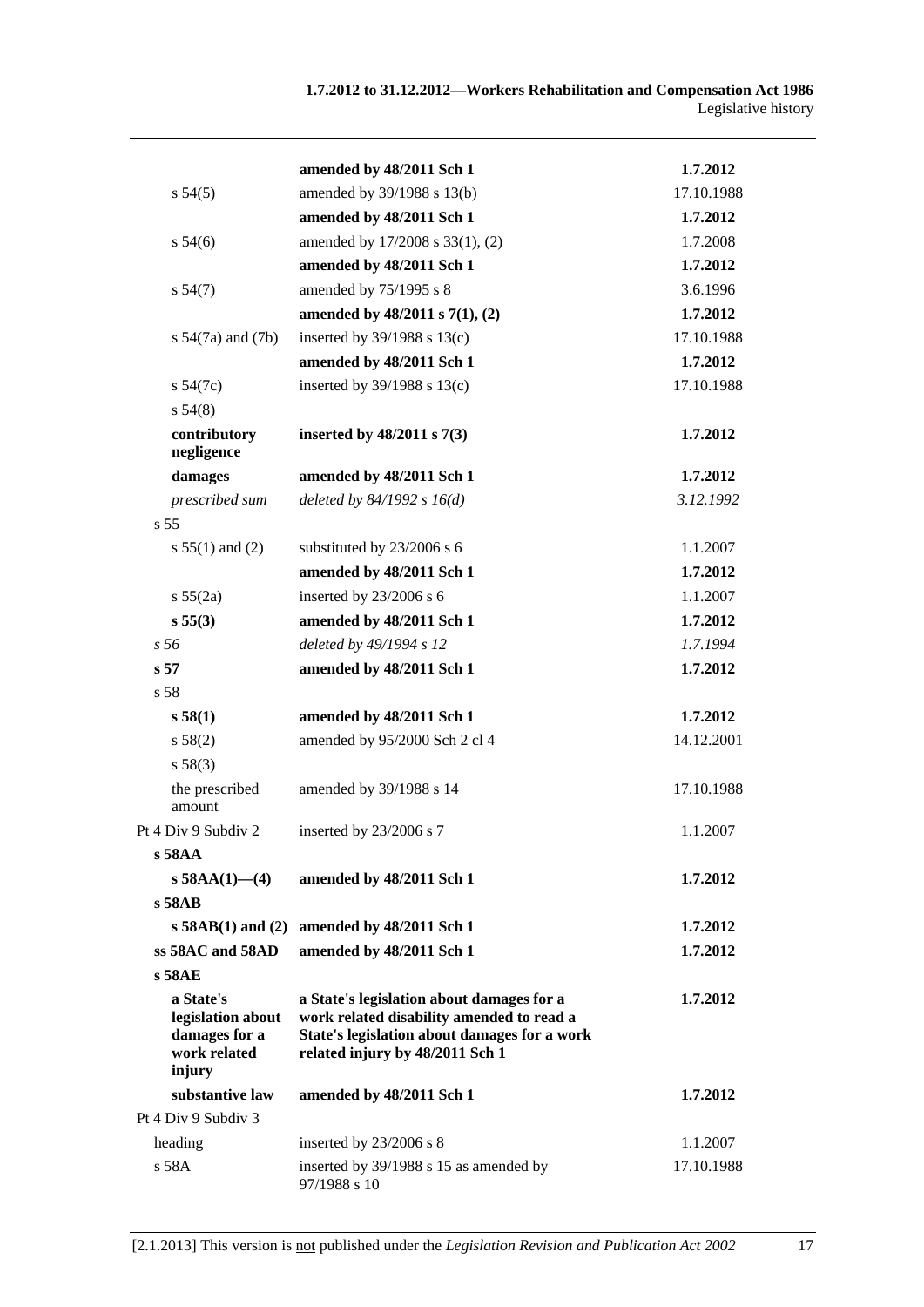| s 58A(1)              | amended by 17/2008 s 34                                                       | 1.7.2008                            |
|-----------------------|-------------------------------------------------------------------------------|-------------------------------------|
| s 58A(2)              | amended by 48/2011 Sch 1                                                      | 1.7.2012                            |
| s 58B                 | inserted by 39/1988 s 15                                                      | 1.1.1989                            |
| s 58B(1)              | amended by 17/2008 s 35(1)                                                    | 1.7.2008                            |
|                       | amended by 48/2011 Sch 1                                                      | 1.7.2012                            |
| s 58B(2)              | amended by 35/1995 s 23(a)                                                    | 25.5.1995                           |
|                       | (d) deleted by $56/1995$ s 7                                                  | 17.8.1995                           |
| s 58B(3)              | deleted by 35/1995 s 23(b)                                                    | 25.5.1995                           |
|                       | inserted by 17/2008 s 35(2)                                                   | 1.7.2008                            |
|                       | amended by 48/2011 Sch 1                                                      | 1.7.2012                            |
| $s$ 58B(3a)           | inserted by 97/1988 s 10                                                      | 1.1.1989                            |
|                       | deleted by $35/1995$ s $23(b)$                                                | 25.5.1995                           |
| s 58B(4)              | deleted by $35/1995$ s $23(b)$                                                | 25.5.1995                           |
| s 58C                 | inserted by 35/1995 s 24                                                      | 25.5.1995                           |
| $s\,58C(1)$ and (2)   | amended by 48/2011 Sch 1                                                      | 1.7.2012                            |
| $Pt\,5$               |                                                                               |                                     |
| Pt 5 Div 1            |                                                                               |                                     |
| s 59                  |                                                                               |                                     |
| $s\,59(3)$            | inserted by 4/1991 s 13                                                       | 8.4.1991                            |
| $s 59(4)$ (6)         | inserted by 23/2006 s 9                                                       | 1.1.2007                            |
| s 59A                 | inserted by 30/1998 s 3 but this amendment<br>cancelled by $30/1998$ s $8(a)$ | 13.4.2000-cancelled on<br>13.4.2004 |
| $\mathrm{s}$ 60       |                                                                               |                                     |
| $s \ 60(1)$           | amended by 17/2008 s 36(1)                                                    | 1.7.2008                            |
| $s \ 60(2)$           | amended by $4/1991$ s $14(a)$                                                 | 8.4.1991                            |
|                       | amended by 17/2008 s 36(2), (3)                                               | 1.7.2008                            |
| $s \ 60(3)$           | substituted by $97/1988$ s 4(a)                                               | 15.12.1988                          |
|                       | amended by 17/2008 s 36(4), (5)                                               | 1.7.2008                            |
| s 60(4)               | amended by 39/1988 s 16(a)                                                    | 17.10.1988                          |
|                       | substituted by $97/1988$ s $4(a)$                                             | 15.12.1988                          |
|                       | substituted by $4/1991$ s $14(b)$                                             | 8.4.1991                            |
|                       | amended by 17/2008 s 36(6)-(9)                                                | 1.7.2008                            |
| s $60(4a)$ and $(4b)$ | inserted by 17/2008 s 36(10)                                                  | 1.7.2008                            |
| $s \ 60(5)$           | amended by 39/1988 s 16(b)                                                    | 17.10.1988                          |
|                       | substituted by $4/1991$ s $14(b)$                                             | 8.4.1991                            |
|                       | substituted by 17/2008 s 36(11)                                               | 1.7.2008                            |
| $s\,60(5a)$           | inserted by $97/1988 s 4(b)$                                                  | 15.12.1988                          |
|                       | deleted by $4/1991 s 14(b)$                                                   | 8.4.1991                            |
| $s\ 60(6)$            | substituted by $4/1991$ s $14(b)$                                             | 8.4.1991                            |
|                       | amended by 75/1995 s 9                                                        | 3.6.1996                            |
|                       | amended by $17/2008$ s $36(12)$ — $(14)$                                      | 1.7.2008                            |
|                       | amended by 48/2011 Sch 1                                                      | 1.7.2012                            |
| $s\ 60(7)$            | amended by 17/2008 s 36(15)                                                   | 1.7.2008                            |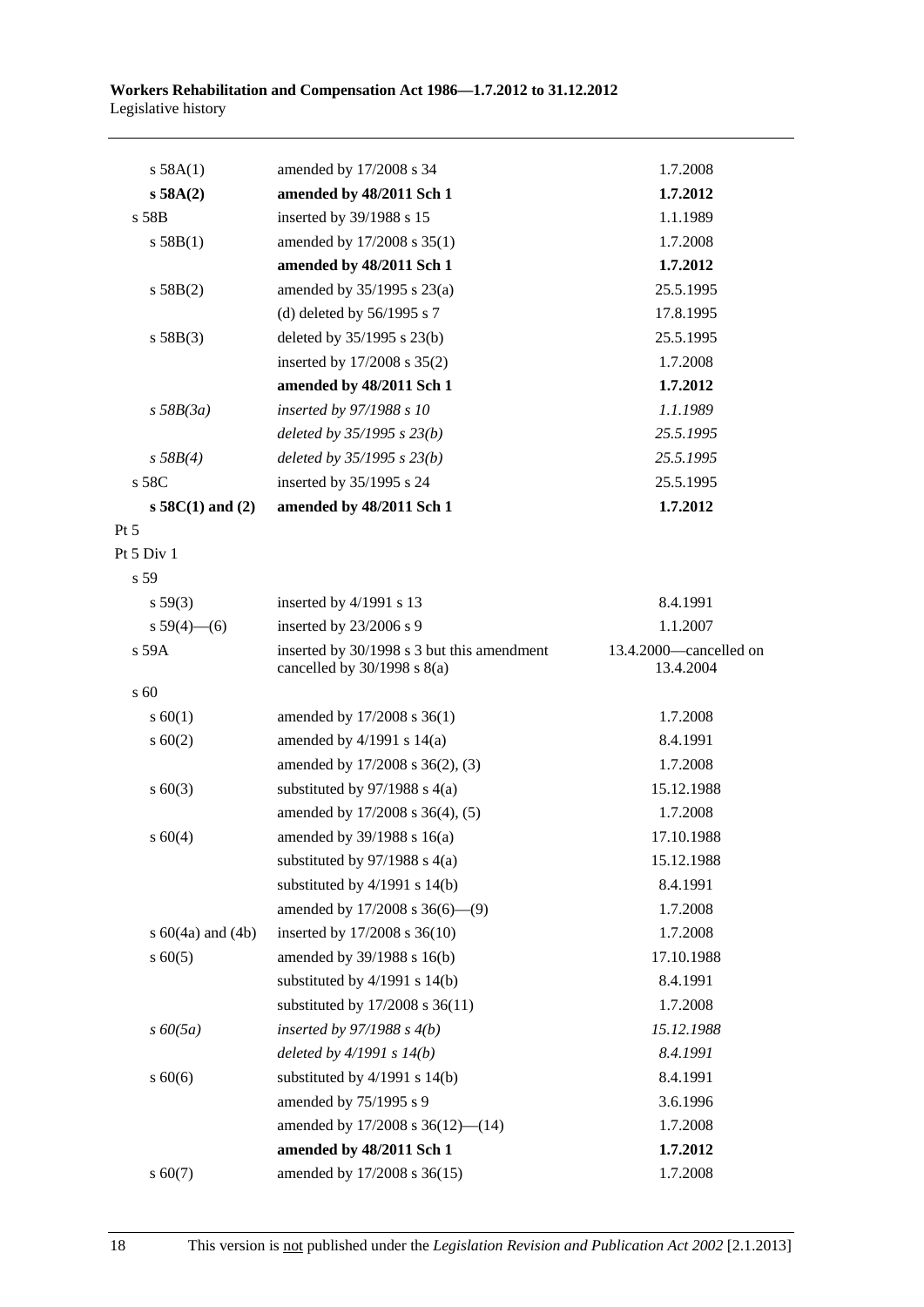| $s\ 60(7a)$                         | inserted by 17/2008 s 36(16)                                                     | 1.7.2008                            |
|-------------------------------------|----------------------------------------------------------------------------------|-------------------------------------|
| s 60(9)                             |                                                                                  |                                     |
| indemnified<br>maritime<br>employer | inserted by $4/1991$ s $14(d)$                                                   | 8.4.1991                            |
| related bodies<br>corporate         | inserted by 17/2008 s 36(17)                                                     | 1.7.2008                            |
| related<br>corporations             | deleted by 17/2008 s 36(17)                                                      | 1.7.2008                            |
| s 61                                |                                                                                  |                                     |
| $s \, 61(1)$                        | amended by 17/2008 s 37(1)                                                       | 1.7.2008                            |
| $s \ 61(2)$                         | amended by 17/2008 s 37(2)                                                       | 1.7.2008                            |
| s 61(4)                             | inserted by 4/1991 s 15                                                          | 8.4.1991                            |
| $s \, 61(5)$                        | inserted by 52/1993 s 5                                                          | 20.5.1993                           |
| s <sub>62</sub>                     | amended by 105/1995 s 6                                                          | 14.12.1995                          |
|                                     | substituted by 30/1998 s 4 but this amendment<br>cancelled by $30/1998$ s $8(a)$ | 13.4.2000—cancelled on<br>13.4.2004 |
| $s \, 62(1)$                        | amended by 17/2008 s 38(1)–(3)                                                   | 1.7.2008                            |
| $s \, 62(2)$                        | amended by 17/2008 s 38(4)                                                       | 1.7.2008                            |
| s62(3)                              | inserted by 48/2011 s 8                                                          | 1.7.2012                            |
| s62A                                | inserted by 35/1995 s 25                                                         | 27.6.1996                           |
| s 62A(1)                            | amended by 17/2008 s 39(1), (2)                                                  | 1.7.2008                            |
| s $62A(2a)$                         | inserted by 17/2008 s 39(3)                                                      | 1.7.2008                            |
| Pt 5 Div 2                          |                                                                                  |                                     |
| heading                             | substituted by 17/2008 s 40                                                      | 1.7.2008                            |
| s <sub>63</sub>                     |                                                                                  |                                     |
| s 63(1)                             | amended by 39/1988 s 17                                                          | 17.10.1988                          |
|                                     | amended by $4/1991$ s $16(a)$                                                    | 8.4.1991                            |
|                                     | amended by 52/1993 s 6                                                           | 20.5.1993                           |
|                                     | amended by $84/1992$ s $17(a)$                                                   | 1.7.1993                            |
|                                     | amended by 35/1995 s 26                                                          | 17.8.1995                           |
|                                     | amended by $17/2008$ s $41(1)$ , $(2)$ , $(4)$ , $(5)$ , $(7)$                   | 1.7.2008                            |
|                                     | amended by 17/2008 s 41(3), (7)                                                  | 1.1.2009                            |
|                                     | amended by 17/2008 s 41(6), (7)                                                  | 1.4.2009                            |
| s 63(2)                             | amended by 17/2008 s 41(8)                                                       | 1.7.2008                            |
| s 63(3)                             | amended by 4/1991 s 16(b)                                                        | 8.4.1991                            |
|                                     | amended by 84/1992 s 17(b)                                                       | 1.7.1993                            |
|                                     | amended by 17/2008 s 41(9)                                                       | 1.7.2008                            |
| $s\ 63(3aa)$                        | inserted by $84/1992$ s $17(c)$                                                  | 1.7.1993                            |
|                                     | amended by 56/1995 s 8                                                           | 17.8.1995                           |
|                                     | amended by 17/2008 s 41(10)                                                      | 1.7.2008                            |
| s 63(3a)                            | inserted by $4/1991$ s $16(c)$                                                   | 8.4.1991                            |
|                                     | amended by 17/2008 s 41(11)                                                      | 1.7.2008                            |
| s 63(4)                             | amended by 17/2008 s 41(12)                                                      | 1.7.2008                            |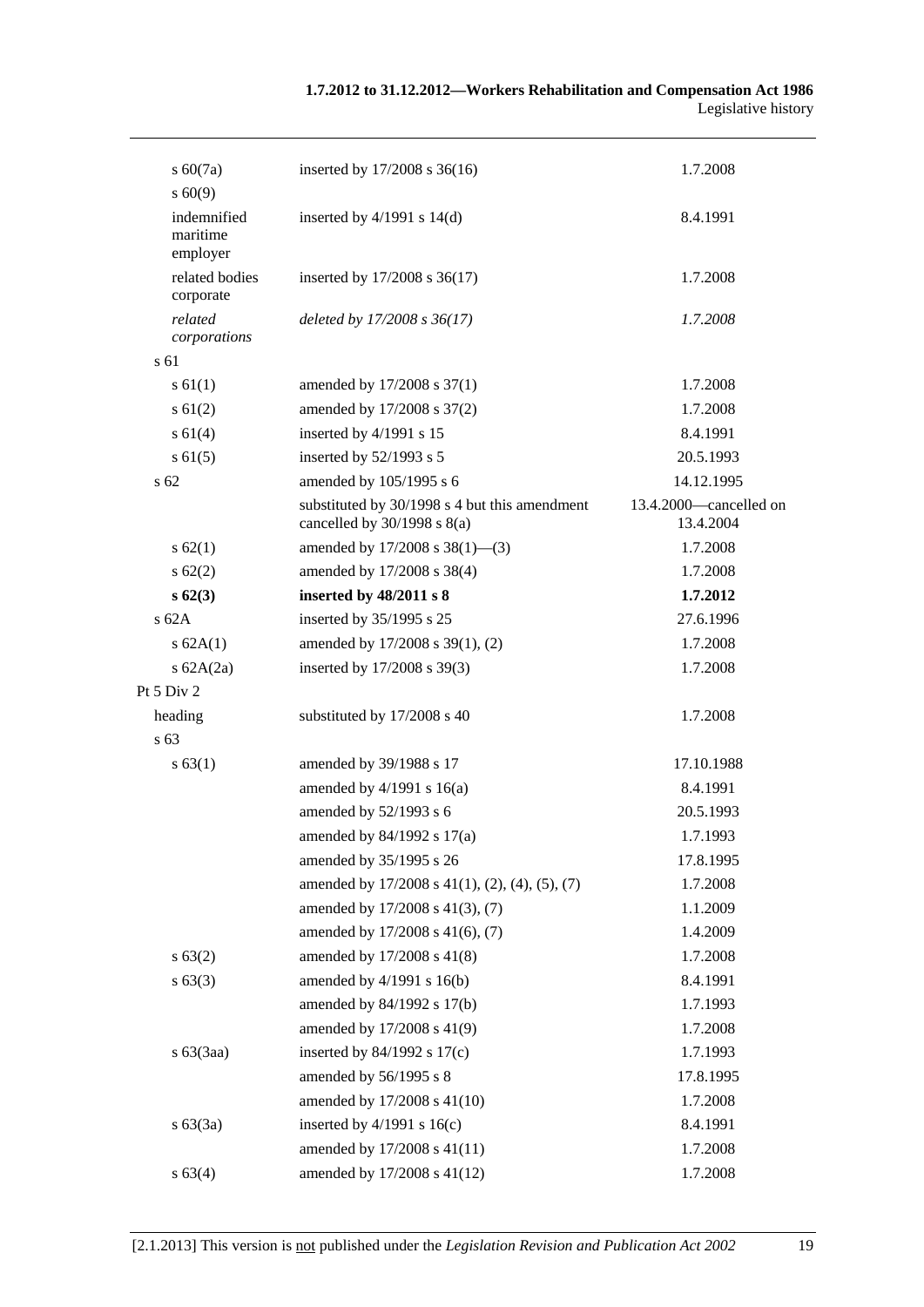| s 63(5)                                      | amended by 17/2008 s 41(13), (14)                                          | 1.7.2008                            |
|----------------------------------------------|----------------------------------------------------------------------------|-------------------------------------|
| s 63(5a)                                     | inserted by $17/2008$ s $41(15)$                                           | 1.7.2008                            |
| s 63(6)                                      | amended by 17/2008 s 41(16)                                                | 1.7.2008                            |
| s 63(7)                                      | inserted by $4/1991$ s $16(d)$                                             | 8.4.1991                            |
|                                              | substituted by 17/2008 s 41(17)                                            | 1.7.2008                            |
|                                              | amended by 48/2011 Sch 1                                                   | 1.7.2012                            |
| Pt 5 Div 3                                   |                                                                            |                                     |
| s 64                                         |                                                                            |                                     |
| $s \, 64(2)$                                 | amended by $49/1994$ s $13(a)$                                             | 1.7.1994                            |
|                                              | amended by 48/2011 s 9                                                     | 1.7.2012                            |
| $s \, 64(3)$                                 | amended by $52/1993$ s $7(a)$                                              | 1.7.1993                            |
|                                              | amended by 49/1994 s 13(b)                                                 | 1.7.1994                            |
|                                              | amended by 35/1995 s 27                                                    | 25.5.1995                           |
|                                              | amended by 75/1995 s 10                                                    | 3.6.1996                            |
|                                              | amended by 41/2005 Sch 1 (cl 5)                                            | 15.8.2005                           |
|                                              | amended by 17/2008 s 42(1), (2)                                            | 1.7.2008                            |
| s 64(3a)                                     | inserted by $52/1993$ s $7(b)$                                             | 1.7.1993                            |
|                                              | amended by 84/2009 s 377                                                   | 1.2.2010                            |
| Pt 5 Div 4 before<br>substitution by 48/2011 |                                                                            |                                     |
| $s\,65$                                      |                                                                            |                                     |
| $s\,65(2)$                                   | deleted by 39/1988 s 18 as substituted by<br>97/1988 s 11                  | uncommenced-not<br>incorporated     |
| $s\,65(3)$ and (4)                           | inserted by 97/1988 s 5                                                    | 15.12.1988                          |
| $s\,65(5)$ and (6)                           | inserted by 17/2008 s 43                                                   | 1.7.2008                            |
| s 66                                         |                                                                            |                                     |
| $s\,66(1)$                                   | amended by $17/2008 s 44(1)$                                               | 1.7.2008                            |
| $s\,66(2)$                                   | substituted by $39/1988$ s $19(a)$                                         | uncommenced-not<br>incorporated     |
| $s\,66(2a)$                                  | inserted by 17/2008 s 44(2)                                                | 1.7.2009                            |
| $s\,66(3)$ - $(5a)$                          | inserted by $39/1988$ s $19(a)$                                            | uncommenced—not<br>incorporated     |
| $s\,66(7)$                                   | substituted by $34/1990 s 5(a)$                                            | 26.4.1990                           |
| $s\,66(9)$                                   | amended by $34/1990 s 5(b)$                                                | 26.4.1990                           |
| $s\,66(12)$                                  | substituted by $39/1988$ s $19(b)$                                         | 17.10.1988                          |
| $s\,66(13)$                                  | deleted by $34/1990 s 5(c)$                                                | 26.4.1990                           |
|                                              | inserted by $4/1991 s 17$                                                  | 8.4.1991                            |
|                                              | amended by $17/2008$ s $44(3)$ , (4)                                       | 1.7.2009                            |
| $s\,66(14)$                                  | inserted by $17/2008 s 44(5)$                                              | 1.7.2009                            |
| $s\,67$                                      | amended by 39/1988 s 20                                                    | 17.10.1988                          |
|                                              | substituted by 4/1991 s 18                                                 | 8.4.1991                            |
| s 67(1)                                      | amended by $35/1995 s 28(a)$                                               | 17.8.1995                           |
|                                              | amended by 30/1998 s 5 but this amendment<br>cancelled by $30/1998 s 8(a)$ | 13.4.2000-cancelled on<br>13.4.2004 |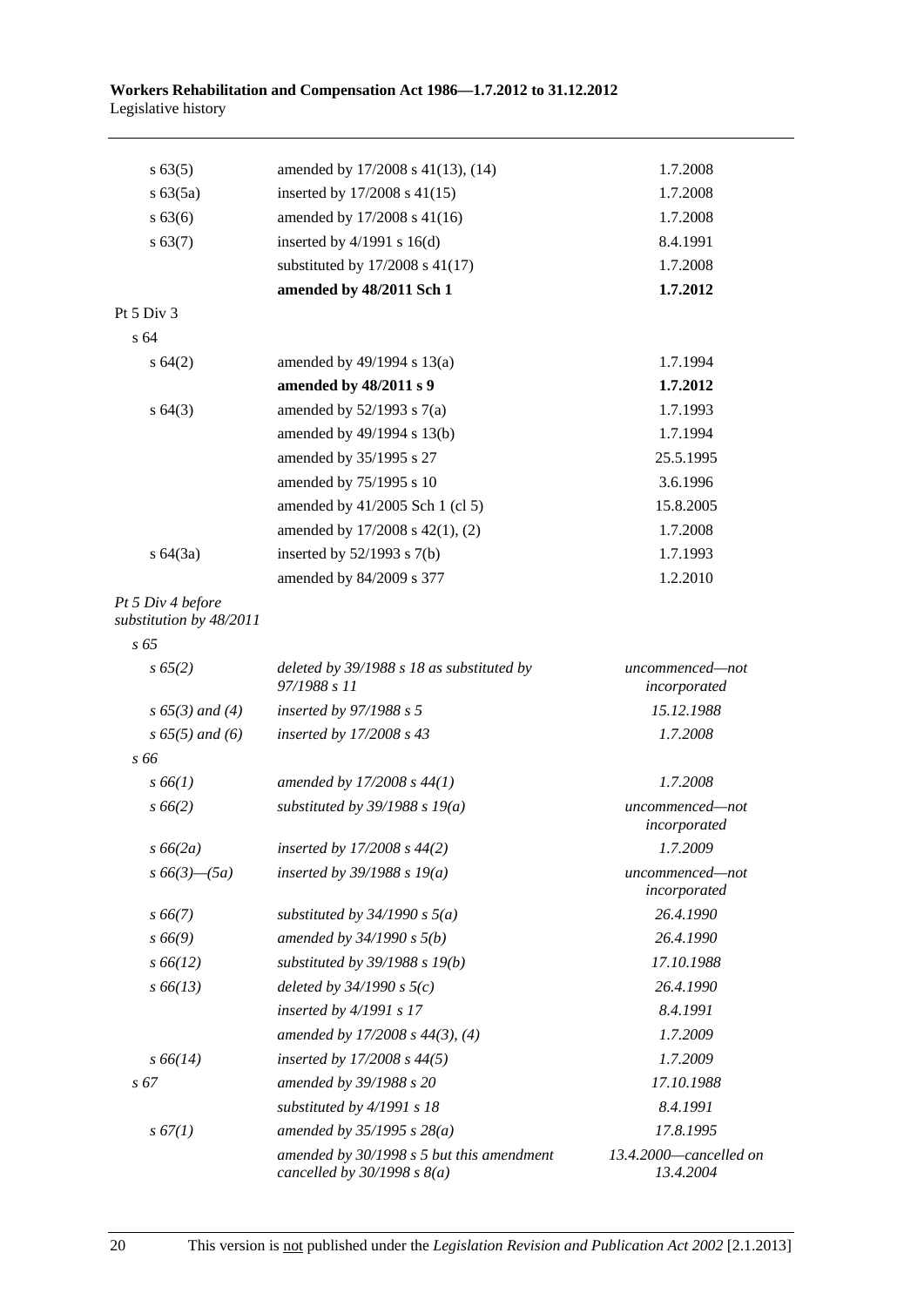|                                              | amended by 17/2008 s 45              | 1.7.2009                        |
|----------------------------------------------|--------------------------------------|---------------------------------|
| $s\,67(5)$ and (6)                           | inserted by $35/1995$ s $28(b)$      | 17.8.1995                       |
| Pt 5 Div 4                                   | substituted by 48/2011 s 10          | 1.7.2012                        |
| Pt 5 Div 5 before<br>substitution by 48/2011 |                                      |                                 |
| heading                                      | substituted by 17/2008 s 46          | 1.7.2008                        |
| s 68                                         |                                      |                                 |
| s 68(1)                                      | amended by 17/2008 s 47(1)           | 1.7.2008                        |
| $s\,68(2)$                                   | substituted by 39/1988 s 21          | 17.10.1988                      |
|                                              | amended by 75/1995 s 11              | 3.6.1996                        |
|                                              | amended by 17/2008 s 47(2), (3)      | 1.7.2008                        |
| $s\,68(3)$                                   | deleted by 39/1988 s 21              | 17.10.1988                      |
|                                              | inserted by 105/1995 s 7             | 14.12.1995                      |
|                                              | substituted by $17/2008$ s $47(4)$   | 1.7.2008                        |
| $s\,68(4)$                                   | substituted by 4/1991 s 19           | 8.4.1991                        |
|                                              | amended by 17/2008 s 47(5), (6)      | 1.7.2008                        |
| Pt 5 Div 5                                   | substituted by 48/2011 s 10          | 1.7.2012                        |
| Pt 5 Div 6 before<br>substitution by 17/2008 |                                      |                                 |
| s 69                                         |                                      |                                 |
| $s\,69(1)$                                   | amended by $39/1988 s 22(a)$         | uncommenced-not<br>incorporated |
| $s\,69(4)$                                   | substituted by $39/1988$ s $22(b)$   | 17.10.1988                      |
| $s\,69(4a)$                                  | inserted by $39/1988$ s $22(b)$      | 17.10.1988                      |
| s 69A                                        | inserted by 35/1995 s 29             | 25.5.1995                       |
| Pt 5 Div 6                                   | substituted by 17/2008 s 48          | 1.7.2009                        |
|                                              | substituted by 48/2011 s 10          | 1.7.2012                        |
| Pt 5 Div 7 before<br>substitution by 48/2011 |                                      |                                 |
| s 70                                         |                                      |                                 |
| s 70(1)–(3)                                  | substituted by 17/2008 s 49          | uncommenced-not<br>incorporated |
| $s \, 70(4)$                                 | deleted by 17/2008 s 49              | uncommenced-not<br>incorporated |
| s 71                                         |                                      |                                 |
| s 7I(1)                                      | amended by $4/1991 s 20$             | 8.4.1991                        |
| s 72                                         | amended by 39/1988 s 23              | 17.10.1988                      |
|                                              | substituted by 4/1991 s 21           | 8.4.1991                        |
| $s\,72(1)$                                   | amended by 17/2008 s 50(1)           | 1.7.2009                        |
| $s\,72(4)$                                   | amended by 17/2008 s 50(2)           | 1.7.2009                        |
| s 72A                                        | inserted by 23/2006 s 10             | 1.1.2007                        |
| Pt 5 Div 7                                   | substituted by 48/2011 s 10          | 1.7.2012                        |
| Pt 5 Div 8                                   |                                      |                                 |
| s 73                                         | amended by $48/2011$ s $11(1)$ , (2) | 1.7.2012                        |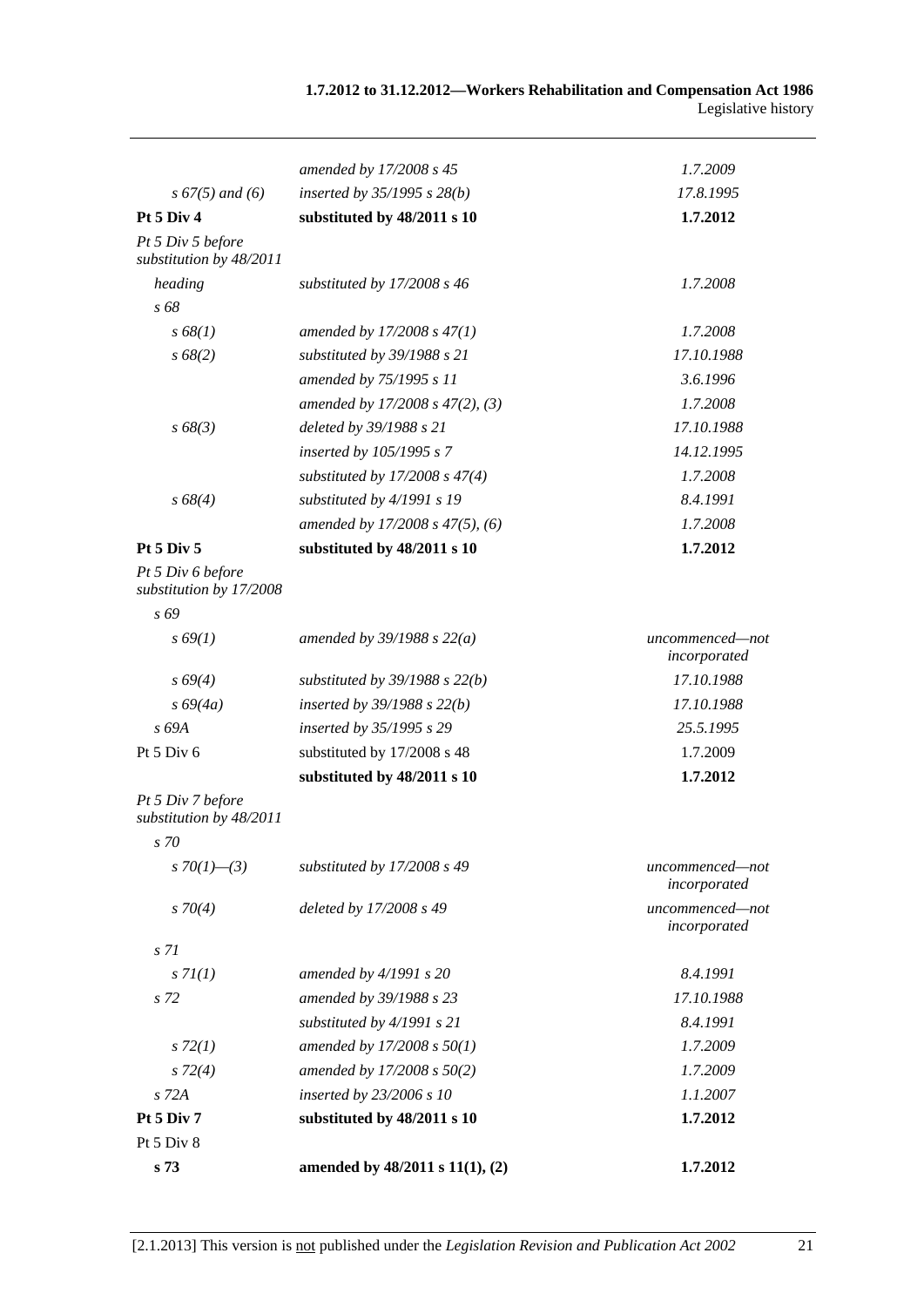| s 76                 | amended by 39/1988 s 24                                         | 17.10.1988 |
|----------------------|-----------------------------------------------------------------|------------|
|                      | amended by 75/1995 s 12                                         | 3.6.1996   |
|                      | substituted by 48/2011 s 12                                     | 1.7.2012   |
| $s$ 76AA             | inserted by 17/2008 s 51                                        | 1.4.2009   |
| $s$ 76A              | inserted by 39/1988 s 25                                        | 17.10.1988 |
|                      | deleted by 48/2011 s 13                                         | 1.7.2012   |
| $Pt\ 6$              | amended by 39/1988 ss 26-35                                     | 17.10.1988 |
|                      | amended by 97/1988 s 6                                          | 15.12.1988 |
|                      | amended by 34/1990 s 6                                          | 26.4.1990  |
|                      | amended by 4/1991 ss 22-40                                      | 8.4.1991   |
|                      | amended by 84/1992 s 18(a)                                      | 8.4.1991   |
|                      | amended by 84/1992 s 18(b), (c)                                 | 3.12.1992  |
|                      | amended by 52/1993 s 15                                         | 20.5.1993  |
|                      | amended by $52/1993$ ss 8—12, 14(a), (d)—(g)<br>& $16(2)$ - (6) | 1.7.1993   |
|                      | amended by 52/1993 s 14(b)                                      | 24.2.1994  |
|                      | amended by 52/1993 s 13                                         | 20.5.1995  |
|                      | amended by 49/1994 s 14                                         | 1.7.1994   |
|                      | substituted by 75/1995 s 13                                     | 3.6.1996   |
| Pt 6 Div 2           |                                                                 |            |
| s 78                 | amended by 17/2008 s 52                                         | 1.1.2009   |
| Pt 6 Div 4           |                                                                 |            |
| s 80                 |                                                                 |            |
| $s\,80(5)$           | substituted by 21/1996 s 3                                      | 3.6.1996   |
| $s\,80(6)$           | inserted by $21/1996$ s 3                                       | 3.6.1996   |
| s 80A                |                                                                 |            |
| s 80A(7)             | inserted by 69/2001 s 35                                        | 13.1.2002  |
| Pt 6 Div 5           |                                                                 |            |
| heading              | substituted by 17/2008 s 53                                     | 1.1.2009   |
| s 81                 |                                                                 |            |
| $s \ 81(1)$ (3)      | amended by 17/2008 s 54                                         | 1.1.2009   |
| s81A                 |                                                                 |            |
| s 81A(1)             | amended by 17/2008 s 55                                         | 1.1.2009   |
| s 81A(3)             | amended by 17/2008 s 55                                         | 1.1.2009   |
|                      | amended by 84/2009 s 378                                        | 1.2.2010   |
| s $81A(4)$ – (6)     | amended by 17/2008 s 55                                         | 1.1.2009   |
| s 81B                | amended by 17/2008 s 56                                         | 1.1.2009   |
| Pt 6 Div 6           |                                                                 |            |
| s 82A                | substituted by 21/1996 s 4                                      | 3.6.1996   |
| Pt 6 Div 8           |                                                                 |            |
| s 84D                |                                                                 |            |
| s $84D(1)$ and $(2)$ | amended by 17/2008 s 57                                         | 1.1.2009   |
| Pt 6 Div 10          |                                                                 |            |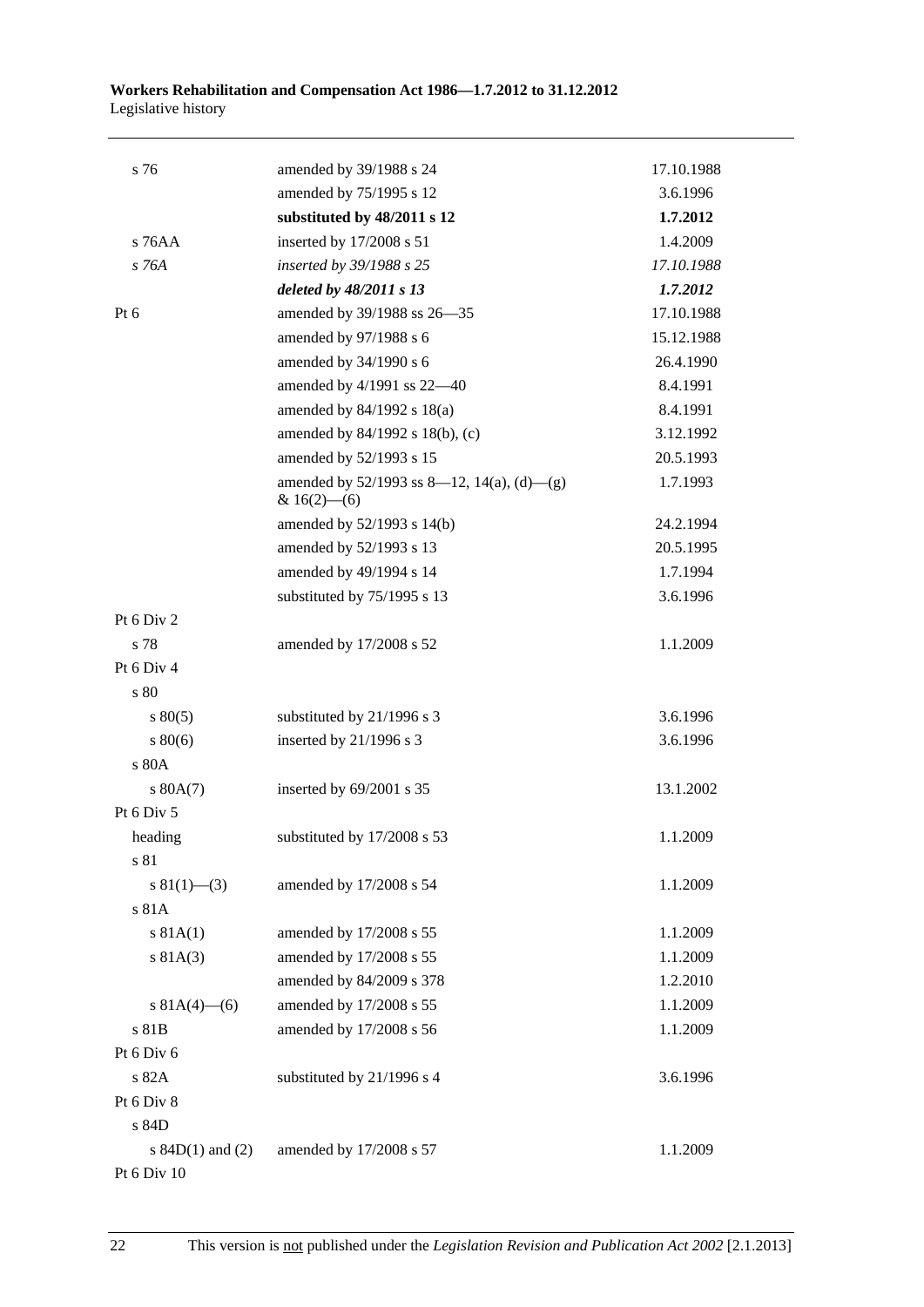| heading                   | substituted by 17/2006 s 258        | 4.9.2006   |
|---------------------------|-------------------------------------|------------|
| s 86A                     |                                     |            |
| s 86A(1)                  | substituted by $17/2006$ s $259(1)$ | 4.9.2006   |
| s 86A(2)                  | deleted by 17/2006 s 259(2)         | 4.9.2006   |
|                           | inserted by 17/2008 s 58(1)         | 1.1.2009   |
| s $86A(2a)$               | inserted by 17/2008 s 58(1)         | 1.1.2009   |
| s 86A(3)                  | amended by 17/2006 s 259(3), (4)    | 4.9.2006   |
|                           | amended by 17/2008 s 58(2), (3)     | 1.1.2009   |
| Pt 6 Div 12               |                                     |            |
| s 88                      |                                     |            |
| $s 88(1)$ and (2)         | amended by 17/2008 s 59             | 1.1.2009   |
| s 88A                     | amended by 17/2008 s 60             | 1.1.2009   |
| s 88DA                    | inserted by 21/1996 s 5             | 3.6.1996   |
| s 88E                     |                                     |            |
| s $88E(1)$ and $(2)$      | amended by 17/2008 s 61             | 1.1.2009   |
| s 88H                     |                                     |            |
| s 88H(2)                  | amended by 17/2008 s 62             | 1.1.2009   |
| Pt 6A                     | inserted by 75/1995 s 13            | 3.6.1996   |
| Pt 6A Div 1               |                                     |            |
| s 89                      |                                     |            |
| party                     | amended by 48/2011 Sch 1            | 1.7.2012   |
| relevant                  | amended by 17/2008 s 63             | 1.7.2008   |
| compensating<br>authority |                                     |            |
| Pt 6A Div 2               |                                     |            |
| s 90                      |                                     |            |
| $s\,90(3)$                | amended by 48/2011 Sch 1            | 1.7.2012   |
| Pt 6A Div 4               |                                     |            |
| s 92D                     | substituted by 17/2008 s 64         | 1.1.2009   |
| Pt 6A Div 5               | deleted by 17/2008 s 65             | 1.1.2009   |
| Pt 6A Div 6               |                                     |            |
| s 94                      | deleted by 17/2008 s 66             | 1.1.2009   |
| s 94C                     |                                     |            |
| $s \, 94C(1)$             | amended by 17/2008 s 67(1)          | 1.1.2009   |
| $s \, 94C(2)$             | substituted by $17/2008$ s $67(2)$  | 1.1.2009   |
| Pt 6A Div 7               |                                     |            |
| s 95                      |                                     |            |
| $s\,95(1)$                | amended by 17/2006 s 260            | 4.9.2006   |
| s 95A                     | inserted by 17/2008 s 68            | 1.1.2009   |
| Pt 6B                     | inserted by 75/1995 s 13            | 3.6.1996   |
| s 97A                     | amended by 17/2008 s 69             | 1.1.2009   |
| s 97B                     |                                     |            |
| $s\,97B(2)$               | amended by 44/2003 s 3(1) (Sch 1)   | 24.11.2003 |
|                           |                                     |            |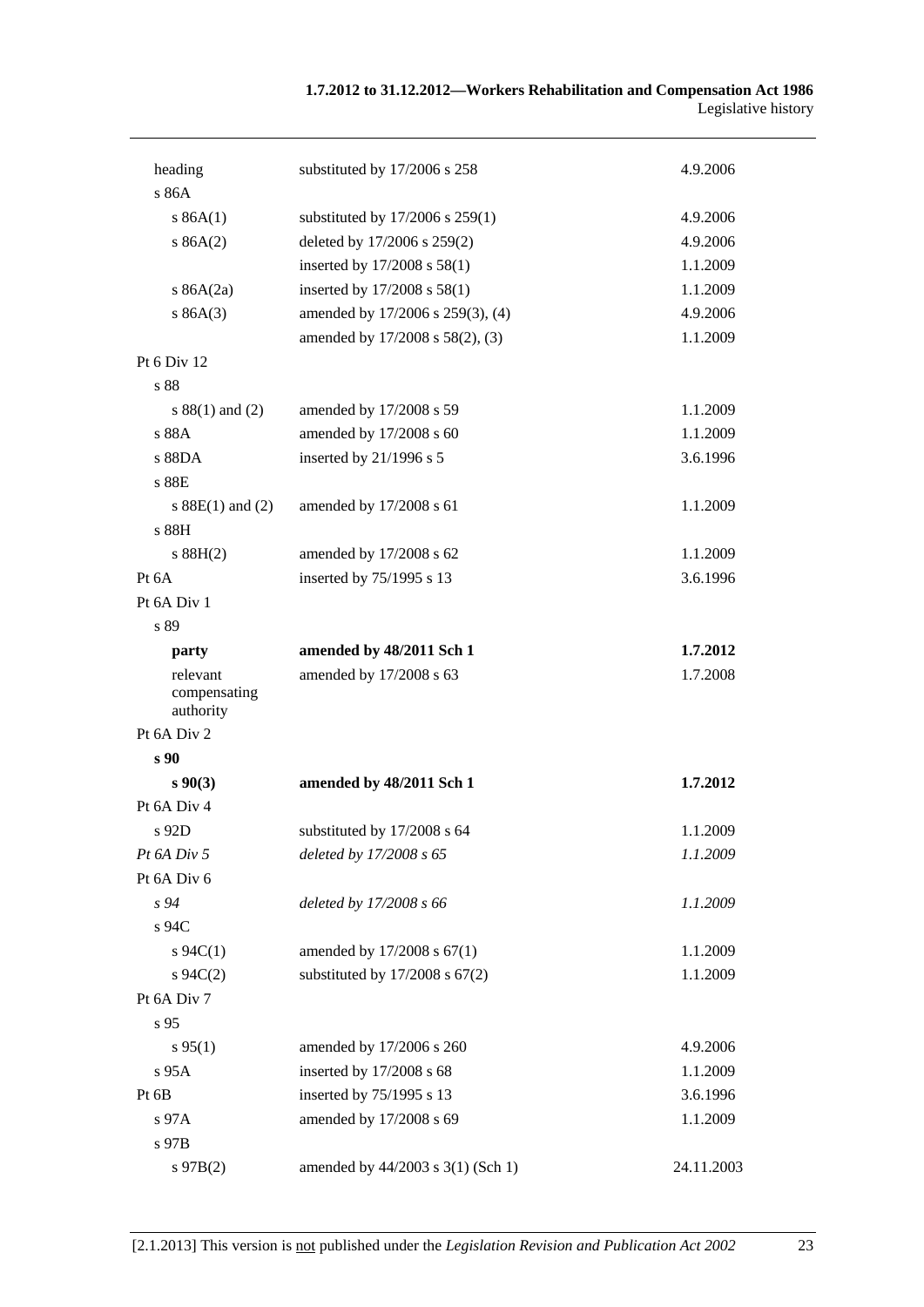| Pt 6C                       | inserted by 17/2008 s 70                                     | 2.10.2008                                                                                            |
|-----------------------------|--------------------------------------------------------------|------------------------------------------------------------------------------------------------------|
| Pt 6C Div 2                 | inserted by 17/2008 s 70                                     | 1.4.2009 except $s$ 98E(e), (f),<br>$(n), (o), (q)$ -15.10.2009 &<br>except s 98F(3)-<br>uncommenced |
| s 98E                       |                                                              |                                                                                                      |
|                             | medical question amended by 48/2011 Sch 1                    | 1.7.2012                                                                                             |
| s 98G                       |                                                              |                                                                                                      |
| $s\,98G(2), (4)$ and<br>(5) | amended by 48/2011 Sch 1                                     | 1.7.2012                                                                                             |
| Pt 6C Div 3                 |                                                              |                                                                                                      |
| s 98I                       | inserted by 17/2008 s 70                                     | 1.4.2009                                                                                             |
| s 99I                       |                                                              |                                                                                                      |
| $s\,99I(2)$                 | amended by 84/2009 s 379                                     | 1.2.2010                                                                                             |
| Pt 6D                       | inserted by 17/2008 s 70                                     | 1.7.2008                                                                                             |
| s 99D                       |                                                              |                                                                                                      |
| $s$ 99D(1)                  | amended by 48/2011 Sch 1                                     | 1.7.2012                                                                                             |
| s 99N                       | deleted by 84/2009 s 380                                     | 1.2.2010                                                                                             |
| Pt 7                        |                                                              |                                                                                                      |
| s 103A                      | inserted by 39/1988 s 36                                     | 17.10.1988                                                                                           |
| s 103A(1)                   | amended by 17/2008 s 71                                      | 1.7.2008                                                                                             |
| s 103A(2)                   | amended by 48/2011 Sch 1                                     | 1.7.2012                                                                                             |
| $s$ 104                     | deleted by $4/1991 s 41$                                     | 8.4.1991                                                                                             |
| s 105                       | substituted by 39/1988 s 37                                  | 17.10.1988                                                                                           |
| s 105(1)                    | s 105 amended and redesignated as s 105(1) by<br>4/1991 s 42 | 8.4.1991                                                                                             |
|                             | amended by 48/2011 Sch 1                                     | 1.7.2012                                                                                             |
| s 105(2)                    | inserted by $4/1991$ s $42(b)$                               | 8.4.1991                                                                                             |
|                             | amended by 17/2008 s 72(1)                                   | 1.7.2008                                                                                             |
| $s\ 105(3)$                 | inserted by $4/1991$ s $42(b)$                               | 8.4.1991                                                                                             |
|                             | amended by 17/2008 s 72(2)                                   | 1.7.2008                                                                                             |
| s 106                       |                                                              |                                                                                                      |
| $s\ 106(3)$                 | inserted by 17/2008 s 73                                     | 1.1.2009                                                                                             |
| s 106A                      | inserted by 39/1988 s 38                                     | 17.10.1988                                                                                           |
| s 107A                      | inserted by 35/1995 s 30                                     | 25.5.1995                                                                                            |
| s 107B                      | inserted by 30/1998 s 6                                      | 13.4.2000                                                                                            |
| s 107B(1)                   | amended by 17/2008 s 74(1)                                   | 1.7.2008                                                                                             |
| s 107B(4)                   | amended by $30/1998$ s $8(b)$                                | 13.4.2004                                                                                            |
|                             | amended by 17/2008 s 74(2)                                   | 1.7.2008                                                                                             |
| s 108                       |                                                              |                                                                                                      |
| $s\ 108(4)$                 | inserted by 4/1991 s 43                                      | 8.4.1991                                                                                             |
|                             | amended by 75/1995 s 14                                      | 3.6.1996                                                                                             |
| s 108(5)                    | inserted by 4/1991 s 43                                      | 8.4.1991                                                                                             |
| s 109                       | amended by 35/1995 s 31                                      | 25.5.1995                                                                                            |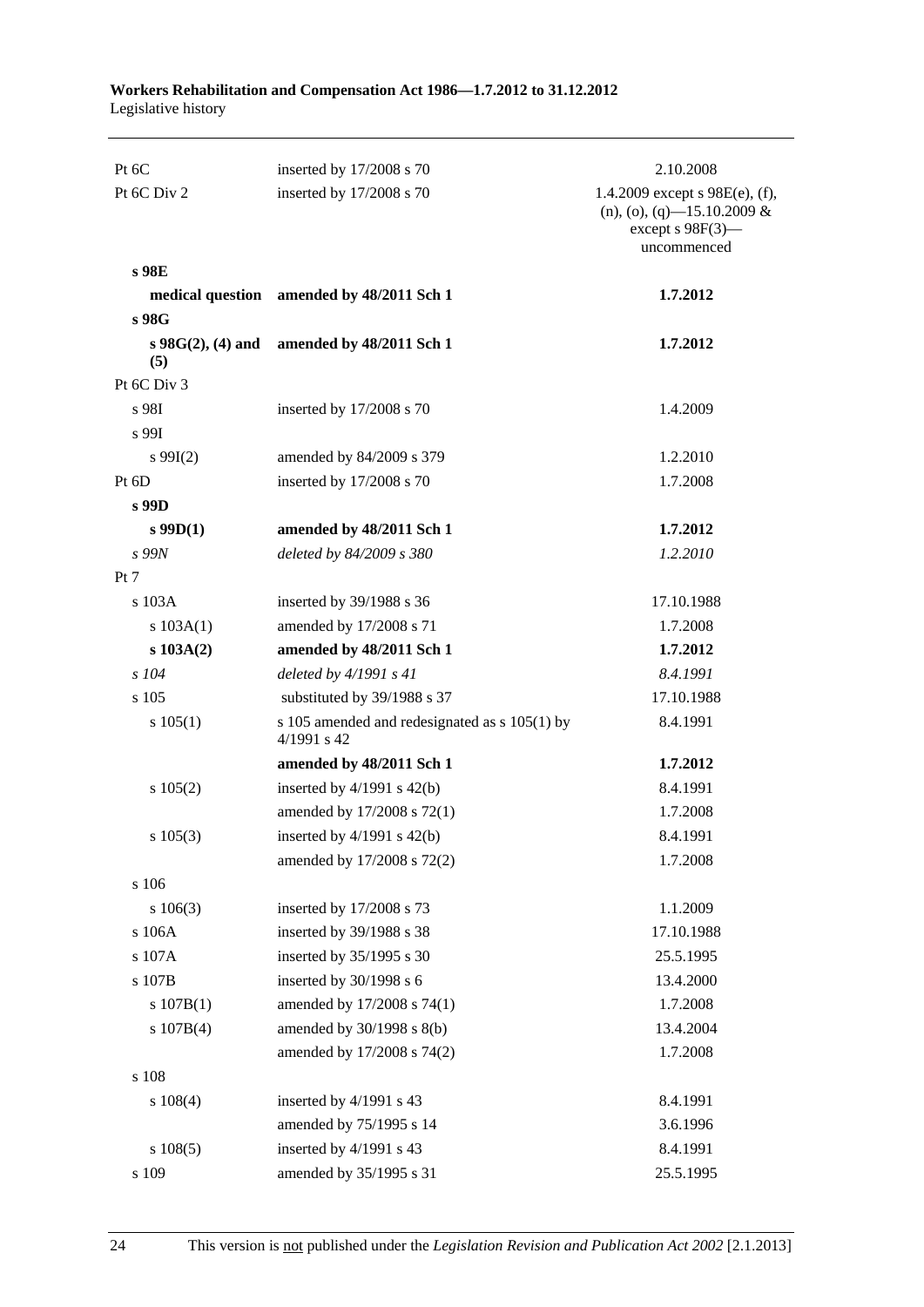| s 110                                                 | substituted by 4/1991 s 44             | 8.4.1991   |
|-------------------------------------------------------|----------------------------------------|------------|
| s 111                                                 |                                        |            |
| s 111(1)                                              | amended by 48/2011 Sch 1               | 1.7.2012   |
| s 111(3)                                              | amended by 17/2008 s 75                | 1.7.2008   |
| s 112                                                 |                                        |            |
| s 112(1)                                              | substituted by $49/1994$ s $15(a)$     | 1.7.1994   |
|                                                       | amended by 17/2008 s 76(1)             | 1.7.2008   |
| s 112(1a)                                             | inserted by 17/2008 s 76(2)            | 1.7.2008   |
| s 112(2)                                              | amended by 39/1988 s 39(a), (b)        | 17.10.1988 |
|                                                       | amended by 34/1990 s 7                 | 26.4.1990  |
|                                                       | substituted by $49/1994$ s $15(a)$     | 1.7.1994   |
|                                                       | amended by 17/2008 s 76(3), (4)        | 1.7.2008   |
|                                                       | amended by 48/2011 Sch 1               | 1.7.2012   |
| s 112(2a)                                             | inserted by $39/1988$ s $39(c)$        | 17.10.1988 |
|                                                       | amended by 49/1994 s 15(b)             | 1.7.1994   |
| $s\ 112(3)$                                           | deleted by 49/1994 s 15(c)             | 1.7.1994   |
|                                                       | inserted by 17/2008 s 76(5)            | 1.7.2008   |
| corresponding<br>workers<br>compensation<br>authority | amended by 48/2011 Sch 1               | 1.7.2012   |
| s112AA                                                | inserted by 17/2008 s 77               | 1.7.2008   |
| s 112A                                                | inserted by 84/1992 s 19               | 3.12.1992  |
|                                                       | amended by 48/2011 s 14(1), (2), Sch 1 | 1.7.2012   |
| s 113                                                 |                                        |            |
| $s\ 113(1)$                                           | substituted by 48/2011 Sch 1           | 1.7.2012   |
| s 113(2)                                              | amended by $39/1988$ s $40(a)$ , (b)   | 17.10.1988 |
|                                                       | amended by 48/2011 Sch 1               | 1.7.2012   |
| s $113(2a)$ — $(2c)$                                  | inserted by $39/1988$ s $40(c)$        | 17.10.1988 |
| s 113(3)                                              | amended by 17/2008 s 78(1), (2)        | 1.7.2008   |
|                                                       | amended by 48/2011 Sch 1               | 1.7.2012   |
| s 113(4)                                              | amended by 17/2008 s 78(3), (4)        | 1.7.2008   |
|                                                       | amended by 48/2011 Sch 1               | 1.7.2012   |
| s 119                                                 |                                        |            |
| s 119(4)                                              | inserted by 17/2008 s 79               | 1.7.2008   |
| s 119A                                                | inserted by 39/1988 s 41               | 17.10.1988 |
|                                                       | deleted by 4/1991 s 45                 | 8.4.1991   |
| s 120                                                 | substituted by 4/1991 s 45             | 8.4.1991   |
| s 120(1)                                              | substituted by 35/1995 s 32            | 25.5.1995  |
| s 120(3)                                              | amended by 17/2008 s 80                | 1.7.2008   |
| s 121                                                 | deleted by 49/1994 s 16                | 1.7.1994   |
| s 120A                                                | inserted by 39/1988 s 42               | 17.10.1988 |
| s 120A(3)                                             | amended by 48/2011 s 15                | 1.7.2012   |
| s 122                                                 |                                        |            |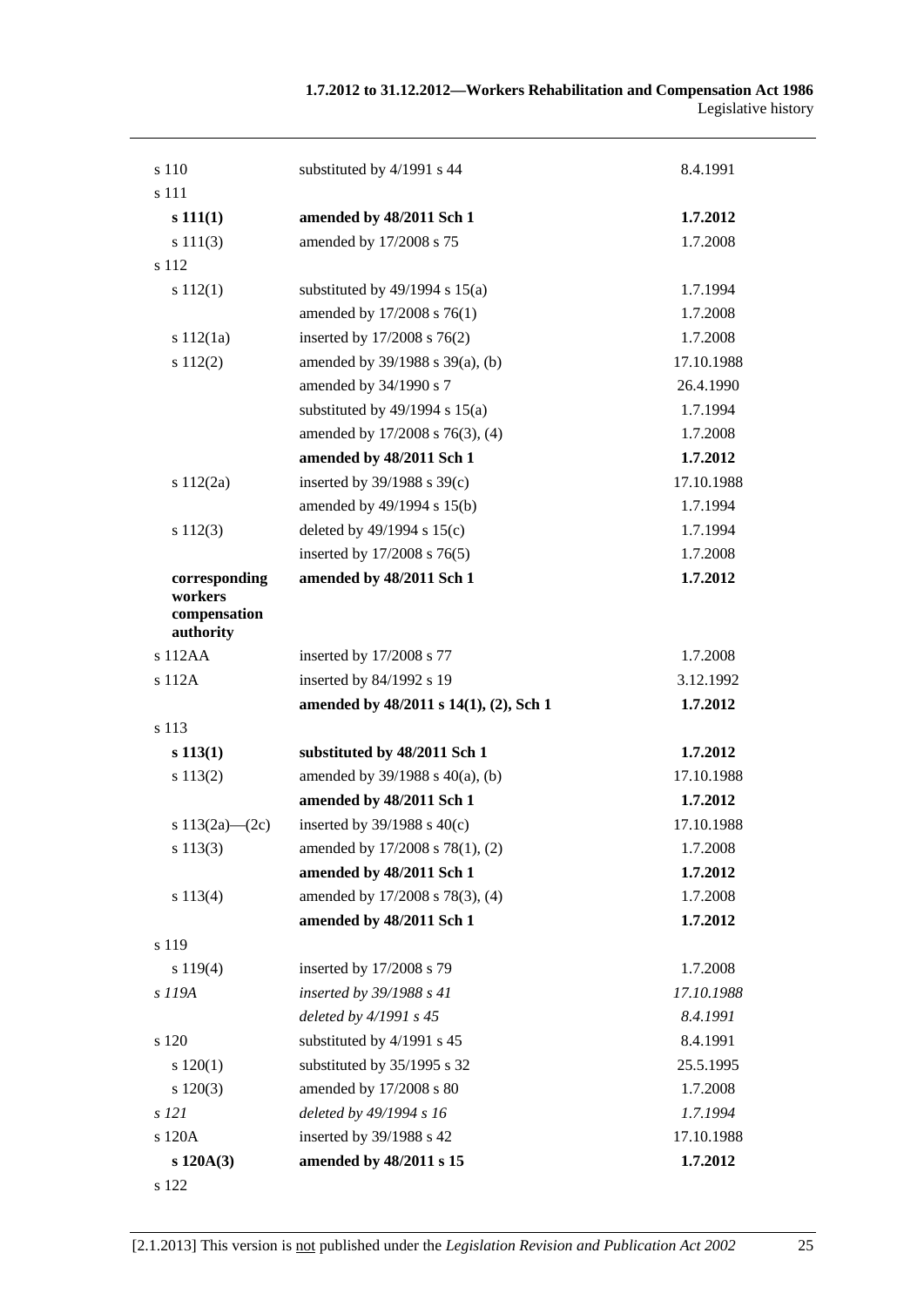| s 122(3a)                               | inserted by 4/1991 s 46                                            | 8.4.1991   |
|-----------------------------------------|--------------------------------------------------------------------|------------|
| $s\ 122(4)$                             | inserted by 39/1988 s 43                                           | 17.10.1988 |
| s 122A                                  | inserted by 4/1991 s 47                                            | 8.4.1991   |
|                                         | substituted by 34/1996 s 4 (Sch cl 45)                             | 3.2.1997   |
| s 123                                   | deleted by 49/1994 s 17                                            | 1.7.1994   |
| s 123A                                  | inserted by 4/1991 s 48                                            | 8.4.1991   |
|                                         | amended by 75/1995 s 15                                            | 3.6.1996   |
| s 123B                                  | inserted by 17/2008 s 81                                           | 1.7.2008   |
| s 124                                   |                                                                    |            |
| s 124(1)                                | s 124 redesignated as s 124(1) by 39/1988 s 44                     | 17.10.1988 |
| s 124(2)                                | inserted by 39/1988 s 44                                           | 17.10.1988 |
| $s$ 125                                 | omitted under Legislation Revision and<br>Publication Act 2002     | 24.11.2003 |
| Sch 1                                   |                                                                    |            |
| cl <sub>2</sub>                         |                                                                    |            |
| cl $2(1)$ and $(2)$                     | amended by 48/2011 Sch 1                                           | 1.7.2012   |
| cl $2(3)$                               | amended by 39/1988 s 45(a)                                         | 17.10.1988 |
|                                         | amended by 48/2011 Sch 1                                           | 1.7.2012   |
| cl $2(4)$ — $(7)$                       | inserted by 39/1988 s 45(b)                                        | 17.10.1988 |
| cl $2(8)$                               | inserted by $39/1988$ s $45(b)$                                    | 17.10.1988 |
|                                         | amended by $75/1995$ s 16(a) as substituted by<br>$21/1996$ s 6(a) | 3.6.1996   |
| cl $2(9)$ and $(10)$                    | inserted by $39/1988$ s $45(b)$                                    | 17.10.1988 |
|                                         | amended by 75/1995 s 16(b) as substituted by<br>$21/1996$ s $6(a)$ | 3.6.1996   |
| cl $2(11)$                              | inserted by $39/1988$ s $45(b)$                                    | 17.10.1988 |
| cl <sub>4</sub>                         | substituted by 97/1988 s 7                                         | 15.12.1988 |
| cl $4(3)$                               | amended by $41/2005$ Sch 1 (cl $6(1)$ )                            | 15.8.2005  |
| cl 4(4)                                 | amended by 69/1992 s 32                                            | 10.12.1992 |
| cl $4(8)$                               | (b) deleted by $41/2005$ Sch 1 (cl $6(2)$ )                        | 15.8.2005  |
| cl <sub>5</sub>                         | substituted by 2/1996 s 3                                          | 14.3.1996  |
| cll 5A-5C                               | inserted by 2/1996 s 3                                             | 14.3.1996  |
| cl 5D                                   | inserted by 43/2006 s 228                                          | 1.6.2007   |
| cl <sub>5E</sub>                        | inserted by 17/2008 s 82                                           | 1.7.2008   |
| Sch 2                                   | heading substituted by $44/2003$ s $3(1)$ (Sch 1)                  | 24.11.2003 |
|                                         | heading amended by 48/2011 Sch 1                                   | 1.7.2012   |
|                                         | amended by 48/2011 Sch 1                                           | 1.7.2012   |
| Sch 3 before<br>substitution by 17/2008 | amended by 97/1992 r 3                                             | 18.6.1992  |
|                                         | substituted by $84/1992$ s 20                                      | 10.12.1992 |
| table                                   | amended by 212/1992 r 4                                            | 10.12.1992 |
|                                         | amended by 35/1995 s 33                                            | 25.5.1995  |
| $cl$ 2                                  | amended by $49/1994 s 18(a)$                                       | 1.7.1994   |
| cl 4                                    | amended by 49/1994 s 18(b)                                         | 1.7.1994   |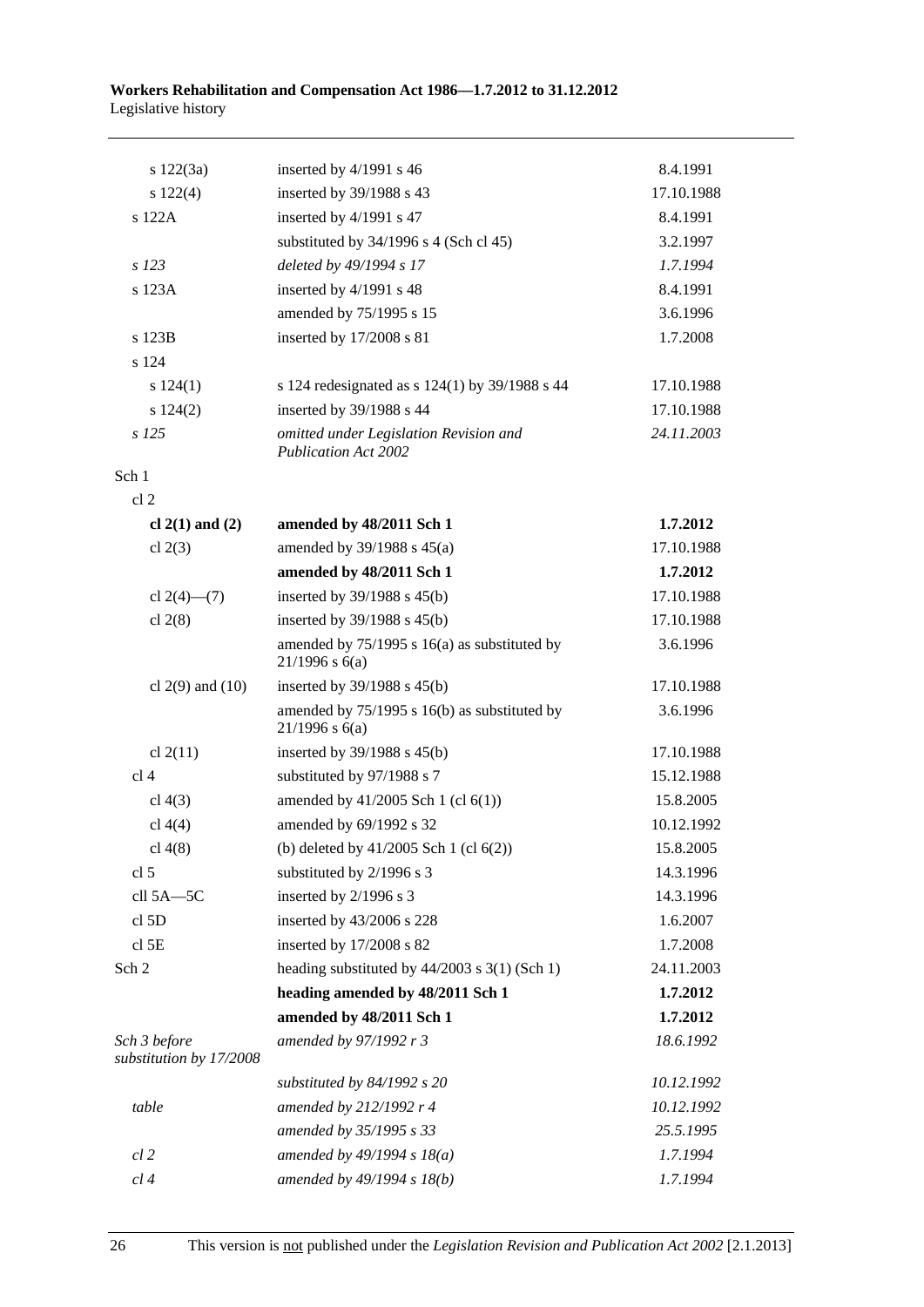| Sch <sub>3</sub>                    | substituted by $17/2008$ s 83     | 1.4.2009   |
|-------------------------------------|-----------------------------------|------------|
| Sch <sub>3</sub> A                  | inserted by $17/2008$ s 83        | 1.4.2009   |
|                                     | amended by 48/2011 Sch 1          | 1.7.2012   |
| Sch 4 before deletion by<br>41/2005 | inserted by $97/1988$ s 8         | 15.12.1988 |
| cl1                                 |                                   |            |
| $cl$ $I(2)$                         | amended by $1/1993$ s 64          | 1.7.1993   |
|                                     | amended by 49/1994 s 19(a)        | 1.7.1994   |
| $cl$ $I(2)$                         | (b) deleted by $49/1994 s 19(a)$  | 1.7.1994   |
| $cl$ $I(2a)$                        | inserted by $49/1994 s 19(b)$     | 1.7.1994   |
| cl 2                                |                                   |            |
| cl 2(6)                             | amended by $84/1992 s 21(a)$      | 3.12.1992  |
| cl.3                                | inserted by $84/1992$ s $21(b)$   | 3.12.1992  |
| Sch 4                               | deleted by $41/2005$ Sch 1 (cl 7) | 15.8.2005  |
|                                     | inserted by $23/2006$ s 11        | 1.1.2007   |
|                                     |                                   |            |

# **Transitional etc provisions associated with Act or amendments**

### *Workers Rehabilitation and Compensation Act Amendment Act 1990*

### **8—Transitional provision**

- (1) The amendment effected to the principal Act by section 3 of this Act does not affect—
	- (a) the rights of the respondent in Supreme Court Action No. 998 of 1989; or
	- (b) the rights of any claimant whose claim is determined before the commencement of this Act; or
	- (c) the rights of any other claimant who, as at the commencement of this Act, is a party to proceedings before a Review Officer.
- (2) Where a claim for compensation made before the commencement of this Act is rejected after the commencement of this Act on account of the enactment of section 3 of this Act, the claimant is entitled to be reimbursed by the Corporation for reasonable costs reasonably incurred by the claimant in making the claim.

# *Workers Rehabilitation and Compensation (Miscellaneous Provisions) Amendment Act 1991*

#### **49—Transitional provision**

- (1) The amendments effected by this Act to those provisions of the principal Act that relate to weekly payments of compensation apply as from the commencement of this Act to persons whose entitlements to weekly payments arose before or after the commencement of this Act.
- (2) Where a worker became entitled to weekly payments before the commencement of this Act, the Corporation or an exempt employer may assess or reassess the amount of the weekly payments as from the commencement of this Act on the basis of the provisions of the principal Act as amended by this Act.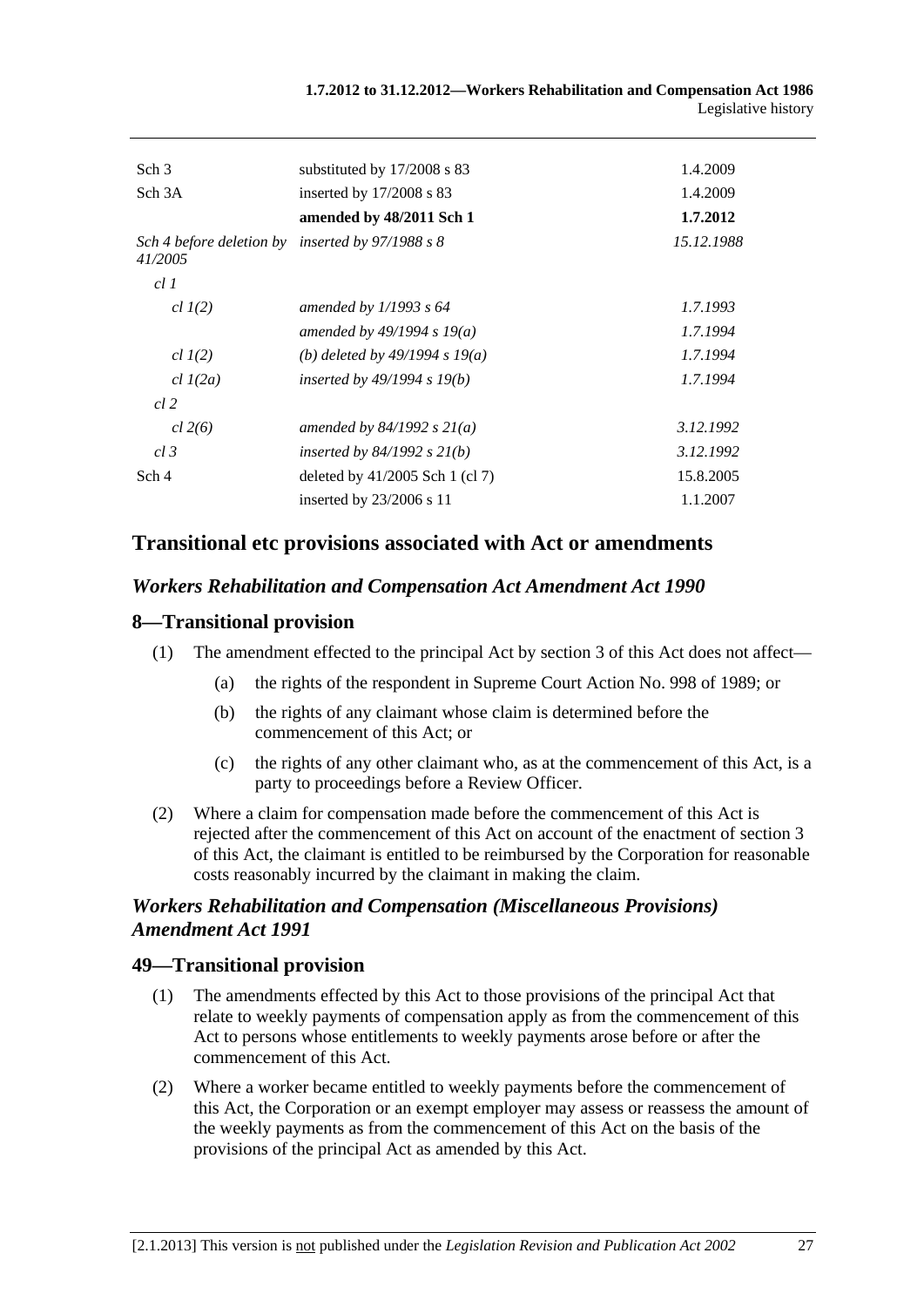(3) Where such a reassessment is made, it cannot give rise to a right to repayment of any amount paid on the basis of a former assessment.

### *Workers Rehabilitation and Compensation (Miscellaneous) Amendment Act 1992*

### **22—Application of amendments**

- (1) Subject to this section, the amendments affecting entitlement to, or quantum of, compensation for disabilities apply in relation to—
	- (a) a disability occurring on or after the commencement of this Act; or
	- (b) a disability occurring before the commencement of this Act in relation to which—
		- (i) no claim for compensation had been made under the principal Act as at the commencement of this Act; or
		- (ii) a claim for compensation had been made under the principal Act but the claim had not been determined by the Corporation or the exempt employer.
- (2) The amendments made by section 3, 5, 6, 10 and 11 apply whether the entitlement to compensation arose before or after the commencement of this Act.
- (3) The amendments made by section 4 have no retrospective effect.
- (4) A liability at common law for non-economic loss or solatium that arose before the commencement of this Act is not extinguished, on the commencement of this Act, by the amendments to section 54 of the principal Act, but, if an action is not commenced in a court to enforce the liability before the date falling 12 months after the cause of action arose or six months after the commencement of this Act (whichever is the later), the liability is then extinguished.
- (5) The period prescribed by subsection (4) cannot be extended.

#### *Workers Rehabilitation and Compensation (Declaration of Validity) Act 1993*

#### **2—Declaration of validity and textual authenticity**

- (1) The *[Workers Rehabilitation and Compensation \(Miscellaneous\) Amendment Act 1992](http://www.legislation.sa.gov.au/index.aspx?action=legref&type=act&legtitle=Workers%20Rehabilitation%20and%20Compensation%20(Miscellaneous)%20Amendment%20Act%201992)* (No. 84 of 1992) is declared to be, and since the date of its assent to have been, an Act of the Parliament.
- (2) The text of the Act as certified by the Clerk and the Deputy Speaker of the House of Assembly is the authentic text of the Act.

#### *Statutes Amendment (Chief Inspector) Act 1993*

#### **65—Existing appointments**

This Act does not affect the appointment of any person as an inspector before the commencement of this Act (other than as a Chief Inspector).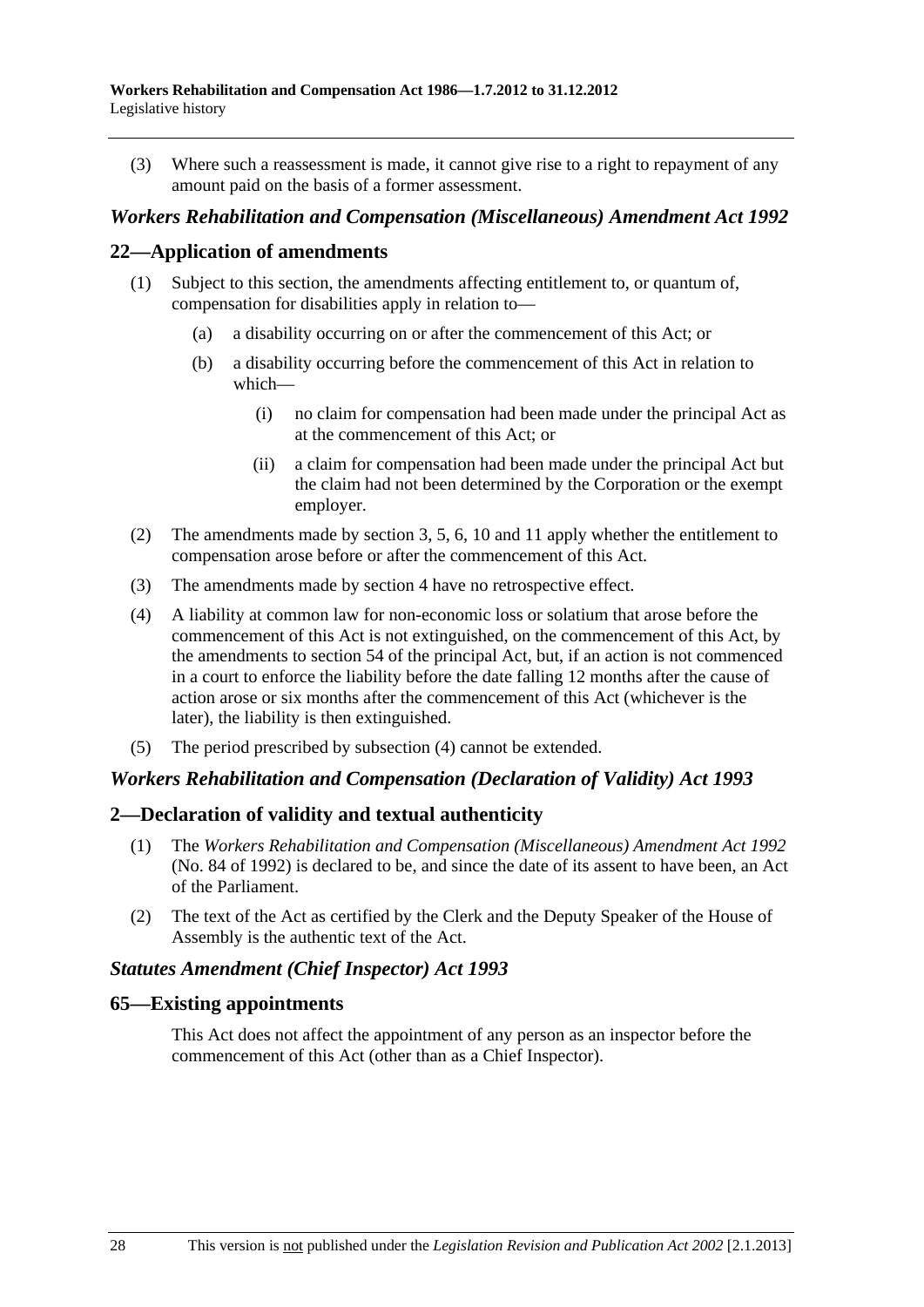# *Workers Rehabilitation and Compensation (Review Authorities) Amendment Act 1993*

# **16—Transitional provision**

- (1) Regulation 162 of 1992 (relating to agencies and instrumentalities of the Crown) will be taken to have come into operation at 4 p.m. on 30 September 1987.
- (2) Proceedings before a Review Officer under the principal Act immediately before the commencement of this provision may, subject to such directions as the Chief Review Officer thinks fit, be continued under the principal Act as amended by this Act.
- (3) Proceedings before the Tribunal under the principal Act immediately before the commencement of this provision will, subject to such directions as the President of the Tribunal thinks fit, continue before the Tribunal as if this Act had not been enacted.
- (4) A person who was, immediately before the commencement of this provision, a Review Officer under the principal Act will, subject to this Act, continue in office as a Review Officer under the principal Act as amended by this Act without interruption of his or her continuity of service and without prejudice to existing or accruing rights in respect of employment.
- (5) A person to whom subsection (4) applies will be taken to have been appointed, as from the commencement of this provision, for the balance of any term of office that applied before the commencement of this provision, or for a period of five years, whichever is the lesser.
- (6) The Governor may, by instrument in writing, vary any condition of employment that would otherwise apply to a person under subsection (4) (and any such instrument will have effect according to its terms).
- (7) Proceedings cannot be instituted before a Review Officer after the commencement of section 3 of this Act in respect of any decision of the Corporation under section 32(4) of the principal Act before that commencement.

# *Workers Rehabilitation and Compensation (Administration) Amendment Act 1994*

# **20—Application of amendments**

- (1) The amendments made by this Act to the principal Act apply in relation to disabilities occurring on or after the commencement of this Act.
- (2) However—
	- (a) the amendments made by sections 8, 9 and 10 of this Act apply both prospectively and retrospectively; and
	- (b) the amendments made by section 18 apply to any claim for compensation for hearing loss made on or after 23 March 1994; and
	- (c) the amendment made by section 11 applies as from 24 February 1994.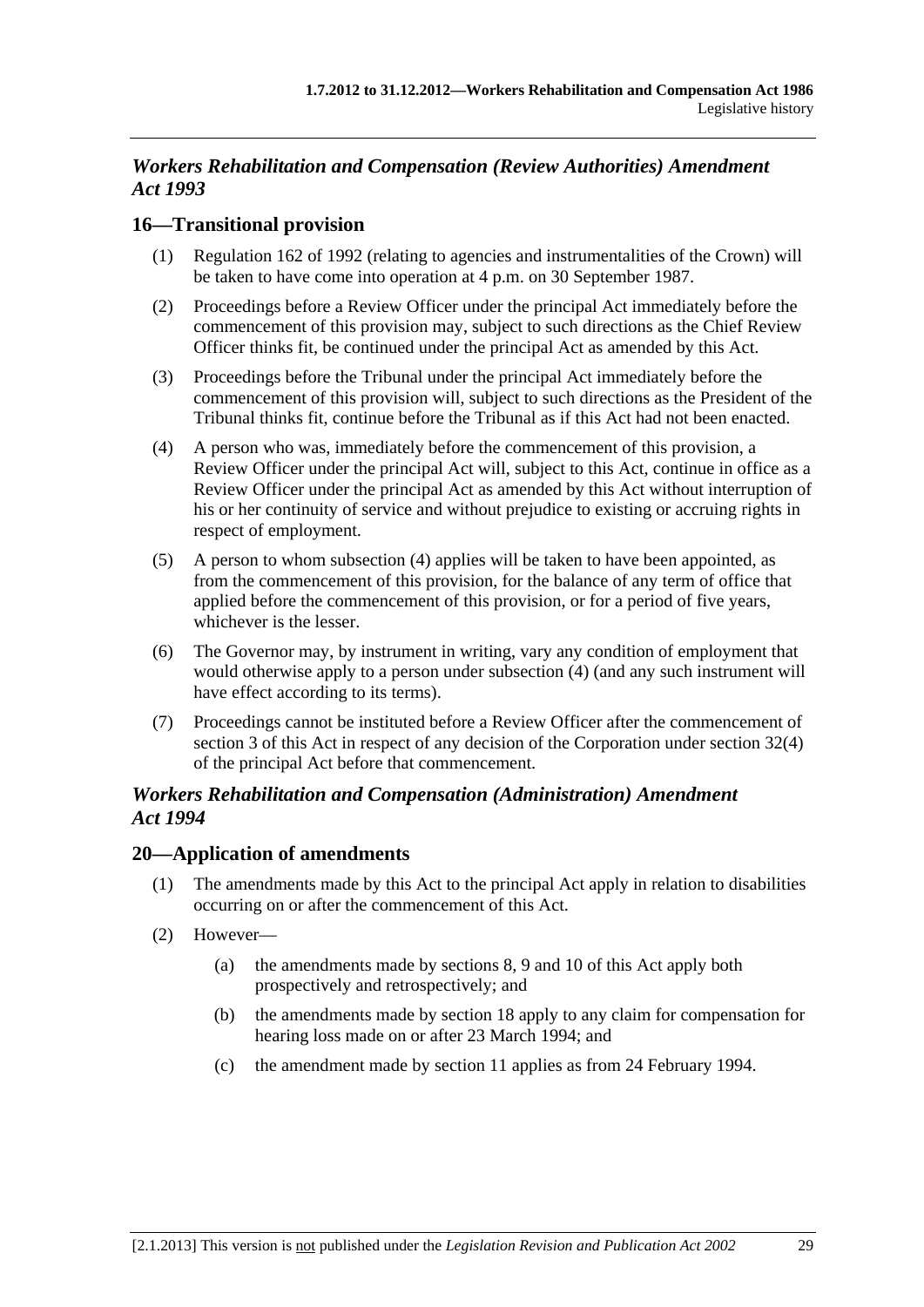# *Workers Rehabilitation and Compensation (Miscellaneous Provisions) Amendment Act 1995, s 34 (as amended by Workers Rehabilitation and Compensation (Miscellaneous) Amendment Act 1995, s 9)*

# **34—Transitional provisions**

- (1) This Act applies to disabilities arising from traumas occurring before the commencement of this Act (*old disabilities*) and disabilities arising from traumas occurring after the commencement of this Act (*new disabilities*) subject to the following qualifications—
	- (a) the amendments made by this Act do not affect—
		- (i) the principles on which weekly payments for a period of incapacity falling before the commencement of this Act are assessed; or
		- (ii) compensation for non-economic loss relating to loss or impairment of the capacity to engage in sexual intercourse if an application or request for such compensation had been made before 12 April 1995; and
	- (b) section 58B of the principal Act, as enacted by this Act, applies whether the worker has an old or a new disability.
- (2) A scale of charges in force under section 32 of the principal Act immediately before the commencement of section 9 of this Act remains in force until superseded by a regulation fixing a scale of charges.
- (3) Until a regulation is made for the purposes of section  $67(1)(b)$  of the principal Act (as substituted by this Act), the claims that are to be disregarded under that paragraph are claims for secondary and unrepresentative disabilities.

# *Workers Rehabilitation and Compensation (Miscellaneous) Amendment Act 1995*

# **3—Insertion of section 38A**

- (2) A discontinuance or reduction of weekly payments made under the principal Act before the commencement of this section cannot be challenged on the ground that there was no antecedent review of the worker's entitlement if the discontinuance or reduction could, assuming that section 38A had then been in force, have been validly made under that section.
- (3) Subsection (2) does not affect rights of the respondent arising under the judgment of the Supreme Court in Mitsubishi Motors Australia Ltd and WorkCover v Frank Sosa (No. S5084).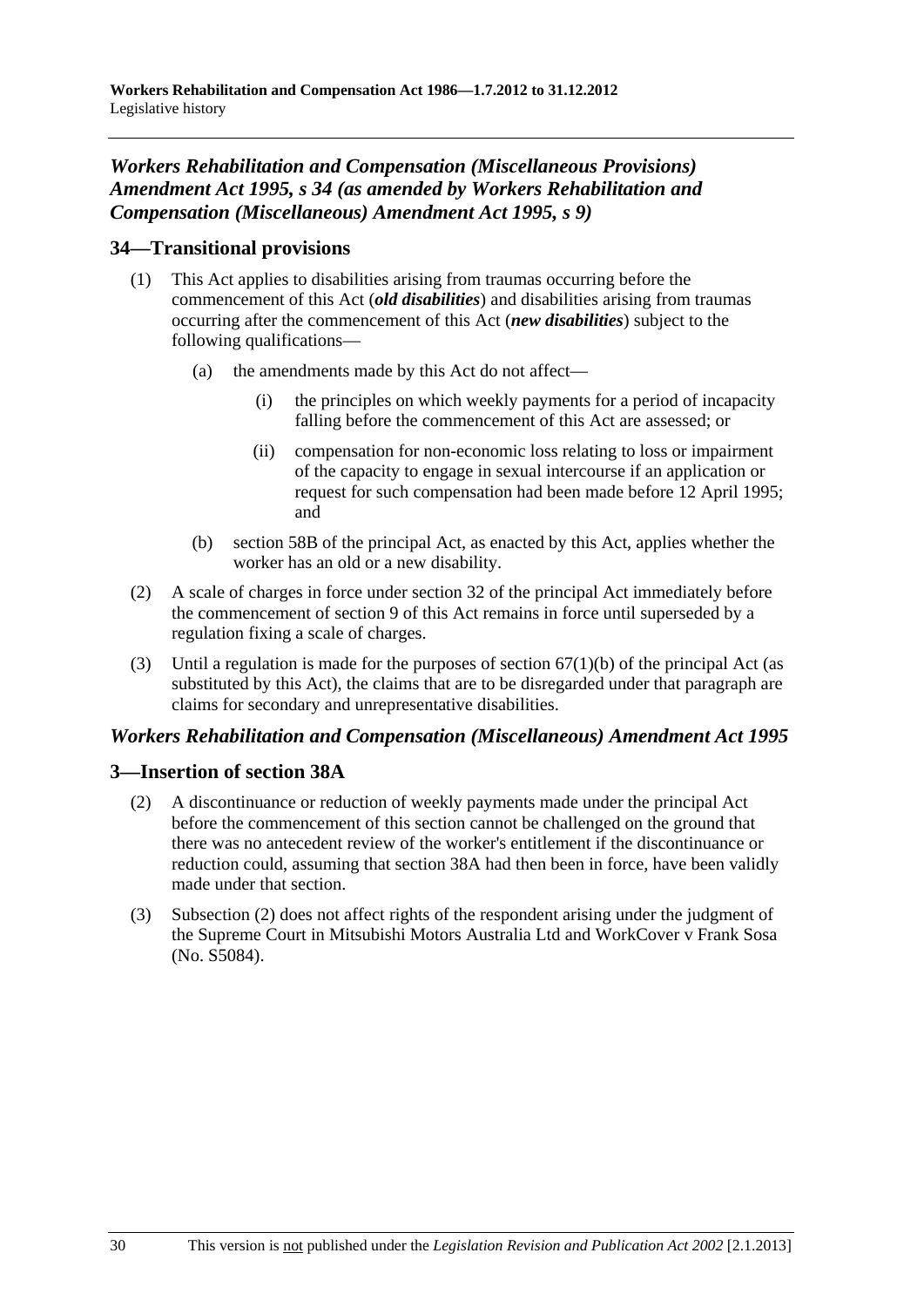*Workers Rehabilitation and Compensation (Dispute Resolution) Amendment Act 1995, s 17 (as amended by Workers Rehabilitation and Compensation (Dispute Resolution) Amendment Act 1996, s 6(b))* 

# **17—Transitional provisions**

- (1) A Deputy President of the Workers Compensation Appeal Tribunal appointed under the principal Act and in office immediately before the commencement of this Act continues in office subject to the principal Act as amended by this Act (the *new legislation*) as a Deputy President of the Workers Compensation Tribunal as if the new legislation had been in force when the appointment was made and the appointment had been made to that office under the new legislation.
- (2) The Registrar and other staff of the Workers Compensation Appeal Tribunal in office immediately before the commencement of this Act continue in office subject to the relevant conditions of appointment in corresponding positions on the staff of the Workers Compensation Tribunal.
- (3) Staff of the WorkCover Corporation of South Australia who—
	- (a) were employed immediately before the commencement of this Act in work related to the system of review and appeal then existing under the principal Act; and
	- (b) are designated by the Governor by notice in the Gazette as staff to whom this section applies.

become as from a date stated in the notice staff of the Workers Compensation Tribunal without loss of salary or status, or prejudice to existing or accruing rights in respect of employment.

- (4) The new legislation applies to reviewable decisions made under the principal Act before or after the commencement of this Act, but if proceedings were commenced before the commencement of this Act in relation to a reviewable decision—
	- (a) the proceedings may only be continued and completed under the principal Act as in force before the commencement of this Act; and
	- (b) new proceedings cannot be commenced under the new legislation in relation to the same decision.
- (5) The President may make rules, or give directions, governing practice, procedure or evidence in relation to proceedings that continue under subsection (4).
- (7) A person who was a Review Officer immediately before the commencement of this Act continues in office, subject to the person's conditions of appointment, for the remainder of the term of appointment as a member of the Tribunal's staff without prejudice to remuneration or existing or accruing rights to leave.
- (8) The President may assign a person who continues in office under subsection (7) to carry out duties as a conciliation and arbitration officer or in some other capacity on the Tribunal's staff (or as a conciliation and arbitration officer and in one or more other capacities), but the person continues as a Review Officer for the purpose of continuing and completing proceedings under subsection (4).
- (9) A person who continues as a Review Officer under this section is subject to administrative control and direction by the President.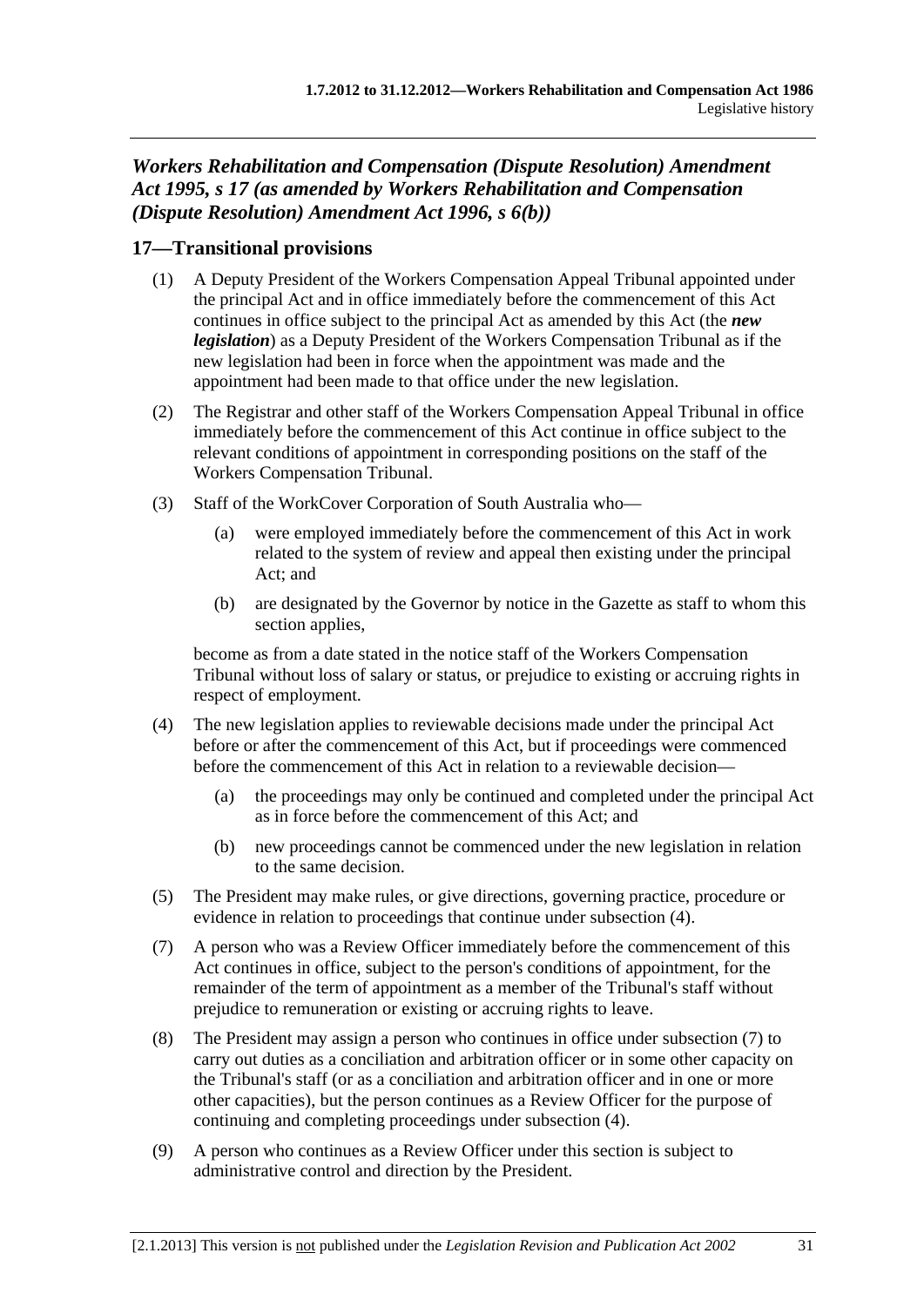# <span id="page-199-0"></span>*Statutes Amendment and Repeal (Common Expiation Scheme) Act 1996*

### **5—Transitional provision**

An Act repealed or amended by this Act will continue to apply (as in force immediately prior to the repeal or amendment coming into operation) to an expiation notice issued under the repealed or amended Act.

# *Workers Rehabilitation and Compensation (Self Managed Employer Scheme) Amendment Act 1998*

#### **8—Sunset provision**

On the expiration of 4 years from the commencement of this Act—

- (a) the amendments made by this Act (other than by section 6) are cancelled and the text of the Acts amended by this Act is restored to the form in which that statutory text would have existed if this Act had not been passed; and
- (b) section 107B of the *[Workers Rehabilitation and Compensation Act 1986](http://www.legislation.sa.gov.au/index.aspx?action=legref&type=act&legtitle=Workers%20Rehabilitation%20and%20Compensation%20Act%201986)* (as inserted by section 6 of this Act) is amended by striking out from subsection (4) ", a self managed employer or the claims manager for a group of self managed employers".

### *Workers Rehabilitation and Compensation (Territorial Application of Act) Amendment Act 2006, Sch 1—Transitional provisions*

#### **1—Interpretation**

In this Schedule—

*amendments* means amendments made to the principal Act by this Act;

*commencement day* means the day on which this Schedule comes into operation;

*principal Act* means the *[Workers Rehabilitation and Compensation Act 1986](http://www.legislation.sa.gov.au/index.aspx?action=legref&type=act&legtitle=Workers%20Rehabilitation%20and%20Compensation%20Act%201986)*,

and other terms used have meanings consistent with the meanings they have in the principal Act.

# **2—Application of amendments**

The amendments do not apply in respect of a disability that occurred before the commencement day except to the extent prescribed by this Schedule.

#### **3—Cases where disabilities occur before and after commencement of this Act**

- (1) If the death of a worker results from both a disability that occurred before the commencement day and a disability that occurred on or after that day, the worker is, for the purposes of the application of the amendments to and in respect of the death of the worker, to be treated as having died as a result of the disability that occurred on or after that day.
- (2) If a period of incapacity for work resulted both from a disability that occurred before the commencement day and a disability that occurred on or after that day, the incapacity is, for the purposes of the application of the amendments to and in respect of that incapacity for work, to be treated as having resulted from a disability that occurred on or after that day.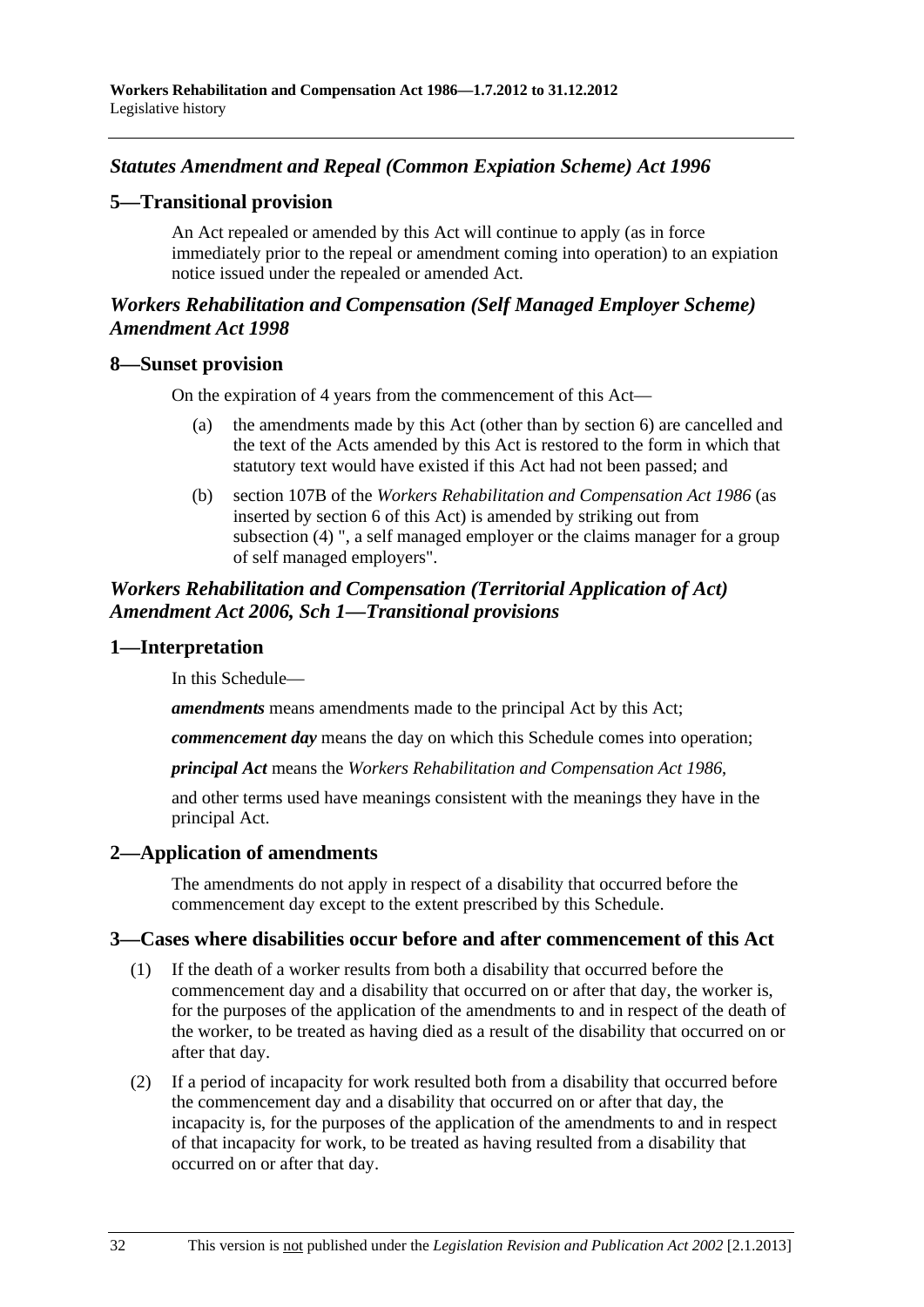<span id="page-200-0"></span> (3) [Subclauses \(1\)](#page-199-0) and [\(2\)](#page-199-0) do not affect any apportionment of liability or responsibility under the principal Act in a case where 1 or more of the disabilities occurred before the commencement day and 1 or more occurred on or after that day (but any such apportionment will only apply to the extent that a disability was compensable under the principal Act before the commencement day).

# **4—Claims made before the commencement of this Act**

- $(1)$  If—
	- (a) a person suffered a disability before the commencement day; and
	- (b) a claim for compensation in respect of the disability (the *original claim*) was made under the principal Act but rejected (by notice in writing under the principal Act) on account of the operation of section 6 of the principal Act as in force at the time of the occurrence of the disability; and
	- (c) the original claim would have given rise to—
		- (i) an entitlement to compensation in the form of weekly payments under section 35 or 44 of the principal Act; or
		- (ii) an entitlement in the form of a funeral benefit under section  $44(1)(a)$ of the principal Act; or
		- (iii) an entitlement to compensation in the form of a lump sum under section  $44(1)(b)(i)$  of the principal Act,

had the amendments been in force at the time of the occurrence of the disability; and

(d) the disability was not (and is not) compensable under a corresponding law,

then the person who made the original claim will, on application to the Corporation made within 6 months after the commencement of this clause, be entitled to any relevant benefit under [subclause \(2\).](#page-200-0)

- (2) A benefit under this subclause is any of the following (depending on what is relevant in the circumstances of the particular case):
	- $(a)$
- (i) if the original claim was in respect of a disability that resulted in an incapacity for work—a payment of compensation represented by weekly payments for a period not exceeding 12 months of incapacity for work, based on—
	- (A) the extent and duration of the incapacity for work; and
	- (B) the worker's notional weekly earnings at the time of the incapacity (adjusted in accordance with any provision made by the regulations); and
	- (C) any other factor that would otherwise apply under section 35 of the principal Act that is applied by regulations made for the purposes of this subparagraph (modified in any manner prescribed by the regulations);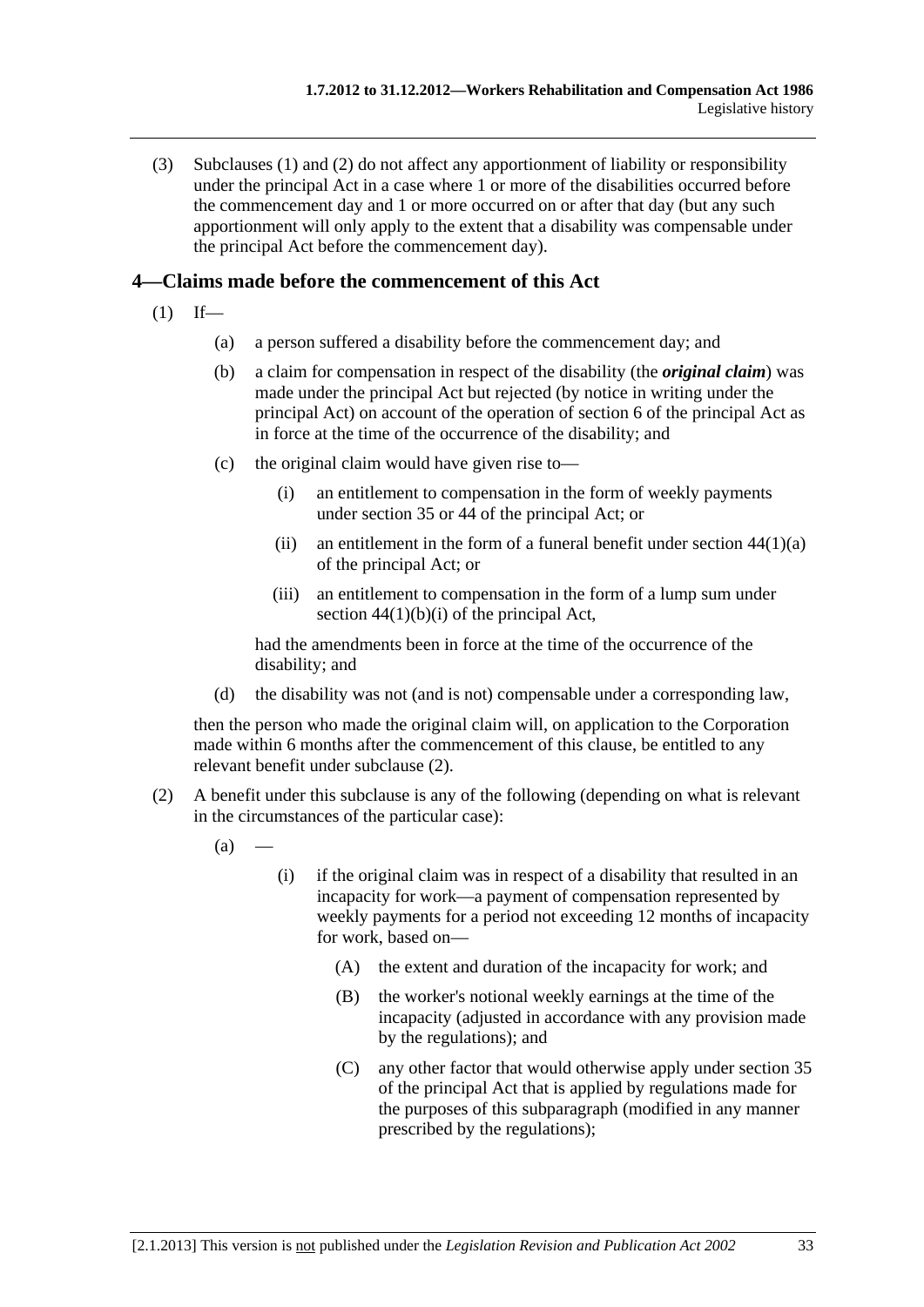- <span id="page-201-0"></span> (ii) if the original claim was in respect of a disability that resulted in the death of a worker—a payment of compensation represented by weekly payments for a period not exceeding 12 months for loss of support, based on—
	- (A) the relationship between the worker and the claimant (as would apply under section 44 of the principal Act); and
	- (B) the worker's notional weekly earnings at the time of death (adjusted in accordance with any provision made by the regulations); and
	- (C) any other factor that would otherwise apply under section 44 of the principal Act that is applied by regulations made for the purposes of this subparagraph (modified in any manner prescribed by the regulations);
- (b) compensation for any costs of a kind described in section 32(2) of the principal Act incurred by a worker in consequence of having suffered a relevant disability;
- (c) compensation in the form of a funeral benefit under section  $44(1)(a)$  of the principal Act (as determined at the time of death of the worker and adjusted in accordance with any provision made by the regulations);
- (d) compensation in the form of a lump sum under section  $44(1)(b)(i)$  of the principal Act (as determined at the time of death of the worker and adjusted in accordance with any provision made by the regulations).
- (3) The Corporation may, pursuant to an agreement between the person who has an entitlement under this clause and the Corporation, make any payment with respect to that entitlement—
	- (a) in instalments (with each instalment being an amount fixed under the agreement); or
	- (b) in a lump sum (representing the total amount of the entitlement adjusted to take into account any factor prescribed by the regulations).
- (4) The Corporation may, in connection with an application under this clause, require a person seeking a payment to provide any information that the Corporation thinks fit.
- (5) The Corporation may delay making a payment on an application under this clause until any information required under [subclause \(4\)](#page-201-0) has been provided.

# **5—Ex gratia payments**

- (1) In addition to a preceding clause, the Corporation has an absolute discretion to make an *ex gratia* payment (of an amount determined by the Corporation) to a person in connection with the enactment of this Act if—
	- $(a)$
- (i) the person did not make a claim under the principal Act in respect of a disability suffered before the commencement of this Act and, if he or she has made such a claim, the claim would have been rejected on account of the operation of section 6 of the principal Act as in force at the time of the occurrence of the disability; or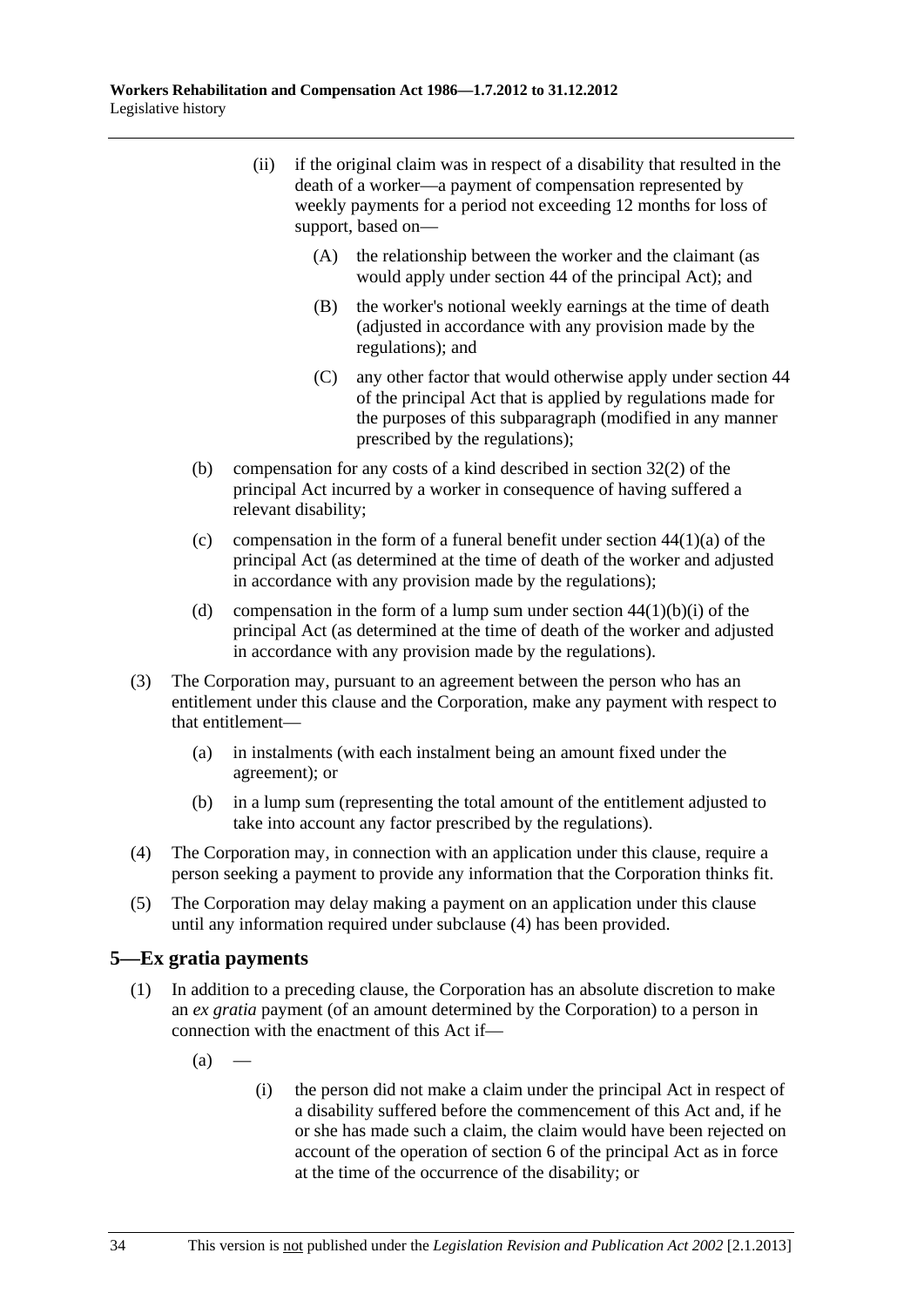- <span id="page-202-0"></span> (ii) the person did make a claim under the principal Act in respect of a compensable disability suffered before the commencement of this Act but the claim did not (or does not) give rise to an entitlement under the principal Act on account of the operation of section 6 of the principal Act as in force at the time of the occurrence of the disability; and
- (b) the Corporation is satisfied—
	- (i) that the person would have had an entitlement to compensation under the principal Act had the amendments been in force at the time of the occurrence of the disability; and
	- (ii) that the disability was not (and is not) compensable under a corresponding law; and
	- (iii) that the person suffered substantial hardship on account of the disability; and
	- (iv) taking into account any other matter as the Corporation thinks fit, that it is appropriate in the circumstances of the particular case that an *ex gratia* payment be made.
- (2) A person seeking an *ex gratia* payment under this clause must make an application to the Corporation, in a manner and form determined by the Corporation, within the period prescribed by the regulations.
- (3) The Corporation may, in connection with an application under this clause, require a person seeking a payment to provide any information that the Corporation thinks fit.
- (4) The Corporation may delay making a determination on an application under this clause—
	- (a) until any period that applies under [subclause \(2\)](#page-202-0) has expired; or
	- (b) until any information required under [subclause \(3\)](#page-202-0) has been provided.
- (5) The making of a payment under this clause will not affect any entitlement that a person may have with respect to another disability under the principal Act (and will not be taken into account for the purposes of any claim under the principal Act).
- (6) The Corporation may make a payment under this clause on such conditions as the Corporation thinks fit (and a person who contravenes or fails to comply with a condition may be required to repay any amount that has been paid by the Corporation (and any such amount will be recoverable as a debt)).
- (7) A decision of the Corporation to make, or not to make, an *ex gratia* payment, or the amount of an *ex gratia* payment, under this clause is final and cannot be subject to review by a court or tribunal in any respect.

# **6—Related matters**

 (1) Any payment under [clause 4](#page-200-0) or [5](#page-201-0) will be taken from the Compensation Fund (and the Corporation is authorised by force of this clause to apply the relevant amount from the Compensation Fund).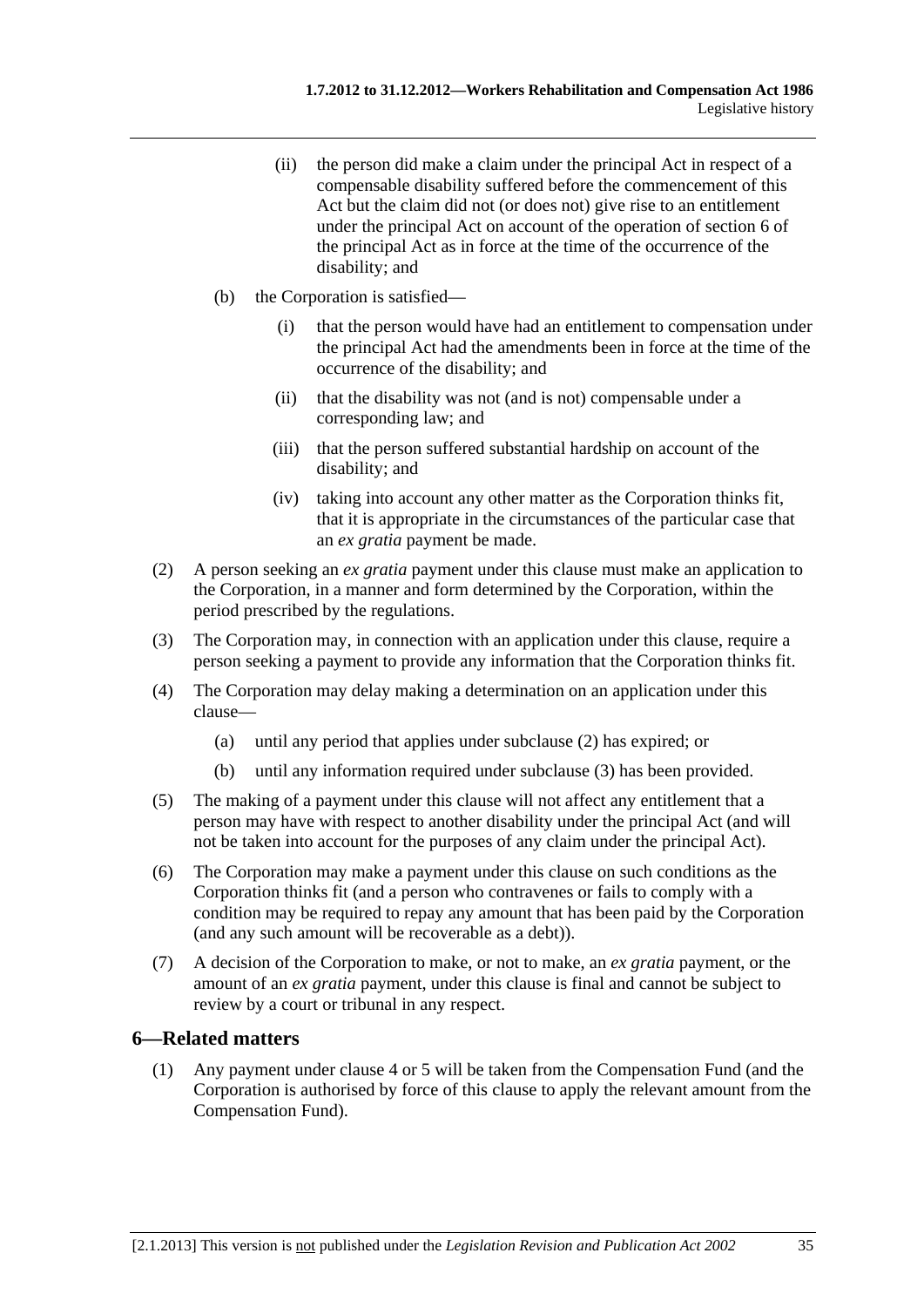- <span id="page-203-0"></span> (2) The Corporation is not entitled to recover the amount of any payment made under [clause 4](#page-200-0) or [5](#page-201-0) from a person who was the employer of the relevant worker at the time of the occurrence of the disability (including in a case where the employer was an exempt employer).
- (3) The Governor may make such regulations as are contemplated by this Schedule, or as are necessary or expedient for the purposes of this Schedule.

# *Workers Rehabilitation and Compensation (Scheme Review) Amendment Act 2008, Sch 1—Transitional provisions*

# **1—Interpretation**

(1) In this Schedule—

*principal Act* means the *[Workers Rehabilitation and Compensation Act 1986](http://www.legislation.sa.gov.au/index.aspx?action=legref&type=act&legtitle=Workers%20Rehabilitation%20and%20Compensation%20Act%201986)*;

*relevant day* means a day appointed by proclamation as the relevant day for the purposes of the provision in which the term is used;

*self-insured employer* includes an exempt employer (being the term previously used under the principal Act).

 (2) In this Schedule, terms used have meanings consistent with the meanings they have in the principal Act.

# **2—Average weekly earnings**

- (1) Subject to subclause (2), section 4 of the principal Act, as enacted by this Act, applies to claims for compensation made on or after the relevant day (whether the entitlement to compensation arose before or on or after the relevant day).
- (2) Subsection (11) of section 4 of the principal Act, as enacted by this Act, operates both prospectively and retrospectively.

# **3—Provisional acceptance of liability—medical expenses**

Section 32A of the principal Act, as enacted by this Act, extends to disabilities occurring before the enactment of that section.

# **4—Weekly payments**

- (1) Sections 35 to 35C (inclusive) of the principal Act, as enacted by this Act, (in this clause referred to as the *new provisions*) apply in relation to workers who suffer compensable disabilities on or after the relevant day.
- (2) In addition, the new provisions extend to entitlements to weekly payments of compensation in relation to compensable disabilities occurring before the relevant day—
	- (a) if a worker has, before the relevant day, reached or gone past the end of the first 2 years of incapacity referred to in section 35(2) of the principal Act, as in existence immediately before the substitution of section 35 under [section 15](#page-0-0) of this Act (in this clause referred to as the *old provision*) (and is still in receipt of weekly payments of compensation on the relevant day); or
	- (b) if a worker, on or after the relevant day, reaches the end of the first 2 years of incapacity referred to in the old provision (and is still in receipt of weekly payments of compensation at the end of that 2 year period).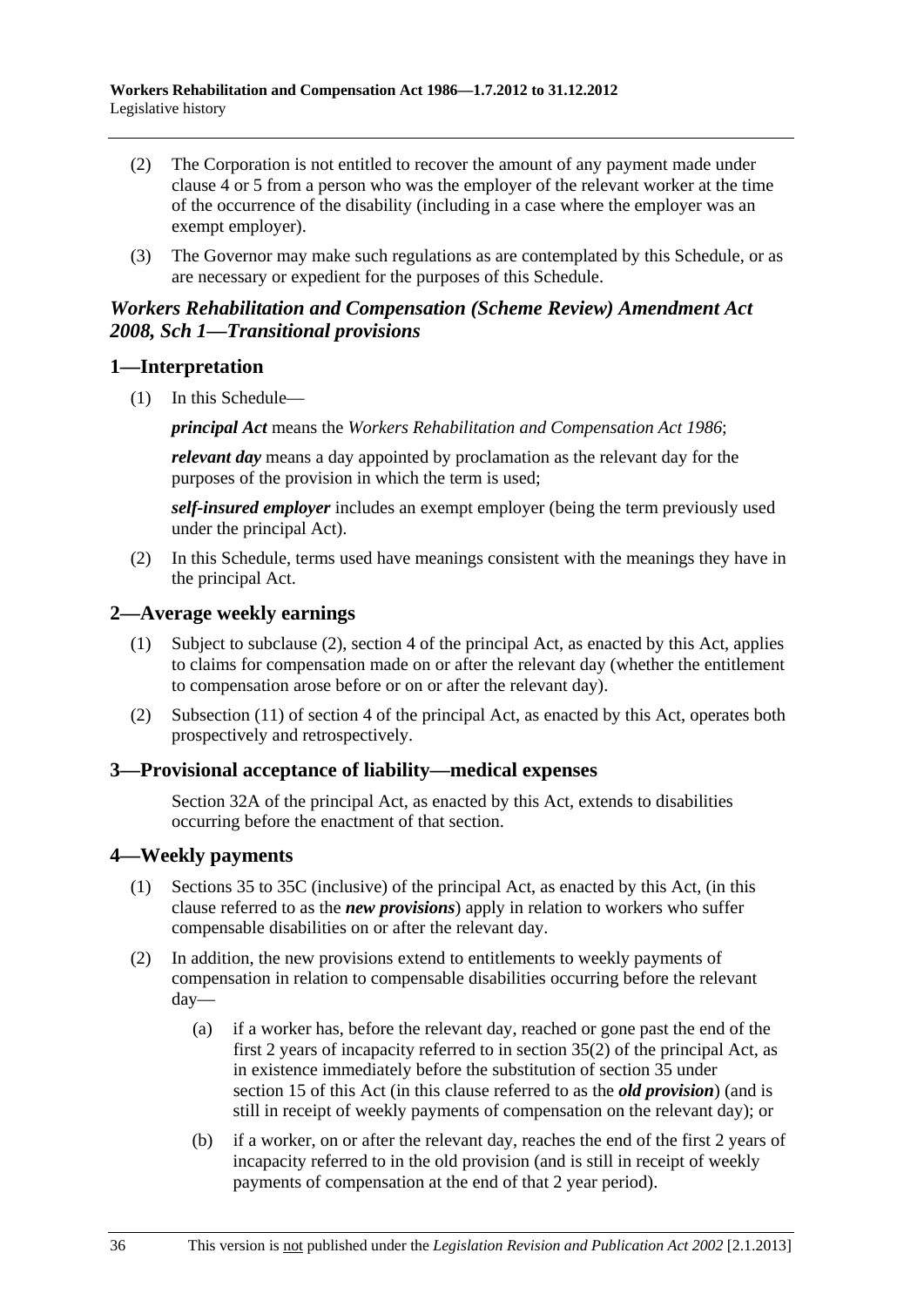(3) To avoid doubt, in the circumstances of any particular case, the new provisions replace section 35 of the principal Act, as in existence immediately before the substitution of section 35 under [section 15](#page-0-0) of this Act, if or when a worker falls within a set of circumstances described in [paragraph \(a\)](#page-203-0) or [\(b\)](#page-203-0) of subclause (2).

# **5—Discontinuance of weekly payments**

- (1) Subject to subclause (2), the amendments made to section 36 of the principal Act by this Act extend to weekly payments commenced before the relevant day, or commenced on or after the relevant day, in relation to compensable disabilities occurring before the relevant day.
- (2) Subsections (4), (4a) and (5) of section 36 of the principal Act, as in existence immediately before the substitution of those subsections by [section 16](#page-0-0) of this Act, will continue to apply in relation to a decision that is the subject of a notice of dispute lodged under section 36(4) before the relevant day.

# **6—Adjustments due to change from original arrangements**

- (1) Section 37 of the principal Act, as enacted by this Act, extends to any determination of average weekly earnings (and, if relevant, notional weekly earnings) made before or on or after the relevant day in relation to compensable disabilities occurring before the relevant day.
- (2) However, the operation of subclause (1) in relation to a determination of average weekly earnings made before the relevant day cannot apply to the disadvantage of a worker by decreasing average weekly earnings (and, if relevant, notional weekly earnings).

# **7—Economic adjustments to weekly payments**

The amendments made to section 39 of the principal Act by this Act extend to weekly payments commenced before the relevant day, or commenced on or after the relevant day, in relation to compensable disabilities occurring before the relevant day.

# **8—Redemption of liabilities**

- (1) Subject to subclause (2), paragraph (e) of section 42(2) of the principal Act, as enacted by this Act, applies in relation to—
	- (a) any relevant liability arising from a compensable disability that occurs on or after the relevant day; and
	- (b) any relevant liability arising from a compensable disability that occurred within the period of 3 years immediately preceding the relevant day; and
	- (c) on or after the expiration of 1 year from the relevant day—any relevant liability arising from a compensable disability that occurred before the 3 year period referred to in paragraph (b).
- (2) Subclause  $(1)(b)$  or (c) does not apply where, in a particular case, the Corporation or a self-insured employer has provided a notification to the worker under section 42(4) of the principal Act before the relevant day.
- (3) In this clause—

*relevant liability* means a liability that is capable of redemption under section 42(1) of the principal Act.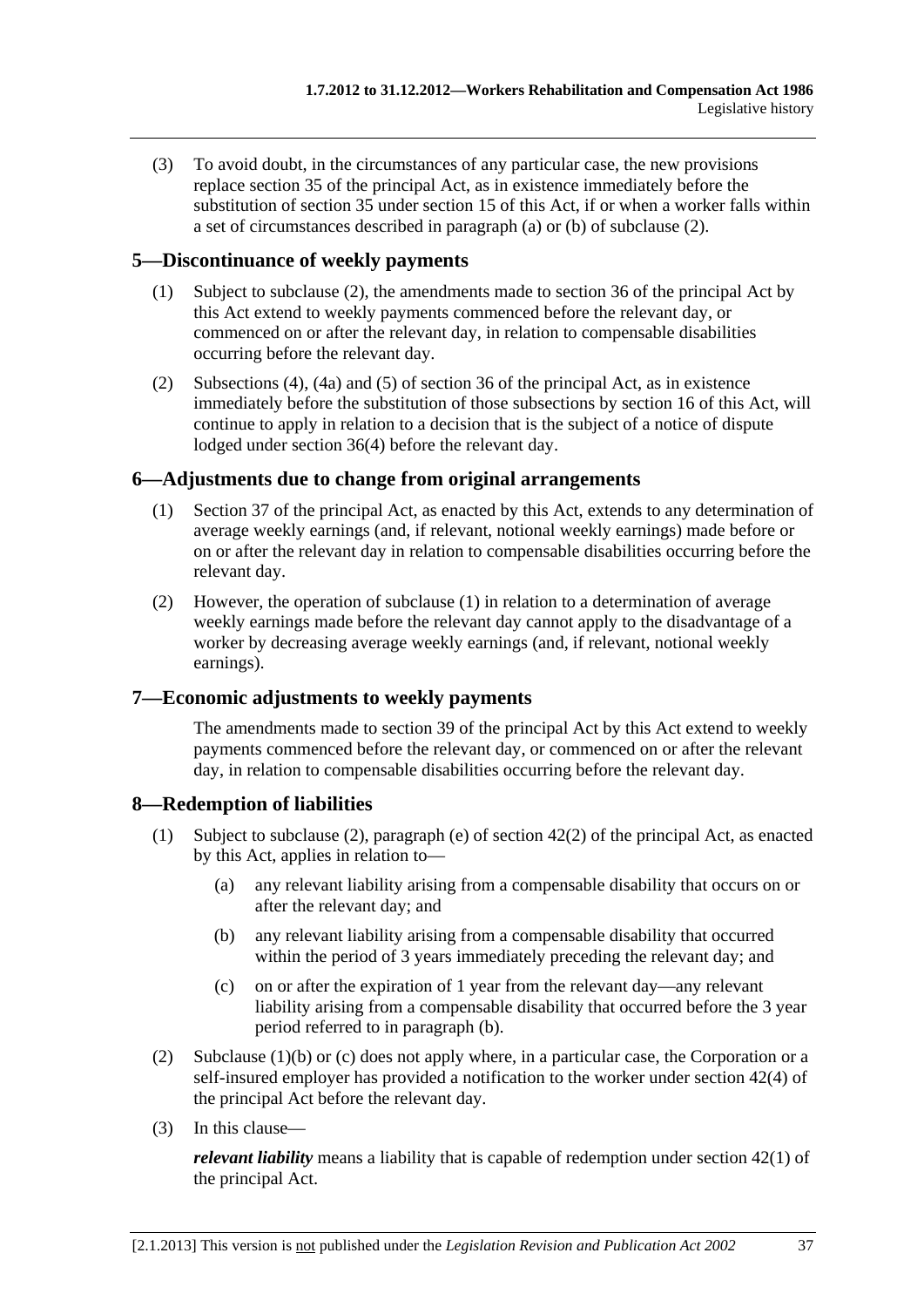#### **9—Loss of earning capacity—capital loss assessments**

Division 4B of Part 4 of the principal Act, as in existence immediately before the relevant day, will be taken to continue to apply with respect to any case where the Corporation or a self-insured employer has made any assessment (including an interim assessment) under section 42A of the principal Act before the relevant day.

### **10—Lump sum compensation**

Sections 43, 43A and 43B of the principal Act, as enacted by this Act, extend to any case where the Corporation or a self-insured employer (as the case requires) has not, before the relevant day, made a determination of the compensation payable in the particular case under section 43 of the principal Act, as in existence immediately before the substitution of that section under [section 24](#page-0-0) of this Act (in respect of a compensable disability occurring before the relevant day).

### **11—Compensation payable on death—weekly payments**

The amendments made to section 44 of the principal Act by this Act apply to any claim for compensation made on or after the relevant day (whether the entitlement to compensation arose before or on or after the relevant day).

### **12—Compensation payable on death—lump sums**

Section 45A of the principal Act, as enacted by this Act, applies to claims for a lump sum payment of compensation on account of the death of a worker made on or after the relevant day (whether the entitlement to compensation arose before or on or after the relevant day).

#### **13—Funeral benefit**

Section 45B of the principal Act, as enacted by this Act, applies to claims for a funeral benefit made on or after the relevant day (including in respect of a funeral occurring before the relevant day).

# **14—Counselling services**

Section 45C of the principal Act, as enacted by this Act—

- (a) applies to claims for compensation made under that section on or after the relevant day (whether the entitlement to compensation arose before or on or after the relevant day); and
- (b) extends to claims for compensation for counselling services made to the Corporation or a self-insured employer before the relevant day under section 44 of the principal Act if the Corporation or self-insured employer determines that it is reasonable to allow the claim to be incorporated into the operation of this clause.

# **15—Provisional payments**

- (1) Division 7A of Part 4 of the principal Act, as enacted by this Act, extends to cases involving disabilities occurring before the relevant day.
- (2) Subclause (1) does not apply in a case where the relevant worker has made a claim for compensation under Division 8 of Part 4 of the principal Act before the relevant day.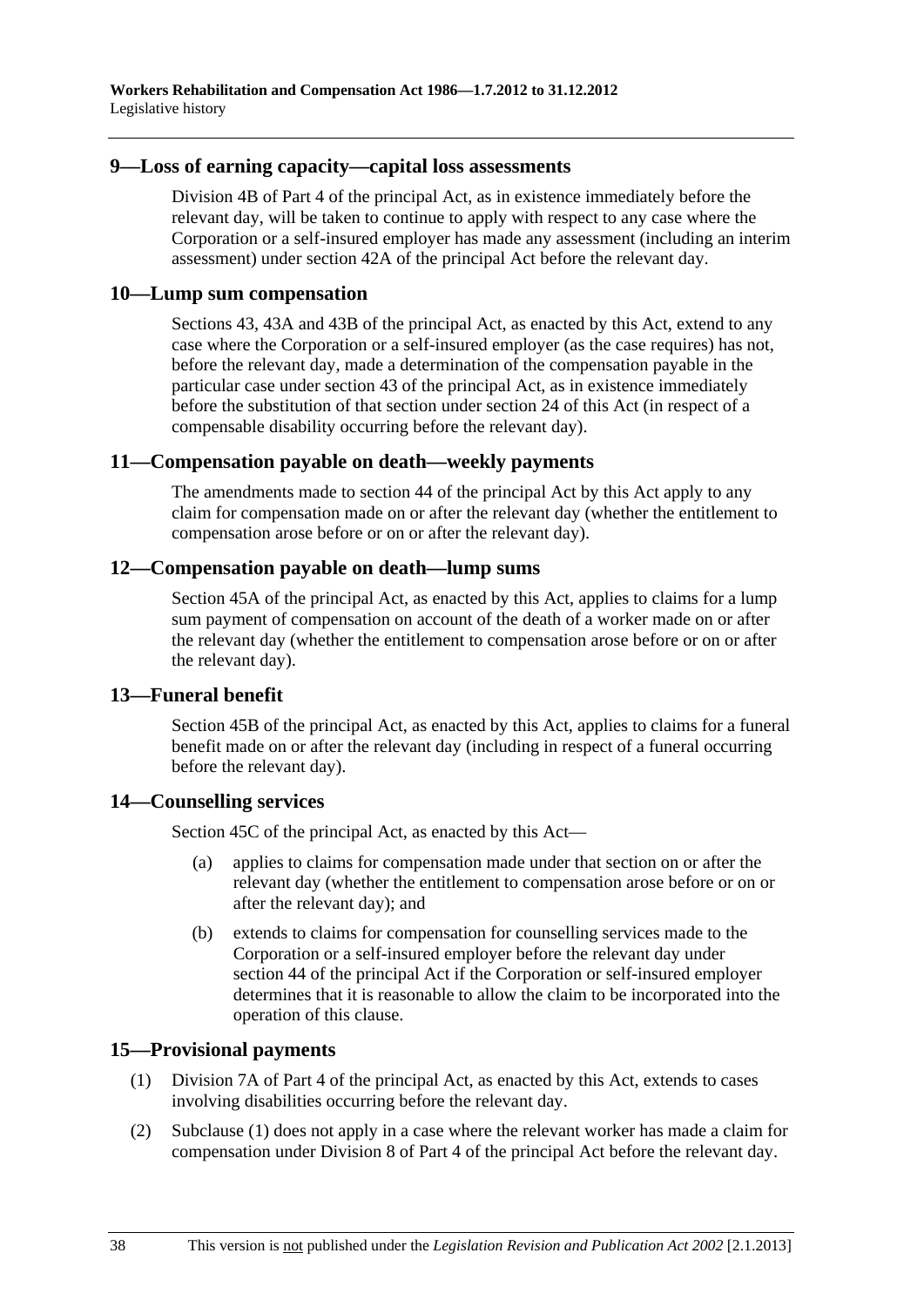# <span id="page-206-0"></span>**16—Medical panels**

A medical question may be referred to a Medical Panel under Part 6C of the principal Act, as enacted by this Act, even if the medical question relates to a claim made or proceedings commenced before that enactment.

# *Workers Rehabilitation and Compensation (Scheme Review) Amendment Act 2008, Sch 2—Review*

### **1—Review**

- (1) The Minister must, as soon as practicable after 31 December 2010, appoint an independent person to carry out a review concerning—
	- (a) the impact of this Act on workers who have suffered compensable disabilities and been affected by the operation of this Act; and
	- (b) the impact of this Act on levies paid by employers under Part 5 of the principal Act; and
	- (c) the impact of this Act on the sufficiency of the Compensation Fund to meet the liabilities of the WorkCover Corporation of South Australia under the principal Act; and
	- (d) such other matters as the Minister may determine.
- (2) The person appointed by the Minister under [subclause \(1\)](#page-206-0) must present to the Minister a report on the outcome of the review no later than 4 months following his or her appointment.
- (3) The Minister must, within 6 sitting days after receiving the report, have copies of the report laid before both Houses of Parliament.
- (4) In this clause, terms used have meanings consistent with the meanings they have in the principal Act.
- (5) In this clause—

*principal Act* means the *[Workers Rehabilitation and Compensation Act 1986](http://www.legislation.sa.gov.au/index.aspx?action=legref&type=act&legtitle=Workers%20Rehabilitation%20and%20Compensation%20Act%201986)*.

# *Workers Rehabilitation and Compensation (Employer Payments) Amendment Act 2011, Sch 2 Pt 4—Transitional provisions*

# **9—Interpretation**

In this Part—

*principal Act* means the *[Workers Rehabilitation and Compensation Act 1986](http://www.legislation.sa.gov.au/index.aspx?action=legref&type=act&legtitle=Workers%20Rehabilitation%20and%20Compensation%20Act%201986)*.

# **10—General saving provision**

The amendments made to the principal Act by this Act do not apply in relation to the imposition or recovery of levy under the principal Act with respect to the 2011/2012 financial year (or any preceding financial year) (and the principal Act will continue to apply in relation to any such levy as if this Act had not been enacted).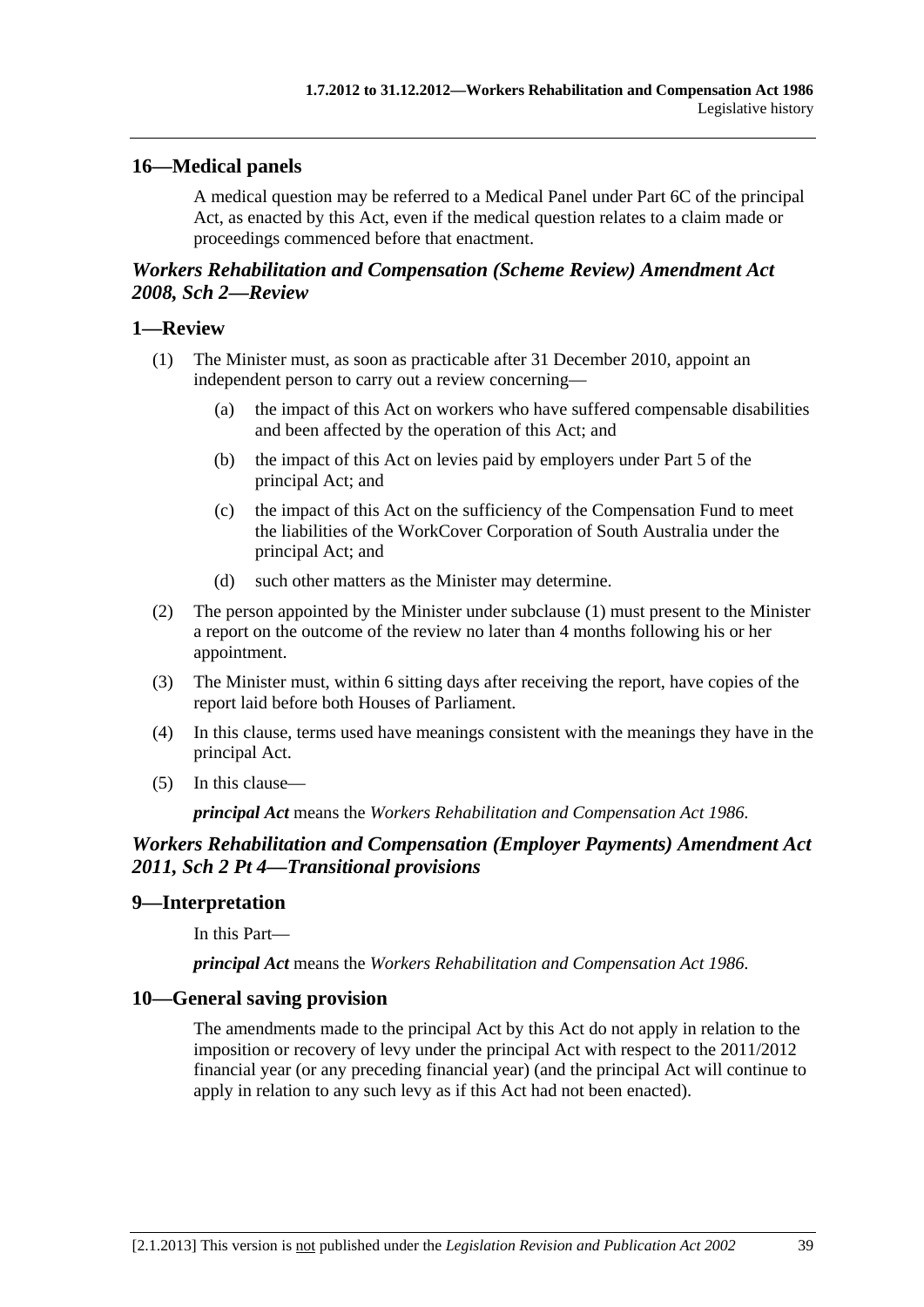### <span id="page-207-0"></span>**11—Provision of information and ability to apply alternative arrangements**

- (1) The Corporation may, in connection with the commencement and implementation of this Act (and before 1 July 2012)—
	- (a) require employers to furnish (in a designated manner and form) information to the Corporation about any matter that the Corporation considers necessary in the circumstances; and
	- (b) allow employers to apply to be considered as being appropriate employers for the purposes of section  $71(6)(d)$  of the principal Act as enacted by this Act.
- (2) The Corporation may require that any information provided under [subclause \(1\)](#page-207-0) be verified by statutory declaration.
- (3) Information required under [subclause \(1\)](#page-207-0) must be provided to the Corporation within a period determined by the Corporation.

Maximum penalty: \$5 000.

 (4) A requirement under this clause may be imposed by notice to a particular employer or by notice in the Gazette.

# **Historical versions**

Reprint No 1—15.1.1992 Reprint No 2—18.6.1992 Reprint No 3—10.12.1992 Reprint No 4—3.5.1993 Reprint No 5—20.5.1993 Reprint No 6—1.7.1993 Reprint No 7—24.2.1994 Reprint No 8—1.7.1994 Reprint No 9—3.12.1994 Reprint No 10—25.5.1995 Reprint No 11—17.8.1995 Reprint No 12—14.12.1995 Reprint No 13—25.1.1996 Reprint No 14—14.3.1996 Reprint No 15—1.4.1996 Reprint No 16—3.6.1996 Reprint No 17—27.6.1996 Reprint No 18—3.2.1997 Reprint No 19—13.4.2000 Reprint No 20—14.12.2001 Reprint No 21—13.1.2002 Reprint No 22—24.11.2003 13.4.2004 15.8.2004 4.9.2006